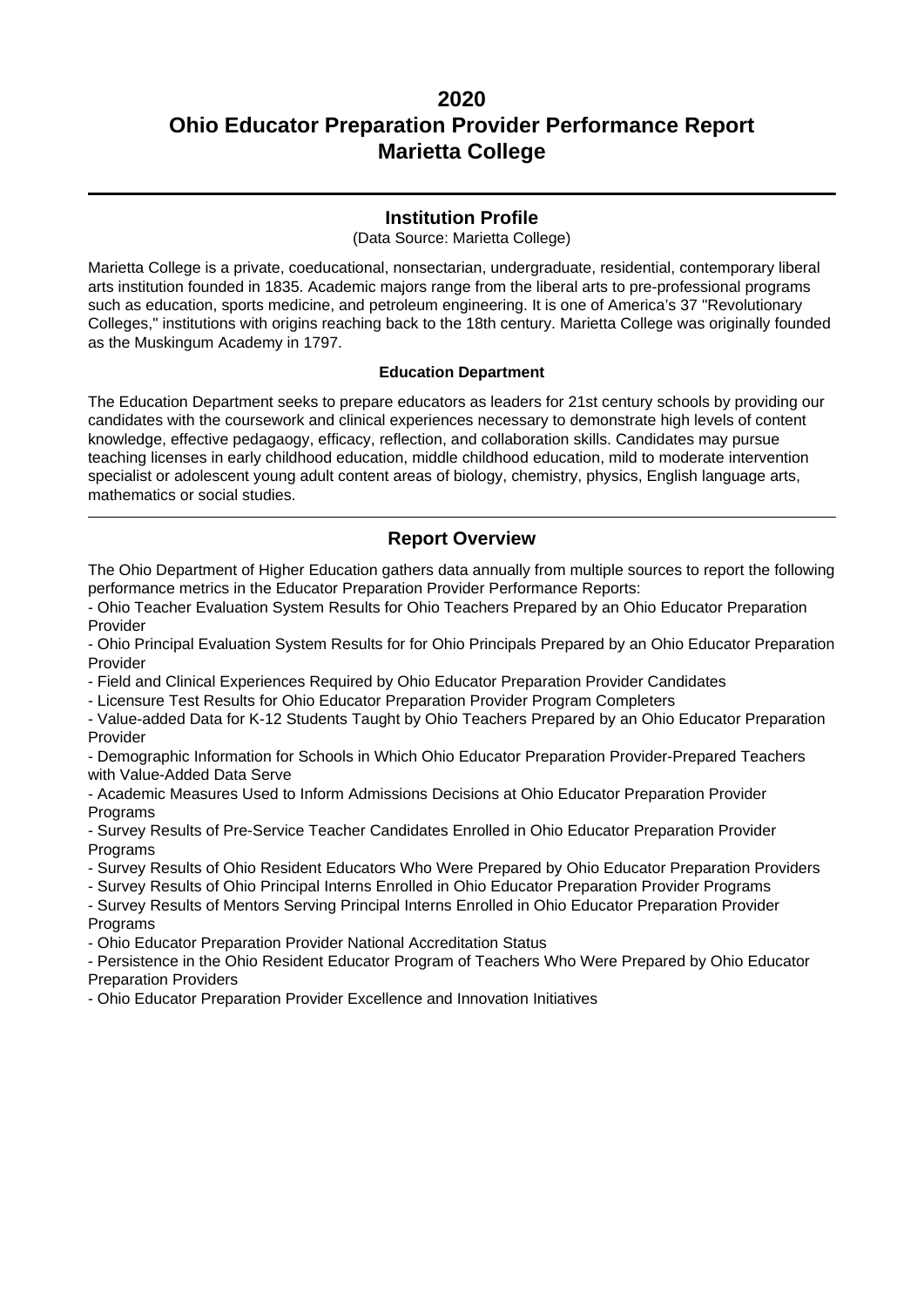### **Ohio Teacher Evaluation System (OTES) Results for Ohio Teachers Prepared by an Ohio Educator Preparation Provider at Marietta College**

Reporting Period from Sept 1, 2019 to Aug 31, 2020 (Data Source: Ohio Department of Education)

### **Description of Data:**

Ohio's ordered school-building closure and subsequent emergency legislation addressing the coronavirus pandemic-related issues (House Bill 197 of the 133rd General Assembly) had substantial impacts on state testing during the 2019-2020 school year. As a result, the OTES/OPES and Value-Added sections of this report will include limited or no data.

Ohio's system for evaluating teachers (Ohio's Teacher Evaluation System) provides educators with a detailed view of their performance, with a focus on specific strengths and opportunities for improvement. The system is research-based and designed to be transparent, fair, and adaptable to the specific contexts of Ohio's school districts. Furthermore, it builds on what educators know about the importance of ongoing assessment and feedback as a powerful vehicle to support improved practice. Teacher performance and student academic growth are the two key components of Ohio's evaluation system.

An apparent dip in evaluations for the most recent "Initial License Effective Year" cohort comes from the perception that any given year's evaluation results are actually a chronological view of evaluations. Rather, it's a view of the evaluations from that school year, showing four different cohorts of licensed educators. The most recently licensed cohort will eventually have more evaluation results in its second year as more educators find employment as teachers or principals.

Limitations of the Ohio Teacher Evaluation System (OTES) Data:

1. The information in the report is for those individuals receiving their licenses with effective years of 2016, 2017, 2018, and 2019.

2. The teacher evaluation data in this report are provided by the Ohio Department of Education.

3. Due to ORC 3333.041(B), annual results must be masked for institutions with fewer than 10 completers with OTES data.

| <b>Associated Teacher Evaluation Classifications</b> |                 |                 |                 |                 |  |  |
|------------------------------------------------------|-----------------|-----------------|-----------------|-----------------|--|--|
| <b>Initial Licensure</b><br><b>Effective Year</b>    | # Accomplished  | # Skilled       | # Developing    | # Ineffective   |  |  |
| 2016                                                 | N <sub>10</sub> | N <sub>10</sub> | N <sub>10</sub> | N <sub>10</sub> |  |  |
| 2017                                                 | N <sub>10</sub> | N <sub>10</sub> | N <sub>10</sub> | N <sub>10</sub> |  |  |
| 2018                                                 | N <sub>10</sub> | N <sub>10</sub> | N <sub>10</sub> | N <sub>10</sub> |  |  |
| 2019                                                 | N <sub>10</sub> | N <sub>10</sub> | N <sub>10</sub> | N <sub>10</sub> |  |  |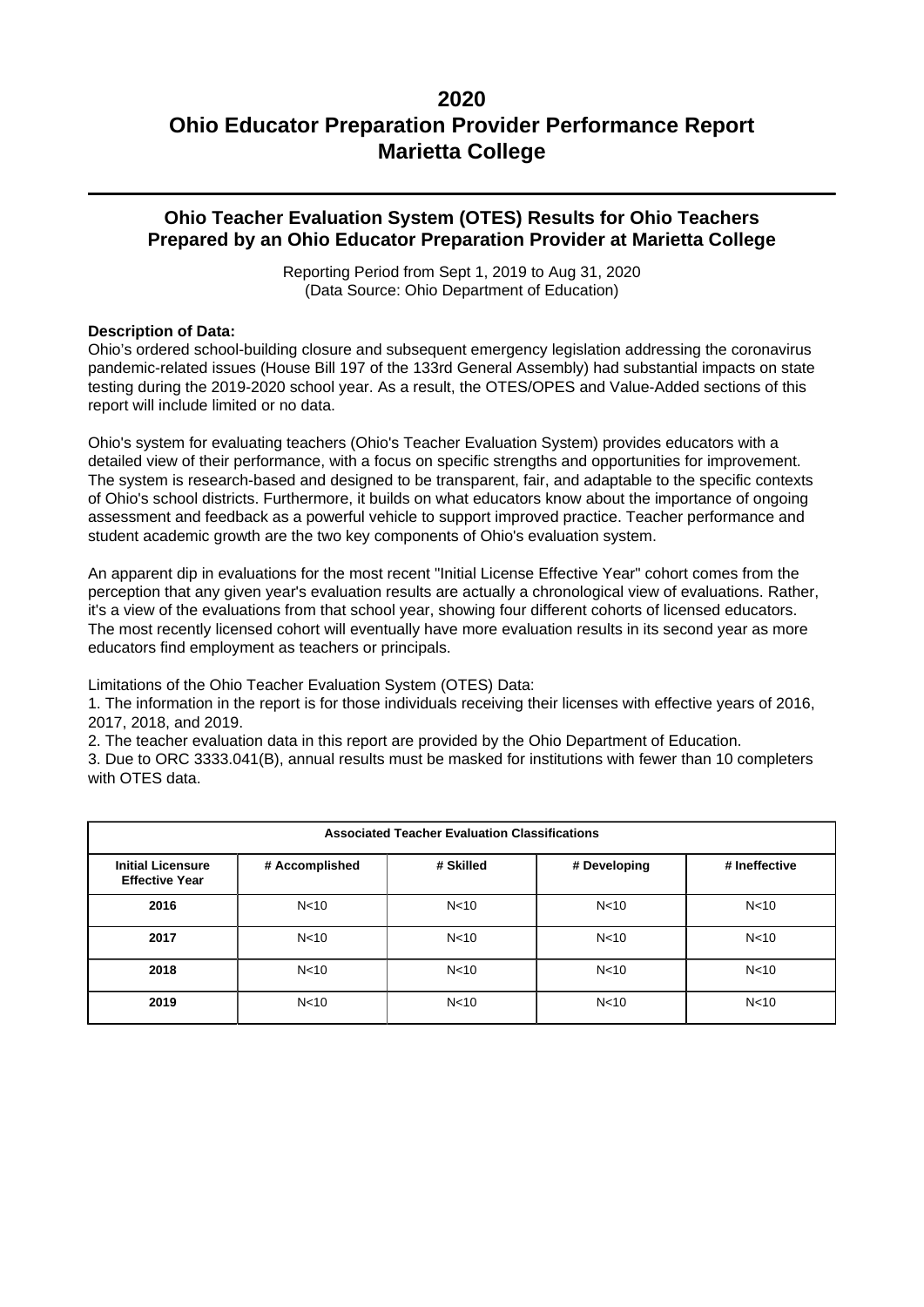### **Ohio Principal Evaluation System (OPES) Results for Individuals Completing Principal Preparation Programs at Marietta College**

Reporting Period from Sept 1, 2019 to Aug 31, 2020 (Data Source: Ohio Department of Education)

### **Description of Data:**

Ohio's ordered school-building closure and subsequent emergency legislation addressing the coronavirus pandemic-related issues (House Bill 197 of the 133rd General Assembly) had substantial impacts on state testing during the 2019-2020 school year. As a result, the OTES/OPES and Value-Added sections of this report will include limited or no data.

Ohio's system for evaluating principals (Ohio's Principal Evaluation System) provides building leaders with a detailed view of their performance, with a focus on specific strengths and opportunities for improvement.

The Ohio Principal Evaluation System (OPES) data reported here are limited in that the information in the report is for those individuals receiving their licenses with effective years of 2016, 2017, 2018, and 2019.

An apparent dip in evaluations for the most recent "Initial License Effective Year" cohort comes from the perception that any given year's evaluation results are actually a chronological view of evaluations. Rather, it's a view of the evaluations from that school year, showing four different cohorts of licensed educators. The most recently licensed cohort will eventually have more evaluation results in its second year as more educators find employment as teachers or principals.

| <b>Associated Principal Evaluation Classifications</b> |                                                              |  |  |  |  |  |  |
|--------------------------------------------------------|--------------------------------------------------------------|--|--|--|--|--|--|
| <b>Initial Licensure</b><br><b>Effective Year</b>      | # Accomplished<br># Developing<br># Ineffective<br># Skilled |  |  |  |  |  |  |
| N/A<br>N/A<br>N/A<br>N/A<br>N/A                        |                                                              |  |  |  |  |  |  |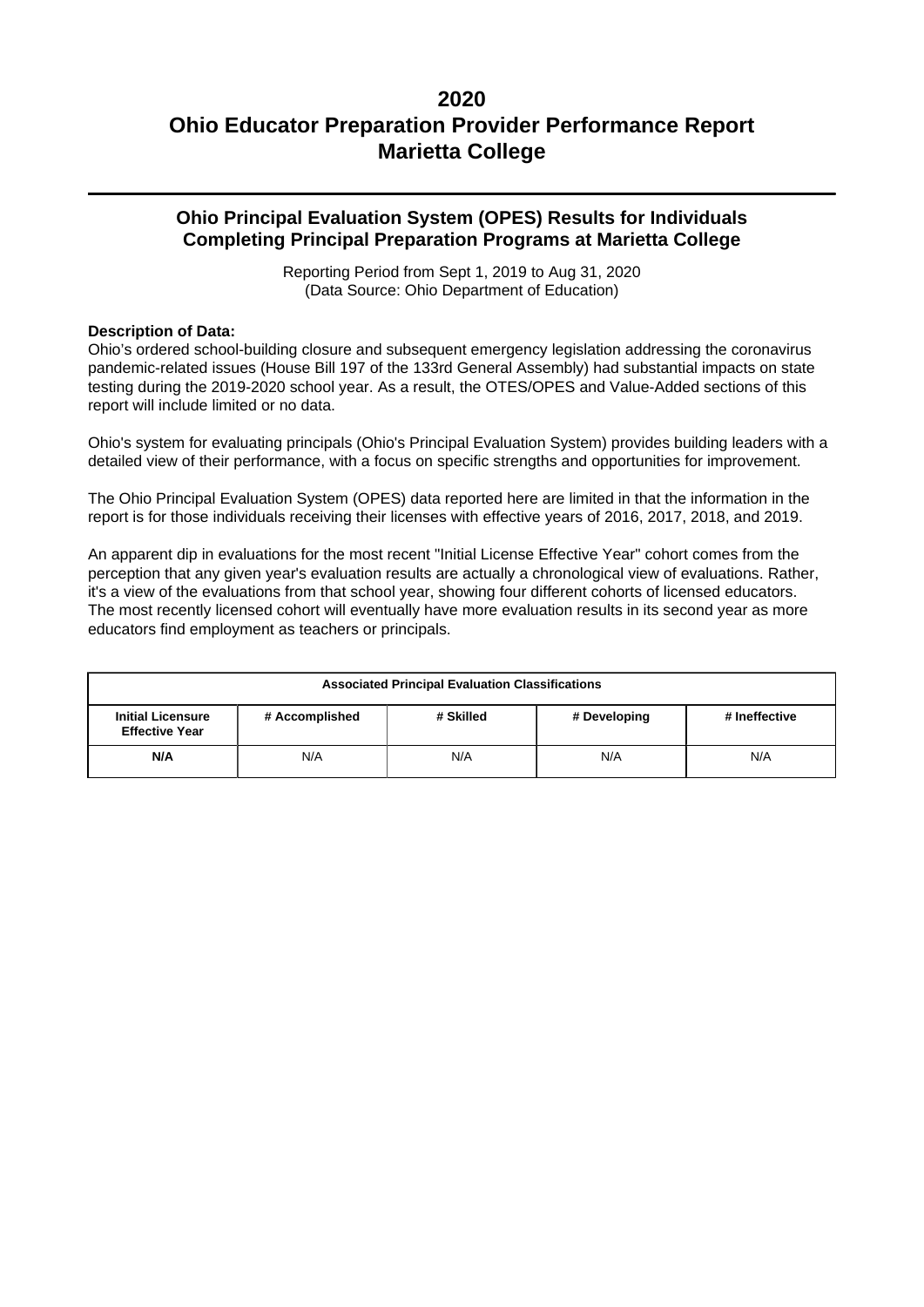### **Field and Clinical Experiences for Candidates at Marietta College**

Reporting Period from Sept 1, 2019 to Aug 31, 2020 (Data Source: Marietta College)

#### **Description of Data:**

Ohio requires that educator candidates complete field and clinical experiences in school settings as part of their preparation. These experiences include early and ongoing field-based opportunities and the culminating pre-service clinical experience commonly referred to as "student teaching." The specific requirements beyond the requisite statewide minimums for these placements vary by institution and by program. The information below is calculated based on data reported by Ohio Educator Preparation Providers.

| <b>Teacher Preparation Programs</b>                                                                                 |                     |  |  |  |  |
|---------------------------------------------------------------------------------------------------------------------|---------------------|--|--|--|--|
| <b>Field/Clinical Experience Element</b>                                                                            | <b>Requirements</b> |  |  |  |  |
| Require edTPA National Scoring from candidates in teacher preparation programs at the<br>institution                | ν                   |  |  |  |  |
| Minimum number of field/clinical hours required of candidates in teacher preparation programs<br>at the institution | 170                 |  |  |  |  |
| Maximum number of field/clinical hours required of candidates in teacher preparation<br>programs at the institution | 365                 |  |  |  |  |
| Average number of weeks required to teach full-time within the student teaching experience at<br>the institution    | 14                  |  |  |  |  |
| Percentage of teacher candidates who satisfactorily completed student teaching                                      | 92.86%              |  |  |  |  |

| <b>Principal Preparation Programs</b>                                               |                     |  |  |  |
|-------------------------------------------------------------------------------------|---------------------|--|--|--|
| <b>Field/Clinical Experience Element</b>                                            | <b>Requirements</b> |  |  |  |
| Total number of field/clinical weeks required of principal candidates in internship | N/A                 |  |  |  |
| Number of candidates who started internship                                         | N/A                 |  |  |  |
| Number of candidates who completed internship                                       | N/A                 |  |  |  |
| Percentage of principal candidates who satisfactorily completed internship          | N/A                 |  |  |  |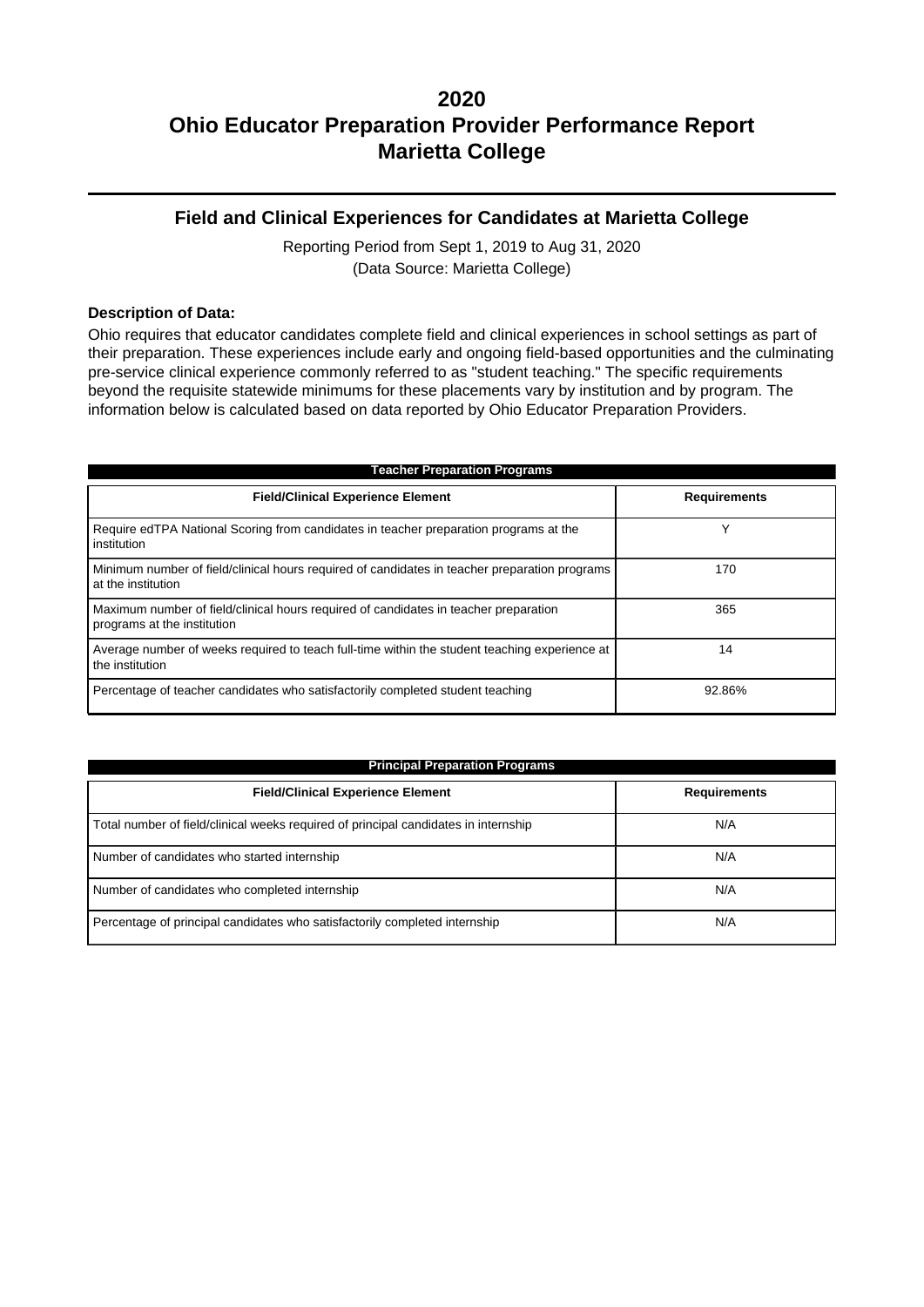### **Ohio Educator Licensure Examination Pass Rates at Marietta College**

Reporting Period from Sept 1, 2018 to Aug 31, 2019 (Data Source: USDOE Title II Report)

#### **Description of Data:**

Ohio educator licensure requirements include passage of all requisite licensure examinations at the state determined cut score. The reported results reflect Title II data, and therefore represent pass rate data solely for initial licenses. Further, because the data are gathered from the Title II reports, there is a one-year lag in accessing the data. Teacher licensure pass rate data are the only reported metric for which the data do not reflect the reporting year 2019-2020.

As of 2013, the Ohio Assessments for Educators replaced the Praxis subject assessments for initial licensure. Some Praxis II assessments are still being reported because recent program completers took those tests in or before 2013.

| <b>Teacher Licensure Tests</b>               |      |  |  |  |  |
|----------------------------------------------|------|--|--|--|--|
| <b>Summary Rating: EFFECTIVE</b>             |      |  |  |  |  |
| <b>Completers Tested</b><br><b>Pass Rate</b> |      |  |  |  |  |
| 12                                           | 100% |  |  |  |  |

### **Ohio Principal Licensure Examination Pass Rates at Marietta College**

Reporting Period from Sept 1, 2019 to Aug 31, 2020 (Data Source: Marietta College)

#### **Description of Data:**

Ohio requires that principal candidates pass the requisite state examination to be recommended for licensure. The 2019-2020 program completer pass rates are reported by each Ohio educator preparation provider.

| <b>Principal Licensure Tests</b>             |     |  |  |  |
|----------------------------------------------|-----|--|--|--|
| <b>Completers Tested</b><br><b>Pass Rate</b> |     |  |  |  |
| N/A                                          | N/A |  |  |  |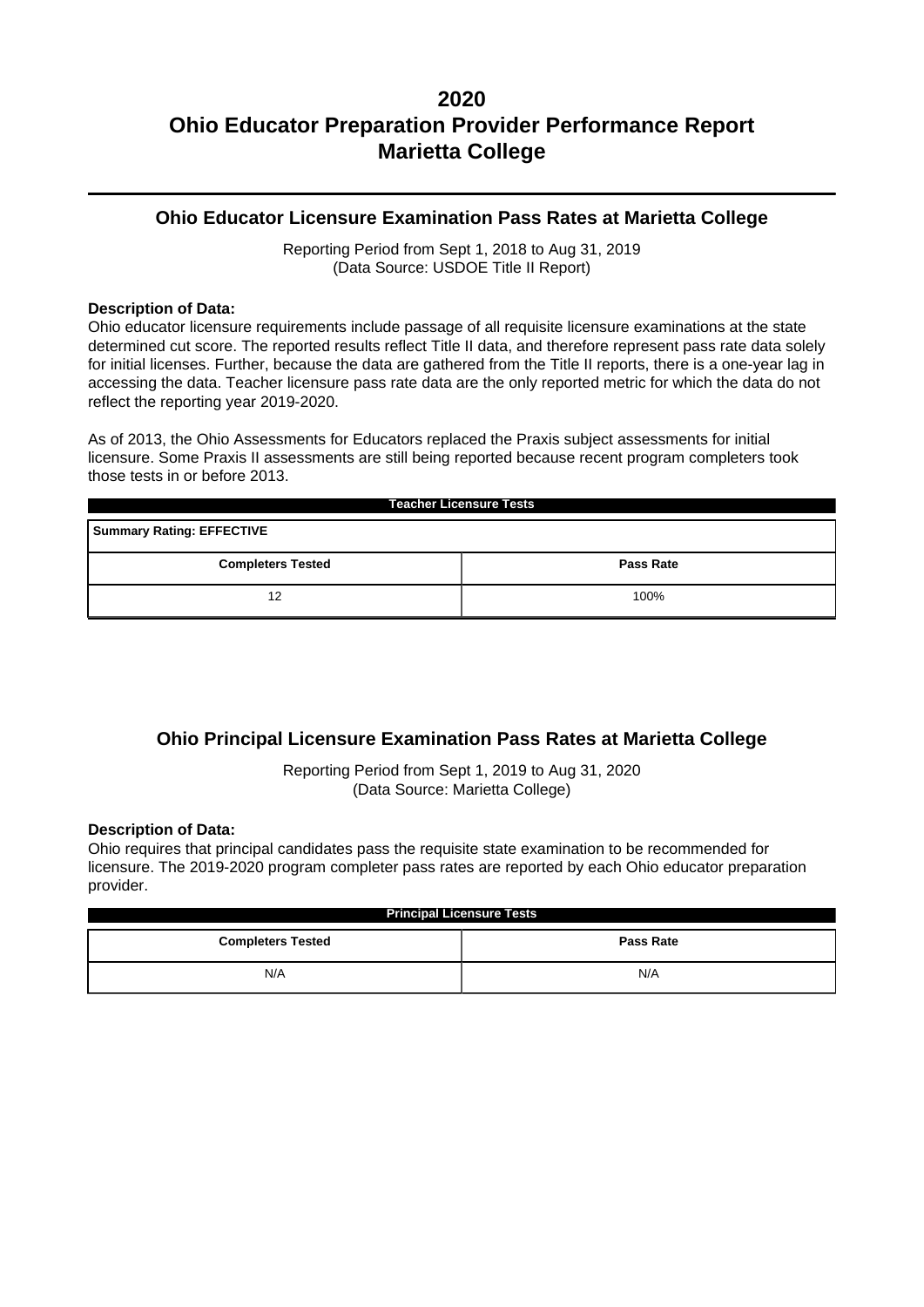### **Value-Added Data for Students Taught by Teachers Prepared by Ohio Educator Preparation Providers at Marietta College**

Reporting Period from Sept 1, 2019 to Aug 31, 2020

### **Description of Data:**

Ohio's ordered school-building closure and subsequent emergency legislation addressing the coronavirus pandemic-related issues (House Bill 197 of the 133rd General Assembly) had substantial impacts on state testing during the 2019-2020 school year. As a result, the OTES/OPES and Value-Added sections of this report will include limited or no data.

Ohio's value-added data system provides information on student academic gains. As a vital component of Ohio's accountability system, districts and educators have access to an extensive array of diagnostic data through the Education Value-Added Assessment System (EVAAS). Schools can demonstrate through valueadded data that many of their students are achieving significant progress. Student growth measures also provide students and parents with evidence of the impact of their efforts. Educators and schools further use value-added data to inform instructional practices.

Limitations of the Value-Added Data:

1. The information in the report is for those individuals receiving their licenses with effective years of 2016, 2017, 2018, and 2019.

2. The value-added data in this report are those reported by Ohio's Education Value-Added Assessment System (EVAAS) based on Elementary and Middle School Tests (Grades 4-8) and End-of-Course Tests for high school credit.

3. For Educator Preparation Providers with fewer than 10 linked teachers or principals with value-added data, only the number (N) is reported.

|                         | <b>Initial Licensure Effective</b><br>Years 2016, 2017, 2018, 2019 | <b>Associated Value-Added Classifications</b> |                      |         |                        |                        |
|-------------------------|--------------------------------------------------------------------|-----------------------------------------------|----------------------|---------|------------------------|------------------------|
| Employed<br>as Teachers | Teachers<br>with Value-<br><b>Added Data</b>                       | <b>Most Effective</b>                         | <b>Above Average</b> | Average | Approaching<br>Average | <b>Least Effective</b> |
| N/A                     | N/A                                                                | N/A                                           | N/A                  | N/A     | N/A                    | N/A                    |
|                         |                                                                    | N/A                                           | N/A                  | N/A     | N/A                    | N/A                    |

#### **Value-Added Data for Marietta College-Prepared Teachers**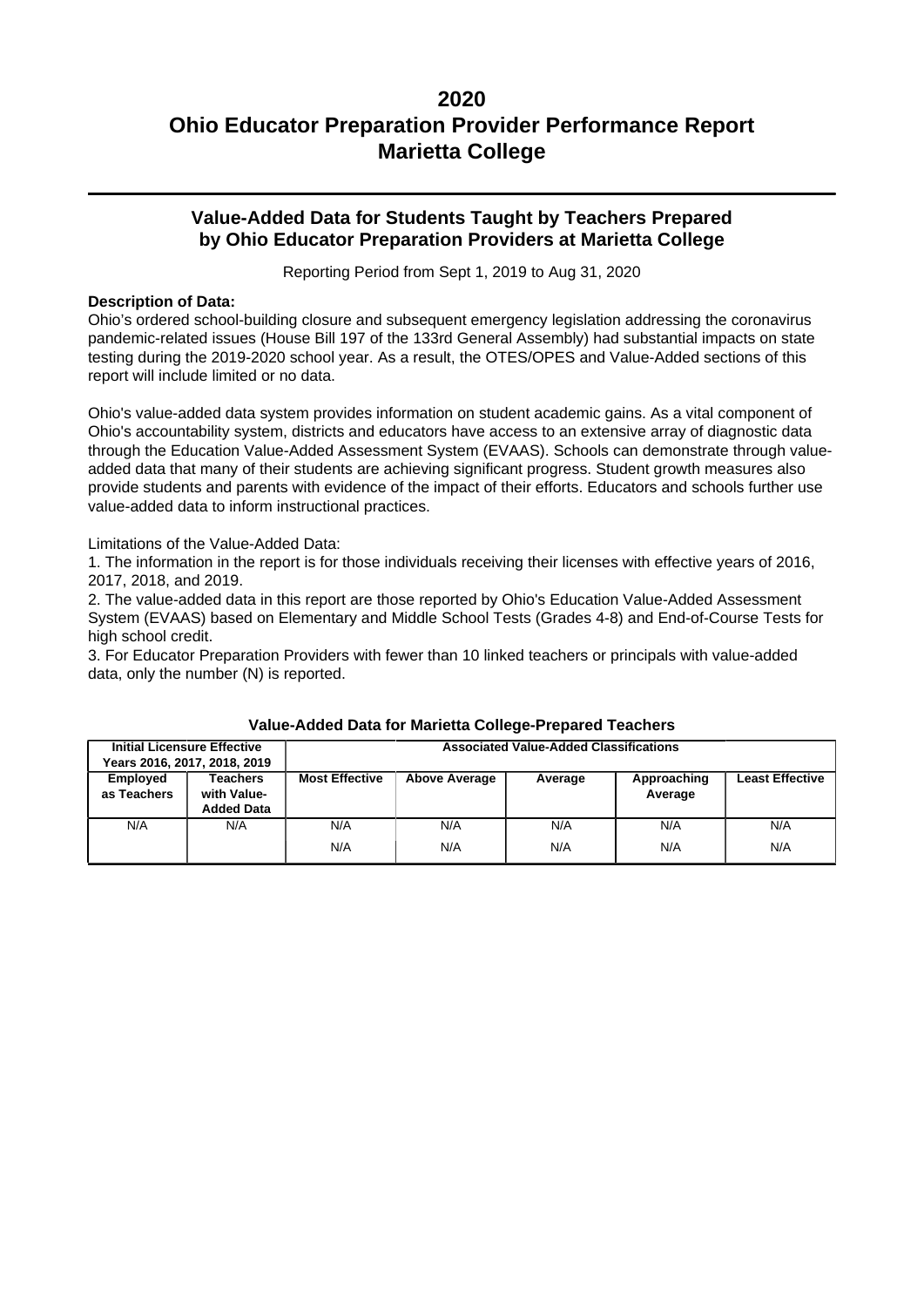### **Demographic Information for Schools where Marietta College-Prepared Teachers with Value-Added Data Serve Teachers Serving by School Level**

| <b>Elementary School</b> | <b>Middle School</b> | <b>Junior High School</b> | <b>High School</b> | <b>No School Level</b> |
|--------------------------|----------------------|---------------------------|--------------------|------------------------|
| N/A                      | N/A                  | N/A                       | N/A                | N/A                    |
| N/A                      | N/A                  | N/A                       | N/A                | N/A                    |

| <b>Teachers Serving by School Type</b> |                      |                    |                                      |             |                |  |
|----------------------------------------|----------------------|--------------------|--------------------------------------|-------------|----------------|--|
| Community<br><b>School</b>             | <b>Public School</b> | <b>STEM School</b> | Educational<br><b>Service Center</b> | Career-Tech | No School Type |  |
| N/A                                    | N/A                  | N/A                | N/A                                  | N/A         | N/A            |  |
| N/A                                    | N/A                  | N/A                | N/A                                  | N/A         | N/A            |  |

| Teachers Serving by Overall Letter Grade of Building Value-Added |     |     |     |     |           |  |
|------------------------------------------------------------------|-----|-----|-----|-----|-----------|--|
| A                                                                | в   |     |     |     | <b>NR</b> |  |
| N/A                                                              | N/A | N/A | N/A | N/A | N/A       |  |
| N/A                                                              | N/A | N/A | N/A | N/A | N/A       |  |

| <b>Teachers Serving by Minority Enrollment by Quartiles</b> |                             |                            |                     |                             |  |  |
|-------------------------------------------------------------|-----------------------------|----------------------------|---------------------|-----------------------------|--|--|
| <b>High Minority</b>                                        | <b>Medium-High Minority</b> | <b>Medium-Low Minority</b> | <b>Low Minority</b> | <b>No Minority Quartile</b> |  |  |
| N/A                                                         | N/A                         | N/A                        | N/A                 | N/A                         |  |  |
| N/A                                                         | N/A                         | N/A                        | N/A                 | N/A                         |  |  |

| <b>Teachers Serving by Poverty Level by Quartiles</b> |                            |                           |                    |                            |  |  |
|-------------------------------------------------------|----------------------------|---------------------------|--------------------|----------------------------|--|--|
| <b>High Poverty</b>                                   | <b>Medium-High Poverty</b> | <b>Medium-Low Poverty</b> | <b>Low Poverty</b> | <b>No Poverty Quartile</b> |  |  |
| N/A                                                   | N/A                        | N/A                       | N/A                | N/A                        |  |  |
| N/A                                                   | <b>NA</b>                  | N/A                       | N/A                | N/A                        |  |  |

**\* Due to the preliminary nature of the data and staffing at ESC/district level, certain demographic variables have not been reported for some schools.**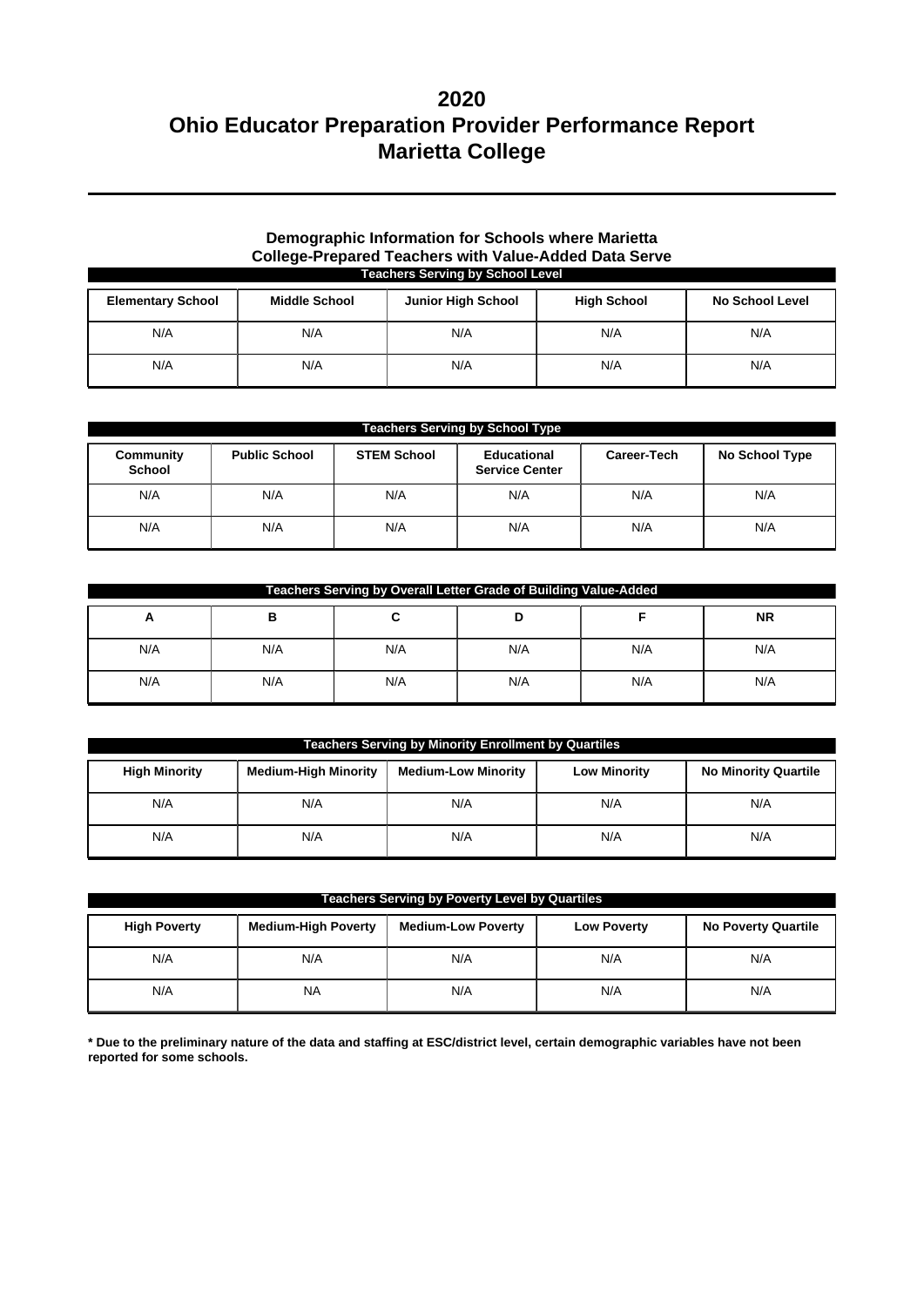| <b>Value-Added Data for Marietta College-Prepared Principals</b> |                                                       |                                                                    |     |     |     |     |  |
|------------------------------------------------------------------|-------------------------------------------------------|--------------------------------------------------------------------|-----|-----|-----|-----|--|
| <b>Initial Licensure Effective</b>                               | Years 2016, 2017, 2018, 2019                          | Principals Serving by Letter Grade of Overall Building Value-Added |     |     |     |     |  |
| <b>Employed as</b><br><b>Principals</b>                          | <b>Principals</b><br>with Value-<br><b>Added Data</b> | А                                                                  | в   |     | D   |     |  |
| N/A                                                              | N/A                                                   | N/A                                                                | N/A | N/A | N/A | N/A |  |
|                                                                  |                                                       | N/A                                                                | N/A | N/A | N/A | N/A |  |

### **Demographic Information for Schools where Marietta College-Prepared Principals with Value-Added Data Serve**

| <b>Principals Serving by School Level</b> |                      |                           |                    |                        |  |  |  |  |
|-------------------------------------------|----------------------|---------------------------|--------------------|------------------------|--|--|--|--|
| <b>Elementary School</b>                  | <b>Middle School</b> | <b>Junior High School</b> | <b>High School</b> | <b>No School Level</b> |  |  |  |  |
| N/A                                       | N/A                  | N/A                       | N/A                | N/A                    |  |  |  |  |
| N/A                                       | N/A                  | N/A                       | N/A                | N/A                    |  |  |  |  |

| <b>Principals Serving by School Type</b> |                      |                    |                                      |             |                |  |  |  |  |
|------------------------------------------|----------------------|--------------------|--------------------------------------|-------------|----------------|--|--|--|--|
| Community<br><b>School</b>               | <b>Public School</b> | <b>STEM School</b> | Educational<br><b>Service Center</b> | Career-Tech | No School Type |  |  |  |  |
| N/A                                      | N/A                  | N/A                | N/A                                  | N/A         | N/A            |  |  |  |  |
| N/A                                      | N/A                  | N/A                | N/A                                  | N/A         | N/A            |  |  |  |  |

| <b>Principals Serving by Overall Letter Grade of School</b> |     |     |     |     |     |  |  |  |
|-------------------------------------------------------------|-----|-----|-----|-----|-----|--|--|--|
| <b>NR</b><br>в<br>A                                         |     |     |     |     |     |  |  |  |
| N/A                                                         | N/A | N/A | N/A | N/A | N/A |  |  |  |
| N/A                                                         | N/A | N/A | N/A | N/A | N/A |  |  |  |

| Principals Serving by Minority Enrollment by Quartiles |                             |                            |                     |                             |  |  |  |  |
|--------------------------------------------------------|-----------------------------|----------------------------|---------------------|-----------------------------|--|--|--|--|
| <b>High Minority</b>                                   | <b>Medium-High Minority</b> | <b>Medium-Low Minority</b> | <b>Low Minority</b> | <b>No Minority Quartile</b> |  |  |  |  |
| N/A                                                    | N/A                         | N/A                        | N/A                 | N/A                         |  |  |  |  |
| N/A                                                    | N/A                         | N/A                        | N/A                 | N/A                         |  |  |  |  |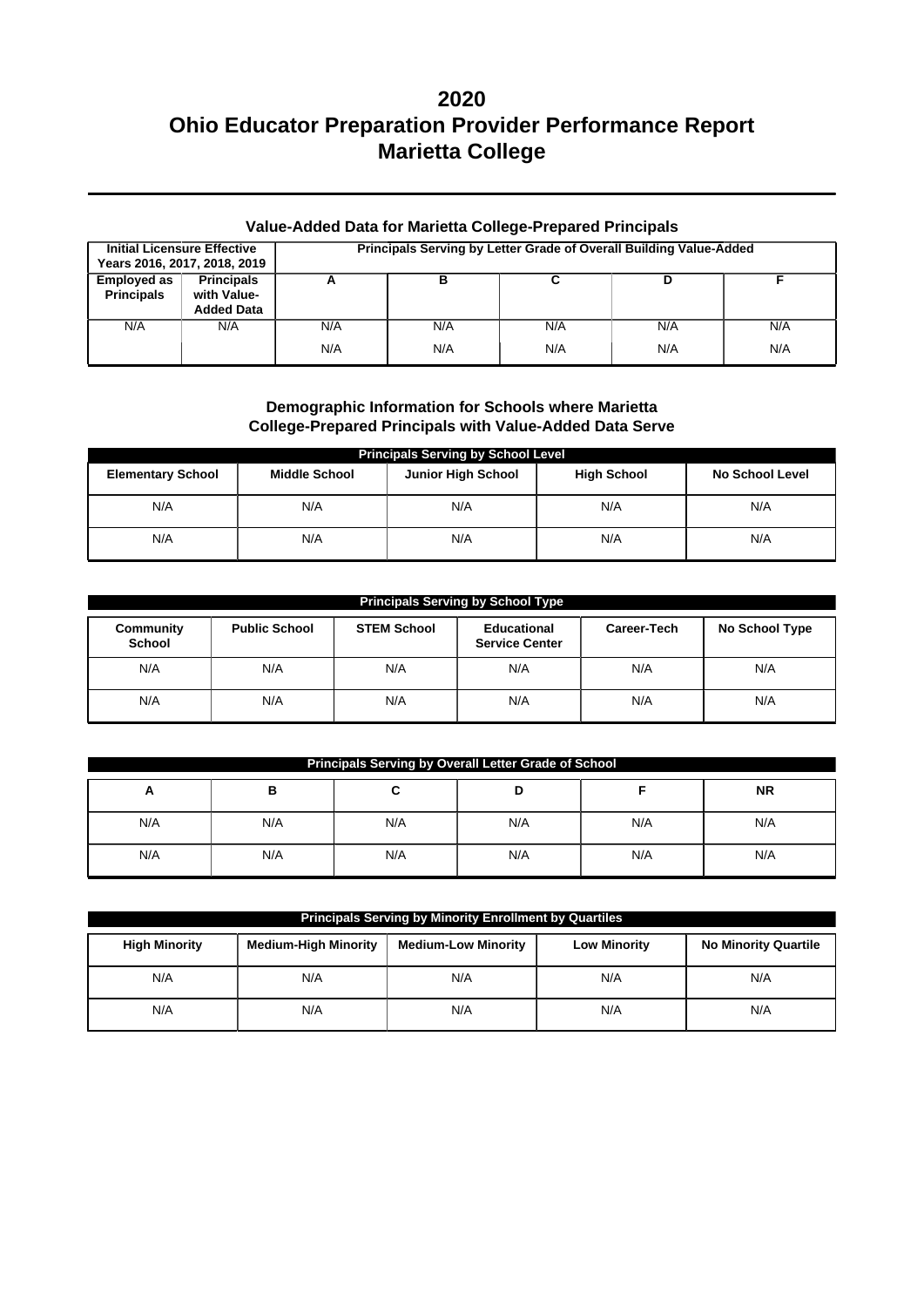| <b>Principals Serving by Poverty Level by Quartiles</b> |                            |                           |                    |                            |  |  |  |
|---------------------------------------------------------|----------------------------|---------------------------|--------------------|----------------------------|--|--|--|
| <b>High Poverty</b>                                     | <b>Medium-High Poverty</b> | <b>Medium-Low Poverty</b> | <b>Low Poverty</b> | <b>No Poverty Quartile</b> |  |  |  |
| N/A                                                     | N/A                        | N/A                       | N/A                | N/A                        |  |  |  |
| N/A                                                     | N/A                        | N/A                       | N/A                | N/A                        |  |  |  |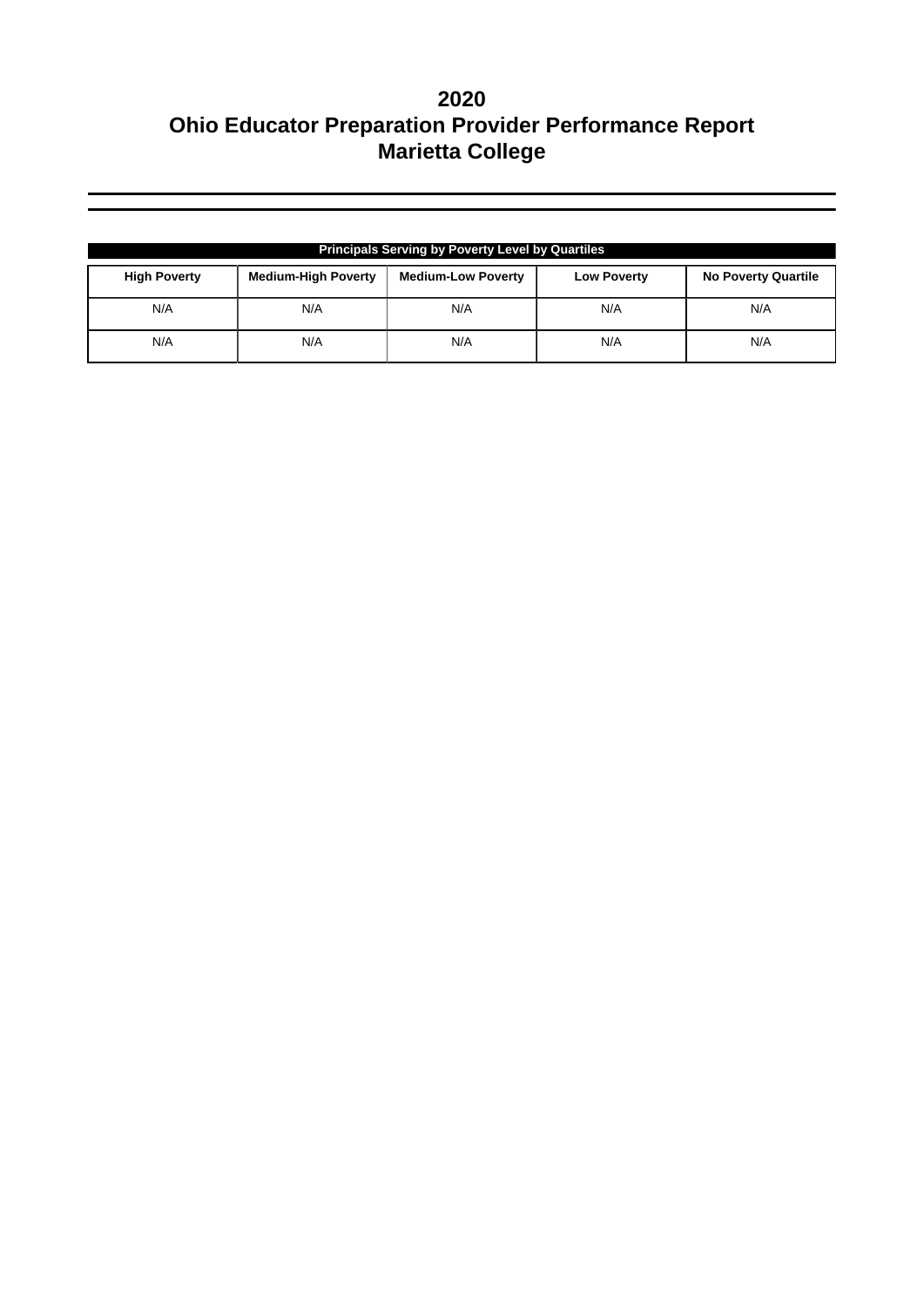### **Marietta College Candidate Academic Measures**

(Data Source:Marietta College) Reporting Period from Sept 1, 2019 to Aug 31, 2020

### **Undergraduate Admission Requirements**

Candidates are admitted to the professional license program after completing 45 semester hours and completing initial 100/200 level EDUC courses and field experiences. Candidates must meet minimum requirements for overall GPA, education course GPA, academic skills test scores (ACT, SAT, or Praxis Core Assessments for Educators), have ratings of acceptable on the disposition checklist used in initial field experiences and grades of C or higher in writing and oral communication.

### **Description of Data:**

The data in this section are the average scores of candidates on academic measures reported by the provider. If a measure is not applicable to a level of delivery (undergraduate, post-baccalaureate, graduate) the table reflects "N/A." In the "Dispositional Assessments and Other Measures" portion, if the provider did not indicate using a measure, OR if the institution does not offer a program at the designated level of delivery, the table reflects "N."

Candidates Admitted is the number admitted (for fall or spring) during the academic year. Candidates Enrolled is the total number of candidates admitted and enrolled (including program completers) during the academic year.

Candidates Completing is the number meeting all the requirements of a state-approved teacher preparation program during the academic year.

|                          |              | <b>Candidates Admitted</b> |              | <b>Candidates Enrolled</b> |            |               | <b>Candidates Completing</b> |
|--------------------------|--------------|----------------------------|--------------|----------------------------|------------|---------------|------------------------------|
| Academic                 | Required     | <b>Number</b>              | Average      | <b>Number</b>              | Average    | <b>Number</b> | Average                      |
| <b>Measure</b>           | <b>Score</b> | <b>Admitted</b>            | <b>Score</b> | <b>Enrolled</b>            | Score      | Completed     | <b>Score</b>                 |
| <b>ACT Composite</b>     | $U=N/A$      | $U=N/A$                    | $U=N/A$      | $U=N/A$                    | $U=N/A$    | $U=N/A$       | $U=N/A$                      |
| <b>Score</b>             | $P=N/A$      | $P=N/A$                    | $P=N/A$      | $P=N/A$                    | $P=N/A$    | $P=N/A$       | $P=N/A$                      |
|                          | $G=N/A$      | $G=N/A$                    | $G=N/A$      | $G=N/A$                    | $G=N/A$    | $G=N/A$       | $G=N/A$                      |
| <b>ACT English</b>       | $U=21$       | $U=14$                     | $U = 24.1$   | $U = 29$                   | $U = 24.8$ | $U=11$        | $U = 23.8$                   |
| <b>Subscore</b>          | $P=N/A$      | $P=N/A$                    | $P=N/A$      | $P=N/A$                    | $P=N/A$    | $P=N/A$       | $P=N/A$                      |
|                          | $G=N/A$      | $G=N/A$                    | $G=N/A$      | $G=N/A$                    | $G=N/A$    | $G=N/A$       | $G=N/A$                      |
| <b>ACT Essay</b>         | $1J=7$       | $U=N<10$                   | $U=N<10$     | $U=N<10$                   | $U=N<10$   | $U=N<10$      | $U=N<10$                     |
| (Optional)               | $P=N/A$      | $P=N/A$                    | $P=N/A$      | $P=N/A$                    | $P=N/A$    | $P=N/A$       | $P=N/A$                      |
|                          | $G=N/A$      | $G=N/A$                    | $G=N/A$      | $G=N/A$                    | $G=N/A$    | $G=N/A$       | $G=N/A$                      |
| <b>ACT Math</b>          | $U=21$       | $U=22$                     | $U = 23.1$   | $U = 30$                   | $U = 24.7$ | $U=10$        | $U=24$                       |
| <b>Subscore</b>          | $P=N/A$      | $P=N/A$                    | $P=N/A$      | $P=N/A$                    | $P=N/A$    | $P=N/A$       | $P=N/A$                      |
|                          | $G=N/A$      | $G=N/A$                    | $G=N/A$      | $G=N/A$                    | $G=N/A$    | $G=N/A$       | $G=N/A$                      |
| <b>ACT Reading</b>       | $U=21$       | $U=20$                     | $U = 25$     | $U=33$                     | $U = 25.1$ | $U=11$        | $U = 23.8$                   |
| <b>Subscore</b>          | $P=N/A$      | $P=N/A$                    | $P=N/A$      | $P=N/A$                    | $P=N/A$    | $P=N/A$       | $P=N/A$                      |
|                          | $G=N/A$      | $G=N/A$                    | $G=N/A$      | $G=N/A$                    | $G=N/A$    | $G=N/A$       | $G=N/A$                      |
| <b>ACT Science</b>       | $U=N/A$      | $U=N/A$                    | $U=N/A$      | $U=N/A$                    | $U=N/A$    | $U=N/A$       | $U=N/A$                      |
| <b>Subscore</b>          | $P=N/A$      | $P=N/A$                    | $P=N/A$      | $P=N/A$                    | $P=N/A$    | $P=N/A$       | $P=N/A$                      |
|                          | $G=N/A$      | $G=N/A$                    | $G=N/A$      | $G=N/A$                    | $G=N/A$    | $G=N/A$       | $G=N/A$                      |
| <b>GPA - Graduate</b>    | $U=N/A$      | $U=N/A$                    | $U=N/A$      | $U=N/A$                    | $U=N/A$    | $U=N/A$       | $U=N/A$                      |
|                          | $P=N/A$      | $P=N/A$                    | $P=N/A$      | $P=N/A$                    | $P=N/A$    | $P=N/A$       | $P=N/A$                      |
|                          | $G=N/A$      | $G=N/A$                    | $G=N/A$      | $G=N/A$                    | $G=N/A$    | $G=N/A$       | $G=N/A$                      |
| <b>GPA - High School</b> | $U=N/A$      | $U=N/A$                    | $U=N/A$      | $U=N/A$                    | $U=N/A$    | $U=N/A$       | $U=N/A$                      |
|                          | $P=N/A$      | $P=N/A$                    | $P=N/A$      | $P=N/A$                    | $P=N/A$    | $P=N/A$       | $P=N/A$                      |
|                          | $G=N/A$      | $G=N/A$                    | $G=N/A$      | $G=N/A$                    | $G=N/A$    | $G=N/A$       | $G=N/A$                      |
| <b>GPA - Transfer</b>    | $U=N/A$      | $U=N/A$                    | $U=N/A$      | $U=N/A$                    | $U=N/A$    | $U=N/A$       | $U=N/A$                      |
|                          | $P=N/A$      | $P=N/A$                    | $P=N/A$      | $P=N/A$                    | $P=N/A$    | $P=N/A$       | $P=N/A$                      |

## **Teacher Preparation Programs U=Undergraduate P=Post-Baccalaureate G=Graduate**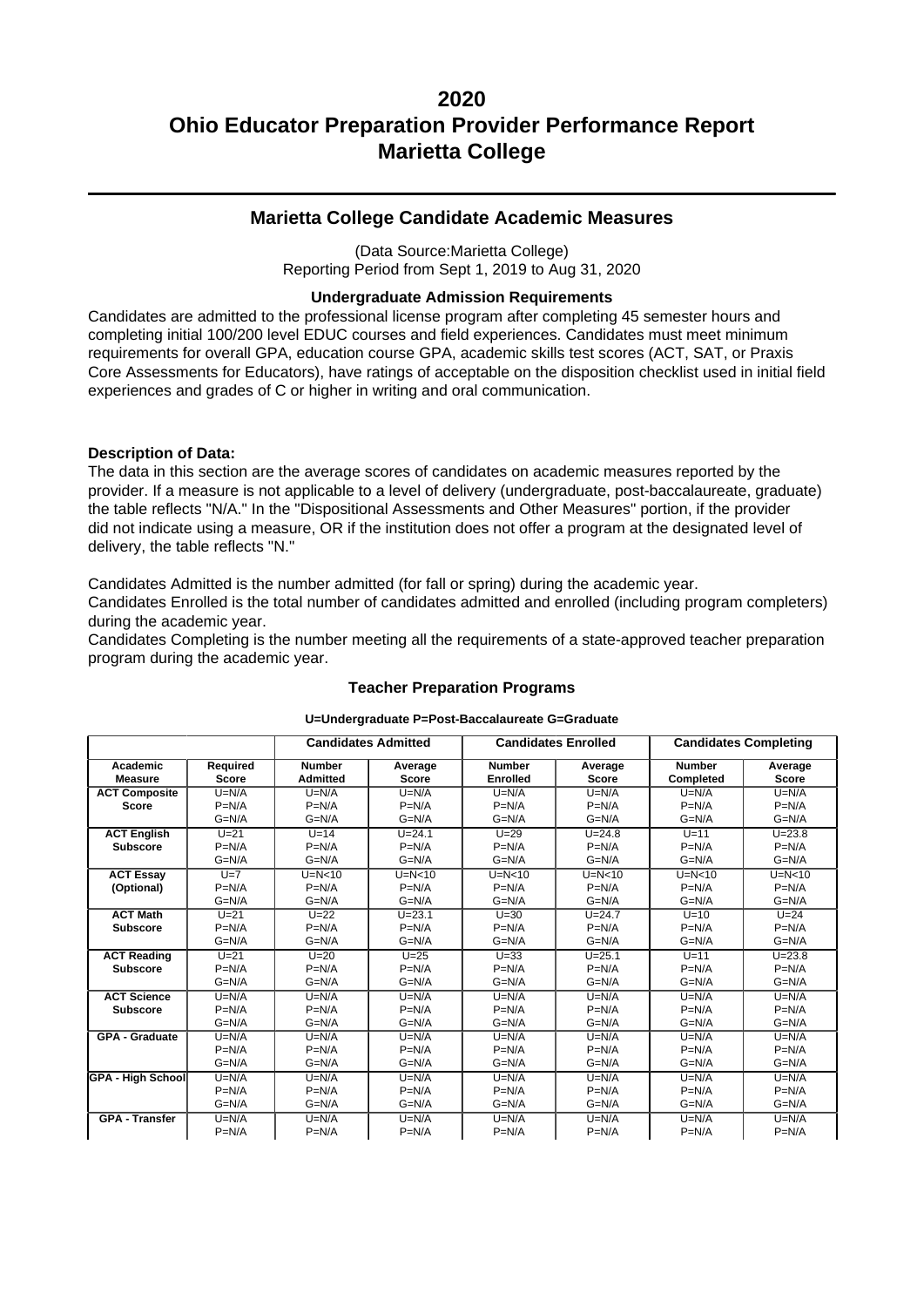|                                                |                                | <b>Candidates Admitted</b> |                     | <b>Candidates Enrolled</b> |                     | <b>Candidates Completing</b> |                      |
|------------------------------------------------|--------------------------------|----------------------------|---------------------|----------------------------|---------------------|------------------------------|----------------------|
| Academic                                       | Required                       | <b>Number</b>              | Average             | <b>Number</b>              | Average             | <b>Number</b>                | Average              |
| <b>Measure</b>                                 | <b>Score</b>                   | <b>Admitted</b>            | <b>Score</b>        | <b>Enrolled</b>            | <b>Score</b>        | Completed                    | Score                |
|                                                | $G=N/A$                        | $G=N/A$                    | $G=N/A$             | $G=N/A$                    | $G=N/A$             | $G=N/A$                      | $G=N/A$              |
| $GPA -$                                        | $U = 3.00$                     | $U=24$                     | $U = 3.40$          | $U=37$                     | $U = 3.46$          | $U=13$                       | $U = 3.62$           |
| Undergraduate                                  | $P=N/A$                        | $P=N/A$                    | $P=N/A$             | $P=N/A$                    | $P=N/A$             | $P=N/A$                      | $P=N/A$              |
|                                                | $G=N/A$                        | $G=N/A$                    | $G=N/A$             | $G=N/A$                    | $G=N/A$             | G=N/A                        | $G=N/A$              |
| <b>GRE Composite</b><br><b>Score</b>           | $U=N/A$<br>$P=N/A$             | $U=N/A$<br>$P=N/A$         | $U=N/A$<br>$P=N/A$  | $U=N/A$<br>$P=N/A$         | $U=N/A$<br>$P=N/A$  | $U=N/A$<br>$P=N/A$           | $U=N/A$<br>$P=N/A$   |
|                                                | $G=N/A$                        | G=N/A                      | $G=N/A$             | $G=N/A$                    | G=N/A               | $G=N/A$                      | $G=N/A$              |
| <b>GRE Quantitative</b>                        | $U=N/A$                        | $U=N/A$                    | $U=N/A$             | $U=N/A$                    | $U=N/A$             | $U=N/A$                      | $U=N/A$              |
| <b>Subscore</b>                                | $P=N/A$                        | $P=N/A$                    | $P=N/A$             | $P=N/A$                    | $P=N/A$             | $P=N/A$                      | $P=N/A$              |
|                                                | $G=N/A$                        | $G=N/A$                    | $G=N/A$             | $G=N/A$                    | $G=N/A$             | $G=N/A$                      | $G=N/A$              |
| <b>GRE Verbal</b>                              | $U=N/A$                        | $U=N/A$                    | $U=N/A$             | $U=N/A$                    | $U=N/A$             | $U=N/A$                      | $U=N/A$              |
| <b>Subscore</b>                                | $P=N/A$                        | $P=N/A$                    | $P=N/A$             | $P=N/A$                    | $P=N/A$             | $P=N/A$                      | $P=N/A$              |
|                                                | $G=N/A$                        | $G=N/A$                    | $G=N/A$             | $G=N/A$                    | $G=N/A$             | $G=N/A$                      | $G=N/A$              |
| <b>GRE Writing</b>                             | $U=N/A$                        | $U=N/A$                    | $U=N/A$             | $U=N/A$                    | $U=N/A$             | $U=N/A$                      | $U=N/A$              |
| <b>Subscore</b>                                | $P=N/A$                        | $P=N/A$                    | $P=N/A$             | $P=N/A$                    | $P=N/A$             | $P=N/A$                      | $P=N/A$              |
| <b>MAT</b>                                     | $G=N/A$<br>$U=N/A$             | $G=N/A$<br>$U=N/A$         | $G=N/A$<br>$U=N/A$  | $G=N/A$<br>$U=N/A$         | $G=N/A$<br>$U=N/A$  | $G=N/A$                      | $G=N/A$<br>$U=N/A$   |
|                                                | $P=N/A$                        | $P=N/A$                    | $P=N/A$             | $P=N/A$                    | $P=N/A$             | $U=N/A$<br>$P=N/A$           | $P=N/A$              |
|                                                | $G=N/A$                        | $G=N/A$                    | $G=N/A$             | $G=N/A$                    | $G=N/A$             | $G=N/A$                      | $G=N/A$              |
| <b>Praxis CORE Math</b>                        | $U = 150$                      | $U=N<10$                   | $U=N<10$            | $U=N<10$                   | $U=N<10$            | $U=N<10$                     | $\overline{U}$ =N<10 |
|                                                | $P=N/A$                        | $P=N/A$                    | $P=N/A$             | $P=N/A$                    | $P=N/A$             | $P=N/A$                      | $P=N/A$              |
|                                                | $G=N/A$                        | $G=N/A$                    | $G=N/A$             | $G=N/A$                    | $G=N/A$             | $G=N/A$                      | $G=N/A$              |
| <b>Praxis CORE</b>                             | $U = 156$                      | $U=N<10$                   | $U=N<10$            | $U=N<10$                   | $U=N<10$            | $U=N<10$                     | $U=N<10$             |
| Reading                                        | $P=N/A$                        | $P=N/A$                    | $P=N/A$             | $P=N/A$                    | $P=N/A$             | $P=N/A$                      | $P=N/A$              |
|                                                | $G=N/A$                        | $G=N/A$                    | $G=N/A$             | $G=N/A$                    | $G=N/A$             | $G=N/A$                      | $G=N/A$              |
| <b>Praxis CORE</b>                             | $U = 162$                      | $U=N<10$                   | $U=N<10$            | $U=N<10$                   | $U=N<10$            | $U=N<10$                     | $U=N<10$             |
| Writing                                        | $P=N/A$<br>$G=N/A$             | $P=N/A$<br>$G=N/A$         | $P=N/A$<br>$G=N/A$  | $P=N/A$<br>$G=N/A$         | $P=N/A$<br>$G=N/A$  | $P=N/A$<br>$G=N/A$           | $P=N/A$<br>$G=N/A$   |
| <b>Praxis I Math</b>                           | $U=N/A$                        | $U=N/A$                    | $U=N/A$             | $U=N/A$                    | $U=N/A$             | $U=N/A$                      | $U=N/A$              |
|                                                | $P=N/A$                        | $P=N/A$                    | $P=N/A$             | $P=N/A$                    | $P=N/A$             | $P=N/A$                      | $P=N/A$              |
|                                                | $G=N/A$                        | $G=N/A$                    | $G=N/A$             | $G=N/A$                    | G=N/A               | $G=N/A$                      | $G=N/A$              |
| <b>Praxis I Reading</b>                        | $U=N/A$                        | $U=N/A$                    | $U=N/A$             | $U=N/A$                    | $U=N/A$             | $U=N/A$                      | $U=N/A$              |
|                                                | $P=N/A$                        | $P=N/A$                    | $P=N/A$             | $P=N/A$                    | $P=N/A$             | $P=N/A$                      | $P=N/A$              |
|                                                | $G=N/A$                        | $G=N/A$                    | $G=N/A$             | $G=N/A$                    | $G=N/A$             | $G=N/A$                      | $G=N/A$              |
| <b>Praxis I Writing</b>                        | $U=N/A$                        | $U=N/A$                    | $U=N/A$             | $U=N/A$                    | $U=N/A$             | $U=N/A$                      | $U=N/A$              |
|                                                | $P=N/A$                        | $P=N/A$                    | $P=N/A$             | $P=N/A$                    | $P=N/A$             | $P=N/A$                      | $P=N/A$              |
|                                                | $G=N/A$                        | $G=N/A$                    | $G=N/A$             | $G=N/A$                    | $G=N/A$             | $G=N/A$                      | $G=N/A$              |
| Praxis II                                      | $U=N/A$<br>$P=N/A$             | $U=N/A$                    | $U=N/A$             | $U=N/A$<br>$P=N/A$         | $U=N/A$             | $U=N/A$<br>$P=N/A$           | $U=N/A$              |
|                                                | $G=N/A$                        | $P=N/A$<br>$G=N/A$         | $P=N/A$<br>$G=N/A$  | $G=N/A$                    | $P=N/A$<br>G=N/A    | $G=N/A$                      | $P=N/A$<br>$G=N/A$   |
| <b>SAT Composite</b>                           | $U=N/A$                        | $U=N/A$                    | $U=N/A$             | $U=N/A$                    | $U=N/A$             | $U=N/A$                      | $U=N/A$              |
| <b>Score</b>                                   | $P=N/A$                        | $P=N/A$                    | $P=N/A$             | $P=N/A$                    | $P=N/A$             | $P=N/A$                      | $P=N/A$              |
|                                                | $G=N/A$                        | $G=N/A$                    | $G=N/A$             | $G=N/A$                    | $G=N/A$             | $G=N/A$                      | $G=N/A$              |
| <b>SAT Essay</b>                               | $U=N/A$                        | $U=N/A$                    | $U=N/A$             | $U=N/A$                    | $U=N/A$             | $U=N/A$                      | $U=N/A$              |
| (Optional)                                     | $P=N/A$                        | $P=N/A$                    | $P=N/A$             | $P=N/A$                    | $P=N/A$             | $P=N/A$                      | $P=N/A$              |
|                                                | $G=N/A$                        | $G=N/A$                    | $G=N/A$             | $G=N/A$                    | $G=N/A$             | $G=N/A$                      | $G=N/A$              |
| <b>SAT Math</b>                                | $U = 533$                      | $U=N<10$                   | $U=N<10$            | $U=N<10$                   | $U=N<10$            | $U=N<10$                     | $U=N<10$             |
| <b>Subscore</b>                                | $P=N/A$                        | $P=N/A$                    | $P=N/A$             | $P=N/A$                    | $P=N/A$             | $P=N/A$                      | $P=N/A$              |
|                                                | G=N/A                          | G=N/A                      | $G=N/A$<br>$U=N<10$ | $G=N/A$                    | G=N/A               | $G=N/A$                      | $G=N/A$              |
| <b>SAT Reading/</b><br><b>Writing Subscore</b> | $U = 543$<br>$P=N/A$           | $U=N<10$<br>$P=N/A$        | $P=N/A$             | $U=N<10$<br>$P=N/A$        | $U=N<10$<br>$P=N/A$ | $U=N<10$<br>$P=N/A$          | $U=N<10$<br>$P=N/A$  |
|                                                | $G=N/A$                        | $G=N/A$                    | $G=N/A$             | $G=N/A$                    | G=N/A               | $G=N/A$                      | $G=N/A$              |
|                                                |                                |                            |                     |                            |                     |                              |                      |
| <b>Other Criteria</b>                          |                                |                            | Undergraduate       |                            | Post-Baccalaureate  | Graduate                     |                      |
| <b>Dispositional Assessment</b>                |                                |                            | Y                   |                            | N                   | N                            |                      |
|                                                | <b>EMPATHY/Omaha Interview</b> |                            | N                   | N                          |                     | N                            |                      |
|                                                | Essay                          |                            | N                   |                            | N                   | N                            |                      |
| <b>High School Class Rank</b>                  |                                |                            | N/A                 |                            | N/A                 |                              | N/A                  |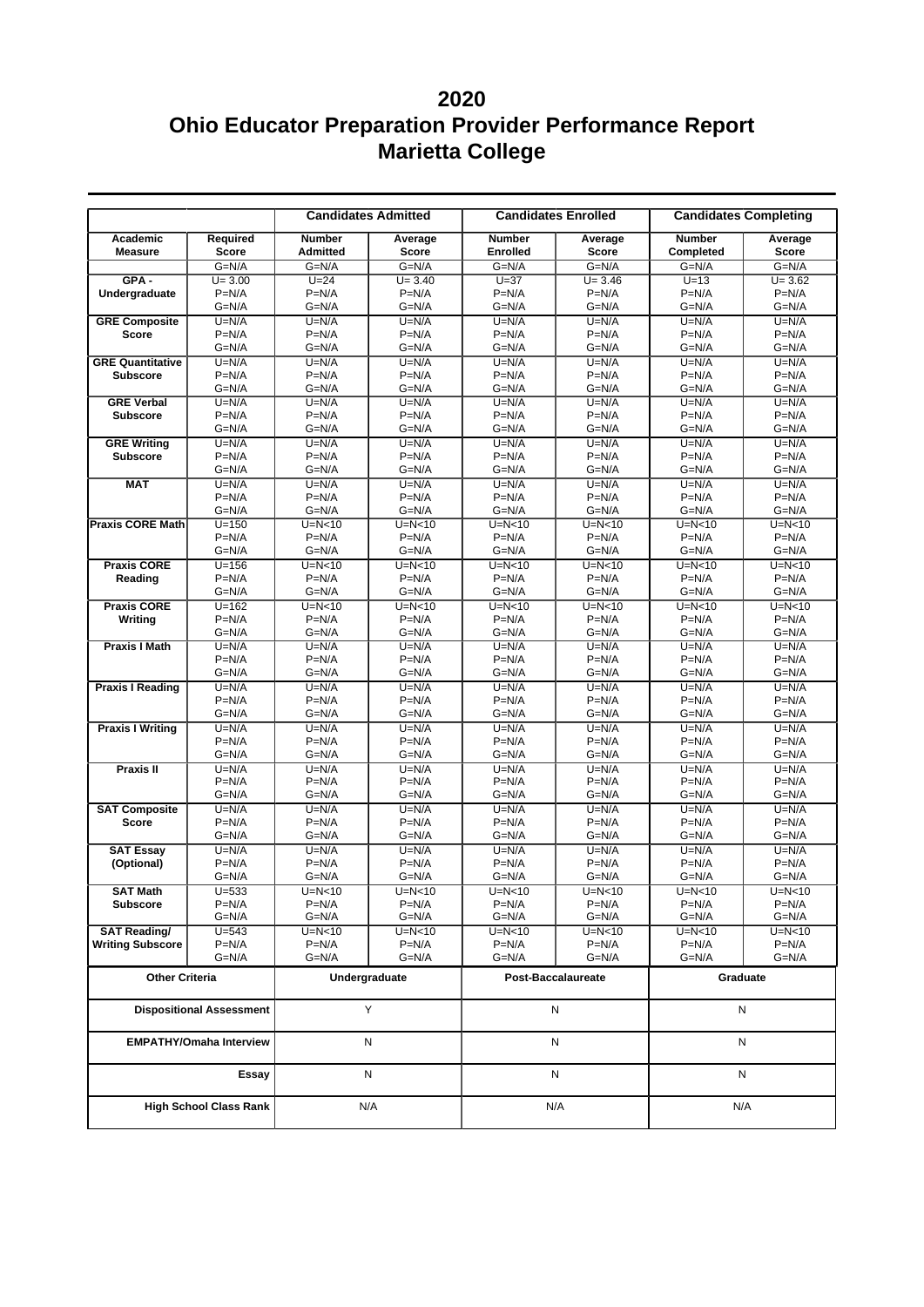| <b>Other Criteria</b>                      | Undergraduate | <b>Post-Baccalaureate</b> | Graduate  |
|--------------------------------------------|---------------|---------------------------|-----------|
| <b>Interview</b>                           | N             | N                         | N         |
| Letter of Commitment                       | N             | N                         | ${\sf N}$ |
| Letter of Recommendation                   | N             | N                         | ${\sf N}$ |
| Myers-Briggs Type Indicator                | N/A           | N                         | N         |
| <b>OAE Content Assessment</b>              | N/A           | N/A                       | ${\sf N}$ |
| Portfolio                                  | N             | N                         | ${\sf N}$ |
| <b>Prerequisite Courses</b>                | Y             | N                         | N         |
| <b>SRI Teacher Perceiver</b>               | N/A           | N/A                       | ${\sf N}$ |
| Superintendent Statement of<br>Sponsorship | N/A           | N/A                       | N         |
| <b>Teacher Insight</b>                     | N             | N                         | N         |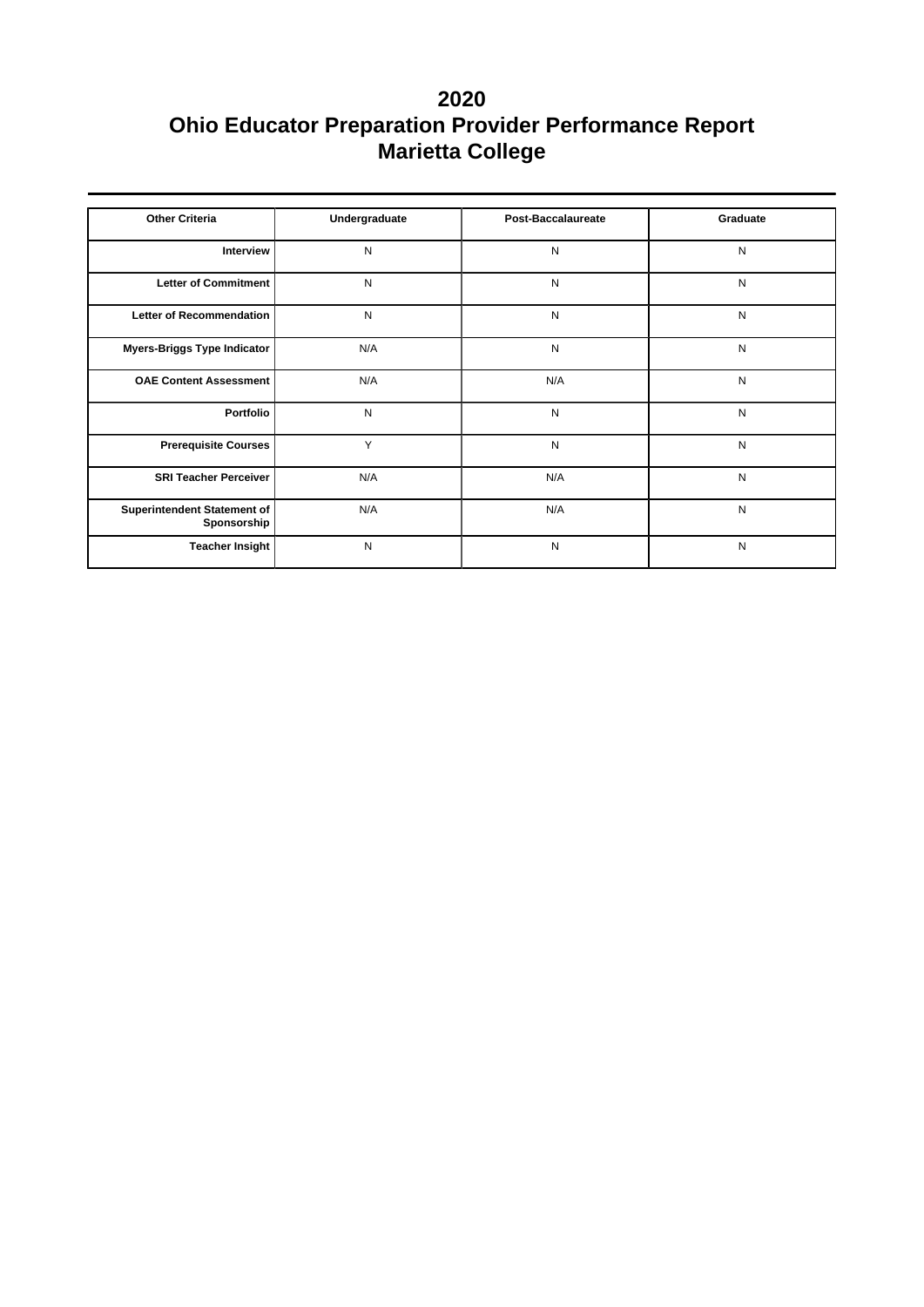|                                                |                   |                           | <b>Candidates Admitted</b> | <b>Candidates Enrolled</b> |                  | <b>Candidates Completing</b> |                  |
|------------------------------------------------|-------------------|---------------------------|----------------------------|----------------------------|------------------|------------------------------|------------------|
| Academic<br><b>Measure</b>                     | Required<br>Score | <b>Number</b><br>Admitted | Average<br>Score           | <b>Number</b><br>Enrolled  | Average<br>Score | <b>Number</b><br>Completed   | Average<br>Score |
| $GPA -$<br>Undergraduate                       | N/A               | N/A                       | N/A                        | N/A                        | N/A              | N/A                          | N/A              |
| <b>SAT Math</b><br><b>Subscore</b>             | N/A               | N/A                       | N/A                        | N/A                        | N/A              | N/A                          | N/A              |
| <b>Praxis I Writing</b>                        | N/A               | N/A                       | N/A                        | N/A                        | N/A              | N/A                          | N/A              |
| <b>Praxis II</b>                               | N/A               | N/A                       | N/A                        | N/A                        | N/A              | N/A                          | N/A              |
| <b>GRE Verbal</b><br><b>Subscore</b>           | N/A               | N/A                       | N/A                        | N/A                        | N/A              | N/A                          | N/A              |
| <b>ACT Essay</b><br>(Optional)                 | N/A               | N/A                       | N/A                        | N/A                        | N/A              | N/A                          | N/A              |
| <b>SAT Composite</b><br><b>Score</b>           | N/A               | N/A                       | N/A                        | N/A                        | N/A              | N/A                          | N/A              |
| <b>GRE Composite</b><br><b>Score</b>           | N/A               | N/A                       | N/A                        | N/A                        | N/A              | N/A                          | N/A              |
| <b>GRE Quantitative</b><br><b>Subscore</b>     | N/A               | N/A                       | N/A                        | N/A                        | N/A              | N/A                          | N/A              |
| <b>ACT Science</b><br><b>Subscore</b>          | N/A               | N/A                       | N/A                        | N/A                        | N/A              | N/A                          | N/A              |
| <b>GPA - Graduate</b>                          | N/A               | N/A                       | N/A                        | N/A                        | N/A              | N/A                          | N/A              |
| <b>MAT</b>                                     | N/A               | N/A                       | N/A                        | N/A                        | N/A              | N/A                          | N/A              |
| <b>Praxis I Math</b>                           | N/A               | N/A                       | N/A                        | N/A                        | N/A              | N/A                          | N/A              |
| <b>GRE Writing</b><br><b>Subscore</b>          | N/A               | N/A                       | N/A                        | N/A                        | N/A              | N/A                          | N/A              |
| <b>GPA - High School</b>                       | N/A               | N/A                       | N/A                        | N/A                        | N/A              | N/A                          | N/A              |
| <b>ACT Reading</b><br><b>Subscore</b>          | N/A               | N/A                       | N/A                        | N/A                        | N/A              | N/A                          | N/A              |
| <b>SAT Essay</b><br>(Optional)                 | N/A               | N/A                       | N/A                        | N/A                        | N/A              | N/A                          | N/A              |
| <b>SAT Reading/</b><br><b>Writing Subscore</b> | N/A               | N/A                       | N/A                        | N/A                        | N/A              | N/A                          | N/A              |
| <b>ACT Math</b><br>Subscore                    | N/A               | N/A                       | N/A                        | N/A                        | N/A              | N/A                          | N/A              |
| <b>ACT English</b><br>Subscore                 | N/A               | N/A                       | N/A                        | N/A                        | N/A              | N/A                          | N/A              |
| <b>ACT Composite</b><br>Score                  | N/A               | N/A                       | N/A                        | N/A                        | N/A              | N/A                          | N/A              |
| <b>Praxis I Reading</b>                        | N/A               | N/A                       | N/A                        | N/A                        | N/A              | N/A                          | N/A              |

## **Principal Preparation Programs**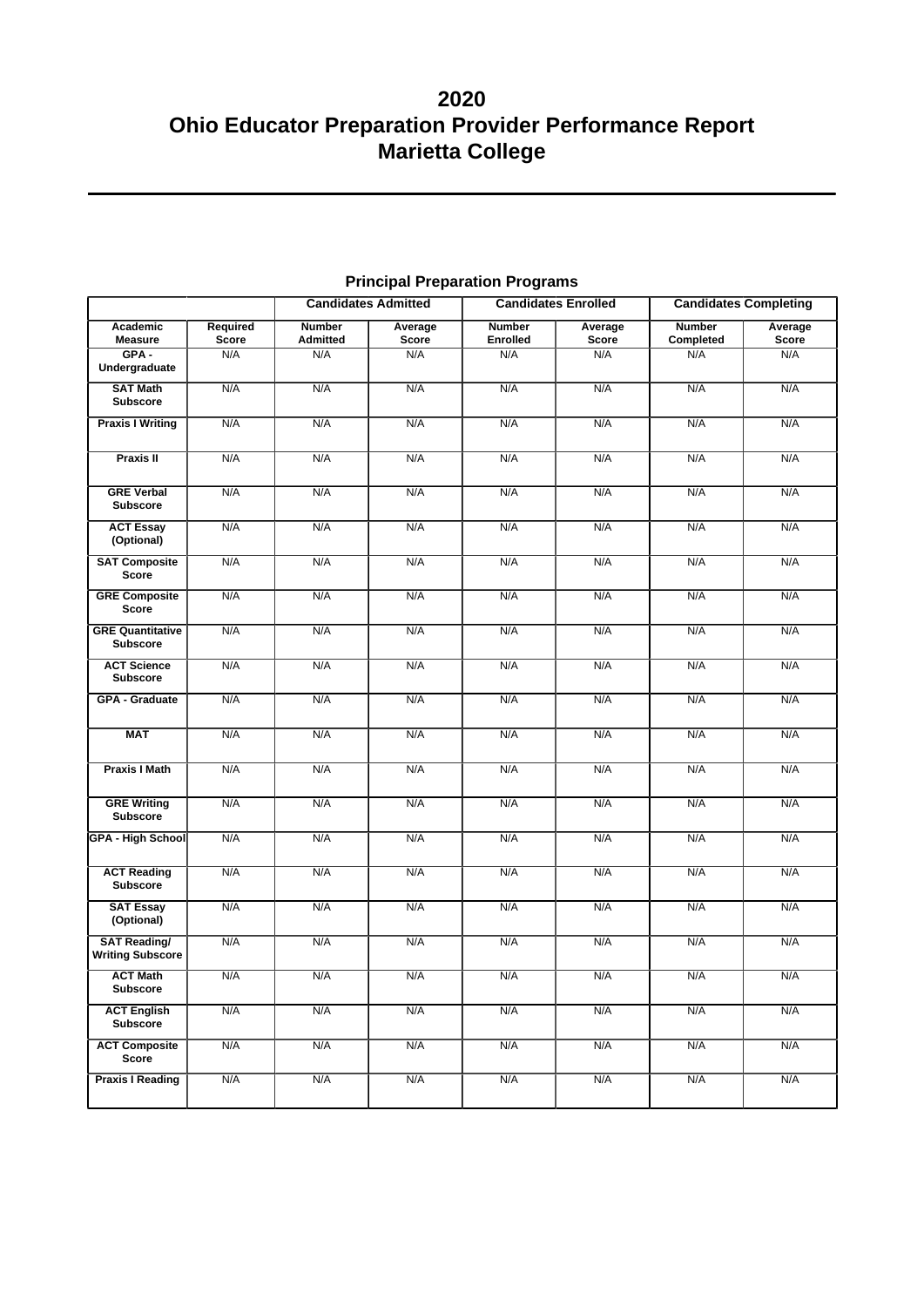| <b>Other Criteria</b>                   |              |  |  |  |  |  |
|-----------------------------------------|--------------|--|--|--|--|--|
| <b>Dispositional Assessment</b>         | $\mathsf{N}$ |  |  |  |  |  |
| <b>EMPATHY/Omaha Interview</b>          | $\mathsf{N}$ |  |  |  |  |  |
| Essay                                   | $\mathsf{N}$ |  |  |  |  |  |
| Interview                               | $\mathsf{N}$ |  |  |  |  |  |
| <b>Letter of Commitment</b>             | $\mathsf{N}$ |  |  |  |  |  |
| Letter of Recommendation                | $\mathsf{N}$ |  |  |  |  |  |
| <b>Myers-Briggs Type Indicator</b>      | $\mathsf{N}$ |  |  |  |  |  |
| Portfolio                               | $\mathsf{N}$ |  |  |  |  |  |
| <b>Prerequisite Courses</b>             | $\mathsf{N}$ |  |  |  |  |  |
| <b>SRI Teacher Perceiver</b>            | $\mathsf{N}$ |  |  |  |  |  |
| Superintendent Statement of Sponsorship | $\mathsf{N}$ |  |  |  |  |  |
| <b>Teacher Insight</b>                  | $\mathsf{N}$ |  |  |  |  |  |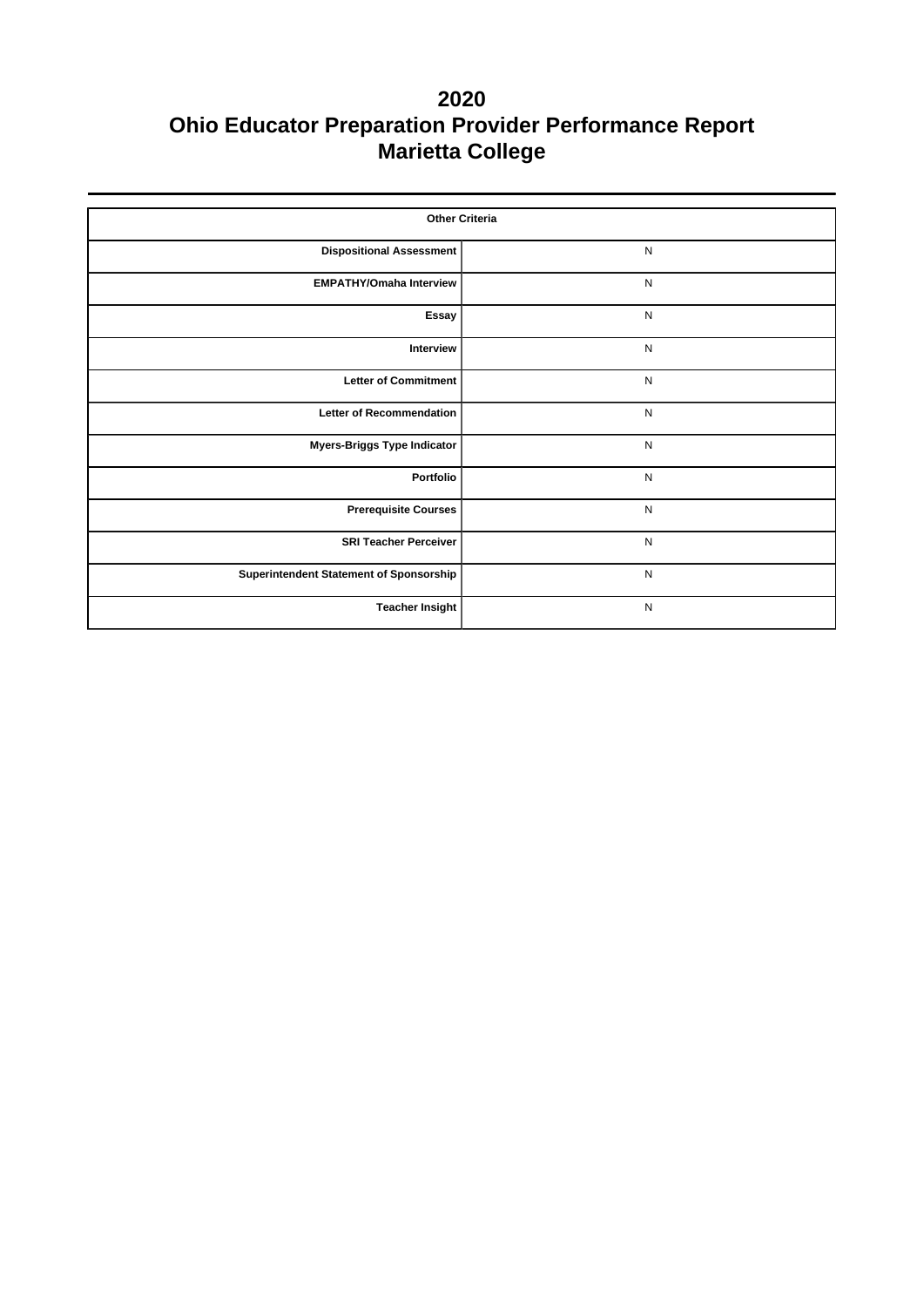### **Pre-Service Teacher Survey Results**

Reporting Period from Sept 1, 2019 to Aug 31, 2020

#### **Description of Data:**

Due to the COVID-19 pandemic-related issues, including school closures and staff transitions in Ohio during the 2019-2020 school year, the distributions of some surveys were delayed, contributing to lower response rates.

To gather information on student satisfaction with the quality of preparation provided by their educator preparation programs, the Ohio Department of Higher Education administers a survey aligned with the Ohio Standards for the Teaching Profession (OSTP), Ohio licensure requirements, and elements of national accreditation. All Ohio candidates receive an invitation to complete the survey during their professional internship (student teaching). The results of this survey are reflected here. A total of 2,903 respondents completed the survey statewide for a response rate of 68 percent.

### **Marietta College Survey Response Rate = 100% Total Survey Responses = 2**

| No.              | Question                                                                                                                                                                                                               | <b>Institution</b><br>Average | <b>State</b><br>Average |
|------------------|------------------------------------------------------------------------------------------------------------------------------------------------------------------------------------------------------------------------|-------------------------------|-------------------------|
| $\mathbf{1}$     | My teacher licensure program prepared me with knowledge of research on how students<br>learn.                                                                                                                          | N <sub>10</sub>               | 3.56                    |
| 2                | My teacher licensure program prepared me to recognize characteristics of gifted students,<br>students with disabilities, and at-risk students in order to plan and deliver appropriate<br>instruction.                 | N <sub>10</sub>               | 3.38                    |
| 3                | My teacher licensure program prepared me with high levels of knowledge and the academic<br>content I plan to teach.                                                                                                    | N <sub>10</sub>               | 3.42                    |
| $\overline{4}$   | My teacher licensure program prepared me to identify instructional strategies appropriate to<br>my content area.                                                                                                       | N <sub>10</sub>               | 3.53                    |
| 5                | My teacher licensure program prepared me to understand the importance of linking<br>interdisciplinary experiences.                                                                                                     | N <sub>10</sub>               | 3.49                    |
| 6                | My teacher licensure program prepared me to align instructional goals and activities with<br>Ohio's academic content standards, including Ohio's Learning Standards.                                                   | N <sub>10</sub>               | 3.69                    |
| $\overline{7}$   | My teacher licensure program prepared me to use assessment data to inform instruction.                                                                                                                                 | N <sub>10</sub>               | 3.52                    |
| 8                | My teacher licensure program prepared me to clearly communicate learning goals to students.                                                                                                                            | N <sub>10</sub>               | 3.55                    |
| 9                | My teacher licensure program prepared me to apply knowledge of how students learn, to<br>inform instruction.                                                                                                           | N <sub>10</sub>               | 3.61                    |
| 10 <sup>10</sup> | My teacher licensure program prepared me to differentiate instruction to support the learning<br>needs of all students, including students identified as gifted, students with disabilities, and at-<br>risk students. | N <sub>10</sub>               | 3.52                    |
| 11               | My teacher licensure program prepared me to identify strategies to increase student<br>motivation and interest in topics of study.                                                                                     | N <sub>10</sub>               | 3.47                    |
| 12               | My teacher licensure program prepared me to create learning situations in which students<br>work independently, collaboratively, and/or a whole class.                                                                 | N <sub>10</sub>               | 3.66                    |

#### **1=Strongly Disagree 2=Disagree 3=Agree 4=Strongly Agree**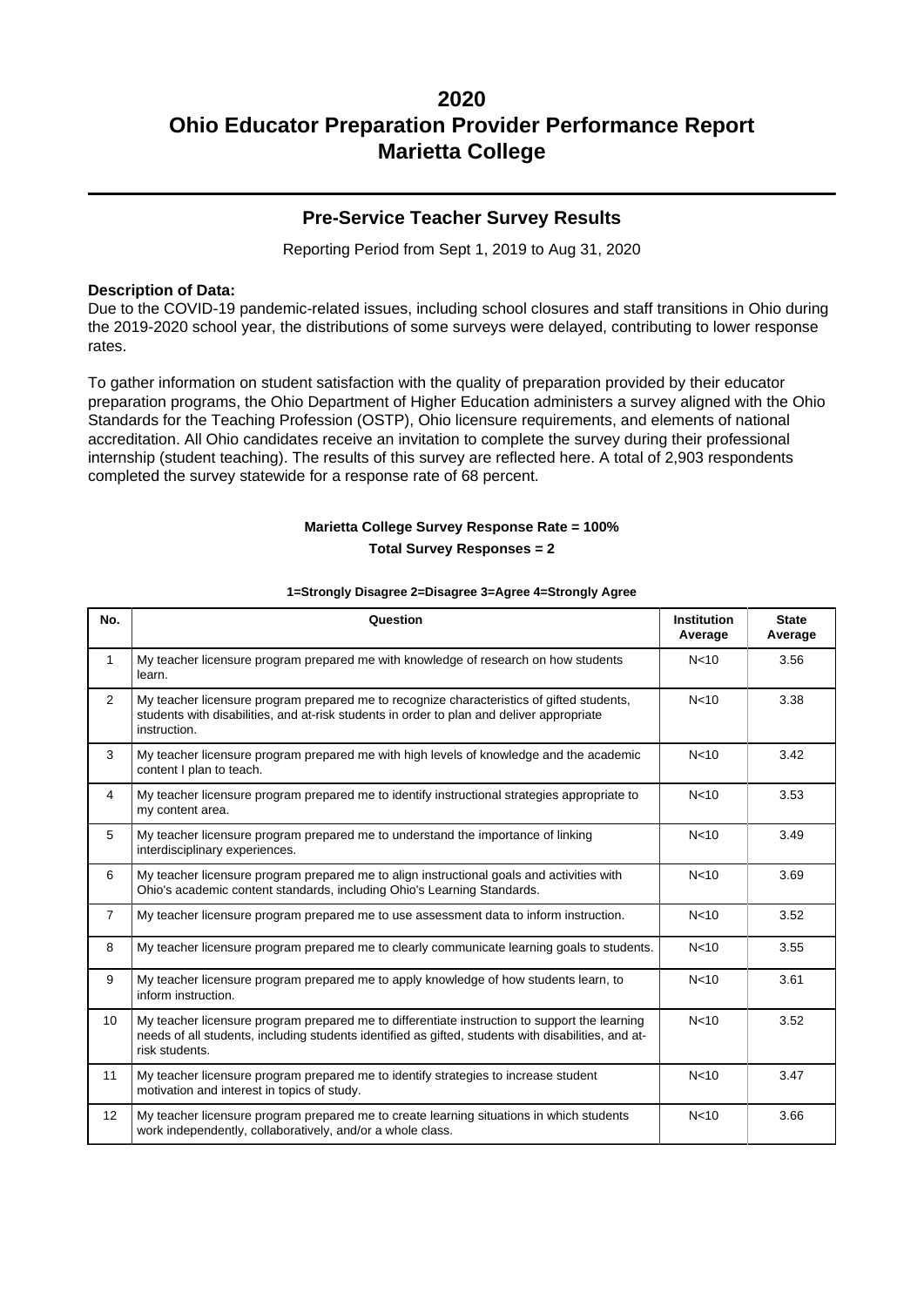| No. | Question                                                                                                                                                                  | Institution<br>Average | <b>State</b><br>Average |
|-----|---------------------------------------------------------------------------------------------------------------------------------------------------------------------------|------------------------|-------------------------|
| 13  | My teacher licensure program prepared me to use strategies for effective classroom<br>management.                                                                         | N <sub>10</sub>        | 3.38                    |
| 14  | My teacher licensure program prepared me to communicate clearly and effectively.                                                                                          | N <sub>10</sub>        | 3.62                    |
| 15  | My teacher licensure program prepared me to understand the importance of communication<br>with families and caregivers.                                                   | N <sub>10</sub>        | 3.61                    |
| 16  | My teacher licensure program prepared me to understand, uphold, and follow professional<br>ethics, policies, and legal codes of professional conduct.                     | N <sub>10</sub>        | 3.74                    |
| 17  | My teacher licensure program prepared me to use a variety of diagnostic, formative, and<br>summative assessments.                                                         | N <sub>10</sub>        | 3.60                    |
| 18  | My teacher licensure program prepared me to communicate high expectations for all students.                                                                               | N <sub>10</sub>        | 3.68                    |
| 19  | My teacher licensure program prepared me to understand students' diverse cultures,<br>language skills, and experiences.                                                   | N <sub>10</sub>        | 3.58                    |
| 20  | My teacher licensure program prepared me to treat all students fairly and establish an<br>environment that is respectful, supportive, and caring.                         | N <sub>10</sub>        | 3.78                    |
| 21  | My teacher licensure program prepared me to use technology to enhance teaching and<br>student learning.                                                                   | N <sub>10</sub>        | 3.49                    |
| 22  | My teacher licensure program prepared me to collaborate with colleagues and members of<br>the community when and where appropriate.                                       | N <sub>10</sub>        | 3.59                    |
| 23  | My teacher licensure program collected evidence of my performance on multiple measures to<br>monitor my progress.                                                         | N<10                   | 3.59                    |
| 24  | My teacher licensure program provided me with knowledge of the Ohio Licensure Program<br>standards for my discipline (e.g. NAEYC, CEC, NCTM).                             |                        | 3.27                    |
| 25  | My teacher licensure program provided me with knowledge of the operation of Ohio schools<br>as delineated in the Ohio Department of Education School Operating Standards. | N <sub>10</sub>        | 3.16                    |
| 26  | My teacher licensure program provided me with knowledge of the requirements for the<br>Resident Educator License.                                                         | N <sub>10</sub>        | 3.06                    |
| 27  | My teacher licensure program provided me with knowledge of the Ohio Standards for the<br>Teaching Profession.                                                             | N <sub>10</sub>        | 3.40                    |
| 28  | My teacher licensure program provided me with knowledge of the Ohio Standards for<br>Professional Development.                                                            | N <sub>10</sub>        | 3.29                    |
| 29  | My teacher licensure program provided me with knowledge of the Ohio Academic Content<br>Standards, including Ohio's Learning Standards.                                   | N <sub>10</sub>        | 3.70                    |
| 30  | My teacher licensure program provided me with knowledge of the Value-added Growth<br>Measure as defined by the Ohio State Board of Education.                             | N<10                   | 2.99                    |
| 31  | My teacher licensure program provided field experiences that supported my development as<br>an effective educator focused on student learning.                            | N <sub>10</sub>        | 3.73                    |
| 32  | My teacher licensure program provided field experiences in a variety of settings (urban,<br>suburban, and rural).                                                         | N <sub>10</sub>        | 3.50                    |
| 33  | My teacher licensure program provided student teaching experience(s) that supported my<br>development as an effective educator focused on student learning.               | N <sub>10</sub>        | 3.73                    |
| 34  | My teacher licensure program provided cooperating teachers who supported me through<br>observation and conferences (face-to-face or via electronic media).                | N<10                   | 3.73                    |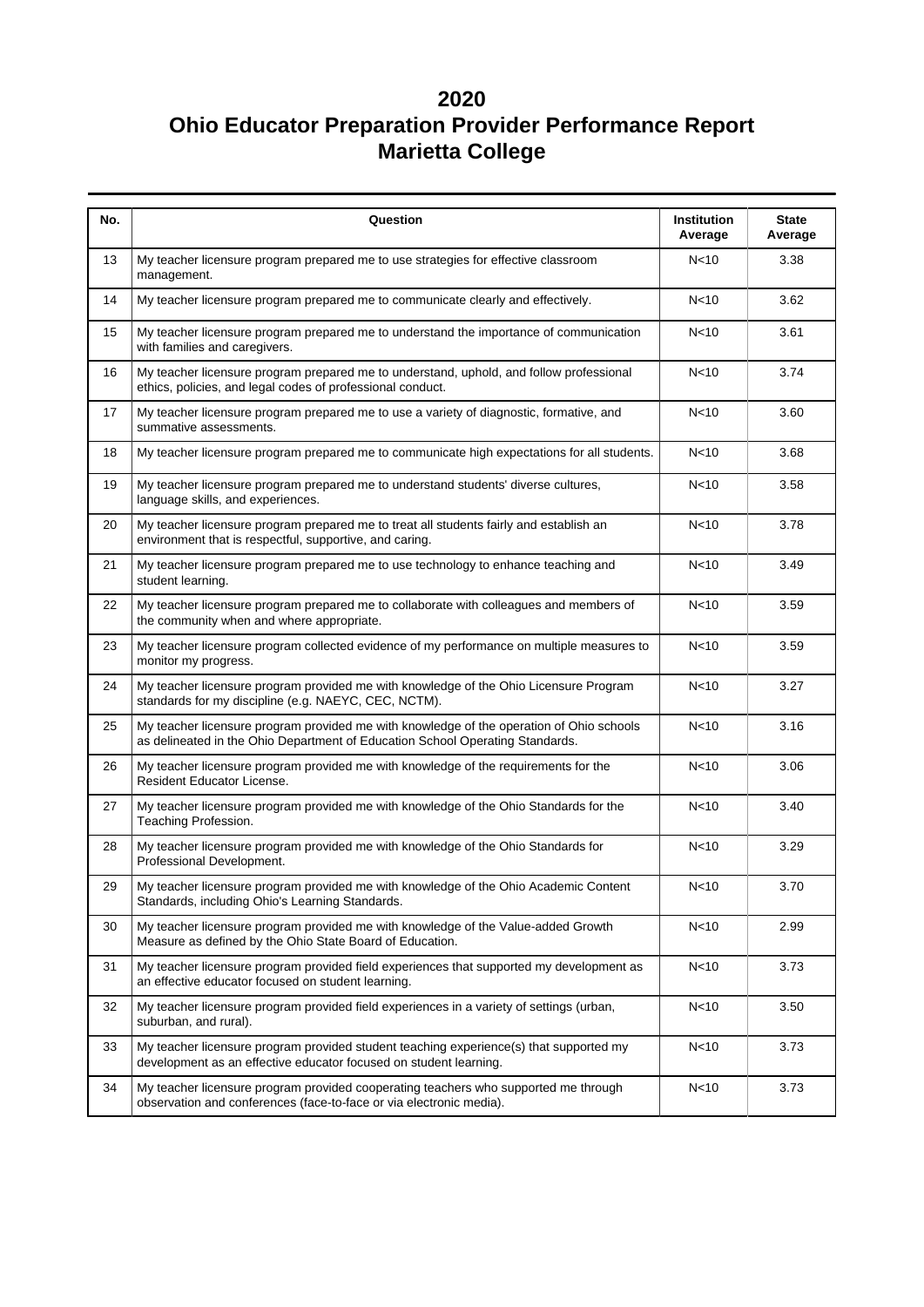| No. | Question                                                                                                                                                            | <b>Institution</b><br>Average | <b>State</b><br>Average |
|-----|---------------------------------------------------------------------------------------------------------------------------------------------------------------------|-------------------------------|-------------------------|
| 35  | My teacher licensure program provided university supervisors who supported me through<br>observation and conferences (face-to-face or via electronic media).        | N <sub>10</sub>               | 3.71                    |
| 36  | My teacher licensure program provided opportunities to work with diverse students (including<br>gifted students, students with disabilities, and at-risk students). | N <sub>10</sub>               | 3.60                    |
| 37  | My teacher licensure program provided opportunities to understand students' diverse cultures,<br>languages, and experiences.                                        | N <sub>10</sub>               | 3.58                    |
| 38  | My teacher licensure program provided opportunities to work with diverse teachers.                                                                                  | N <sub>10</sub>               | 3.36                    |
| 39  | My teacher licensure program provided opportunities to interact with diverse faculty.                                                                               | N <sub>10</sub>               | 3.40                    |
| 40  | My teacher licensure program provided opportunities to work and study with diverse peers.                                                                           | N <sub>10</sub>               | 3.43                    |
| 41  | Overall, the faculty in my teacher licensure program demonstrated in-depth knowledge of their<br>field.                                                             | N <sub>10</sub>               | 3.71                    |
| 42  | Overall, the faculty in my teacher licensure program used effective teaching methods that<br>helped promote learning.                                               | N <sub>10</sub>               | 3.61                    |
| 43  | Overall, the faculty in my teacher licensure program modeled respect for diverse populations.                                                                       | N <sub>10</sub>               | 3.70                    |
| 44  | Overall, the faculty in my teacher licensure program integrated diversity-related subject matter<br>within coursework.                                              | N <sub>10</sub>               | 3.62                    |
| 45  | Overall, the faculty in my teacher licensure program used technology to facilitate teaching and<br>learning.                                                        | N <sub>10</sub>               | 3.61                    |
| 46  | Overall, the faculty in my teacher licensure program conducted themselves in a professional<br>manner.                                                              | N <sub>10</sub>               | 3.71                    |
| 47  | My teacher licensure program provided clearly articulated policies published to facilitate<br>progression to program completion.                                    | N <sub>10</sub>               | 3.53                    |
| 48  | My teacher licensure program provided opportunities to voice concerns about the program.                                                                            | N <sub>10</sub>               | 3.32                    |
| 49  | My teacher licensure program provided advising to facilitate progression to program<br>completion.                                                                  | N <sub>10</sub>               | 3.54                    |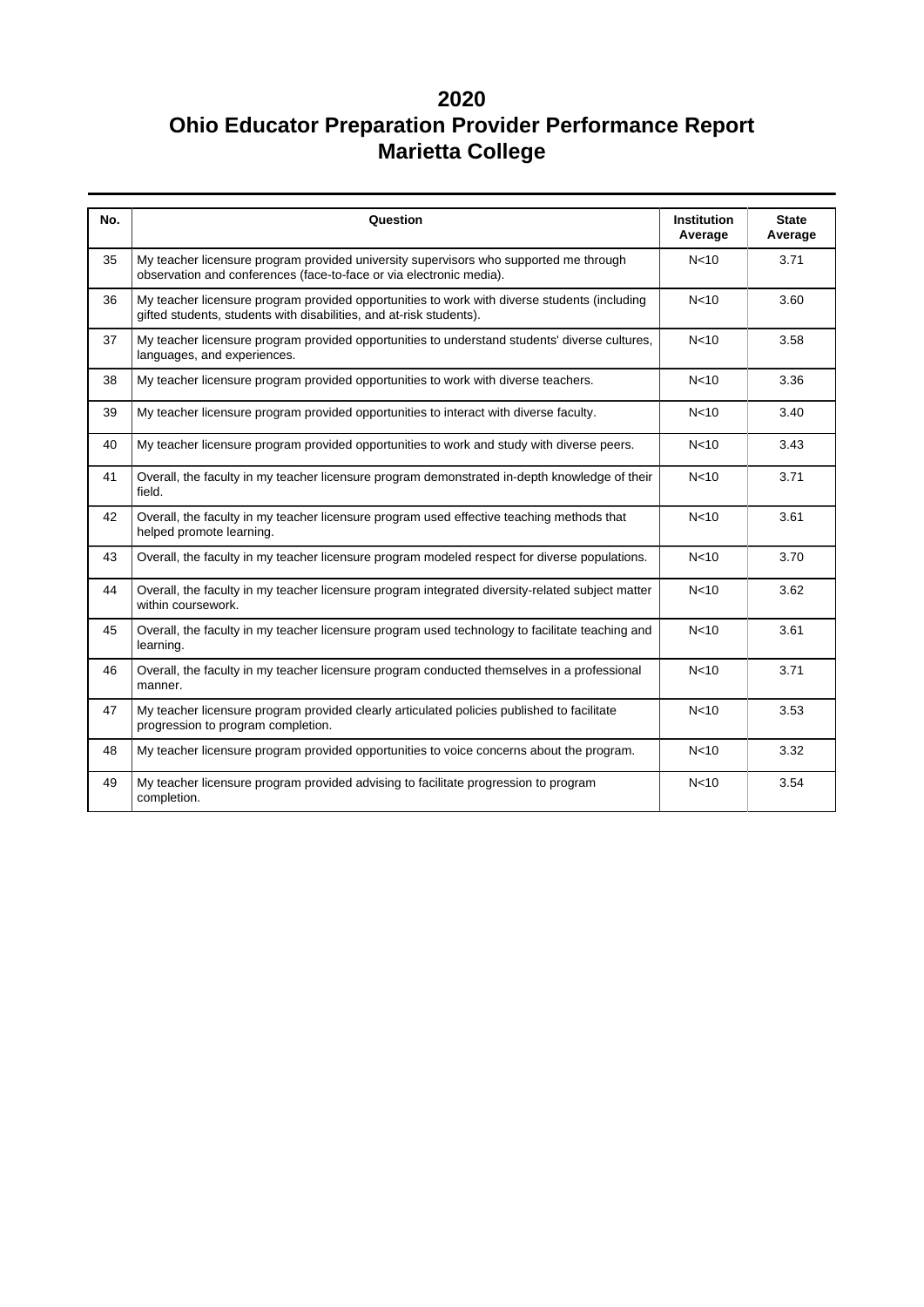### **Statewide Survey of Ohio Resident Educators' Reflections on their Educator Preparation Program**

Reporting Period from Sept 1, 2019 to Aug 31, 2020

#### **Description of Data:**

Due to the COVID-19 pandemic-related issues, including school closures and staff transitions in Ohio during the 2019-2020 school year, the distributions of some surveys were delayed, contributing to lower response rates.

To gather information on alumni satisfaction with the quality of preparation provided by their educator preparation programs, the Ohio Department of Higher Education administers a survey aligned with the Ohio Standards for the Teaching Profession (OSTP), Ohio licensure requirements, and elements of national accreditation. All Ohio Resident Educators who completed their preparation in Ohio receive an invitation to complete the survey in the fall semester as they enter Year 2 of the Resident Educator program. A total of 453 respondents completed the survey statewide for a response rate of 12 percent.

| No.            | Question                                                                                                                                                                                                               | <b>Institution</b><br>Average | <b>State</b><br>Average |
|----------------|------------------------------------------------------------------------------------------------------------------------------------------------------------------------------------------------------------------------|-------------------------------|-------------------------|
| $\mathbf{1}$   | My teacher licensure program prepared me with knowledge of research on how students<br>learn.                                                                                                                          | N/A                           | 3.43                    |
| $\overline{2}$ | My teacher licensure program prepared me to recognize characteristics of gifted students,<br>students with disabilities, and at-risk students in order to plan and deliver appropriate<br>instruction.                 | N/A                           | 3.19                    |
| 3              | My teacher licensure program prepared me with high levels of knowledge and the academic<br>content I plan to teach.                                                                                                    | N/A                           | 3.27                    |
| $\overline{4}$ | My teacher licensure program prepared me to identify instructional strategies appropriate to<br>my content area.                                                                                                       | N/A                           | 3.37                    |
| 5              | My teacher licensure program prepared me to understand the importance of linking<br>interdisciplinary experiences.                                                                                                     | N/A                           | 3.26                    |
| 6              | My teacher licensure program prepared me to align instructional goals and activities with<br>Ohio's academic content standards, including Ohio's Learning Standards.                                                   | N/A                           | 3.53                    |
| $\overline{7}$ | My teacher licensure program prepared me to use assessment data to inform instruction.                                                                                                                                 | N/A                           | 3.40                    |
| 8              | My teacher licensure program prepared me to clearly communicate learning goals to students.                                                                                                                            | N/A                           | 3.39                    |
| 9              | My teacher licensure program prepared me to apply knowledge of how students learn, to<br>inform instruction.                                                                                                           | N/A                           | 3.42                    |
| 10             | My teacher licensure program prepared me to differentiate instruction to support the learning<br>needs of all students, including students identified as gifted, students with disabilities, and at-<br>risk students. | N/A                           | 3.31                    |
| 11             | My teacher licensure program prepared me to identify strategies to increase student<br>motivation and interest in topics of study.                                                                                     | N/A                           | 3.23                    |

#### **1=Strongly Disagree 2=Disagree 3=Agree 4=Strongly Agree**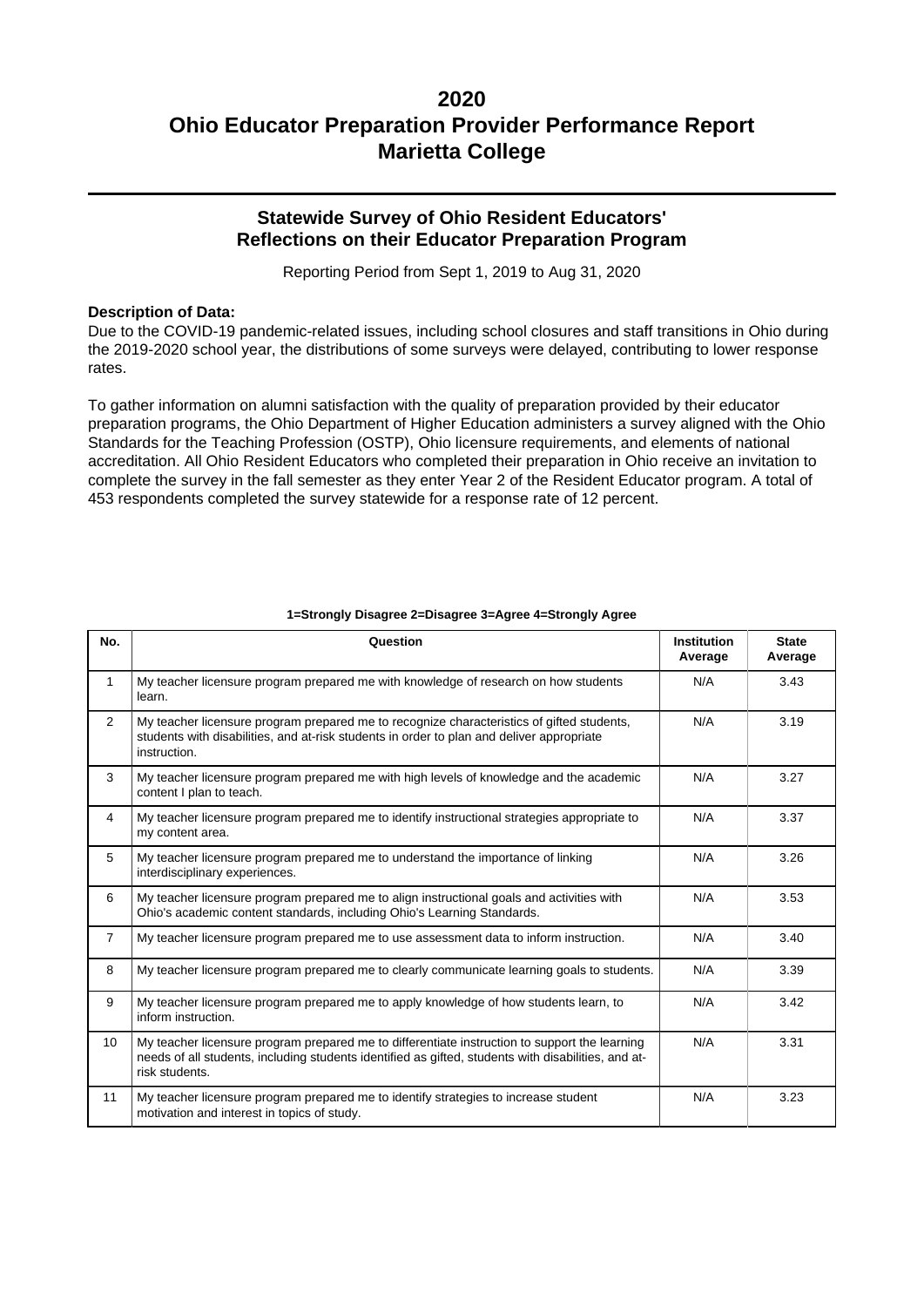| No. | Question                                                                                                                                                                  | Institution<br>Average | <b>State</b><br>Average |
|-----|---------------------------------------------------------------------------------------------------------------------------------------------------------------------------|------------------------|-------------------------|
| 12  | My teacher licensure program prepared me to create learning situations in which students<br>work independently, collaboratively, and/or a whole class.                    | N/A                    | 3.39                    |
| 13  | My teacher licensure program prepared me to use strategies for effective classroom<br>management.                                                                         | N/A                    | 3.12                    |
| 14  | My teacher licensure program prepared me to communicate clearly and effectively.                                                                                          | N/A                    | 3.42                    |
| 15  | My teacher licensure program prepared me to understand the importance of communication<br>with families and caregivers.                                                   | N/A                    | 3.35                    |
| 16  | My teacher licensure program prepared me to understand, uphold, and follow professional<br>ethics, policies, and legal codes of professional conduct.                     | N/A                    | 3.56                    |
| 17  | My teacher licensure program prepared me to use a variety of diagnostic, formative, and<br>summative assessments.                                                         | N/A                    | 3.42                    |
| 18  | My teacher licensure program prepared me to understand students' diverse cultures,<br>language skills, and experiences.                                                   | N/A                    | 3.31                    |
| 19  | My teacher licensure program prepared me to treat all students fairly and establish an<br>environment that is respectful, supportive, and caring.                         | N/A                    | 3.58                    |
| 20  | My teacher licensure program prepared me to use technology to enhance teaching and<br>student learning.                                                                   | N/A                    | 3.22                    |
| 21  | My teacher licensure program prepared me to collaborate with colleagues and members of<br>the community when and where appropriate.                                       | N/A                    | 3.39                    |
| 22  | My teacher licensure program collected evidence of my performance on multiple measures to<br>monitor my progress.                                                         | N/A                    | 3.34                    |
| 23  | My teacher licensure program provided me with knowledge of the Ohio Licensure Program<br>standards for my discipline (e.g. NAEYC, CEC, NCTM).                             | N/A                    | 3.15                    |
| 24  | My teacher licensure program provided me with knowledge of the operation of Ohio schools<br>as delineated in the Ohio Department of Education School Operating Standards. | N/A                    | 3.04                    |
| 25  | My teacher licensure program provided me with knowledge of the requirements for the<br>Resident Educator License.                                                         | N/A                    | 3.04                    |
| 26  | My teacher licensure program provided me with knowledge of the Ohio Standards for the<br>Teaching Profession.                                                             | N/A                    | 3.30                    |
| 27  | My teacher licensure program provided me with knowledge of the Ohio Standards for<br>Professional Development.                                                            | N/A                    | 3.15                    |
| 28  | My teacher licensure program provided me with knowledge of the Ohio Academic Content<br>Standards, including Ohio's Learning Standards.                                   | N/A                    | 3.46                    |
| 29  | My teacher licensure program provided me with knowledge of the Value-added Growth<br>Measure as defined by the Ohio State Board of Education.                             |                        | 2.85                    |
| 30  | My teacher licensure program provided field experiences that supported my development as<br>an effective educator focused on student learning.                            | N/A                    | 3.56                    |
| 31  | My teacher licensure program provided field experiences in a variety of settings (urban,<br>suburban, and rural).                                                         | N/A                    | 3.33                    |
| 32  | My teacher licensure program provided student teaching experience(s) that supported my<br>development as an effective educator focused on student learning.               | N/A                    | 3.52                    |
| 33  | My teacher licensure program provided cooperating teachers who supported me through<br>observation and conferences (face-to-face or via electronic media).                | N/A                    | 3.52                    |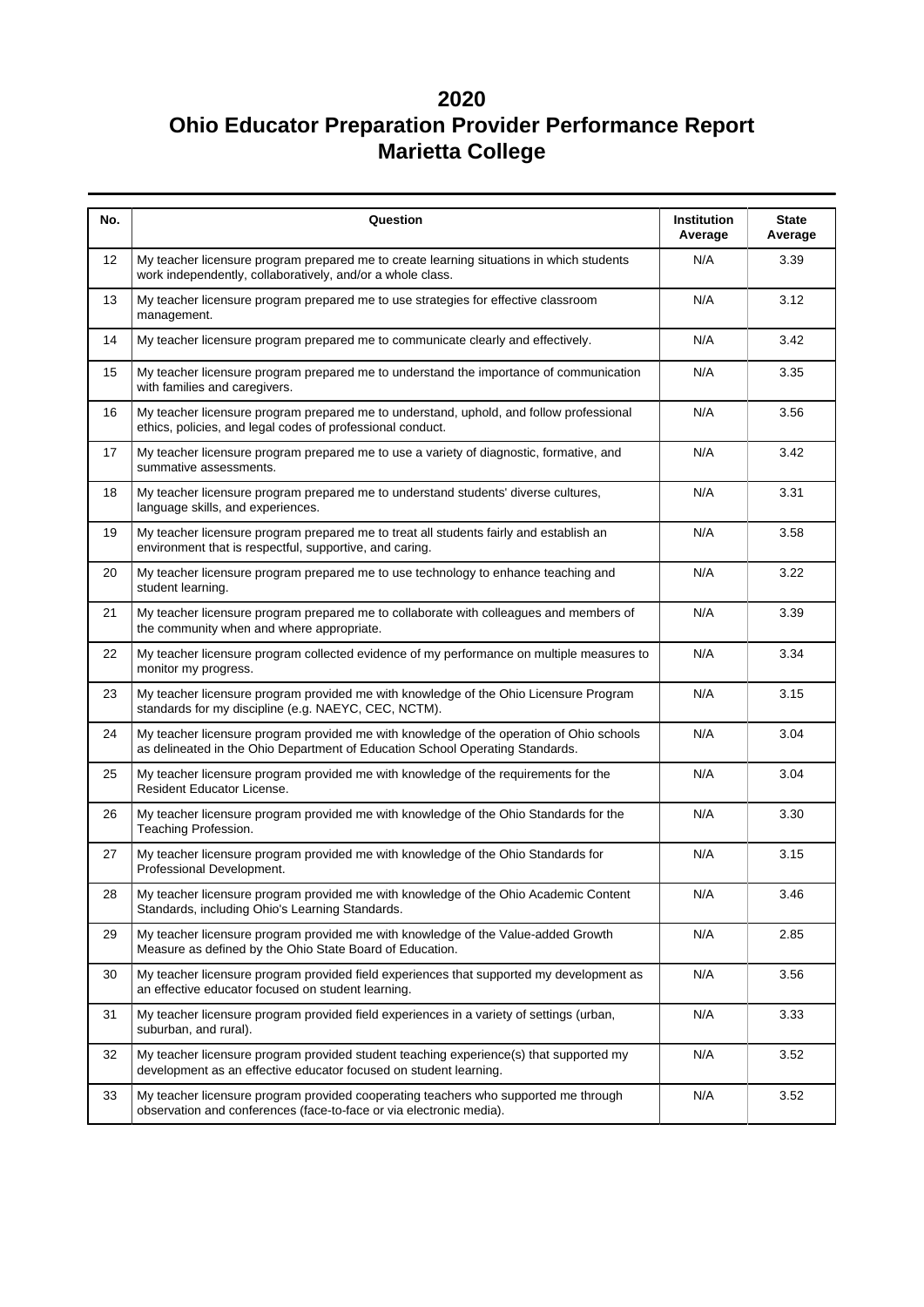| No. | Question                                                                                                                                                            | <b>Institution</b><br>Average | <b>State</b><br>Average |
|-----|---------------------------------------------------------------------------------------------------------------------------------------------------------------------|-------------------------------|-------------------------|
| 34  | My teacher licensure program provided university supervisors who supported me through<br>observation and conferences (face-to-face or via electronic media).        | N/A                           | 3.50                    |
| 35  | My teacher licensure program provided opportunities to work with diverse students (including<br>gifted students, students with disabilities, and at-risk students). | N/A                           | 3.33                    |
| 36  | My teacher licensure program provided opportunities to understand students' diverse cultures,<br>languages, and experiences.                                        | N/A                           | 3.34                    |
| 37  | My teacher licensure program provided opportunities to work with diverse teachers.                                                                                  | N/A                           | 3.13                    |
| 38  | My teacher licensure program provided opportunities to interact with diverse faculty.                                                                               | N/A                           | 3.17                    |
| 39  | My teacher licensure program provided opportunities to work and study with diverse peers.                                                                           | N/A                           | 3.20                    |
| 40  | Overall, the faculty in my teacher licensure program demonstrated in-depth knowledge of their<br>field.                                                             | N/A                           | 3.52                    |
| 41  | Overall, the faculty in my teacher licensure program used effective teaching methods that<br>helped promote learning.                                               |                               | 3.43                    |
| 42  | Overall, the faculty in my teacher licensure program modeled respect for diverse populations.                                                                       | N/A                           | 3.49                    |
| 43  | Overall, the faculty in my teacher licensure program integrated diversity-related subject matter<br>within coursework.                                              | N/A                           | 3.37                    |
| 44  | Overall, the faculty in my teacher licensure program used technology to facilitate teaching and<br>learning.                                                        | N/A                           | 3.35                    |
| 45  | Overall, the faculty in my teacher licensure program conducted themselves in a professional<br>manner.                                                              | N/A                           | 3.54                    |
| 46  | My teacher licensure program provided clearly articulated policies published to facilitate<br>progression to program completion.                                    | N/A                           | 3.35                    |
| 47  | My teacher licensure program provided opportunities to voice concerns about the program.                                                                            | N/A                           | 3.12                    |
| 48  | My teacher licensure program provided advising to facilitate progression to program<br>completion.                                                                  | N/A                           | 3.34                    |
| 49  | My teacher licensure program prepared me with the knowledge and skills necessary to enter<br>the classroom as a Resident Educator.                                  | N/A                           | 3.28                    |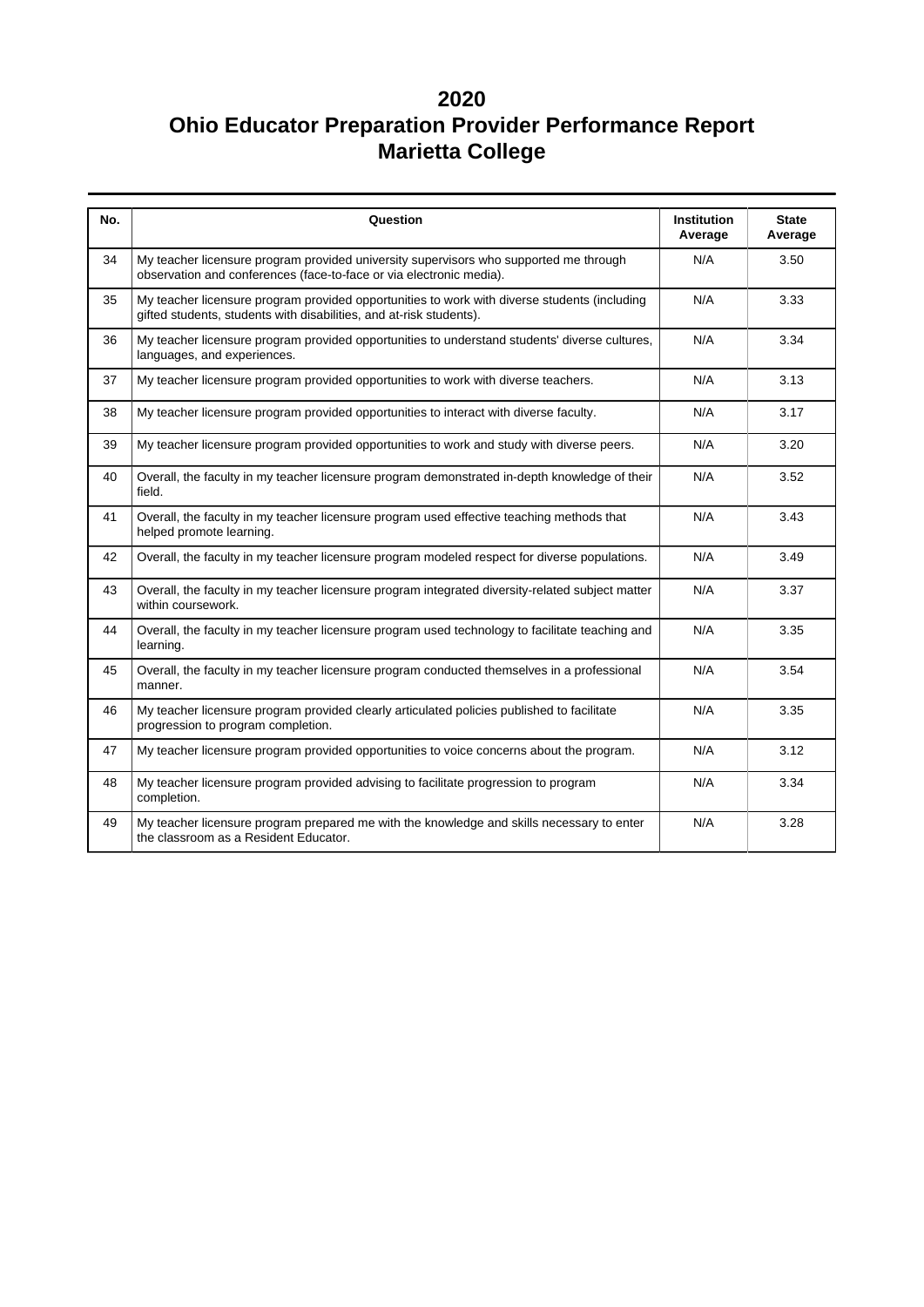### **Principal Intern Survey Results**

Reporting Period from Sept 1, 2019 to Aug 31, 2020

#### **Description of Data:**

Due to the COVID-19 pandemic-related issues, including school closures and staff transitions in Ohio during the 2019-2020 school year, the distributions of some surveys were delayed, contributing to lower response rates.

To gather information on the quality of preparation provided by their educator preparation providers, the Ohio Department of Higher Education distributes a survey to Ohio principal interns. Questions on the survey are aligned with the Ohio Standards for Principals, Ohio licensure requirements, and elements of national accreditation. A total of 204 respondents completed the survey statewide for a response rate of 26 percent.

| No.            | Question                                                                                                                                                                                                       | <b>Institution</b><br>Average | <b>State</b><br>Average |  |  |  |  |  |
|----------------|----------------------------------------------------------------------------------------------------------------------------------------------------------------------------------------------------------------|-------------------------------|-------------------------|--|--|--|--|--|
| 1              | My program prepared me to lead and facilitate continuous improvement efforts within a school<br>building setting.                                                                                              | N/A                           | 3.60                    |  |  |  |  |  |
| $\overline{2}$ | My program prepared me to lead the processes of setting, monitoring, and achieving specific<br>and challenging goals for all students and staff.                                                               | N/A                           | 3.59                    |  |  |  |  |  |
| 3              | My program prepared me to anticipate, monitor, and respond to educational developments<br>affecting the school and its environment.                                                                            | N/A                           | 3.60                    |  |  |  |  |  |
| 4              | My program prepared me to lead instruction.                                                                                                                                                                    | N/A                           | 3.60                    |  |  |  |  |  |
| 5              | My program prepared me to ensure the instructional content being taught is aligned with<br>the academic standards (e.g. national, Common Core, state) and curriculum priorities of the<br>school and district. | N/A                           | 3.61                    |  |  |  |  |  |
| 6              | My program prepared me to ensure effective instructional practices meet the needs of all<br>students at high levels of learning.                                                                               | N/A                           | 3.63                    |  |  |  |  |  |
| $\overline{7}$ | My program prepared me to encourage and facilitate effective use of data by self and staff.                                                                                                                    | N/A                           | 3.62                    |  |  |  |  |  |
| 8              | My program prepared me to advocate for high levels of learning for all students, including<br>students identified as gifted, students with disabilities, and at-risk students.                                 | N/A                           | 3.66                    |  |  |  |  |  |
| 9              | My program prepared me to encourage and facilitate effective use of research by self and<br>staff.                                                                                                             | N/A                           | 3.60                    |  |  |  |  |  |
| 10             | My program prepared me to support staff in planning and implementing research-based<br>professional development and instructional practices.                                                                   | N/A                           | 3.61                    |  |  |  |  |  |
| 11             | My program prepared me to establish and maintain procedures and practices supporting staff<br>and students with a safe environment conducive to learning.                                                      | N/A                           | 3.73                    |  |  |  |  |  |
| 12             | My program prepared me to establish and maintain a nurturing school environment<br>addressing the physical and mental health needs of all.                                                                     | N/A                           | 3.71                    |  |  |  |  |  |
| 13             | My program prepared me to allocate resources, including technology, to support student and<br>staff learning.                                                                                                  | N/A                           | 3.58                    |  |  |  |  |  |

#### **1=Strongly Disagree 2=Disagree 3=Agree 4=Strongly Agree**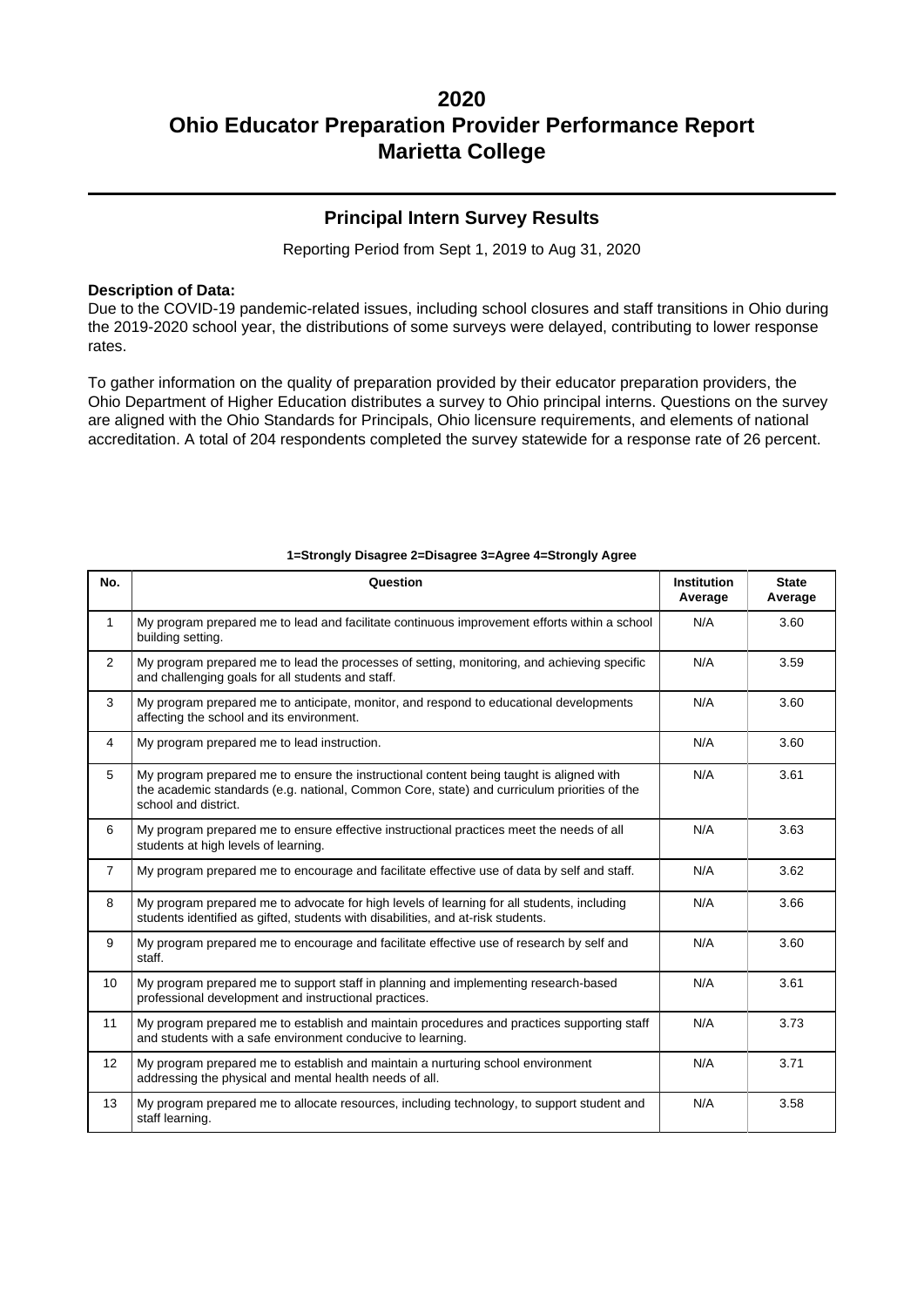| No. | Question                                                                                                                                                       | <b>Institution</b><br>Average | <b>State</b><br>Average |  |
|-----|----------------------------------------------------------------------------------------------------------------------------------------------------------------|-------------------------------|-------------------------|--|
| 14  | My program prepared me to uphold and model professional ethics; local, state, and national<br>policies; and, legal codes of conduct                            | N/A                           | 3.74                    |  |
| 15  | My program prepared me to share leadership with staff, students, parents, and community<br>members.                                                            | N/A                           | 3.73                    |  |
| 16  | My program prepared me to establish effective working teams and developing structures for<br>collaboration between teachers and educational support personnel. | N/A                           | 3.71                    |  |
| 17  | My program prepared me to foster positive professional relationships among staff.                                                                              | N/A                           | 3.73                    |  |
| 18  | My program prepared me to support and advance the leadership capacity of educators.                                                                            | N/A                           | 3.68                    |  |
| 19  | My program prepared me to utilize good communication skills, both verbal and written, with all<br>stakeholder audiences.                                       | N/A                           | 3.72                    |  |
| 20  | My program prepared me to connect the school with the community through print and<br>electronic media.                                                         | N/A                           | 3.58                    |  |
| 21  | My program prepared me to involve parents and communities in improving student learning.                                                                       | N/A                           | 3.67                    |  |
| 22  | My program prepared me to use community resources to improve student learning.                                                                                 | N/A                           | 3.58                    |  |
| 23  | My program prepared me to establish expectations for using culturally responsive practices<br>that acknowledge and value diversity.                            | N/A                           | 3.65                    |  |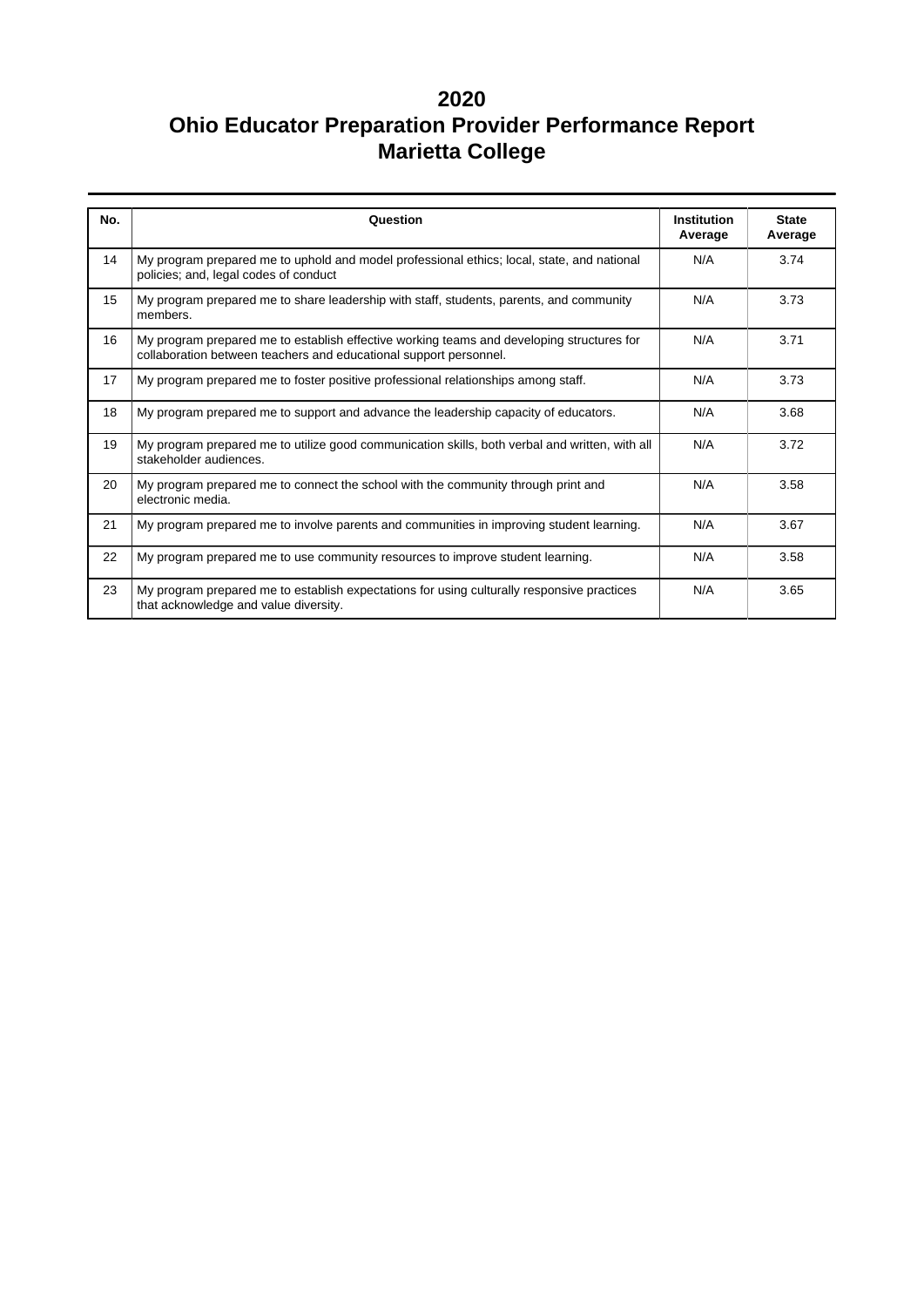### **Principal Internship Mentor Survey Results**

Reporting Period from Sept 1, 2019 to Aug 31, 2020

#### **Description of Data:**

Due to the COVID-19 pandemic-related issues, including school closures and staff transitions in Ohio during the 2019-2020 school year, the distributions of some surveys were delayed, contributing to lower response rates.

To gather information on the quality of preparation provided by educator preparation programs, the Ohio Department of Higher Education distributes a survey to individuals who serve as mentors to Ohio principal interns. Questions on the survey are aligned with the Ohio Standards for Principals, Ohio licensure requirements, and elements of national accreditation. A total of 70 respondents completed the survey statewide for a response rate of 12 percent.

| No.             | Question                                                                                                                                                                                                                                                                     | <b>Institution</b><br>Average | <b>State</b><br>Average |
|-----------------|------------------------------------------------------------------------------------------------------------------------------------------------------------------------------------------------------------------------------------------------------------------------------|-------------------------------|-------------------------|
| $\mathbf{1}$    | The principal preparation program prepared the school leader candidate to understand<br>leading and facilitating continuous improvement efforts within a school building setting.                                                                                            | N/A                           | 3.36                    |
| $\overline{2}$  | The principal preparation program prepared the school leader candidate to understand<br>leading the process of setting, monitoring, and achieving specific and challenging goals for all<br>students and staff.                                                              | N/A                           | 3.30                    |
| 3               | The principal preparation program prepared the school leader candidate to understand<br>anticipating, monitoring, and responding to educational developments affecting the school and<br>its environment.                                                                    | N/A                           | 3.34                    |
| $\overline{4}$  | The principal preparation program prepared the school leader candidate to understand<br>ensuring the instructional content being taught is aligned with the academic standards (i.e.,<br>national, Common Core, state) and curriculum priorities of the school and district. | N/A                           | 3.40                    |
| 5               | The principal preparation program prepared the school leader candidate to understand<br>ensuring effective instructional practices that meet the needs of all students at high levels of<br>learning.                                                                        | N/A                           | 3.40                    |
| 6               | The principal preparation program prepared the school leader candidate to understand<br>advocating for high levels of learning for all students, including students identified as gifted,<br>students with disabilities and at-risk students.                                | N/A                           | 3.45                    |
| $\overline{7}$  | The principal preparation program prepared the school leader candidate to understand<br>encouraging and facilitating effective use of data by self and staff.                                                                                                                | N/A                           | 3.41                    |
| 8               | The principal preparation program prepared the school leader candidate to understand<br>encouraging and facilitating effective use of research by self and staff.                                                                                                            | N/A                           | 3.36                    |
| 9               | The principal preparation program prepared the school leader candidate to understand<br>supporting staff in planning and implementing research-based professional development.                                                                                               | N/A                           | 3.38                    |
| 10 <sup>1</sup> | The principal preparation program prepared the school leader candidate to understand<br>establishing and maintaining procedures and practices supporting staff and students with a<br>safe environment conducive to learning.                                                | N/A                           | 3.47                    |

#### **1=Strongly Disagree 2=Disagree 3=Agree 4=Strongly Agree**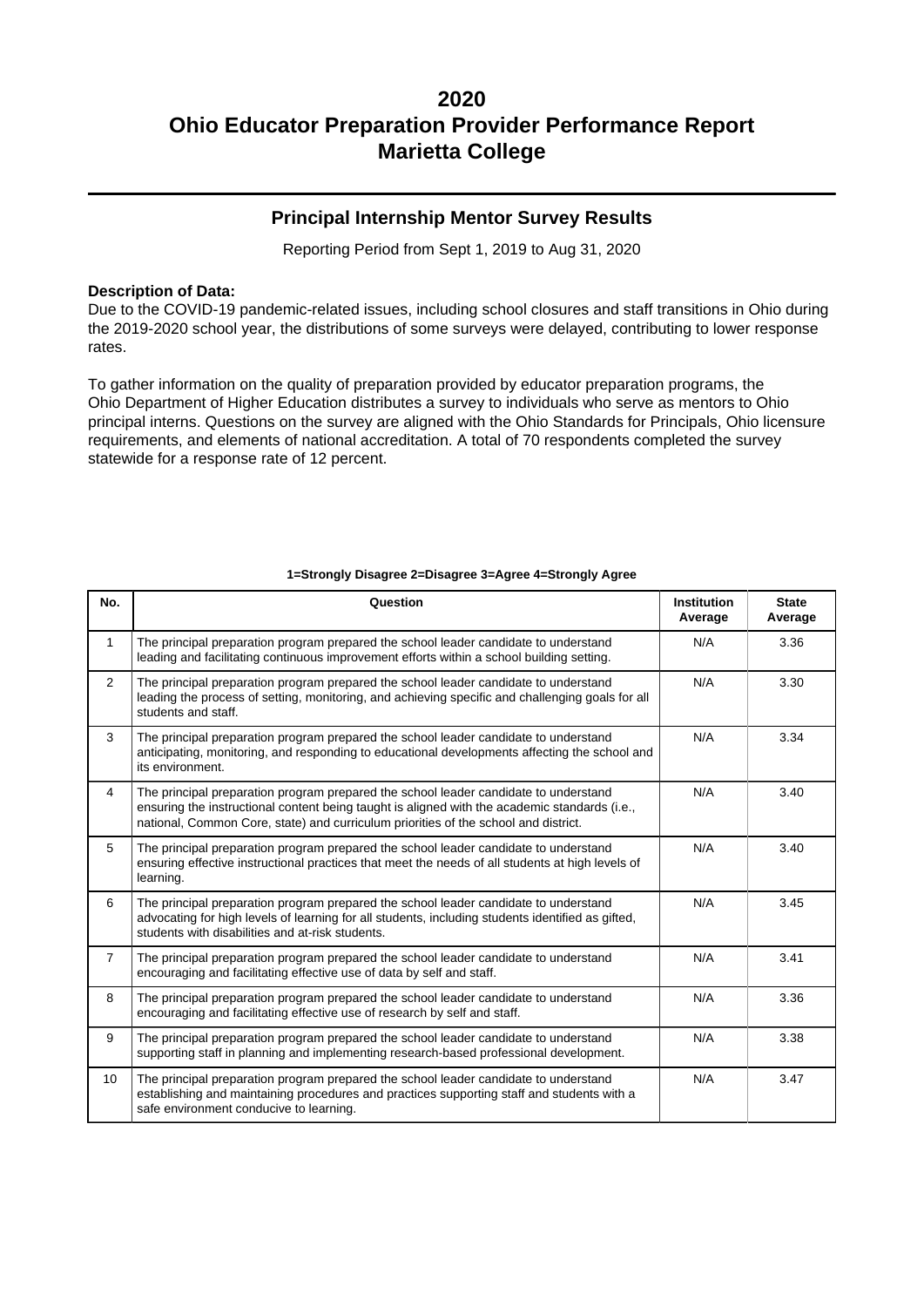| No. | Question                                                                                                                                                                                                       | <b>Institution</b><br>Average | <b>State</b><br>Average |
|-----|----------------------------------------------------------------------------------------------------------------------------------------------------------------------------------------------------------------|-------------------------------|-------------------------|
| 11  | The principal preparation program prepared the school leader candidate to understand<br>establishing and maintaining a nurturing school environment addressing the physical and<br>mental health needs of all. | N/A                           | 3.37                    |
| 12  | The principal preparation program prepared the school leader candidate to understand<br>allocating resources, including technology, to support student and staff learning.                                     | N/A                           | 3.23                    |
| 13  | The principal preparation program prepared the school leader candidate to understand<br>upholding and modeling professional ethics; local, state, and national policies; and, legal<br>codes of conduct.       | N/A                           | 3.46                    |
| 14  | The principal preparation program prepared the school leader candidate to understand<br>connecting the school with the community through print and electronic media.                                           | N/A                           | 3.25                    |
| 15  | The principal preparation program prepared the school leader candidate to understand<br>involving parents and communities in improving student learning.                                                       | N/A                           | 3.29                    |
| 16  | The principal preparation program prepared the school leader candidate to understand using<br>community resources to improve student learning.                                                                 | N/A                           | 3.25                    |
| 17  | The principal preparation program prepared the school leader candidate to understand<br>establishing expectations for using culturally responsive practices that acknowledge and value<br>diversity.           | N/A                           | 3.26                    |
| 18  | The school leader candidate's preparation program provided me with training on how to<br>mentor the school leader candidate.                                                                                   | N/A                           | 2.67                    |
| 19  | I participated in and/or accessed the provided mentor training and/or materials.                                                                                                                               | N/A                           | 2.96                    |
| 20  | The training by the school leader's preparation program adequately prepared me to mentor<br>the school leader candidate.                                                                                       | N/A                           | 2.09                    |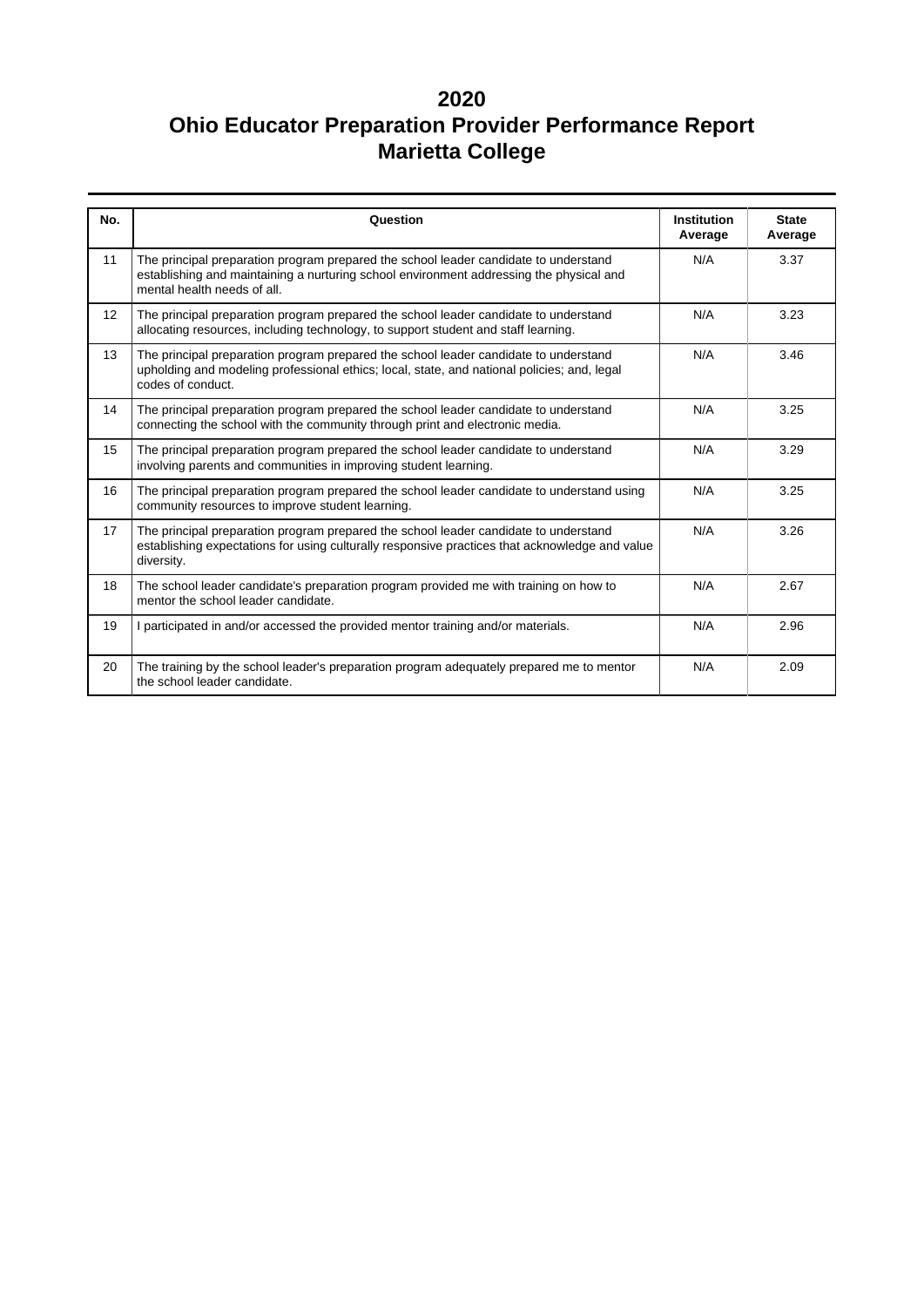### **National Accreditation Status**

Reporting Period from Sept 1, 2019 to Aug 31, 2020 (Data Source: Ohio Department of Higher Education)

### **Description of Data:**

All educator preparation programs (EPPs) in Ohio are required to be accredited by either the National Council for Accreditation of Teacher Education (NCATE), the Teacher Education Accreditation Council (TEAC), or their successor agency, the Counciil for Accreditation of Educator Preparation (CAEP). Accreditation is a mechanism to ensure the quality of an institution and its programs. The accreditation of an institution and/or program helps employers evaluate the professional preparation of job applicants.

| <b>Accrediting Agency</b>   | CAEP       |
|-----------------------------|------------|
| Date of Last Review         | Apr-18     |
| <b>Accreditation Status</b> | Accredited |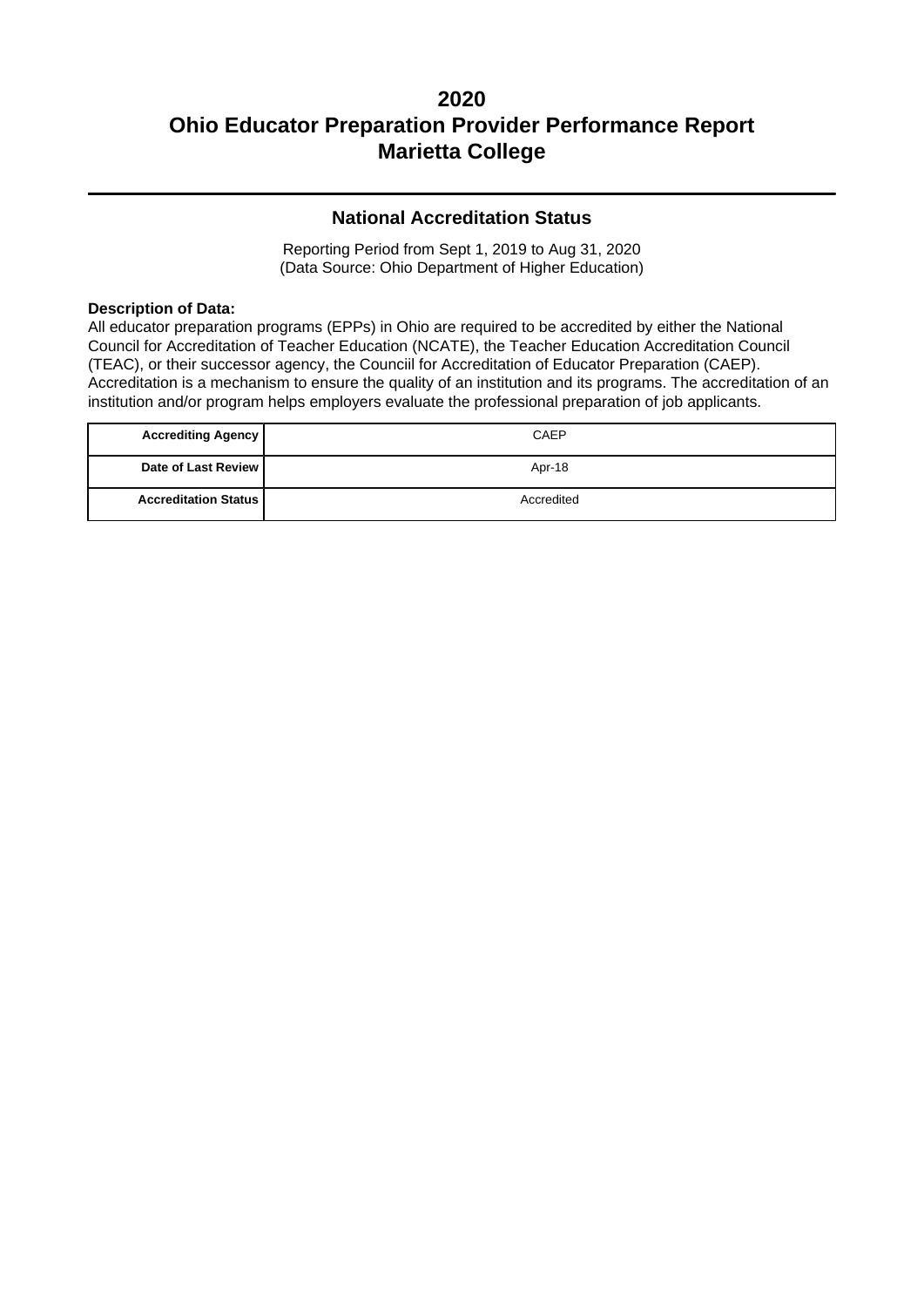### **Teacher Residency Program**

Reporting Period from Sept 1, 2019 to Aug 31, 2020 (Data Source: Marietta College)

#### **Description of Data:**

The Resident Educator Program in Ohio encompasses a robust four-year teacher development system. The data below show the persistence of Ohio Educator Preparation Provider graduates through the program.

Data from this table capture a year-to-year snapshot of the persistence of Ohio Educator Preparation Provider graduates through the program. Corrections to prior year reporting may be captured in the current year's reporting. Data used to create this "snapshot" table are sourced not only from the current year's resident educator completion data results, but also prior year results because a Resident Educator may fail to complete all the program year requirements within the same academic year.

Some of the scenarios addressed in the design of the table are as follows:

1. A normal scenario, where a student is reported each year and is listed as completed. In this case, we include them in only the Entering/Persisting counts for the current year.

2. A scenario where a student is reported as entering one year, but not as completed, but then reported the following year as completing the previous year and current year. In this case, we include them in the Persisting count for the previous year, but not the Entering count. We also include them in the Entering and Persisting counts for the current year.

3. A scenario where a student is not reported one year, but reported with records for the previous year and the current year the following year (both as completed). In this scenario, we include them in both the Entering and Persisting counts for both years.

4. A scenario involving a registration fluke where a student completes Year 1 of the RE program with an issued RE license, but not an effective or valid license until the following school year. For example, a teacher has all the qualifications for a full license, but completed Year 1 under a sub license (in which the work is counted) and Year 2 under a RE license.

| <b>Initial</b><br>Licensure<br><b>Effective</b><br>Year | <b>Residency Year 1</b> |     |            |                 | <b>Residency Year 2</b> |            | <b>Residency Year 3</b><br><b>Residency Year 4</b> |     |                   |          |     |            |
|---------------------------------------------------------|-------------------------|-----|------------|-----------------|-------------------------|------------|----------------------------------------------------|-----|-------------------|----------|-----|------------|
|                                                         | Entering                |     | Persisting | <b>Entering</b> |                         | Persisting | Entering                                           |     | <b>Persisting</b> | Entering |     | Completing |
| 2016                                                    | N/A                     | N/A | N/A        |                 |                         | 100%       | 2                                                  | 2   | 100%              | 9        | 9   | 100%       |
| 2017                                                    | N/A                     | N/A | N/A        | 2               | 2                       | 100%       | 13                                                 | 13  | 100%              | N/A      | N/A | N/A        |
| 2018                                                    | N/A                     | N/A | N/A        | 8               | 8                       | 100%       | N/A                                                | N/A | N/A               | N/A      | N/A | N/A        |
| 2019                                                    | 5                       | 5   | 100%       | N/A             | N/A                     | N/A        | N/A                                                | N/A | N/A               | N/A      | N/A | N/A        |

#### **Ohio EPP Program Completers Persisting in the State Resident Educator Program who were Prepared at Marietta College**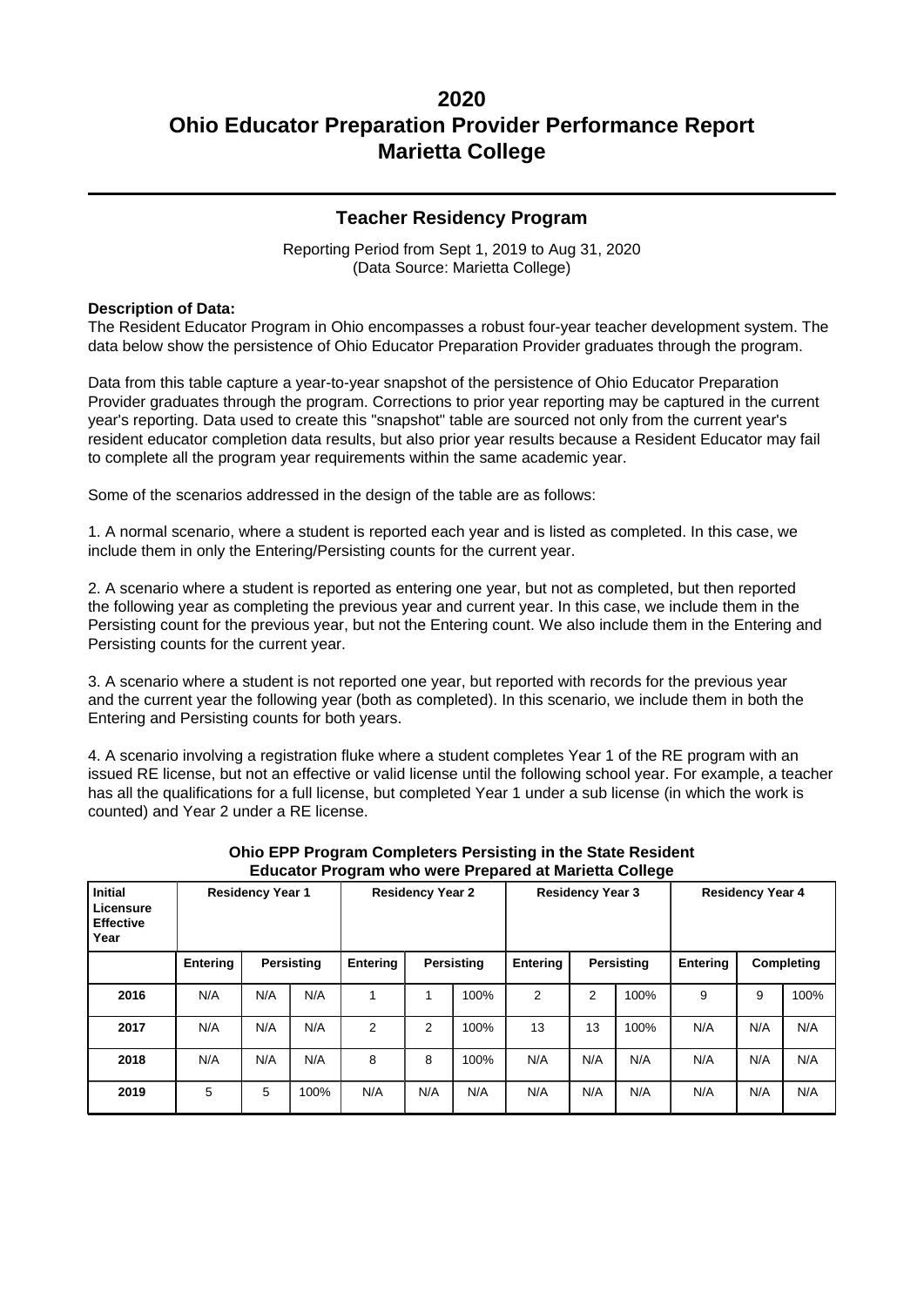### **Excellence and Innovation Initiatives**

Reporting Period from Sept 1, 2019 to Aug 31, 2020 (Data Source: Marietta College)

#### **Description of Data:**

This section reflects self-reported information from Ohio Educator Preparation Providers on a maximum of three initiatives geared to increase excellence and support innovation in the preparation of Ohio educators.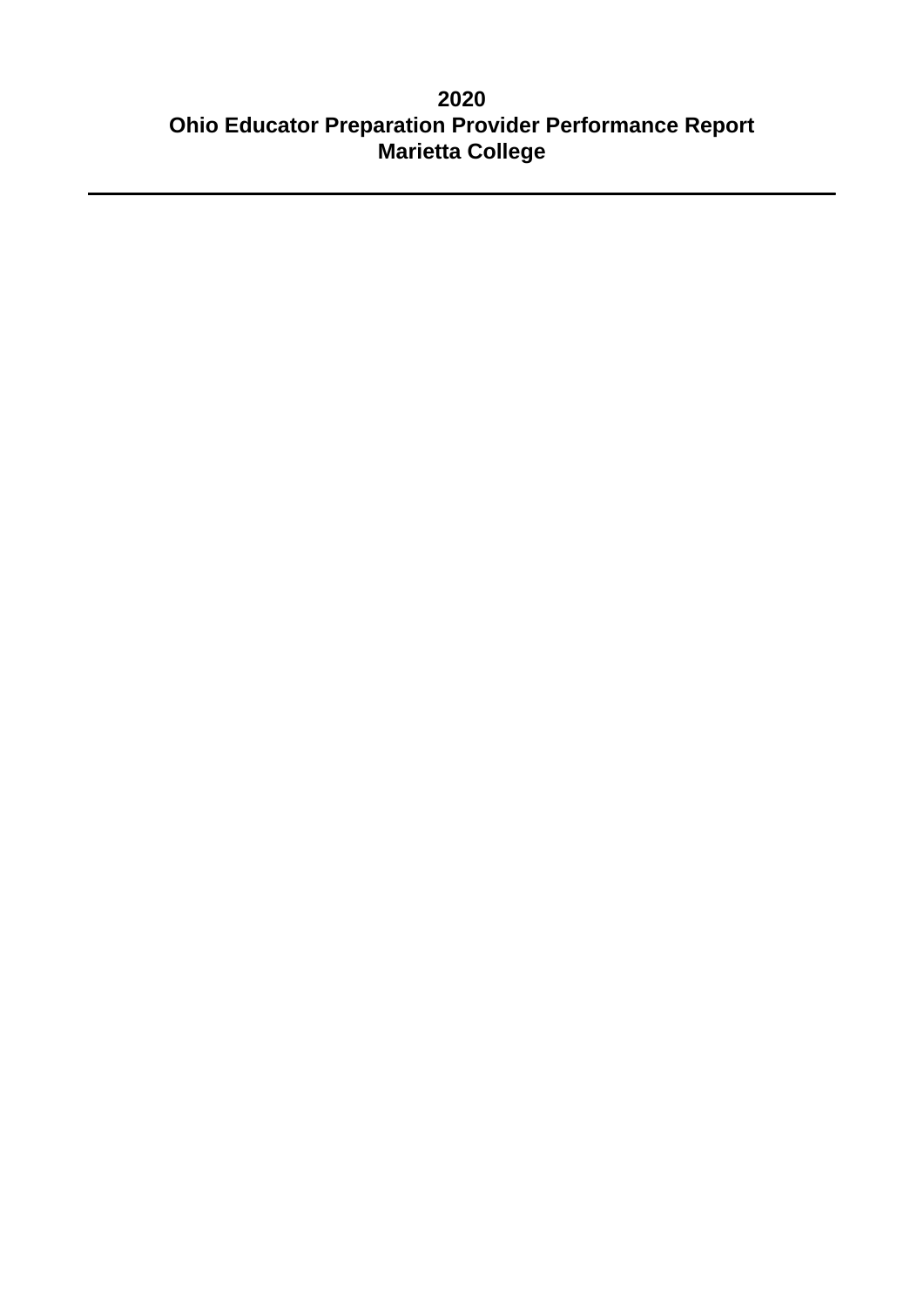### **Field and Clinical Experiences for Candidates at Marietta College**

Reporting Period from Sept 1, 2019 to Aug 31, 2020 (Data Source: Marietta College)

#### **Description of Data:**

Ohio requires that teacher candidates complete field and clinical experiences in school settings as part of their preparation. These experiences include early and ongoing field-based opportunities and the culminating pre-service clinical experience commonly referred to as "student teaching." The specific requirements for these placements vary by unit and by program.

| <b>Teacher Preparation Programs</b>                                                                          |                     |  |  |  |  |  |
|--------------------------------------------------------------------------------------------------------------|---------------------|--|--|--|--|--|
| <b>Field/Clinical Experience Element</b>                                                                     | <b>Requirements</b> |  |  |  |  |  |
| Minimum number of field hours required of candidates in the preparation program prior to<br>student teaching | 195                 |  |  |  |  |  |
| Maximum number of field hours required of candidates in the preparation program prior to<br>student teaching | 365                 |  |  |  |  |  |
| Total number of weeks required of candidates in the student teaching experience                              | 14                  |  |  |  |  |  |
| Percentage of teacher candidates who satisfactorily completed student teaching                               | 100%                |  |  |  |  |  |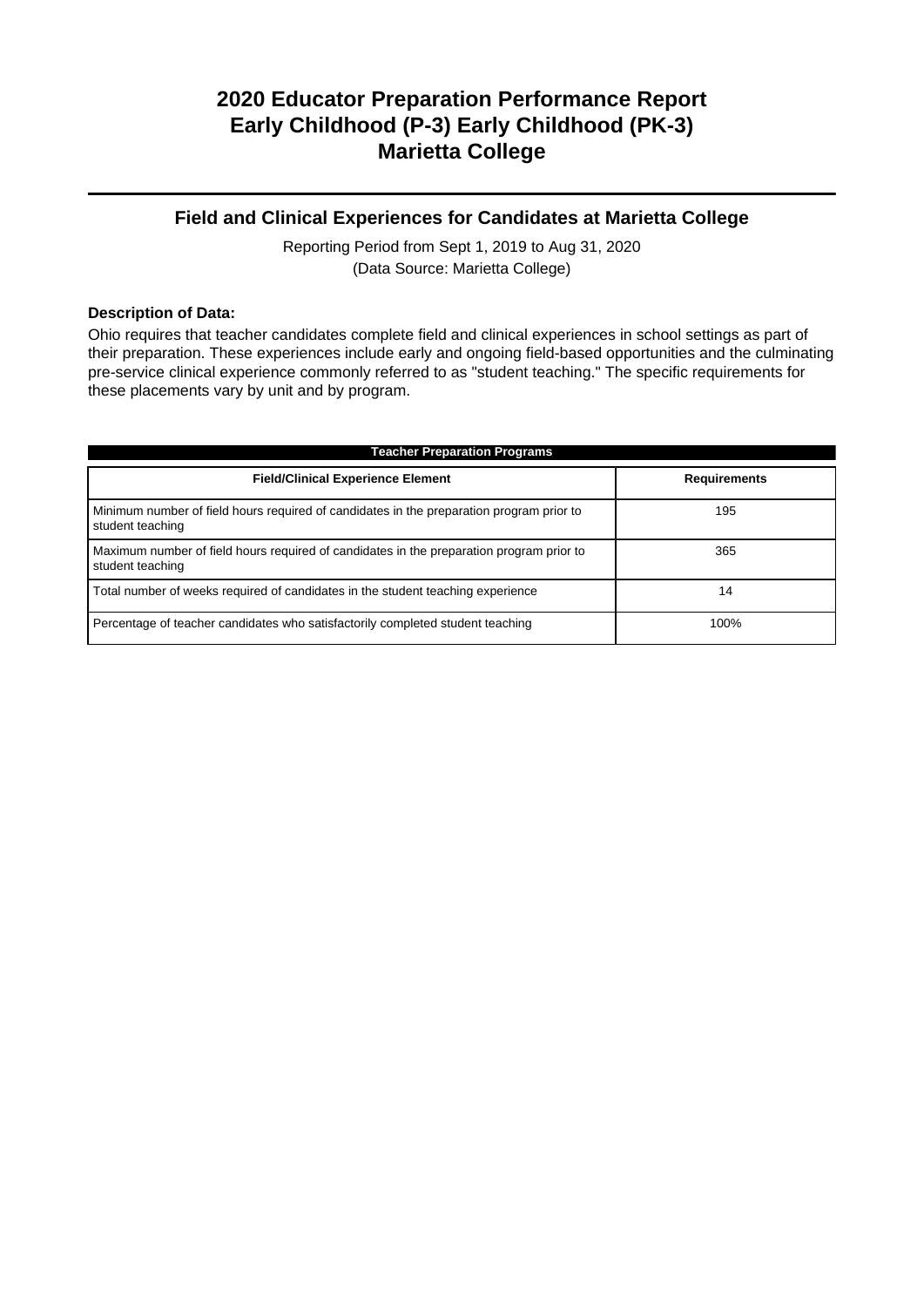### **Ohio Educator Licensure Examination Pass Rates at Marietta College**

Reporting Period from Sept 1, 2018 to Aug 31, 2019 (Data Source: USDOE Title II Report)

### **Description of Data:**

Ohio educator licensure requirements include passage of all requisite licensure examinations at the state determined cut score. The reported results reflect Title II data, and therefore represent pass rate data solely only initial licenses. Further, because the data are gathered from the Title II reports, there is a one-year lag in accessing the data. Teacher licensure pass rate data are the only reported metric for which the data do not reflect the reporting year 2019-2020.

As of 2013, the Ohio Assessments for Educators replaced the Praxis subject assessments for initial licensure. Some Praxis II assessments are still being reported because recent program completers took those tests in or before 2013.

| <b>Teacher Licensure Test Scores</b> |                                   |                          |                             |                                              |                             |                      |                                      |                                                          |
|--------------------------------------|-----------------------------------|--------------------------|-----------------------------|----------------------------------------------|-----------------------------|----------------------|--------------------------------------|----------------------------------------------------------|
| <b>Licensure Test</b>                | <b>Test Range</b><br><b>Score</b> | <b>Test Cut</b><br>Score | <b>Completers</b><br>Tested | Program<br>Average<br>Scaled<br><b>Score</b> | <b>Completers</b><br>Passed | Program<br>Pass Rate | <b>State</b><br>Average<br>Pass Rate | <b>State</b><br>Average<br><b>Scaled</b><br><b>Score</b> |
| 001 - APK: Early Childhood (PK-3)    | 100-300                           | 220                      | N <sub>10</sub>             | N/A                                          | N <sub>10</sub>             | N/A                  | 99%                                  | 250                                                      |
| 012 - Early Childhood Education      | 100-300                           | 220                      | N <sub>10</sub>             | N/A                                          | N <sub>10</sub>             | N/A                  | 99%                                  | 249                                                      |
| 090 - Foundations of Reading         | 100-300                           | 220                      | N <sub>10</sub>             | N/A                                          | N <sub>10</sub>             | N/A                  | 96%                                  | 244                                                      |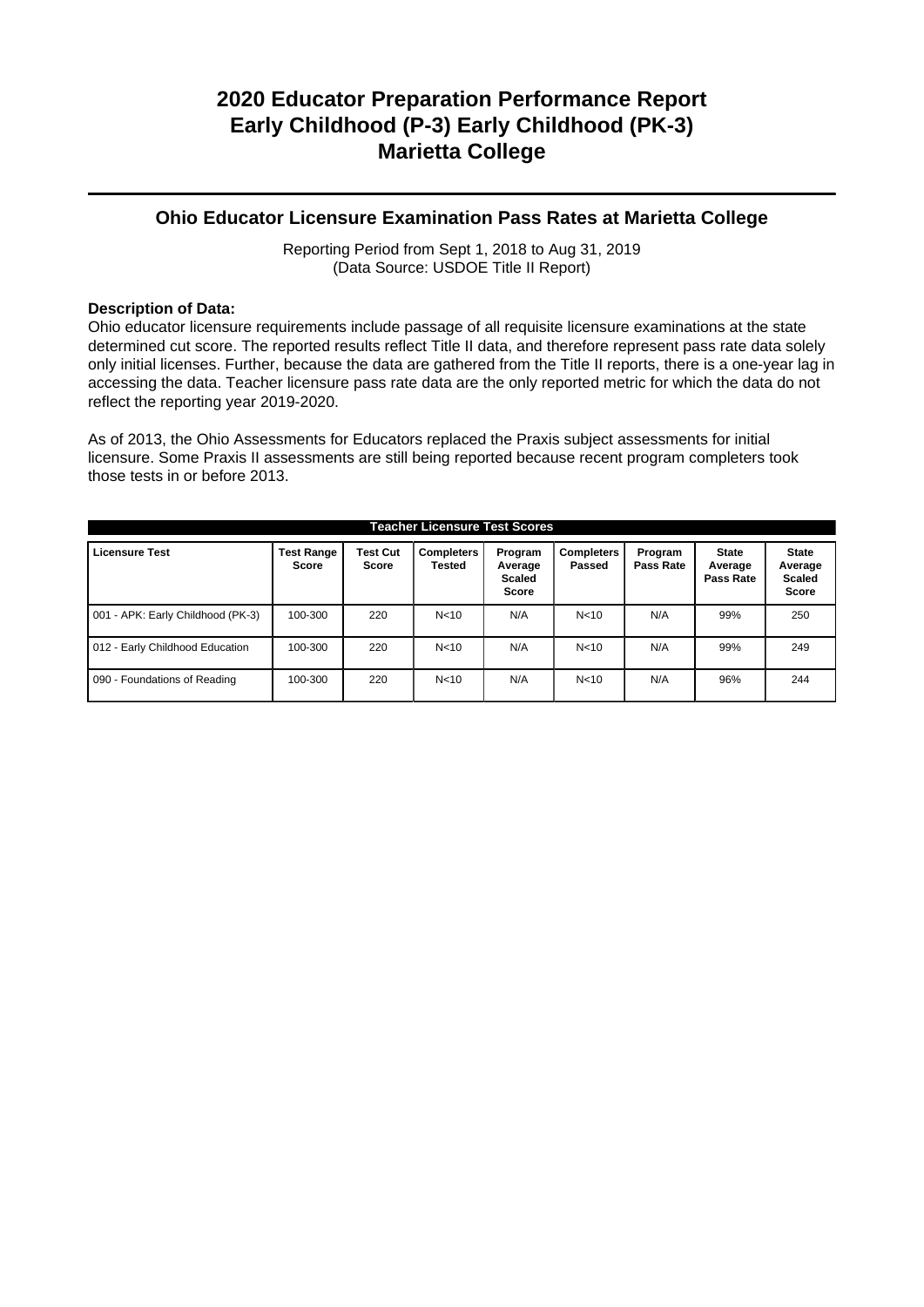### **Marietta College Candidate Academic Measures**

Reporting Period from Sept 1, 2019 to Aug 31, 2020 (Data Source:Marietta College)

#### **Undergraduate Program Admission Requirements**

Candidates are admitted to the professional license program after completing 45 semester hours and completing initial 100/200 level EDUC courses and field experiences. Candidates must meet minimum requirements for overall GPA, education course GPA, academic skills test scores (ACT, SAT, or Praxis Core Assessments for Educators), have ratings of acceptable on the disposition checklist used in initial field experiences and grades of C or higher in writing and oral communication.

#### **Description of Data:**

The data in this section are the average scores of candidates on academic measures reported by the provider. If a measure is not applicable to a level of delivery (undergraduate, post-baccalaureate, graduate) the table reflects "N/A." In the "Dispositional Assessments and Other Measures" portion, if the provider did not indicate using a measure, OR if the institution does not offer a program at the designated level of delivery, the table reflects "N."

Candidates Admitted is the number admitted (for fall or spring) during the academic year.

Candidates Enrolled is the total number of candidates admitted and enrolled (including program completers) during the academic year.

Candidates Completing is the number meeting all the requirements of a state-approved teacher preparation program during the academic year.

|                          |              | <b>Candidates Admitted</b> |              | <b>Candidates Enrolled</b> |              | <b>Candidates Completing</b> |              |
|--------------------------|--------------|----------------------------|--------------|----------------------------|--------------|------------------------------|--------------|
| Academic                 | Required     | <b>Number</b>              | Average      | <b>Number</b>              | Average      | <b>Number</b>                | Average      |
| <b>Measure</b>           | <b>Score</b> | <b>Admitted</b>            | <b>Score</b> | <b>Enrolled</b>            | <b>Score</b> | Completed                    | <b>Score</b> |
| <b>ACT Composite</b>     | $U=N/A$      | $U=N/A$                    | $U=N/A$      | $U=N/A$                    | $U=N/A$      | $U=N/A$                      | $U=N/A$      |
| Score                    | $P=N/A$      | $P=N/A$                    | $P=N/A$      | $P=N/A$                    | $P=N/A$      | $P=N/A$                      | $P=N/A$      |
|                          | $G=N/A$      | $G=N/A$                    | $G=N/A$      | $G=N/A$                    | $G=N/A$      | $G=N/A$                      | $G=N/A$      |
| <b>ACT English</b>       | $U=21$       | $U=N<10$                   | $U=N<10$     | $U=N<10$                   | $U=N<10$     | $U=N<10$                     | $U=N<10$     |
| <b>Subscore</b>          | $P=N/A$      | $P=N/A$                    | $P=N/A$      | $P=N/A$                    | $P=N/A$      | $P=N/A$                      | $P=N/A$      |
|                          | $G=N/A$      | $G=N/A$                    | $G=N/A$      | $G=N/A$                    | $G=N/A$      | $G=N/A$                      | $G=N/A$      |
| <b>ACT Essay</b>         | $U=N/A$      | $U=N/A$                    | $U=N/A$      | $U=N/A$                    | $U=N/A$      | $U=N/A$                      | $U=N/A$      |
| (Optional)               | $P=N/A$      | $P=N/A$                    | $P=N/A$      | $P=N/A$                    | $P=N/A$      | $P=N/A$                      | $P=N/A$      |
|                          | $G=N/A$      | $G=N/A$                    | $G=N/A$      | $G=N/A$                    | $G=N/A$      | $G=N/A$                      | $G=N/A$      |
| <b>ACT Math</b>          | $U=21$       | $U=N<10$                   | $U=N<10$     | $U=N<10$                   | $U=N<10$     | $U=N<10$                     | $U=N<10$     |
| <b>Subscore</b>          | $P=N/A$      | $P=N/A$                    | $P=N/A$      | $P=N/A$                    | $P=N/A$      | $P=N/A$                      | $P=N/A$      |
|                          | $G=N/A$      | $G=N/A$                    | $G=N/A$      | $G=N/A$                    | $G=N/A$      | $G=N/A$                      | $G=N/A$      |
| <b>ACT Reading</b>       | $U=21$       | $U=N<10$                   | $U=N<10$     | $U=N<10$                   | $U=N<10$     | $U=N<10$                     | $U=N<10$     |
| <b>Subscore</b>          | $P=N/A$      | $P=N/A$                    | $P=N/A$      | $P=N/A$                    | $P=N/A$      | $P=N/A$                      | $P=N/A$      |
|                          | $G=N/A$      | $G=N/A$                    | $G=N/A$      | $G=N/A$                    | $G=N/A$      | $G=N/A$                      | $G=N/A$      |
| <b>ACT Science</b>       | $U=N/A$      | $U=N/A$                    | $U=N/A$      | $U=N/A$                    | $U=N/A$      | $U=N/A$                      | $U=N/A$      |
| <b>Subscore</b>          | $P=N/A$      | $P=N/A$                    | $P=N/A$      | $P=N/A$                    | $P=N/A$      | $P=N/A$                      | $P=N/A$      |
|                          | $G=N/A$      | $G=N/A$                    | $G=N/A$      | $G=N/A$                    | $G=N/A$      | $G=N/A$                      | $G=N/A$      |
| <b>GPA - Graduate</b>    | $U=N/A$      | $U=N/A$                    | $U=N/A$      | $U=N/A$                    | $U=N/A$      | $U=N/A$                      | $U=N/A$      |
|                          | $P=N/A$      | $P=N/A$                    | $P=N/A$      | $P=N/A$                    | $P=N/A$      | $P=N/A$                      | $P=N/A$      |
|                          | $G=N/A$      | $G=N/A$                    | $G=N/A$      | $G=N/A$                    | $G=N/A$      | $G=N/A$                      | $G=N/A$      |
| <b>GPA - High School</b> | $U=N/A$      | $U=N/A$                    | $U=N/A$      | $U=N/A$                    | $U=N/A$      | $U=N/A$                      | $U=N/A$      |
|                          | $P=N/A$      | $P=N/A$                    | $P=N/A$      | $P=N/A$                    | $P=N/A$      | $P=N/A$                      | $P=N/A$      |
|                          | $G=N/A$      | $G=N/A$                    | $G=N/A$      | $G=N/A$                    | $G=N/A$      | $G=N/A$                      | $G=N/A$      |

## **Teacher Preparation Programs U=Undergraduate P=Post-Baccalaureate G=Graduate**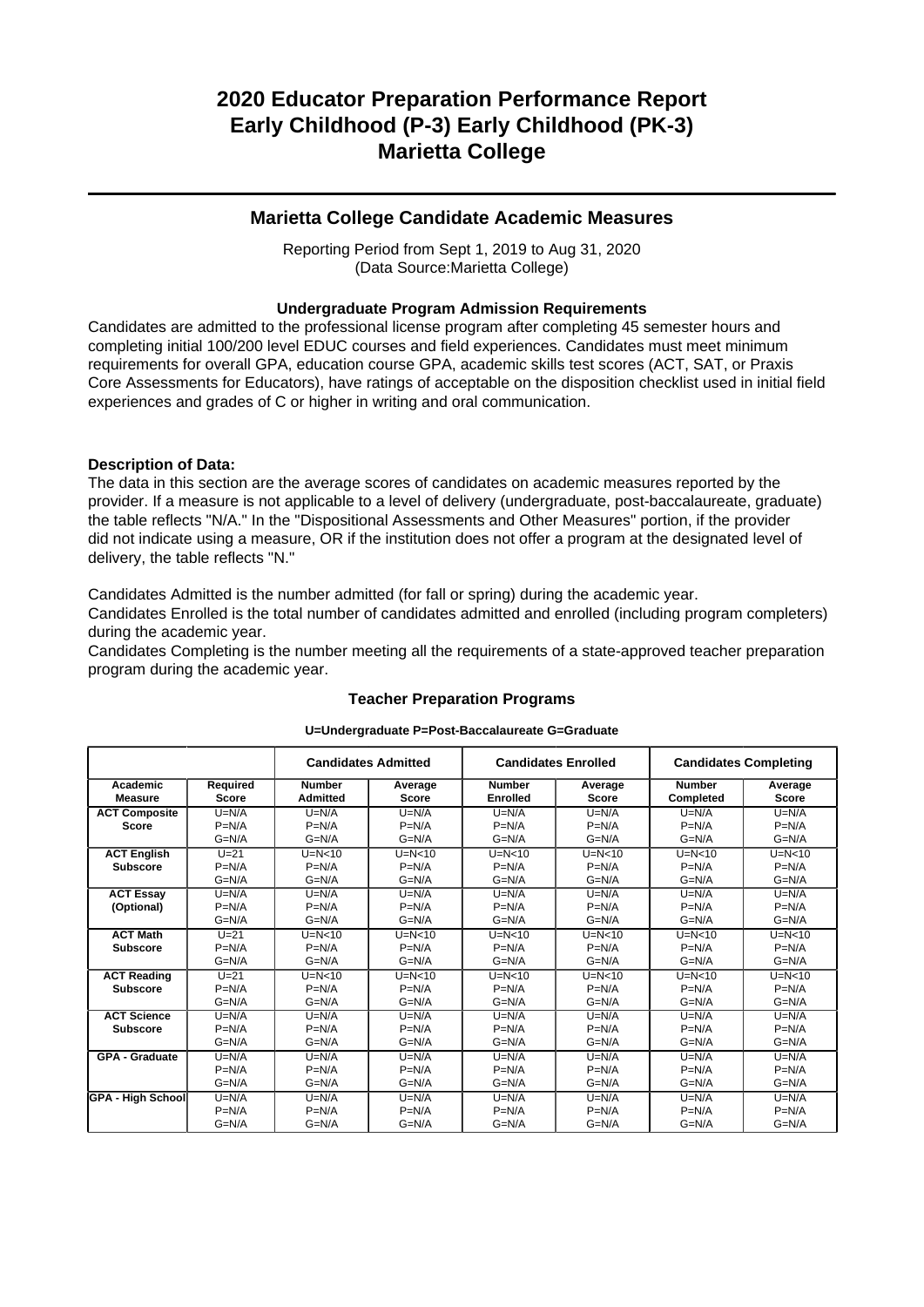|                                    |                                |                                  | <b>Candidates Admitted</b> |                                  | <b>Candidates Enrolled</b> | <b>Candidates Completing</b> |                     |  |
|------------------------------------|--------------------------------|----------------------------------|----------------------------|----------------------------------|----------------------------|------------------------------|---------------------|--|
| Academic<br><b>Measure</b>         | Required<br><b>Score</b>       | <b>Number</b><br><b>Admitted</b> | Average<br><b>Score</b>    | <b>Number</b><br><b>Enrolled</b> | Average<br><b>Score</b>    | <b>Number</b><br>Completed   | Average<br>Score    |  |
| <b>GPA - Transfer</b>              | $U=N/A$                        | $U=N/A$                          | $U=N/A$                    | $U=N/A$                          | $U=N/A$                    | $U=N/A$                      | $U=N/A$             |  |
|                                    | $P=N/A$                        | $P=N/A$                          | $P=N/A$                    | $P=N/A$                          | $P=N/A$                    | $P=N/A$                      | $P=N/A$             |  |
|                                    | $G=N/A$                        | $G=N/A$                          | $G=N/A$                    | $G=N/A$                          | $G=N/A$                    | $G=N/A$                      | $G=N/A$             |  |
| $GPA -$                            | $U = 3.00$                     | $U=N<10$                         | $U=N<10$                   | $U=N<10$                         | $U=N<10$                   | $U=N<10$                     | $U=N<10$            |  |
| Undergraduate                      | $P=N/A$                        | $P=N/A$                          | $P=N/A$                    | $P=N/A$                          | $P=N/A$                    | $P=N/A$                      | $P=N/A$             |  |
|                                    | $G=N/A$                        | $G=N/A$                          | $G=N/A$                    | $G=N/A$                          | $G=N/A$                    | $G=N/A$                      | $G=N/A$             |  |
| <b>GRE Composite</b>               | $U=N/A$<br>$P=N/A$             | $U=N/A$<br>$P=N/A$               | $U=N/A$<br>$P=N/A$         | $U=N/A$<br>$P=N/A$               | $U=N/A$<br>$P=N/A$         | $U=N/A$<br>$P=N/A$           | $U=N/A$<br>$P=N/A$  |  |
| <b>Score</b>                       | $G=N/A$                        | $G=N/A$                          | $G=N/A$                    | $G=N/A$                          | $G=N/A$                    | $G=N/A$                      | $G=N/A$             |  |
| <b>GRE Quantitative</b>            | $U=N/A$                        | $U=N/A$                          | $U=N/A$                    | $U=N/A$                          | $U=N/A$                    | $U=N/A$                      | $U=N/A$             |  |
| <b>Subscore</b>                    | $P=N/A$                        | $P=N/A$                          | $P=N/A$                    | $P=N/A$                          | $P=N/A$                    | $P=N/A$                      | $P=N/A$             |  |
|                                    | $G=N/A$                        | $G=N/A$                          | $G=N/A$                    | $G=N/A$                          | G=N/A                      | $G=N/A$                      | $G=N/A$             |  |
| <b>GRE Verbal</b>                  | $U=N/A$                        | $U=N/A$                          | $U=N/A$                    | $U=N/A$                          | $U=N/A$                    | $U=N/A$                      | $U=N/A$             |  |
| <b>Subscore</b>                    | $P=N/A$                        | $P=N/A$                          | $P=N/A$                    | $P=N/A$                          | $P=N/A$                    | $P=N/A$                      | $P=N/A$             |  |
|                                    | $G=N/A$                        | $G=N/A$                          | $G=N/A$                    | $G=N/A$                          | $G=N/A$                    | $G=N/A$                      | $G=N/A$             |  |
| <b>GRE Writing</b>                 | $U=N/A$                        | $U=N/A$                          | $U=N/A$                    | $U=N/A$                          | $U=N/A$                    | $U=N/A$                      | $U=N/A$             |  |
| <b>Subscore</b>                    | $P=N/A$                        | $P=N/A$                          | $P=N/A$                    | $P=N/A$                          | $P=N/A$                    | $P=N/A$                      | $P=N/A$             |  |
|                                    | $G=N/A$                        | $G=N/A$                          | $G=N/A$                    | $G=N/A$                          | $G=N/A$                    | $G=N/A$                      | $G=N/A$             |  |
| <b>MAT</b>                         | $U=N/A$                        | $U=N/A$                          | $U=N/A$                    | $U=N/A$                          | $U=N/A$                    | $U=N/A$                      | $U=N/A$             |  |
|                                    | $P=N/A$                        | $P=N/A$                          | $P=N/A$                    | $P=N/A$                          | $P=N/A$                    | $P=N/A$                      | $P=N/A$             |  |
|                                    | $G=N/A$<br>$U = 150$           | $G=N/A$                          | $G=N/A$<br>$U=N<10$        | $G=N/A$<br>$U=N<10$              | $G=N/A$                    | $G=N/A$<br>$U=N<10$          | $G=N/A$<br>$U=N<10$ |  |
| <b>Praxis CORE Math</b>            | $P=N/A$                        | $U=N<10$<br>$P=N/A$              | $P=N/A$                    | $P=N/A$                          | $U=N<10$<br>$P=N/A$        | $P=N/A$                      | $P=N/A$             |  |
|                                    | $G=N/A$                        | $G=N/A$                          | $G=N/A$                    | $G=N/A$                          | $G=N/A$                    | $G=N/A$                      | $G=N/A$             |  |
| <b>Praxis CORE</b>                 | $U = 156$                      | $U=N<10$                         | $U=N<10$                   | $U=N<10$                         | $U=N<10$                   | $U=N<10$                     | $U=N<10$            |  |
| Reading                            | $P=N/A$                        | $P=N/A$                          | $P=N/A$                    | $P=N/A$                          | $P=N/A$                    | $P=N/A$                      | $P=N/A$             |  |
|                                    | $G=N/A$                        | $G=N/A$                          | $G=N/A$                    | $G=N/A$                          | $G=N/A$                    | $G=N/A$                      | $G=N/A$             |  |
| <b>Praxis CORE</b>                 | $U = 162$                      | $U=N<10$                         | $U=N<10$                   | $U=N<10$                         | $U=N<10$                   | $U=N<10$                     | $U=N10$             |  |
| Writing                            | $P=N/A$                        | $P=N/A$                          | $P=N/A$                    | $P=N/A$                          | $P=N/A$                    | $P=N/A$                      | $P=N/A$             |  |
|                                    | $G=N/A$                        | $G=N/A$                          | $G=N/A$                    | $G=N/A$                          | $G=N/A$                    | $G=N/A$                      | $G=N/A$             |  |
| <b>Praxis I Math</b>               | $U=N/A$                        | $U=N/A$                          | $U=N/A$                    | $U=N/A$                          | $U=N/A$                    | $U=N/A$                      | $U=N/A$             |  |
|                                    | $P=N/A$                        | $P=N/A$                          | $P=N/A$                    | $P=N/A$                          | $P=N/A$                    | $P=N/A$                      | $P=N/A$             |  |
|                                    | $G=N/A$                        | $G=N/A$                          | $G=N/A$                    | $G=N/A$                          | $G=N/A$                    | $G=N/A$                      | $G=N/A$             |  |
| <b>Praxis I Reading</b>            | $U=N/A$                        | $U=N/A$                          | $U=N/A$                    | $U=N/A$                          | $U=N/A$                    | $U=N/A$                      | $U=N/A$             |  |
|                                    | $P=N/A$<br>$G=N/A$             | $P=N/A$<br>G=N/A                 | $P=N/A$<br>$G=N/A$         | $P=N/A$<br>$G=N/A$               | $P=N/A$<br>G=N/A           | $P=N/A$<br>$G=N/A$           | $P=N/A$<br>$G=N/A$  |  |
| <b>Praxis I Writing</b>            | $U=N/A$                        | $U=N/A$                          | $U=N/A$                    | $U=N/A$                          | $U=N/A$                    | $U=N/A$                      | $U=N/A$             |  |
|                                    | $P=N/A$                        | $P=N/A$                          | $P=N/A$                    | $P=N/A$                          | $P=N/A$                    | $P=N/A$                      | $P=N/A$             |  |
|                                    | $G=N/A$                        | G=N/A                            | $G=N/A$                    | $G=N/A$                          | $G=N/A$                    | $G=N/A$                      | $G=N/A$             |  |
| Praxis II                          | $U=N/A$                        | $U=N/A$                          | $U=N/A$                    | $U=N/A$                          | $U=N/A$                    | $U=N/A$                      | $U=N/A$             |  |
|                                    | $P=N/A$                        | $P=N/A$                          | $P=N/A$                    | $P=N/A$                          | $P=N/A$                    | $P=N/A$                      | $P=N/A$             |  |
|                                    | $G=N/A$                        | $G=N/A$                          | $G=N/A$                    | $G=N/A$                          | $G=N/A$                    | G=N/A                        | $G=N/A$             |  |
| <b>SAT Composite</b>               | $U=N/A$                        | $U=N/A$                          | $U=N/A$                    | $U=N/A$                          | $U=N/A$                    | $U=N/A$                      | $U=N/A$             |  |
| <b>Score</b>                       | $P=N/A$                        | $P=N/A$                          | $P=N/A$                    | $P=N/A$                          | $P=N/A$                    | $P=N/A$                      | $P=N/A$             |  |
|                                    | $G=N/A$                        | $G=N/A$                          | $G=N/A$                    | $G=N/A$                          | G=N/A                      | $G=N/A$                      | $G=N/A$             |  |
| <b>SAT Essay</b>                   | $U=N/A$                        | $U=N/A$                          | $U=N/A$                    | $U=N/A$                          | $U=N/A$                    | $U=N/A$                      | $U=N/A$             |  |
| (Optional)                         | $P=N/A$                        | $P=N/A$                          | $P=N/A$                    | $P=N/A$                          | $P=N/A$                    | $P=N/A$                      | $P=N/A$             |  |
|                                    | G=N/A                          | $G=N/A$                          | $G=N/A$                    | G=N/A                            | $G=N/A$                    | $G=N/A$                      | $G=N/A$             |  |
| <b>SAT Math</b><br><b>Subscore</b> | $U=N/A$<br>$P=N/A$             | $U=N/A$<br>$P=N/A$               | $U=N/A$<br>$P=N/A$         | $U=N/A$<br>$P=N/A$               | $U=N/A$<br>$P=N/A$         | $U=N/A$<br>$P=N/A$           | $U=N/A$<br>$P=N/A$  |  |
|                                    | G=N/A                          | $G=N/A$                          | $G=N/A$                    | $G=N/A$                          | $G=N/A$                    | $G=N/A$                      | $G=N/A$             |  |
| <b>SAT Reading/</b>                | $U = 520$                      | $U=N<10$                         | $U=N<10$                   | $U=N<10$                         | $U=N<10$                   | $U=N<10$                     | $U=N<10$            |  |
| <b>Writing Subscore</b>            | $P=N/A$                        | $P=N/A$                          | $P=N/A$                    | $P=N/A$                          | $P=N/A$                    | $P=N/A$                      | $P=N/A$             |  |
|                                    | $G=N/A$                        | G=N/A                            | $G=N/A$                    | $G=N/A$                          | G=N/A                      | G=N/A                        | $G=N/A$             |  |
| <b>Other Criteria</b>              |                                | Undergraduate                    |                            | Post-Baccalaureate               |                            | Graduate                     |                     |  |
| <b>Dispositional Assessment</b>    |                                | Y                                |                            | N                                |                            | N                            |                     |  |
|                                    | <b>EMPATHY/Omaha Interview</b> | N                                |                            | N                                |                            | Ν                            |                     |  |
|                                    | Essay                          | N                                |                            | N                                |                            | N                            |                     |  |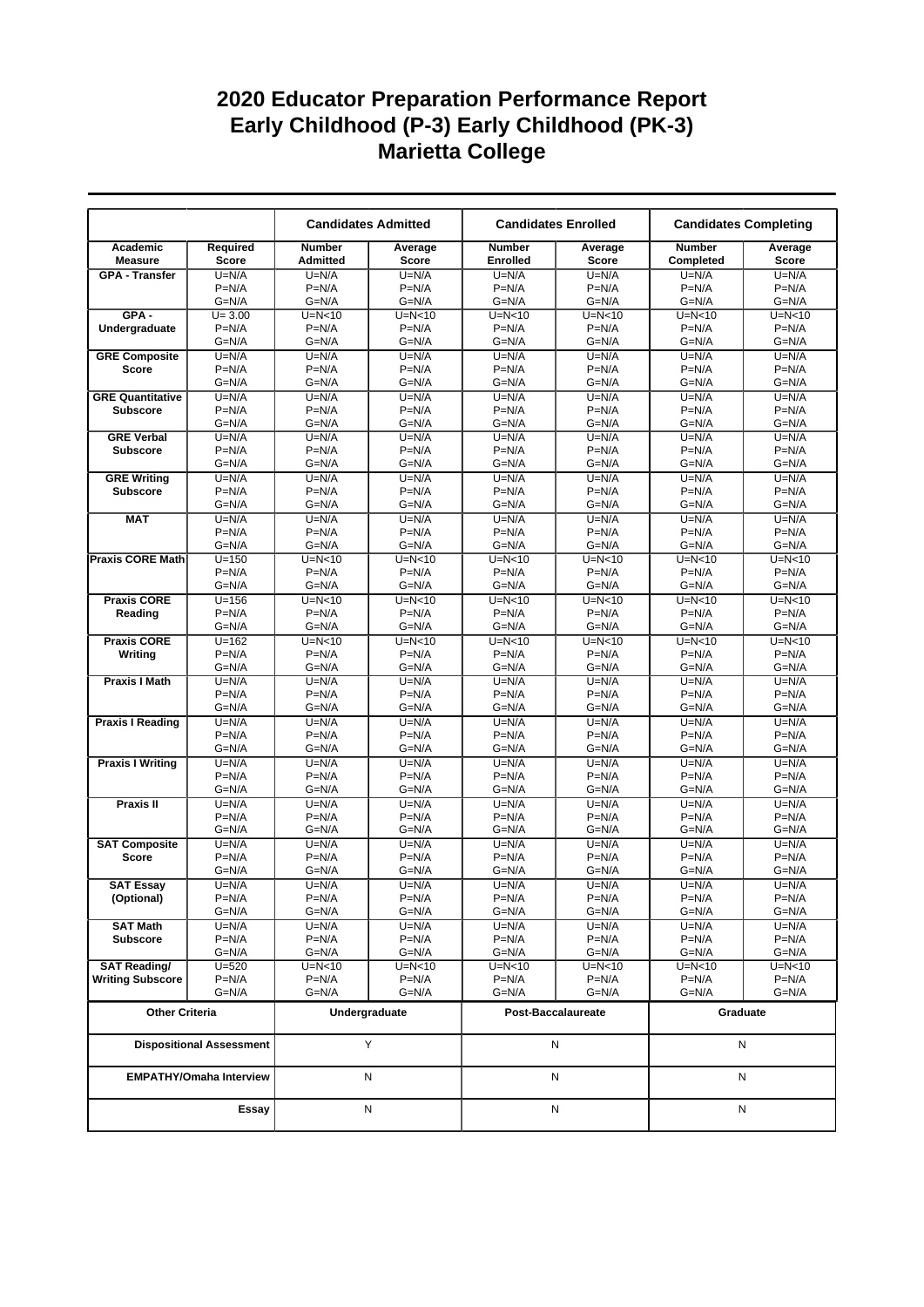| <b>Other Criteria</b>                      | Undergraduate | <b>Post-Baccalaureate</b> | Graduate  |
|--------------------------------------------|---------------|---------------------------|-----------|
|                                            |               |                           |           |
| High School Class Rank                     | N/A           | N/A                       | N/A       |
| Interview                                  | N             | N                         | N         |
| Letter of Commitment                       | N             | N                         | N         |
| Letter of Recommendation                   | N             | N                         | N         |
| Myers-Briggs Type Indicator                | N/A           | N                         | N         |
| <b>OAE Content Assessment</b>              | N/A           | N/A                       | ${\sf N}$ |
| Portfolio                                  | N             | N                         | N         |
| <b>Prerequisite Courses</b>                | Y             | N                         | N         |
| <b>SRI Teacher Perceiver</b>               | N/A           | N/A                       | N         |
| Superintendent Statement of<br>Sponsorship | N/A           | N/A                       | ${\sf N}$ |
| <b>Teacher Insight</b>                     | N             | N                         | N         |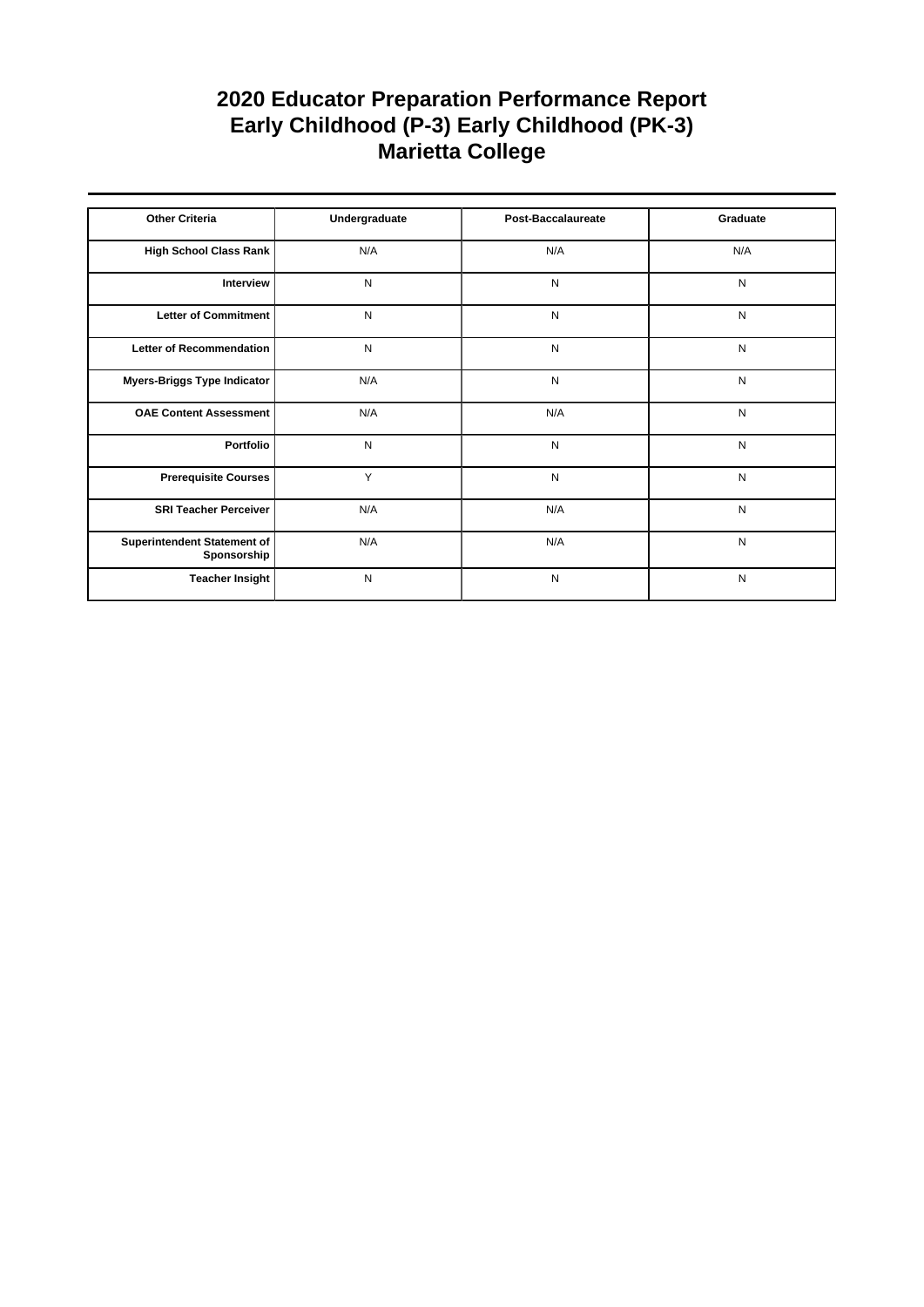### **Pre-Service Teacher Survey Results**

Reporting Period from Sept 1, 2019 to Aug 31, 2020

### **Description of Data:**

Due to the COVID-19 pandemic-related issues, including school closures and staff transitions in Ohio during the 2019-2020 school year, the distributions of some surveys were delayed, contributing to lower response rates.

To gather information on student satisfaction with the quality of preparation provided by their educator preparation programs, the Ohio Department of Higher Education administers a survey aligned with the Ohio Standards for the Teaching Profession (OSTP), Ohio licensure requirements, and elements of national accreditation. All Ohio candidates receive an invitation to complete the survey during their professional internship (student teaching). The results of this survey are reflected here.

| No.            | Question                                                                                                                                                                                                               | <b>Institution</b><br>Program<br>Average | <b>Statewide</b><br>Program<br>Average |
|----------------|------------------------------------------------------------------------------------------------------------------------------------------------------------------------------------------------------------------------|------------------------------------------|----------------------------------------|
| $\mathbf{1}$   | My teacher licensure program prepared me with knowledge of research on how students<br>learn.                                                                                                                          | N/A                                      | 3.62                                   |
| $\overline{2}$ | My teacher licensure program prepared me to recognize characteristics of gifted students,<br>students with disabilities, and at-risk students in order to plan and deliver appropriate<br>instruction.                 | N/A                                      | 3.43                                   |
| 3              | My teacher licensure program prepared me with high levels of knowledge and the academic<br>content I plan to teach.                                                                                                    | N/A                                      | 3.47                                   |
| 4              | My teacher licensure program prepared me to identify instructional strategies appropriate to<br>my content area.                                                                                                       | N/A                                      | 3.59                                   |
| 5              | My teacher licensure program prepared me to understand the importance of linking<br>interdisciplinary experiences.                                                                                                     | N/A                                      | 3.65                                   |
| 6              | My teacher licensure program prepared me to align instructional goals and activities with<br>Ohio's academic content standards, including Ohio's Learning Standards.                                                   | N/A                                      | 3.74                                   |
| $\overline{7}$ | My teacher licensure program prepared me to use assessment data to inform instruction.                                                                                                                                 | N/A                                      | 3.55                                   |
| 8              | My teacher licensure program prepared me to clearly communicate learning goals to students.                                                                                                                            | N/A                                      | 3.56                                   |
| 9              | My teacher licensure program prepared me to apply knowledge of how students learn, to<br>inform instruction.                                                                                                           | N/A                                      | 3.66                                   |
| 10             | My teacher licensure program prepared me to differentiate instruction to support the learning<br>needs of all students, including students identified as gifted, students with disabilities, and at-<br>risk students. | N/A                                      | 3.59                                   |
| 11             | My teacher licensure program prepared me to identify strategies to increase student<br>motivation and interest in topics of study.                                                                                     | N/A                                      | 3.54                                   |
| 12             | My teacher licensure program prepared me to create learning situations in which students<br>work independently, collaboratively, and/or a whole class.                                                                 | N/A                                      | 3.69                                   |
| 13             | My teacher licensure program prepared me to use strategies for effective classroom<br>management.                                                                                                                      | N/A                                      | 3.44                                   |
| 14             | My teacher licensure program prepared me to communicate clearly and effectively.                                                                                                                                       | N/A                                      | 3.64                                   |

#### **1=Strongly Disagree 2=Disagree 3=Agree 4=Strongly Agree**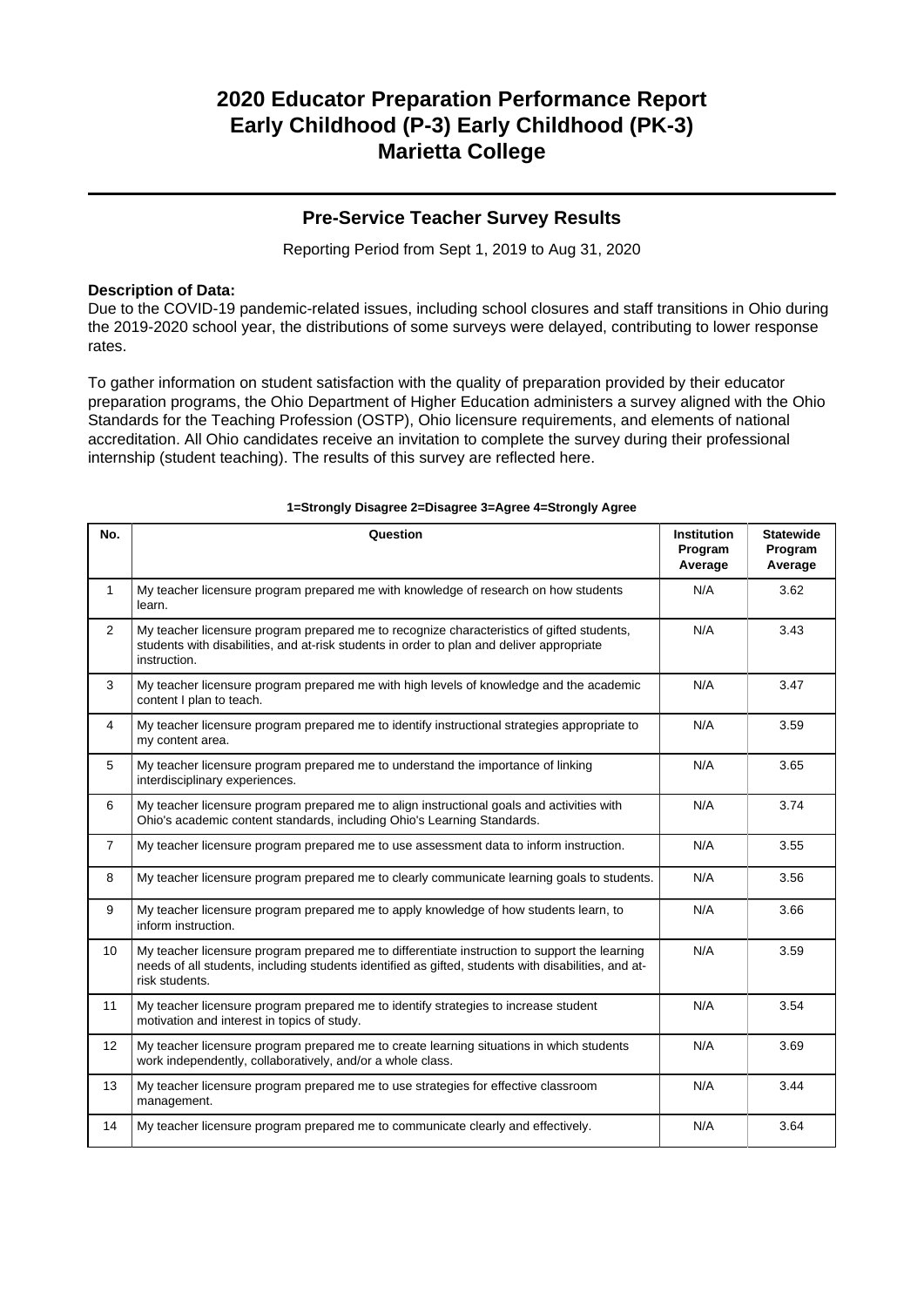| No. | Question                                                                                                                                                                  | Institution<br>Program<br>Average | <b>Statewide</b><br>Program<br>Average |
|-----|---------------------------------------------------------------------------------------------------------------------------------------------------------------------------|-----------------------------------|----------------------------------------|
| 15  | My teacher licensure program prepared me to understand the importance of communication<br>with families and caregivers.                                                   | N/A                               | 3.72                                   |
| 16  | My teacher licensure program prepared me to understand, uphold, and follow professional<br>ethics, policies, and legal codes of professional conduct.                     | N/A                               | 3.74                                   |
| 17  | My teacher licensure program prepared me to use a variety of diagnostic, formative, and<br>summative assessments.                                                         | N/A                               | 3.59                                   |
| 18  | My teacher licensure program prepared me to communicate high expectations for all students.                                                                               | N/A                               | 3.70                                   |
| 19  | My teacher licensure program prepared me to understand students' diverse cultures,<br>language skills, and experiences.                                                   | N/A                               | 3.63                                   |
| 20  | My teacher licensure program prepared me to treat all students fairly and establish an<br>environment that is respectful, supportive, and caring.                         | N/A                               | 3.81                                   |
| 21  | My teacher licensure program prepared me to use technology to enhance teaching and<br>student learning.                                                                   | N/A                               | 3.53                                   |
| 22  | My teacher licensure program prepared me to collaborate with colleagues and members of<br>the community when and where appropriate.                                       | N/A                               | 3.65                                   |
| 23  | My teacher licensure program collected evidence of my performance on multiple measures to<br>monitor my progress.                                                         | N/A                               | 3.60                                   |
| 24  | My teacher licensure program provided me with knowledge of the Ohio Licensure Program<br>standards for my discipline (e.g. NAEYC, CEC, NCTM).                             | N/A                               | 3.40                                   |
| 25  | My teacher licensure program provided me with knowledge of the operation of Ohio schools<br>as delineated in the Ohio Department of Education School Operating Standards. | N/A                               | 3.27                                   |
| 26  | My teacher licensure program provided me with knowledge of the requirements for the<br>Resident Educator License.                                                         | N/A                               | 3.11                                   |
| 27  | My teacher licensure program provided me with knowledge of the Ohio Standards for the<br>Teaching Profession.                                                             | N/A                               | 3.44                                   |
| 28  | My teacher licensure program provided me with knowledge of the Ohio Standards for<br>Professional Development.                                                            | N/A                               | 3.36                                   |
| 29  | My teacher licensure program provided me with knowledge of the Ohio Academic Content<br>Standards, including Ohio's Learning Standards.                                   | N/A                               | 3.73                                   |
| 30  | My teacher licensure program provided me with knowledge of the Value-added Growth<br>Measure as defined by the Ohio State Board of Education.                             | N/A                               | 3.08                                   |
| 31  | My teacher licensure program provided field experiences that supported my development as<br>an effective educator focused on student learning.                            | N/A                               | 3.77                                   |
| 32  | My teacher licensure program provided field experiences in a variety of settings (urban,<br>suburban, and rural).                                                         | N/A                               | 3.62                                   |
| 33  | My teacher licensure program provided student teaching experience(s) that supported my<br>development as an effective educator focused on student learning.               | N/A                               | 3.77                                   |
| 34  | My teacher licensure program provided cooperating teachers who supported me through<br>observation and conferences (face-to-face or via electronic media).                | N/A                               | 3.74                                   |
| 35  | My teacher licensure program provided university supervisors who supported me through<br>observation and conferences (face-to-face or via electronic media).              | N/A                               | 3.74                                   |
| 36  | My teacher licensure program provided opportunities to work with diverse students (including<br>gifted students, students with disabilities, and at-risk students).       | N/A                               | 3.66                                   |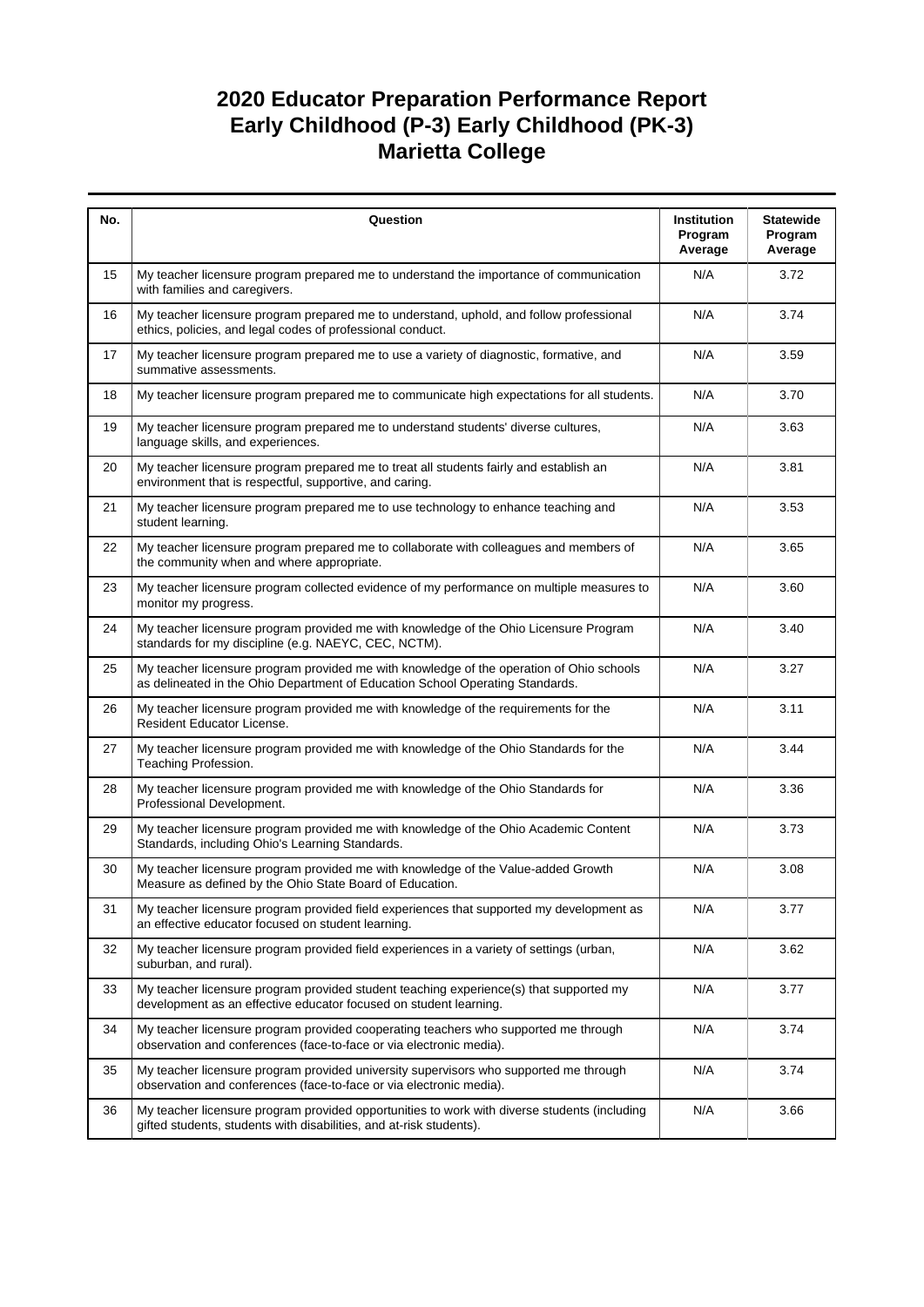| No. | Question                                                                                                                         | <b>Institution</b><br>Program<br>Average | <b>Statewide</b><br>Program<br>Average |
|-----|----------------------------------------------------------------------------------------------------------------------------------|------------------------------------------|----------------------------------------|
| 37  | My teacher licensure program provided opportunities to understand students' diverse cultures,<br>languages, and experiences.     | N/A                                      | 3.65                                   |
| 38  | My teacher licensure program provided opportunities to work with diverse teachers.                                               | N/A                                      | 3.44                                   |
| 39  | My teacher licensure program provided opportunities to interact with diverse faculty.                                            | N/A                                      | 3.48                                   |
| 40  | My teacher licensure program provided opportunities to work and study with diverse peers.                                        | N/A                                      | 3.51                                   |
| 41  | Overall, the faculty in my teacher licensure program demonstrated in-depth knowledge of their<br>field.                          | N/A                                      | 3.73                                   |
| 42  | Overall, the faculty in my teacher licensure program used effective teaching methods that<br>helped promote learning.            | N/A                                      | 3.65                                   |
| 43  | Overall, the faculty in my teacher licensure program modeled respect for diverse populations.                                    | N/A                                      | 3.73                                   |
| 44  | Overall, the faculty in my teacher licensure program integrated diversity-related subject matter<br>within coursework.           | N/A                                      | 3.67                                   |
| 45  | Overall, the faculty in my teacher licensure program used technology to facilitate teaching and<br>learning.                     | N/A                                      | 3.64                                   |
| 46  | Overall, the faculty in my teacher licensure program conducted themselves in a professional<br>manner.                           | N/A                                      | 3.74                                   |
| 47  | My teacher licensure program provided clearly articulated policies published to facilitate<br>progression to program completion. | N/A                                      | 3.61                                   |
| 48  | My teacher licensure program provided opportunities to voice concerns about the program.                                         | N/A                                      | 3.44                                   |
| 49  | My teacher licensure program provided advising to facilitate progression to program<br>completion.                               | N/A                                      | 3.60                                   |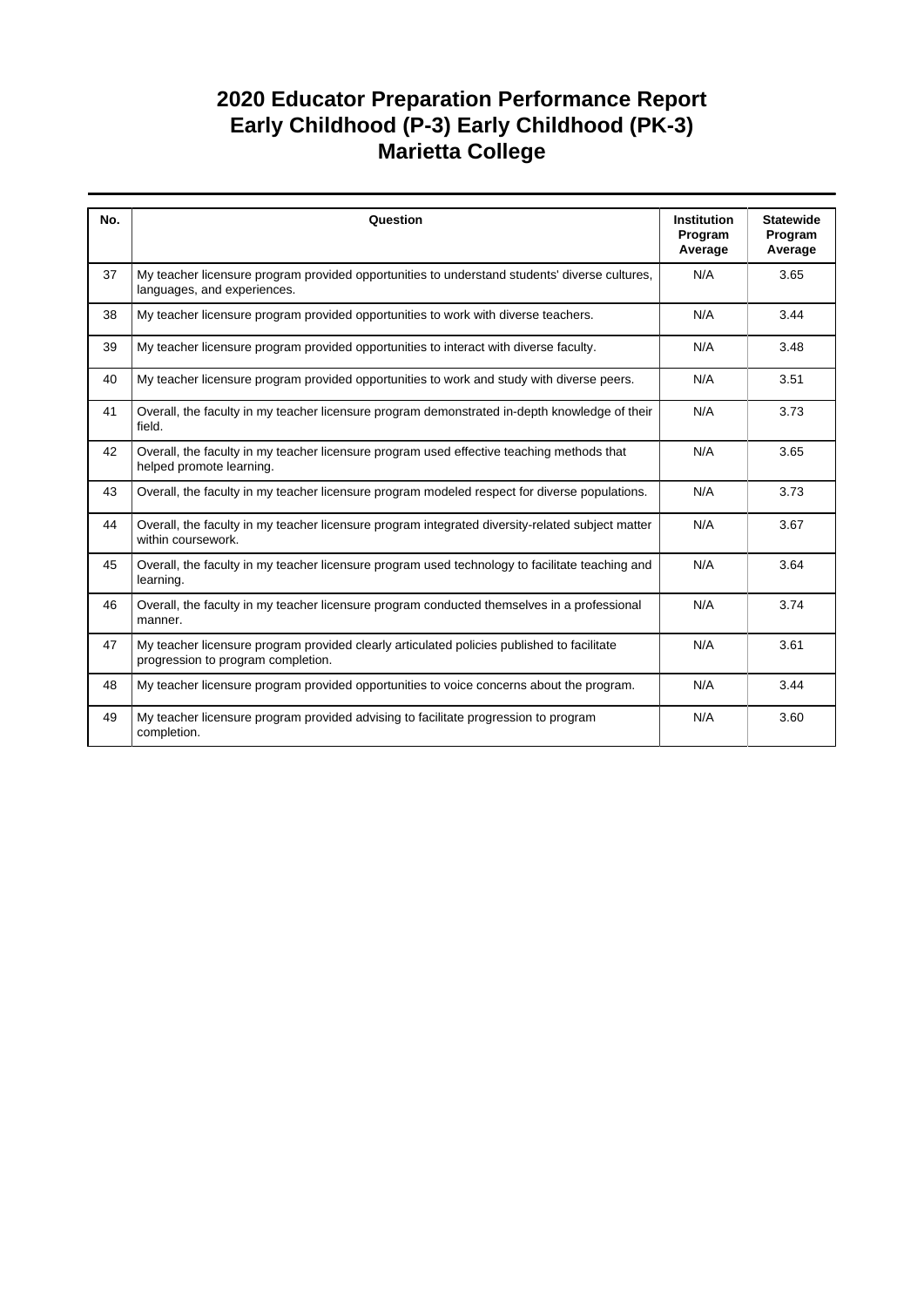# **2020 Educator Preparation Performance Report Early Childhood (P-3) Early Childhood (PK-3) Marietta College**

### **Statewide Survey of Ohio Resident Educators' Reflections on their Educator Preparation Program**

Reporting Period from Sept 1, 2019 to Aug 31, 2020

### **Description of Data:**

Due to the COVID-19 pandemic-related issues, including school closures and staff transitions in Ohio during the 2019-2020 school year, the distributions of some surveys were delayed, contributing to lower response rates.

To gather information on alumni satisfaction with the quality of preparation provided by their educator preparation programs, the Ohio Department of Higher Education administers a survey aligned with the Ohio Standards for the Teaching Profession (OSTP), Ohio licensure requirements, and elements of national accreditation. All Ohio Resident Educators who completed their preparation in Ohio receive an invitation to complete the survey in the fall semester as they enter Year 2 of the Resident Educator program. The results of the survey are reflected here.

| No.            | Question                                                                                                                                                                                                               | <b>Institution</b><br>Program<br>Average | <b>Statewide</b><br>Program<br>Average |
|----------------|------------------------------------------------------------------------------------------------------------------------------------------------------------------------------------------------------------------------|------------------------------------------|----------------------------------------|
| $\mathbf{1}$   | My teacher licensure program prepared me with knowledge of research on how students<br>learn.                                                                                                                          | N/A                                      | 3.47                                   |
| 2              | My teacher licensure program prepared me to recognize characteristics of gifted students,<br>students with disabilities, and at-risk students in order to plan and deliver appropriate<br>instruction.                 | N/A                                      | 3.14                                   |
| 3              | My teacher licensure program prepared me with high levels of knowledge and the academic<br>content I plan to teach.                                                                                                    | N/A                                      | 3.28                                   |
| $\overline{4}$ | My teacher licensure program prepared me to identify instructional strategies appropriate to<br>my content area.                                                                                                       | N/A                                      | 3.45                                   |
| 5              | My teacher licensure program prepared me to understand the importance of linking<br>interdisciplinary experiences.                                                                                                     | N/A                                      | 3.39                                   |
| 6              | My teacher licensure program prepared me to align instructional goals and activities with<br>Ohio's academic content standards, including Ohio's Learning Standards.                                                   | N/A                                      | 3.57                                   |
| $\overline{7}$ | My teacher licensure program prepared me to use assessment data to inform instruction.                                                                                                                                 | N/A                                      | 3.48                                   |
| 8              | My teacher licensure program prepared me to clearly communicate learning goals to students.                                                                                                                            | N/A                                      | 3.37                                   |
| 9              | My teacher licensure program prepared me to apply knowledge of how students learn, to<br>inform instruction.                                                                                                           | N/A                                      | 3.46                                   |
| 10             | My teacher licensure program prepared me to differentiate instruction to support the learning<br>needs of all students, including students identified as gifted, students with disabilities, and at-<br>risk students. | N/A                                      | 3.30                                   |
| 11             | My teacher licensure program prepared me to identify strategies to increase student<br>motivation and interest in topics of study.                                                                                     | N/A                                      | 3.25                                   |
| 12             | My teacher licensure program prepared me to create learning situations in which students<br>work independently, collaboratively, and/or a whole class.                                                                 | N/A                                      | 3.37                                   |

#### **1=Strongly Disagree 2=Disagree 3=Agree 4=Strongly Agree**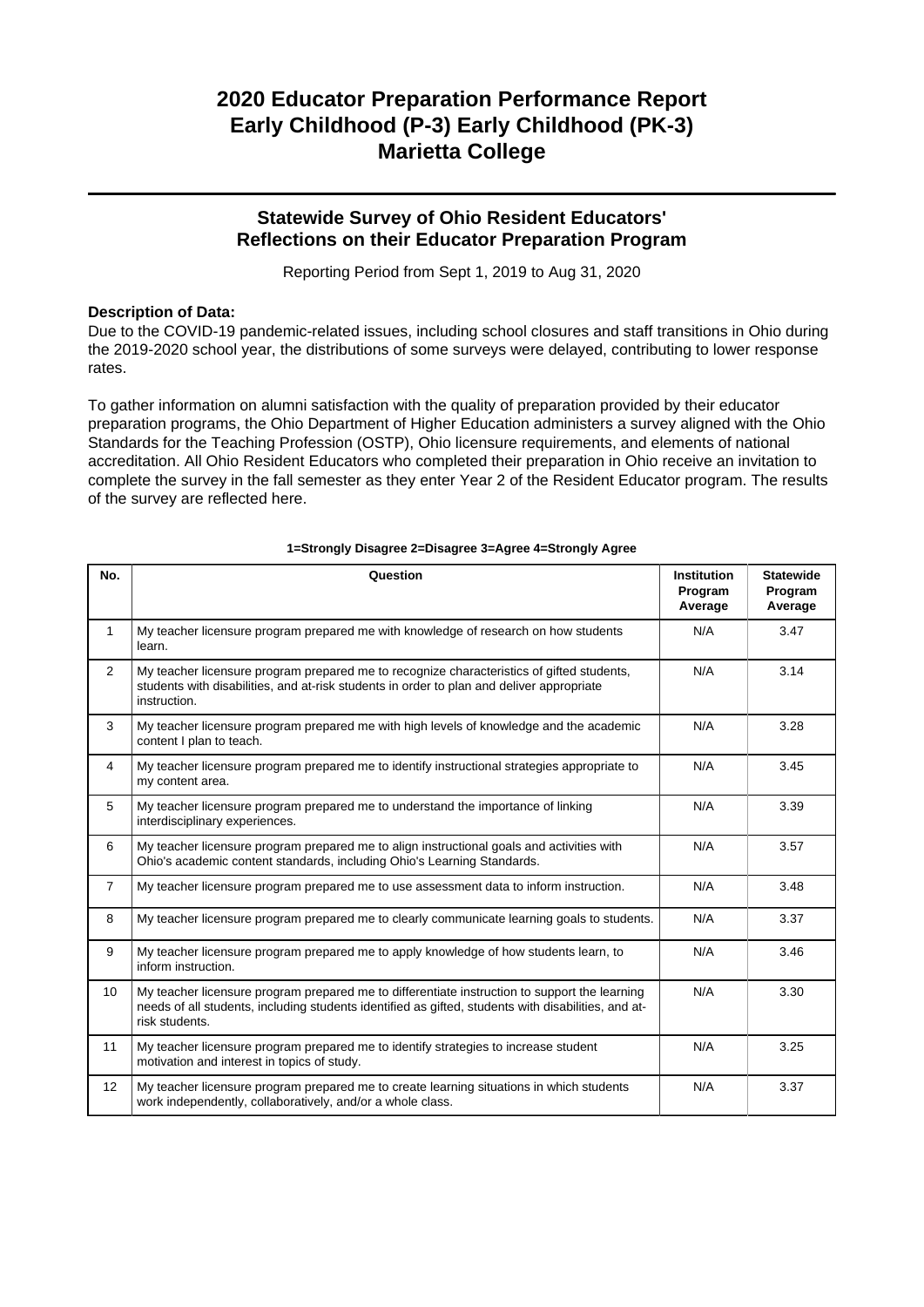# **2020 Educator Preparation Performance Report Early Childhood (P-3) Early Childhood (PK-3) Marietta College**

| No. | Question                                                                                                                                                                  | Institution<br>Program<br>Average | <b>Statewide</b><br>Program<br>Average |
|-----|---------------------------------------------------------------------------------------------------------------------------------------------------------------------------|-----------------------------------|----------------------------------------|
| 13  | My teacher licensure program prepared me to use strategies for effective classroom<br>management.                                                                         | N/A                               | 3.16                                   |
| 14  | My teacher licensure program prepared me to communicate clearly and effectively.                                                                                          | N/A                               | 3.42                                   |
| 15  | My teacher licensure program prepared me to understand the importance of communication<br>with families and caregivers.                                                   | N/A                               | 3.37                                   |
| 16  | My teacher licensure program prepared me to understand, uphold, and follow professional<br>ethics, policies, and legal codes of professional conduct.                     | N/A                               | 3.55                                   |
| 17  | My teacher licensure program prepared me to use a variety of diagnostic, formative, and<br>summative assessments.                                                         | N/A                               | 3.48                                   |
| 18  | My teacher licensure program prepared me to understand students' diverse cultures,<br>language skills, and experiences.                                                   | N/A                               | 3.37                                   |
| 19  | My teacher licensure program prepared me to treat all students fairly and establish an<br>environment that is respectful, supportive, and caring.                         | N/A                               | 3.58                                   |
| 20  | My teacher licensure program prepared me to use technology to enhance teaching and<br>student learning.                                                                   | N/A                               | 3.20                                   |
| 21  | My teacher licensure program prepared me to collaborate with colleagues and members of<br>the community when and where appropriate.                                       | N/A                               | 3.42                                   |
| 22  | My teacher licensure program collected evidence of my performance on multiple measures to<br>monitor my progress.                                                         | N/A                               | 3.40                                   |
| 23  | My teacher licensure program provided me with knowledge of the Ohio Licensure Program<br>standards for my discipline (e.g. NAEYC, CEC, NCTM).                             | N/A                               | 3.19                                   |
| 24  | My teacher licensure program provided me with knowledge of the operation of Ohio schools<br>as delineated in the Ohio Department of Education School Operating Standards. | N/A                               | 2.97                                   |
| 25  | My teacher licensure program provided me with knowledge of the requirements for the<br>Resident Educator License.                                                         | N/A                               | 2.97                                   |
| 26  | My teacher licensure program provided me with knowledge of the Ohio Standards for the<br>Teaching Profession.                                                             | N/A                               | 3.24                                   |
| 27  | My teacher licensure program provided me with knowledge of the Ohio Standards for<br>Professional Development.                                                            | N/A                               | 3.14                                   |
| 28  | My teacher licensure program provided me with knowledge of the Ohio Academic Content<br>Standards, including Ohio's Learning Standards.                                   | N/A                               | 3.46                                   |
| 29  | My teacher licensure program provided me with knowledge of the Value-added Growth<br>Measure as defined by the Ohio State Board of Education.                             | N/A                               | 2.89                                   |
| 30  | My teacher licensure program provided field experiences that supported my development as<br>an effective educator focused on student learning.                            | N/A                               | 3.61                                   |
| 31  | My teacher licensure program provided field experiences in a variety of settings (urban,<br>suburban, and rural).                                                         | N/A                               | 3.41                                   |
| 32  | My teacher licensure program provided student teaching experience(s) that supported my<br>development as an effective educator focused on student learning.               | N/A                               | 3.55                                   |
| 33  | My teacher licensure program provided cooperating teachers who supported me through<br>observation and conferences (face-to-face or via electronic media).                | N/A                               | 3.54                                   |
| 34  | My teacher licensure program provided university supervisors who supported me through<br>observation and conferences (face-to-face or via electronic media).              | N/A                               | 3.49                                   |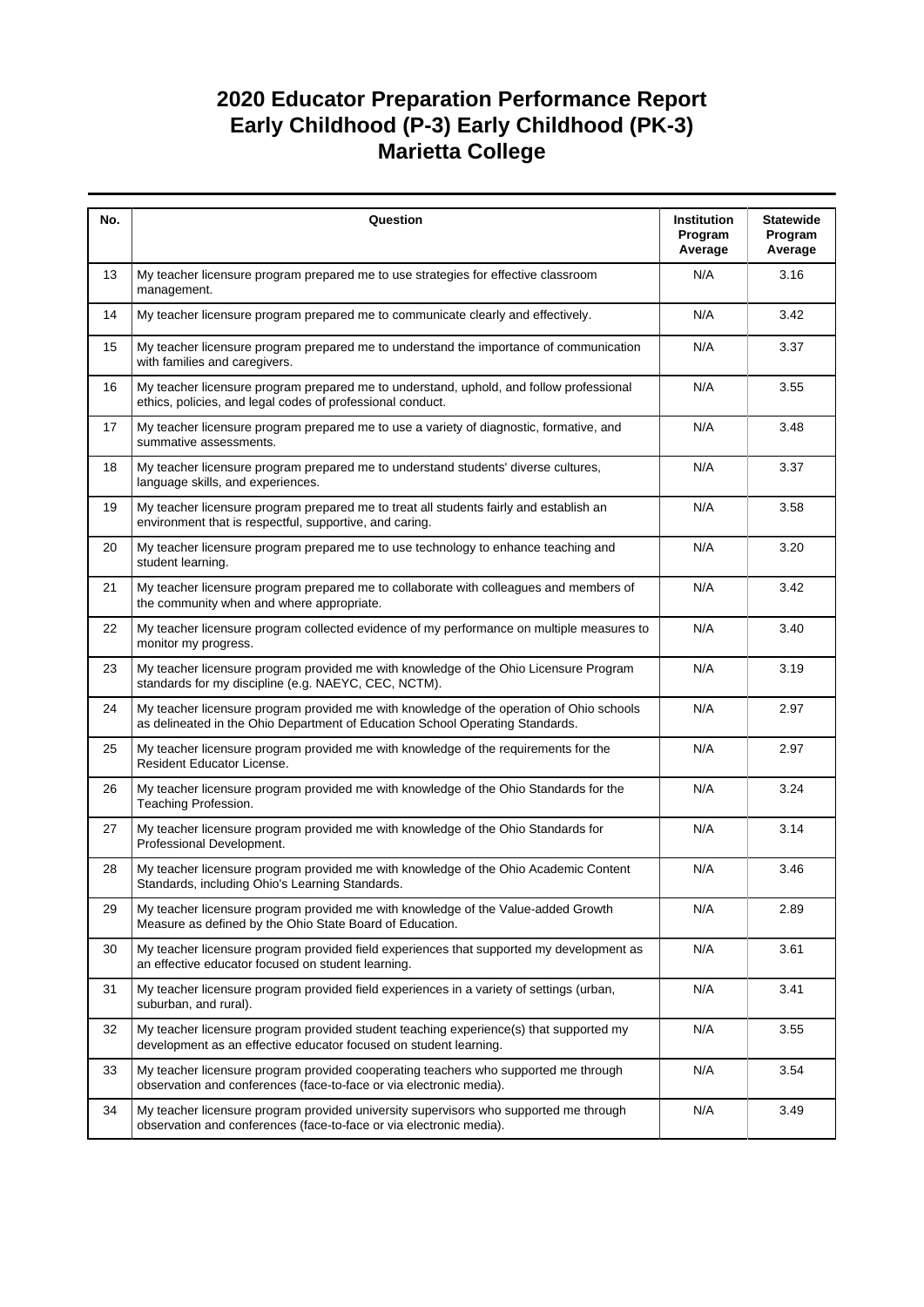# **2020 Educator Preparation Performance Report Early Childhood (P-3) Early Childhood (PK-3) Marietta College**

| No. | Question                                                                                                                                                            | <b>Institution</b><br>Program<br>Average | <b>Statewide</b><br>Program<br>Average |
|-----|---------------------------------------------------------------------------------------------------------------------------------------------------------------------|------------------------------------------|----------------------------------------|
| 35  | My teacher licensure program provided opportunities to work with diverse students (including<br>gifted students, students with disabilities, and at-risk students). | N/A                                      | 3.36                                   |
| 36  | My teacher licensure program provided opportunities to understand students' diverse cultures,<br>languages, and experiences.                                        | N/A                                      | 3.35                                   |
| 37  | My teacher licensure program provided opportunities to work with diverse teachers.                                                                                  | N/A                                      | 3.21                                   |
| 38  | My teacher licensure program provided opportunities to interact with diverse faculty.                                                                               | N/A                                      | 3.22                                   |
| 39  | My teacher licensure program provided opportunities to work and study with diverse peers.                                                                           | N/A                                      | 3.20                                   |
| 40  | Overall, the faculty in my teacher licensure program demonstrated in-depth knowledge of their<br>field.                                                             | N/A                                      | 3.54                                   |
| 41  | Overall, the faculty in my teacher licensure program used effective teaching methods that<br>helped promote learning.                                               | N/A                                      | 3.47                                   |
| 42  | Overall, the faculty in my teacher licensure program modeled respect for diverse populations.                                                                       | N/A                                      | 3.56                                   |
| 43  | Overall, the faculty in my teacher licensure program integrated diversity-related subject matter<br>within coursework.                                              | N/A                                      | 3.42                                   |
| 44  | Overall, the faculty in my teacher licensure program used technology to facilitate teaching and<br>learning.                                                        | N/A                                      | 3.37                                   |
| 45  | Overall, the faculty in my teacher licensure program conducted themselves in a professional<br>manner.                                                              | N/A                                      | 3.51                                   |
| 46  | My teacher licensure program provided clearly articulated policies published to facilitate<br>progression to program completion.                                    | N/A                                      | 3.36                                   |
| 47  | My teacher licensure program provided opportunities to voice concerns about the program.                                                                            | N/A                                      | 3.19                                   |
| 48  | My teacher licensure program provided advising to facilitate progression to program<br>completion.                                                                  | N/A                                      | 3.32                                   |
| 49  | My teacher licensure program prepared me with the knowledge and skills necessary to enter<br>the classroom as a Resident Educator.                                  | N/A                                      | 3.28                                   |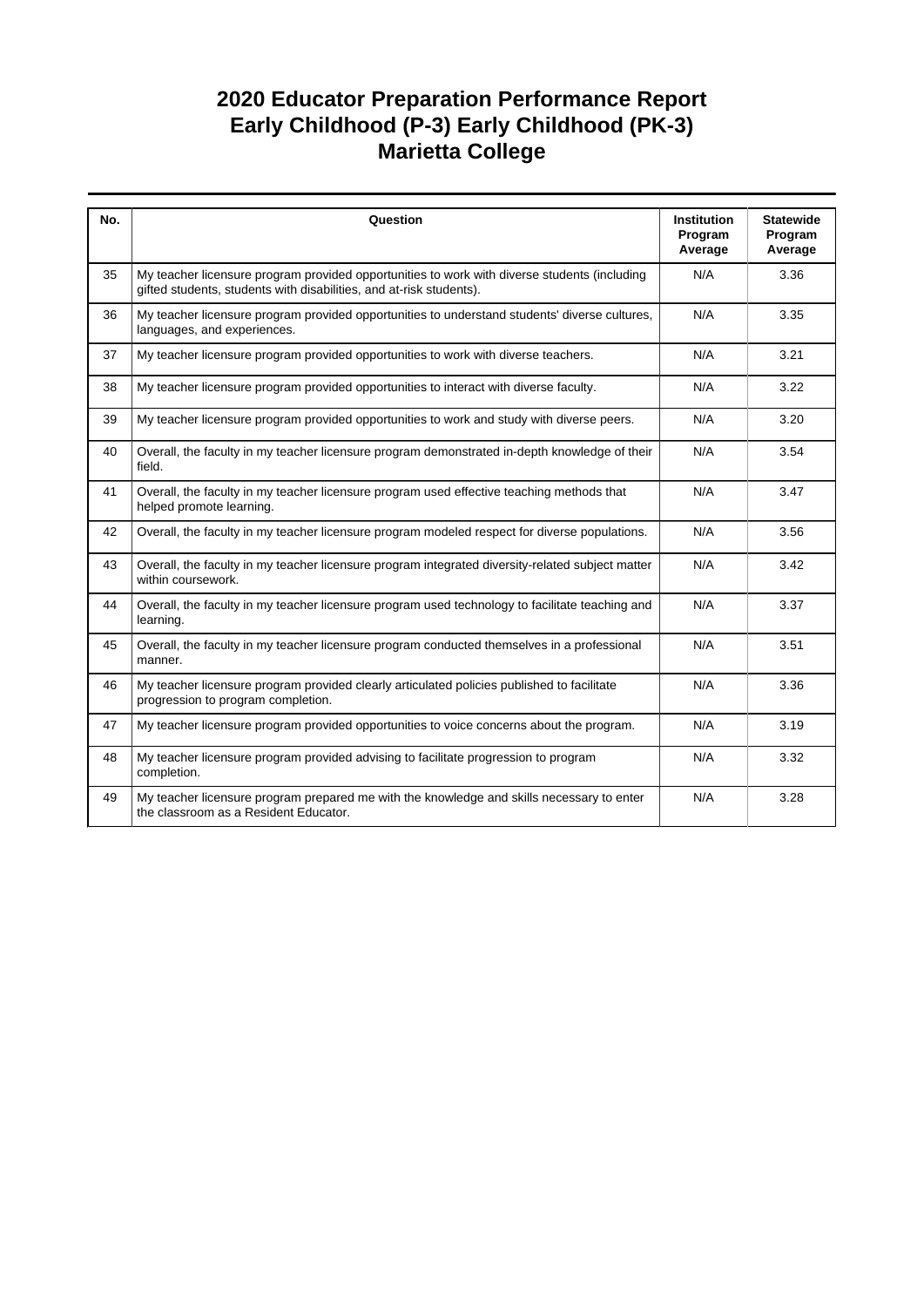### **Field and Clinical Experiences for Candidates at Marietta College**

Reporting Period from Sept 1, 2019 to Aug 31, 2020 (Data Source: Marietta College)

#### **Description of Data:**

Ohio requires that teacher candidates complete field and clinical experiences in school settings as part of their preparation. These experiences include early and ongoing field-based opportunities and the culminating pre-service clinical experience commonly referred to as "student teaching." The specific requirements for these placements vary by unit and by program.

| <b>Teacher Preparation Programs</b>                                                                          |                     |  |  |  |
|--------------------------------------------------------------------------------------------------------------|---------------------|--|--|--|
| <b>Field/Clinical Experience Element</b>                                                                     | <b>Requirements</b> |  |  |  |
| Minimum number of field hours required of candidates in the preparation program prior to<br>student teaching | 195                 |  |  |  |
| Maximum number of field hours required of candidates in the preparation program prior to<br>student teaching | 365                 |  |  |  |
| Total number of weeks required of candidates in the student teaching experience                              | 14                  |  |  |  |
| Percentage of teacher candidates who satisfactorily completed student teaching                               | 100%                |  |  |  |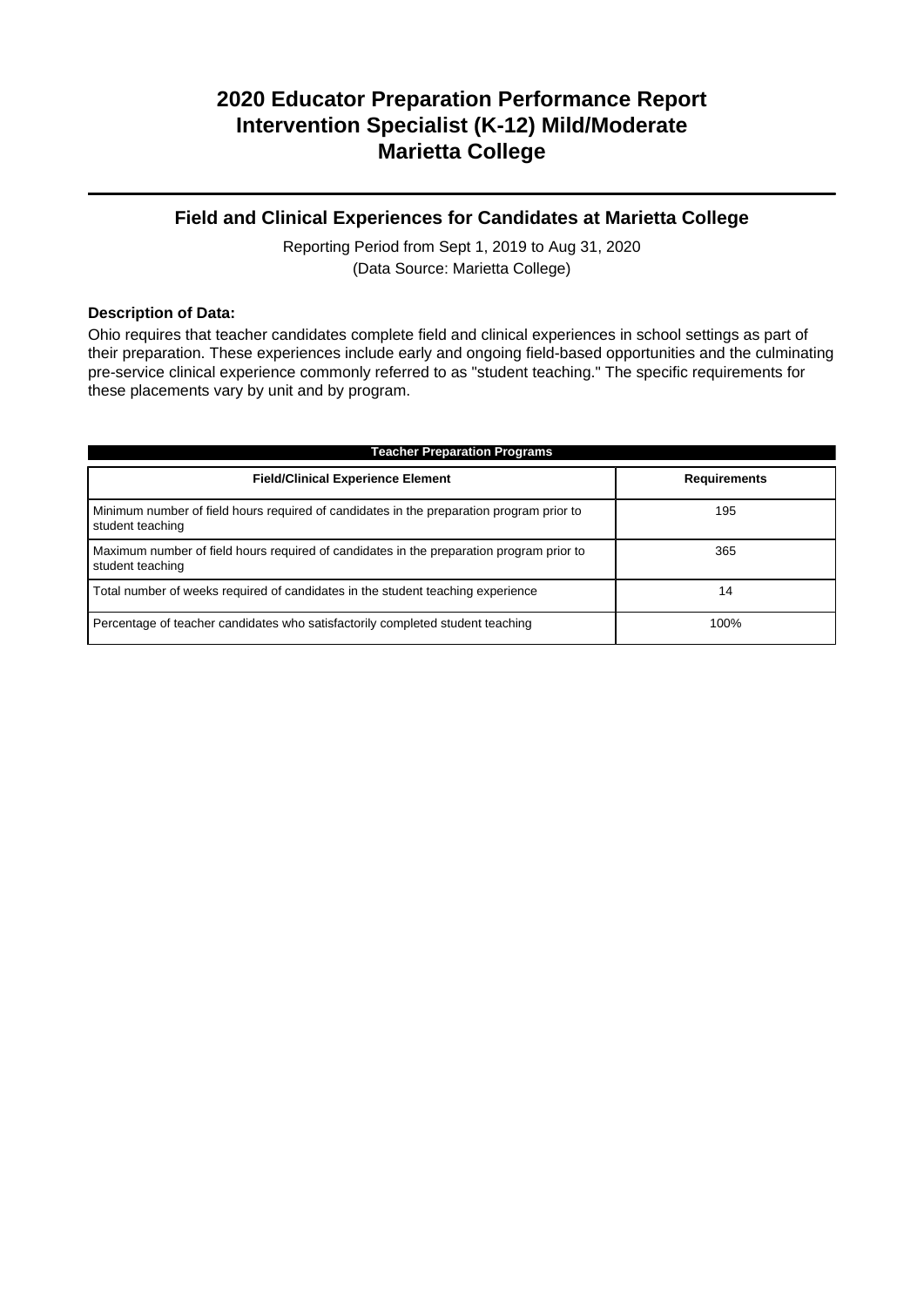### **Ohio Educator Licensure Examination Pass Rates at Marietta College**

Reporting Period from Sept 1, 2018 to Aug 31, 2019 (Data Source: USDOE Title II Report)

### **Description of Data:**

Ohio educator licensure requirements include passage of all requisite licensure examinations at the state determined cut score. The reported results reflect Title II data, and therefore represent pass rate data solely only initial licenses. Further, because the data are gathered from the Title II reports, there is a one-year lag in accessing the data. Teacher licensure pass rate data are the only reported metric for which the data do not reflect the reporting year 2019-2020.

As of 2013, the Ohio Assessments for Educators replaced the Praxis subject assessments for initial licensure. Some Praxis II assessments are still being reported because recent program completers took those tests in or before 2013.

| <b>Teacher Licensure Test Scores</b> |                                   |                                 |                      |                                                     |                             |                      |                                      |                                                          |
|--------------------------------------|-----------------------------------|---------------------------------|----------------------|-----------------------------------------------------|-----------------------------|----------------------|--------------------------------------|----------------------------------------------------------|
| <b>Licensure Test</b>                | <b>Test Range</b><br><b>Score</b> | <b>Test Cut</b><br><b>Score</b> | Completers<br>Tested | Program<br>Average<br><b>Scaled</b><br><b>Score</b> | <b>Completers</b><br>Passed | Program<br>Pass Rate | <b>State</b><br>Average<br>Pass Rate | <b>State</b><br>Average<br><b>Scaled</b><br><b>Score</b> |
| 043 - Special Education              | 100-300                           | 220                             | N < 10               | N/A                                                 | N <sub>10</sub>             | N/A                  | 97%                                  | 248                                                      |
| 090 - Foundations of Reading         | 100-300                           | 220                             | N <sub>10</sub>      | N/A                                                 | N <sub>10</sub>             | N/A                  | 96%                                  | 244                                                      |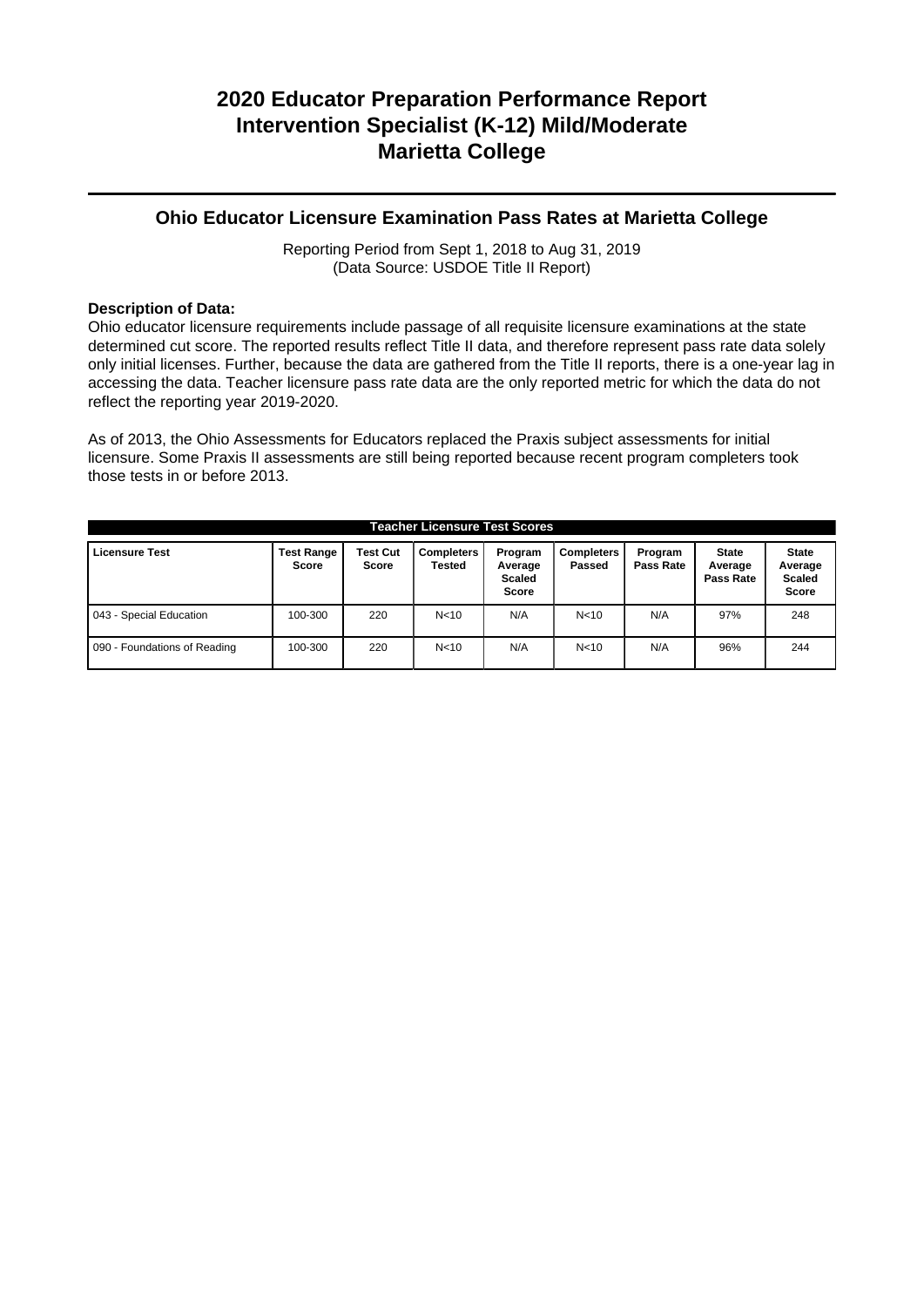### **Marietta College Candidate Academic Measures**

Reporting Period from Sept 1, 2019 to Aug 31, 2020 (Data Source:Marietta College)

### **Undergraduate Program Admission Requirements**

Candidates are admitted to the professional license program after completing 45 semester hours and completing initial 100/200 level EDUC courses and field experiences. Candidates must meet minimum requirements for overall GPA, education course GPA, academic skills test scores (ACT, SAT, or Praxis Core Assessments for Educators), have ratings of acceptable on the disposition checklist used in initial field experiences and grades of C or higher in writing and oral communication.

### **Description of Data:**

The data in this section are the average scores of candidates on academic measures reported by the provider. If a measure is not applicable to a level of delivery (undergraduate, post-baccalaureate, graduate) the table reflects "N/A." In the "Dispositional Assessments and Other Measures" portion, if the provider did not indicate using a measure, OR if the institution does not offer a program at the designated level of delivery, the table reflects "N."

Candidates Admitted is the number admitted (for fall or spring) during the academic year.

Candidates Enrolled is the total number of candidates admitted and enrolled (including program completers) during the academic year.

Candidates Completing is the number meeting all the requirements of a state-approved teacher preparation program during the academic year.

|                            |                          | <b>Candidates Admitted</b>       |                         |                                  | <b>Candidates Enrolled</b> |                            | <b>Candidates Completing</b> |
|----------------------------|--------------------------|----------------------------------|-------------------------|----------------------------------|----------------------------|----------------------------|------------------------------|
| Academic<br><b>Measure</b> | Required<br><b>Score</b> | <b>Number</b><br><b>Admitted</b> | Average<br><b>Score</b> | <b>Number</b><br><b>Enrolled</b> | Average<br><b>Score</b>    | <b>Number</b><br>Completed | Average<br><b>Score</b>      |
| <b>ACT Composite</b>       | $U=N/A$                  | $U=N/A$                          | $U=N/A$                 | $U=N/A$                          | $U=N/A$                    | $U=N/A$                    | $U=N/A$                      |
| <b>Score</b>               | $P=N/A$                  | $P=N/A$                          | $P=N/A$                 | $P=N/A$                          | $P=N/A$                    | $P=N/A$                    | $P=N/A$                      |
|                            | $G=N/A$                  | $G=N/A$                          | $G=N/A$                 | $G=N/A$                          | $G=N/A$                    | $G=N/A$                    | $G=N/A$                      |
| <b>ACT English</b>         | $U=21$                   | $U=N<10$                         | $U=N<10$                | $U=N<10$                         | $U=N<10$                   | $U=N<10$                   | $U=N<10$                     |
| <b>Subscore</b>            | $P=N/A$                  | $P=N/A$                          | $P=N/A$                 | $P=N/A$                          | $P=N/A$                    | $P=N/A$                    | $P=N/A$                      |
|                            | $G=N/A$                  | $G=N/A$                          | $G=N/A$                 | $G=N/A$                          | $G=N/A$                    | $G=N/A$                    | $G=N/A$                      |
| <b>ACT Essay</b>           | $U=N/A$                  | $U=N/A$                          | $U=N/A$                 | $U=N/A$                          | $U=N/A$                    | $U=N/A$                    | $U=N/A$                      |
| (Optional)                 | $P=N/A$                  | $P=N/A$                          | $P=N/A$                 | $P=N/A$                          | $P=N/A$                    | $P=N/A$                    | $P=N/A$                      |
|                            | $G=N/A$                  | $G=N/A$                          | $G=N/A$                 | $G=N/A$                          | $G=N/A$                    | $G=N/A$                    | $G=N/A$                      |
| <b>ACT Math</b>            | $U = 21$                 | $U=N<10$                         | $U=N<10$                | $U=N<10$                         | $U=N<10$                   | $U=N<10$                   | $U=N<10$                     |
| <b>Subscore</b>            | $P=N/A$                  | $P=N/A$                          | $P=N/A$                 | $P=N/A$                          | $P=N/A$                    | $P=N/A$                    | $P=N/A$                      |
|                            | $G=N/A$                  | $G=N/A$                          | $G=N/A$                 | $G=N/A$                          | $G=N/A$                    | $G=N/A$                    | $G=N/A$                      |
| <b>ACT Reading</b>         | $U=21$                   | $U=N<10$                         | $U=N<10$                | $U=N<10$                         | $U=N<10$                   | $U=N<10$                   | $U=N<10$                     |
| <b>Subscore</b>            | $P=N/A$                  | $P=N/A$                          | $P=N/A$                 | $P=N/A$                          | $P=N/A$                    | $P=N/A$                    | $P=N/A$                      |
|                            | $G=N/A$                  | $G=N/A$                          | $G=N/A$                 | $G=N/A$                          | $G=N/A$                    | $G=N/A$                    | $G=N/A$                      |
| <b>ACT Science</b>         | $U=N/A$                  | $U=N/A$                          | $U=N/A$                 | $U=N/A$                          | $U=N/A$                    | $U=N/A$                    | $U=N/A$                      |
| <b>Subscore</b>            | $P=N/A$                  | $P=N/A$                          | $P=N/A$                 | $P=N/A$                          | $P=N/A$                    | $P=N/A$                    | $P=N/A$                      |
|                            | $G=N/A$                  | $G=N/A$                          | $G=N/A$                 | $G=N/A$                          | $G=N/A$                    | $G=N/A$                    | $G=N/A$                      |
| <b>GPA - Graduate</b>      | $U=N/A$                  | $U=N/A$                          | $U=N/A$                 | $U=N/A$                          | $U=N/A$                    | $U=N/A$                    | $U=N/A$                      |
|                            | $P=N/A$                  | $P=N/A$                          | $P=N/A$                 | $P=N/A$                          | $P=N/A$                    | $P=N/A$                    | $P=N/A$                      |
|                            | $G=N/A$                  | $G=N/A$                          | $G=N/A$                 | $G=N/A$                          | $G=N/A$                    | $G=N/A$                    | $G=N/A$                      |
| <b>GPA - High School</b>   | $U=N/A$                  | $U=N/A$                          | $U=N/A$                 | $U=N/A$                          | $U=N/A$                    | $U=N/A$                    | $U=N/A$                      |
|                            | $P=N/A$                  | $P=N/A$                          | $P=N/A$                 | $P=N/A$                          | $P=N/A$                    | $P=N/A$                    | $P=N/A$                      |
|                            | $G=N/A$                  | $G=N/A$                          | $G=N/A$                 | $G=N/A$                          | $G=N/A$                    | $G=N/A$                    | $G=N/A$                      |

## **Teacher Preparation Programs U=Undergraduate P=Post-Baccalaureate G=Graduate**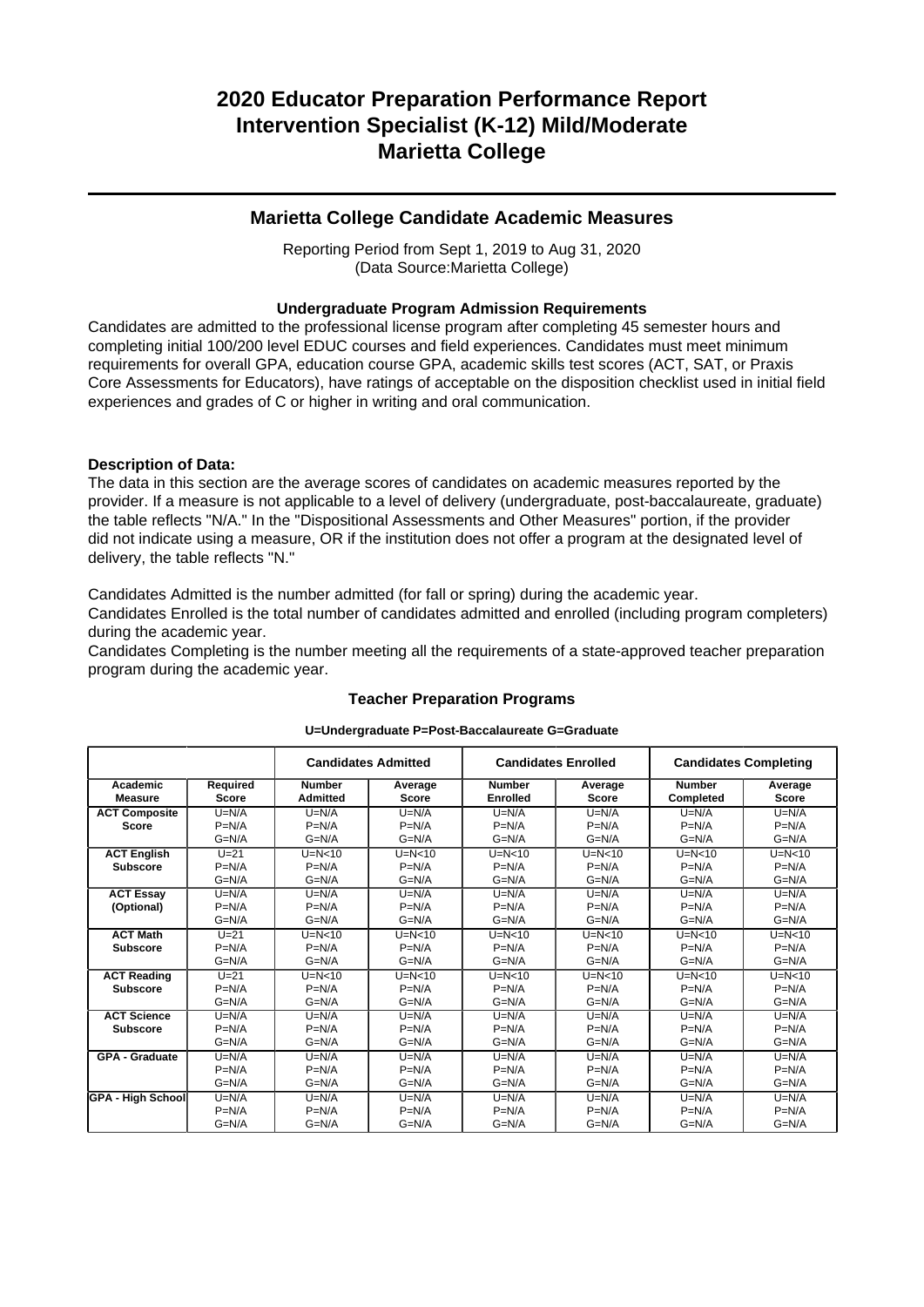|                                    |                                 |                                  | <b>Candidates Admitted</b> |                                  | <b>Candidates Enrolled</b> |                            | <b>Candidates Completing</b> |
|------------------------------------|---------------------------------|----------------------------------|----------------------------|----------------------------------|----------------------------|----------------------------|------------------------------|
| Academic<br><b>Measure</b>         | Required<br><b>Score</b>        | <b>Number</b><br><b>Admitted</b> | Average<br><b>Score</b>    | <b>Number</b><br><b>Enrolled</b> | Average<br><b>Score</b>    | <b>Number</b><br>Completed | Average<br>Score             |
| <b>GPA - Transfer</b>              | $U=N/A$                         | $U=N/A$                          | $U=N/A$                    | $U=N/A$                          | $U=N/A$                    | $U=N/A$                    | $U=N/A$                      |
|                                    | $P=N/A$                         | $P=N/A$                          | $P=N/A$                    | $P=N/A$                          | $P=N/A$                    | $P=N/A$                    | $P=N/A$                      |
|                                    | $G=N/A$                         | G=N/A                            | $G=N/A$                    | $G=N/A$                          | $G=N/A$                    | $G=N/A$                    | $G=N/A$                      |
| $GPA -$                            | $U = 3.00$                      | $U=N<10$                         | $U=N<10$                   | $U=N<10$                         | $U=N<10$                   | $U=N<10$                   | $U=N10$                      |
| Undergraduate                      | $P=N/A$                         | $P=N/A$                          | $P=N/A$                    | $P=N/A$                          | $P=N/A$                    | $P=N/A$                    | $P=N/A$                      |
| <b>GRE Composite</b>               | $G=N/A$<br>$U=N/A$              | $G=N/A$<br>$U=N/A$               | $G=N/A$<br>$U=N/A$         | $G=N/A$<br>$U=N/A$               | $G=N/A$<br>$U=N/A$         | $G=N/A$<br>$U=N/A$         | $G=N/A$<br>$U=N/A$           |
| Score                              | $P=N/A$                         | $P=N/A$                          | $P=N/A$                    | $P=N/A$                          | $P=N/A$                    | $P=N/A$                    | $P=N/A$                      |
|                                    | $G=N/A$                         | $G=N/A$                          | $G=N/A$                    | $G=N/A$                          | $G=N/A$                    | $G=N/A$                    | $G=N/A$                      |
| <b>GRE Quantitative</b>            | $U=N/A$                         | $U=N/A$                          | $U=N/A$                    | $U=N/A$                          | $U=N/A$                    | $U=N/A$                    | $U=N/A$                      |
| <b>Subscore</b>                    | $P=N/A$                         | $P=N/A$                          | $P=N/A$                    | $P=N/A$                          | $P=N/A$                    | $P=N/A$                    | $P=N/A$                      |
|                                    | $G=N/A$                         | G=N/A                            | $G=N/A$                    | $G=N/A$                          | G=N/A                      | $G=N/A$                    | $G=N/A$                      |
| <b>GRE Verbal</b>                  | $U=N/A$                         | $U=N/A$                          | $U=N/A$                    | $U=N/A$                          | $U=N/A$                    | $U=N/A$                    | $U=N/A$                      |
| <b>Subscore</b>                    | $P=N/A$                         | $P=N/A$                          | $P=N/A$                    | $P=N/A$                          | $P=N/A$                    | $P=N/A$                    | $P=N/A$                      |
|                                    | $G=N/A$                         | $G=N/A$                          | $G=N/A$                    | $G=N/A$                          | $G=N/A$                    | $G=N/A$                    | $G=N/A$                      |
| <b>GRE Writing</b>                 | $U=N/A$                         | $U=N/A$                          | $U=N/A$                    | $U=N/A$                          | $U=N/A$                    | $U=N/A$                    | $U=N/A$                      |
| <b>Subscore</b>                    | $P=N/A$                         | $P=N/A$                          | $P=N/A$                    | $P=N/A$                          | $P=N/A$                    | $P=N/A$                    | $P=N/A$                      |
|                                    | $G=N/A$                         | $G=N/A$                          | $G=N/A$                    | $G=N/A$                          | $G=N/A$                    | $G=N/A$                    | $G=N/A$                      |
| <b>MAT</b>                         | $U=N/A$                         | $U=N/A$                          | $U=N/A$                    | $\overline{U}$ =N/A              | $U=N/A$                    | $U=N/A$                    | $\overline{U}$ =N/A          |
|                                    | $P=N/A$                         | $P=N/A$                          | $P=N/A$                    | $P=N/A$                          | $P=N/A$                    | $P=N/A$                    | $P=N/A$                      |
|                                    | $G=N/A$<br>$U = 150$            | $G=N/A$<br>$U=N<10$              | $G=N/A$<br>$U=N<10$        | $G=N/A$<br>$U=N<10$              | $G=N/A$<br>$U=N<10$        | $G=N/A$<br>$U=N<10$        | $G=N/A$<br>$U=N<10$          |
| <b>Praxis CORE Math</b>            | $P=N/A$                         | $P=N/A$                          | $P=N/A$                    | $P=N/A$                          | $P=N/A$                    | $P=N/A$                    | $P=N/A$                      |
|                                    | $G=N/A$                         | $G=N/A$                          | $G=N/A$                    | $G=N/A$                          | $G=N/A$                    | $G=N/A$                    | $G=N/A$                      |
| <b>Praxis CORE</b>                 | $U = 156$                       | $U=N<10$                         | $U=N<10$                   | $U=N<10$                         | $U=N<10$                   | $U=N<10$                   | $U=N<10$                     |
| Reading                            | $P=N/A$                         | $P=N/A$                          | $P=N/A$                    | $P=N/A$                          | $P=N/A$                    | $P=N/A$                    | $P=N/A$                      |
|                                    | $G=N/A$                         | $G=N/A$                          | $G=N/A$                    | $G=N/A$                          | $G=N/A$                    | $G=N/A$                    | $G=N/A$                      |
| <b>Praxis CORE</b>                 | $U = 162$                       | $U=N<10$                         | $U=N<10$                   | $U=N<10$                         | $U=N<10$                   | $U=N<10$                   | $U=N<10$                     |
| Writing                            | $P=N/A$                         | $P=N/A$                          | $P=N/A$                    | $P=N/A$                          | $P=N/A$                    | $P=N/A$                    | $P=N/A$                      |
|                                    | $G=N/A$                         | $G=N/A$                          | $G=N/A$                    | $G=N/A$                          | $G=N/A$                    | $G=N/A$                    | $G=N/A$                      |
| <b>Praxis I Math</b>               | $U=N/A$                         | $U=N/A$                          | $U=N/A$                    | $U=N/A$                          | $U=N/A$                    | $U=N/A$                    | $U=N/A$                      |
|                                    | $P=N/A$                         | $P=N/A$                          | $P=N/A$                    | $P=N/A$                          | $P=N/A$                    | $P=N/A$                    | $P=N/A$                      |
|                                    | $G=N/A$                         | $G=N/A$                          | $G=N/A$                    | $G=N/A$                          | $G=N/A$                    | $G=N/A$                    | $G=N/A$                      |
| <b>Praxis I Reading</b>            | $U=N/A$                         | $U=N/A$                          | $U=N/A$                    | $U=N/A$                          | $U=N/A$                    | $U=N/A$                    | $U=N/A$                      |
|                                    | $P=N/A$<br>$G=N/A$              | $P=N/A$<br>$G=N/A$               | $P=N/A$<br>$G=N/A$         | $P=N/A$<br>$G=N/A$               | $P=N/A$<br>$G=N/A$         | $P=N/A$<br>$G=N/A$         | $P=N/A$<br>$G=N/A$           |
| <b>Praxis I Writing</b>            | $U=N/A$                         | $U=N/A$                          | $U=N/A$                    | $U=N/A$                          | $U=N/A$                    | $U=N/A$                    | $U=N/A$                      |
|                                    | $P=N/A$                         | $P=N/A$                          | $P=N/A$                    | $P=N/A$                          | $P=N/A$                    | $P=N/A$                    | $P=N/A$                      |
|                                    | G=N/A                           | $G=N/A$                          | $G=N/A$                    | $G=N/A$                          | $G=N/A$                    | $G=N/A$                    | $G=N/A$                      |
| Praxis II                          | $U=N/A$                         | $U=N/A$                          | $U=N/A$                    | $U=N/A$                          | $U=N/A$                    | $U=N/A$                    | $U=N/A$                      |
|                                    | $P=N/A$                         | $P=N/A$                          | $P=N/A$                    | $P=N/A$                          | $P=N/A$                    | $P=N/A$                    | $P=N/A$                      |
|                                    | $G=N/A$                         | $G=N/A$                          | $G=N/A$                    | $G=N/A$                          | $G=N/A$                    | $G=N/A$                    | $G=N/A$                      |
| <b>SAT Composite</b>               | $U=N/A$                         | $U=N/A$                          | $U=N/A$                    | $U=N/A$                          | $U=N/A$                    | $U=N/A$                    | $U=N/A$                      |
| <b>Score</b>                       | $P=N/A$                         | $P=N/A$                          | $P=N/A$                    | $P=N/A$                          | $P=N/A$                    | $P=N/A$                    | $P=N/A$                      |
|                                    | $G=N/A$                         | $G=N/A$                          | $G=N/A$                    | $G=N/A$                          | $G=N/A$                    | $G=N/A$                    | $G=N/A$                      |
| <b>SAT Essay</b>                   | $U=N/A$                         | $U=N/A$                          | $U=N/A$                    | $U=N/A$                          | $U=N/A$                    | $U=N/A$                    | $U=N/A$                      |
| (Optional)                         | $P=N/A$                         | $P=N/A$                          | $P=N/A$                    | $P=N/A$                          | $P=N/A$                    | $P=N/A$                    | $P=N/A$                      |
|                                    | G=N/A                           | $G=N/A$                          | $G=N/A$                    | $G=N/A$                          | $G=N/A$                    | $G=N/A$                    | $G=N/A$                      |
| <b>SAT Math</b><br><b>Subscore</b> | $U = 520$<br>$P=N/A$            | $U=N<10$<br>$P=N/A$              | U=N<10<br>$P=N/A$          | $U=N<10$<br>$P=N/A$              | $U=N<10$<br>$P=N/A$        | U=N<10<br>$P=N/A$          | $U=N<10$<br>$P=N/A$          |
|                                    | G=N/A                           | G=N/A                            | $G=N/A$                    | $G=N/A$                          | $G=N/A$                    | $G=N/A$                    | $G=N/A$                      |
| <b>SAT Reading/</b>                | $U = 520$                       | $U=N<10$                         | U=N<10                     | $U=N<10$                         | $U=N<10$                   | U=N<10                     | $U=N<10$                     |
| <b>Writing Subscore</b>            | $P=N/A$                         | $P=N/A$                          | $P=N/A$                    | $P=N/A$                          | $P=N/A$                    | $P=N/A$                    | $P=N/A$                      |
|                                    | G=N/A                           | G=N/A                            | $G=N/A$                    | $G=N/A$                          | $G=N/A$                    | $G=N/A$                    | $G=N/A$                      |
| <b>Other Criteria</b>              |                                 |                                  | Undergraduate              |                                  | Post-Baccalaureate         | Graduate                   |                              |
|                                    | <b>Dispositional Assessment</b> |                                  | Y                          |                                  | N                          |                            | N                            |
|                                    | <b>EMPATHY/Omaha Interview</b>  |                                  | N                          |                                  | N                          |                            | N                            |
| Essay                              |                                 |                                  | N                          |                                  | N                          |                            | N                            |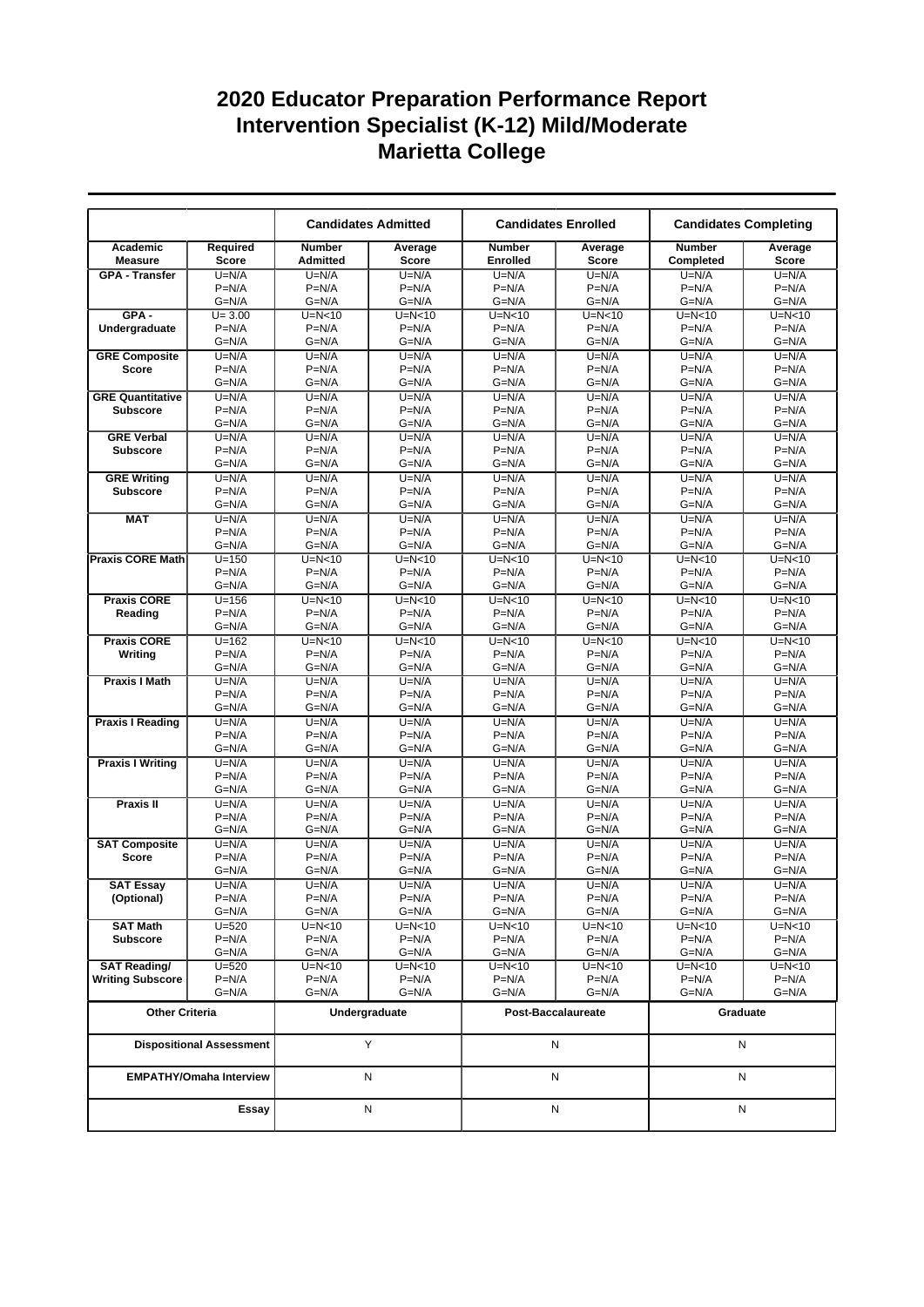| <b>Other Criteria</b>                      | Undergraduate | <b>Post-Baccalaureate</b> | Graduate  |
|--------------------------------------------|---------------|---------------------------|-----------|
| High School Class Rank                     | N/A           | N/A                       | N/A       |
| Interview                                  | N             | N                         | N         |
| Letter of Commitment                       | N             | N                         | ${\sf N}$ |
| Letter of Recommendation                   | N             | N                         | N         |
| Myers-Briggs Type Indicator                | N/A           | N                         | N         |
| <b>OAE Content Assessment</b>              | N/A           | N/A                       | N         |
| Portfolio                                  | N             | N                         | ${\sf N}$ |
| <b>Prerequisite Courses</b>                | Y             | N                         | N         |
| <b>SRI Teacher Perceiver</b>               | N/A           | N/A                       | ${\sf N}$ |
| Superintendent Statement of<br>Sponsorship | N/A           | N/A                       | N         |
| <b>Teacher Insight</b>                     | N             | N                         | N         |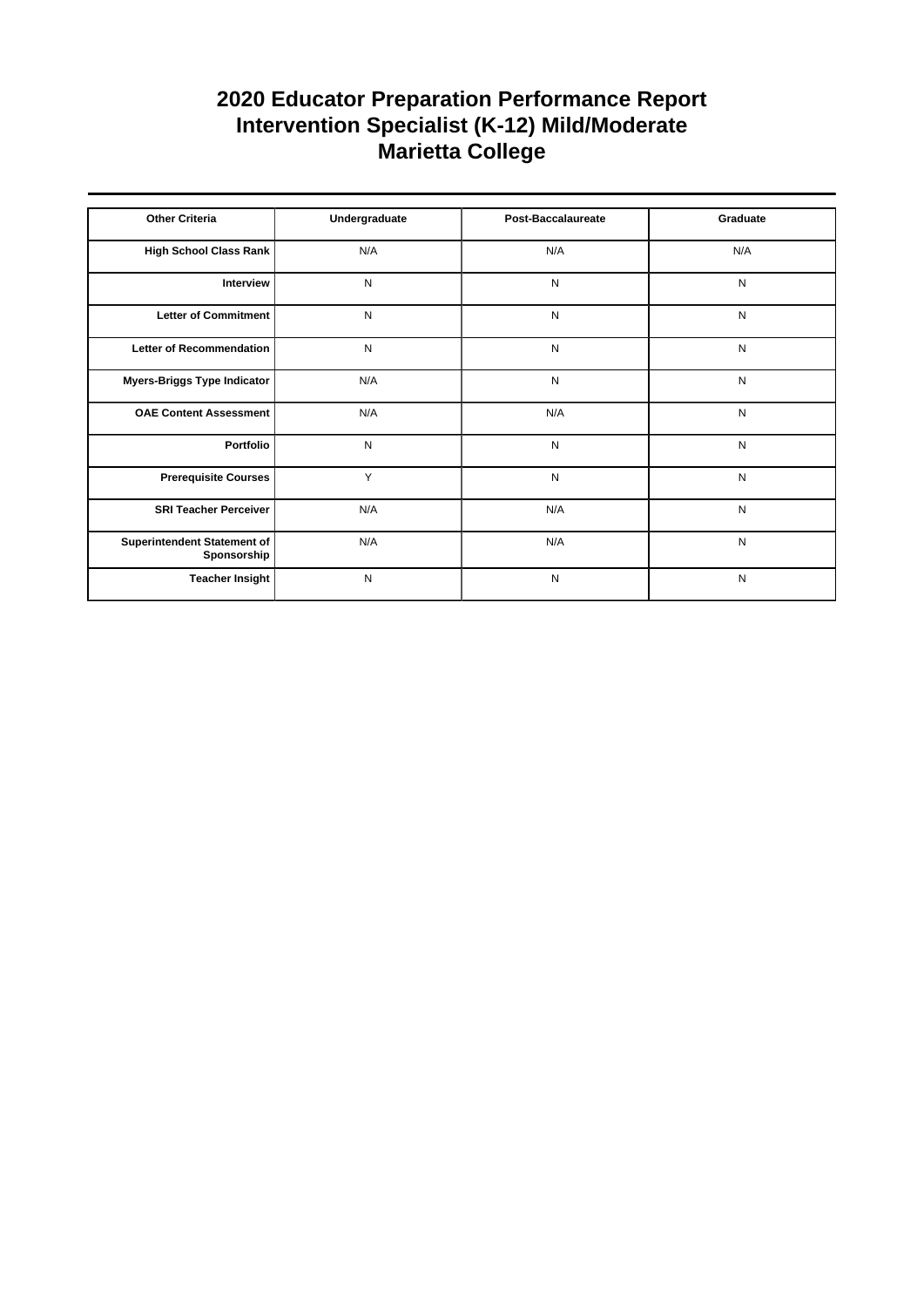### **Pre-Service Teacher Survey Results**

Reporting Period from Sept 1, 2019 to Aug 31, 2020

### **Description of Data:**

Due to the COVID-19 pandemic-related issues, including school closures and staff transitions in Ohio during the 2019-2020 school year, the distributions of some surveys were delayed, contributing to lower response rates.

To gather information on student satisfaction with the quality of preparation provided by their educator preparation programs, the Ohio Department of Higher Education administers a survey aligned with the Ohio Standards for the Teaching Profession (OSTP), Ohio licensure requirements, and elements of national accreditation. All Ohio candidates receive an invitation to complete the survey during their professional internship (student teaching). The results of this survey are reflected here.

| No.            | Question                                                                                                                                                                                                               | <b>Institution</b><br>Program<br>Average | <b>Statewide</b><br>Program<br>Average |
|----------------|------------------------------------------------------------------------------------------------------------------------------------------------------------------------------------------------------------------------|------------------------------------------|----------------------------------------|
| $\mathbf{1}$   | My teacher licensure program prepared me with knowledge of research on how students<br>learn.                                                                                                                          | N <sub>10</sub>                          | 3.51                                   |
| $\overline{2}$ | My teacher licensure program prepared me to recognize characteristics of gifted students,<br>students with disabilities, and at-risk students in order to plan and deliver appropriate<br>instruction.                 | N <sub>10</sub>                          | 3.47                                   |
| 3              | My teacher licensure program prepared me with high levels of knowledge and the academic<br>content I plan to teach.                                                                                                    | N <sub>10</sub>                          | 3.27                                   |
| 4              | My teacher licensure program prepared me to identify instructional strategies appropriate to<br>my content area.                                                                                                       | N <sub>10</sub>                          | 3.44                                   |
| 5              | My teacher licensure program prepared me to understand the importance of linking<br>interdisciplinary experiences.                                                                                                     | N <sub>10</sub>                          | 3.36                                   |
| 6              | My teacher licensure program prepared me to align instructional goals and activities with<br>Ohio's academic content standards, including Ohio's Learning Standards.                                                   | N <sub>10</sub>                          | 3.64                                   |
| $\overline{7}$ | My teacher licensure program prepared me to use assessment data to inform instruction.                                                                                                                                 | N <sub>10</sub>                          | 3.59                                   |
| 8              | My teacher licensure program prepared me to clearly communicate learning goals to students.                                                                                                                            | N <sub>10</sub>                          | 3.54                                   |
| 9              | My teacher licensure program prepared me to apply knowledge of how students learn, to<br>inform instruction.                                                                                                           | N <sub>10</sub>                          | 3.58                                   |
| 10             | My teacher licensure program prepared me to differentiate instruction to support the learning<br>needs of all students, including students identified as gifted, students with disabilities, and at-<br>risk students. | N <sub>10</sub>                          | 3.61                                   |
| 11             | My teacher licensure program prepared me to identify strategies to increase student<br>motivation and interest in topics of study.                                                                                     | N<10                                     | 3.48                                   |
| 12             | My teacher licensure program prepared me to create learning situations in which students<br>work independently, collaboratively, and/or a whole class.                                                                 | N <sub>10</sub>                          | 3.56                                   |
| 13             | My teacher licensure program prepared me to use strategies for effective classroom<br>management.                                                                                                                      | N <sub>10</sub>                          | 3.45                                   |
| 14             | My teacher licensure program prepared me to communicate clearly and effectively.                                                                                                                                       | N <sub>10</sub>                          | 3.64                                   |

#### **1=Strongly Disagree 2=Disagree 3=Agree 4=Strongly Agree**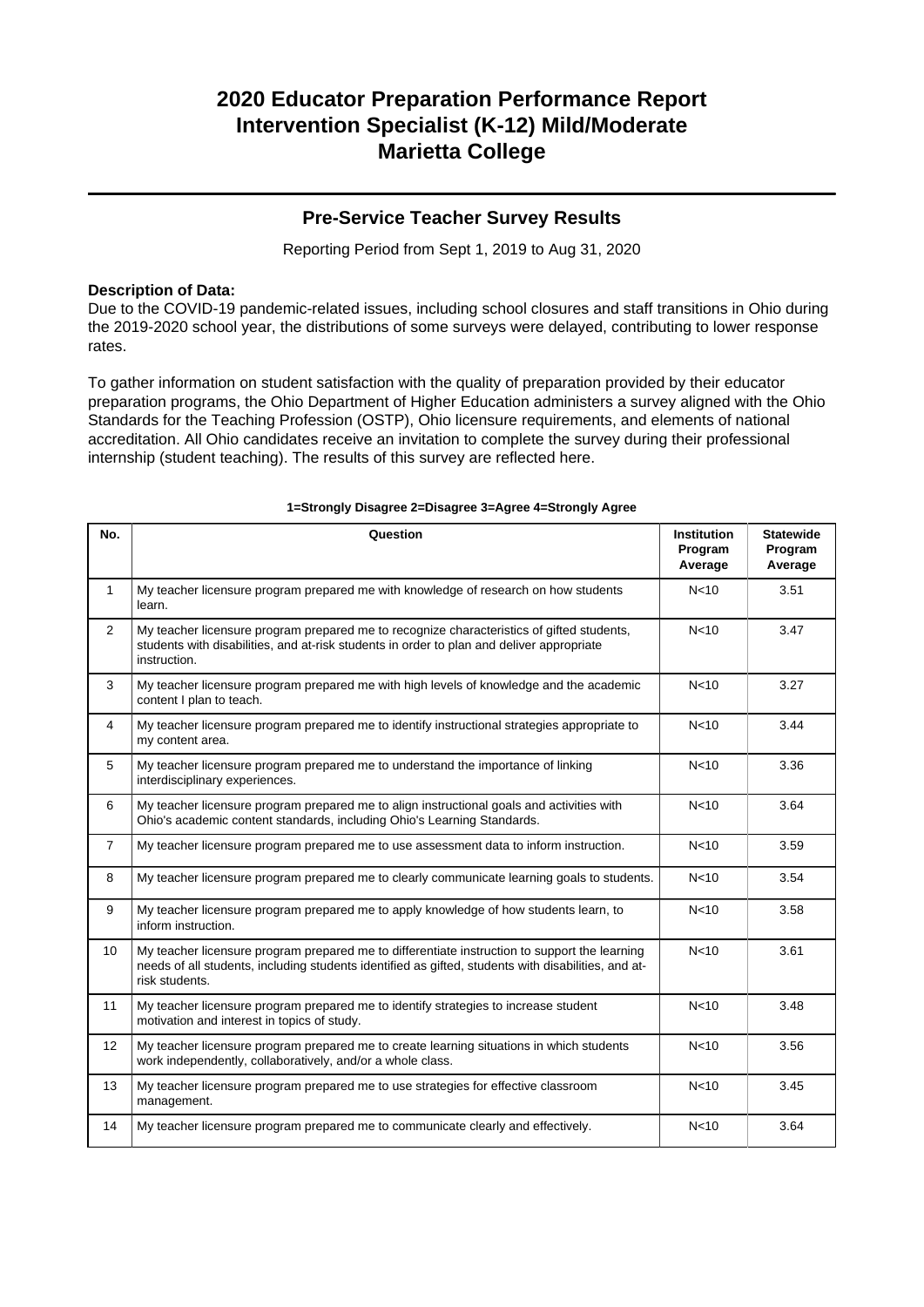| No. | Question                                                                                                                                                                  | Institution<br>Program<br>Average | <b>Statewide</b><br>Program<br>Average |
|-----|---------------------------------------------------------------------------------------------------------------------------------------------------------------------------|-----------------------------------|----------------------------------------|
| 15  | My teacher licensure program prepared me to understand the importance of communication<br>with families and caregivers.                                                   | N <sub>10</sub>                   | 3.67                                   |
| 16  | My teacher licensure program prepared me to understand, uphold, and follow professional<br>ethics, policies, and legal codes of professional conduct.                     | N<10                              | 3.74                                   |
| 17  | My teacher licensure program prepared me to use a variety of diagnostic, formative, and<br>summative assessments.                                                         | N <sub>10</sub>                   | 3.55                                   |
| 18  | My teacher licensure program prepared me to communicate high expectations for all students.                                                                               | N <sub>10</sub>                   | 3.65                                   |
| 19  | My teacher licensure program prepared me to understand students' diverse cultures,<br>language skills, and experiences.                                                   | N <sub>10</sub>                   | 3.56                                   |
| 20  | My teacher licensure program prepared me to treat all students fairly and establish an<br>environment that is respectful, supportive, and caring.                         | N <sub>10</sub>                   | 3.77                                   |
| 21  | My teacher licensure program prepared me to use technology to enhance teaching and<br>student learning.                                                                   | N <sub>10</sub>                   | 3.48                                   |
| 22  | My teacher licensure program prepared me to collaborate with colleagues and members of<br>the community when and where appropriate.                                       | N <sub>10</sub>                   | 3.60                                   |
| 23  | My teacher licensure program collected evidence of my performance on multiple measures to<br>monitor my progress.                                                         | N <sub>10</sub>                   | 3.54                                   |
| 24  | My teacher licensure program provided me with knowledge of the Ohio Licensure Program<br>standards for my discipline (e.g. NAEYC, CEC, NCTM).                             | N <sub>10</sub>                   | 3.16                                   |
| 25  | My teacher licensure program provided me with knowledge of the operation of Ohio schools<br>as delineated in the Ohio Department of Education School Operating Standards. | N<10                              | 3.08                                   |
| 26  | My teacher licensure program provided me with knowledge of the requirements for the<br>Resident Educator License.                                                         | N <sub>10</sub>                   | 3.12                                   |
| 27  | My teacher licensure program provided me with knowledge of the Ohio Standards for the<br>Teaching Profession.                                                             | N <sub>10</sub>                   | 3.38                                   |
| 28  | My teacher licensure program provided me with knowledge of the Ohio Standards for<br>Professional Development.                                                            | N <sub>10</sub>                   | 3.28                                   |
| 29  | My teacher licensure program provided me with knowledge of the Ohio Academic Content<br>Standards, including Ohio's Learning Standards.                                   | N <sub>10</sub>                   | 3.65                                   |
| 30  | My teacher licensure program provided me with knowledge of the Value-added Growth<br>Measure as defined by the Ohio State Board of Education.                             | N <sub>10</sub>                   | 3.02                                   |
| 31  | My teacher licensure program provided field experiences that supported my development as<br>an effective educator focused on student learning.                            | N <sub>10</sub>                   | 3.62                                   |
| 32  | My teacher licensure program provided field experiences in a variety of settings (urban,<br>suburban, and rural).                                                         | N <sub>10</sub>                   | 3.43                                   |
| 33  | My teacher licensure program provided student teaching experience(s) that supported my<br>development as an effective educator focused on student learning.               | N <sub>10</sub>                   | 3.66                                   |
| 34  | My teacher licensure program provided cooperating teachers who supported me through<br>observation and conferences (face-to-face or via electronic media).                | N <sub>10</sub>                   | 3.65                                   |
| 35  | My teacher licensure program provided university supervisors who supported me through<br>observation and conferences (face-to-face or via electronic media).              | N<10                              | 3.70                                   |
| 36  | My teacher licensure program provided opportunities to work with diverse students (including<br>gifted students, students with disabilities, and at-risk students).       | N <sub>10</sub>                   | 3.52                                   |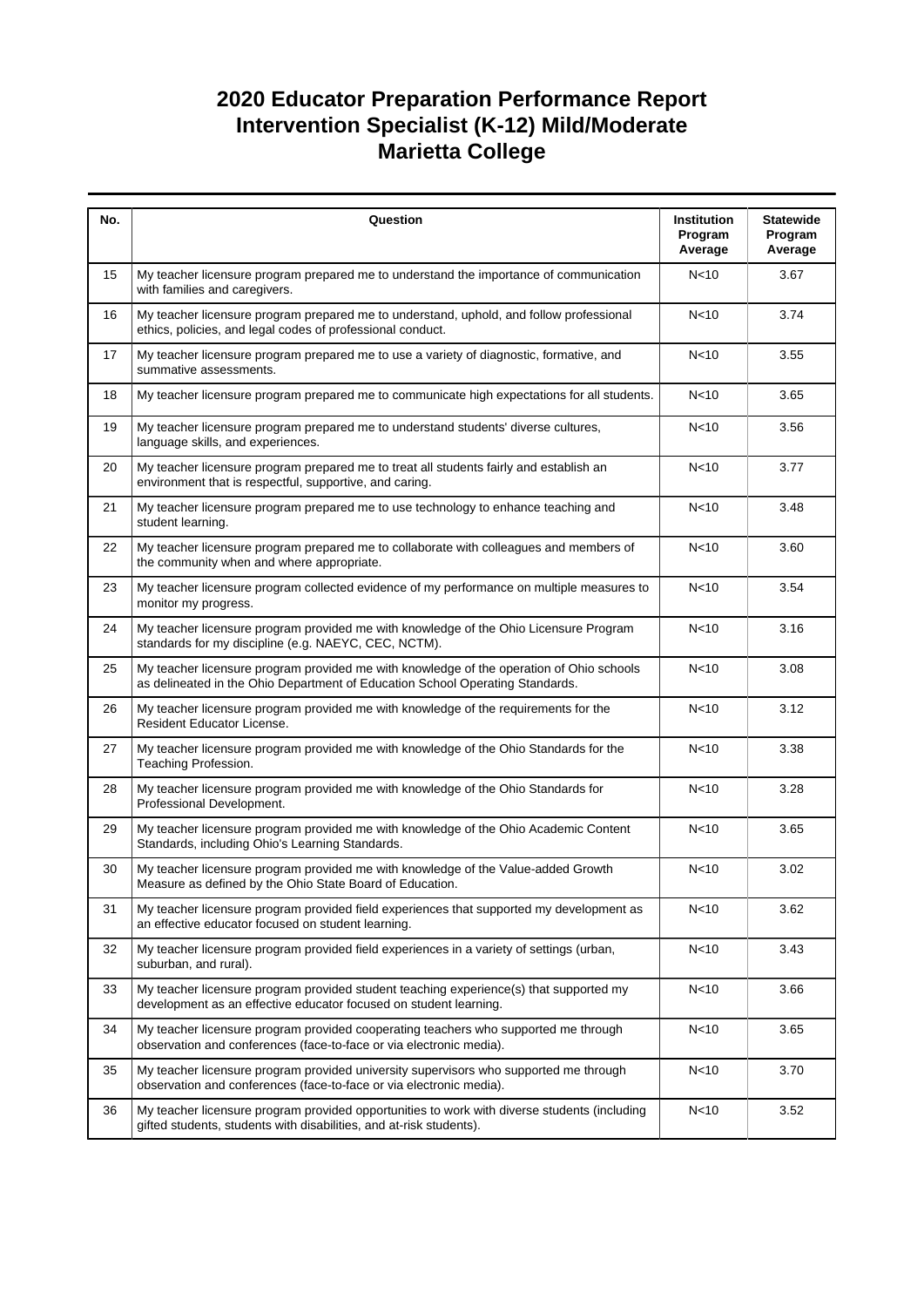| No. | Question                                                                                                                         | <b>Institution</b> | <b>Statewide</b>   |
|-----|----------------------------------------------------------------------------------------------------------------------------------|--------------------|--------------------|
|     |                                                                                                                                  | Program<br>Average | Program<br>Average |
| 37  | My teacher licensure program provided opportunities to understand students' diverse cultures,<br>languages, and experiences.     | N <sub>10</sub>    | 3.54               |
| 38  | My teacher licensure program provided opportunities to work with diverse teachers.                                               | N <sub>10</sub>    | 3.39               |
| 39  | My teacher licensure program provided opportunities to interact with diverse faculty.                                            | N <sub>10</sub>    | 3.41               |
| 40  | My teacher licensure program provided opportunities to work and study with diverse peers.                                        | N <sub>10</sub>    | 3.44               |
| 41  | Overall, the faculty in my teacher licensure program demonstrated in-depth knowledge of their<br>field.                          | N <sub>10</sub>    | 3.61               |
| 42  | Overall, the faculty in my teacher licensure program used effective teaching methods that<br>helped promote learning.            | N <sub>10</sub>    | 3.58               |
| 43  | Overall, the faculty in my teacher licensure program modeled respect for diverse populations.                                    | N <sub>10</sub>    | 3.61               |
| 44  | Overall, the faculty in my teacher licensure program integrated diversity-related subject matter<br>within coursework.           | N <sub>10</sub>    | 3.56               |
| 45  | Overall, the faculty in my teacher licensure program used technology to facilitate teaching and<br>learning.                     | N <sub>10</sub>    | 3.57               |
| 46  | Overall, the faculty in my teacher licensure program conducted themselves in a professional<br>manner.                           | N <sub>10</sub>    | 3.62               |
| 47  | My teacher licensure program provided clearly articulated policies published to facilitate<br>progression to program completion. | N <sub>10</sub>    | 3.46               |
| 48  | My teacher licensure program provided opportunities to voice concerns about the program.                                         | N <sub>10</sub>    | 3.24               |
| 49  | My teacher licensure program provided advising to facilitate progression to program<br>completion.                               | N <sub>10</sub>    | 3.41               |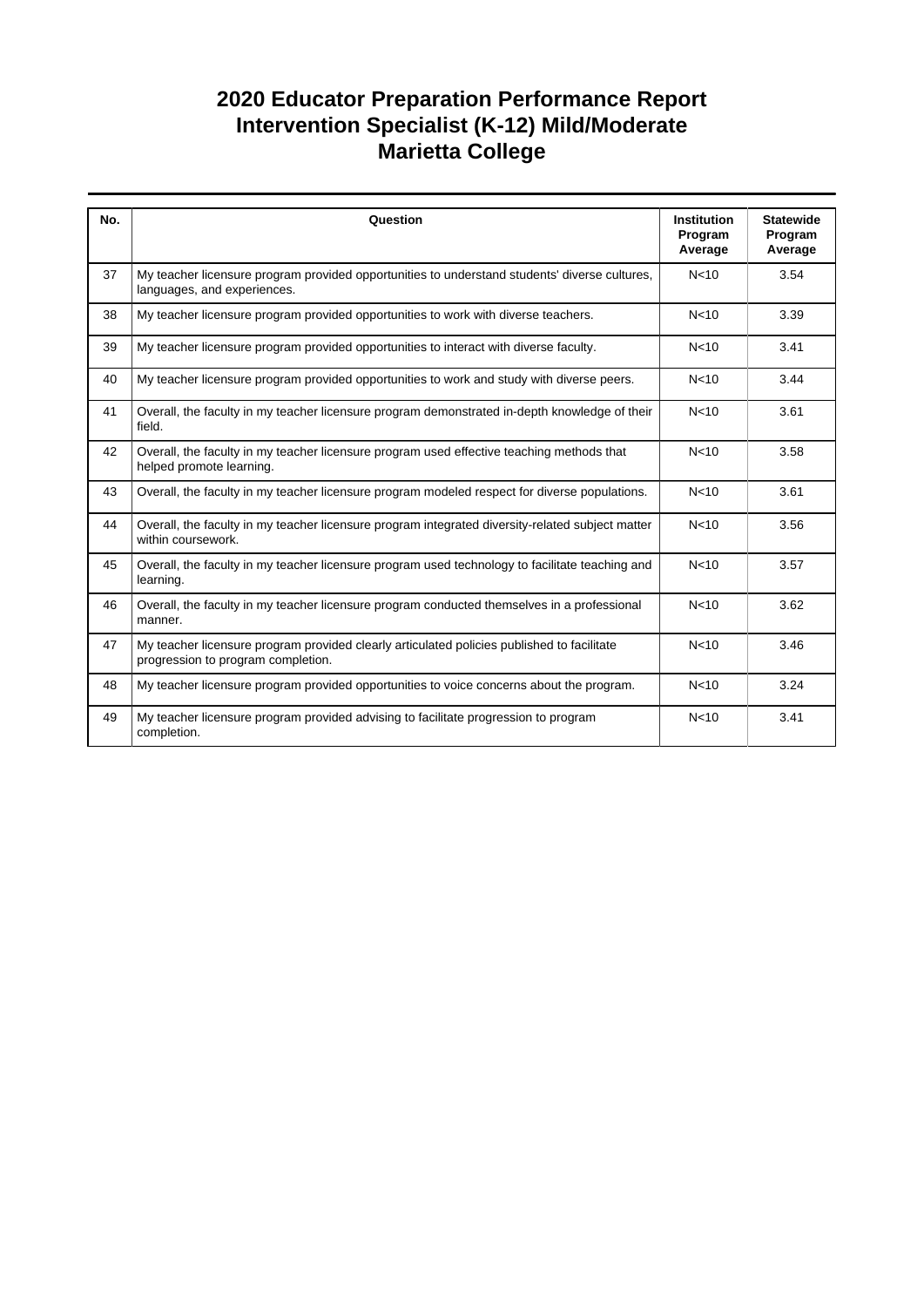### **Statewide Survey of Ohio Resident Educators' Reflections on their Educator Preparation Program**

Reporting Period from Sept 1, 2019 to Aug 31, 2020

### **Description of Data:**

Due to the COVID-19 pandemic-related issues, including school closures and staff transitions in Ohio during the 2019-2020 school year, the distributions of some surveys were delayed, contributing to lower response rates.

To gather information on alumni satisfaction with the quality of preparation provided by their educator preparation programs, the Ohio Department of Higher Education administers a survey aligned with the Ohio Standards for the Teaching Profession (OSTP), Ohio licensure requirements, and elements of national accreditation. All Ohio Resident Educators who completed their preparation in Ohio receive an invitation to complete the survey in the fall semester as they enter Year 2 of the Resident Educator program. The results of the survey are reflected here.

| No.            | Question                                                                                                                                                                                                               | <b>Institution</b><br>Program<br>Average | <b>Statewide</b><br>Program<br>Average |
|----------------|------------------------------------------------------------------------------------------------------------------------------------------------------------------------------------------------------------------------|------------------------------------------|----------------------------------------|
| 1              | My teacher licensure program prepared me with knowledge of research on how students<br>learn.                                                                                                                          | N/A                                      | 3.47                                   |
| $\overline{2}$ | My teacher licensure program prepared me to recognize characteristics of gifted students,<br>students with disabilities, and at-risk students in order to plan and deliver appropriate<br>instruction.                 | N/A                                      | 3.43                                   |
| 3              | My teacher licensure program prepared me with high levels of knowledge and the academic<br>content I plan to teach.                                                                                                    | N/A                                      | 3.07                                   |
| $\overline{4}$ | My teacher licensure program prepared me to identify instructional strategies appropriate to<br>my content area.                                                                                                       | N/A                                      | 3.31                                   |
| 5              | My teacher licensure program prepared me to understand the importance of linking<br>interdisciplinary experiences.                                                                                                     | N/A                                      | 3.21                                   |
| 6              | My teacher licensure program prepared me to align instructional goals and activities with<br>Ohio's academic content standards, including Ohio's Learning Standards.                                                   | N/A                                      | 3.50                                   |
| $\overline{7}$ | My teacher licensure program prepared me to use assessment data to inform instruction.                                                                                                                                 | N/A                                      | 3.46                                   |
| 8              | My teacher licensure program prepared me to clearly communicate learning goals to students.                                                                                                                            | N/A                                      | 3.47                                   |
| 9              | My teacher licensure program prepared me to apply knowledge of how students learn, to<br>inform instruction.                                                                                                           | N/A                                      | 3.46                                   |
| 10             | My teacher licensure program prepared me to differentiate instruction to support the learning<br>needs of all students, including students identified as gifted, students with disabilities, and at-<br>risk students. | N/A                                      | 3.44                                   |
| 11             | My teacher licensure program prepared me to identify strategies to increase student<br>motivation and interest in topics of study.                                                                                     | N/A                                      | 3.34                                   |
| 12             | My teacher licensure program prepared me to create learning situations in which students<br>work independently, collaboratively, and/or a whole class.                                                                 | N/A                                      | 3.38                                   |

#### **1=Strongly Disagree 2=Disagree 3=Agree 4=Strongly Agree**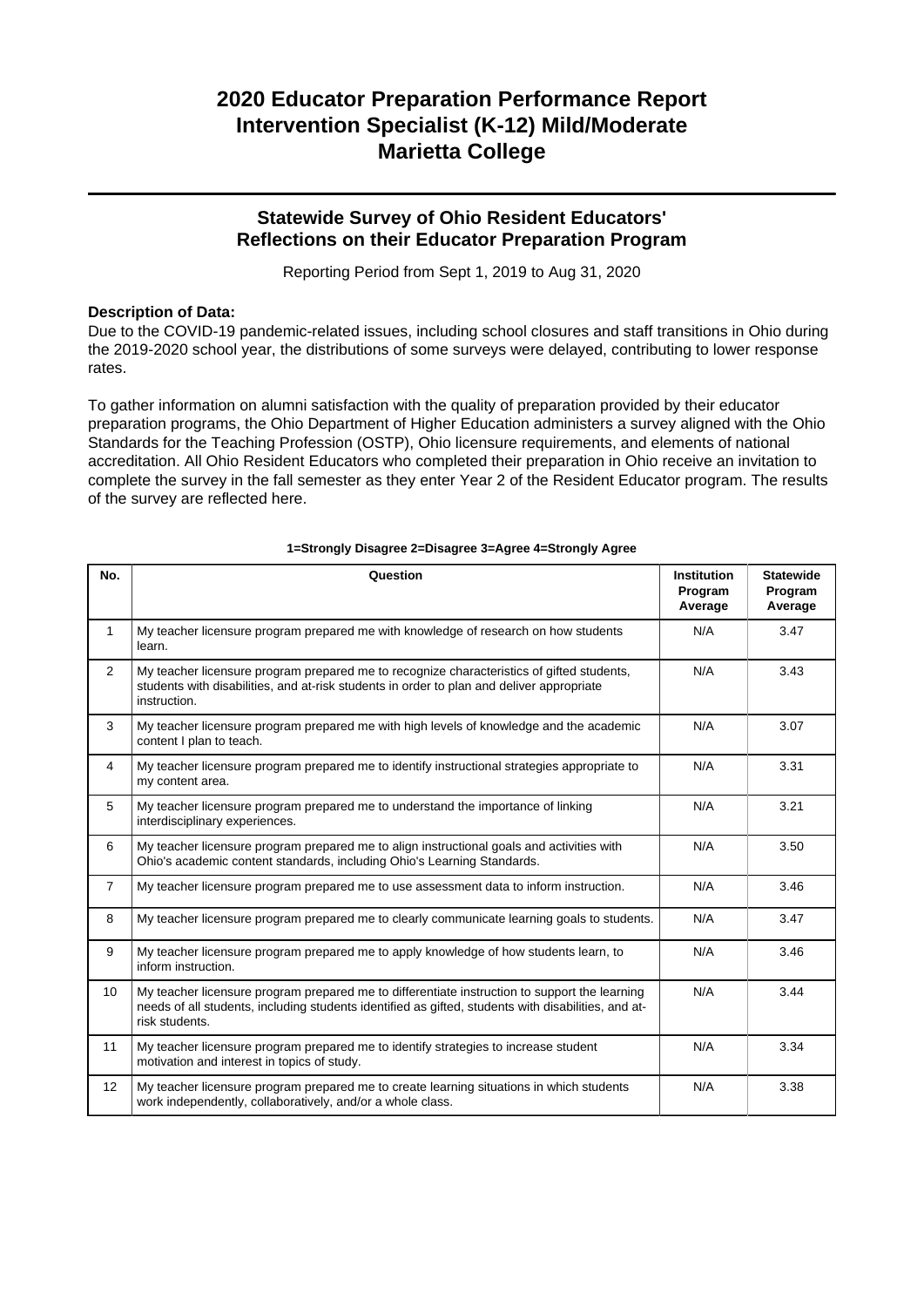| No. | Question                                                                                                                                                                  | Institution<br>Program<br>Average | <b>Statewide</b><br>Program<br>Average |
|-----|---------------------------------------------------------------------------------------------------------------------------------------------------------------------------|-----------------------------------|----------------------------------------|
| 13  | My teacher licensure program prepared me to use strategies for effective classroom<br>management.                                                                         | N/A                               | 3.28                                   |
| 14  | My teacher licensure program prepared me to communicate clearly and effectively.                                                                                          | N/A                               | 3.43                                   |
| 15  | My teacher licensure program prepared me to understand the importance of communication<br>with families and caregivers.                                                   | N/A                               | 3.49                                   |
| 16  | My teacher licensure program prepared me to understand, uphold, and follow professional<br>ethics, policies, and legal codes of professional conduct.                     | N/A                               | 3.56                                   |
| 17  | My teacher licensure program prepared me to use a variety of diagnostic, formative, and<br>summative assessments.                                                         | N/A                               | 3.37                                   |
| 18  | My teacher licensure program prepared me to understand students' diverse cultures,<br>language skills, and experiences.                                                   | N/A                               | 3.34                                   |
| 19  | My teacher licensure program prepared me to treat all students fairly and establish an<br>environment that is respectful, supportive, and caring.                         | N/A                               | 3.53                                   |
| 20  | My teacher licensure program prepared me to use technology to enhance teaching and<br>student learning.                                                                   | N/A                               | 3.13                                   |
| 21  | My teacher licensure program prepared me to collaborate with colleagues and members of<br>the community when and where appropriate.                                       | N/A                               | 3.28                                   |
| 22  | My teacher licensure program collected evidence of my performance on multiple measures to<br>monitor my progress.                                                         | N/A                               | 3.28                                   |
| 23  | My teacher licensure program provided me with knowledge of the Ohio Licensure Program<br>standards for my discipline (e.g. NAEYC, CEC, NCTM).                             | N/A                               | 3.04                                   |
| 24  | My teacher licensure program provided me with knowledge of the operation of Ohio schools<br>as delineated in the Ohio Department of Education School Operating Standards. | N/A                               | 3.10                                   |
| 25  | My teacher licensure program provided me with knowledge of the requirements for the<br>Resident Educator License.                                                         | N/A                               | 3.10                                   |
| 26  | My teacher licensure program provided me with knowledge of the Ohio Standards for the<br>Teaching Profession.                                                             | N/A                               | 3.25                                   |
| 27  | My teacher licensure program provided me with knowledge of the Ohio Standards for<br>Professional Development.                                                            | N/A                               | 3.18                                   |
| 28  | My teacher licensure program provided me with knowledge of the Ohio Academic Content<br>Standards, including Ohio's Learning Standards.                                   | N/A                               | 3.40                                   |
| 29  | My teacher licensure program provided me with knowledge of the Value-added Growth<br>Measure as defined by the Ohio State Board of Education.                             | N/A                               | 2.85                                   |
| 30  | My teacher licensure program provided field experiences that supported my development as<br>an effective educator focused on student learning.                            | N/A                               | 3.50                                   |
| 31  | My teacher licensure program provided field experiences in a variety of settings (urban,<br>suburban, and rural).                                                         | N/A                               | 3.24                                   |
| 32  | My teacher licensure program provided student teaching experience(s) that supported my<br>development as an effective educator focused on student learning.               | N/A                               | 3.35                                   |
| 33  | My teacher licensure program provided cooperating teachers who supported me through<br>observation and conferences (face-to-face or via electronic media).                | N/A                               | 3.44                                   |
| 34  | My teacher licensure program provided university supervisors who supported me through<br>observation and conferences (face-to-face or via electronic media).              | N/A                               | 3.50                                   |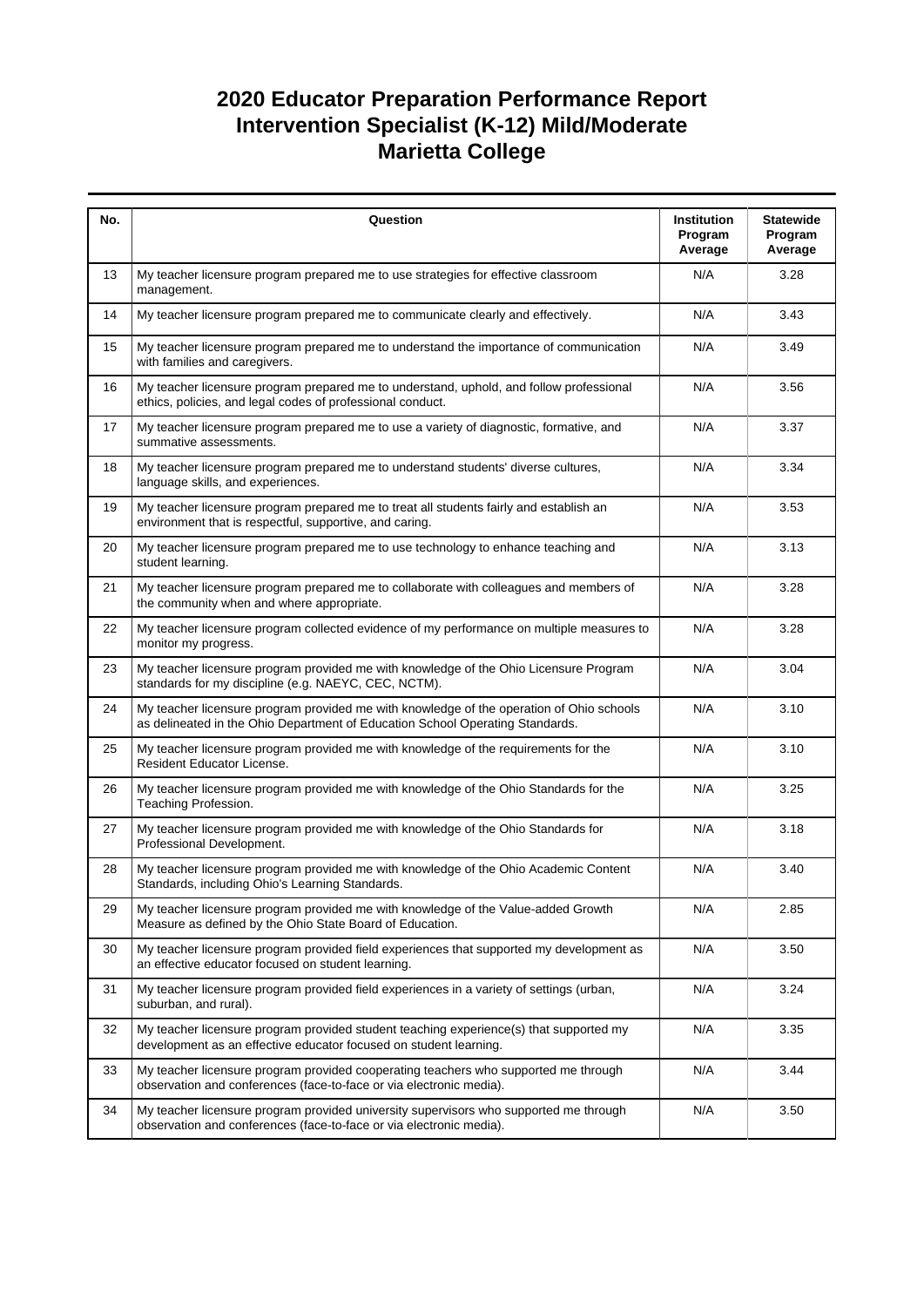| No. | Question                                                                                                                                                            | <b>Institution</b><br>Program<br>Average | <b>Statewide</b><br>Program<br>Average |
|-----|---------------------------------------------------------------------------------------------------------------------------------------------------------------------|------------------------------------------|----------------------------------------|
| 35  | My teacher licensure program provided opportunities to work with diverse students (including<br>gifted students, students with disabilities, and at-risk students). | N/A                                      | 3.32                                   |
| 36  | My teacher licensure program provided opportunities to understand students' diverse cultures,<br>languages, and experiences.                                        | N/A                                      | 3.35                                   |
| 37  | My teacher licensure program provided opportunities to work with diverse teachers.                                                                                  | N/A                                      | 3.07                                   |
| 38  | My teacher licensure program provided opportunities to interact with diverse faculty.                                                                               | N/A                                      | 3.09                                   |
| 39  | My teacher licensure program provided opportunities to work and study with diverse peers.                                                                           | N/A                                      | 3.16                                   |
| 40  | Overall, the faculty in my teacher licensure program demonstrated in-depth knowledge of their<br>field.                                                             | N/A                                      | 3.43                                   |
| 41  | Overall, the faculty in my teacher licensure program used effective teaching methods that<br>helped promote learning.                                               | N/A                                      | 3.40                                   |
| 42  | Overall, the faculty in my teacher licensure program modeled respect for diverse populations.                                                                       | N/A                                      | 3.38                                   |
| 43  | Overall, the faculty in my teacher licensure program integrated diversity-related subject matter<br>within coursework.                                              | N/A                                      | 3.32                                   |
| 44  | Overall, the faculty in my teacher licensure program used technology to facilitate teaching and<br>learning.                                                        | N/A                                      | 3.34                                   |
| 45  | Overall, the faculty in my teacher licensure program conducted themselves in a professional<br>manner.                                                              | N/A                                      | 3.46                                   |
| 46  | My teacher licensure program provided clearly articulated policies published to facilitate<br>progression to program completion.                                    | N/A                                      | 3.31                                   |
| 47  | My teacher licensure program provided opportunities to voice concerns about the program.                                                                            | N/A                                      | 3.10                                   |
| 48  | My teacher licensure program provided advising to facilitate progression to program<br>completion.                                                                  | N/A                                      | 3.31                                   |
| 49  | My teacher licensure program prepared me with the knowledge and skills necessary to enter<br>the classroom as a Resident Educator.                                  | N/A                                      | 3.21                                   |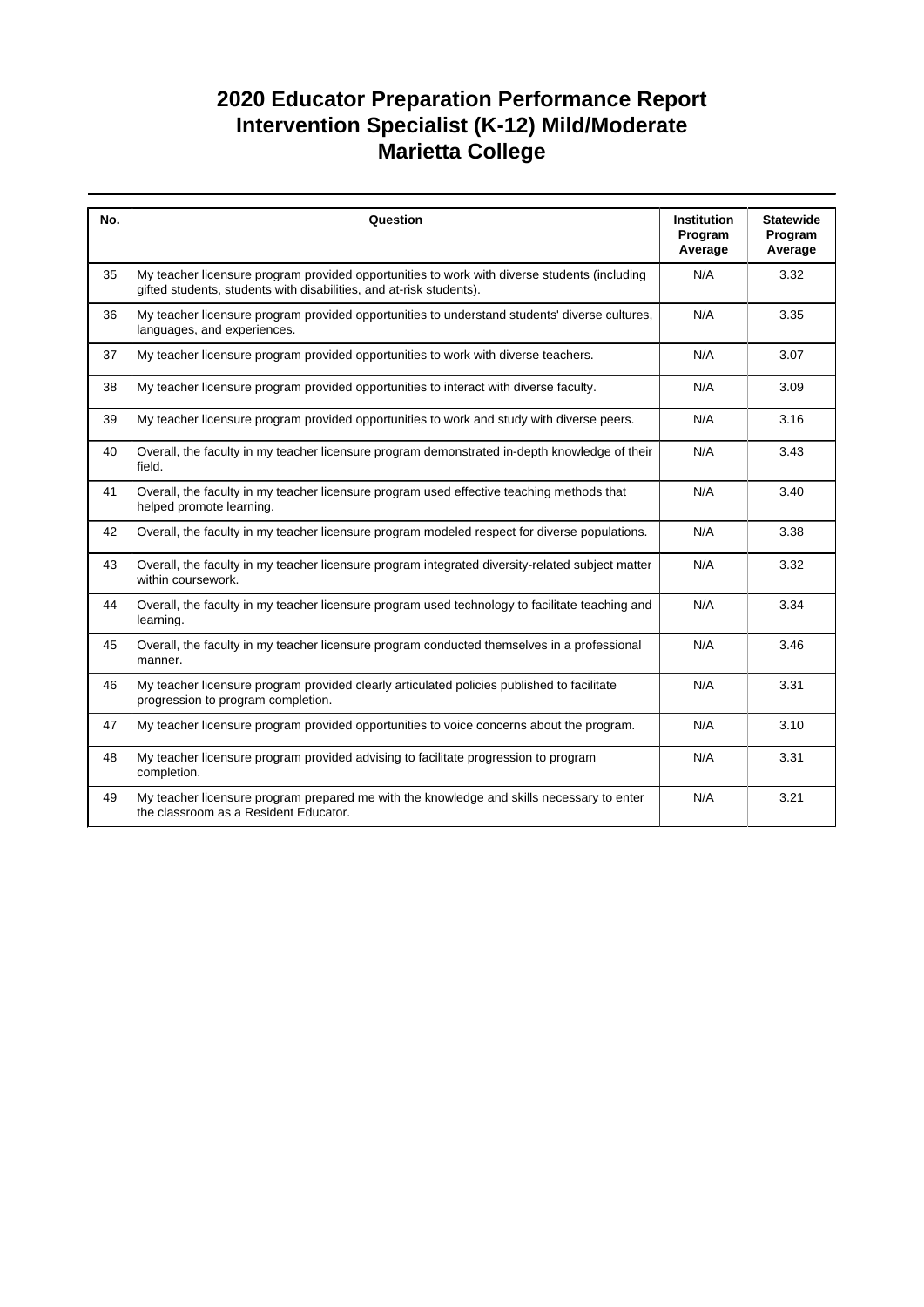### **Field and Clinical Experiences for Candidates at Marietta College**

Reporting Period from Sept 1, 2019 to Aug 31, 2020 (Data Source: Marietta College)

#### **Description of Data:**

Ohio requires that teacher candidates complete field and clinical experiences in school settings as part of their preparation. These experiences include early and ongoing field-based opportunities and the culminating pre-service clinical experience commonly referred to as "student teaching." The specific requirements for these placements vary by unit and by program.

| <b>Teacher Preparation Programs</b>                                                                          |                     |  |  |  |
|--------------------------------------------------------------------------------------------------------------|---------------------|--|--|--|
| <b>Field/Clinical Experience Element</b>                                                                     | <b>Requirements</b> |  |  |  |
| Minimum number of field hours required of candidates in the preparation program prior to<br>student teaching | 195                 |  |  |  |
| Maximum number of field hours required of candidates in the preparation program prior to<br>student teaching | 365                 |  |  |  |
| Total number of weeks required of candidates in the student teaching experience                              | 14                  |  |  |  |
| Percentage of teacher candidates who satisfactorily completed student teaching                               | 0%                  |  |  |  |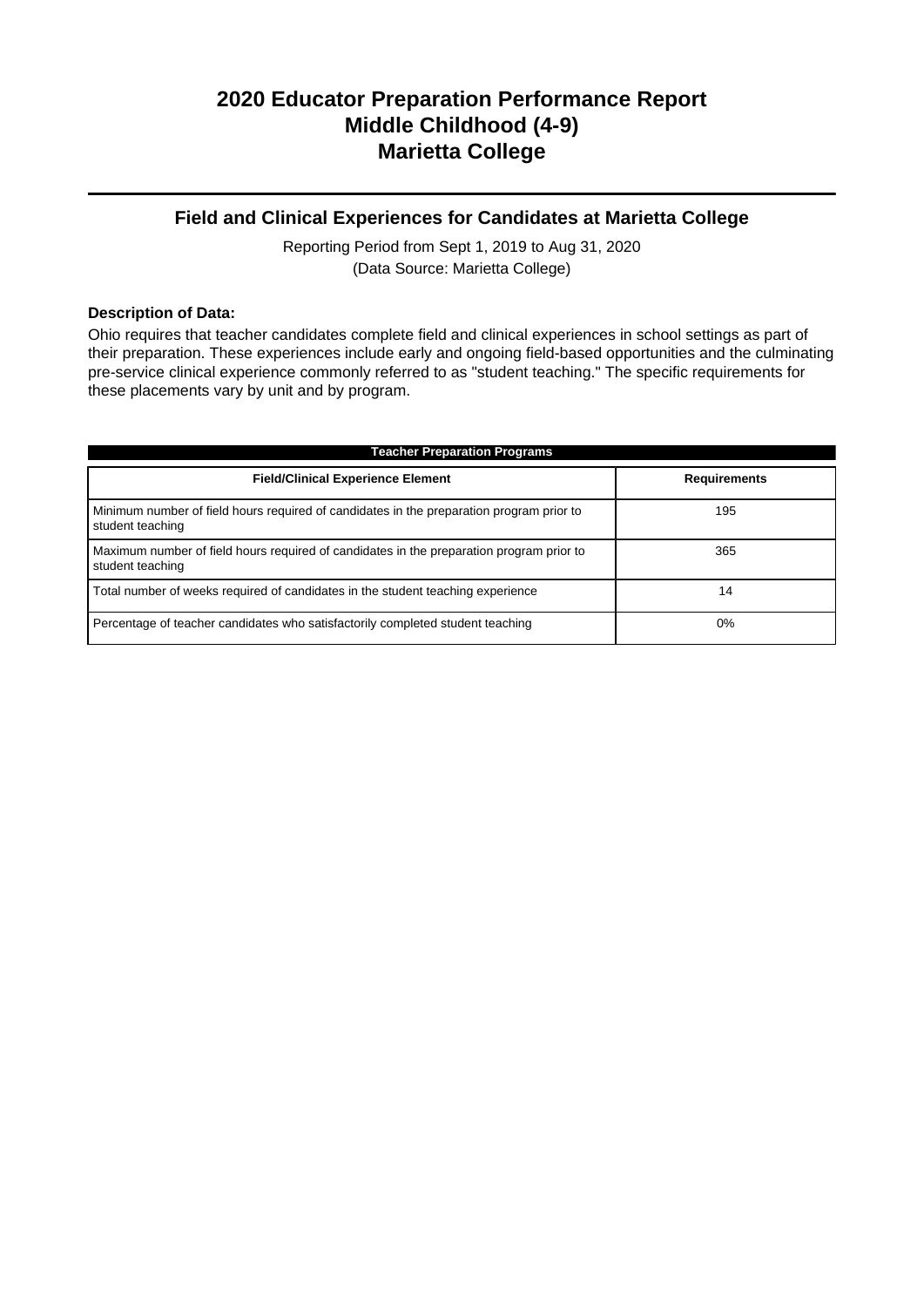### **Ohio Educator Licensure Examination Pass Rates at Marietta College**

Reporting Period from Sept 1, 2018 to Aug 31, 2019 (Data Source: USDOE Title II Report)

### **Description of Data:**

Ohio educator licensure requirements include passage of all requisite licensure examinations at the state determined cut score. The reported results reflect Title II data, and therefore represent pass rate data solely only initial licenses. Further, because the data are gathered from the Title II reports, there is a one-year lag in accessing the data. Teacher licensure pass rate data are the only reported metric for which the data do not reflect the reporting year 2019-2020.

As of 2013, the Ohio Assessments for Educators replaced the Praxis subject assessments for initial licensure. Some Praxis II assessments are still being reported because recent program completers took those tests in or before 2013.

| <b>Teacher Licensure Test Scores</b> |                                   |                          |                             |                                              |                             |                      |                                      |                                                          |
|--------------------------------------|-----------------------------------|--------------------------|-----------------------------|----------------------------------------------|-----------------------------|----------------------|--------------------------------------|----------------------------------------------------------|
| <b>Licensure Test</b>                | <b>Test Range</b><br><b>Score</b> | <b>Test Cut</b><br>Score | <b>Completers</b><br>Tested | Program<br>Average<br>Scaled<br><b>Score</b> | <b>Completers</b><br>Passed | Program<br>Pass Rate | <b>State</b><br>Average<br>Pass Rate | <b>State</b><br>Average<br><b>Scaled</b><br><b>Score</b> |
| 002 - APK: Middle Childhood (4-9)    | 100-300                           | 220                      | N < 10                      | N/A                                          | N <sub>10</sub>             | N/A                  | 96%                                  | 247                                                      |
| 029 - Middle Grades Science          | 100-300                           | 220                      | N <sub>10</sub>             | N/A                                          | N <sub>10</sub>             | N/A                  | 96%                                  | 244                                                      |
| 030 - Middle Grades Mathematics      | 100-300                           | 220                      | N <sub>10</sub>             | N/A                                          | N <sub>10</sub>             | N/A                  | 95%                                  | 244                                                      |
| 090 - Foundations of Reading         | 100-300                           | 220                      | N <sub>10</sub>             | N/A                                          | N <sub>10</sub>             | N/A                  | 96%                                  | 244                                                      |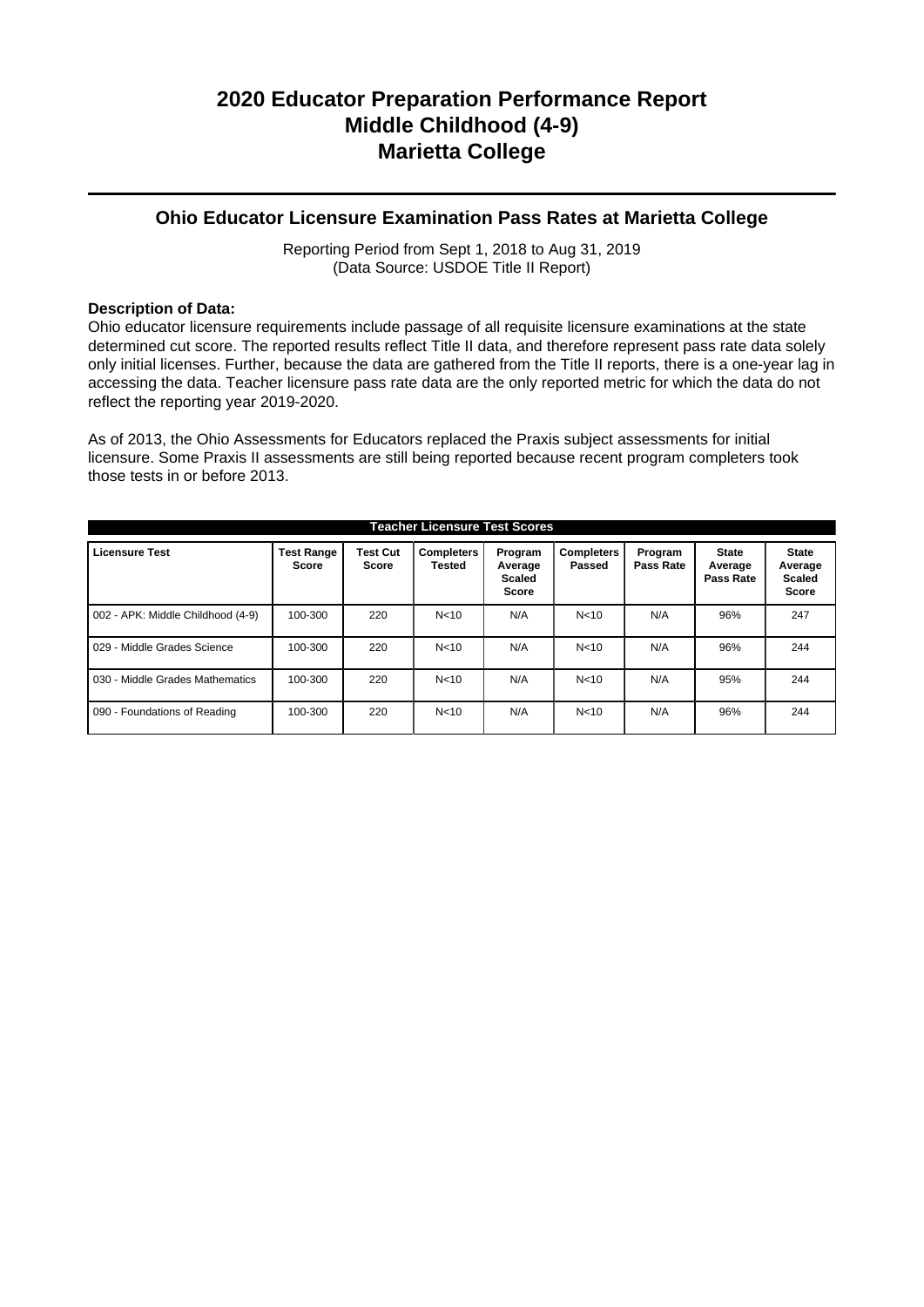### **Marietta College Candidate Academic Measures**

Reporting Period from Sept 1, 2019 to Aug 31, 2020 (Data Source:Marietta College)

### **Undergraduate Program Admission Requirements**

Candidates are admitted to the professional license program after completing 45 semester hours and completing initial 100/200 level EDUC courses and field experiences. Candidates must meet minimum requirements for overall GPA, education course GPA, academic skills test scores (ACT, SAT, or Praxis Core Assessments for Educators), have ratings of acceptable on the disposition checklist used in initial field experiences and grades of C or higher in writing and oral communication.

### **Description of Data:**

The data in this section are the average scores of candidates on academic measures reported by the provider. If a measure is not applicable to a level of delivery (undergraduate, post-baccalaureate, graduate) the table reflects "N/A." In the "Dispositional Assessments and Other Measures" portion, if the provider did not indicate using a measure, OR if the institution does not offer a program at the designated level of delivery, the table reflects "N."

Candidates Admitted is the number admitted (for fall or spring) during the academic year.

Candidates Enrolled is the total number of candidates admitted and enrolled (including program completers) during the academic year.

Candidates Completing is the number meeting all the requirements of a state-approved teacher preparation program during the academic year.

|                            |                          | <b>Candidates Admitted</b>       |                         | <b>Candidates Enrolled</b>       |                         |                            | <b>Candidates Completing</b> |
|----------------------------|--------------------------|----------------------------------|-------------------------|----------------------------------|-------------------------|----------------------------|------------------------------|
| Academic<br><b>Measure</b> | Required<br><b>Score</b> | <b>Number</b><br><b>Admitted</b> | Average<br><b>Score</b> | <b>Number</b><br><b>Enrolled</b> | Average<br><b>Score</b> | <b>Number</b><br>Completed | Average<br>Score             |
| <b>ACT Composite</b>       | $U=N/A$                  | $U=N/A$                          | $U=N/A$                 | $U=N/A$                          | $U=N/A$                 | $U=N/A$                    | $U=N/A$                      |
| <b>Score</b>               | $P=N/A$                  | $P=N/A$                          | $P=N/A$                 | $P=N/A$                          | $P=N/A$                 | $P=N/A$                    | $P=N/A$                      |
|                            | $G=N/A$                  | $G=N/A$                          | $G=N/A$                 | $G=N/A$                          | $G=N/A$                 | $G=N/A$                    | $G=N/A$                      |
| <b>ACT English</b>         | $U=21$                   | $U=N<10$                         | $U=N<10$                | $U=N<10$                         | $U=N<10$                | $U=N<10$                   | $U=N<10$                     |
| <b>Subscore</b>            | $P=N/A$                  | $P=N/A$                          | $P=N/A$                 | $P=N/A$                          | $P=N/A$                 | $P=N/A$                    | $P=N/A$                      |
|                            | $G=N/A$                  | $G=N/A$                          | $G=N/A$                 | $G=N/A$                          | $G=N/A$                 | $G=N/A$                    | $G=N/A$                      |
| <b>ACT Essay</b>           | $U=N/A$                  | $U=N/A$                          | $U=N/A$                 | $U=N/A$                          | $U=N/A$                 | $U=N/A$                    | $U=N/A$                      |
| (Optional)                 | $P=N/A$                  | $P=N/A$                          | $P=N/A$                 | $P=N/A$                          | $P=N/A$                 | $P=N/A$                    | $P=N/A$                      |
|                            | $G=N/A$                  | $G=N/A$                          | $G=N/A$                 | $G=N/A$                          | $G=N/A$                 | $G=N/A$                    | $G=N/A$                      |
| <b>ACT Math</b>            | $U=21$                   | $U=N<10$                         | $U=N<10$                | $U=N<10$                         | $U=N<10$                | $U=N<10$                   | $U=N<10$                     |
| <b>Subscore</b>            | $P=N/A$                  | $P=N/A$                          | $P=N/A$                 | $P=N/A$                          | $P=N/A$                 | $P=N/A$                    | $P=N/A$                      |
|                            | $G=N/A$                  | $G=N/A$                          | $G=N/A$                 | $G=N/A$                          | $G=N/A$                 | $G=N/A$                    | $G=N/A$                      |
| <b>ACT Reading</b>         | $U=21$                   | $U=N<10$                         | $U=N<10$                | $U=N<10$                         | $U=N<10$                | $U=N<10$                   | $U=N<10$                     |
| <b>Subscore</b>            | $P=N/A$                  | $P=N/A$                          | $P=N/A$                 | $P=N/A$                          | $P=N/A$                 | $P=N/A$                    | $P=N/A$                      |
|                            | $G=N/A$                  | $G=N/A$                          | $G=N/A$                 | $G=N/A$                          | $G=N/A$                 | $G=N/A$                    | $G=N/A$                      |
| <b>ACT Science</b>         | $U=N/A$                  | $U=N/A$                          | $U=N/A$                 | $U=N/A$                          | $U=N/A$                 | $U=N/A$                    | $U=N/A$                      |
| <b>Subscore</b>            | $P=N/A$                  | $P=N/A$                          | $P=N/A$                 | $P=N/A$                          | $P=N/A$                 | $P=N/A$                    | $P=N/A$                      |
|                            | $G=N/A$                  | $G=N/A$                          | $G=N/A$                 | $G=N/A$                          | $G=N/A$                 | $G=N/A$                    | $G=N/A$                      |
| <b>GPA - Graduate</b>      | $U=N/A$                  | $U=N/A$                          | $U=N/A$                 | $U=N/A$                          | $U=N/A$                 | $U=N/A$                    | $U=N/A$                      |
|                            | $P=N/A$                  | $P=N/A$                          | $P=N/A$                 | $P=N/A$                          | $P=N/A$                 | $P=N/A$                    | $P=N/A$                      |
|                            | $G=N/A$                  | $G=N/A$                          | $G=N/A$                 | $G=N/A$                          | $G=N/A$                 | $G=N/A$                    | $G=N/A$                      |
| <b>GPA - High School</b>   | $U=N/A$                  | $U=N/A$                          | $U=N/A$                 | $U=N/A$                          | $U=N/A$                 | $U=N/A$                    | $U=N/A$                      |
|                            | $P=N/A$                  | $P=N/A$                          | $P=N/A$                 | $P=N/A$                          | $P=N/A$                 | $P=N/A$                    | $P=N/A$                      |
|                            | $G=N/A$                  | $G=N/A$                          | $G=N/A$                 | $G=N/A$                          | $G=N/A$                 | $G=N/A$                    | $G=N/A$                      |

## **Teacher Preparation Programs U=Undergraduate P=Post-Baccalaureate G=Graduate**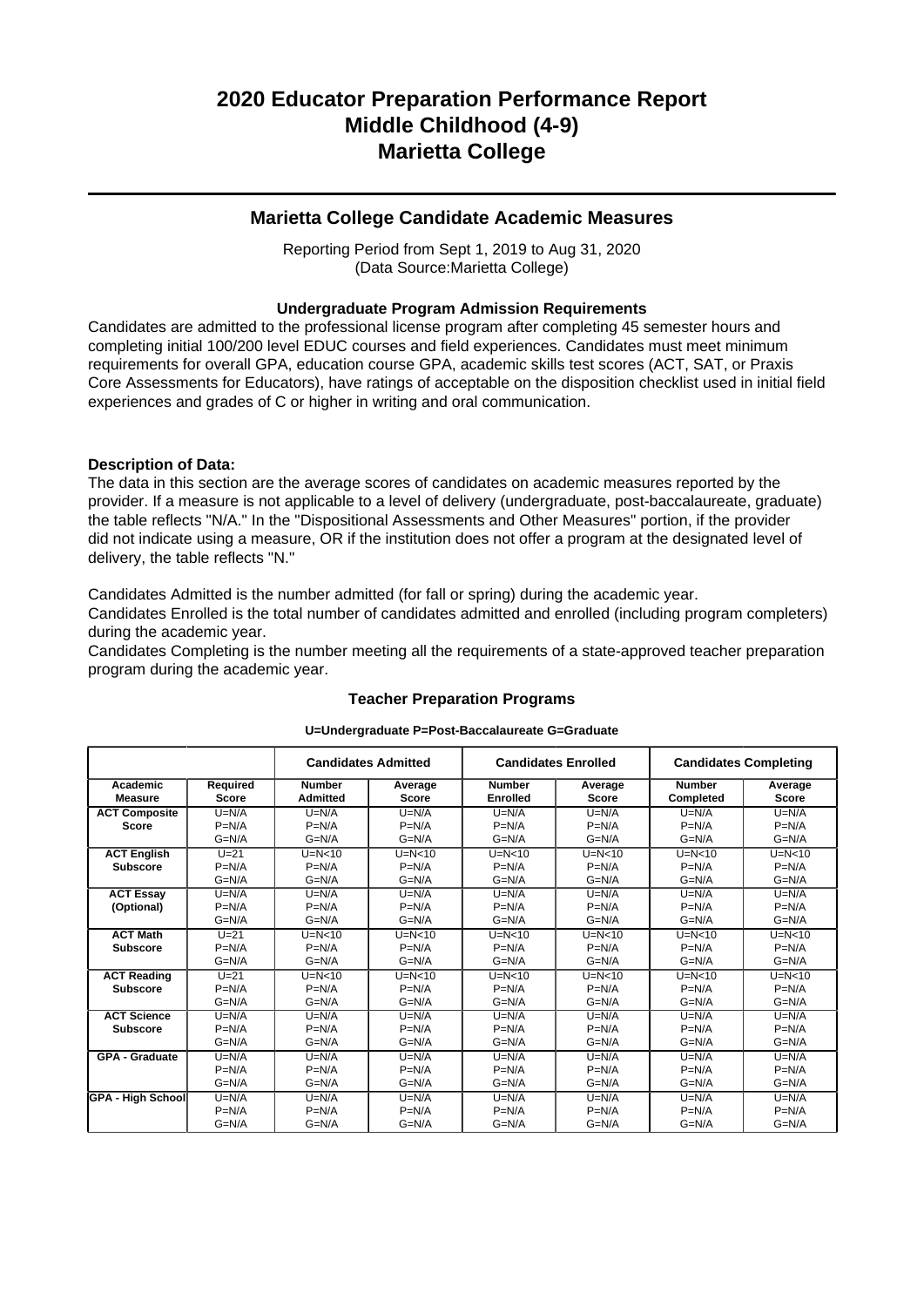|                                      |                                 |                                  | <b>Candidates Admitted</b> |                           | <b>Candidates Enrolled</b> |                            | <b>Candidates Completing</b> |
|--------------------------------------|---------------------------------|----------------------------------|----------------------------|---------------------------|----------------------------|----------------------------|------------------------------|
| Academic<br><b>Measure</b>           | Required<br><b>Score</b>        | <b>Number</b><br><b>Admitted</b> | Average<br><b>Score</b>    | <b>Number</b><br>Enrolled | Average<br><b>Score</b>    | <b>Number</b><br>Completed | Average<br><b>Score</b>      |
| <b>GPA - Transfer</b>                | $U=N/A$                         | $U=N/A$                          | $U=N/A$                    | $U=N/A$                   | $U=N/A$                    | $U=N/A$                    | $U=N/A$                      |
|                                      | $P=N/A$                         | $P=N/A$                          | $P=N/A$                    | $P=N/A$                   | $P=N/A$                    | $P=N/A$                    | $P=N/A$                      |
|                                      | $G=N/A$                         | $G=N/A$                          | $G=N/A$                    | $G=N/A$                   | G=N/A                      | $G=N/A$                    | $G=N/A$                      |
| $GPA -$                              | $U = 3.00$                      | $U=N<10$                         | $U=N<10$                   | $U=N<10$                  | $U=N<10$                   | $U=N<10$                   | $U=N10$                      |
| Undergraduate                        | $P=N/A$                         | $P=N/A$                          | $P=N/A$                    | $P=N/A$                   | $P=N/A$                    | $P=N/A$                    | $P=N/A$                      |
|                                      | $G=N/A$                         | $G=N/A$                          | $G=N/A$                    | $G=N/A$                   | $G=N/A$                    | $G=N/A$                    | $G=N/A$                      |
| <b>GRE Composite</b>                 | $U=N/A$                         | $U=N/A$                          | $U=N/A$<br>$P=N/A$         | $U=N/A$                   | $U=N/A$                    | $U=N/A$                    | $U=N/A$<br>$P=N/A$           |
| <b>Score</b>                         | $P=N/A$<br>$G=N/A$              | $P=N/A$<br>$G=N/A$               | $G=N/A$                    | $P=N/A$<br>$G=N/A$        | $P=N/A$<br>$G=N/A$         | $P=N/A$<br>$G=N/A$         | $G=N/A$                      |
| <b>GRE Quantitative</b>              | $U=N/A$                         | $U=N/A$                          | $U=N/A$                    | $U=N/A$                   | $U=N/A$                    | $U=N/A$                    | $U=N/A$                      |
| <b>Subscore</b>                      | $P=N/A$                         | $P=N/A$                          | $P=N/A$                    | $P=N/A$                   | $P=N/A$                    | $P=N/A$                    | $P=N/A$                      |
|                                      | $G=N/A$                         | $G=N/A$                          | $G=N/A$                    | $G=N/A$                   | G=N/A                      | $G=N/A$                    | $G=N/A$                      |
| <b>GRE Verbal</b>                    | $U=N/A$                         | $U=N/A$                          | $U=N/A$                    | $U=N/A$                   | $U=N/A$                    | $U=N/A$                    | $U=N/A$                      |
| <b>Subscore</b>                      | $P=N/A$                         | $P=N/A$                          | $P=N/A$                    | $P=N/A$                   | $P=N/A$                    | $P=N/A$                    | $P=N/A$                      |
|                                      | $G=N/A$                         | $G=N/A$                          | $G=N/A$                    | $G=N/A$                   | $G=N/A$                    | $G=N/A$                    | $G=N/A$                      |
| <b>GRE Writing</b>                   | $U=N/A$                         | $U=N/A$                          | $U=N/A$                    | $U=N/A$                   | $U=N/A$                    | $U=N/A$                    | $U=N/A$                      |
| <b>Subscore</b>                      | $P=N/A$                         | $P=N/A$                          | $P=N/A$                    | $P=N/A$                   | $P=N/A$                    | $P=N/A$                    | $P=N/A$                      |
|                                      | $G=N/A$                         | $G=N/A$                          | $G=N/A$                    | $G=N/A$                   | $G=N/A$                    | $G=N/A$                    | $G=N/A$                      |
| <b>MAT</b>                           | $U=N/A$                         | $U=N/A$                          | $U=N/A$                    | $U=N/A$                   | $U=N/A$                    | $U=N/A$                    | $U=N/A$                      |
|                                      | $P=N/A$                         | $P=N/A$                          | $P=N/A$                    | $P=N/A$                   | $P=N/A$                    | $P=N/A$                    | $P=N/A$                      |
|                                      | $G=N/A$                         | $G=N/A$                          | $G=N/A$                    | $G=N/A$                   | $G=N/A$                    | $G=N/A$                    | $G=N/A$                      |
| <b>Praxis CORE Math</b>              | $U = 150$                       | $U=N<10$                         | $U=N<10$                   | $U=N<10$                  | $U=N<10$                   | $U=N<10$                   | $U=N<10$                     |
|                                      | $P=N/A$                         | $P=N/A$                          | $P=N/A$                    | $P=N/A$                   | $P=N/A$                    | $P=N/A$                    | $P=N/A$                      |
|                                      | $G=N/A$                         | $G=N/A$                          | $G=N/A$                    | $G=N/A$                   | $G=N/A$                    | $G=N/A$                    | $G=N/A$                      |
| <b>Praxis CORE</b>                   | $U = 156$                       | $U=N<10$                         | $U=N<10$                   | $U=N<10$                  | $U=N<10$                   | $U=N<10$                   | $U=N<10$                     |
| Reading                              | $P=N/A$<br>$G=N/A$              | $P=N/A$<br>$G=N/A$               | $P=N/A$<br>$G=N/A$         | $P=N/A$<br>$G=N/A$        | $P=N/A$<br>$G=N/A$         | $P=N/A$<br>$G=N/A$         | $P=N/A$<br>$G=N/A$           |
| <b>Praxis CORE</b>                   | $U = 162$                       | $U=N<10$                         | $U=N<10$                   | $U=N<10$                  | $U=N<10$                   | $U=N<10$                   | $U=N<10$                     |
| Writing                              | $P=N/A$                         | $P=N/A$                          | $P=N/A$                    | $P=N/A$                   | $P=N/A$                    | $P=N/A$                    | $P=N/A$                      |
|                                      | $G=N/A$                         | $G=N/A$                          | $G=N/A$                    | $G=N/A$                   | $G=N/A$                    | $G=N/A$                    | $G=N/A$                      |
| <b>Praxis I Math</b>                 | $U=N/A$                         | $U=N/A$                          | $U=N/A$                    | $U=N/A$                   | $U=N/A$                    | $U=N/A$                    | $U=N/A$                      |
|                                      | $P=N/A$                         | $P=N/A$                          | $P=N/A$                    | $P=N/A$                   | $P=N/A$                    | $P=N/A$                    | $P=N/A$                      |
|                                      | $G=N/A$                         | $G=N/A$                          | $G=N/A$                    | $G=N/A$                   | $G=N/A$                    | $G=N/A$                    | $G=N/A$                      |
| <b>Praxis I Reading</b>              | $U=N/A$                         | $U=N/A$                          | $U=N/A$                    | $U=N/A$                   | $U=N/A$                    | $U=N/A$                    | $U=N/A$                      |
|                                      | $P=N/A$                         | $P=N/A$                          | $P=N/A$                    | $P=N/A$                   | $P=N/A$                    | $P=N/A$                    | $P=N/A$                      |
|                                      | $G=N/A$                         | G=N/A                            | $G=N/A$                    | $G=N/A$                   | G=N/A                      | $G=N/A$                    | $G=N/A$                      |
| <b>Praxis I Writing</b>              | $U=N/A$                         | $U=N/A$                          | $U=N/A$                    | $U=N/A$                   | $U=N/A$                    | $U=N/A$                    | $U=N/A$                      |
|                                      | $P=N/A$                         | $P=N/A$                          | $P=N/A$                    | $P=N/A$                   | $P=N/A$                    | $P=N/A$                    | $P=N/A$                      |
|                                      | $G=N/A$                         | $G=N/A$                          | $G=N/A$                    | $G=N/A$                   | $G=N/A$                    | $G=N/A$                    | $G=N/A$                      |
| Praxis II                            | $U=N/A$                         | $U=N/A$                          | $U=N/A$                    | $U=N/A$                   | $U=N/A$                    | $U=N/A$                    | $U=N/A$                      |
|                                      | $P=N/A$                         | $P=N/A$                          | $P=N/A$                    | $P=N/A$                   | $P=N/A$                    | $P=N/A$                    | $P=N/A$                      |
|                                      | $G=N/A$<br>$U=N/A$              | $G=N/A$<br>$U=N/A$               | $G=N/A$<br>$U=N/A$         | $G=N/A$<br>$U=N/A$        | $G=N/A$<br>$U=N/A$         | $G=N/A$<br>$U=N/A$         | $G=N/A$<br>$U=N/A$           |
| <b>SAT Composite</b><br><b>Score</b> | $P=N/A$                         | $P=N/A$                          | $P=N/A$                    | $P=N/A$                   | $P=N/A$                    | $P=N/A$                    | $P=N/A$                      |
|                                      | $G=N/A$                         | $G=N/A$                          | $G=N/A$                    | $G=N/A$                   | $G=N/A$                    | $G=N/A$                    | $G=N/A$                      |
| <b>SAT Essay</b>                     | $U=N/A$                         | $U=N/A$                          | $U=N/A$                    | $U=N/A$                   | $U=N/A$                    | $U=N/A$                    | $U=N/A$                      |
| (Optional)                           | $P=N/A$                         | $P=N/A$                          | $P=N/A$                    | $P=N/A$                   | $P=N/A$                    | $P=N/A$                    | $P=N/A$                      |
|                                      | $G=N/A$                         | $G=N/A$                          | $G=N/A$                    | $G=N/A$                   | $G=N/A$                    | $G=N/A$                    | $G=N/A$                      |
| <b>SAT Math</b>                      | $U = 520$                       | $U=N<10$                         | $U=N<10$                   | $U=N<10$                  | $U=N<10$                   | $U=N<10$                   | $U=N<10$                     |
| <b>Subscore</b>                      | $P=N/A$                         | $P=N/A$                          | $P=N/A$                    | $P=N/A$                   | $P=N/A$                    | $P=N/A$                    | $P=N/A$                      |
|                                      | $G=N/A$                         | $G=N/A$                          | $G=N/A$                    | $G=N/A$                   | $G=N/A$                    | $G=N/A$                    | $G=N/A$                      |
| <b>SAT Reading/</b>                  | $U = 520$                       | $U=N<10$                         | $U=N<10$                   | $U=N<10$                  | $U=N<10$                   | $U=N<10$                   | $U=N<10$                     |
| <b>Writing Subscore</b>              | $P=N/A$                         | $P=N/A$                          | $P=N/A$                    | $P=N/A$                   | $P=N/A$                    | $P=N/A$                    | $P=N/A$                      |
|                                      | G=N/A                           | G=N/A                            | $G=N/A$                    | $G=N/A$                   | G=N/A                      | G=N/A                      | $G=N/A$                      |
| <b>Other Criteria</b>                |                                 |                                  | Undergraduate              |                           | Post-Baccalaureate         | Graduate                   |                              |
|                                      | <b>Dispositional Assessment</b> |                                  | Υ                          |                           | N                          | N                          |                              |
|                                      | <b>EMPATHY/Omaha Interview</b>  |                                  | N                          |                           | N                          | N                          |                              |
|                                      | Essay                           |                                  | N                          |                           | N                          |                            | N                            |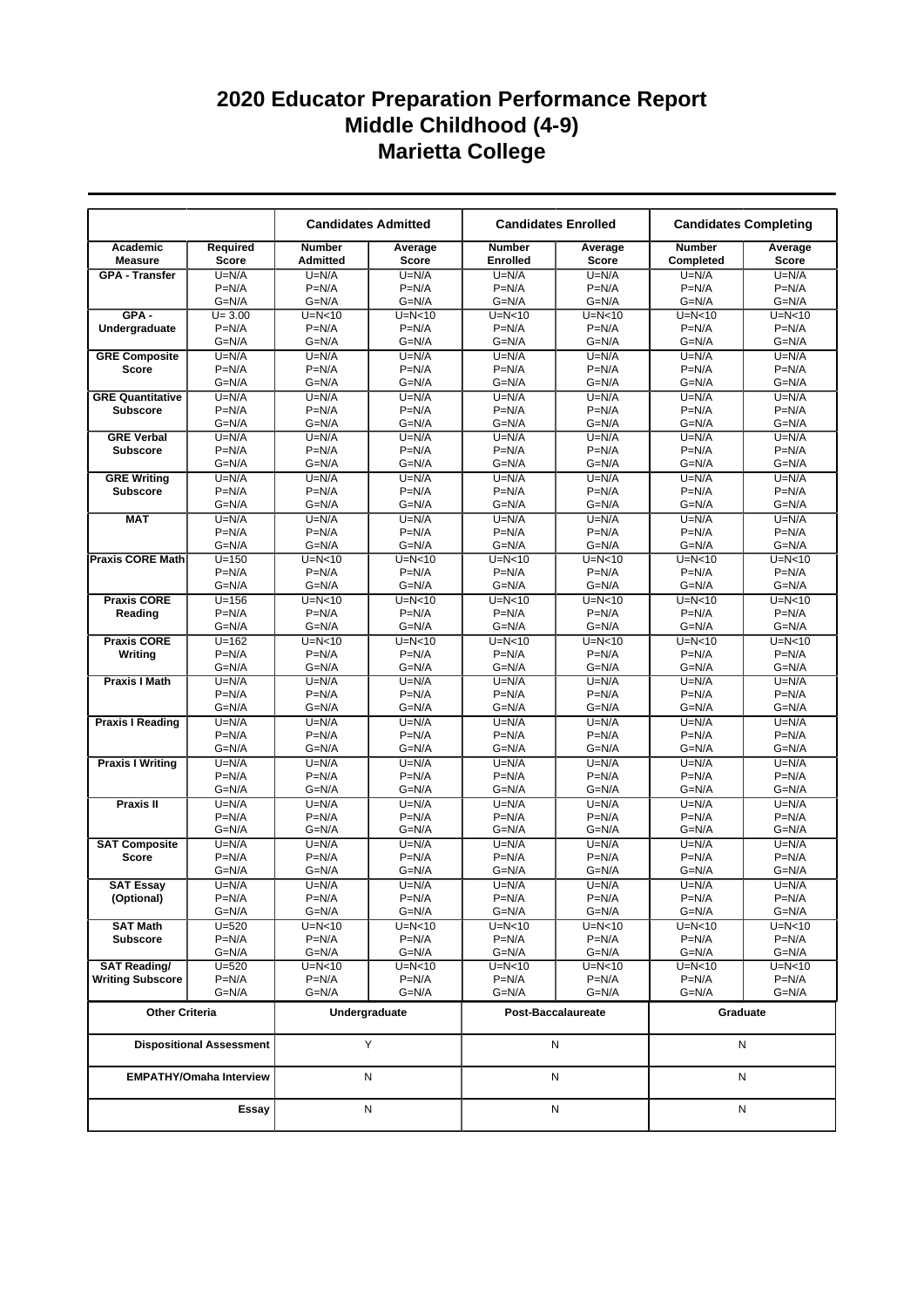| <b>Other Criteria</b>                      | Undergraduate | Post-Baccalaureate | Graduate  |
|--------------------------------------------|---------------|--------------------|-----------|
| High School Class Rank                     | N/A           | N/A                | N/A       |
| Interview                                  | N             | N                  | N         |
| Letter of Commitment                       | N             | N                  | N         |
| <b>Letter of Recommendation</b>            | N             | N                  | N         |
| Myers-Briggs Type Indicator                | N/A           | N                  | N         |
| <b>OAE Content Assessment</b>              | N/A           | N/A                | ${\sf N}$ |
| Portfolio                                  | N             | N                  | N         |
| <b>Prerequisite Courses</b>                | Y             | N                  | N         |
| <b>SRI Teacher Perceiver</b>               | N/A           | N/A                | N         |
| Superintendent Statement of<br>Sponsorship | N/A           | N/A                | N         |
| <b>Teacher Insight</b>                     | N             | N                  | N         |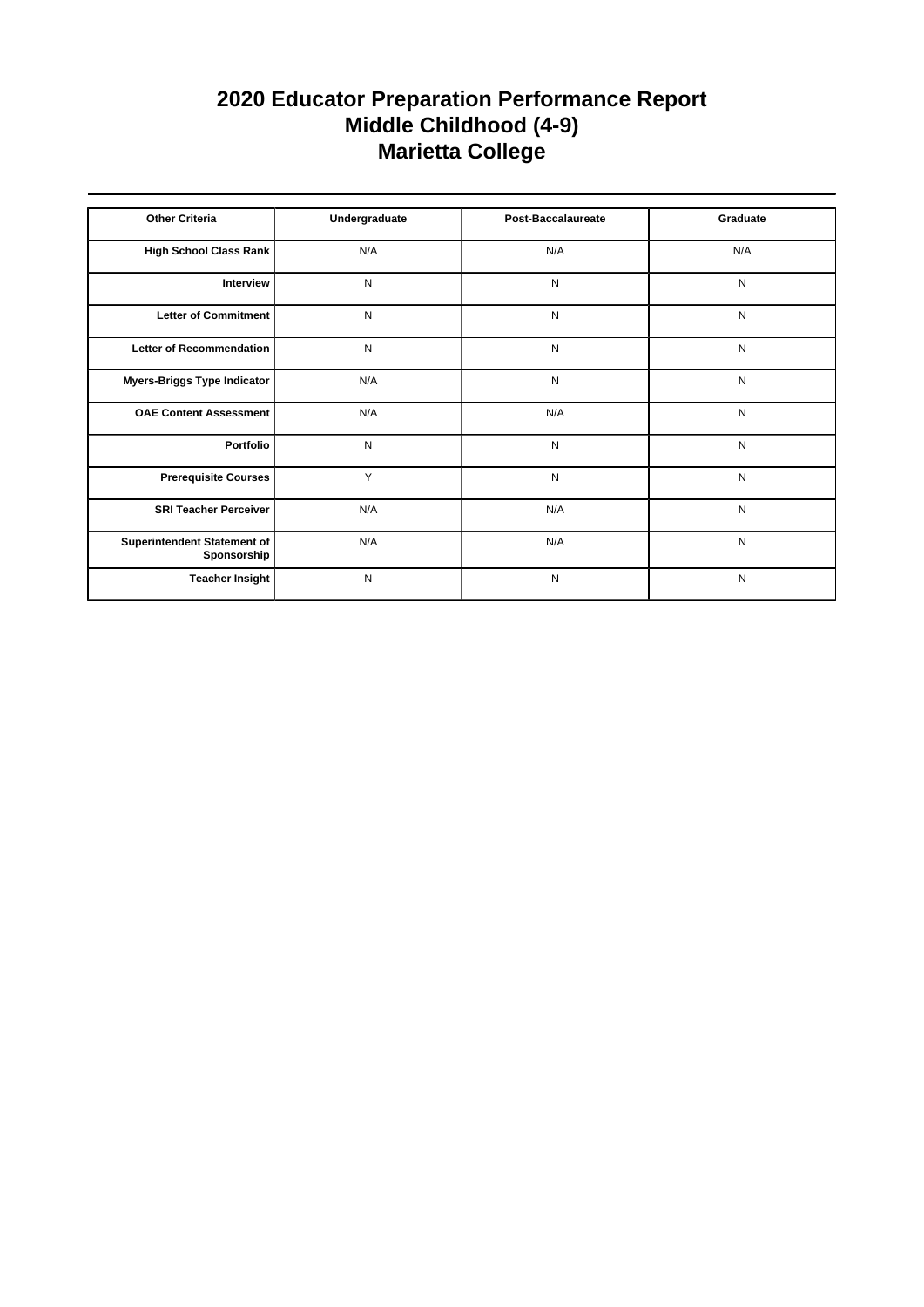### **Pre-Service Teacher Survey Results**

Reporting Period from Sept 1, 2019 to Aug 31, 2020

### **Description of Data:**

Due to the COVID-19 pandemic-related issues, including school closures and staff transitions in Ohio during the 2019-2020 school year, the distributions of some surveys were delayed, contributing to lower response rates.

To gather information on student satisfaction with the quality of preparation provided by their educator preparation programs, the Ohio Department of Higher Education administers a survey aligned with the Ohio Standards for the Teaching Profession (OSTP), Ohio licensure requirements, and elements of national accreditation. All Ohio candidates receive an invitation to complete the survey during their professional internship (student teaching). The results of this survey are reflected here.

| No.            | Question                                                                                                                                                                                                               | <b>Institution</b><br>Program<br>Average | <b>Statewide</b><br>Program<br>Average |
|----------------|------------------------------------------------------------------------------------------------------------------------------------------------------------------------------------------------------------------------|------------------------------------------|----------------------------------------|
| $\mathbf{1}$   | My teacher licensure program prepared me with knowledge of research on how students<br>learn.                                                                                                                          | N/A                                      | 3.58                                   |
| $\overline{2}$ | My teacher licensure program prepared me to recognize characteristics of gifted students,<br>students with disabilities, and at-risk students in order to plan and deliver appropriate<br>instruction.                 | N/A                                      | 3.35                                   |
| 3              | My teacher licensure program prepared me with high levels of knowledge and the academic<br>content I plan to teach.                                                                                                    | N/A                                      | 3.39                                   |
| 4              | My teacher licensure program prepared me to identify instructional strategies appropriate to<br>my content area.                                                                                                       | N/A                                      | 3.55                                   |
| 5              | My teacher licensure program prepared me to understand the importance of linking<br>interdisciplinary experiences.                                                                                                     | N/A                                      | 3.49                                   |
| 6              | My teacher licensure program prepared me to align instructional goals and activities with<br>Ohio's academic content standards, including Ohio's Learning Standards.                                                   | N/A                                      | 3.69                                   |
| $\overline{7}$ | My teacher licensure program prepared me to use assessment data to inform instruction.                                                                                                                                 | N/A                                      | 3.51                                   |
| 8              | My teacher licensure program prepared me to clearly communicate learning goals to students.                                                                                                                            | N/A                                      | 3.57                                   |
| 9              | My teacher licensure program prepared me to apply knowledge of how students learn, to<br>inform instruction.                                                                                                           | N/A                                      | 3.62                                   |
| 10             | My teacher licensure program prepared me to differentiate instruction to support the learning<br>needs of all students, including students identified as gifted, students with disabilities, and at-<br>risk students. | N/A                                      | 3.51                                   |
| 11             | My teacher licensure program prepared me to identify strategies to increase student<br>motivation and interest in topics of study.                                                                                     | N/A                                      | 3.45                                   |
| 12             | My teacher licensure program prepared me to create learning situations in which students<br>work independently, collaboratively, and/or a whole class.                                                                 | N/A                                      | 3.71                                   |
| 13             | My teacher licensure program prepared me to use strategies for effective classroom<br>management.                                                                                                                      | N/A                                      | 3.33                                   |
| 14             | My teacher licensure program prepared me to communicate clearly and effectively.                                                                                                                                       | N/A                                      | 3.57                                   |

#### **1=Strongly Disagree 2=Disagree 3=Agree 4=Strongly Agree**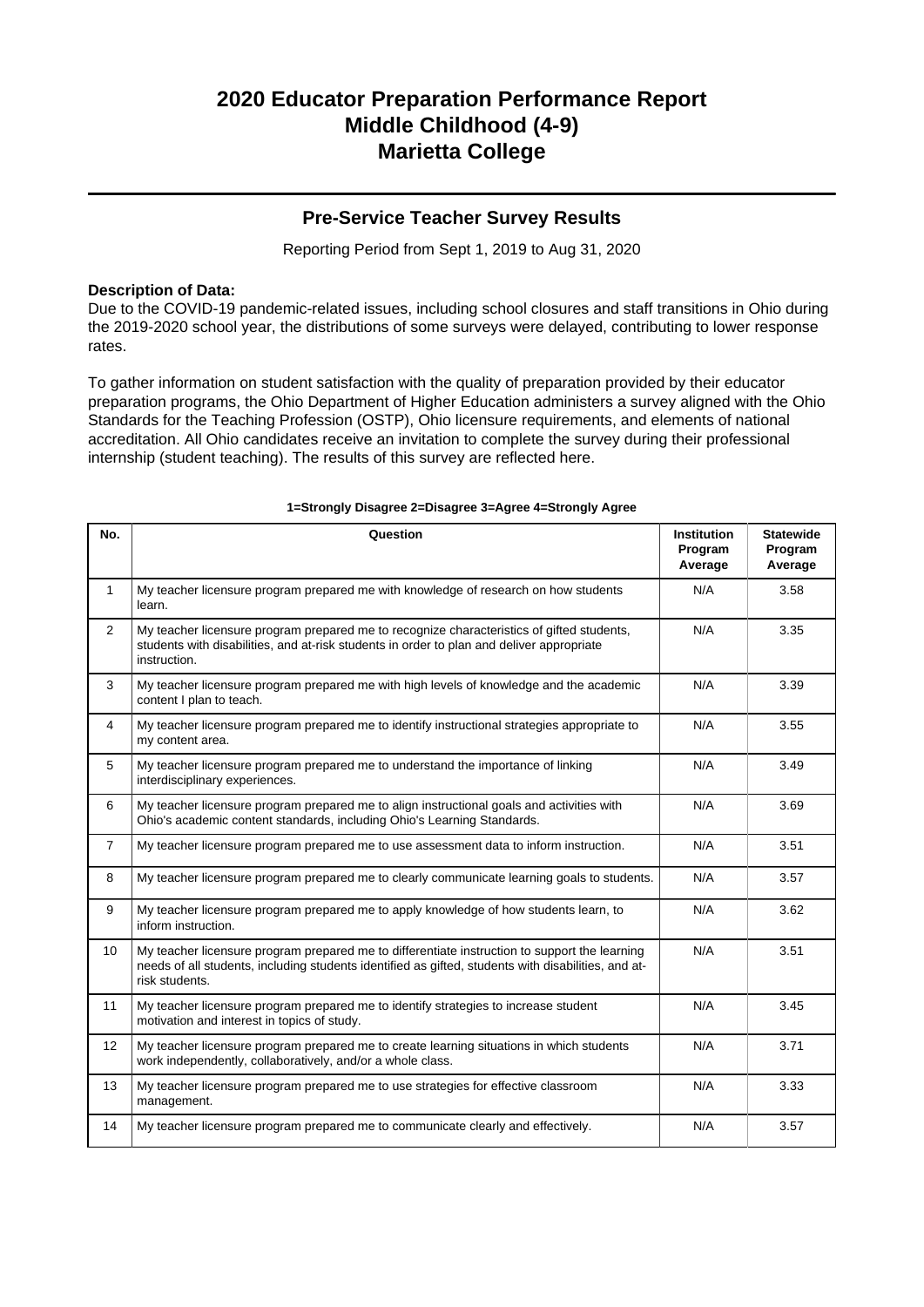| No. | Question                                                                                                                                                                  | Institution<br>Program<br>Average | <b>Statewide</b><br>Program<br>Average |
|-----|---------------------------------------------------------------------------------------------------------------------------------------------------------------------------|-----------------------------------|----------------------------------------|
| 15  | My teacher licensure program prepared me to understand the importance of communication<br>with families and caregivers.                                                   | N/A                               | 3.56                                   |
| 16  | My teacher licensure program prepared me to understand, uphold, and follow professional<br>ethics, policies, and legal codes of professional conduct.                     | N/A                               | 3.74                                   |
| 17  | My teacher licensure program prepared me to use a variety of diagnostic, formative, and<br>summative assessments.                                                         | N/A                               | 3.69                                   |
| 18  | My teacher licensure program prepared me to communicate high expectations for all students.                                                                               | N/A                               | 3.67                                   |
| 19  | My teacher licensure program prepared me to understand students' diverse cultures,<br>language skills, and experiences.                                                   | N/A                               | 3.57                                   |
| 20  | My teacher licensure program prepared me to treat all students fairly and establish an<br>environment that is respectful, supportive, and caring.                         | N/A                               | 3.78                                   |
| 21  | My teacher licensure program prepared me to use technology to enhance teaching and<br>student learning.                                                                   | N/A                               | 3.53                                   |
| 22  | My teacher licensure program prepared me to collaborate with colleagues and members of<br>the community when and where appropriate.                                       | N/A                               | 3.58                                   |
| 23  | My teacher licensure program collected evidence of my performance on multiple measures to<br>monitor my progress.                                                         | N/A                               | 3.62                                   |
| 24  | My teacher licensure program provided me with knowledge of the Ohio Licensure Program<br>standards for my discipline (e.g. NAEYC, CEC, NCTM).                             | N/A                               | 3.19                                   |
| 25  | My teacher licensure program provided me with knowledge of the operation of Ohio schools<br>as delineated in the Ohio Department of Education School Operating Standards. | N/A                               | 3.15                                   |
| 26  | My teacher licensure program provided me with knowledge of the requirements for the<br>Resident Educator License.                                                         | N/A                               | 3.09                                   |
| 27  | My teacher licensure program provided me with knowledge of the Ohio Standards for the<br>Teaching Profession.                                                             | N/A                               | 3.43                                   |
| 28  | My teacher licensure program provided me with knowledge of the Ohio Standards for<br>Professional Development.                                                            | N/A                               | 3.29                                   |
| 29  | My teacher licensure program provided me with knowledge of the Ohio Academic Content<br>Standards, including Ohio's Learning Standards.                                   | N/A                               | 3.71                                   |
| 30  | My teacher licensure program provided me with knowledge of the Value-added Growth<br>Measure as defined by the Ohio State Board of Education.                             | N/A                               | 3.00                                   |
| 31  | My teacher licensure program provided field experiences that supported my development as<br>an effective educator focused on student learning.                            | N/A                               | 3.74                                   |
| 32  | My teacher licensure program provided field experiences in a variety of settings (urban,<br>suburban, and rural).                                                         | N/A                               | 3.50                                   |
| 33  | My teacher licensure program provided student teaching experience(s) that supported my<br>development as an effective educator focused on student learning.               | N/A                               | 3.77                                   |
| 34  | My teacher licensure program provided cooperating teachers who supported me through<br>observation and conferences (face-to-face or via electronic media).                | N/A                               | 3.75                                   |
| 35  | My teacher licensure program provided university supervisors who supported me through<br>observation and conferences (face-to-face or via electronic media).              | N/A                               | 3.74                                   |
| 36  | My teacher licensure program provided opportunities to work with diverse students (including<br>gifted students, students with disabilities, and at-risk students).       | N/A                               | 3.64                                   |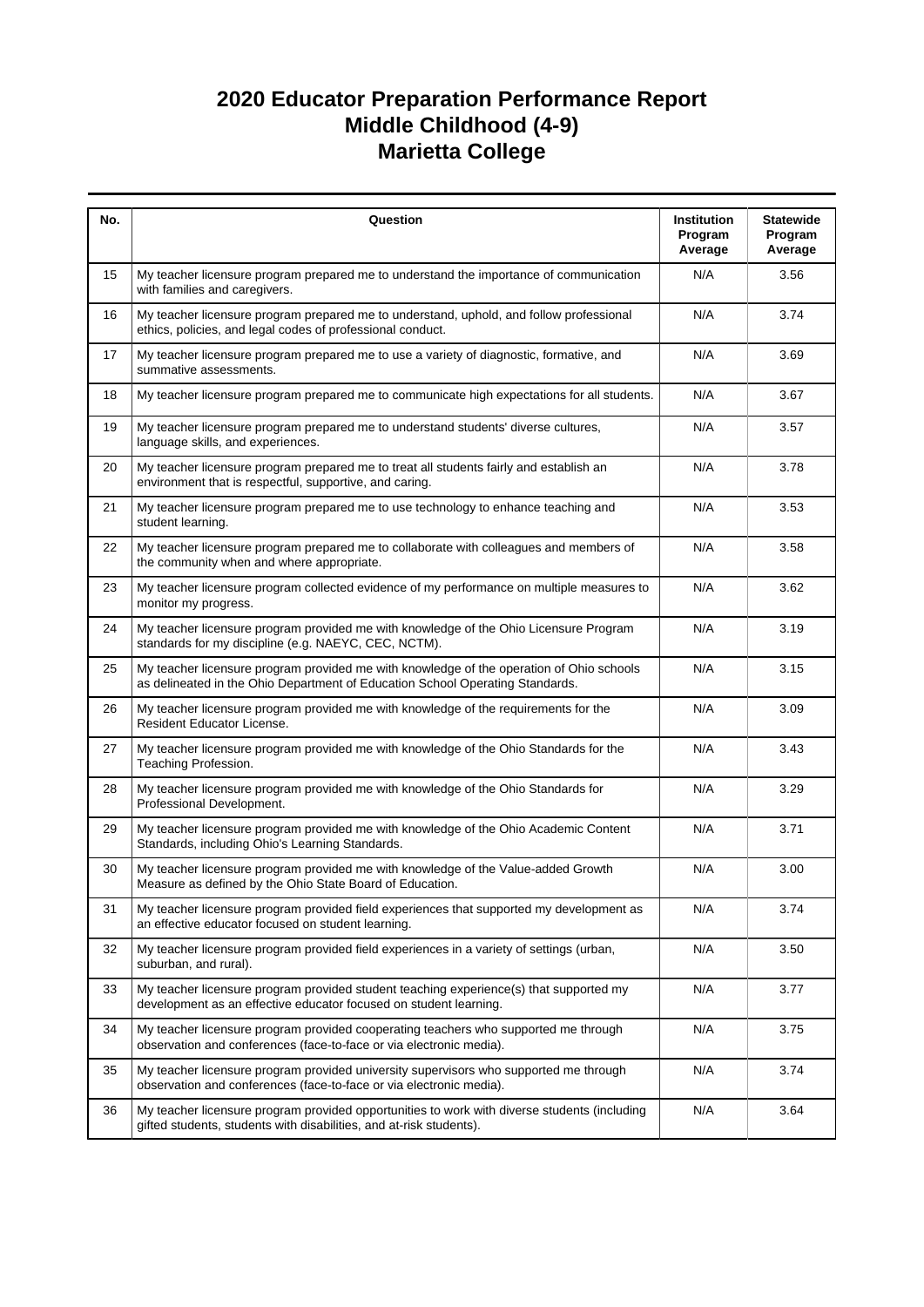| No. | Question                                                                                                                         | <b>Institution</b> | <b>Statewide</b>   |
|-----|----------------------------------------------------------------------------------------------------------------------------------|--------------------|--------------------|
|     |                                                                                                                                  | Program<br>Average | Program<br>Average |
| 37  | My teacher licensure program provided opportunities to understand students' diverse cultures,<br>languages, and experiences.     | N/A                | 3.58               |
| 38  | My teacher licensure program provided opportunities to work with diverse teachers.                                               | N/A                | 3.36               |
| 39  | My teacher licensure program provided opportunities to interact with diverse faculty.                                            | N/A                | 3.41               |
| 40  | My teacher licensure program provided opportunities to work and study with diverse peers.                                        | N/A                | 3.42               |
| 41  | Overall, the faculty in my teacher licensure program demonstrated in-depth knowledge of their<br>field.                          | N/A                | 3.75               |
| 42  | Overall, the faculty in my teacher licensure program used effective teaching methods that<br>helped promote learning.            | N/A                | 3.65               |
| 43  | Overall, the faculty in my teacher licensure program modeled respect for diverse populations.                                    | N/A                | 3.73               |
| 44  | Overall, the faculty in my teacher licensure program integrated diversity-related subject matter<br>within coursework.           | N/A                | 3.68               |
| 45  | Overall, the faculty in my teacher licensure program used technology to facilitate teaching and<br>learning.                     | N/A                | 3.67               |
| 46  | Overall, the faculty in my teacher licensure program conducted themselves in a professional<br>manner.                           | N/A                | 3.76               |
| 47  | My teacher licensure program provided clearly articulated policies published to facilitate<br>progression to program completion. | N/A                | 3.53               |
| 48  | My teacher licensure program provided opportunities to voice concerns about the program.                                         | N/A                | 3.30               |
| 49  | My teacher licensure program provided advising to facilitate progression to program<br>completion.                               | N/A                | 3.55               |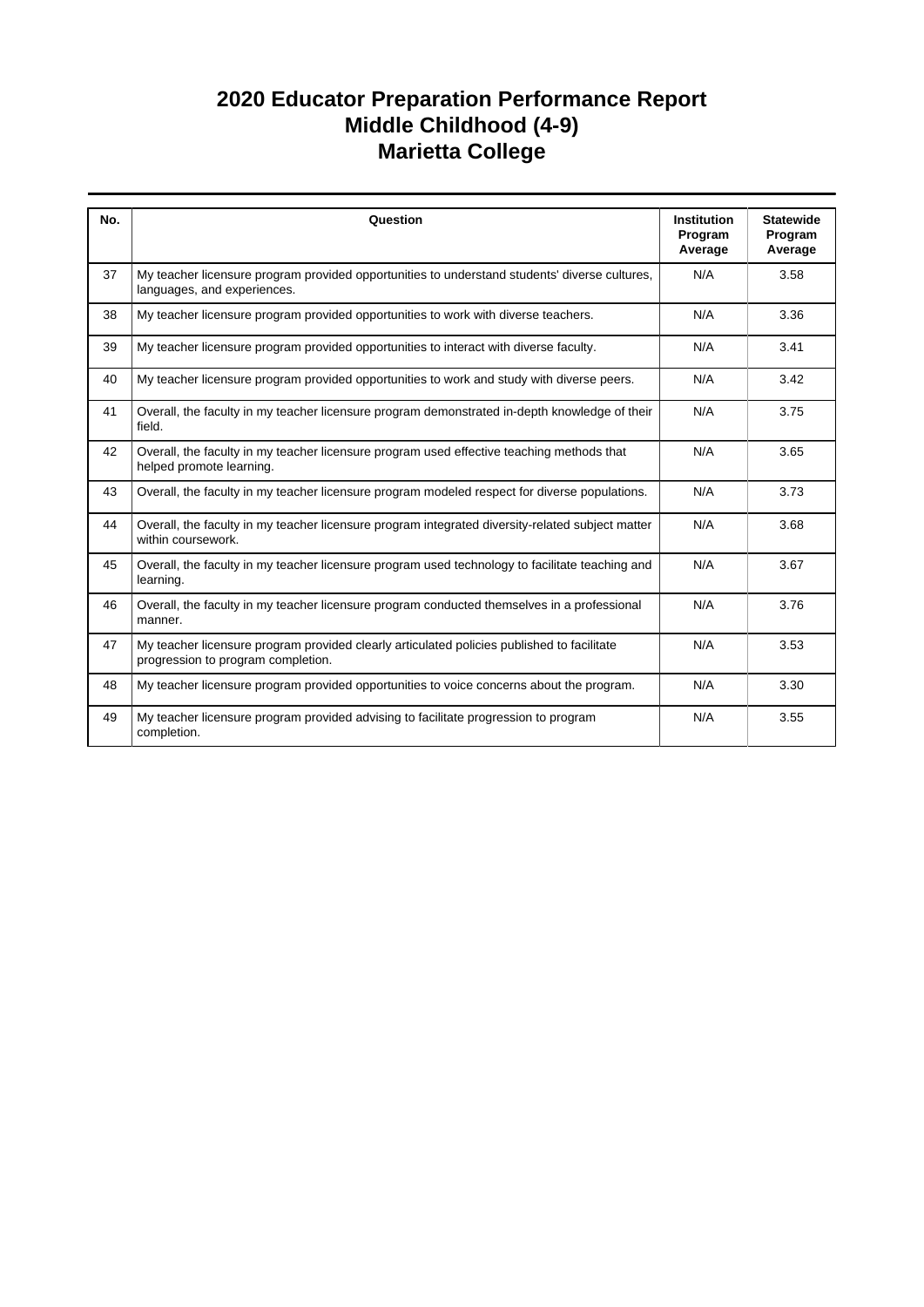### **Statewide Survey of Ohio Resident Educators' Reflections on their Educator Preparation Program**

Reporting Period from Sept 1, 2019 to Aug 31, 2020

### **Description of Data:**

Due to the COVID-19 pandemic-related issues, including school closures and staff transitions in Ohio during the 2019-2020 school year, the distributions of some surveys were delayed, contributing to lower response rates.

To gather information on alumni satisfaction with the quality of preparation provided by their educator preparation programs, the Ohio Department of Higher Education administers a survey aligned with the Ohio Standards for the Teaching Profession (OSTP), Ohio licensure requirements, and elements of national accreditation. All Ohio Resident Educators who completed their preparation in Ohio receive an invitation to complete the survey in the fall semester as they enter Year 2 of the Resident Educator program. The results of the survey are reflected here.

| No.              | Question                                                                                                                                                                                                               | <b>Institution</b><br>Program<br>Average | <b>Statewide</b><br>Program<br>Average |
|------------------|------------------------------------------------------------------------------------------------------------------------------------------------------------------------------------------------------------------------|------------------------------------------|----------------------------------------|
| 1                | My teacher licensure program prepared me with knowledge of research on how students<br>learn.                                                                                                                          | N/A                                      | 3.32                                   |
| 2                | My teacher licensure program prepared me to recognize characteristics of gifted students,<br>students with disabilities, and at-risk students in order to plan and deliver appropriate<br>instruction.                 | N/A                                      | 3.17                                   |
| 3                | My teacher licensure program prepared me with high levels of knowledge and the academic<br>content I plan to teach.                                                                                                    | N/A                                      | 3.38                                   |
| $\overline{4}$   | My teacher licensure program prepared me to identify instructional strategies appropriate to<br>my content area.                                                                                                       | N/A                                      | 3.40                                   |
| 5                | My teacher licensure program prepared me to understand the importance of linking<br>interdisciplinary experiences.                                                                                                     | N/A                                      | 3.25                                   |
| 6                | My teacher licensure program prepared me to align instructional goals and activities with<br>Ohio's academic content standards, including Ohio's Learning Standards.                                                   | N/A                                      | 3.48                                   |
| $\overline{7}$   | My teacher licensure program prepared me to use assessment data to inform instruction.                                                                                                                                 | N/A                                      | 3.40                                   |
| 8                | My teacher licensure program prepared me to clearly communicate learning goals to students.                                                                                                                            | N/A                                      | 3.48                                   |
| 9                | My teacher licensure program prepared me to apply knowledge of how students learn, to<br>inform instruction.                                                                                                           | N/A                                      | 3.40                                   |
| 10 <sup>10</sup> | My teacher licensure program prepared me to differentiate instruction to support the learning<br>needs of all students, including students identified as gifted, students with disabilities, and at-<br>risk students. | N/A                                      | 3.30                                   |
| 11               | My teacher licensure program prepared me to identify strategies to increase student<br>motivation and interest in topics of study.                                                                                     | N/A                                      | 3.23                                   |
| 12               | My teacher licensure program prepared me to create learning situations in which students<br>work independently, collaboratively, and/or a whole class.                                                                 | N/A                                      | 3.42                                   |

#### **1=Strongly Disagree 2=Disagree 3=Agree 4=Strongly Agree**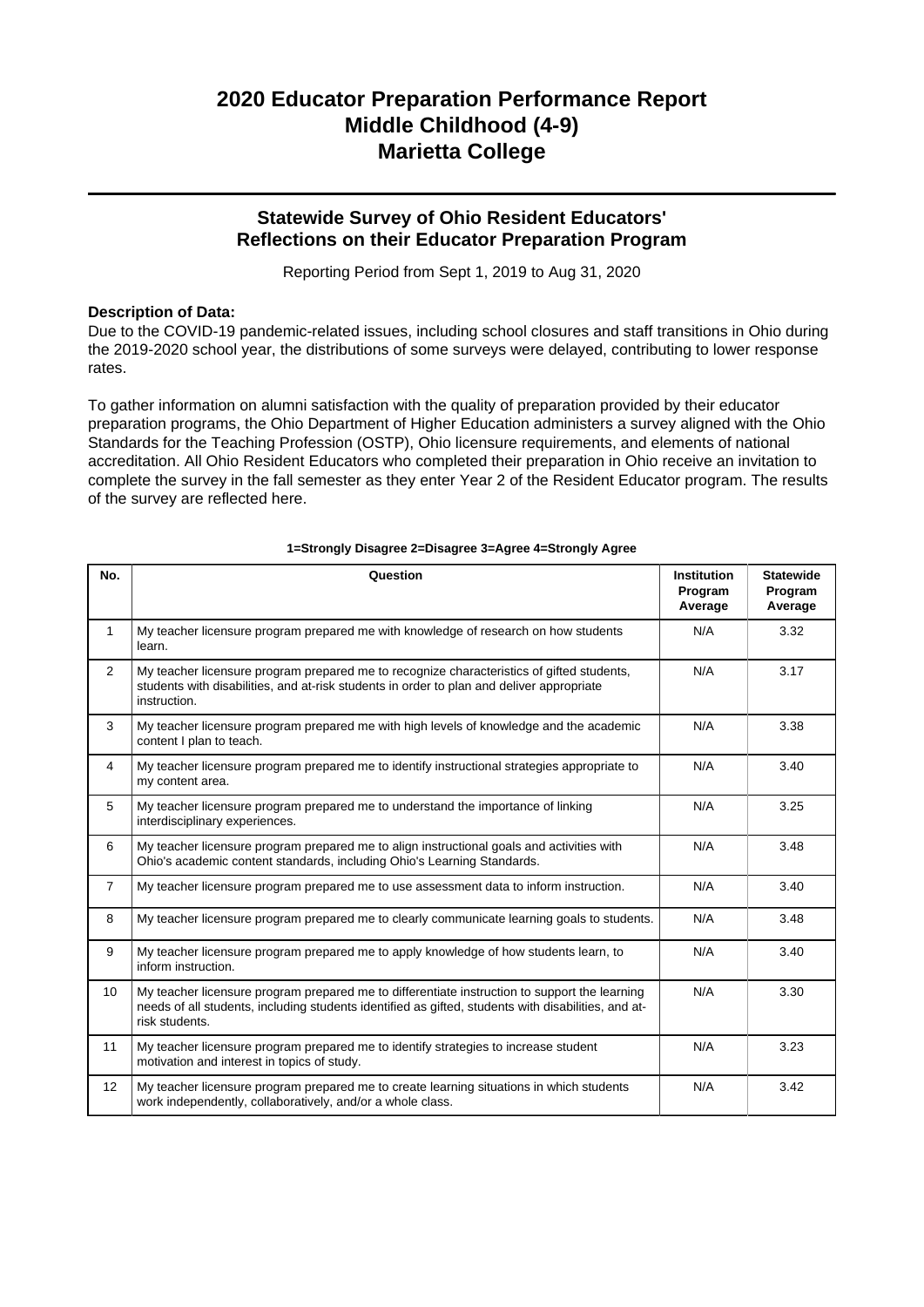| No. | Question                                                                                                                                                                  | Institution<br>Program<br>Average | <b>Statewide</b><br>Program<br>Average |
|-----|---------------------------------------------------------------------------------------------------------------------------------------------------------------------------|-----------------------------------|----------------------------------------|
| 13  | My teacher licensure program prepared me to use strategies for effective classroom<br>management.                                                                         | N/A                               | 2.98                                   |
| 14  | My teacher licensure program prepared me to communicate clearly and effectively.                                                                                          | N/A                               | 3.40                                   |
| 15  | My teacher licensure program prepared me to understand the importance of communication<br>with families and caregivers.                                                   | N/A                               | 3.22                                   |
| 16  | My teacher licensure program prepared me to understand, uphold, and follow professional<br>ethics, policies, and legal codes of professional conduct.                     | N/A                               | 3.52                                   |
| 17  | My teacher licensure program prepared me to use a variety of diagnostic, formative, and<br>summative assessments.                                                         | N/A                               | 3.50                                   |
| 18  | My teacher licensure program prepared me to understand students' diverse cultures,<br>language skills, and experiences.                                                   | N/A                               | 3.13                                   |
| 19  | My teacher licensure program prepared me to treat all students fairly and establish an<br>environment that is respectful, supportive, and caring.                         | N/A                               | 3.58                                   |
| 20  | My teacher licensure program prepared me to use technology to enhance teaching and<br>student learning.                                                                   | N/A                               | 3.30                                   |
| 21  | My teacher licensure program prepared me to collaborate with colleagues and members of<br>the community when and where appropriate.                                       | N/A                               | 3.47                                   |
| 22  | My teacher licensure program collected evidence of my performance on multiple measures to<br>monitor my progress.                                                         | N/A                               | 3.42                                   |
| 23  | My teacher licensure program provided me with knowledge of the Ohio Licensure Program<br>standards for my discipline (e.g. NAEYC, CEC, NCTM).                             | N/A                               | 3.00                                   |
| 24  | My teacher licensure program provided me with knowledge of the operation of Ohio schools<br>as delineated in the Ohio Department of Education School Operating Standards. | N/A                               | 3.13                                   |
| 25  | My teacher licensure program provided me with knowledge of the requirements for the<br>Resident Educator License.                                                         | N/A                               | 3.13                                   |
| 26  | My teacher licensure program provided me with knowledge of the Ohio Standards for the<br>Teaching Profession.                                                             | N/A                               | 3.37                                   |
| 27  | My teacher licensure program provided me with knowledge of the Ohio Standards for<br>Professional Development.                                                            | N/A                               | 3.12                                   |
| 28  | My teacher licensure program provided me with knowledge of the Ohio Academic Content<br>Standards, including Ohio's Learning Standards.                                   | N/A                               | 3.47                                   |
| 29  | My teacher licensure program provided me with knowledge of the Value-added Growth<br>Measure as defined by the Ohio State Board of Education.                             | N/A                               | 2.75                                   |
| 30  | My teacher licensure program provided field experiences that supported my development as<br>an effective educator focused on student learning.                            | N/A                               | 3.60                                   |
| 31  | My teacher licensure program provided field experiences in a variety of settings (urban,<br>suburban, and rural).                                                         | N/A                               | 3.17                                   |
| 32  | My teacher licensure program provided student teaching experience(s) that supported my<br>development as an effective educator focused on student learning.               | N/A                               | 3.58                                   |
| 33  | My teacher licensure program provided cooperating teachers who supported me through<br>observation and conferences (face-to-face or via electronic media).                | N/A                               | 3.53                                   |
| 34  | My teacher licensure program provided university supervisors who supported me through<br>observation and conferences (face-to-face or via electronic media).              | N/A                               | 3.65                                   |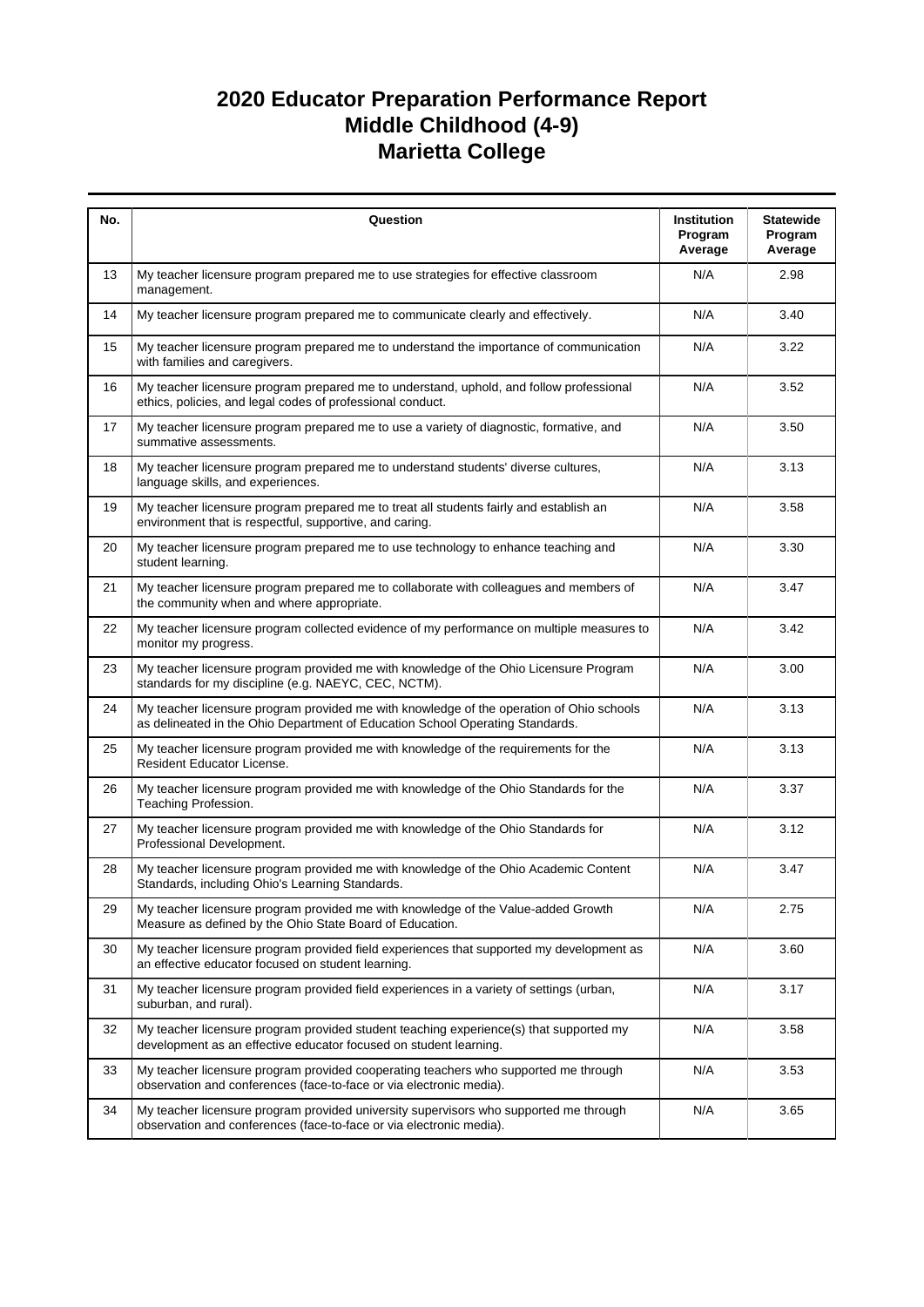| No. | Question                                                                                                                                                            | <b>Institution</b><br>Program<br>Average | <b>Statewide</b><br>Program<br>Average |
|-----|---------------------------------------------------------------------------------------------------------------------------------------------------------------------|------------------------------------------|----------------------------------------|
| 35  | My teacher licensure program provided opportunities to work with diverse students (including<br>gifted students, students with disabilities, and at-risk students). | N/A                                      | 3.32                                   |
| 36  | My teacher licensure program provided opportunities to understand students' diverse cultures,<br>languages, and experiences.                                        | N/A                                      | 3.20                                   |
| 37  | My teacher licensure program provided opportunities to work with diverse teachers.                                                                                  | N/A                                      | 3.12                                   |
| 38  | My teacher licensure program provided opportunities to interact with diverse faculty.                                                                               | N/A                                      | 3.15                                   |
| 39  | My teacher licensure program provided opportunities to work and study with diverse peers.                                                                           | N/A                                      | 3.18                                   |
| 40  | Overall, the faculty in my teacher licensure program demonstrated in-depth knowledge of their<br>field.                                                             | N/A                                      | 3.62                                   |
| 41  | Overall, the faculty in my teacher licensure program used effective teaching methods that<br>helped promote learning.                                               | N/A                                      | 3.48                                   |
| 42  | Overall, the faculty in my teacher licensure program modeled respect for diverse populations.                                                                       | N/A                                      | 3.53                                   |
| 43  | Overall, the faculty in my teacher licensure program integrated diversity-related subject matter<br>within coursework.                                              | N/A                                      | 3.43                                   |
| 44  | Overall, the faculty in my teacher licensure program used technology to facilitate teaching and<br>learning.                                                        | N/A                                      | 3.43                                   |
| 45  | Overall, the faculty in my teacher licensure program conducted themselves in a professional<br>manner.                                                              | N/A                                      | 3.60                                   |
| 46  | My teacher licensure program provided clearly articulated policies published to facilitate<br>progression to program completion.                                    | N/A                                      | 3.42                                   |
| 47  | My teacher licensure program provided opportunities to voice concerns about the program.                                                                            | N/A                                      | 3.18                                   |
| 48  | My teacher licensure program provided advising to facilitate progression to program<br>completion.                                                                  | N/A                                      | 3.43                                   |
| 49  | My teacher licensure program prepared me with the knowledge and skills necessary to enter<br>the classroom as a Resident Educator.                                  | N/A                                      | 3.40                                   |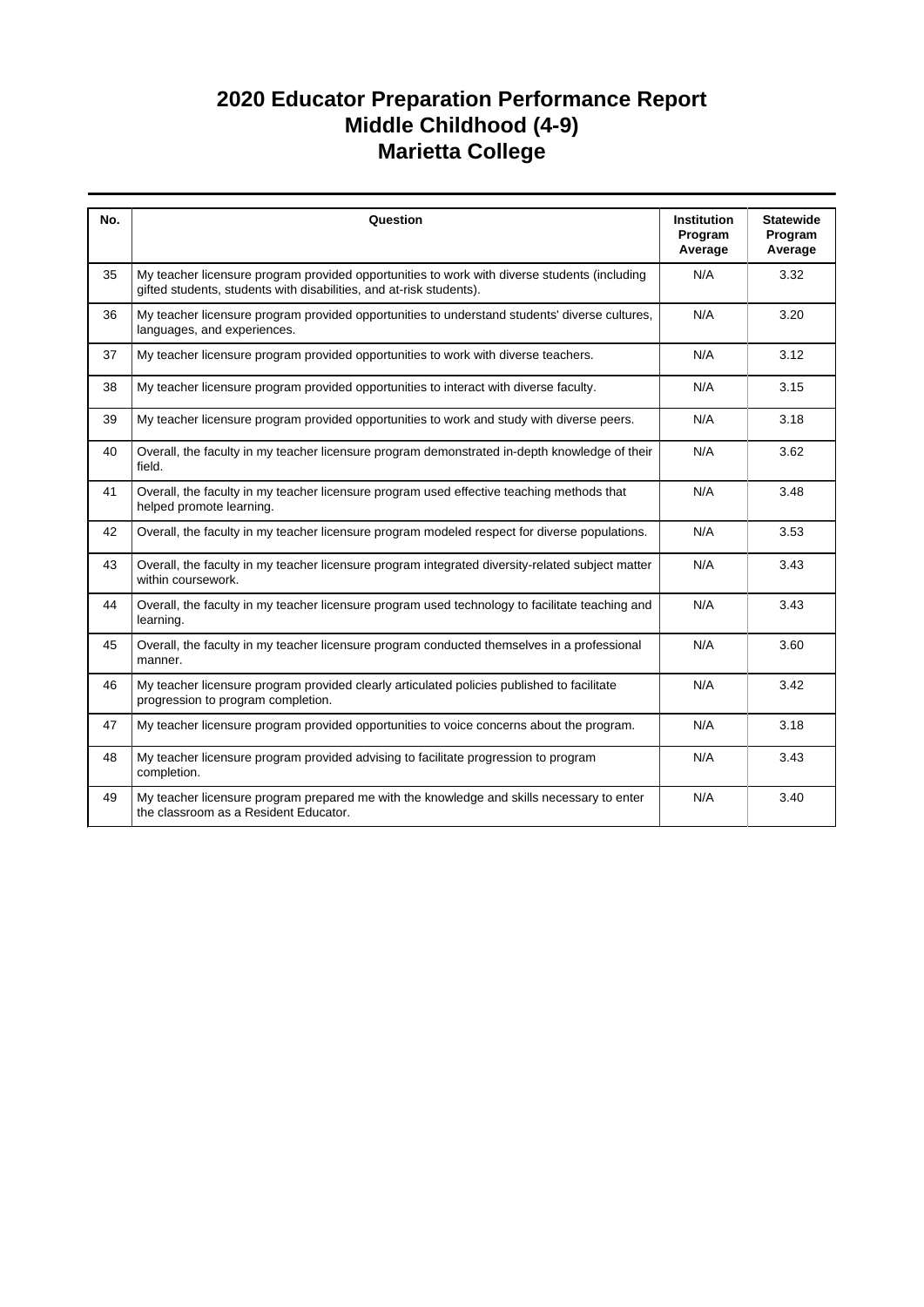### **Field and Clinical Experiences for Candidates at Marietta College**

Reporting Period from Sept 1, 2019 to Aug 31, 2020 (Data Source: Marietta College)

#### **Description of Data:**

Ohio requires that teacher candidates complete field and clinical experiences in school settings as part of their preparation. These experiences include early and ongoing field-based opportunities and the culminating pre-service clinical experience commonly referred to as "student teaching." The specific requirements for these placements vary by unit and by program.

| <b>Teacher Preparation Programs</b>                                                                          |                     |  |  |  |
|--------------------------------------------------------------------------------------------------------------|---------------------|--|--|--|
| <b>Field/Clinical Experience Element</b>                                                                     | <b>Requirements</b> |  |  |  |
| Minimum number of field hours required of candidates in the preparation program prior to<br>student teaching | 195                 |  |  |  |
| Maximum number of field hours required of candidates in the preparation program prior to<br>student teaching | 365                 |  |  |  |
| Total number of weeks required of candidates in the student teaching experience                              | 14                  |  |  |  |
| Percentage of teacher candidates who satisfactorily completed student teaching                               | N/A                 |  |  |  |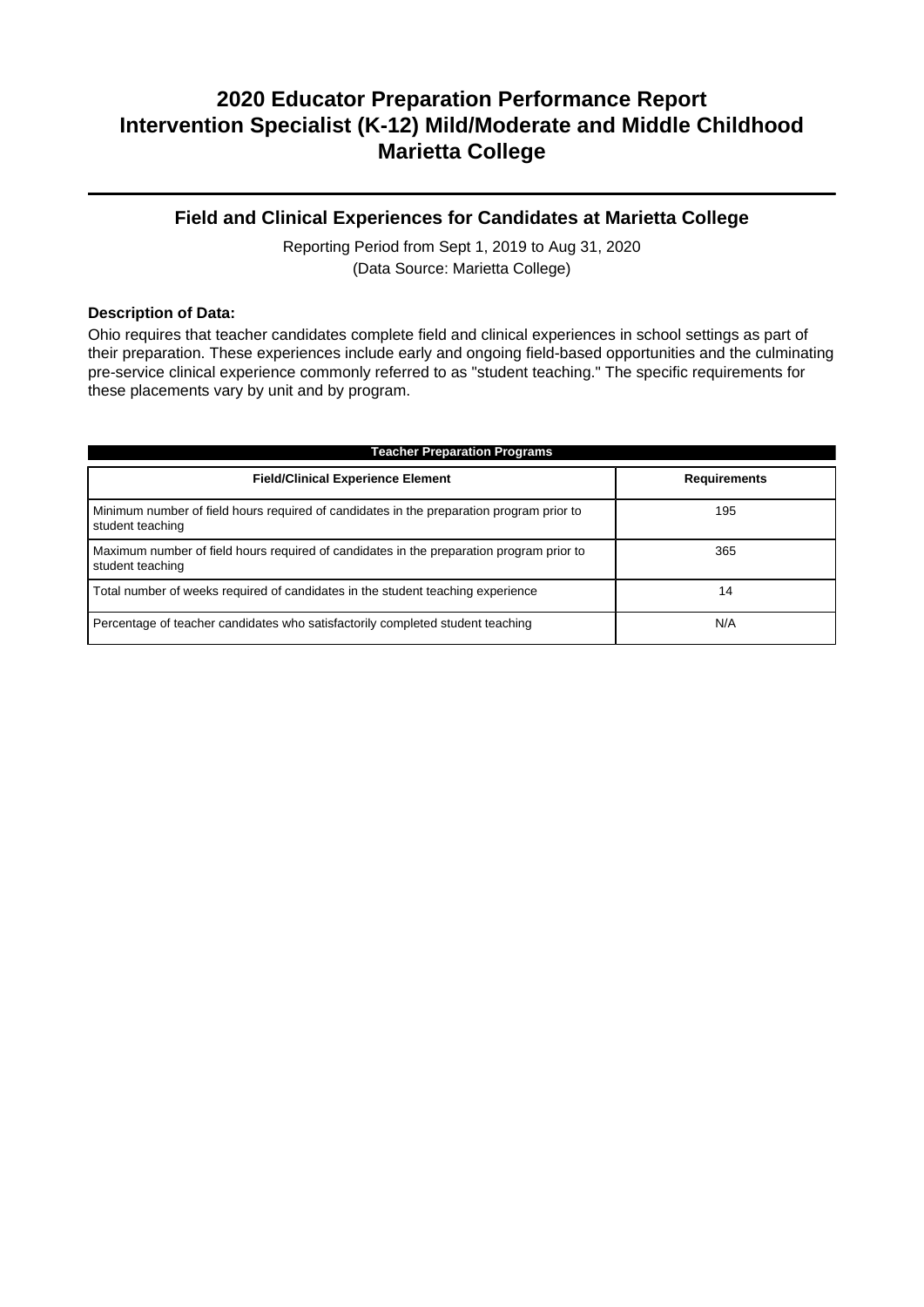### **Ohio Educator Licensure Examination Pass Rates at Marietta College**

Reporting Period from Sept 1, 2018 to Aug 31, 2019 (Data Source: USDOE Title II Report)

### **Description of Data:**

Ohio educator licensure requirements include passage of all requisite licensure examinations at the state determined cut score. The reported results reflect Title II data, and therefore represent pass rate data solely only initial licenses. Further, because the data are gathered from the Title II reports, there is a one-year lag in accessing the data. Teacher licensure pass rate data are the only reported metric for which the data do not reflect the reporting year 2019-2020.

As of 2013, the Ohio Assessments for Educators replaced the Praxis subject assessments for initial licensure. Some Praxis II assessments are still being reported because recent program completers took those tests in or before 2013.

| <b>Teacher Licensure Test Scores</b> |                            |                   |                                    |                                                     |                             |                      |                                      |                                                          |
|--------------------------------------|----------------------------|-------------------|------------------------------------|-----------------------------------------------------|-----------------------------|----------------------|--------------------------------------|----------------------------------------------------------|
| <b>Licensure Test</b>                | <b>Test Range</b><br>Score | Test Cut<br>Score | <b>Completers</b><br><b>Tested</b> | Program<br>Average<br><b>Scaled</b><br><b>Score</b> | <b>Completers</b><br>Passed | Program<br>Pass Rate | <b>State</b><br>Average<br>Pass Rate | <b>State</b><br>Average<br><b>Scaled</b><br><b>Score</b> |
| 002 - APK: Middle Childhood (4-9)    | 100-300                    | 220               | N <sub>10</sub>                    | N/A                                                 | N <sub>10</sub>             | N/A                  | 96%                                  | 247                                                      |
| 029 - Middle Grades Science          | 100-300                    | 220               | N <sub>10</sub>                    | N/A                                                 | N <sub>10</sub>             | N/A                  | 96%                                  | 244                                                      |
| 030 - Middle Grades Mathematics      | 100-300                    | 220               | N <sub>10</sub>                    | N/A                                                 | N <sub>10</sub>             | N/A                  | 95%                                  | 244                                                      |
| 043 - Special Education              | 100-300                    | 220               | N <sub>10</sub>                    | N/A                                                 | N <sub>10</sub>             | N/A                  | 97%                                  | 248                                                      |
| 090 - Foundations of Reading         | 100-300                    | 220               | N <sub>10</sub>                    | N/A                                                 | N <sub>10</sub>             | N/A                  | 96%                                  | 244                                                      |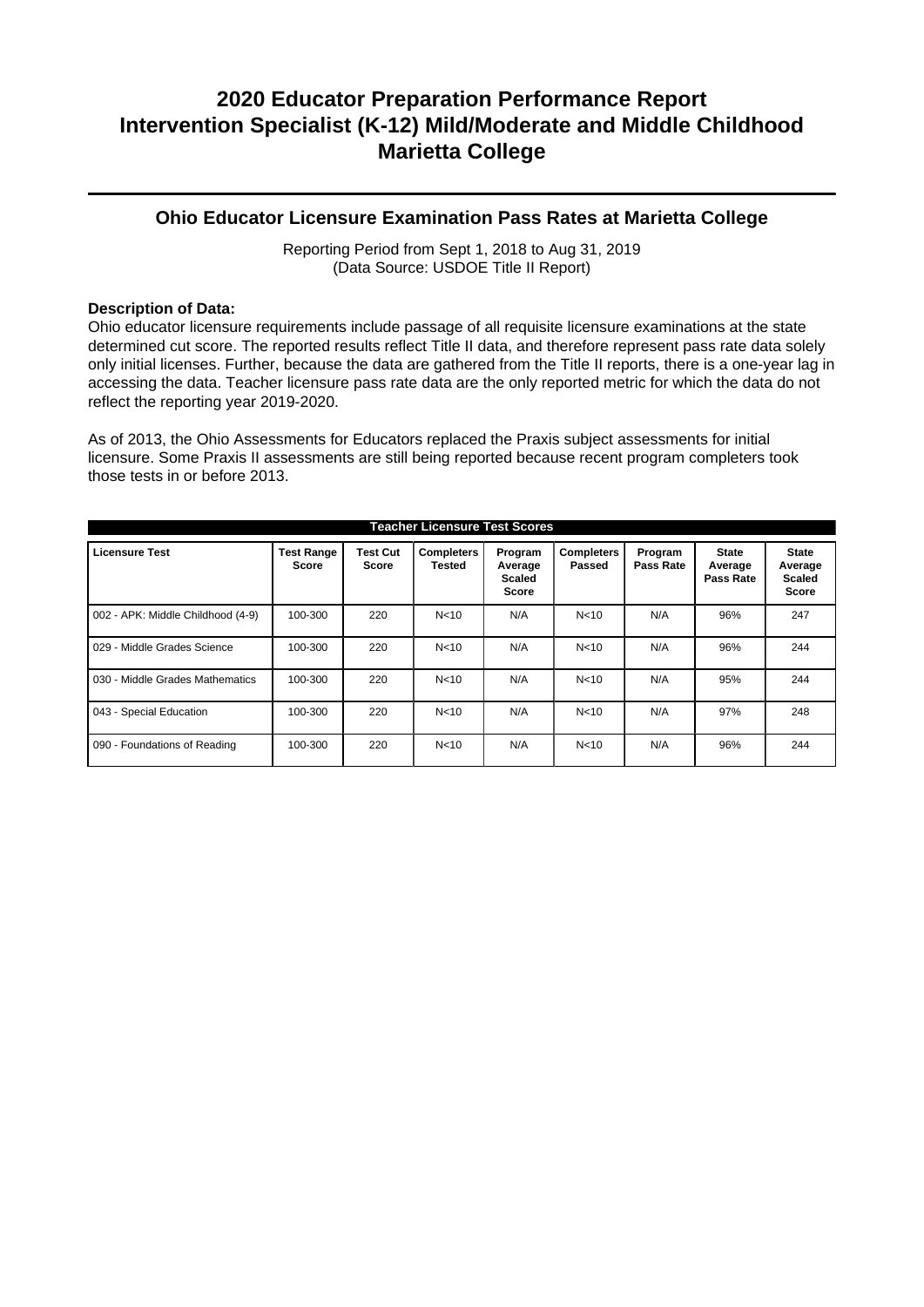### **Marietta College Candidate Academic Measures**

Reporting Period from Sept 1, 2019 to Aug 31, 2020 (Data Source:Marietta College)

### **Undergraduate Program Admission Requirements**

Candidates are admitted to the professional license program after completing 45 semester hours and completing initial 100/200 level EDUC courses and field experiences. Candidates must meet minimum requirements for overall GPA, education course GPA, academic skills test scores (ACT, SAT, or Praxis Core Assessments for Educators), have ratings of acceptable on the disposition checklist used in initial field experiences and grades of C or higher in writing and oral communication.

### **Description of Data:**

The data in this section are the average scores of candidates on academic measures reported by the provider. If a measure is not applicable to a level of delivery (undergraduate, post-baccalaureate, graduate) the table reflects "N/A." In the "Dispositional Assessments and Other Measures" portion, if the provider did not indicate using a measure, OR if the institution does not offer a program at the designated level of delivery, the table reflects "N."

Candidates Admitted is the number admitted (for fall or spring) during the academic year.

Candidates Enrolled is the total number of candidates admitted and enrolled (including program completers) during the academic year.

Candidates Completing is the number meeting all the requirements of a state-approved teacher preparation program during the academic year.

|                            | <b>Candidates Admitted</b><br><b>Candidates Enrolled</b> |                                  |                         | <b>Candidates Completing</b>     |                         |                            |                         |
|----------------------------|----------------------------------------------------------|----------------------------------|-------------------------|----------------------------------|-------------------------|----------------------------|-------------------------|
| Academic<br><b>Measure</b> | Required<br><b>Score</b>                                 | <b>Number</b><br><b>Admitted</b> | Average<br><b>Score</b> | <b>Number</b><br><b>Enrolled</b> | Average<br><b>Score</b> | <b>Number</b><br>Completed | Average<br><b>Score</b> |
|                            |                                                          |                                  |                         |                                  |                         |                            |                         |
| <b>ACT Composite</b>       | $U=N/A$                                                  | $U=N/A$                          | $U=N/A$                 | $U=N/A$                          | $U=N/A$                 | $U=N/A$                    | $U=N/A$                 |
| <b>Score</b>               | $P=N/A$                                                  | $P=N/A$                          | $P=N/A$                 | $P=N/A$                          | $P=N/A$                 | $P=N/A$                    | $P=N/A$                 |
|                            | $G=N/A$                                                  | $G=N/A$                          | $G=N/A$                 | $G=N/A$                          | $G=N/A$                 | $G=N/A$                    | $G=N/A$                 |
| <b>ACT English</b>         | $U=21$                                                   | $U=N<10$                         | $U=N<10$                | $U=N<10$                         | $U=N<10$                | $U=N<10$                   | $U=N<10$                |
| <b>Subscore</b>            | $P=N/A$                                                  | $P=N/A$                          | $P=N/A$                 | $P=N/A$                          | $P=N/A$                 | $P=N/A$                    | $P=N/A$                 |
|                            | $G=N/A$                                                  | $G=N/A$                          | $G=N/A$                 | $G=N/A$                          | $G=N/A$                 | $G=N/A$                    | $G=N/A$                 |
| <b>ACT Essay</b>           | $U=7$                                                    | $U=N<10$                         | $U=N<10$                | $U=N<10$                         | $U=N<10$                | $U=N<10$                   | $U=N<10$                |
| (Optional)                 | $P=N/A$                                                  | $P=N/A$                          | $P=N/A$                 | $P=N/A$                          | $P=N/A$                 | $P=N/A$                    | $P=N/A$                 |
|                            | $G=N/A$                                                  | $G=N/A$                          | $G=N/A$                 | $G=N/A$                          | $G=N/A$                 | $G=N/A$                    | $G=N/A$                 |
| <b>ACT Math</b>            | $U=21$                                                   | $U=N<10$                         | $U=N<10$                | $U=N<10$                         | $U=N<10$                | $U=N<10$                   | $U=N<10$                |
| <b>Subscore</b>            | $P=N/A$                                                  | $P=N/A$                          | $P=N/A$                 | $P=N/A$                          | $P=N/A$                 | $P=N/A$                    | $P=N/A$                 |
|                            | $G=N/A$                                                  | $G=N/A$                          | $G=N/A$                 | $G=N/A$                          | $G=N/A$                 | $G=N/A$                    | $G=N/A$                 |
| <b>ACT Reading</b>         | $U=21$                                                   | $U=N<10$                         | $U=N<10$                | $U=N<10$                         | $U=N<10$                | $U=N<10$                   | $U=N<10$                |
| <b>Subscore</b>            | $P=N/A$                                                  | $P=N/A$                          | $P=N/A$                 | $P=N/A$                          | $P=N/A$                 | $P=N/A$                    | $P=N/A$                 |
|                            | $G=N/A$                                                  | $G=N/A$                          | $G=N/A$                 | $G=N/A$                          | $G=N/A$                 | $G=N/A$                    | $G=N/A$                 |
| <b>ACT Science</b>         | $U=N/A$                                                  | $U=N/A$                          | $U=N/A$                 | $U=N/A$                          | $U=N/A$                 | $U=N/A$                    | $U=N/A$                 |
| <b>Subscore</b>            | $P=N/A$                                                  | $P=N/A$                          | $P=N/A$                 | $P=N/A$                          | $P=N/A$                 | $P=N/A$                    | $P=N/A$                 |
|                            | $G=N/A$                                                  | $G=N/A$                          | $G=N/A$                 | $G=N/A$                          | $G=N/A$                 | $G=N/A$                    | $G=N/A$                 |
| <b>GPA - Graduate</b>      | $U=N/A$                                                  | $U=N/A$                          | $U=N/A$                 | $U=N/A$                          | $U=N/A$                 | $U=N/A$                    | $U=N/A$                 |
|                            | $P=N/A$                                                  | $P=N/A$                          | $P=N/A$                 | $P=N/A$                          | $P=N/A$                 | $P=N/A$                    | $P=N/A$                 |
|                            | $G=N/A$                                                  | $G=N/A$                          | $G=N/A$                 | $G=N/A$                          | $G=N/A$                 | $G=N/A$                    | $G=N/A$                 |
| <b>GPA - High School</b>   | $U=N/A$                                                  | $U=N/A$                          | $U=N/A$                 | $U=N/A$                          | $U=N/A$                 | $U=N/A$                    | $U=N/A$                 |
|                            | $P=N/A$                                                  | $P=N/A$                          | $P=N/A$                 | $P=N/A$                          | $P=N/A$                 | $P=N/A$                    | $P=N/A$                 |
|                            | $G=N/A$                                                  | $G=N/A$                          | $G=N/A$                 | $G=N/A$                          | $G=N/A$                 | $G=N/A$                    | $G=N/A$                 |

## **Teacher Preparation Programs U=Undergraduate P=Post-Baccalaureate G=Graduate**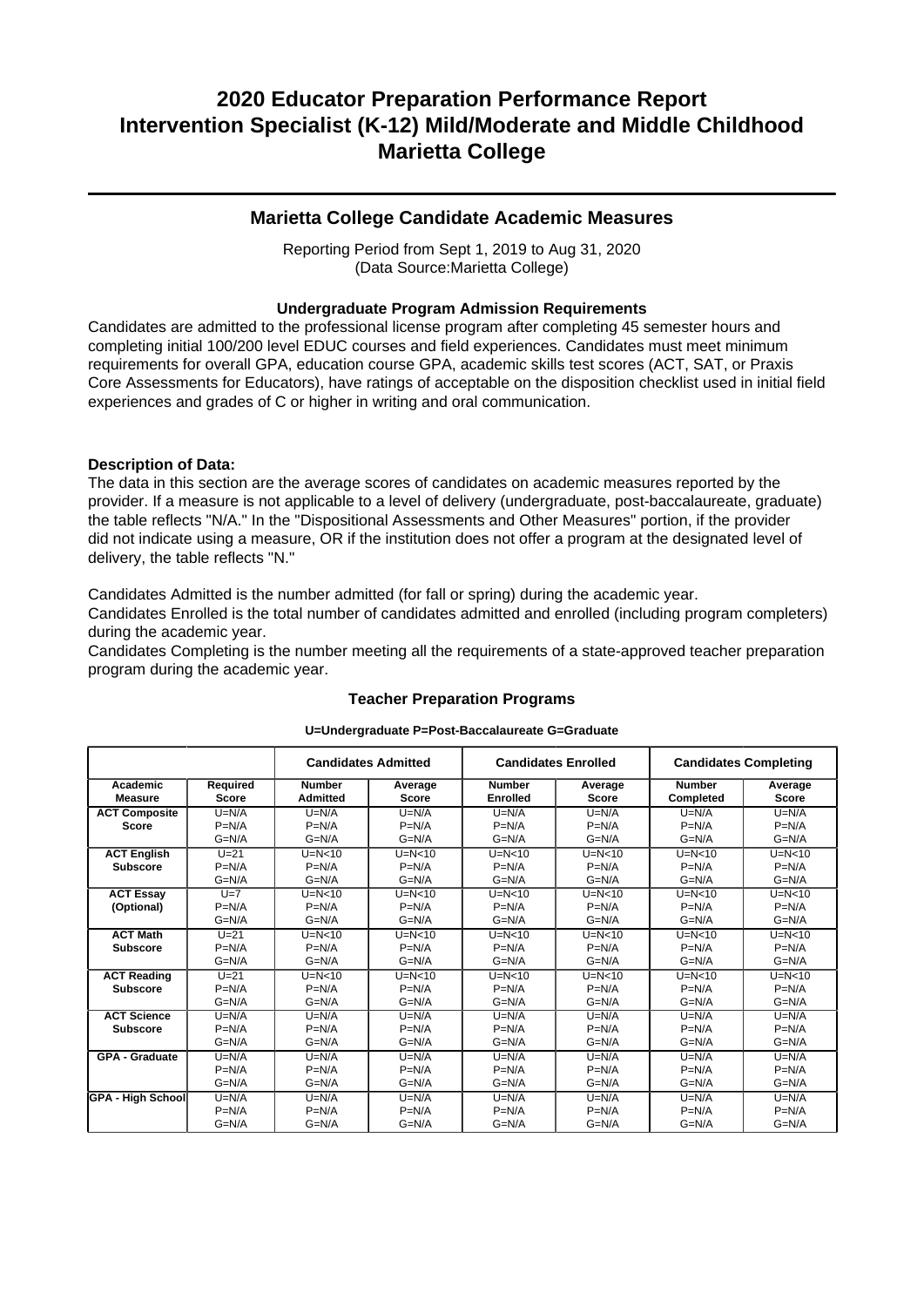|                            |                                 |                                  | <b>Candidates Admitted</b> |                           | <b>Candidates Enrolled</b> |                            | <b>Candidates Completing</b> |
|----------------------------|---------------------------------|----------------------------------|----------------------------|---------------------------|----------------------------|----------------------------|------------------------------|
| Academic<br><b>Measure</b> | Required<br><b>Score</b>        | <b>Number</b><br><b>Admitted</b> | Average<br><b>Score</b>    | <b>Number</b><br>Enrolled | Average<br><b>Score</b>    | <b>Number</b><br>Completed | Average<br>Score             |
| <b>GPA - Transfer</b>      | $U=N/A$                         | $U=N/A$                          | $U=N/A$                    | $U=N/A$                   | $U=N/A$                    | $U=N/A$                    | $U=N/A$                      |
|                            | $P=N/A$                         | $P=N/A$                          | $P=N/A$                    | $P=N/A$                   | $P=N/A$                    | $P=N/A$                    | $P=N/A$                      |
|                            | $G=N/A$                         | $G=N/A$                          | $G=N/A$                    | $G=N/A$                   | $G=N/A$                    | $G=N/A$                    | $G=N/A$                      |
| $GPA -$                    | $U = 3.00$                      | $U=N<10$                         | $U=N<10$                   | $U=N<10$                  | $U=N<10$                   | $U=N<10$                   | $U=N<10$                     |
| Undergraduate              | $P=N/A$                         | $P=N/A$                          | $P=N/A$                    | $P=N/A$                   | $P=N/A$                    | $P=N/A$                    | $P=N/A$                      |
|                            | $G=N/A$                         | $G=N/A$                          | $G=N/A$                    | $G=N/A$                   | $G=N/A$                    | $G=N/A$                    | $G=N/A$                      |
| <b>GRE Composite</b>       | $U=N/A$                         | $U=N/A$                          | $U=N/A$                    | $U=N/A$                   | $U=N/A$                    | $U=N/A$                    | $U=N/A$                      |
| <b>Score</b>               | $P=N/A$<br>$G=N/A$              | $P=N/A$                          | $P=N/A$                    | $P=N/A$<br>$G=N/A$        | $P=N/A$<br>$G=N/A$         | $P=N/A$<br>$G=N/A$         | $P=N/A$<br>$G=N/A$           |
| <b>GRE Quantitative</b>    | $U=N/A$                         | $G=N/A$<br>$U=N/A$               | $G=N/A$<br>$U=N/A$         | $U=N/A$                   | $U=N/A$                    | $U=N/A$                    | $U=N/A$                      |
| <b>Subscore</b>            | $P=N/A$                         | $P=N/A$                          | $P=N/A$                    | $P=N/A$                   | $P=N/A$                    | $P=N/A$                    | $P=N/A$                      |
|                            | $G=N/A$                         | $G=N/A$                          | $G=N/A$                    | $G=N/A$                   | $G=N/A$                    | $G=N/A$                    | $G=N/A$                      |
| <b>GRE Verbal</b>          | $U=N/A$                         | $U=N/A$                          | $U=N/A$                    | $U=N/A$                   | $U=N/A$                    | $U=N/A$                    | $U=N/A$                      |
| <b>Subscore</b>            | $P=N/A$                         | $P=N/A$                          | $P=N/A$                    | $P=N/A$                   | $P=N/A$                    | $P=N/A$                    | $P=N/A$                      |
|                            | $G=N/A$                         | $G=N/A$                          | $G=N/A$                    | $G=N/A$                   | $G=N/A$                    | $G=N/A$                    | $G=N/A$                      |
| <b>GRE Writing</b>         | $U=N/A$                         | $U=N/A$                          | $U=N/A$                    | $U=N/A$                   | $U=N/A$                    | $U=N/A$                    | $U=N/A$                      |
| <b>Subscore</b>            | $P=N/A$                         | $P=N/A$                          | $P=N/A$                    | $P=N/A$                   | $P=N/A$                    | $P=N/A$                    | $P=N/A$                      |
|                            | $G=N/A$                         | $G=N/A$                          | $G=N/A$                    | $G=N/A$                   | $G=N/A$                    | $G=N/A$                    | $G=N/A$                      |
| <b>MAT</b>                 | $U=N/A$                         | $U=N/A$                          | $U=N/A$                    | $U=N/A$                   | $U=N/A$                    | $U=N/A$                    | $U=N/A$                      |
|                            | $P=N/A$                         | $P=N/A$                          | $P=N/A$                    | $P=N/A$                   | $P=N/A$                    | $P=N/A$                    | $P=N/A$                      |
|                            | $G=N/A$                         | $G=N/A$                          | $G=N/A$                    | $G=N/A$                   | $G=N/A$                    | $G=N/A$                    | $G=N/A$                      |
| <b>Praxis CORE Math</b>    | $U = 150$<br>$P=N/A$            | $U=N<10$<br>$P=N/A$              | $U=N<10$<br>$P=N/A$        | $U=N<10$<br>$P=N/A$       | $U=N<10$<br>$P=N/A$        | $U=N<10$<br>$P=N/A$        | $U=N<10$<br>$P=N/A$          |
|                            | $G=N/A$                         | $G=N/A$                          | $G=N/A$                    | $G=N/A$                   | $G=N/A$                    | $G=N/A$                    | $G=N/A$                      |
| <b>Praxis CORE</b>         | $U = 156$                       | $U=N<10$                         | $\overline{U}$ =N<10       | $U=N<10$                  | $U=N<10$                   | $U=N<10$                   | $U=N<10$                     |
| Reading                    | $P=N/A$                         | $P=N/A$                          | $P=N/A$                    | $P=N/A$                   | $P=N/A$                    | $P=N/A$                    | $P=N/A$                      |
|                            | $G=N/A$                         | $G=N/A$                          | $G=N/A$                    | $G=N/A$                   | $G=N/A$                    | $G=N/A$                    | $G=N/A$                      |
| <b>Praxis CORE</b>         | $U = 162$                       | $U=N<10$                         | $U=N<10$                   | $U=N<10$                  | $U=N<10$                   | $U=N<10$                   | $U=N<10$                     |
| Writing                    | $P=N/A$                         | $P=N/A$                          | $P=N/A$                    | $P=N/A$                   | $P=N/A$                    | $P=N/A$                    | $P=N/A$                      |
|                            | $G=N/A$                         | $G=N/A$                          | $G=N/A$                    | $G=N/A$                   | G=N/A                      | $G=N/A$                    | $G=N/A$                      |
| <b>Praxis I Math</b>       | $U=N/A$                         | $U=N/A$                          | $U=N/A$                    | $U=N/A$                   | $U=N/A$                    | $U=N/A$                    | $U=N/A$                      |
|                            | $P=N/A$                         | $P=N/A$                          | $P=N/A$                    | $P=N/A$                   | $P=N/A$                    | $P=N/A$                    | $P=N/A$                      |
|                            | $G=N/A$                         | $G=N/A$                          | $G=N/A$<br>$U=N/A$         | $G=N/A$<br>$U=N/A$        | $G=N/A$                    | $G=N/A$<br>$U=N/A$         | $G=N/A$<br>$U=N/A$           |
| <b>Praxis I Reading</b>    | $U=N/A$<br>$P=N/A$              | $U=N/A$<br>$P=N/A$               | $P=N/A$                    | $P=N/A$                   | $U=N/A$<br>$P=N/A$         | $P=N/A$                    | $P=N/A$                      |
|                            | $G=N/A$                         | $G=N/A$                          | $G=N/A$                    | $G=N/A$                   | G=N/A                      | $G=N/A$                    | $G=N/A$                      |
| <b>Praxis I Writing</b>    | $U=N/A$                         | $U=N/A$                          | $U=N/A$                    | $U=N/A$                   | $U=N/A$                    | $U=N/A$                    | $U=N/A$                      |
|                            | $P=N/A$                         | $P=N/A$                          | $P=N/A$                    | $P=N/A$                   | $P=N/A$                    | $P=N/A$                    | $P=N/A$                      |
|                            | $G=N/A$                         | $G=N/A$                          | $G=N/A$                    | $G=N/A$                   | $G=N/A$                    | $G=N/A$                    | $G=N/A$                      |
| Praxis II                  | $U=N/A$                         | $U=N/A$                          | $U=N/A$                    | $U=N/A$                   | $U=N/A$                    | $U=N/A$                    | $U=N/A$                      |
|                            | $P=N/A$                         | $P=N/A$                          | $P=N/A$                    | $P=N/A$                   | $P=N/A$                    | $P=N/A$                    | $P=N/A$                      |
|                            | $G=N/A$                         | $G=N/A$                          | $G=N/A$                    | $G=N/A$                   | $G=N/A$                    | $G=N/A$                    | $G=N/A$                      |
| <b>SAT Composite</b>       | $U=N/A$                         | $U=N/A$                          | $U=N/A$                    | $U=N/A$                   | $U=N/A$                    | $U=N/A$                    | $U=N/A$                      |
| <b>Score</b>               | $P=N/A$                         | $P=N/A$                          | $P=N/A$                    | $P=N/A$                   | $P=N/A$                    | $P=N/A$                    | $P=N/A$                      |
| <b>SAT Essay</b>           | $G=N/A$                         | $G=N/A$                          | $G=N/A$<br>$U=N/A$         | $G=N/A$<br>$U=N/A$        | G=N/A                      | $G=N/A$                    | $G=N/A$<br>$U=N/A$           |
| (Optional)                 | $U=N/A$<br>$P=N/A$              | $U=N/A$<br>$P=N/A$               | $P=N/A$                    | $P=N/A$                   | $U=N/A$<br>$P=N/A$         | $U=N/A$<br>$P=N/A$         | $P=N/A$                      |
|                            | $G=N/A$                         | $G=N/A$                          | $G=N/A$                    | $G=N/A$                   | $G=N/A$                    | $G=N/A$                    | $G=N/A$                      |
| <b>SAT Math</b>            | $U = 520$                       | $U=N<10$                         | U=N<10                     | $U=N<10$                  | $U=N<10$                   | $U=N<10$                   | $U=N<10$                     |
| <b>Subscore</b>            | $P=N/A$                         | $P=N/A$                          | $P=N/A$                    | $P=N/A$                   | $P=N/A$                    | $P=N/A$                    | $P=N/A$                      |
|                            | $G=N/A$                         | $G=N/A$                          | G=N/A                      | $G=N/A$                   | G=N/A                      | $G=N/A$                    | $G=N/A$                      |
| <b>SAT Reading/</b>        | $U = 520$                       | $U=N<10$                         | U=N<10                     | $U=N<10$                  | $U=N<10$                   | U=N<10                     | $U=N<10$                     |
| <b>Writing Subscore</b>    | $P=N/A$                         | $P=N/A$                          | $P=N/A$                    | $P=N/A$                   | $P=N/A$                    | $P=N/A$                    | $P=N/A$                      |
|                            | G=N/A                           | $G=N/A$                          | $G=N/A$                    | $G=N/A$                   | G=N/A                      | $G=N/A$                    | $G=N/A$                      |
| <b>Other Criteria</b>      |                                 |                                  | Undergraduate              |                           | Post-Baccalaureate         | Graduate                   |                              |
|                            | <b>Dispositional Assessment</b> |                                  | Y                          |                           | N                          |                            | Ν                            |
|                            | <b>EMPATHY/Omaha Interview</b>  |                                  | Ν                          |                           | N                          |                            | N                            |
|                            | Essay                           |                                  | N                          |                           | N                          |                            | N                            |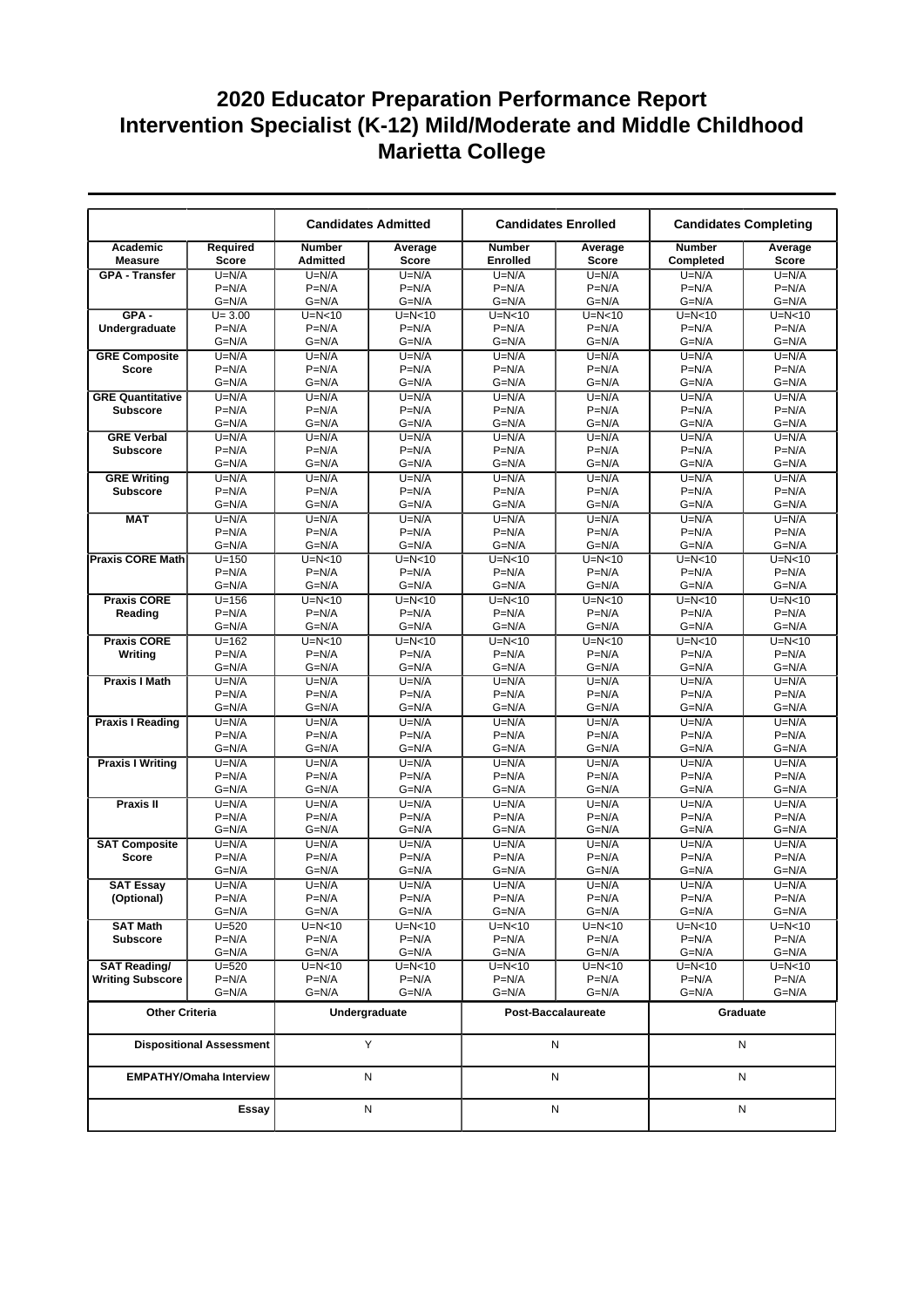| <b>Other Criteria</b>                      | Undergraduate | Post-Baccalaureate | Graduate  |
|--------------------------------------------|---------------|--------------------|-----------|
| High School Class Rank                     | N/A           | N/A                | N/A       |
| Interview                                  | N             | N                  | N         |
| Letter of Commitment                       | N             | N                  | N         |
| Letter of Recommendation                   | N             | N                  | N         |
| Myers-Briggs Type Indicator                | N/A           | N                  | N         |
| <b>OAE Content Assessment</b>              | N/A           | N/A                | N         |
| Portfolio                                  | N             | N                  | N         |
| <b>Prerequisite Courses</b>                | Y             | N                  | ${\sf N}$ |
| <b>SRI Teacher Perceiver</b>               | N/A           | N/A                | N         |
| Superintendent Statement of<br>Sponsorship | N/A           | N/A                | N         |
| Teacher Insight                            | N             | N                  | N         |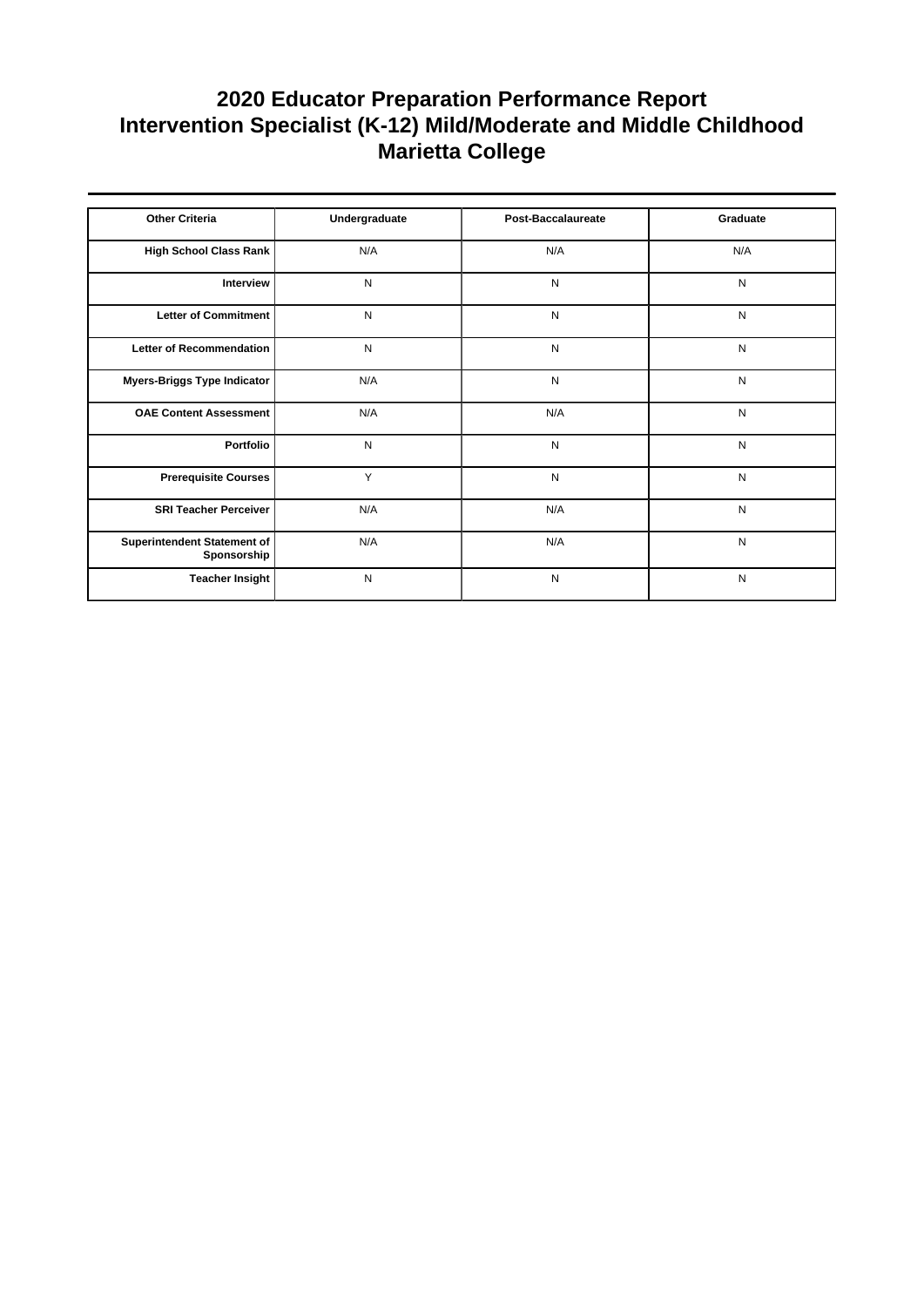### **Pre-Service Teacher Survey Results**

Reporting Period from Sept 1, 2019 to Aug 31, 2020

### **Description of Data:**

Due to the COVID-19 pandemic-related issues, including school closures and staff transitions in Ohio during the 2019-2020 school year, the distributions of some surveys were delayed, contributing to lower response rates.

To gather information on student satisfaction with the quality of preparation provided by their educator preparation programs, the Ohio Department of Higher Education administers a survey aligned with the Ohio Standards for the Teaching Profession (OSTP), Ohio licensure requirements, and elements of national accreditation. All Ohio candidates receive an invitation to complete the survey during their professional internship (student teaching). The results of this survey are reflected here.

| No.            | Question                                                                                                                                                                                                               | <b>Institution</b><br>Program<br>Average | <b>Statewide</b><br>Program<br>Average |
|----------------|------------------------------------------------------------------------------------------------------------------------------------------------------------------------------------------------------------------------|------------------------------------------|----------------------------------------|
| $\mathbf{1}$   | My teacher licensure program prepared me with knowledge of research on how students<br>learn.                                                                                                                          | N/A                                      | 3.69                                   |
| $\overline{2}$ | My teacher licensure program prepared me to recognize characteristics of gifted students,<br>students with disabilities, and at-risk students in order to plan and deliver appropriate<br>instruction.                 | N/A                                      | 3.69                                   |
| 3              | My teacher licensure program prepared me with high levels of knowledge and the academic<br>content I plan to teach.                                                                                                    | N/A                                      | 3.63                                   |
| 4              | My teacher licensure program prepared me to identify instructional strategies appropriate to<br>my content area.                                                                                                       | N/A                                      | 3.63                                   |
| 5              | My teacher licensure program prepared me to understand the importance of linking<br>interdisciplinary experiences.                                                                                                     | N/A                                      | 3.63                                   |
| 6              | My teacher licensure program prepared me to align instructional goals and activities with<br>Ohio's academic content standards, including Ohio's Learning Standards.                                                   | N/A                                      | 3.81                                   |
| $\overline{7}$ | My teacher licensure program prepared me to use assessment data to inform instruction.                                                                                                                                 | N/A                                      | 3.81                                   |
| 8              | My teacher licensure program prepared me to clearly communicate learning goals to students.                                                                                                                            | N/A                                      | 3.81                                   |
| 9              | My teacher licensure program prepared me to apply knowledge of how students learn, to<br>inform instruction.                                                                                                           | N/A                                      | 3.88                                   |
| 10             | My teacher licensure program prepared me to differentiate instruction to support the learning<br>needs of all students, including students identified as gifted, students with disabilities, and at-<br>risk students. | N/A                                      | 3.75                                   |
| 11             | My teacher licensure program prepared me to identify strategies to increase student<br>motivation and interest in topics of study.                                                                                     | N/A                                      | 3.81                                   |
| 12             | My teacher licensure program prepared me to create learning situations in which students<br>work independently, collaboratively, and/or a whole class.                                                                 | N/A                                      | 3.94                                   |
| 13             | My teacher licensure program prepared me to use strategies for effective classroom<br>management.                                                                                                                      | N/A                                      | 3.88                                   |
| 14             | My teacher licensure program prepared me to communicate clearly and effectively.                                                                                                                                       | N/A                                      | 3.88                                   |

#### **1=Strongly Disagree 2=Disagree 3=Agree 4=Strongly Agree**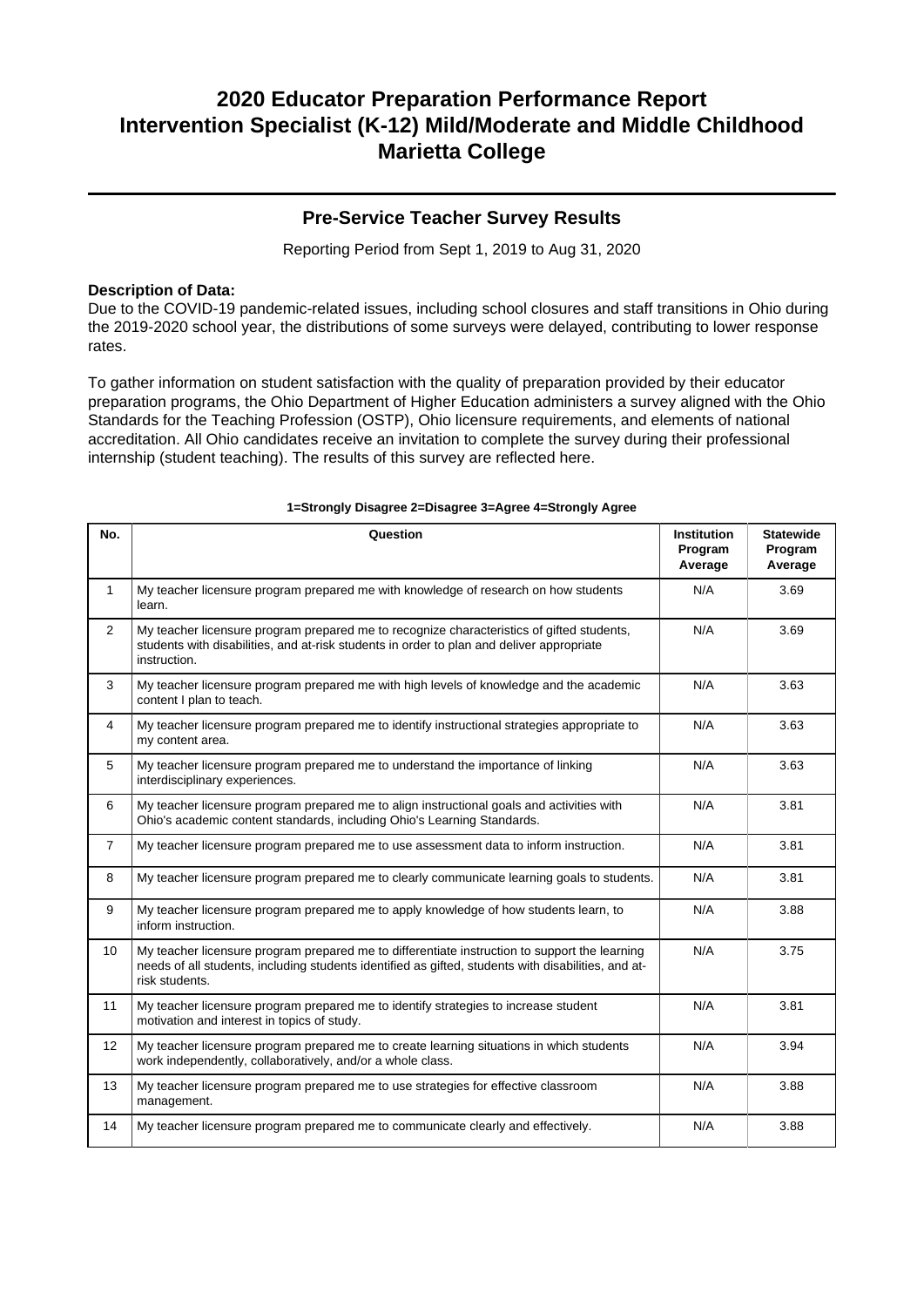| No. | Question                                                                                                                                                                  | <b>Institution</b><br>Program<br>Average | <b>Statewide</b><br>Program<br>Average |
|-----|---------------------------------------------------------------------------------------------------------------------------------------------------------------------------|------------------------------------------|----------------------------------------|
| 15  | My teacher licensure program prepared me to understand the importance of communication<br>with families and caregivers.                                                   | N/A                                      | 3.81                                   |
| 16  | My teacher licensure program prepared me to understand, uphold, and follow professional<br>ethics, policies, and legal codes of professional conduct.                     | N/A                                      | 3.75                                   |
| 17  | My teacher licensure program prepared me to use a variety of diagnostic, formative, and<br>summative assessments.                                                         | N/A                                      | 3.81                                   |
| 18  | My teacher licensure program prepared me to communicate high expectations for all students.                                                                               | N/A                                      | 3.94                                   |
| 19  | My teacher licensure program prepared me to understand students' diverse cultures,<br>language skills, and experiences.                                                   | N/A                                      | 3.75                                   |
| 20  | My teacher licensure program prepared me to treat all students fairly and establish an<br>environment that is respectful, supportive, and caring.                         | N/A                                      | 3.88                                   |
| 21  | My teacher licensure program prepared me to use technology to enhance teaching and<br>student learning.                                                                   | N/A                                      | 3.75                                   |
| 22  | My teacher licensure program prepared me to collaborate with colleagues and members of<br>the community when and where appropriate.                                       | N/A                                      | 3.75                                   |
| 23  | My teacher licensure program collected evidence of my performance on multiple measures to<br>monitor my progress.                                                         | N/A                                      | 3.81                                   |
| 24  | My teacher licensure program provided me with knowledge of the Ohio Licensure Program<br>standards for my discipline (e.g. NAEYC, CEC, NCTM).                             | N/A                                      | 3.38                                   |
| 25  | My teacher licensure program provided me with knowledge of the operation of Ohio schools<br>as delineated in the Ohio Department of Education School Operating Standards. | N/A                                      | 3.63                                   |
| 26  | My teacher licensure program provided me with knowledge of the requirements for the<br>Resident Educator License.                                                         | N/A                                      | 3.56                                   |
| 27  | My teacher licensure program provided me with knowledge of the Ohio Standards for the<br>Teaching Profession.                                                             | N/A                                      | 3.75                                   |
| 28  | My teacher licensure program provided me with knowledge of the Ohio Standards for<br>Professional Development.                                                            | N/A                                      | 3.63                                   |
| 29  | My teacher licensure program provided me with knowledge of the Ohio Academic Content<br>Standards, including Ohio's Learning Standards.                                   | N/A                                      | 3.94                                   |
| 30  | My teacher licensure program provided me with knowledge of the Value-added Growth<br>Measure as defined by the Ohio State Board of Education.                             | N/A                                      | 3.63                                   |
| 31  | My teacher licensure program provided field experiences that supported my development as<br>an effective educator focused on student learning.                            | N/A                                      | 3.94                                   |
| 32  | My teacher licensure program provided field experiences in a variety of settings (urban,<br>suburban, and rural).                                                         | N/A                                      | 3.94                                   |
| 33  | My teacher licensure program provided student teaching experience(s) that supported my<br>development as an effective educator focused on student learning.               | N/A                                      | 3.94                                   |
| 34  | My teacher licensure program provided cooperating teachers who supported me through<br>observation and conferences (face-to-face or via electronic media).                | N/A                                      | 3.94                                   |
| 35  | My teacher licensure program provided university supervisors who supported me through<br>observation and conferences (face-to-face or via electronic media).              | N/A                                      | 3.94                                   |
| 36  | My teacher licensure program provided opportunities to work with diverse students (including<br>gifted students, students with disabilities, and at-risk students).       | N/A                                      | 3.88                                   |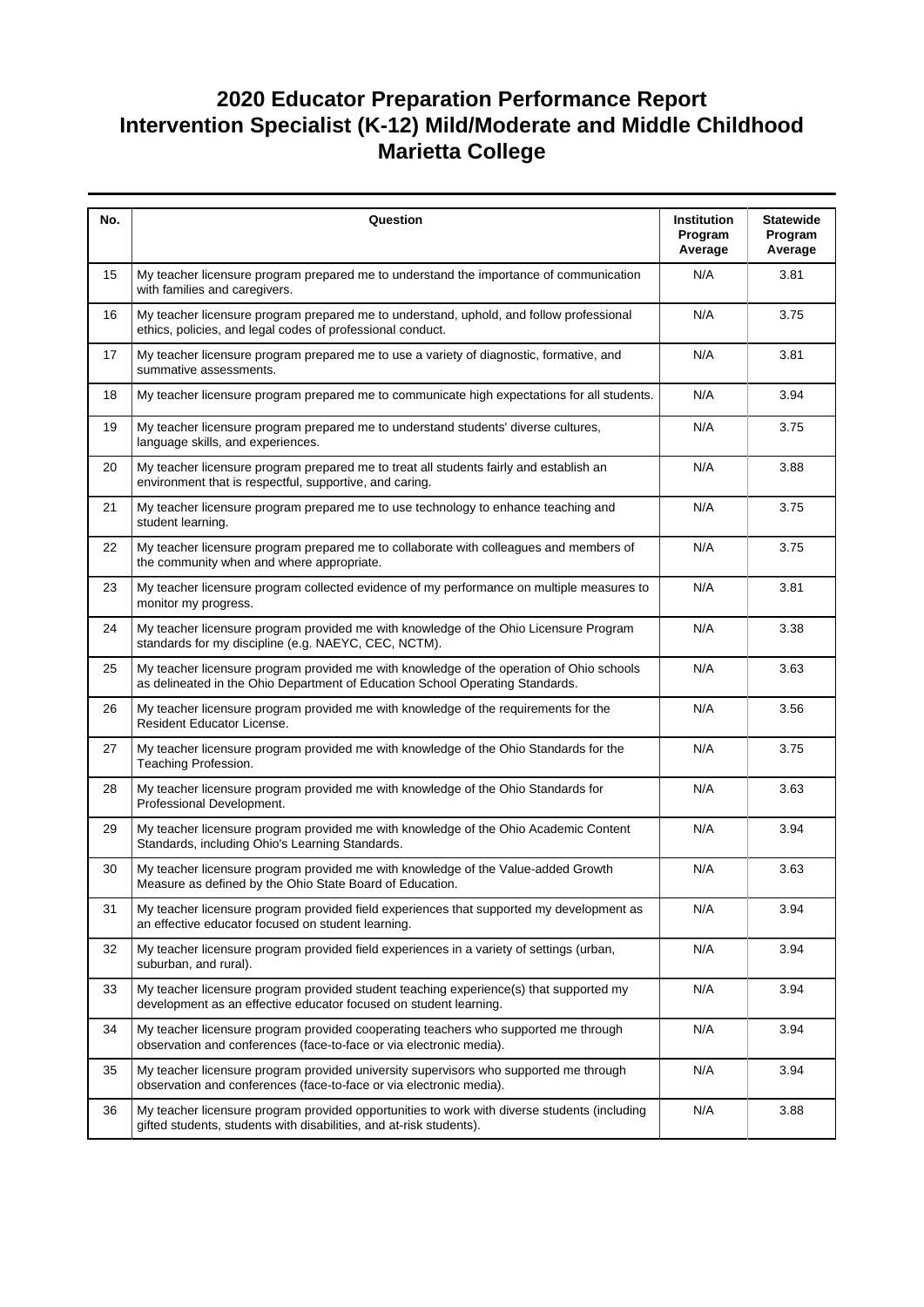| No. | Question                                                                                                                         | <b>Institution</b><br>Program<br>Average | <b>Statewide</b><br>Program<br>Average |
|-----|----------------------------------------------------------------------------------------------------------------------------------|------------------------------------------|----------------------------------------|
| 37  | My teacher licensure program provided opportunities to understand students' diverse cultures,<br>languages, and experiences.     | N/A                                      | 3.88                                   |
| 38  | My teacher licensure program provided opportunities to work with diverse teachers.                                               | N/A                                      | 3.81                                   |
| 39  | My teacher licensure program provided opportunities to interact with diverse faculty.                                            | N/A                                      | 3.81                                   |
| 40  | My teacher licensure program provided opportunities to work and study with diverse peers.                                        | N/A                                      | 3.88                                   |
| 41  | Overall, the faculty in my teacher licensure program demonstrated in-depth knowledge of their<br>field.                          | N/A                                      | 3.94                                   |
| 42  | Overall, the faculty in my teacher licensure program used effective teaching methods that<br>helped promote learning.            | N/A                                      | 3.94                                   |
| 43  | Overall, the faculty in my teacher licensure program modeled respect for diverse populations.                                    | N/A                                      | 3.94                                   |
| 44  | Overall, the faculty in my teacher licensure program integrated diversity-related subject matter<br>within coursework.           | N/A                                      | 3.88                                   |
| 45  | Overall, the faculty in my teacher licensure program used technology to facilitate teaching and<br>learning.                     | N/A                                      | 3.88                                   |
| 46  | Overall, the faculty in my teacher licensure program conducted themselves in a professional<br>manner.                           | N/A                                      | 3.94                                   |
| 47  | My teacher licensure program provided clearly articulated policies published to facilitate<br>progression to program completion. | N/A                                      | 3.81                                   |
| 48  | My teacher licensure program provided opportunities to voice concerns about the program.                                         | N/A                                      | 3.88                                   |
| 49  | My teacher licensure program provided advising to facilitate progression to program<br>completion.                               | N/A                                      | 3.75                                   |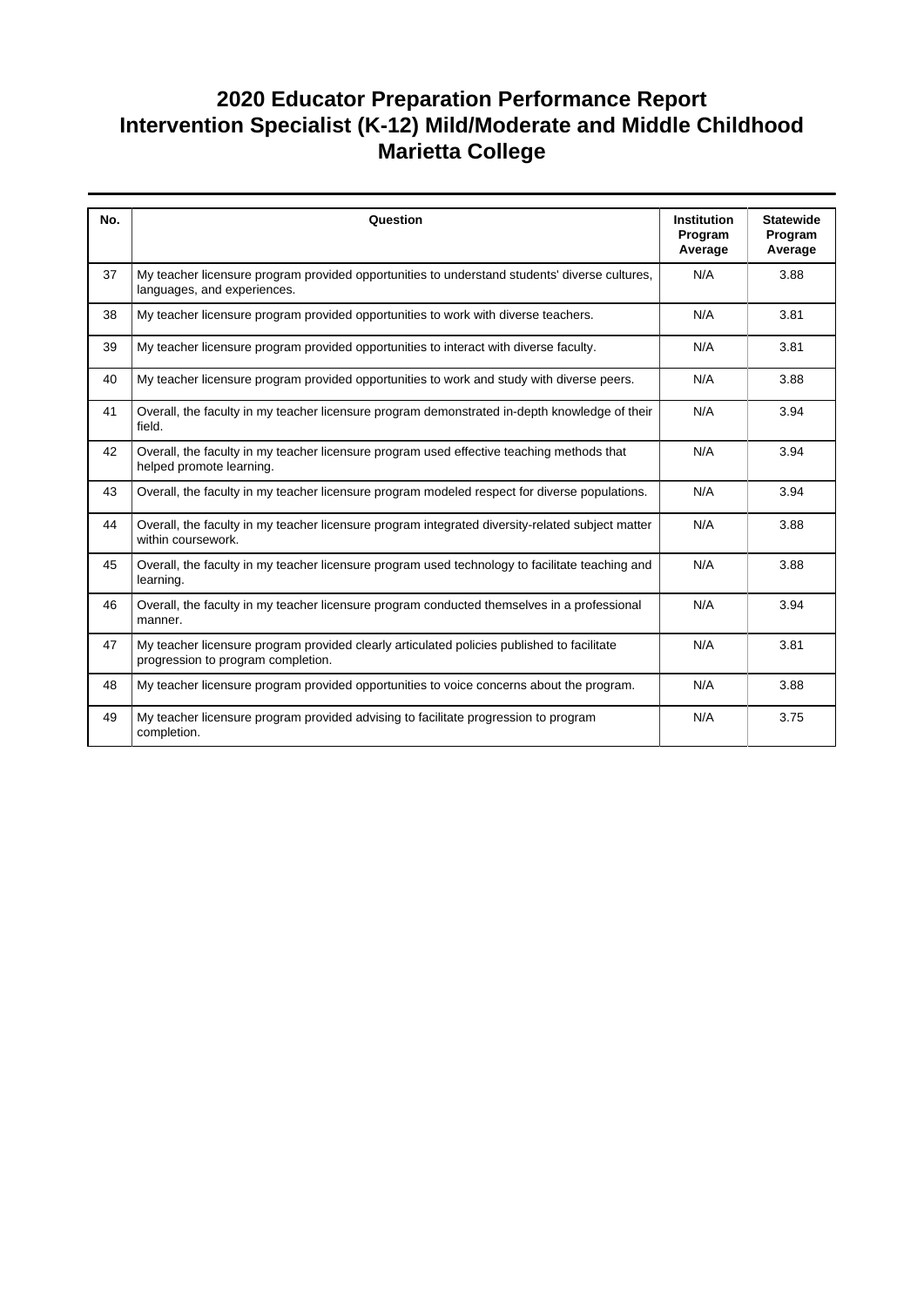### **Statewide Survey of Ohio Resident Educators' Reflections on their Educator Preparation Program**

Reporting Period from Sept 1, 2019 to Aug 31, 2020

### **Description of Data:**

Due to the COVID-19 pandemic-related issues, including school closures and staff transitions in Ohio during the 2019-2020 school year, the distributions of some surveys were delayed, contributing to lower response rates.

To gather information on alumni satisfaction with the quality of preparation provided by their educator preparation programs, the Ohio Department of Higher Education administers a survey aligned with the Ohio Standards for the Teaching Profession (OSTP), Ohio licensure requirements, and elements of national accreditation. All Ohio Resident Educators who completed their preparation in Ohio receive an invitation to complete the survey in the fall semester as they enter Year 2 of the Resident Educator program. The results of the survey are reflected here.

| No.            | Question                                                                                                                                                                                                               | <b>Institution</b><br>Program<br>Average | <b>Statewide</b><br>Program<br>Average |
|----------------|------------------------------------------------------------------------------------------------------------------------------------------------------------------------------------------------------------------------|------------------------------------------|----------------------------------------|
| 1              | My teacher licensure program prepared me with knowledge of research on how students<br>learn.                                                                                                                          | N/A                                      | N/A                                    |
| $\overline{2}$ | My teacher licensure program prepared me to recognize characteristics of gifted students,<br>students with disabilities, and at-risk students in order to plan and deliver appropriate<br>instruction.                 | N/A                                      | N/A                                    |
| 3              | My teacher licensure program prepared me with high levels of knowledge and the academic<br>content I plan to teach.                                                                                                    | N/A                                      | N/A                                    |
| $\overline{4}$ | My teacher licensure program prepared me to identify instructional strategies appropriate to<br>my content area.                                                                                                       | N/A                                      | N/A                                    |
| 5              | My teacher licensure program prepared me to understand the importance of linking<br>interdisciplinary experiences.                                                                                                     | N/A                                      | N/A                                    |
| 6              | My teacher licensure program prepared me to align instructional goals and activities with<br>Ohio's academic content standards, including Ohio's Learning Standards.                                                   | N/A                                      | N/A                                    |
| $\overline{7}$ | My teacher licensure program prepared me to use assessment data to inform instruction.                                                                                                                                 | N/A                                      | N/A                                    |
| 8              | My teacher licensure program prepared me to clearly communicate learning goals to students.                                                                                                                            | N/A                                      | N/A                                    |
| 9              | My teacher licensure program prepared me to apply knowledge of how students learn, to<br>inform instruction.                                                                                                           | N/A                                      | N/A                                    |
| 10             | My teacher licensure program prepared me to differentiate instruction to support the learning<br>needs of all students, including students identified as gifted, students with disabilities, and at-<br>risk students. | N/A                                      | N/A                                    |
| 11             | My teacher licensure program prepared me to identify strategies to increase student<br>motivation and interest in topics of study.                                                                                     | N/A                                      | N/A                                    |
| 12             | My teacher licensure program prepared me to create learning situations in which students<br>work independently, collaboratively, and/or a whole class.                                                                 | N/A                                      | N/A                                    |

#### **1=Strongly Disagree 2=Disagree 3=Agree 4=Strongly Agree**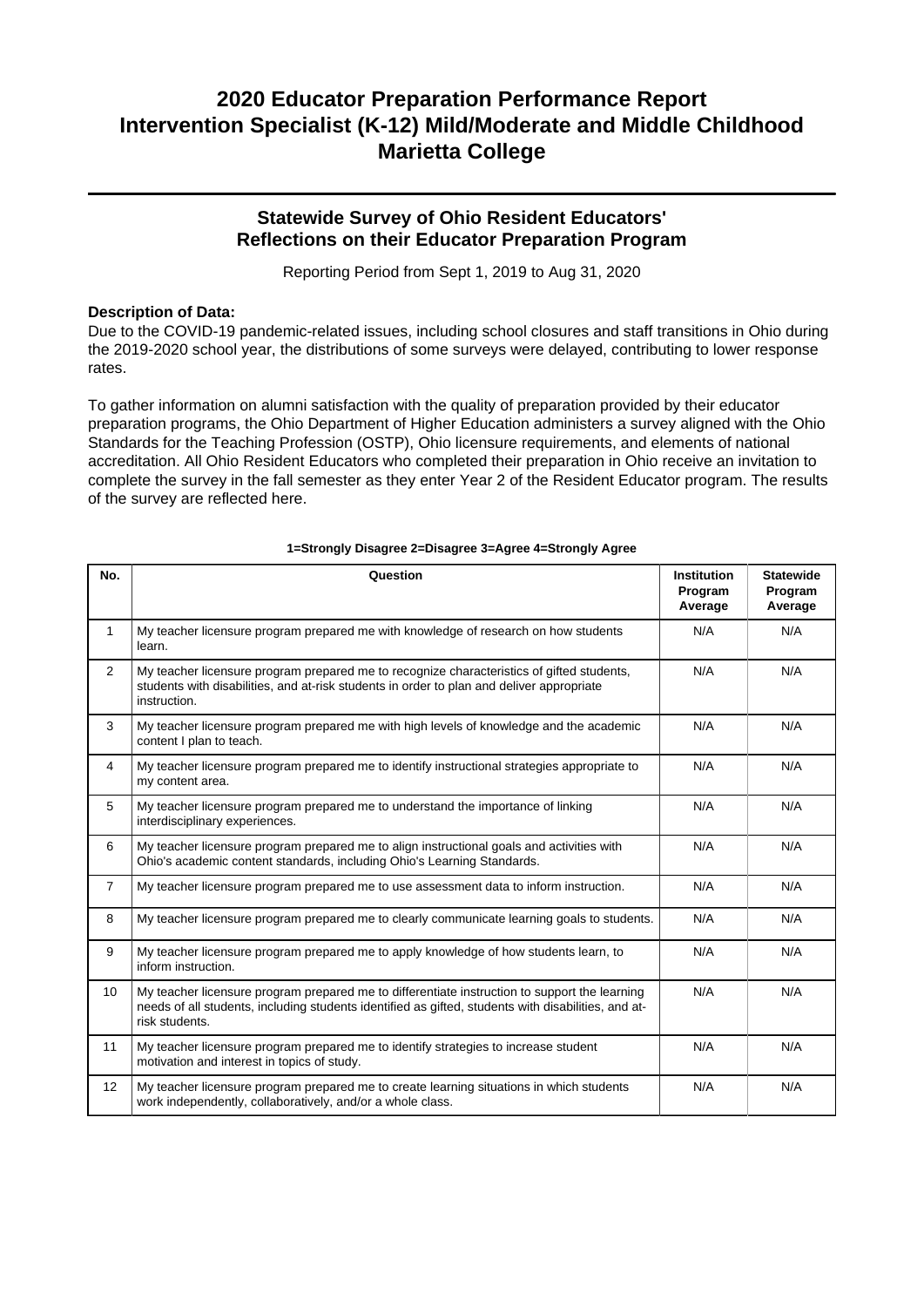| No. | Question                                                                                                                                                                  | <b>Institution</b><br>Program<br>Average | <b>Statewide</b><br>Program<br>Average |
|-----|---------------------------------------------------------------------------------------------------------------------------------------------------------------------------|------------------------------------------|----------------------------------------|
| 13  | My teacher licensure program prepared me to use strategies for effective classroom<br>management.                                                                         | N/A                                      | N/A                                    |
| 14  | My teacher licensure program prepared me to communicate clearly and effectively.                                                                                          | N/A                                      | N/A                                    |
| 15  | My teacher licensure program prepared me to understand the importance of communication<br>with families and caregivers.                                                   | N/A                                      | N/A                                    |
| 16  | My teacher licensure program prepared me to understand, uphold, and follow professional<br>ethics, policies, and legal codes of professional conduct.                     | N/A                                      | N/A                                    |
| 17  | My teacher licensure program prepared me to use a variety of diagnostic, formative, and<br>summative assessments.                                                         | N/A                                      | N/A                                    |
| 18  | My teacher licensure program prepared me to understand students' diverse cultures,<br>language skills, and experiences.                                                   | N/A                                      | N/A                                    |
| 19  | My teacher licensure program prepared me to treat all students fairly and establish an<br>environment that is respectful, supportive, and caring.                         | N/A                                      | N/A                                    |
| 20  | My teacher licensure program prepared me to use technology to enhance teaching and<br>student learning.                                                                   | N/A                                      | N/A                                    |
| 21  | My teacher licensure program prepared me to collaborate with colleagues and members of<br>the community when and where appropriate.                                       | N/A                                      | N/A                                    |
| 22  | My teacher licensure program collected evidence of my performance on multiple measures to<br>monitor my progress.                                                         | N/A                                      | N/A                                    |
| 23  | My teacher licensure program provided me with knowledge of the Ohio Licensure Program<br>standards for my discipline (e.g. NAEYC, CEC, NCTM).                             | N/A                                      | N/A                                    |
| 24  | My teacher licensure program provided me with knowledge of the operation of Ohio schools<br>as delineated in the Ohio Department of Education School Operating Standards. | N/A                                      | N/A                                    |
| 25  | My teacher licensure program provided me with knowledge of the requirements for the<br>Resident Educator License.                                                         | N/A                                      | N/A                                    |
| 26  | My teacher licensure program provided me with knowledge of the Ohio Standards for the<br>Teaching Profession.                                                             | N/A                                      | N/A                                    |
| 27  | My teacher licensure program provided me with knowledge of the Ohio Standards for<br>Professional Development.                                                            | N/A                                      | N/A                                    |
| 28  | My teacher licensure program provided me with knowledge of the Ohio Academic Content<br>Standards, including Ohio's Learning Standards.                                   | N/A                                      | N/A                                    |
| 29  | My teacher licensure program provided me with knowledge of the Value-added Growth<br>Measure as defined by the Ohio State Board of Education.                             | N/A                                      | N/A                                    |
| 30  | My teacher licensure program provided field experiences that supported my development as<br>an effective educator focused on student learning.                            | N/A                                      | N/A                                    |
| 31  | My teacher licensure program provided field experiences in a variety of settings (urban,<br>suburban, and rural).                                                         | N/A                                      | N/A                                    |
| 32  | My teacher licensure program provided student teaching experience(s) that supported my<br>development as an effective educator focused on student learning.               | N/A                                      | N/A                                    |
| 33  | My teacher licensure program provided cooperating teachers who supported me through<br>observation and conferences (face-to-face or via electronic media).                | N/A                                      | N/A                                    |
| 34  | My teacher licensure program provided university supervisors who supported me through<br>observation and conferences (face-to-face or via electronic media).              | N/A                                      | N/A                                    |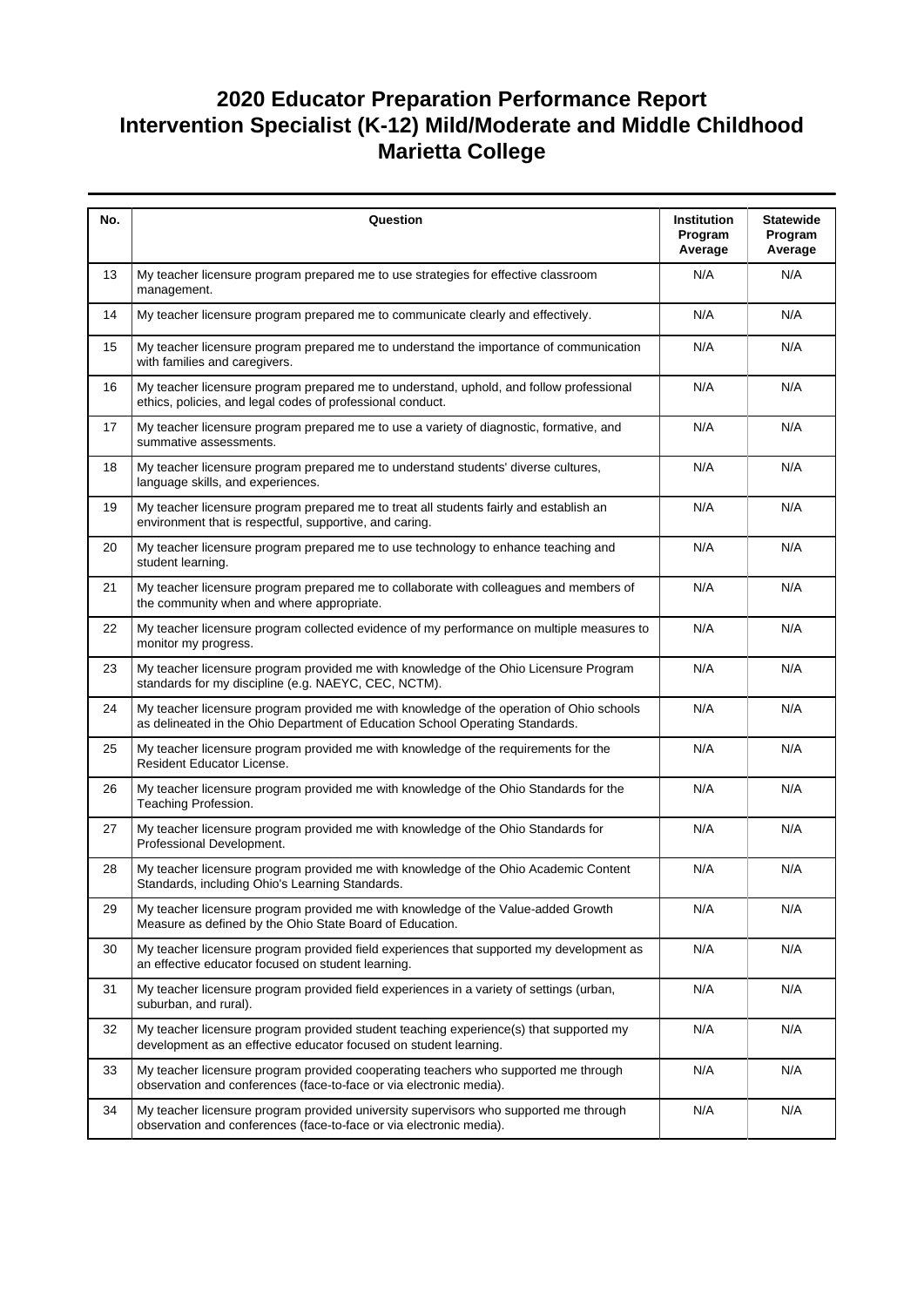| No. | Question                                                                                                                                                            | <b>Institution</b><br>Program<br>Average | <b>Statewide</b><br>Program<br>Average |
|-----|---------------------------------------------------------------------------------------------------------------------------------------------------------------------|------------------------------------------|----------------------------------------|
| 35  | My teacher licensure program provided opportunities to work with diverse students (including<br>gifted students, students with disabilities, and at-risk students). | N/A                                      | N/A                                    |
| 36  | My teacher licensure program provided opportunities to understand students' diverse cultures,<br>languages, and experiences.                                        | N/A                                      | N/A                                    |
| 37  | My teacher licensure program provided opportunities to work with diverse teachers.                                                                                  | N/A                                      | N/A                                    |
| 38  | My teacher licensure program provided opportunities to interact with diverse faculty.                                                                               | N/A                                      | N/A                                    |
| 39  | My teacher licensure program provided opportunities to work and study with diverse peers.                                                                           | N/A                                      | N/A                                    |
| 40  | Overall, the faculty in my teacher licensure program demonstrated in-depth knowledge of their<br>field.                                                             | N/A                                      | N/A                                    |
| 41  | Overall, the faculty in my teacher licensure program used effective teaching methods that<br>helped promote learning.                                               | N/A                                      | N/A                                    |
| 42  | Overall, the faculty in my teacher licensure program modeled respect for diverse populations.                                                                       | N/A                                      | N/A                                    |
| 43  | Overall, the faculty in my teacher licensure program integrated diversity-related subject matter<br>within coursework.                                              | N/A                                      | N/A                                    |
| 44  | Overall, the faculty in my teacher licensure program used technology to facilitate teaching and<br>learning.                                                        | N/A                                      | N/A                                    |
| 45  | Overall, the faculty in my teacher licensure program conducted themselves in a professional<br>manner.                                                              | N/A                                      | N/A                                    |
| 46  | My teacher licensure program provided clearly articulated policies published to facilitate<br>progression to program completion.                                    | N/A                                      | N/A                                    |
| 47  | My teacher licensure program provided opportunities to voice concerns about the program.                                                                            | N/A                                      | N/A                                    |
| 48  | My teacher licensure program provided advising to facilitate progression to program<br>completion.                                                                  | N/A                                      | N/A                                    |
| 49  | My teacher licensure program prepared me with the knowledge and skills necessary to enter<br>the classroom as a Resident Educator.                                  | N/A                                      | N/A                                    |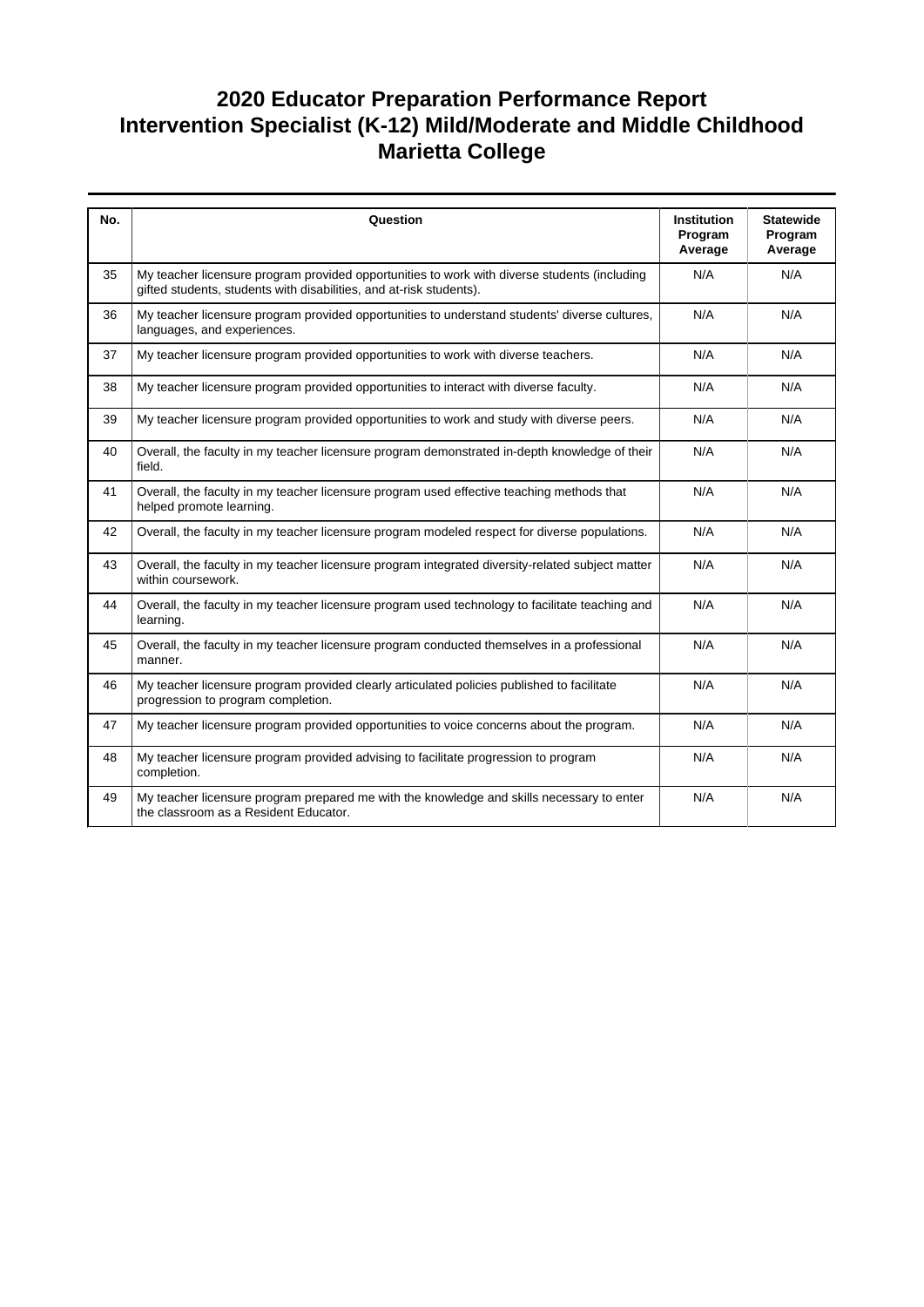## **Field and Clinical Experiences for Candidates at Marietta College**

Reporting Period from Sept 1, 2019 to Aug 31, 2020 (Data Source: Marietta College)

### **Description of Data:**

Ohio requires that teacher candidates complete field and clinical experiences in school settings as part of their preparation. These experiences include early and ongoing field-based opportunities and the culminating pre-service clinical experience commonly referred to as "student teaching." The specific requirements for these placements vary by unit and by program.

| <b>Teacher Preparation Programs</b>                                                                          |                     |  |  |  |  |
|--------------------------------------------------------------------------------------------------------------|---------------------|--|--|--|--|
| <b>Field/Clinical Experience Element</b>                                                                     | <b>Requirements</b> |  |  |  |  |
| Minimum number of field hours required of candidates in the preparation program prior to<br>student teaching | 195                 |  |  |  |  |
| Maximum number of field hours required of candidates in the preparation program prior to<br>student teaching | 365                 |  |  |  |  |
| Total number of weeks required of candidates in the student teaching experience                              | 14                  |  |  |  |  |
| Percentage of teacher candidates who satisfactorily completed student teaching                               | 100%                |  |  |  |  |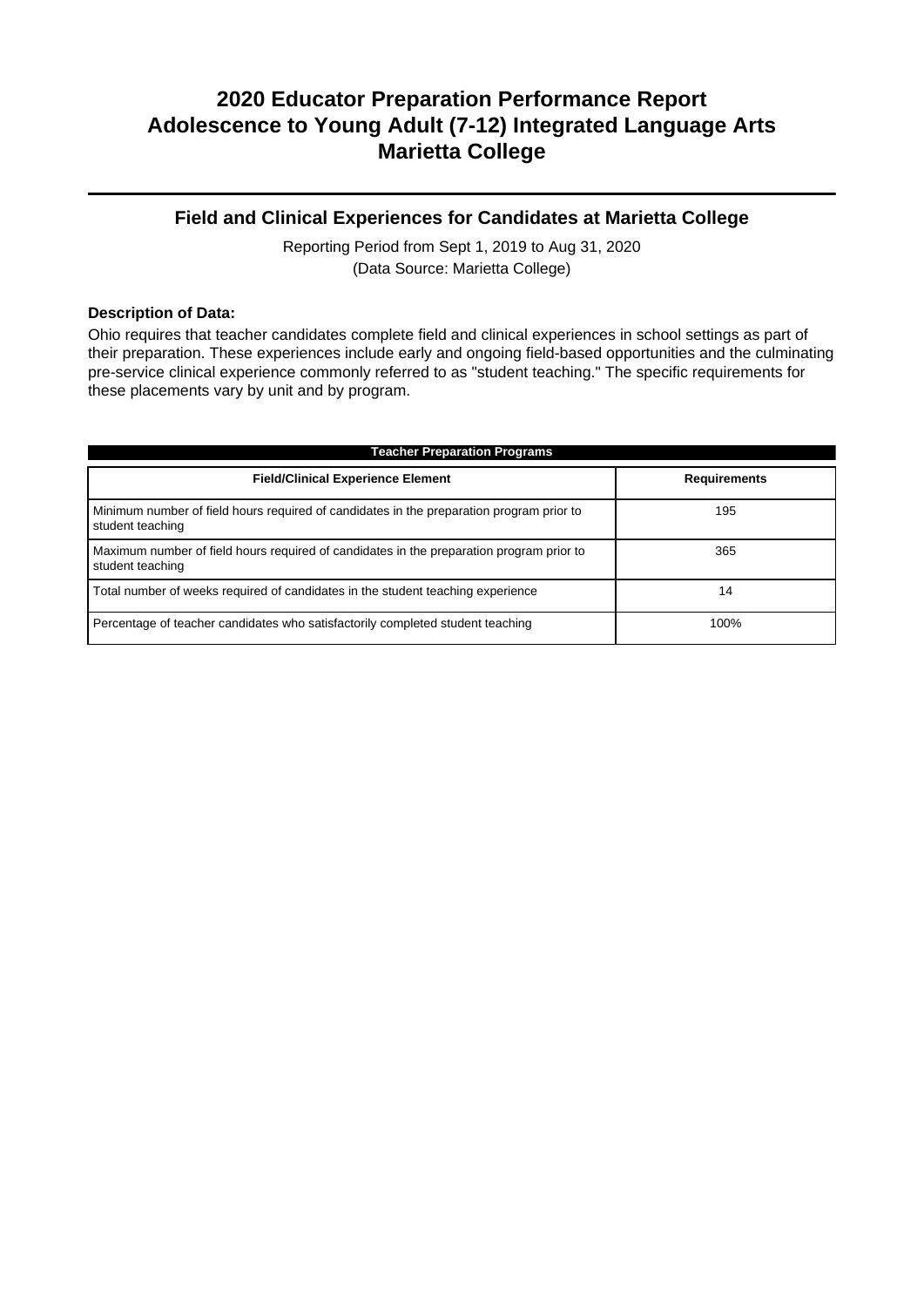### **Ohio Educator Licensure Examination Pass Rates at Marietta College**

Reporting Period from Sept 1, 2018 to Aug 31, 2019 (Data Source: USDOE Title II Report)

### **Description of Data:**

Ohio educator licensure requirements include passage of all requisite licensure examinations at the state determined cut score. The reported results reflect Title II data, and therefore represent pass rate data solely only initial licenses. Further, because the data are gathered from the Title II reports, there is a one-year lag in accessing the data. Teacher licensure pass rate data are the only reported metric for which the data do not reflect the reporting year 2019-2020.

As of 2013, the Ohio Assessments for Educators replaced the Praxis subject assessments for initial licensure. Some Praxis II assessments are still being reported because recent program completers took those tests in or before 2013.

| <b>Teacher Licensure Test Scores</b>            |                                   |                                 |                      |                                                     |                             |                      |                                      |                                                          |
|-------------------------------------------------|-----------------------------------|---------------------------------|----------------------|-----------------------------------------------------|-----------------------------|----------------------|--------------------------------------|----------------------------------------------------------|
| <b>Licensure Test</b>                           | <b>Test Range</b><br><b>Score</b> | <b>Test Cut</b><br><b>Score</b> | Completers<br>Tested | Program<br>Average<br><b>Scaled</b><br><b>Score</b> | <b>Completers</b><br>Passed | Program<br>Pass Rate | <b>State</b><br>Average<br>Pass Rate | <b>State</b><br>Average<br><b>Scaled</b><br><b>Score</b> |
| 003 - APK: Adolescence to Young<br>Adult (7-12) | 100-300                           | 220                             | N <sub>10</sub>      | N/A                                                 | N <sub>10</sub>             | N/A                  | 99%                                  | 256                                                      |
| 020 - English Language Arts                     | 100-300                           | 220                             | N <sub>10</sub>      | N/A                                                 | N <sub>10</sub>             | N/A                  | 97%                                  | 250                                                      |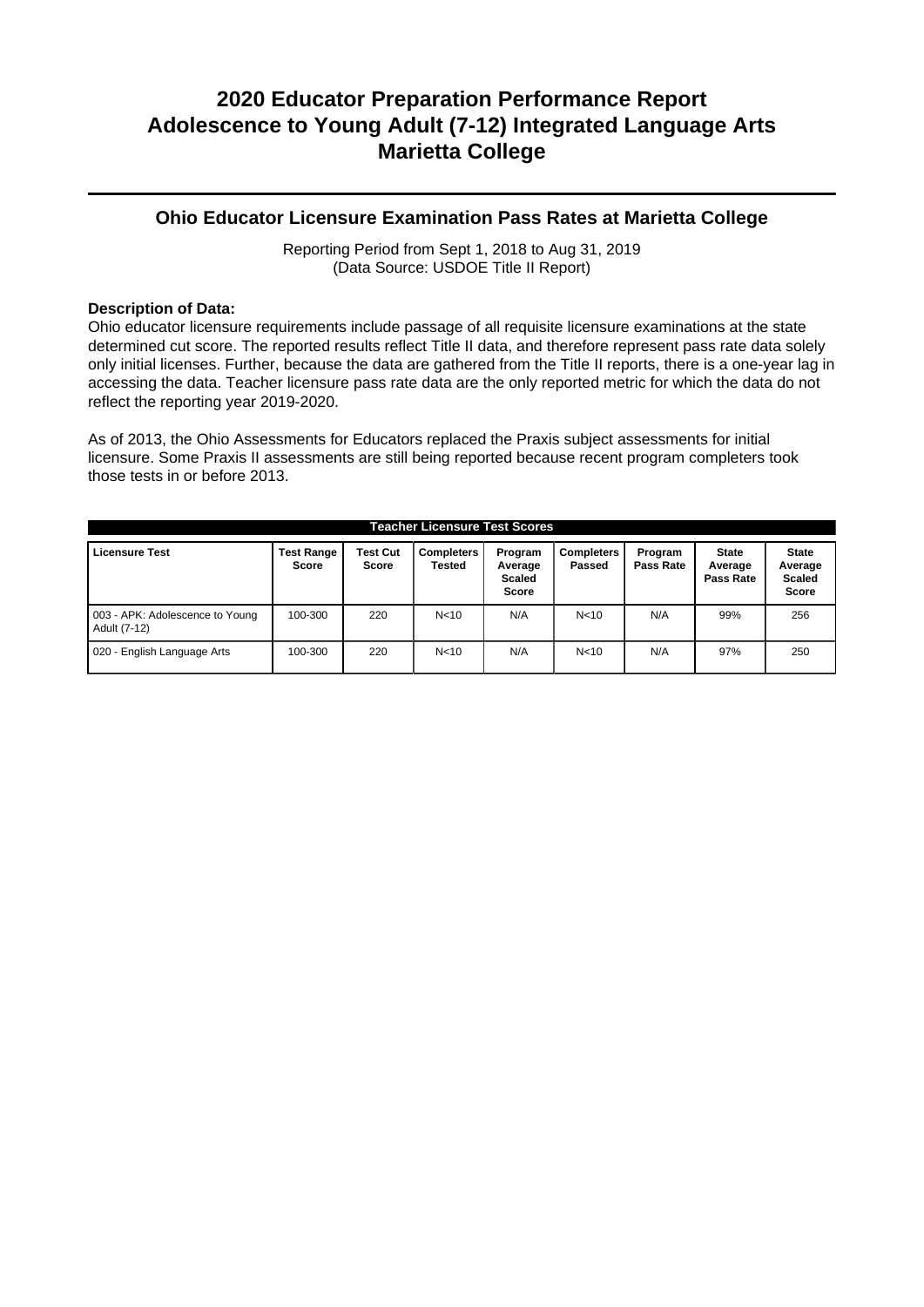### **Marietta College Candidate Academic Measures**

Reporting Period from Sept 1, 2019 to Aug 31, 2020 (Data Source:Marietta College)

### **Undergraduate Program Admission Requirements**

Candidates are admitted to the professional license program after completing 45 semester hours and completing initial 100/200 level EDUC courses and field experiences. Candidates must meet minimum requirements for overall GPA, education course GPA, academic skills test scores (ACT, SAT, or Praxis Core Assessments for Educators), have ratings of acceptable on the disposition checklist used in initial field experiences and grades of C or higher in writing and oral communication.

### **Description of Data:**

The data in this section are the average scores of candidates on academic measures reported by the provider. If a measure is not applicable to a level of delivery (undergraduate, post-baccalaureate, graduate) the table reflects "N/A." In the "Dispositional Assessments and Other Measures" portion, if the provider did not indicate using a measure, OR if the institution does not offer a program at the designated level of delivery, the table reflects "N."

Candidates Admitted is the number admitted (for fall or spring) during the academic year.

Candidates Enrolled is the total number of candidates admitted and enrolled (including program completers) during the academic year.

Candidates Completing is the number meeting all the requirements of a state-approved teacher preparation program during the academic year.

|                            |                          | <b>Candidates Admitted</b>       |                         | <b>Candidates Enrolled</b>       |                         |                            | <b>Candidates Completing</b> |
|----------------------------|--------------------------|----------------------------------|-------------------------|----------------------------------|-------------------------|----------------------------|------------------------------|
| Academic<br><b>Measure</b> | Required<br><b>Score</b> | <b>Number</b><br><b>Admitted</b> | Average<br><b>Score</b> | <b>Number</b><br><b>Enrolled</b> | Average<br><b>Score</b> | <b>Number</b><br>Completed | Average<br><b>Score</b>      |
| <b>ACT Composite</b>       | $U=N/A$                  | $U=N/A$                          | $U=N/A$                 | $U=N/A$                          | $U=N/A$                 | $U=N/A$                    | $U=N/A$                      |
| <b>Score</b>               | $P=N/A$                  | $P=N/A$                          | $P=N/A$                 | $P=N/A$                          | $P=N/A$                 | $P=N/A$                    | $P=N/A$                      |
|                            | $G=N/A$                  | $G=N/A$                          | $G=N/A$                 | $G=N/A$                          | $G=N/A$                 | $G=N/A$                    | $G=N/A$                      |
| <b>ACT English</b>         | $U=21$                   | $U=N<10$                         | $U=N<10$                | $U=N<10$                         | $U=N<10$                | $U=N<10$                   | $U=N<10$                     |
| <b>Subscore</b>            | $P=N/A$                  | $P=N/A$                          | $P=N/A$                 | $P=N/A$                          | $P=N/A$                 | $P=N/A$                    | $P=N/A$                      |
|                            | $G=N/A$                  | $G=N/A$                          | $G=N/A$                 | $G=N/A$                          | $G=N/A$                 | $G=N/A$                    | $G=N/A$                      |
| <b>ACT Essay</b>           | $U=N/A$                  | $U=N/A$                          | $U=N/A$                 | $U=N/A$                          | $U=N/A$                 | $U=N/A$                    | $U=N/A$                      |
| (Optional)                 | $P=N/A$                  | $P=N/A$                          | $P=N/A$                 | $P=N/A$                          | $P=N/A$                 | $P=N/A$                    | $P=N/A$                      |
|                            | $G=N/A$                  | $G=N/A$                          | $G=N/A$                 | $G=N/A$                          | $G=N/A$                 | $G=N/A$                    | $G=N/A$                      |
| <b>ACT Math</b>            | $U=21$                   | $U=N<10$                         | $U=N<10$                | $U=N<10$                         | $U=N<10$                | $U=N<10$                   | $U=N<10$                     |
| <b>Subscore</b>            | $P=N/A$                  | $P=N/A$                          | $P=N/A$                 | $P=N/A$                          | $P=N/A$                 | $P=N/A$                    | $P=N/A$                      |
|                            | $G=N/A$                  | $G=N/A$                          | $G=N/A$                 | $G=N/A$                          | $G=N/A$                 | $G=N/A$                    | $G=N/A$                      |
| <b>ACT Reading</b>         | $U=21$                   | $U=N<10$                         | $U=N<10$                | $U=N<10$                         | $U=N<10$                | $U=N<10$                   | $U=N<10$                     |
| <b>Subscore</b>            | $P=N/A$                  | $P=N/A$                          | $P=N/A$                 | $P=N/A$                          | $P=N/A$                 | $P=N/A$                    | $P=N/A$                      |
|                            | $G=N/A$                  | $G=N/A$                          | $G=N/A$                 | $G=N/A$                          | $G=N/A$                 | $G=N/A$                    | $G=N/A$                      |
| <b>ACT Science</b>         | $U=N/A$                  | $U=N/A$                          | $U=N/A$                 | $U=N/A$                          | $U=N/A$                 | $U=N/A$                    | $U=N/A$                      |
| <b>Subscore</b>            | $P=N/A$                  | $P=N/A$                          | $P=N/A$                 | $P=N/A$                          | $P=N/A$                 | $P=N/A$                    | $P=N/A$                      |
|                            | $G=N/A$                  | $G=N/A$                          | $G=N/A$                 | $G=N/A$                          | $G=N/A$                 | $G=N/A$                    | $G=N/A$                      |
| <b>GPA - Graduate</b>      | $U=N/A$                  | $U=N/A$                          | $U=N/A$                 | $U=N/A$                          | $U=N/A$                 | $U=N/A$                    | $U=N/A$                      |
|                            | $P=N/A$                  | $P=N/A$                          | $P=N/A$                 | $P=N/A$                          | $P=N/A$                 | $P=N/A$                    | $P=N/A$                      |
|                            | $G=N/A$                  | $G=N/A$                          | $G=N/A$                 | $G=N/A$                          | $G=N/A$                 | $G=N/A$                    | $G=N/A$                      |
| <b>GPA - High School</b>   | $U=N/A$                  | $U=N/A$                          | $U=N/A$                 | $U=N/A$                          | $U=N/A$                 | $U=N/A$                    | $U=N/A$                      |
|                            | $P=N/A$                  | $P=N/A$                          | $P=N/A$                 | $P=N/A$                          | $P=N/A$                 | $P=N/A$                    | $P=N/A$                      |
|                            | $G=N/A$                  | $G=N/A$                          | $G=N/A$                 | $G=N/A$                          | $G=N/A$                 | $G=N/A$                    | $G=N/A$                      |

## **Teacher Preparation Programs U=Undergraduate P=Post-Baccalaureate G=Graduate**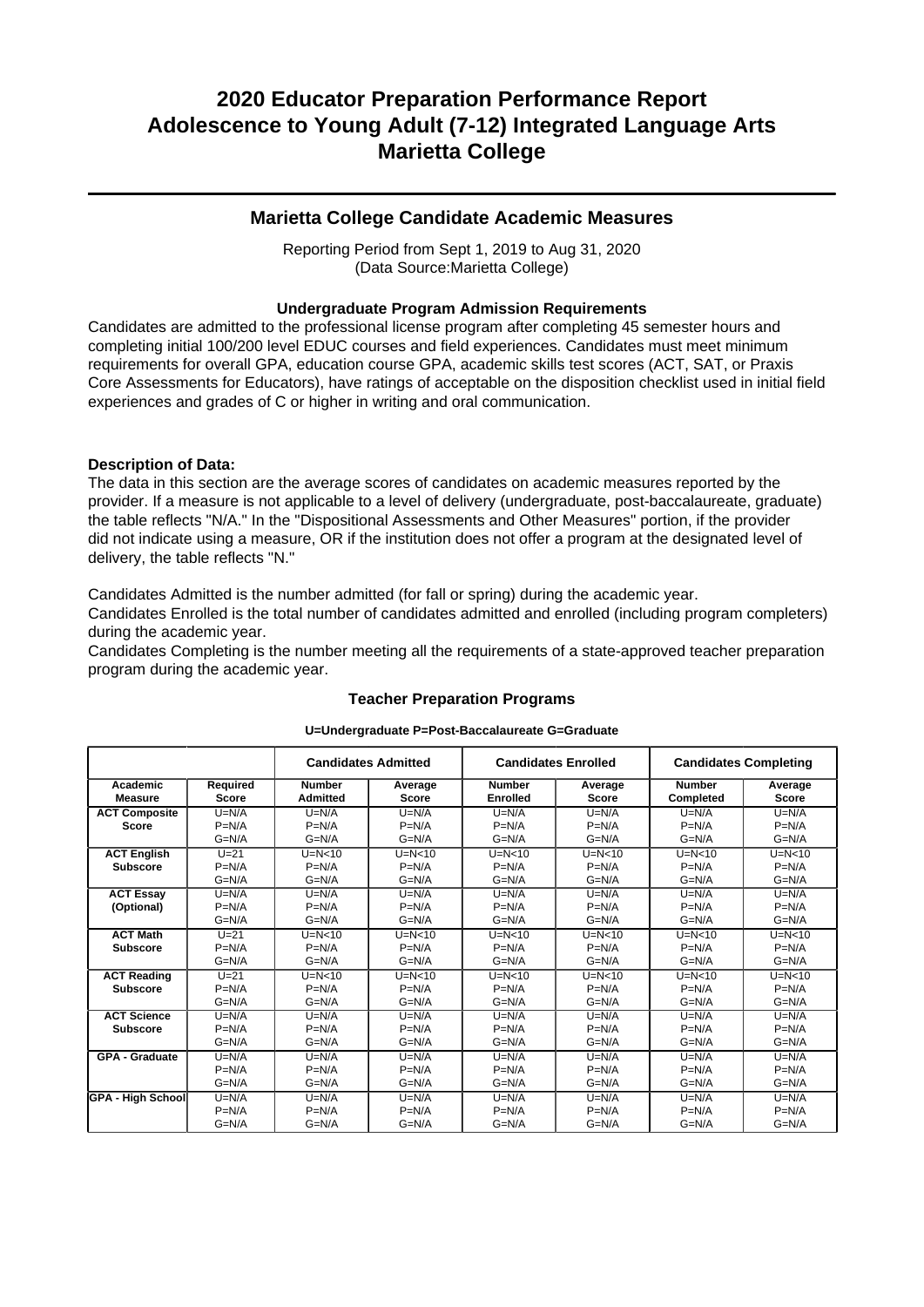|                                |                                 |                                  | <b>Candidates Admitted</b> | <b>Candidates Enrolled</b>       |                         |                            | <b>Candidates Completing</b> |
|--------------------------------|---------------------------------|----------------------------------|----------------------------|----------------------------------|-------------------------|----------------------------|------------------------------|
| Academic<br><b>Measure</b>     | Required<br><b>Score</b>        | <b>Number</b><br><b>Admitted</b> | Average<br><b>Score</b>    | <b>Number</b><br><b>Enrolled</b> | Average<br><b>Score</b> | <b>Number</b><br>Completed | Average<br><b>Score</b>      |
| <b>GPA - Transfer</b>          | $U=N/A$                         | $U=N/A$                          | $U=N/A$                    | $U=N/A$                          | $U=N/A$                 | $U=N/A$                    | $U=N/A$                      |
|                                | $P=N/A$                         | $P=N/A$                          | $P=N/A$                    | $P=N/A$                          | $P=N/A$                 | $P=N/A$                    | $P=N/A$                      |
|                                | $G=N/A$                         | $G=N/A$                          | $G=N/A$                    | $G=N/A$                          | $G=N/A$                 | $G=N/A$                    | $G=N/A$                      |
| $GPA -$                        | $U = 3.00$                      | $U=N<10$                         | $U=N<10$                   | $U=N<10$                         | $U=N<10$                | $U=N<10$                   | $U=N<10$                     |
| Undergraduate                  | $P=N/A$                         | $P=N/A$                          | $P=N/A$                    | $P=N/A$                          | $P=N/A$                 | $P=N/A$                    | $P=N/A$                      |
|                                | $G=N/A$                         | $G=N/A$                          | $G=N/A$                    | $G=N/A$                          | $G=N/A$                 | $G=N/A$                    | $G=N/A$                      |
| <b>GRE Composite</b>           | $U=N/A$                         | $U=N/A$                          | $U=N/A$                    | $U=N/A$                          | $U=N/A$                 | $U=N/A$                    | $U=N/A$                      |
| Score                          | $P=N/A$                         | $P=N/A$<br>$G=N/A$               | $P=N/A$                    | $P=N/A$<br>$G=N/A$               | $P=N/A$<br>$G=N/A$      | $P=N/A$<br>$G=N/A$         | $P=N/A$<br>$G=N/A$           |
| <b>GRE Quantitative</b>        | $G=N/A$<br>$U=N/A$              | $U=N/A$                          | $G=N/A$<br>$U=N/A$         | $U=N/A$                          | $U=N/A$                 | $U=N/A$                    | $U=N/A$                      |
| <b>Subscore</b>                | $P=N/A$                         | $P=N/A$                          | $P=N/A$                    | $P=N/A$                          | $P=N/A$                 | $P=N/A$                    | $P=N/A$                      |
|                                | $G=N/A$                         | $G=N/A$                          | $G=N/A$                    | $G=N/A$                          | $G=N/A$                 | $G=N/A$                    | $G=N/A$                      |
| <b>GRE Verbal</b>              | $U=N/A$                         | $U=N/A$                          | $U=N/A$                    | $U=N/A$                          | $U=N/A$                 | $U=N/A$                    | $U=N/A$                      |
| <b>Subscore</b>                | $P=N/A$                         | $P=N/A$                          | $P=N/A$                    | $P=N/A$                          | $P=N/A$                 | $P=N/A$                    | $P=N/A$                      |
|                                | $G=N/A$                         | $G=N/A$                          | $G=N/A$                    | $G=N/A$                          | $G=N/A$                 | $G=N/A$                    | $G=N/A$                      |
| <b>GRE Writing</b>             | $U=N/A$                         | $U=N/A$                          | $U=N/A$                    | $U=N/A$                          | $U=N/A$                 | $U=N/A$                    | $U=N/A$                      |
| <b>Subscore</b>                | $P=N/A$                         | $P=N/A$                          | $P=N/A$                    | $P=N/A$                          | $P=N/A$                 | $P=N/A$                    | $P=N/A$                      |
|                                | $G=N/A$                         | $G=N/A$                          | $G=N/A$                    | $G=N/A$                          | $G=N/A$                 | $G=N/A$                    | $G=N/A$                      |
| <b>MAT</b>                     | $U=N/A$                         | $U=N/A$                          | $U=N/A$                    | $U=N/A$                          | $U=N/A$                 | $U=N/A$                    | $U=N/A$                      |
|                                | $P=N/A$                         | $P=N/A$                          | $P=N/A$                    | $P=N/A$                          | $P=N/A$                 | $P=N/A$                    | $P=N/A$                      |
|                                | $G=N/A$                         | G=N/A                            | $G=N/A$                    | $G=N/A$                          | $G=N/A$                 | $G=N/A$                    | $G=N/A$                      |
| <b>Praxis CORE Math</b>        | $U = 150$<br>$P=N/A$            | $U=N<10$<br>$P=N/A$              | $U=N<10$<br>$P=N/A$        | $U=N<10$<br>$P=N/A$              | $U=N<10$<br>$P=N/A$     | $U=N<10$<br>$P=N/A$        | $U=N<10$<br>$P=N/A$          |
|                                | $G=N/A$                         | $G=N/A$                          | $G=N/A$                    | $G=N/A$                          | $G=N/A$                 | $G=N/A$                    | $G=N/A$                      |
| <b>Praxis CORE</b>             | $U = 156$                       | $U=N<10$                         | $U=N<10$                   | $U=N<10$                         | $U=N<10$                | $U=N<10$                   | $U=N<10$                     |
| Reading                        | $P=N/A$                         | $P=N/A$                          | $P=N/A$                    | $P=N/A$                          | $P=N/A$                 | $P=N/A$                    | $P=N/A$                      |
|                                | $G=N/A$                         | $G=N/A$                          | $G=N/A$                    | $G=N/A$                          | $G=N/A$                 | $G=N/A$                    | $G=N/A$                      |
| <b>Praxis CORE</b>             | $U = 162$                       | $U=N<10$                         | $U=N<10$                   | $U=N<10$                         | $U=N<10$                | $U=N<10$                   | $U=N<10$                     |
| Writing                        | $P=N/A$                         | $P=N/A$                          | $P=N/A$                    | $P=N/A$                          | $P=N/A$                 | $P=N/A$                    | $P=N/A$                      |
|                                | $G=N/A$                         | G=N/A                            | $G=N/A$                    | $G=N/A$                          | $G=N/A$                 | $G=N/A$                    | $G=N/A$                      |
| <b>Praxis I Math</b>           | $U=N/A$                         | $U=N/A$                          | $U=N/A$                    | $U=N/A$                          | $U=N/A$                 | $U=N/A$                    | $U=N/A$                      |
|                                | $P=N/A$                         | $P=N/A$                          | $P=N/A$                    | $P=N/A$                          | $P=N/A$                 | $P=N/A$                    | $P=N/A$                      |
|                                | $G=N/A$                         | $G=N/A$                          | $G=N/A$                    | $G=N/A$                          | $G=N/A$                 | $G=N/A$                    | $G=N/A$                      |
| <b>Praxis I Reading</b>        | $U=N/A$<br>$P=N/A$              | $U=N/A$<br>$P=N/A$               | $U=N/A$<br>$P=N/A$         | $U=N/A$<br>$P=N/A$               | $U=N/A$<br>$P=N/A$      | $U=N/A$<br>$P=N/A$         | $U=N/A$<br>$P=N/A$           |
|                                | $G=N/A$                         | G=N/A                            | $G=N/A$                    | $G=N/A$                          | $G=N/A$                 | $G=N/A$                    | $G=N/A$                      |
| <b>Praxis I Writing</b>        | $U=N/A$                         | $U=N/A$                          | $U=N/A$                    | $U=N/A$                          | $U=N/A$                 | $U=N/A$                    | $U=N/A$                      |
|                                | $P=N/A$                         | $P=N/A$                          | $P=N/A$                    | $P=N/A$                          | $P=N/A$                 | $P=N/A$                    | $P=N/A$                      |
|                                | $G=N/A$                         | $G=N/A$                          | $G=N/A$                    | $G=N/A$                          | $G=N/A$                 | $G=N/A$                    | $G=N/A$                      |
| <b>Praxis II</b>               | $U=N/A$                         | $U=N/A$                          | $U=N/A$                    | $U=N/A$                          | $U=N/A$                 | $U=N/A$                    | $U=N/A$                      |
|                                | $P=N/A$                         | $P=N/A$                          | $P=N/A$                    | $P=N/A$                          | $P=N/A$                 | $P=N/A$                    | $P=N/A$                      |
|                                | $G=N/A$                         | $G=N/A$                          | $G=N/A$                    | $G=N/A$                          | $G=N/A$                 | $G=N/A$                    | $G=N/A$                      |
| <b>SAT Composite</b>           | $U=N/A$                         | $U=N/A$                          | $U=N/A$                    | $U=N/A$                          | $U=N/A$                 | $U=N/A$                    | $U=N/A$                      |
| <b>Score</b>                   | $P=N/A$                         | $P=N/A$                          | $P=N/A$                    | $P=N/A$                          | $P=N/A$                 | $P=N/A$                    | $P=N/A$                      |
|                                | $G=N/A$                         | $G=N/A$                          | $G=N/A$                    | $G=N/A$                          | G=N/A                   | $G=N/A$                    | $G=N/A$                      |
| <b>SAT Essay</b><br>(Optional) | $U=N/A$<br>$P=N/A$              | $U=N/A$<br>$P=N/A$               | $U=N/A$<br>$P=N/A$         | $U=N/A$<br>$P=N/A$               | $U=N/A$<br>$P=N/A$      | $U=N/A$<br>$P=N/A$         | $U=N/A$<br>$P=N/A$           |
|                                | G=N/A                           | G=N/A                            | $G=N/A$                    | $G=N/A$                          | $G=N/A$                 | $G=N/A$                    | $G=N/A$                      |
| <b>SAT Math</b>                | $U = 520$                       | $U=N<10$                         | U=N<10                     | $U=N<10$                         | $U=N<10$                | U=N<10                     | $U=N<10$                     |
| <b>Subscore</b>                | $P=N/A$                         | $P=N/A$                          | $P=N/A$                    | $P=N/A$                          | $P=N/A$                 | $P=N/A$                    | $P=N/A$                      |
|                                | G=N/A                           | G=N/A                            | G=N/A                      | $G=N/A$                          | $G=N/A$                 | G=N/A                      | $G=N/A$                      |
| <b>SAT Reading/</b>            | $U = 520$                       | $U=N<10$                         | U=N<10                     | $U=N<10$                         | $U=N<10$                | U=N<10                     | $U=N<10$                     |
| <b>Writing Subscore</b>        | $P=N/A$                         | $P=N/A$                          | $P=N/A$                    | $P=N/A$                          | $P=N/A$                 | $P=N/A$                    | $P=N/A$                      |
|                                | G=N/A                           | G=N/A                            | $G=N/A$                    | $G=N/A$                          | G=N/A                   | $G=N/A$                    | $G=N/A$                      |
| <b>Other Criteria</b>          |                                 |                                  | Undergraduate              |                                  | Post-Baccalaureate      | Graduate                   |                              |
|                                | <b>Dispositional Assessment</b> |                                  | Y                          |                                  | N                       |                            | Ν                            |
|                                | <b>EMPATHY/Omaha Interview</b>  |                                  | N                          |                                  | Ν                       |                            | N                            |
|                                | Essay                           |                                  | N                          |                                  | N                       | N                          |                              |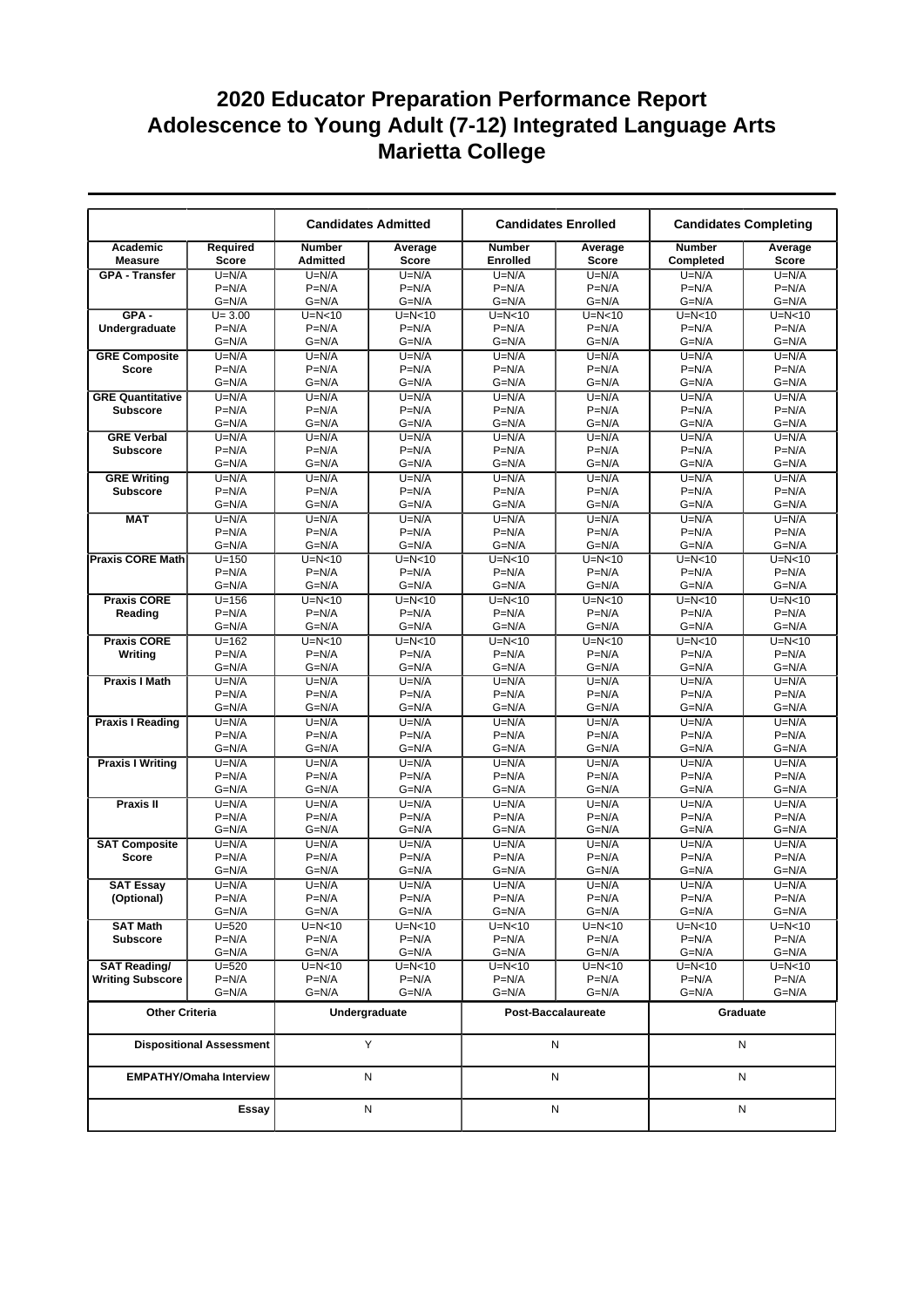| <b>Other Criteria</b>                      | Undergraduate | <b>Post-Baccalaureate</b> | Graduate  |
|--------------------------------------------|---------------|---------------------------|-----------|
| High School Class Rank                     | N/A           | N/A                       | N/A       |
| Interview                                  | N             | N                         | N         |
| Letter of Commitment                       | N             | N                         | N         |
| <b>Letter of Recommendation</b>            | N             | N                         | N         |
| Myers-Briggs Type Indicator                | N/A           | N                         | N         |
| <b>OAE Content Assessment</b>              | N/A           | N/A                       | ${\sf N}$ |
| Portfolio                                  | N             | N                         | ${\sf N}$ |
| <b>Prerequisite Courses</b>                | Y             | N                         | ${\sf N}$ |
| <b>SRI Teacher Perceiver</b>               | N/A           | N/A                       | N         |
| Superintendent Statement of<br>Sponsorship | N/A           | N/A                       | ${\sf N}$ |
| <b>Teacher Insight</b>                     | N             | N                         | N         |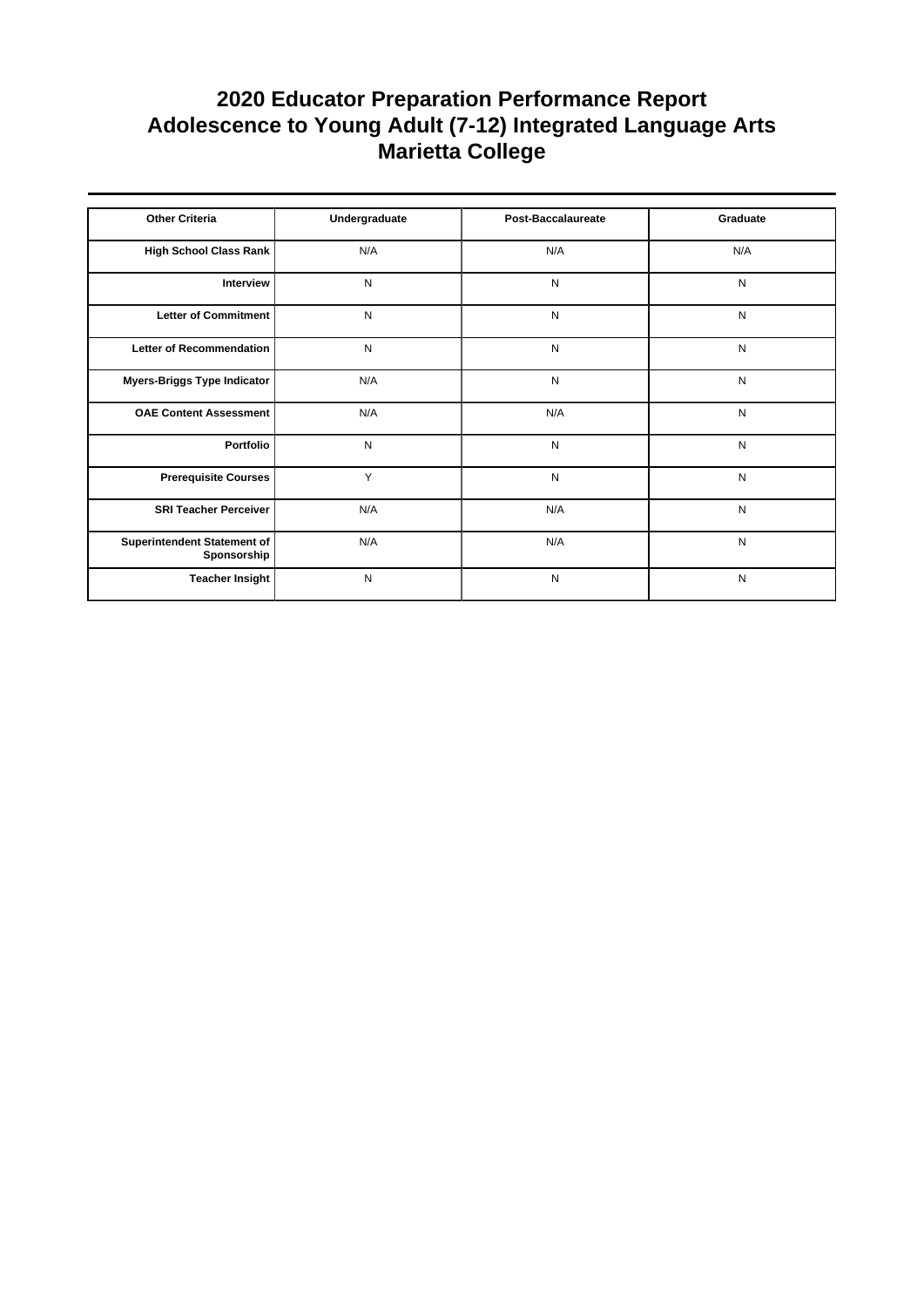### **Pre-Service Teacher Survey Results**

Reporting Period from Sept 1, 2019 to Aug 31, 2020

### **Description of Data:**

Due to the COVID-19 pandemic-related issues, including school closures and staff transitions in Ohio during the 2019-2020 school year, the distributions of some surveys were delayed, contributing to lower response rates.

To gather information on student satisfaction with the quality of preparation provided by their educator preparation programs, the Ohio Department of Higher Education administers a survey aligned with the Ohio Standards for the Teaching Profession (OSTP), Ohio licensure requirements, and elements of national accreditation. All Ohio candidates receive an invitation to complete the survey during their professional internship (student teaching). The results of this survey are reflected here.

| No.            | Question                                                                                                                                                                                                               | <b>Institution</b><br>Program<br>Average | <b>Statewide</b><br>Program<br>Average |
|----------------|------------------------------------------------------------------------------------------------------------------------------------------------------------------------------------------------------------------------|------------------------------------------|----------------------------------------|
| $\mathbf{1}$   | My teacher licensure program prepared me with knowledge of research on how students<br>learn.                                                                                                                          | N/A                                      | 3.46                                   |
| $\overline{2}$ | My teacher licensure program prepared me to recognize characteristics of gifted students,<br>students with disabilities, and at-risk students in order to plan and deliver appropriate<br>instruction.                 | N/A                                      | 3.10                                   |
| 3              | My teacher licensure program prepared me with high levels of knowledge and the academic<br>content I plan to teach.                                                                                                    | N/A                                      | 3.39                                   |
| 4              | My teacher licensure program prepared me to identify instructional strategies appropriate to<br>my content area.                                                                                                       | N/A                                      | 3.44                                   |
| 5              | My teacher licensure program prepared me to understand the importance of linking<br>interdisciplinary experiences.                                                                                                     | N/A                                      | 3.32                                   |
| 6              | My teacher licensure program prepared me to align instructional goals and activities with<br>Ohio's academic content standards, including Ohio's Learning Standards.                                                   | N/A                                      | 3.68                                   |
| $\overline{7}$ | My teacher licensure program prepared me to use assessment data to inform instruction.                                                                                                                                 | N/A                                      | 3.26                                   |
| 8              | My teacher licensure program prepared me to clearly communicate learning goals to students.                                                                                                                            | N/A                                      | 3.55                                   |
| 9              | My teacher licensure program prepared me to apply knowledge of how students learn, to<br>inform instruction.                                                                                                           | N/A                                      | 3.53                                   |
| 10             | My teacher licensure program prepared me to differentiate instruction to support the learning<br>needs of all students, including students identified as gifted, students with disabilities, and at-<br>risk students. | N/A                                      | 3.26                                   |
| 11             | My teacher licensure program prepared me to identify strategies to increase student<br>motivation and interest in topics of study.                                                                                     | N/A                                      | 3.31                                   |
| 12             | My teacher licensure program prepared me to create learning situations in which students<br>work independently, collaboratively, and/or a whole class.                                                                 | N/A                                      | 3.68                                   |
| 13             | My teacher licensure program prepared me to use strategies for effective classroom<br>management.                                                                                                                      | N/A                                      | 3.07                                   |
| 14             | My teacher licensure program prepared me to communicate clearly and effectively.                                                                                                                                       | N/A                                      | 3.59                                   |

#### **1=Strongly Disagree 2=Disagree 3=Agree 4=Strongly Agree**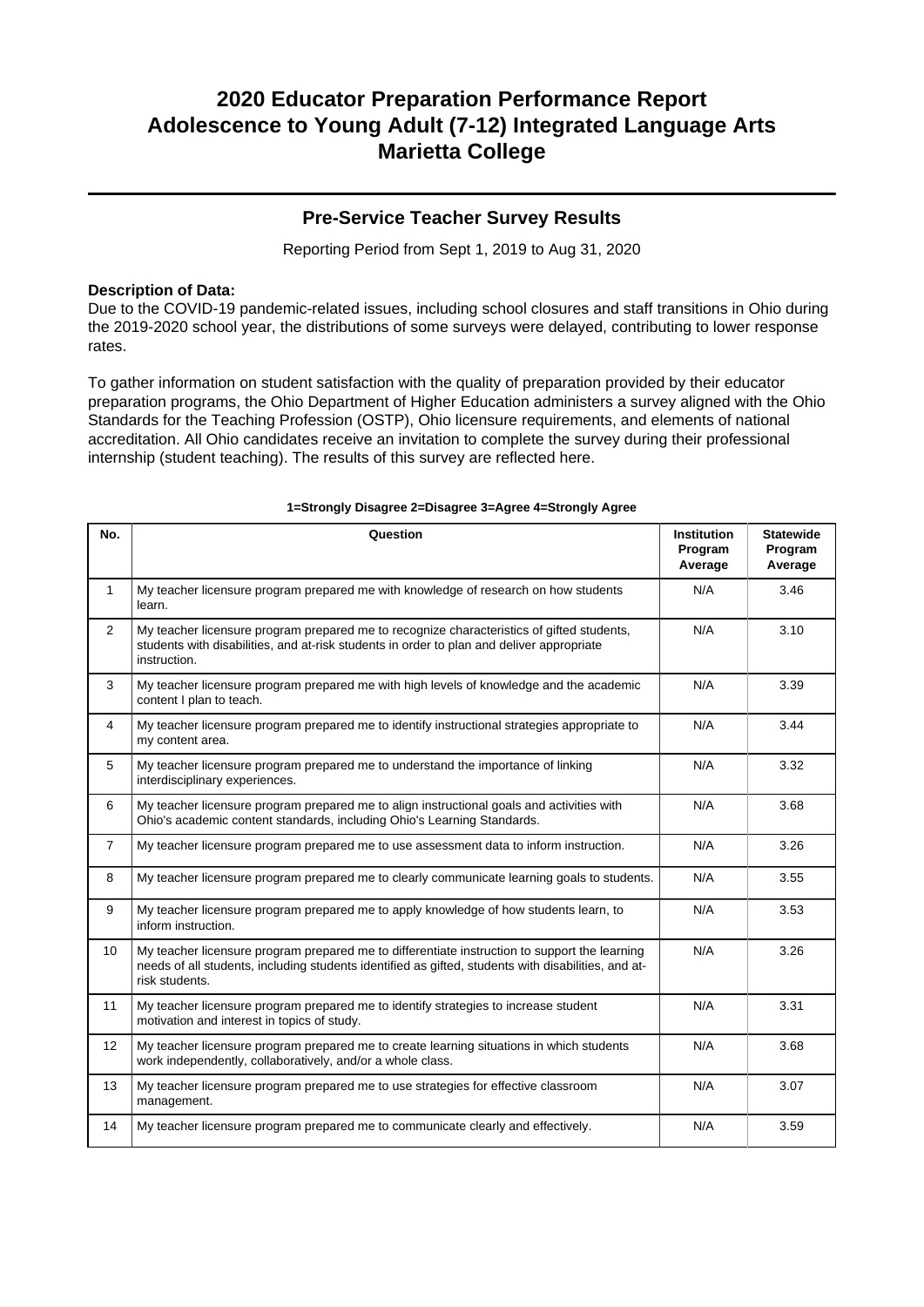| No. | Question                                                                                                                                                                  | Institution<br>Program<br>Average | <b>Statewide</b><br>Program<br>Average |
|-----|---------------------------------------------------------------------------------------------------------------------------------------------------------------------------|-----------------------------------|----------------------------------------|
| 15  | My teacher licensure program prepared me to understand the importance of communication<br>with families and caregivers.                                                   | N/A                               | 3.44                                   |
| 16  | My teacher licensure program prepared me to understand, uphold, and follow professional<br>ethics, policies, and legal codes of professional conduct.                     | N/A                               | 3.71                                   |
| 17  | My teacher licensure program prepared me to use a variety of diagnostic, formative, and<br>summative assessments.                                                         | N/A                               | 3.49                                   |
| 18  | My teacher licensure program prepared me to communicate high expectations for all students.                                                                               | N/A                               | 3.69                                   |
| 19  | My teacher licensure program prepared me to understand students' diverse cultures,<br>language skills, and experiences.                                                   | N/A                               | 3.52                                   |
| 20  | My teacher licensure program prepared me to treat all students fairly and establish an<br>environment that is respectful, supportive, and caring.                         | N/A                               | 3.76                                   |
| 21  | My teacher licensure program prepared me to use technology to enhance teaching and<br>student learning.                                                                   | N/A                               | 3.42                                   |
| 22  | My teacher licensure program prepared me to collaborate with colleagues and members of<br>the community when and where appropriate.                                       | N/A                               | 3.39                                   |
| 23  | My teacher licensure program collected evidence of my performance on multiple measures to<br>monitor my progress.                                                         | N/A                               | 3.55                                   |
| 24  | My teacher licensure program provided me with knowledge of the Ohio Licensure Program<br>standards for my discipline (e.g. NAEYC, CEC, NCTM).                             | N/A                               | 2.97                                   |
| 25  | My teacher licensure program provided me with knowledge of the operation of Ohio schools<br>as delineated in the Ohio Department of Education School Operating Standards. | N/A                               | 2.91                                   |
| 26  | My teacher licensure program provided me with knowledge of the requirements for the<br>Resident Educator License.                                                         | N/A                               | 2.79                                   |
| 27  | My teacher licensure program provided me with knowledge of the Ohio Standards for the<br>Teaching Profession.                                                             | N/A                               | 3.23                                   |
| 28  | My teacher licensure program provided me with knowledge of the Ohio Standards for<br>Professional Development.                                                            | N/A                               | 3.02                                   |
| 29  | My teacher licensure program provided me with knowledge of the Ohio Academic Content<br>Standards, including Ohio's Learning Standards.                                   | N/A                               | 3.66                                   |
| 30  | My teacher licensure program provided me with knowledge of the Value-added Growth<br>Measure as defined by the Ohio State Board of Education.                             | N/A                               | 2.66                                   |
| 31  | My teacher licensure program provided field experiences that supported my development as<br>an effective educator focused on student learning.                            | N/A                               | 3.67                                   |
| 32  | My teacher licensure program provided field experiences in a variety of settings (urban,<br>suburban, and rural).                                                         | N/A                               | 3.35                                   |
| 33  | My teacher licensure program provided student teaching experience(s) that supported my<br>development as an effective educator focused on student learning.               | N/A                               | 3.66                                   |
| 34  | My teacher licensure program provided cooperating teachers who supported me through<br>observation and conferences (face-to-face or via electronic media).                | N/A                               | 3.70                                   |
| 35  | My teacher licensure program provided university supervisors who supported me through<br>observation and conferences (face-to-face or via electronic media).              | N/A                               | 3.65                                   |
| 36  | My teacher licensure program provided opportunities to work with diverse students (including<br>gifted students, students with disabilities, and at-risk students).       | N/A                               | 3.54                                   |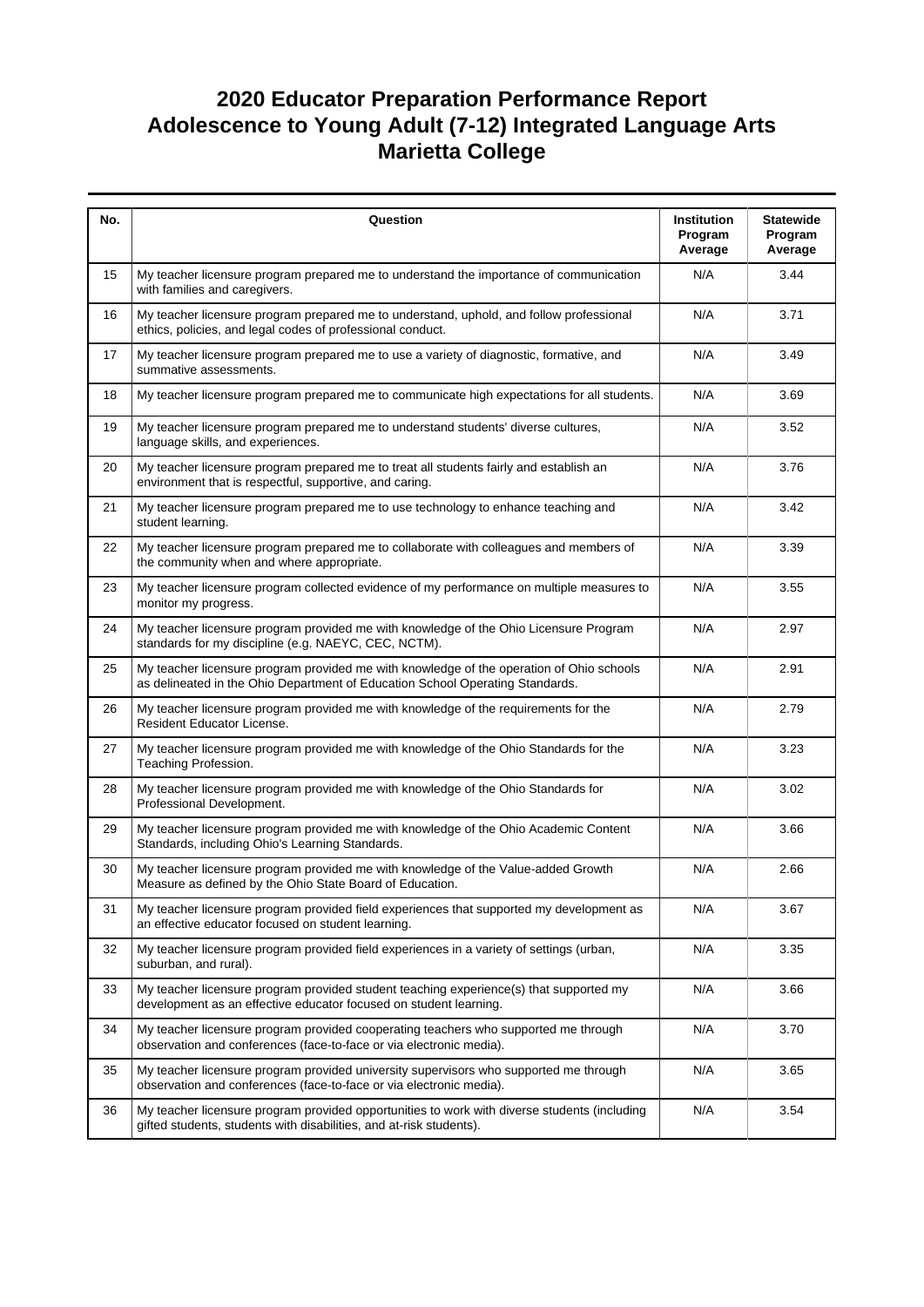| No. | Question                                                                                                                         | <b>Institution</b><br>Program<br>Average | <b>Statewide</b><br>Program<br>Average |
|-----|----------------------------------------------------------------------------------------------------------------------------------|------------------------------------------|----------------------------------------|
| 37  | My teacher licensure program provided opportunities to understand students' diverse cultures,<br>languages, and experiences.     | N/A                                      | 3.55                                   |
| 38  | My teacher licensure program provided opportunities to work with diverse teachers.                                               | N/A                                      | 3.13                                   |
| 39  | My teacher licensure program provided opportunities to interact with diverse faculty.                                            | N/A                                      | 3.18                                   |
| 40  | My teacher licensure program provided opportunities to work and study with diverse peers.                                        | N/A                                      | 3.23                                   |
| 41  | Overall, the faculty in my teacher licensure program demonstrated in-depth knowledge of their<br>field.                          | N/A                                      | 3.63                                   |
| 42  | Overall, the faculty in my teacher licensure program used effective teaching methods that<br>helped promote learning.            | N/A                                      | 3.48                                   |
| 43  | Overall, the faculty in my teacher licensure program modeled respect for diverse populations.                                    | N/A                                      | 3.66                                   |
| 44  | Overall, the faculty in my teacher licensure program integrated diversity-related subject matter<br>within coursework.           | N/A                                      | 3.53                                   |
| 45  | Overall, the faculty in my teacher licensure program used technology to facilitate teaching and<br>learning.                     | N/A                                      | 3.57                                   |
| 46  | Overall, the faculty in my teacher licensure program conducted themselves in a professional<br>manner.                           | N/A                                      | 3.68                                   |
| 47  | My teacher licensure program provided clearly articulated policies published to facilitate<br>progression to program completion. | N/A                                      | 3.31                                   |
| 48  | My teacher licensure program provided opportunities to voice concerns about the program.                                         | N/A                                      | 2.93                                   |
| 49  | My teacher licensure program provided advising to facilitate progression to program<br>completion.                               | N/A                                      | 3.37                                   |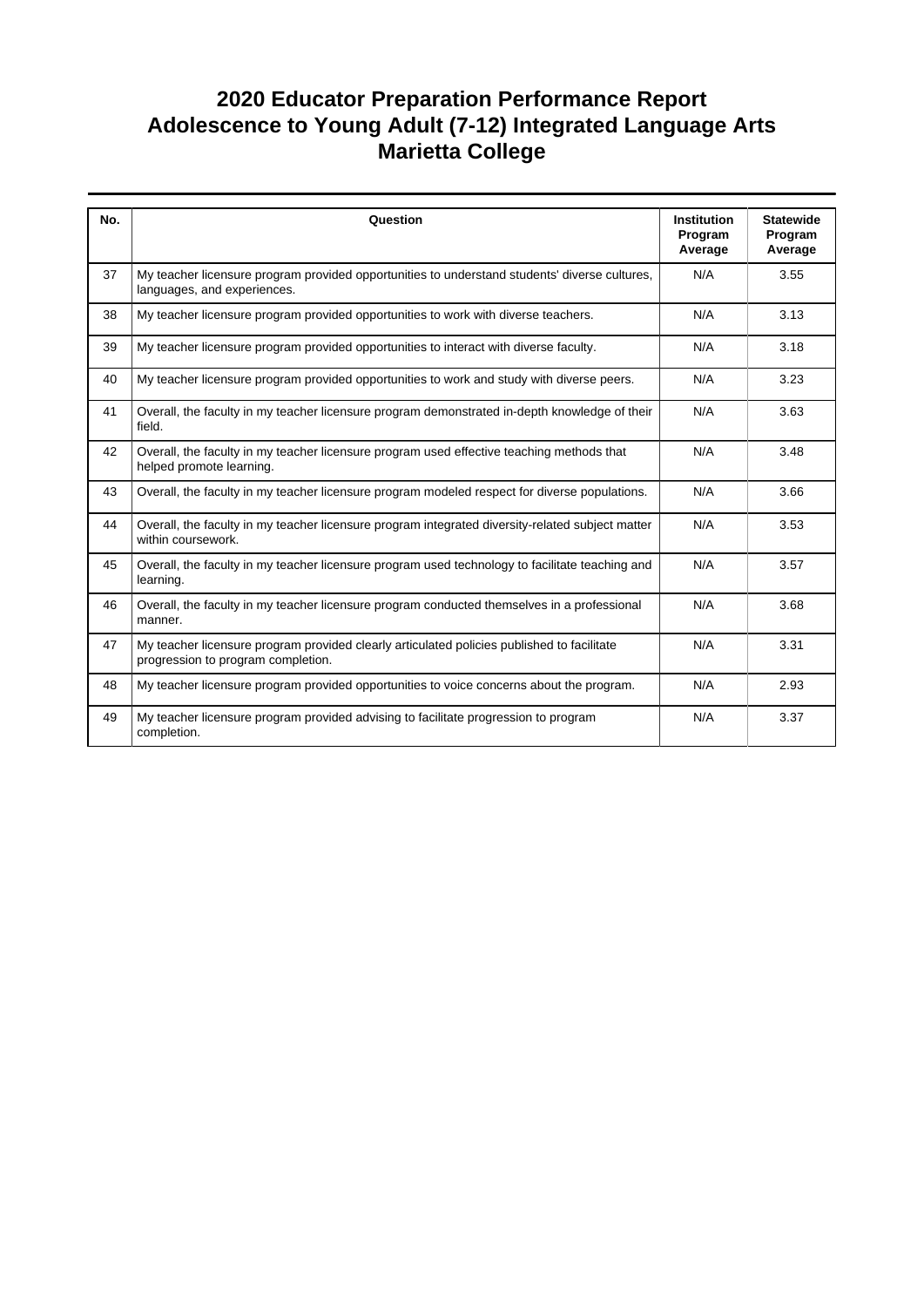## **Statewide Survey of Ohio Resident Educators' Reflections on their Educator Preparation Program**

Reporting Period from Sept 1, 2019 to Aug 31, 2020

### **Description of Data:**

Due to the COVID-19 pandemic-related issues, including school closures and staff transitions in Ohio during the 2019-2020 school year, the distributions of some surveys were delayed, contributing to lower response rates.

To gather information on alumni satisfaction with the quality of preparation provided by their educator preparation programs, the Ohio Department of Higher Education administers a survey aligned with the Ohio Standards for the Teaching Profession (OSTP), Ohio licensure requirements, and elements of national accreditation. All Ohio Resident Educators who completed their preparation in Ohio receive an invitation to complete the survey in the fall semester as they enter Year 2 of the Resident Educator program. The results of the survey are reflected here.

| No.            | Question                                                                                                                                                                                                               | <b>Institution</b><br>Program<br>Average | <b>Statewide</b><br>Program<br>Average |
|----------------|------------------------------------------------------------------------------------------------------------------------------------------------------------------------------------------------------------------------|------------------------------------------|----------------------------------------|
| 1              | My teacher licensure program prepared me with knowledge of research on how students<br>learn.                                                                                                                          | N/A                                      | 3.61                                   |
| 2              | My teacher licensure program prepared me to recognize characteristics of gifted students,<br>students with disabilities, and at-risk students in order to plan and deliver appropriate<br>instruction.                 | N/A                                      | 3.13                                   |
| 3              | My teacher licensure program prepared me with high levels of knowledge and the academic<br>content I plan to teach.                                                                                                    | N/A                                      | 3.43                                   |
| $\overline{4}$ | My teacher licensure program prepared me to identify instructional strategies appropriate to<br>my content area.                                                                                                       | N/A                                      | 3.43                                   |
| 5              | My teacher licensure program prepared me to understand the importance of linking<br>interdisciplinary experiences.                                                                                                     | N/A                                      | 3.22                                   |
| 6              | My teacher licensure program prepared me to align instructional goals and activities with<br>Ohio's academic content standards, including Ohio's Learning Standards.                                                   | N/A                                      | 3.70                                   |
| $\overline{7}$ | My teacher licensure program prepared me to use assessment data to inform instruction.                                                                                                                                 | N/A                                      | 3.48                                   |
| 8              | My teacher licensure program prepared me to clearly communicate learning goals to students.                                                                                                                            | N/A                                      | 3.61                                   |
| 9              | My teacher licensure program prepared me to apply knowledge of how students learn, to<br>inform instruction.                                                                                                           | N/A                                      | 3.48                                   |
| 10             | My teacher licensure program prepared me to differentiate instruction to support the learning<br>needs of all students, including students identified as gifted, students with disabilities, and at-<br>risk students. | N/A                                      | 3.52                                   |
| 11             | My teacher licensure program prepared me to identify strategies to increase student<br>motivation and interest in topics of study.                                                                                     | N/A                                      | 3.30                                   |
| 12             | My teacher licensure program prepared me to create learning situations in which students<br>work independently, collaboratively, and/or a whole class.                                                                 | N/A                                      | 3.65                                   |

#### **1=Strongly Disagree 2=Disagree 3=Agree 4=Strongly Agree**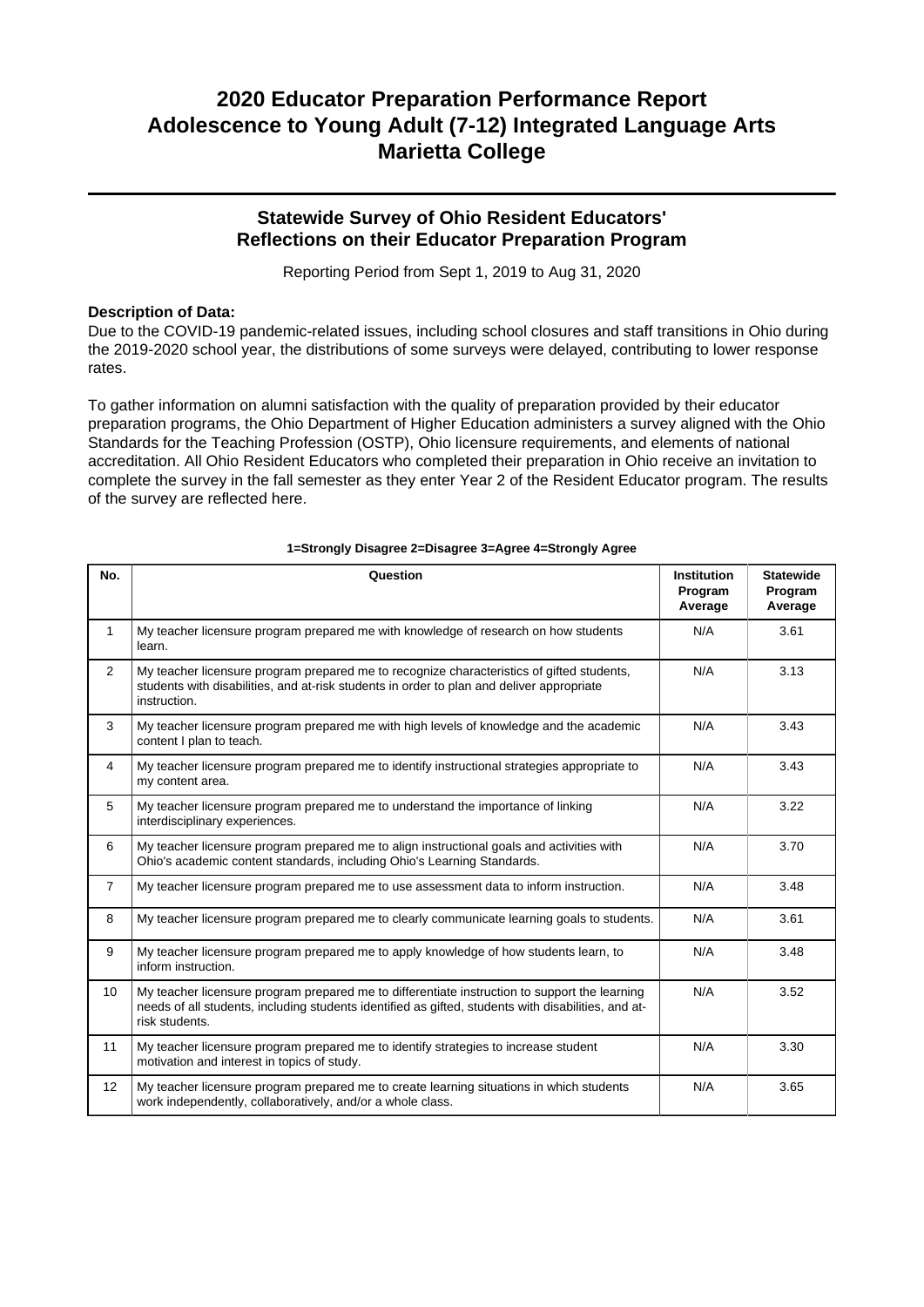| No. | Question                                                                                                                                                                  | Institution<br>Program<br>Average | <b>Statewide</b><br>Program<br>Average |
|-----|---------------------------------------------------------------------------------------------------------------------------------------------------------------------------|-----------------------------------|----------------------------------------|
| 13  | My teacher licensure program prepared me to use strategies for effective classroom<br>management.                                                                         | N/A                               | 3.09                                   |
| 14  | My teacher licensure program prepared me to communicate clearly and effectively.                                                                                          | N/A                               | 3.43                                   |
| 15  | My teacher licensure program prepared me to understand the importance of communication<br>with families and caregivers.                                                   | N/A                               | 3.39                                   |
| 16  | My teacher licensure program prepared me to understand, uphold, and follow professional<br>ethics, policies, and legal codes of professional conduct.                     | N/A                               | 3.70                                   |
| 17  | My teacher licensure program prepared me to use a variety of diagnostic, formative, and<br>summative assessments.                                                         | N/A                               | 3.61                                   |
| 18  | My teacher licensure program prepared me to understand students' diverse cultures,<br>language skills, and experiences.                                                   | N/A                               | 3.35                                   |
| 19  | My teacher licensure program prepared me to treat all students fairly and establish an<br>environment that is respectful, supportive, and caring.                         | N/A                               | 3.61                                   |
| 20  | My teacher licensure program prepared me to use technology to enhance teaching and<br>student learning.                                                                   | N/A                               | 3.35                                   |
| 21  | My teacher licensure program prepared me to collaborate with colleagues and members of<br>the community when and where appropriate.                                       | N/A                               | 3.48                                   |
| 22  | My teacher licensure program collected evidence of my performance on multiple measures to<br>monitor my progress.                                                         | N/A                               | 3.35                                   |
| 23  | My teacher licensure program provided me with knowledge of the Ohio Licensure Program<br>standards for my discipline (e.g. NAEYC, CEC, NCTM).                             | N/A                               | 3.43                                   |
| 24  | My teacher licensure program provided me with knowledge of the operation of Ohio schools<br>as delineated in the Ohio Department of Education School Operating Standards. | N/A                               | 3.26                                   |
| 25  | My teacher licensure program provided me with knowledge of the requirements for the<br>Resident Educator License.                                                         | N/A                               | 3.26                                   |
| 26  | My teacher licensure program provided me with knowledge of the Ohio Standards for the<br>Teaching Profession.                                                             | N/A                               | 3.52                                   |
| 27  | My teacher licensure program provided me with knowledge of the Ohio Standards for<br>Professional Development.                                                            | N/A                               | 3.52                                   |
| 28  | My teacher licensure program provided me with knowledge of the Ohio Academic Content<br>Standards, including Ohio's Learning Standards.                                   | N/A                               | 3.52                                   |
| 29  | My teacher licensure program provided me with knowledge of the Value-added Growth<br>Measure as defined by the Ohio State Board of Education.                             | N/A                               | 3.26                                   |
| 30  | My teacher licensure program provided field experiences that supported my development as<br>an effective educator focused on student learning.                            | N/A                               | 3.57                                   |
| 31  | My teacher licensure program provided field experiences in a variety of settings (urban,<br>suburban, and rural).                                                         | N/A                               | 3.26                                   |
| 32  | My teacher licensure program provided student teaching experience(s) that supported my<br>development as an effective educator focused on student learning.               | N/A                               | 3.52                                   |
| 33  | My teacher licensure program provided cooperating teachers who supported me through<br>observation and conferences (face-to-face or via electronic media).                | N/A                               | 3.39                                   |
| 34  | My teacher licensure program provided university supervisors who supported me through<br>observation and conferences (face-to-face or via electronic media).              | N/A                               | 3.52                                   |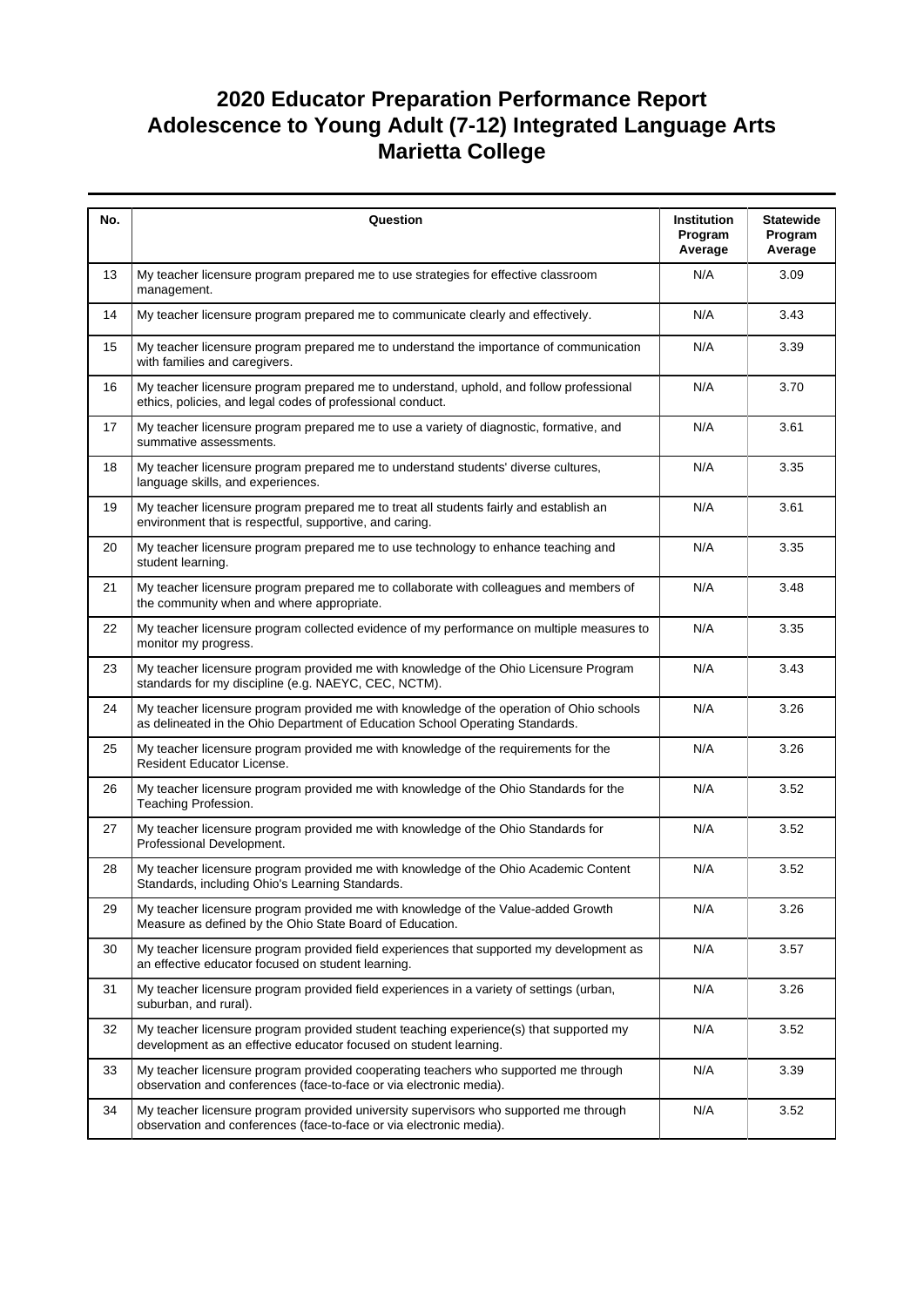| No. | Question                                                                                                                                                            | <b>Institution</b><br>Program<br>Average | <b>Statewide</b><br>Program<br>Average |
|-----|---------------------------------------------------------------------------------------------------------------------------------------------------------------------|------------------------------------------|----------------------------------------|
| 35  | My teacher licensure program provided opportunities to work with diverse students (including<br>gifted students, students with disabilities, and at-risk students). | N/A                                      | 3.48                                   |
| 36  | My teacher licensure program provided opportunities to understand students' diverse cultures,<br>languages, and experiences.                                        | N/A                                      | 3.30                                   |
| 37  | My teacher licensure program provided opportunities to work with diverse teachers.                                                                                  | N/A                                      | 3.13                                   |
| 38  | My teacher licensure program provided opportunities to interact with diverse faculty.                                                                               | N/A                                      | 3.22                                   |
| 39  | My teacher licensure program provided opportunities to work and study with diverse peers.                                                                           | N/A                                      | 3.13                                   |
| 40  | Overall, the faculty in my teacher licensure program demonstrated in-depth knowledge of their<br>field.                                                             | N/A                                      | 3.61                                   |
| 41  | Overall, the faculty in my teacher licensure program used effective teaching methods that<br>helped promote learning.                                               | N/A                                      | 3.43                                   |
| 42  | Overall, the faculty in my teacher licensure program modeled respect for diverse populations.                                                                       | N/A                                      | 3.48                                   |
| 43  | Overall, the faculty in my teacher licensure program integrated diversity-related subject matter<br>within coursework.                                              | N/A                                      | 3.39                                   |
| 44  | Overall, the faculty in my teacher licensure program used technology to facilitate teaching and<br>learning.                                                        | N/A                                      | 3.52                                   |
| 45  | Overall, the faculty in my teacher licensure program conducted themselves in a professional<br>manner.                                                              | N/A                                      | 3.61                                   |
| 46  | My teacher licensure program provided clearly articulated policies published to facilitate<br>progression to program completion.                                    | N/A                                      | 3.48                                   |
| 47  | My teacher licensure program provided opportunities to voice concerns about the program.                                                                            | N/A                                      | 3.26                                   |
| 48  | My teacher licensure program provided advising to facilitate progression to program<br>completion.                                                                  | N/A                                      | 3.43                                   |
| 49  | My teacher licensure program prepared me with the knowledge and skills necessary to enter<br>the classroom as a Resident Educator.                                  | N/A                                      | 3.39                                   |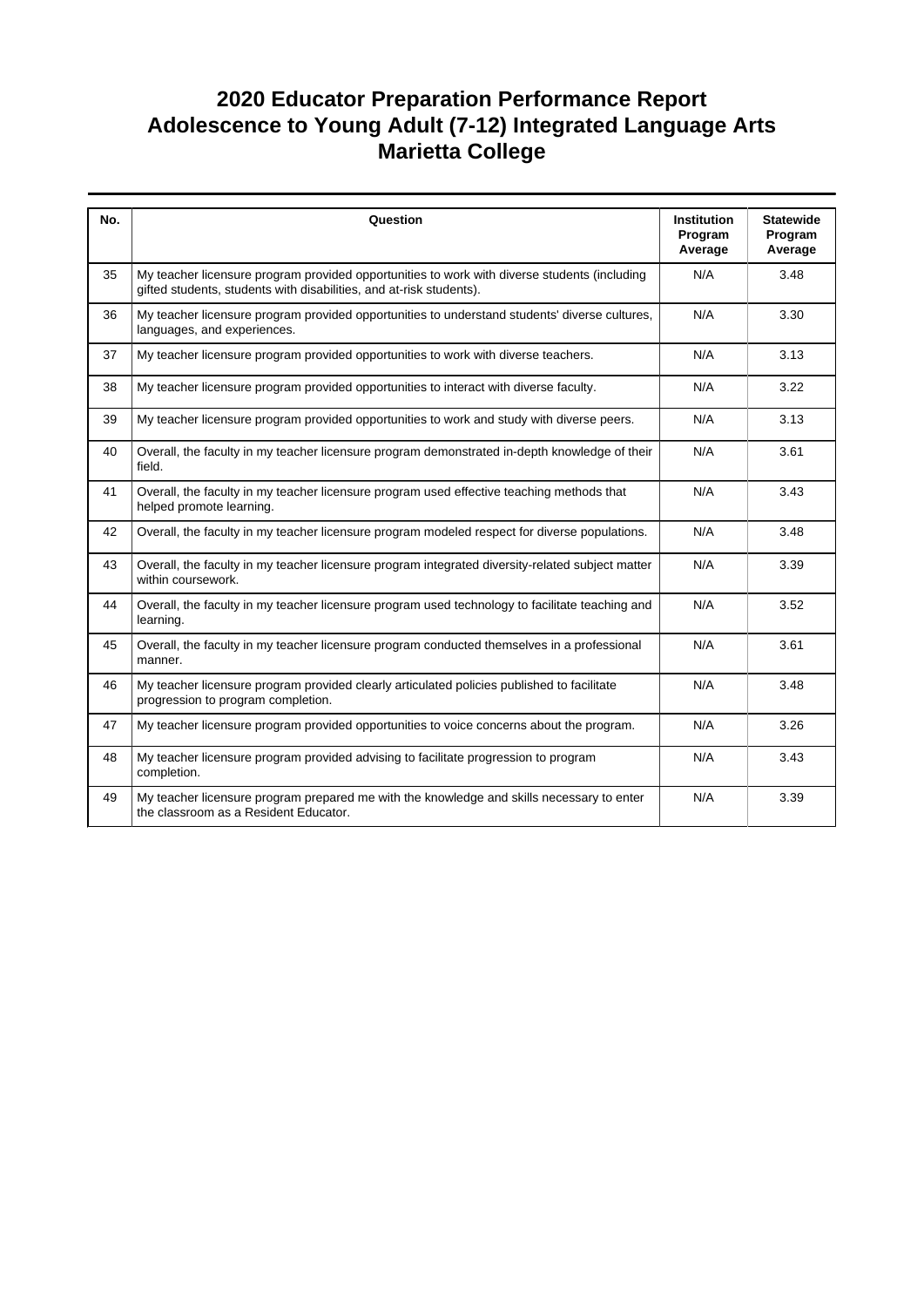## **Field and Clinical Experiences for Candidates at Marietta College**

Reporting Period from Sept 1, 2019 to Aug 31, 2020 (Data Source: Marietta College)

### **Description of Data:**

Ohio requires that teacher candidates complete field and clinical experiences in school settings as part of their preparation. These experiences include early and ongoing field-based opportunities and the culminating pre-service clinical experience commonly referred to as "student teaching." The specific requirements for these placements vary by unit and by program.

| <b>Teacher Preparation Programs</b>                                                                          |                     |  |  |  |  |
|--------------------------------------------------------------------------------------------------------------|---------------------|--|--|--|--|
| <b>Field/Clinical Experience Element</b>                                                                     | <b>Requirements</b> |  |  |  |  |
| Minimum number of field hours required of candidates in the preparation program prior to<br>student teaching | 195                 |  |  |  |  |
| Maximum number of field hours required of candidates in the preparation program prior to<br>student teaching | 365                 |  |  |  |  |
| Total number of weeks required of candidates in the student teaching experience                              | 14                  |  |  |  |  |
| Percentage of teacher candidates who satisfactorily completed student teaching                               | 100%                |  |  |  |  |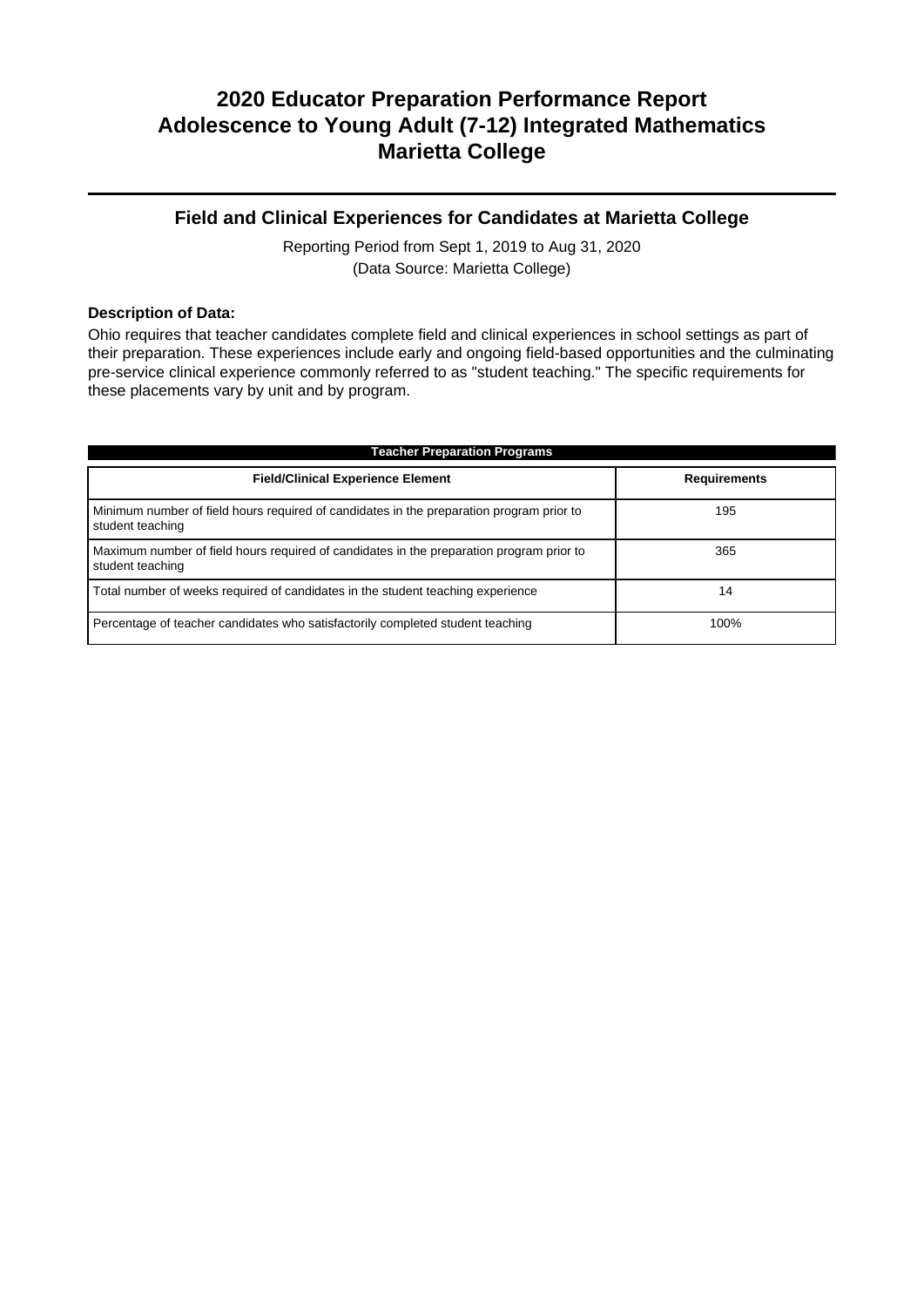### **Ohio Educator Licensure Examination Pass Rates at Marietta College**

Reporting Period from Sept 1, 2018 to Aug 31, 2019 (Data Source: USDOE Title II Report)

### **Description of Data:**

Ohio educator licensure requirements include passage of all requisite licensure examinations at the state determined cut score. The reported results reflect Title II data, and therefore represent pass rate data solely only initial licenses. Further, because the data are gathered from the Title II reports, there is a one-year lag in accessing the data. Teacher licensure pass rate data are the only reported metric for which the data do not reflect the reporting year 2019-2020.

As of 2013, the Ohio Assessments for Educators replaced the Praxis subject assessments for initial licensure. Some Praxis II assessments are still being reported because recent program completers took those tests in or before 2013.

| <b>Teacher Licensure Test Scores</b>            |                            |                          |                             |                                              |                             |                      |                                      |                                                          |
|-------------------------------------------------|----------------------------|--------------------------|-----------------------------|----------------------------------------------|-----------------------------|----------------------|--------------------------------------|----------------------------------------------------------|
| <b>Licensure Test</b>                           | <b>Test Range</b><br>Score | <b>Test Cut</b><br>Score | <b>Completers</b><br>Tested | Program<br>Average<br><b>Scaled</b><br>Score | <b>Completers</b><br>Passed | Program<br>Pass Rate | <b>State</b><br>Average<br>Pass Rate | <b>State</b><br>Average<br><b>Scaled</b><br><b>Score</b> |
| 003 - APK: Adolescence to Young<br>Adult (7-12) | 100-300                    | 220                      | N <sub>10</sub>             | N/A                                          | N <sub>10</sub>             | N/A                  | 99%                                  | 256                                                      |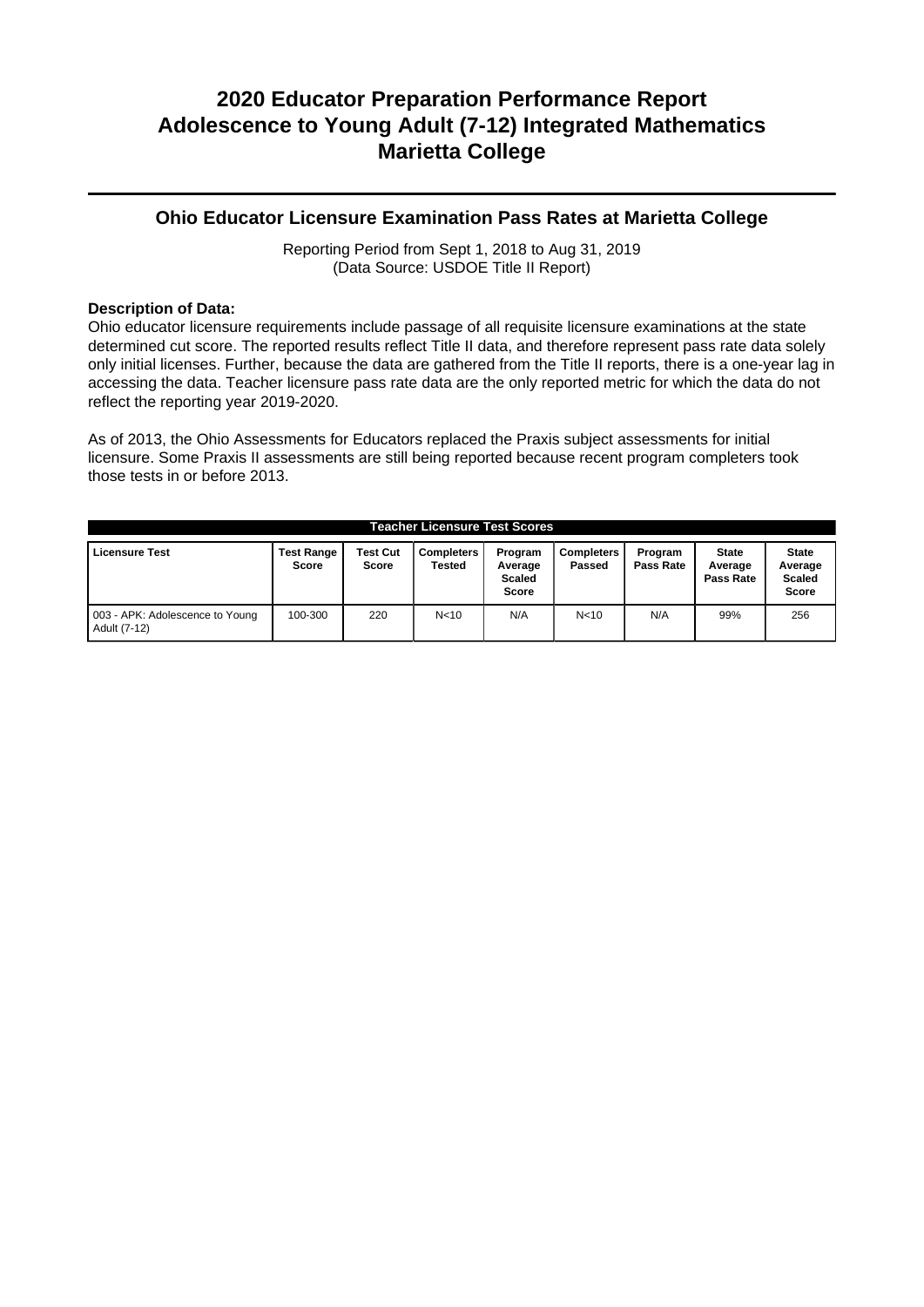### **Marietta College Candidate Academic Measures**

Reporting Period from Sept 1, 2019 to Aug 31, 2020 (Data Source:Marietta College)

### **Undergraduate Program Admission Requirements**

Candidates are admitted to the professional license program after completing 45 semester hours and completing initial 100/200 level EDUC courses and field experiences. Candidates must meet minimum requirements for overall GPA, education course GPA, academic skills test scores (ACT, SAT, or Praxis Core Assessments for Educators), have ratings of acceptable on the disposition checklist used in initial field experiences and grades of C or higher in writing and oral communication.

### **Description of Data:**

The data in this section are the average scores of candidates on academic measures reported by the provider. If a measure is not applicable to a level of delivery (undergraduate, post-baccalaureate, graduate) the table reflects "N/A." In the "Dispositional Assessments and Other Measures" portion, if the provider did not indicate using a measure, OR if the institution does not offer a program at the designated level of delivery, the table reflects "N."

Candidates Admitted is the number admitted (for fall or spring) during the academic year.

Candidates Enrolled is the total number of candidates admitted and enrolled (including program completers) during the academic year.

Candidates Completing is the number meeting all the requirements of a state-approved teacher preparation program during the academic year.

|                            |                          | <b>Candidates Admitted</b>       |                         | <b>Candidates Enrolled</b>       |                         |                            | <b>Candidates Completing</b> |
|----------------------------|--------------------------|----------------------------------|-------------------------|----------------------------------|-------------------------|----------------------------|------------------------------|
| Academic<br><b>Measure</b> | Required<br><b>Score</b> | <b>Number</b><br><b>Admitted</b> | Average<br><b>Score</b> | <b>Number</b><br><b>Enrolled</b> | Average<br><b>Score</b> | <b>Number</b><br>Completed | Average<br><b>Score</b>      |
| <b>ACT Composite</b>       | $U=N/A$                  | $U=N/A$                          | $U=N/A$                 | $U=N/A$                          | $U=N/A$                 | $U=N/A$                    | $U=N/A$                      |
| <b>Score</b>               | $P=N/A$                  | $P=N/A$                          | $P=N/A$                 | $P=N/A$                          | $P=N/A$                 | $P=N/A$                    | $P=N/A$                      |
|                            | $G=N/A$                  | $G=N/A$                          | $G=N/A$                 | $G=N/A$                          | $G=N/A$                 | $G=N/A$                    | $G=N/A$                      |
| <b>ACT English</b>         | $U=21$                   | $U=N<10$                         | $U=N<10$                | $U=N<10$                         | $U=N<10$                | $U=N<10$                   | $U=N<10$                     |
| <b>Subscore</b>            | $P=N/A$                  | $P=N/A$                          | $P=N/A$                 | $P=N/A$                          | $P=N/A$                 | $P=N/A$                    | $P=N/A$                      |
|                            | $G=N/A$                  | $G=N/A$                          | $G=N/A$                 | $G=N/A$                          | $G=N/A$                 | $G=N/A$                    | $G=N/A$                      |
| <b>ACT Essay</b>           | $U=N/A$                  | $U=N/A$                          | $U=N/A$                 | $U=N/A$                          | $U=N/A$                 | $U=N/A$                    | $U=N/A$                      |
| (Optional)                 | $P=N/A$                  | $P=N/A$                          | $P=N/A$                 | $P=N/A$                          | $P=N/A$                 | $P=N/A$                    | $P=N/A$                      |
|                            | $G=N/A$                  | $G=N/A$                          | $G=N/A$                 | $G=N/A$                          | $G=N/A$                 | $G=N/A$                    | $G=N/A$                      |
| <b>ACT Math</b>            | $U=21$                   | $U=N<10$                         | $U=N<10$                | $U=N<10$                         | $U=N<10$                | $U=N<10$                   | $U=N<10$                     |
| <b>Subscore</b>            | $P=N/A$                  | $P=N/A$                          | $P=N/A$                 | $P=N/A$                          | $P=N/A$                 | $P=N/A$                    | $P=N/A$                      |
|                            | $G=N/A$                  | $G=N/A$                          | $G=N/A$                 | $G=N/A$                          | $G=N/A$                 | $G=N/A$                    | $G=N/A$                      |
| <b>ACT Reading</b>         | $U=21$                   | $U=N<10$                         | $U=N<10$                | $U=N<10$                         | $U=N<10$                | $U=N<10$                   | $U=N<10$                     |
| <b>Subscore</b>            | $P=N/A$                  | $P=N/A$                          | $P=N/A$                 | $P=N/A$                          | $P=N/A$                 | $P=N/A$                    | $P=N/A$                      |
|                            | $G=N/A$                  | $G=N/A$                          | $G=N/A$                 | $G=N/A$                          | $G=N/A$                 | $G=N/A$                    | $G=N/A$                      |
| <b>ACT Science</b>         | $U=N/A$                  | $U=N/A$                          | $U=N/A$                 | $U=N/A$                          | $U=N/A$                 | $U=N/A$                    | $U=N/A$                      |
| <b>Subscore</b>            | $P=N/A$                  | $P=N/A$                          | $P=N/A$                 | $P=N/A$                          | $P=N/A$                 | $P=N/A$                    | $P=N/A$                      |
|                            | $G=N/A$                  | $G=N/A$                          | $G=N/A$                 | $G=N/A$                          | $G=N/A$                 | $G=N/A$                    | $G=N/A$                      |
| <b>GPA - Graduate</b>      | $U=N/A$                  | $U=N/A$                          | $U=N/A$                 | $U=N/A$                          | $U=N/A$                 | $U=N/A$                    | $U=N/A$                      |
|                            | $P=N/A$                  | $P=N/A$                          | $P=N/A$                 | $P=N/A$                          | $P=N/A$                 | $P=N/A$                    | $P=N/A$                      |
|                            | $G=N/A$                  | $G=N/A$                          | $G=N/A$                 | $G=N/A$                          | $G=N/A$                 | $G=N/A$                    | $G=N/A$                      |
| <b>GPA - High School</b>   | $U=N/A$                  | $U=N/A$                          | $U=N/A$                 | $U=N/A$                          | $U=N/A$                 | $U=N/A$                    | $U=N/A$                      |
|                            | $P=N/A$                  | $P=N/A$                          | $P=N/A$                 | $P=N/A$                          | $P=N/A$                 | $P=N/A$                    | $P=N/A$                      |
|                            | $G=N/A$                  | $G=N/A$                          | $G=N/A$                 | $G=N/A$                          | $G=N/A$                 | $G=N/A$                    | $G=N/A$                      |

## **Teacher Preparation Programs U=Undergraduate P=Post-Baccalaureate G=Graduate**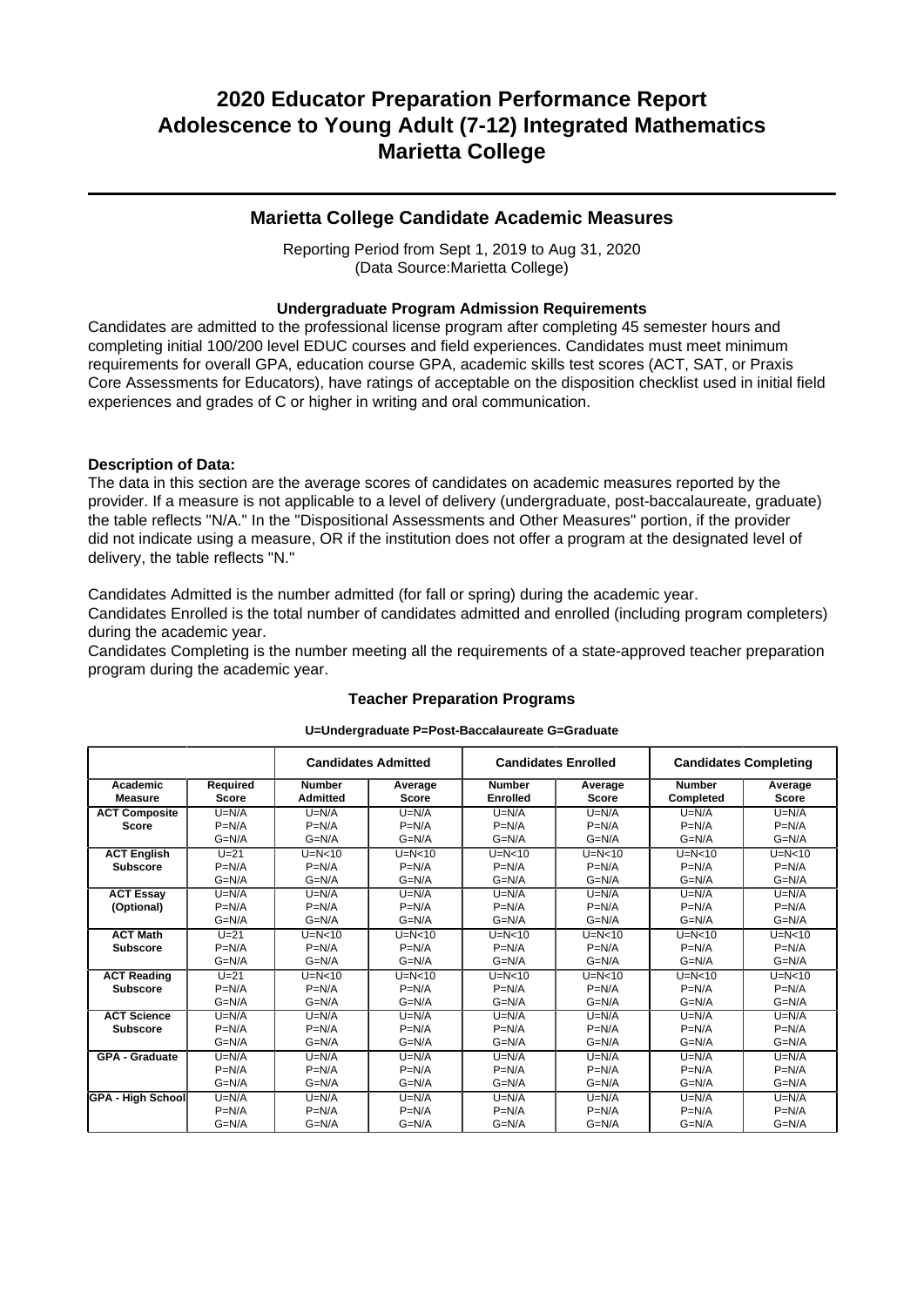|                            |                                 |                                  | <b>Candidates Admitted</b> |                           | <b>Candidates Enrolled</b> |                            | <b>Candidates Completing</b> |
|----------------------------|---------------------------------|----------------------------------|----------------------------|---------------------------|----------------------------|----------------------------|------------------------------|
| Academic<br><b>Measure</b> | Required<br><b>Score</b>        | <b>Number</b><br><b>Admitted</b> | Average<br><b>Score</b>    | <b>Number</b><br>Enrolled | Average<br><b>Score</b>    | <b>Number</b><br>Completed | Average<br><b>Score</b>      |
| <b>GPA - Transfer</b>      | $U=N/A$                         | $U=N/A$                          | $U=N/A$                    | $U=N/A$                   | $U=N/A$                    | $U=N/A$                    | $U=N/A$                      |
|                            | $P=N/A$                         | $P=N/A$                          | $P=N/A$                    | $P=N/A$                   | $P=N/A$                    | $P=N/A$                    | $P=N/A$                      |
|                            | $G=N/A$                         | $G=N/A$                          | $G=N/A$                    | $G=N/A$                   | $G=N/A$                    | $G=N/A$                    | $G=N/A$                      |
| $GPA -$                    | $U = 3.00$                      | $U=N<10$                         | $U=N<10$                   | $U=N<10$                  | $U=N<10$                   | $U=N<10$                   | $U=N<10$                     |
| Undergraduate              | $P=N/A$                         | $P=N/A$                          | $P=N/A$                    | $P=N/A$                   | $P=N/A$                    | $P=N/A$                    | $P=N/A$                      |
|                            | $G=N/A$                         | $G=N/A$                          | $G=N/A$                    | $G=N/A$                   | $G=N/A$                    | $G=N/A$                    | $G=N/A$                      |
| <b>GRE Composite</b>       | $U=N/A$                         | $U=N/A$                          | $U=N/A$                    | $U=N/A$                   | $U=N/A$                    | $U=N/A$                    | $U=N/A$                      |
| Score                      | $P=N/A$<br>$G=N/A$              | $P=N/A$<br>$G=N/A$               | $P=N/A$                    | $P=N/A$<br>$G=N/A$        | $P=N/A$<br>$G=N/A$         | $P=N/A$<br>$G=N/A$         | $P=N/A$<br>$G=N/A$           |
| <b>GRE Quantitative</b>    | $U=N/A$                         | $U=N/A$                          | $G=N/A$<br>$U=N/A$         | $U=N/A$                   | $U=N/A$                    | $U=N/A$                    | $U=N/A$                      |
| <b>Subscore</b>            | $P=N/A$                         | $P=N/A$                          | $P=N/A$                    | $P=N/A$                   | $P=N/A$                    | $P=N/A$                    | $P=N/A$                      |
|                            | $G=N/A$                         | $G=N/A$                          | $G=N/A$                    | $G=N/A$                   | $G=N/A$                    | $G=N/A$                    | $G=N/A$                      |
| <b>GRE Verbal</b>          | $U=N/A$                         | $U=N/A$                          | $U=N/A$                    | $U=N/A$                   | $U=N/A$                    | $U=N/A$                    | $U=N/A$                      |
| <b>Subscore</b>            | $P=N/A$                         | $P=N/A$                          | $P=N/A$                    | $P=N/A$                   | $P=N/A$                    | $P=N/A$                    | $P=N/A$                      |
|                            | $G=N/A$                         | $G=N/A$                          | $G=N/A$                    | $G=N/A$                   | $G=N/A$                    | $G=N/A$                    | $G=N/A$                      |
| <b>GRE Writing</b>         | $U=N/A$                         | $U=N/A$                          | $U=N/A$                    | $U=N/A$                   | $U=N/A$                    | $U=N/A$                    | $U=N/A$                      |
| <b>Subscore</b>            | $P=N/A$                         | $P=N/A$                          | $P=N/A$                    | $P=N/A$                   | $P=N/A$                    | $P=N/A$                    | $P=N/A$                      |
|                            | $G=N/A$                         | $G=N/A$                          | $G=N/A$                    | $G=N/A$                   | $G=N/A$                    | $G=N/A$                    | $G=N/A$                      |
| <b>MAT</b>                 | $U=N/A$                         | $U=N/A$                          | $U=N/A$                    | $U=N/A$                   | $U=N/A$                    | $U=N/A$                    | $U=N/A$                      |
|                            | $P=N/A$                         | $P=N/A$                          | $P=N/A$                    | $P=N/A$                   | $P=N/A$                    | $P=N/A$                    | $P=N/A$                      |
|                            | $G=N/A$                         | $G=N/A$                          | $G=N/A$                    | $G=N/A$                   | $G=N/A$                    | $G=N/A$                    | $G=N/A$                      |
| <b>Praxis CORE Math</b>    | $U = 150$<br>$P=N/A$            | $U=N<10$<br>$P=N/A$              | $U=N<10$<br>$P=N/A$        | $U=N<10$<br>$P=N/A$       | $U=N<10$<br>$P=N/A$        | $U=N<10$<br>$P=N/A$        | $U=N<10$<br>$P=N/A$          |
|                            | $G=N/A$                         | $G=N/A$                          | $G=N/A$                    | $G=N/A$                   | $G=N/A$                    | $G=N/A$                    | $G=N/A$                      |
| <b>Praxis CORE</b>         | $U = 156$                       | $U=N<10$                         | $U=N<10$                   | $U=N<10$                  | $U=N<10$                   | $U=N<10$                   | $U=N<10$                     |
| Reading                    | $P=N/A$                         | $P=N/A$                          | $P=N/A$                    | $P=N/A$                   | $P=N/A$                    | $P=N/A$                    | $P=N/A$                      |
|                            | $G=N/A$                         | $G=N/A$                          | $G=N/A$                    | $G=N/A$                   | $G=N/A$                    | $G=N/A$                    | $G=N/A$                      |
| <b>Praxis CORE</b>         | $U = 162$                       | $U=N<10$                         | $U=N<10$                   | $U=N<10$                  | $U=N<10$                   | $U=N<10$                   | $U=N<10$                     |
| Writing                    | $P=N/A$                         | $P=N/A$                          | $P=N/A$                    | $P=N/A$                   | $P=N/A$                    | $P=N/A$                    | $P=N/A$                      |
|                            | $G=N/A$                         | $G=N/A$                          | $G=N/A$                    | $G=N/A$                   | G=N/A                      | $G=N/A$                    | $G=N/A$                      |
| <b>Praxis I Math</b>       | $U=N/A$                         | $U=N/A$                          | $U=N/A$                    | $U=N/A$                   | $U=N/A$                    | $U=N/A$                    | $U=N/A$                      |
|                            | $P=N/A$                         | $P=N/A$                          | $P=N/A$                    | $P=N/A$                   | $P=N/A$                    | $P=N/A$                    | $P=N/A$                      |
|                            | $G=N/A$                         | $G=N/A$                          | $G=N/A$                    | $G=N/A$                   | $G=N/A$                    | $G=N/A$                    | $G=N/A$                      |
| <b>Praxis I Reading</b>    | $U=N/A$                         | $U=N/A$                          | $U=N/A$                    | $U=N/A$                   | $U=N/A$                    | $U=N/A$                    | $U=N/A$                      |
|                            | $P=N/A$<br>$G=N/A$              | $P=N/A$<br>$G=N/A$               | $P=N/A$<br>$G=N/A$         | $P=N/A$<br>$G=N/A$        | $P=N/A$<br>$G=N/A$         | $P=N/A$<br>$G=N/A$         | $P=N/A$<br>$G=N/A$           |
| <b>Praxis I Writing</b>    | $U=N/A$                         | $U=N/A$                          | $U=N/A$                    | $U=N/A$                   | $U=N/A$                    | $U=N/A$                    | $U=N/A$                      |
|                            | $P=N/A$                         | $P=N/A$                          | $P=N/A$                    | $P=N/A$                   | $P=N/A$                    | $P=N/A$                    | $P=N/A$                      |
|                            | $G=N/A$                         | $G=N/A$                          | $G=N/A$                    | $G=N/A$                   | $G=N/A$                    | $G=N/A$                    | $G=N/A$                      |
| <b>Praxis II</b>           | $U=N/A$                         | $U=N/A$                          | $U=N/A$                    | $U=N/A$                   | $U=N/A$                    | $U=N/A$                    | $U=N/A$                      |
|                            | $P=N/A$                         | $P=N/A$                          | $P=N/A$                    | $P=N/A$                   | $P=N/A$                    | $P=N/A$                    | $P=N/A$                      |
|                            | $G=N/A$                         | $G=N/A$                          | $G=N/A$                    | $G=N/A$                   | $G=N/A$                    | $G=N/A$                    | $G=N/A$                      |
| <b>SAT Composite</b>       | $U=N/A$                         | $U=N/A$                          | $U=N/A$                    | $U=N/A$                   | $U=N/A$                    | $U=N/A$                    | $U=N/A$                      |
| <b>Score</b>               | $P=N/A$                         | $P=N/A$                          | $P=N/A$                    | $P=N/A$                   | $P=N/A$                    | $P=N/A$                    | $P=N/A$                      |
|                            | $G=N/A$                         | $G=N/A$                          | $G=N/A$                    | $G=N/A$                   | G=N/A                      | $G=N/A$                    | $G=N/A$                      |
| <b>SAT Essay</b>           | $U=N/A$<br>$P=N/A$              | $U=N/A$<br>$P=N/A$               | $U=N/A$                    | $U=N/A$                   | $U=N/A$                    | $U=N/A$                    | $U=N/A$                      |
| (Optional)                 | $G=N/A$                         | $G=N/A$                          | $P=N/A$<br>$G=N/A$         | $P=N/A$<br>$G=N/A$        | $P=N/A$<br>$G=N/A$         | $P=N/A$<br>$G=N/A$         | $P=N/A$<br>$G=N/A$           |
| <b>SAT Math</b>            | $U = 520$                       | $U=N<10$                         | U=N<10                     | $U=N<10$                  | $U=N<10$                   | $U=N<10$                   | $U=N<10$                     |
| <b>Subscore</b>            | $P=N/A$                         | $P=N/A$                          | $P=N/A$                    | $P=N/A$                   | $P=N/A$                    | $P=N/A$                    | $P=N/A$                      |
|                            | G=N/A                           | G=N/A                            | G=N/A                      | $G=N/A$                   | G=N/A                      | G=N/A                      | $G=N/A$                      |
| <b>SAT Reading/</b>        | $U = 520$                       | $U=N<10$                         | U=N<10                     | $U=N<10$                  | U=N<10                     | U=N<10                     | $U=N<10$                     |
| <b>Writing Subscore</b>    | $P=N/A$                         | $P=N/A$                          | $P=N/A$                    | $P=N/A$                   | $P=N/A$                    | $P=N/A$                    | $P=N/A$                      |
|                            | $G=N/A$                         | G=N/A                            | $G=N/A$                    | $G=N/A$                   | G=N/A                      | $G=N/A$                    | $G=N/A$                      |
| <b>Other Criteria</b>      |                                 |                                  | Undergraduate              |                           | Post-Baccalaureate         | Graduate                   |                              |
|                            | <b>Dispositional Assessment</b> |                                  | Υ                          |                           | N                          | N                          |                              |
|                            | <b>EMPATHY/Omaha Interview</b>  |                                  | N                          |                           | N                          |                            | N                            |
|                            | Essay                           |                                  | N                          |                           | N                          |                            | N                            |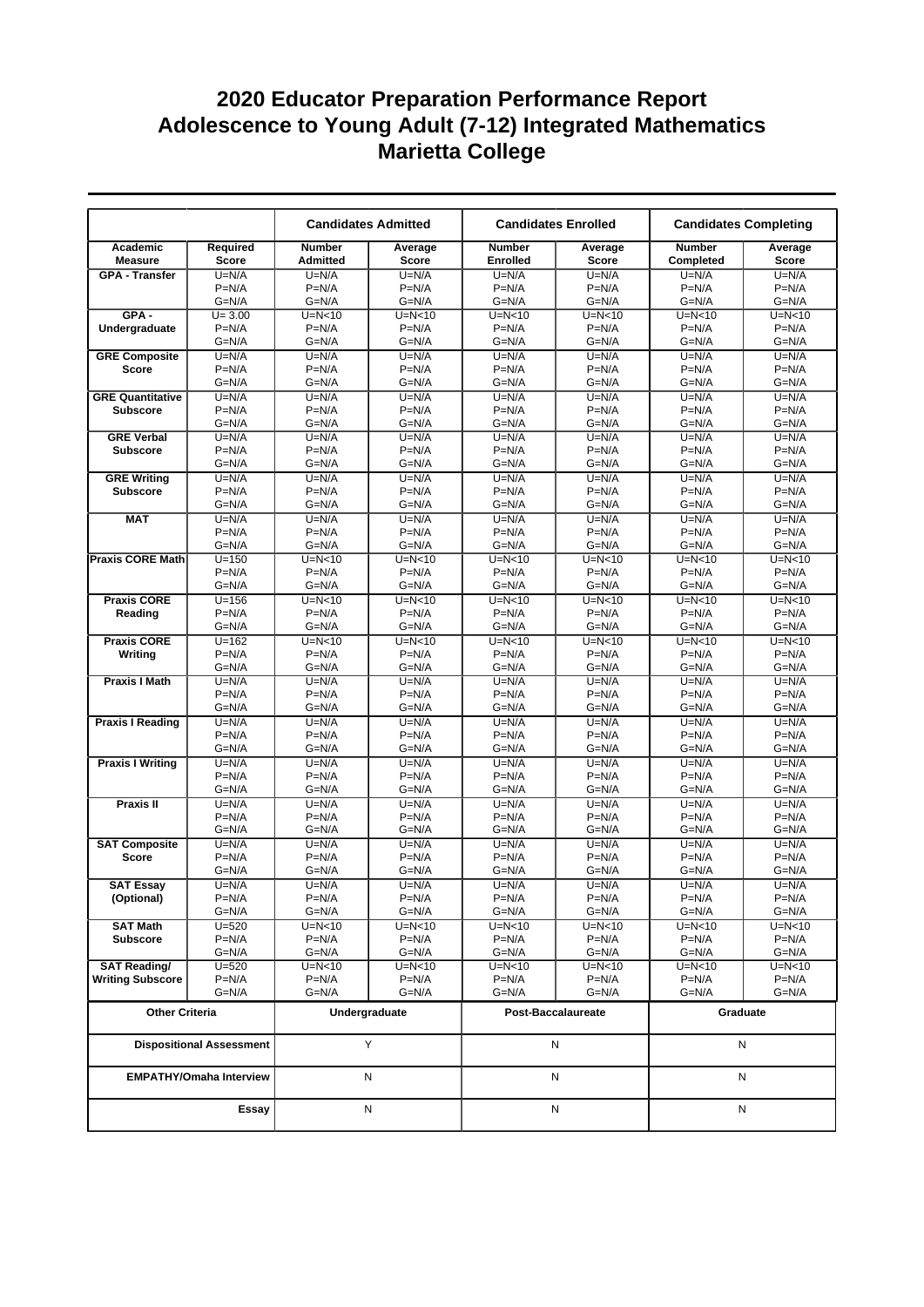| <b>Other Criteria</b>                      | Undergraduate | <b>Post-Baccalaureate</b> | Graduate  |
|--------------------------------------------|---------------|---------------------------|-----------|
| High School Class Rank                     | N/A           | N/A                       | N/A       |
| Interview                                  | N             | N                         | N         |
| Letter of Commitment                       | N             | N                         | N         |
| Letter of Recommendation                   | $\mathsf{N}$  | N                         | N         |
| Myers-Briggs Type Indicator                | N/A           | N                         | N         |
| <b>OAE Content Assessment</b>              | N/A           | N/A                       | ${\sf N}$ |
| Portfolio                                  | N             | N                         | N         |
| <b>Prerequisite Courses</b>                | Y             | N                         | N         |
| <b>SRI Teacher Perceiver</b>               | N/A           | N/A                       | N         |
| Superintendent Statement of<br>Sponsorship | N/A           | N/A                       | N         |
| <b>Teacher Insight</b>                     | N             | N                         | N         |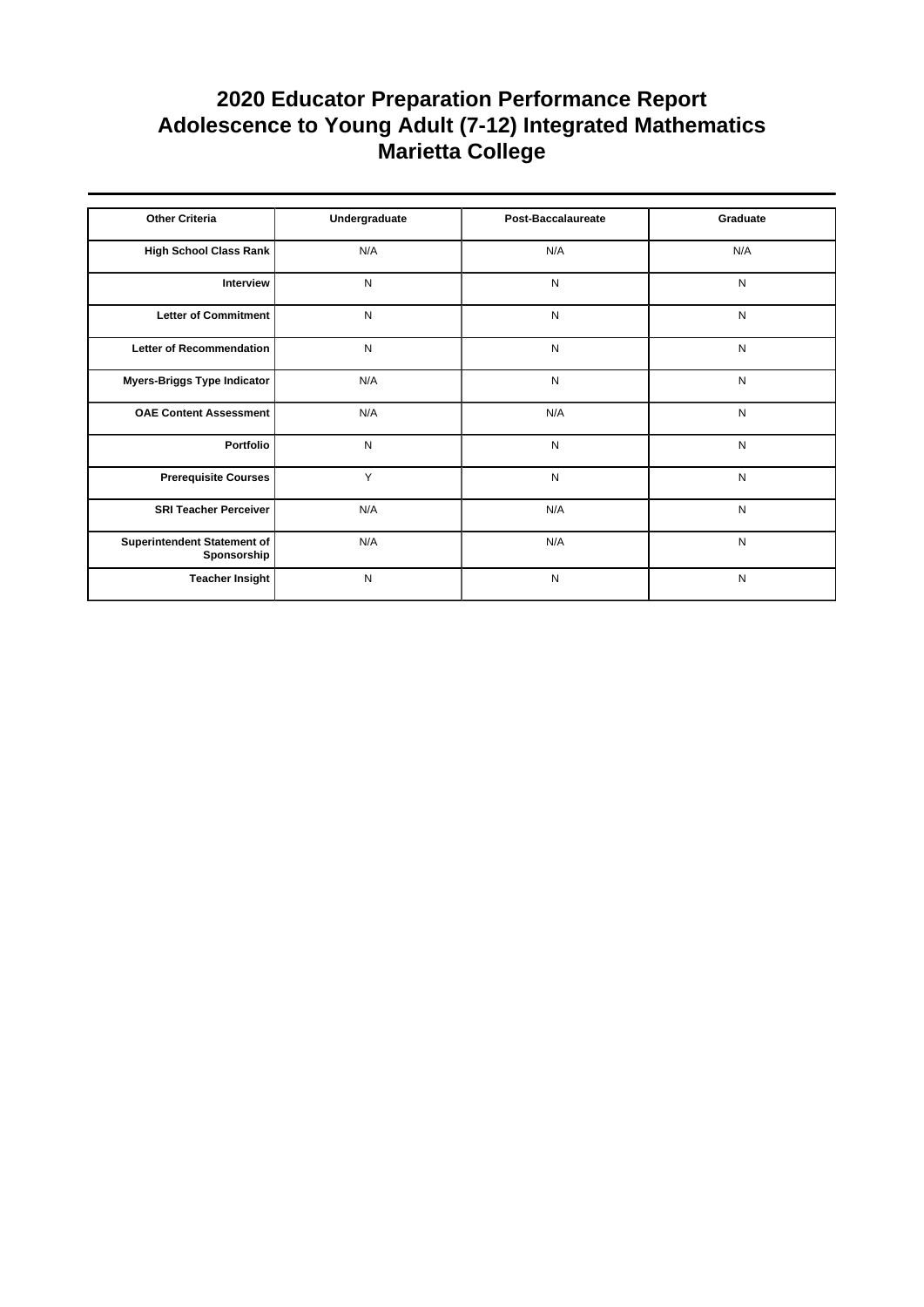### **Pre-Service Teacher Survey Results**

Reporting Period from Sept 1, 2019 to Aug 31, 2020

### **Description of Data:**

Due to the COVID-19 pandemic-related issues, including school closures and staff transitions in Ohio during the 2019-2020 school year, the distributions of some surveys were delayed, contributing to lower response rates.

To gather information on student satisfaction with the quality of preparation provided by their educator preparation programs, the Ohio Department of Higher Education administers a survey aligned with the Ohio Standards for the Teaching Profession (OSTP), Ohio licensure requirements, and elements of national accreditation. All Ohio candidates receive an invitation to complete the survey during their professional internship (student teaching). The results of this survey are reflected here.

| No.            | Question                                                                                                                                                                                                               | <b>Institution</b><br>Program<br>Average | <b>Statewide</b><br>Program<br>Average |
|----------------|------------------------------------------------------------------------------------------------------------------------------------------------------------------------------------------------------------------------|------------------------------------------|----------------------------------------|
| $\mathbf{1}$   | My teacher licensure program prepared me with knowledge of research on how students<br>learn.                                                                                                                          | N/A                                      | 3.48                                   |
| $\overline{2}$ | My teacher licensure program prepared me to recognize characteristics of gifted students,<br>students with disabilities, and at-risk students in order to plan and deliver appropriate<br>instruction.                 | N/A                                      | 3.28                                   |
| 3              | My teacher licensure program prepared me with high levels of knowledge and the academic<br>content I plan to teach.                                                                                                    | N/A                                      | 3.57                                   |
| 4              | My teacher licensure program prepared me to identify instructional strategies appropriate to<br>my content area.                                                                                                       | N/A                                      | 3.50                                   |
| 5              | My teacher licensure program prepared me to understand the importance of linking<br>interdisciplinary experiences.                                                                                                     | N/A                                      | 3.24                                   |
| 6              | My teacher licensure program prepared me to align instructional goals and activities with<br>Ohio's academic content standards, including Ohio's Learning Standards.                                                   | N/A                                      | 3.74                                   |
| $\overline{7}$ | My teacher licensure program prepared me to use assessment data to inform instruction.                                                                                                                                 | N/A                                      | 3.63                                   |
| 8              | My teacher licensure program prepared me to clearly communicate learning goals to students.                                                                                                                            | N/A                                      | 3.57                                   |
| 9              | My teacher licensure program prepared me to apply knowledge of how students learn, to<br>inform instruction.                                                                                                           | N/A                                      | 3.66                                   |
| 10             | My teacher licensure program prepared me to differentiate instruction to support the learning<br>needs of all students, including students identified as gifted, students with disabilities, and at-<br>risk students. | N/A                                      | 3.41                                   |
| 11             | My teacher licensure program prepared me to identify strategies to increase student<br>motivation and interest in topics of study.                                                                                     | N/A                                      | 3.34                                   |
| 12             | My teacher licensure program prepared me to create learning situations in which students<br>work independently, collaboratively, and/or a whole class.                                                                 | N/A                                      | 3.71                                   |
| 13             | My teacher licensure program prepared me to use strategies for effective classroom<br>management.                                                                                                                      | N/A                                      | 3.26                                   |
| 14             | My teacher licensure program prepared me to communicate clearly and effectively.                                                                                                                                       | N/A                                      | 3.69                                   |

#### **1=Strongly Disagree 2=Disagree 3=Agree 4=Strongly Agree**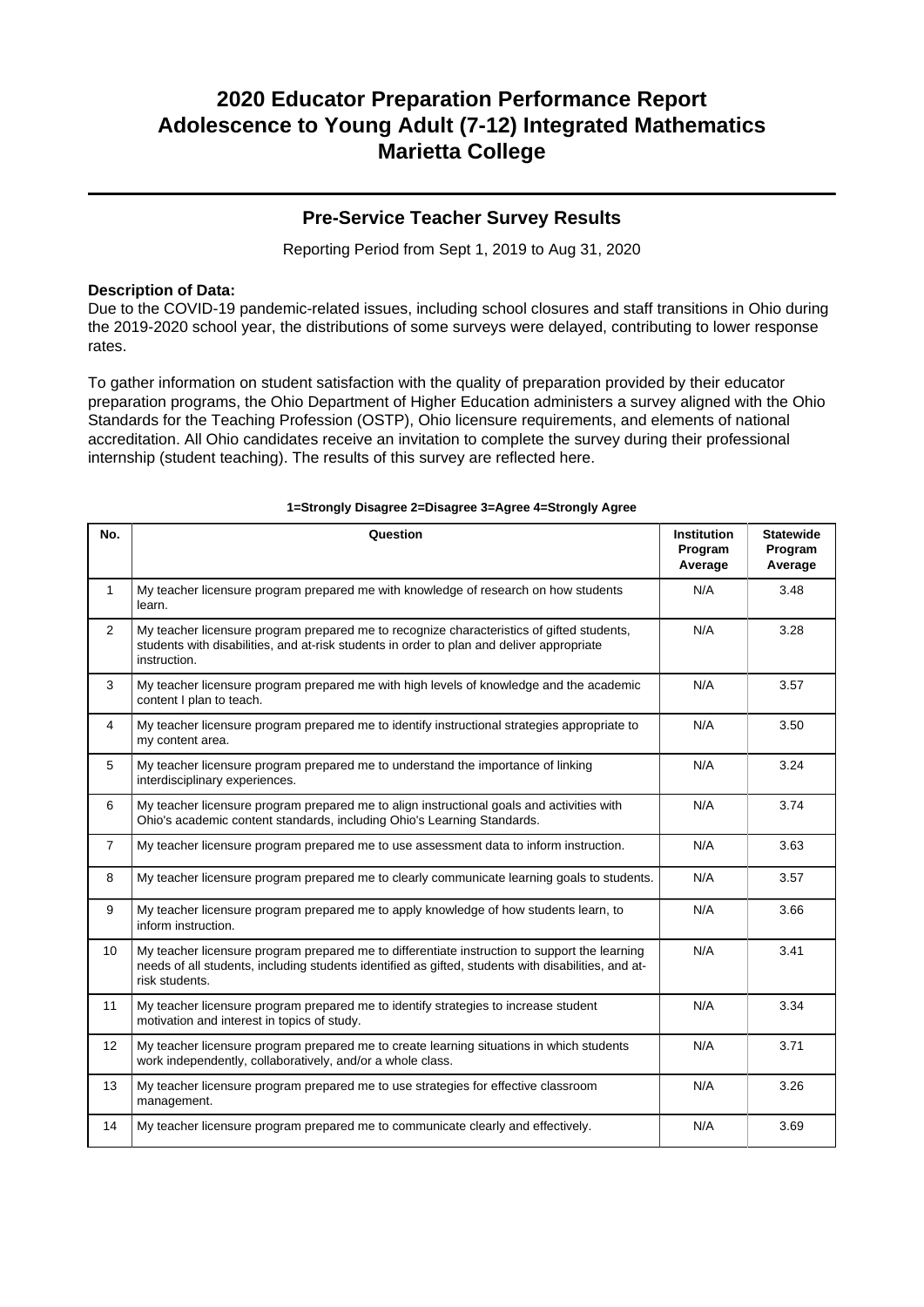| No. | Question                                                                                                                                                                  | Institution<br>Program<br>Average | <b>Statewide</b><br>Program<br>Average |
|-----|---------------------------------------------------------------------------------------------------------------------------------------------------------------------------|-----------------------------------|----------------------------------------|
| 15  | My teacher licensure program prepared me to understand the importance of communication<br>with families and caregivers.                                                   | N/A                               | 3.47                                   |
| 16  | My teacher licensure program prepared me to understand, uphold, and follow professional<br>ethics, policies, and legal codes of professional conduct.                     | N/A                               | 3.72                                   |
| 17  | My teacher licensure program prepared me to use a variety of diagnostic, formative, and<br>summative assessments.                                                         | N/A                               | 3.71                                   |
| 18  | My teacher licensure program prepared me to communicate high expectations for all students.                                                                               | N/A                               | 3.76                                   |
| 19  | My teacher licensure program prepared me to understand students' diverse cultures,<br>language skills, and experiences.                                                   | N/A                               | 3.51                                   |
| 20  | My teacher licensure program prepared me to treat all students fairly and establish an<br>environment that is respectful, supportive, and caring.                         | N/A                               | 3.80                                   |
| 21  | My teacher licensure program prepared me to use technology to enhance teaching and<br>student learning.                                                                   | N/A                               | 3.44                                   |
| 22  | My teacher licensure program prepared me to collaborate with colleagues and members of<br>the community when and where appropriate.                                       | N/A                               | 3.55                                   |
| 23  | My teacher licensure program collected evidence of my performance on multiple measures to<br>monitor my progress.                                                         | N/A                               | 3.55                                   |
| 24  | My teacher licensure program provided me with knowledge of the Ohio Licensure Program<br>standards for my discipline (e.g. NAEYC, CEC, NCTM).                             | N/A                               | 3.41                                   |
| 25  | My teacher licensure program provided me with knowledge of the operation of Ohio schools<br>as delineated in the Ohio Department of Education School Operating Standards. | N/A                               | 2.97                                   |
| 26  | My teacher licensure program provided me with knowledge of the requirements for the<br>Resident Educator License.                                                         | N/A                               | 2.99                                   |
| 27  | My teacher licensure program provided me with knowledge of the Ohio Standards for the<br>Teaching Profession.                                                             | N/A                               | 3.33                                   |
| 28  | My teacher licensure program provided me with knowledge of the Ohio Standards for<br>Professional Development.                                                            | N/A                               | 3.20                                   |
| 29  | My teacher licensure program provided me with knowledge of the Ohio Academic Content<br>Standards, including Ohio's Learning Standards.                                   | N/A                               | 3.69                                   |
| 30  | My teacher licensure program provided me with knowledge of the Value-added Growth<br>Measure as defined by the Ohio State Board of Education.                             | N/A                               | 2.90                                   |
| 31  | My teacher licensure program provided field experiences that supported my development as<br>an effective educator focused on student learning.                            | N/A                               | 3.69                                   |
| 32  | My teacher licensure program provided field experiences in a variety of settings (urban,<br>suburban, and rural).                                                         | N/A                               | 3.36                                   |
| 33  | My teacher licensure program provided student teaching experience(s) that supported my<br>development as an effective educator focused on student learning.               | N/A                               | 3.72                                   |
| 34  | My teacher licensure program provided cooperating teachers who supported me through<br>observation and conferences (face-to-face or via electronic media).                | N/A                               | 3.74                                   |
| 35  | My teacher licensure program provided university supervisors who supported me through<br>observation and conferences (face-to-face or via electronic media).              | N/A                               | 3.72                                   |
| 36  | My teacher licensure program provided opportunities to work with diverse students (including<br>gifted students, students with disabilities, and at-risk students).       | N/A                               | 3.55                                   |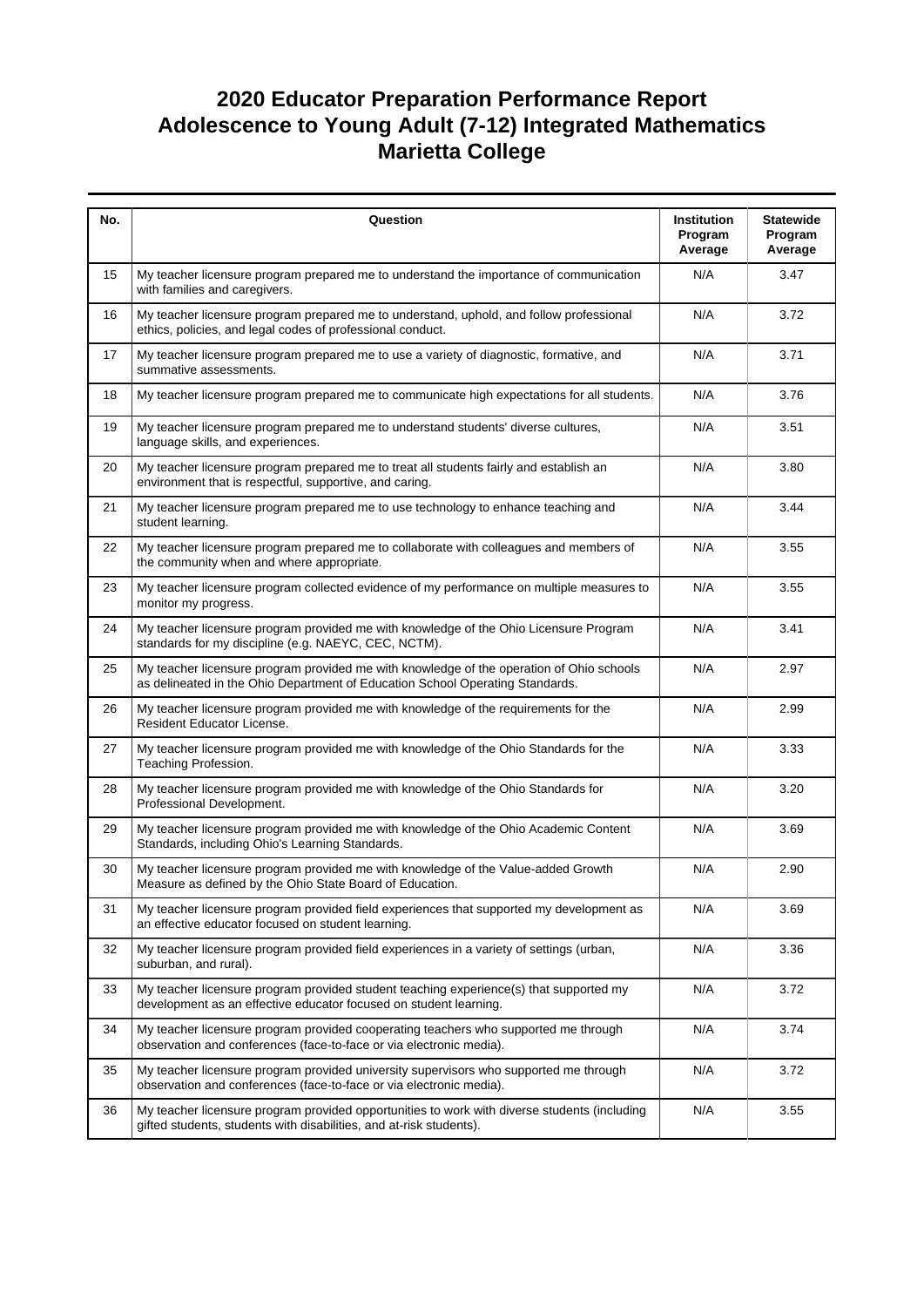| No. | Question                                                                                                                         | <b>Institution</b><br>Program<br>Average | <b>Statewide</b><br>Program<br>Average |
|-----|----------------------------------------------------------------------------------------------------------------------------------|------------------------------------------|----------------------------------------|
| 37  | My teacher licensure program provided opportunities to understand students' diverse cultures,<br>languages, and experiences.     | N/A                                      | 3.52                                   |
| 38  | My teacher licensure program provided opportunities to work with diverse teachers.                                               | N/A                                      | 3.16                                   |
| 39  | My teacher licensure program provided opportunities to interact with diverse faculty.                                            | N/A                                      | 3.28                                   |
| 40  | My teacher licensure program provided opportunities to work and study with diverse peers.                                        | N/A                                      | 3.22                                   |
| 41  | Overall, the faculty in my teacher licensure program demonstrated in-depth knowledge of their<br>field.                          | N/A                                      | 3.77                                   |
| 42  | Overall, the faculty in my teacher licensure program used effective teaching methods that<br>helped promote learning.            | N/A                                      | 3.60                                   |
| 43  | Overall, the faculty in my teacher licensure program modeled respect for diverse populations.                                    | N/A                                      | 3.79                                   |
| 44  | Overall, the faculty in my teacher licensure program integrated diversity-related subject matter<br>within coursework.           | N/A                                      | 3.55                                   |
| 45  | Overall, the faculty in my teacher licensure program used technology to facilitate teaching and<br>learning.                     | N/A                                      | 3.59                                   |
| 46  | Overall, the faculty in my teacher licensure program conducted themselves in a professional<br>manner.                           | N/A                                      | 3.78                                   |
| 47  | My teacher licensure program provided clearly articulated policies published to facilitate<br>progression to program completion. | N/A                                      | 3.48                                   |
| 48  | My teacher licensure program provided opportunities to voice concerns about the program.                                         | N/A                                      | 3.34                                   |
| 49  | My teacher licensure program provided advising to facilitate progression to program<br>completion.                               | N/A                                      | 3.52                                   |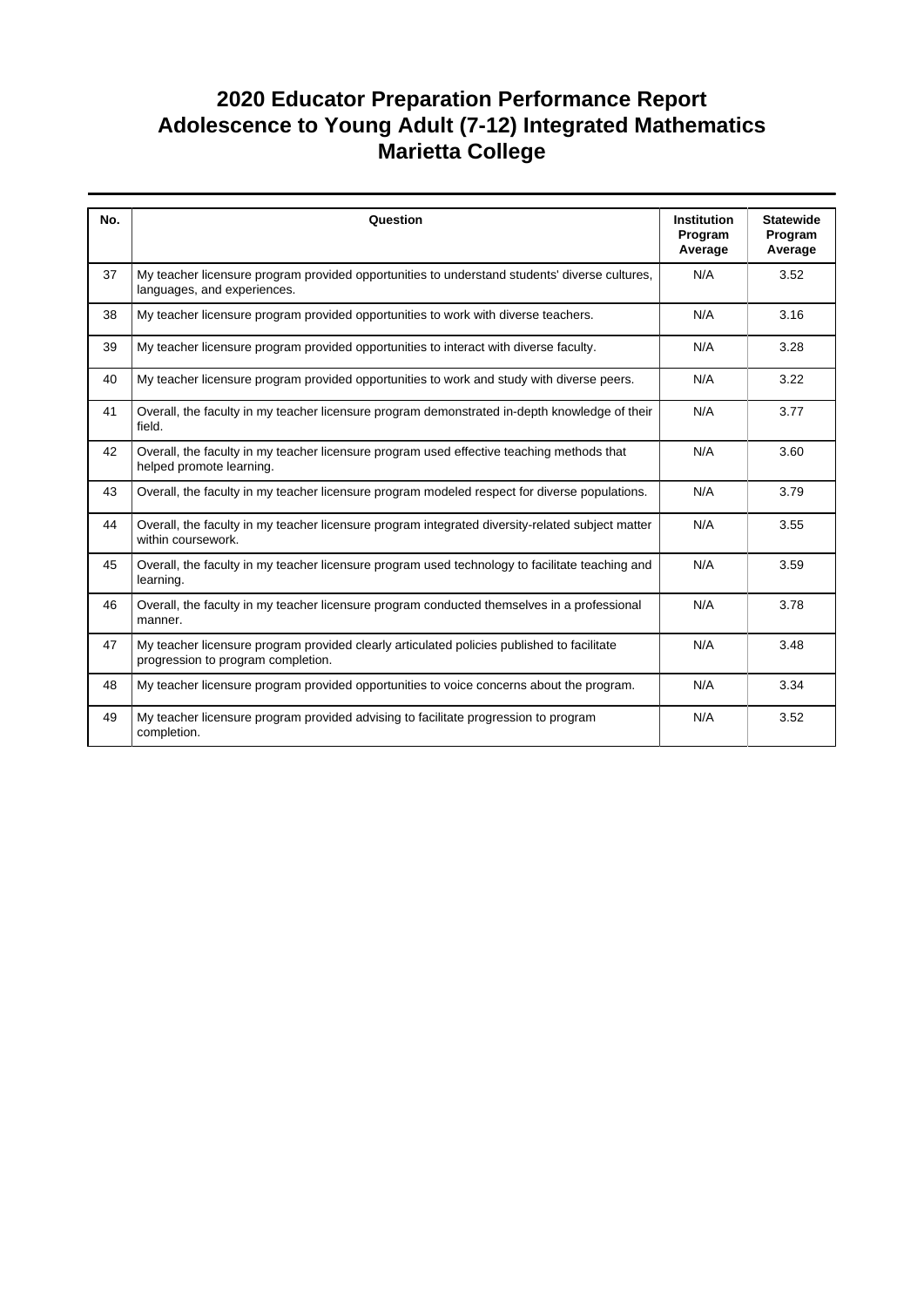## **Statewide Survey of Ohio Resident Educators' Reflections on their Educator Preparation Program**

Reporting Period from Sept 1, 2019 to Aug 31, 2020

### **Description of Data:**

Due to the COVID-19 pandemic-related issues, including school closures and staff transitions in Ohio during the 2019-2020 school year, the distributions of some surveys were delayed, contributing to lower response rates.

To gather information on alumni satisfaction with the quality of preparation provided by their educator preparation programs, the Ohio Department of Higher Education administers a survey aligned with the Ohio Standards for the Teaching Profession (OSTP), Ohio licensure requirements, and elements of national accreditation. All Ohio Resident Educators who completed their preparation in Ohio receive an invitation to complete the survey in the fall semester as they enter Year 2 of the Resident Educator program. The results of the survey are reflected here.

| No.            | Question                                                                                                                                                                                                               | <b>Institution</b><br>Program<br>Average | <b>Statewide</b><br>Program<br>Average |
|----------------|------------------------------------------------------------------------------------------------------------------------------------------------------------------------------------------------------------------------|------------------------------------------|----------------------------------------|
| 1              | My teacher licensure program prepared me with knowledge of research on how students<br>learn.                                                                                                                          | N/A                                      | 3.39                                   |
| 2              | My teacher licensure program prepared me to recognize characteristics of gifted students,<br>students with disabilities, and at-risk students in order to plan and deliver appropriate<br>instruction.                 | N/A                                      | 3.04                                   |
| 3              | My teacher licensure program prepared me with high levels of knowledge and the academic<br>content I plan to teach.                                                                                                    | N/A                                      | 3.52                                   |
| $\overline{4}$ | My teacher licensure program prepared me to identify instructional strategies appropriate to<br>my content area.                                                                                                       | N/A                                      | 3.35                                   |
| 5              | My teacher licensure program prepared me to understand the importance of linking<br>interdisciplinary experiences.                                                                                                     | N/A                                      | 3.26                                   |
| 6              | My teacher licensure program prepared me to align instructional goals and activities with<br>Ohio's academic content standards, including Ohio's Learning Standards.                                                   | N/A                                      | 3.65                                   |
| $\overline{7}$ | My teacher licensure program prepared me to use assessment data to inform instruction.                                                                                                                                 | N/A                                      | 3.48                                   |
| 8              | My teacher licensure program prepared me to clearly communicate learning goals to students.                                                                                                                            | N/A                                      | 3.43                                   |
| 9              | My teacher licensure program prepared me to apply knowledge of how students learn, to<br>inform instruction.                                                                                                           | N/A                                      | 3.43                                   |
| 10             | My teacher licensure program prepared me to differentiate instruction to support the learning<br>needs of all students, including students identified as gifted, students with disabilities, and at-<br>risk students. | N/A                                      | 3.26                                   |
| 11             | My teacher licensure program prepared me to identify strategies to increase student<br>motivation and interest in topics of study.                                                                                     | N/A                                      | 2.78                                   |
| 12             | My teacher licensure program prepared me to create learning situations in which students<br>work independently, collaboratively, and/or a whole class.                                                                 | N/A                                      | 3.61                                   |

#### **1=Strongly Disagree 2=Disagree 3=Agree 4=Strongly Agree**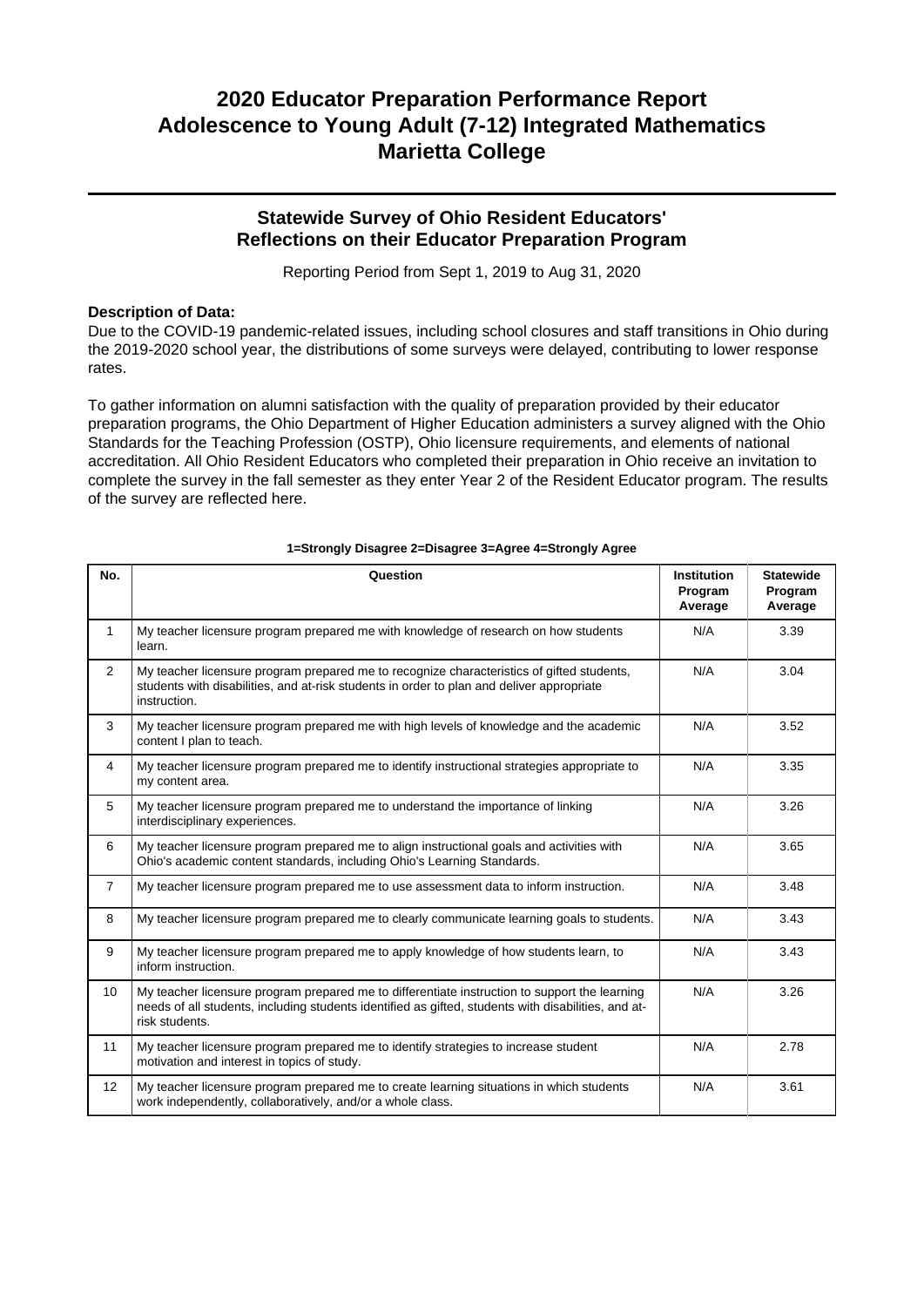| No. | Question                                                                                                                                                                  | Institution<br>Program<br>Average | <b>Statewide</b><br>Program<br>Average |
|-----|---------------------------------------------------------------------------------------------------------------------------------------------------------------------------|-----------------------------------|----------------------------------------|
| 13  | My teacher licensure program prepared me to use strategies for effective classroom<br>management.                                                                         | N/A                               | 2.87                                   |
| 14  | My teacher licensure program prepared me to communicate clearly and effectively.                                                                                          | N/A                               | 3.43                                   |
| 15  | My teacher licensure program prepared me to understand the importance of communication<br>with families and caregivers.                                                   | N/A                               | 3.35                                   |
| 16  | My teacher licensure program prepared me to understand, uphold, and follow professional<br>ethics, policies, and legal codes of professional conduct.                     | N/A                               | 3.70                                   |
| 17  | My teacher licensure program prepared me to use a variety of diagnostic, formative, and<br>summative assessments.                                                         | N/A                               | 3.48                                   |
| 18  | My teacher licensure program prepared me to understand students' diverse cultures,<br>language skills, and experiences.                                                   | N/A                               | 3.35                                   |
| 19  | My teacher licensure program prepared me to treat all students fairly and establish an<br>environment that is respectful, supportive, and caring.                         | N/A                               | 3.74                                   |
| 20  | My teacher licensure program prepared me to use technology to enhance teaching and<br>student learning.                                                                   | N/A                               | 3.35                                   |
| 21  | My teacher licensure program prepared me to collaborate with colleagues and members of<br>the community when and where appropriate.                                       | N/A                               | 3.57                                   |
| 22  | My teacher licensure program collected evidence of my performance on multiple measures to<br>monitor my progress.                                                         | N/A                               | 3.48                                   |
| 23  | My teacher licensure program provided me with knowledge of the Ohio Licensure Program<br>standards for my discipline (e.g. NAEYC, CEC, NCTM).                             | N/A                               | 3.52                                   |
| 24  | My teacher licensure program provided me with knowledge of the operation of Ohio schools<br>as delineated in the Ohio Department of Education School Operating Standards. | N/A                               | 3.13                                   |
| 25  | My teacher licensure program provided me with knowledge of the requirements for the<br>Resident Educator License.                                                         | N/A                               | 3.13                                   |
| 26  | My teacher licensure program provided me with knowledge of the Ohio Standards for the<br>Teaching Profession.                                                             | N/A                               | 3.78                                   |
| 27  | My teacher licensure program provided me with knowledge of the Ohio Standards for<br>Professional Development.                                                            | N/A                               | 3.48                                   |
| 28  | My teacher licensure program provided me with knowledge of the Ohio Academic Content<br>Standards, including Ohio's Learning Standards.                                   | N/A                               | 3.65                                   |
| 29  | My teacher licensure program provided me with knowledge of the Value-added Growth<br>Measure as defined by the Ohio State Board of Education.                             | N/A                               | 3.09                                   |
| 30  | My teacher licensure program provided field experiences that supported my development as<br>an effective educator focused on student learning.                            | N/A                               | 3.61                                   |
| 31  | My teacher licensure program provided field experiences in a variety of settings (urban,<br>suburban, and rural).                                                         | N/A                               | 3.35                                   |
| 32  | My teacher licensure program provided student teaching experience(s) that supported my<br>development as an effective educator focused on student learning.               | N/A                               | 3.78                                   |
| 33  | My teacher licensure program provided cooperating teachers who supported me through<br>observation and conferences (face-to-face or via electronic media).                | N/A                               | 3.78                                   |
| 34  | My teacher licensure program provided university supervisors who supported me through<br>observation and conferences (face-to-face or via electronic media).              | N/A                               | 3.83                                   |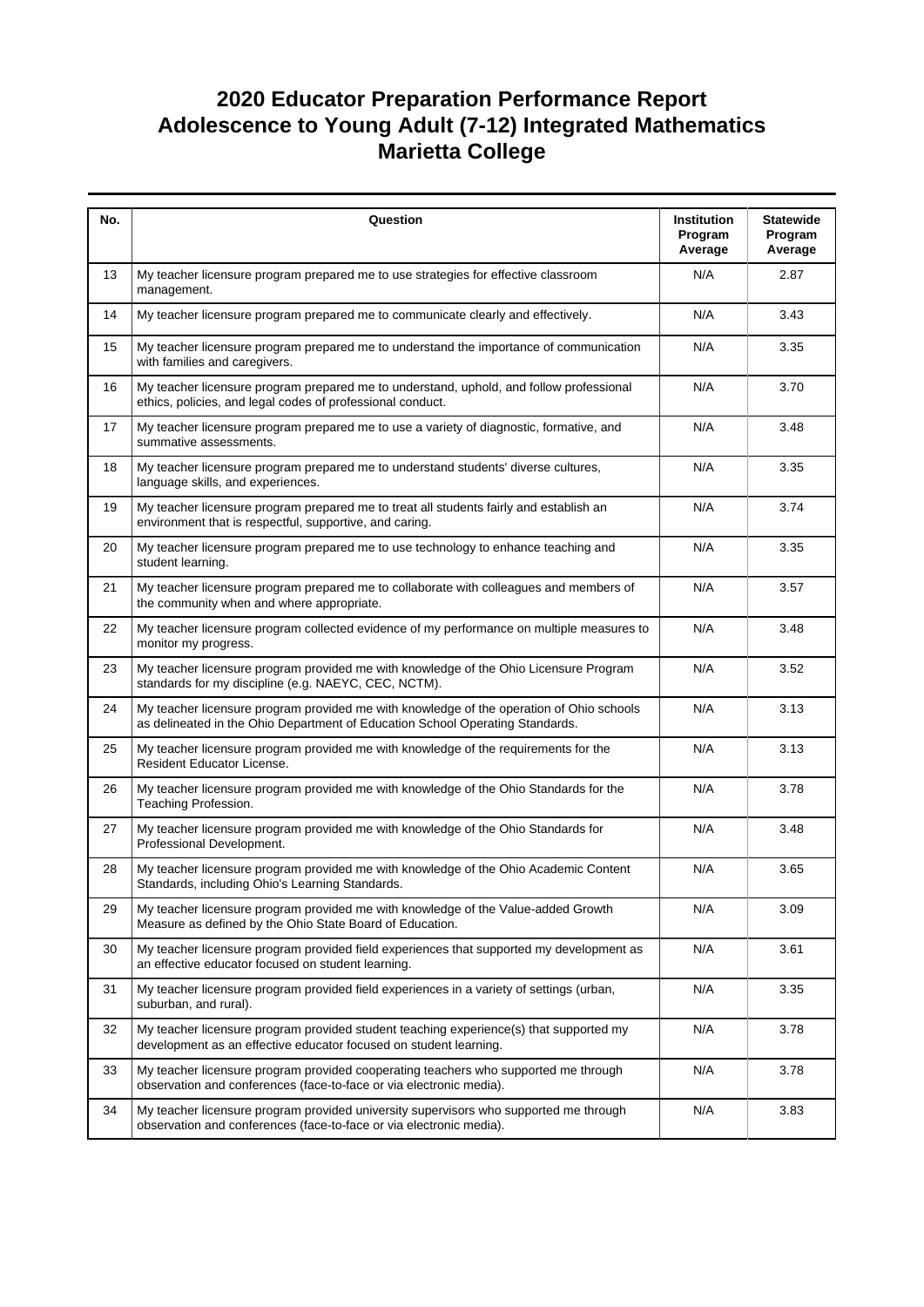| No. | Question                                                                                                                                                            | <b>Institution</b><br>Program | <b>Statewide</b><br>Program |
|-----|---------------------------------------------------------------------------------------------------------------------------------------------------------------------|-------------------------------|-----------------------------|
|     |                                                                                                                                                                     | Average                       | Average                     |
| 35  | My teacher licensure program provided opportunities to work with diverse students (including<br>gifted students, students with disabilities, and at-risk students). | N/A                           | 3.26                        |
| 36  | My teacher licensure program provided opportunities to understand students' diverse cultures,<br>languages, and experiences.                                        | N/A                           | 3.35                        |
| 37  | My teacher licensure program provided opportunities to work with diverse teachers.                                                                                  | N/A                           | 3.22                        |
| 38  | My teacher licensure program provided opportunities to interact with diverse faculty.                                                                               | N/A                           | 3.30                        |
| 39  | My teacher licensure program provided opportunities to work and study with diverse peers.                                                                           | N/A                           | 3.35                        |
| 40  | Overall, the faculty in my teacher licensure program demonstrated in-depth knowledge of their<br>field.                                                             | N/A                           | 3.78                        |
| 41  | Overall, the faculty in my teacher licensure program used effective teaching methods that<br>helped promote learning.                                               | N/A                           | 3.61                        |
| 42  | Overall, the faculty in my teacher licensure program modeled respect for diverse populations.                                                                       | N/A                           | 3.74                        |
| 43  | Overall, the faculty in my teacher licensure program integrated diversity-related subject matter<br>within coursework.                                              | N/A                           | 3.39                        |
| 44  | Overall, the faculty in my teacher licensure program used technology to facilitate teaching and<br>learning.                                                        | N/A                           | 3.57                        |
| 45  | Overall, the faculty in my teacher licensure program conducted themselves in a professional<br>manner.                                                              | N/A                           | 3.91                        |
| 46  | My teacher licensure program provided clearly articulated policies published to facilitate<br>progression to program completion.                                    | N/A                           | 3.61                        |
| 47  | My teacher licensure program provided opportunities to voice concerns about the program.                                                                            | N/A                           | 3.43                        |
| 48  | My teacher licensure program provided advising to facilitate progression to program<br>completion.                                                                  | N/A                           | 3.48                        |
| 49  | My teacher licensure program prepared me with the knowledge and skills necessary to enter<br>the classroom as a Resident Educator.                                  | N/A                           | 3.57                        |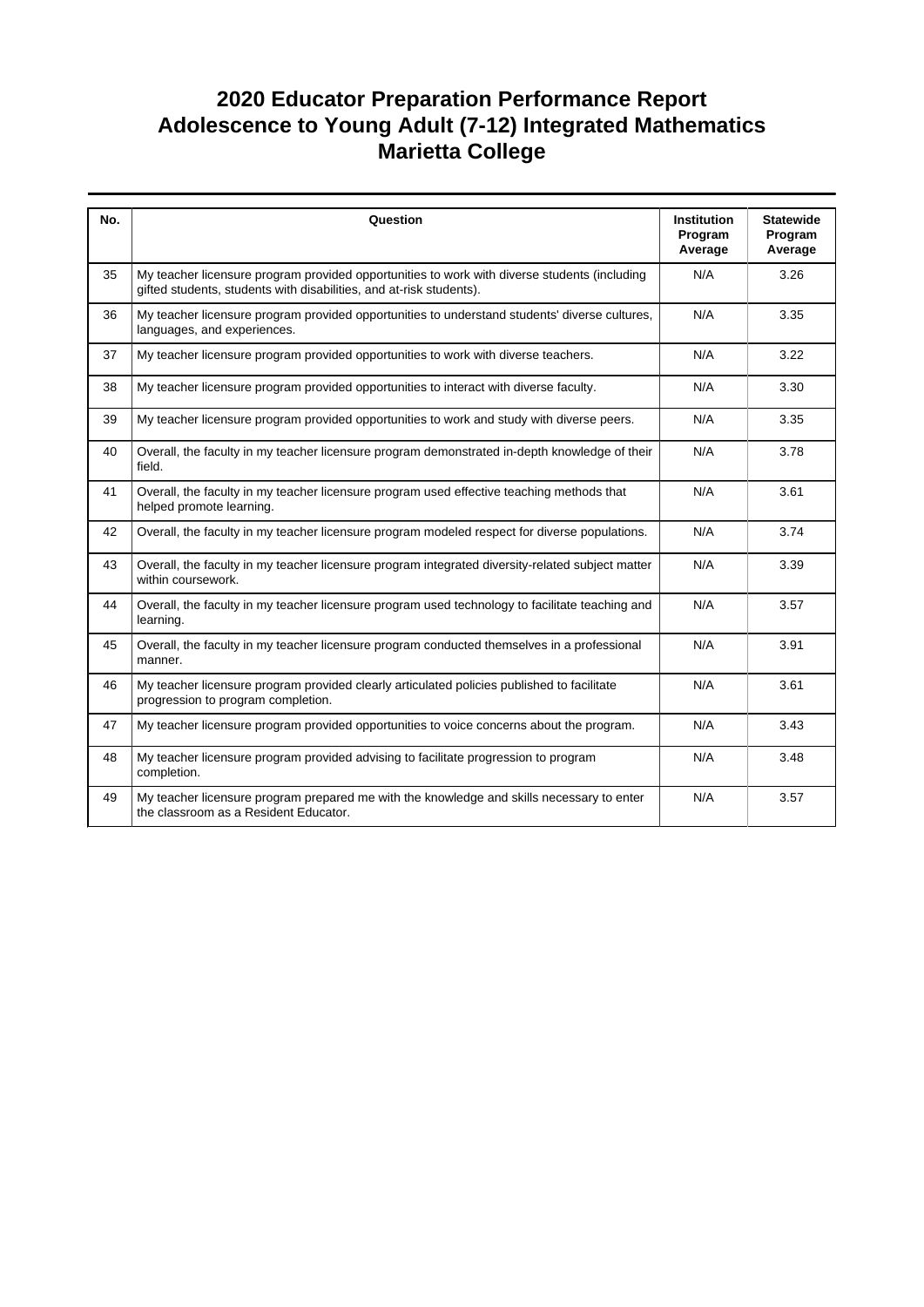## **Field and Clinical Experiences for Candidates at Marietta College**

Reporting Period from Sept 1, 2019 to Aug 31, 2020 (Data Source: Marietta College)

### **Description of Data:**

Ohio requires that teacher candidates complete field and clinical experiences in school settings as part of their preparation. These experiences include early and ongoing field-based opportunities and the culminating pre-service clinical experience commonly referred to as "student teaching." The specific requirements for these placements vary by unit and by program.

| <b>Teacher Preparation Programs</b>                                                                          |                     |  |  |  |  |
|--------------------------------------------------------------------------------------------------------------|---------------------|--|--|--|--|
| <b>Field/Clinical Experience Element</b>                                                                     | <b>Requirements</b> |  |  |  |  |
| Minimum number of field hours required of candidates in the preparation program prior to<br>student teaching | 195                 |  |  |  |  |
| Maximum number of field hours required of candidates in the preparation program prior to<br>student teaching | 365                 |  |  |  |  |
| Total number of weeks required of candidates in the student teaching experience                              | 14                  |  |  |  |  |
| Percentage of teacher candidates who satisfactorily completed student teaching                               | N/A                 |  |  |  |  |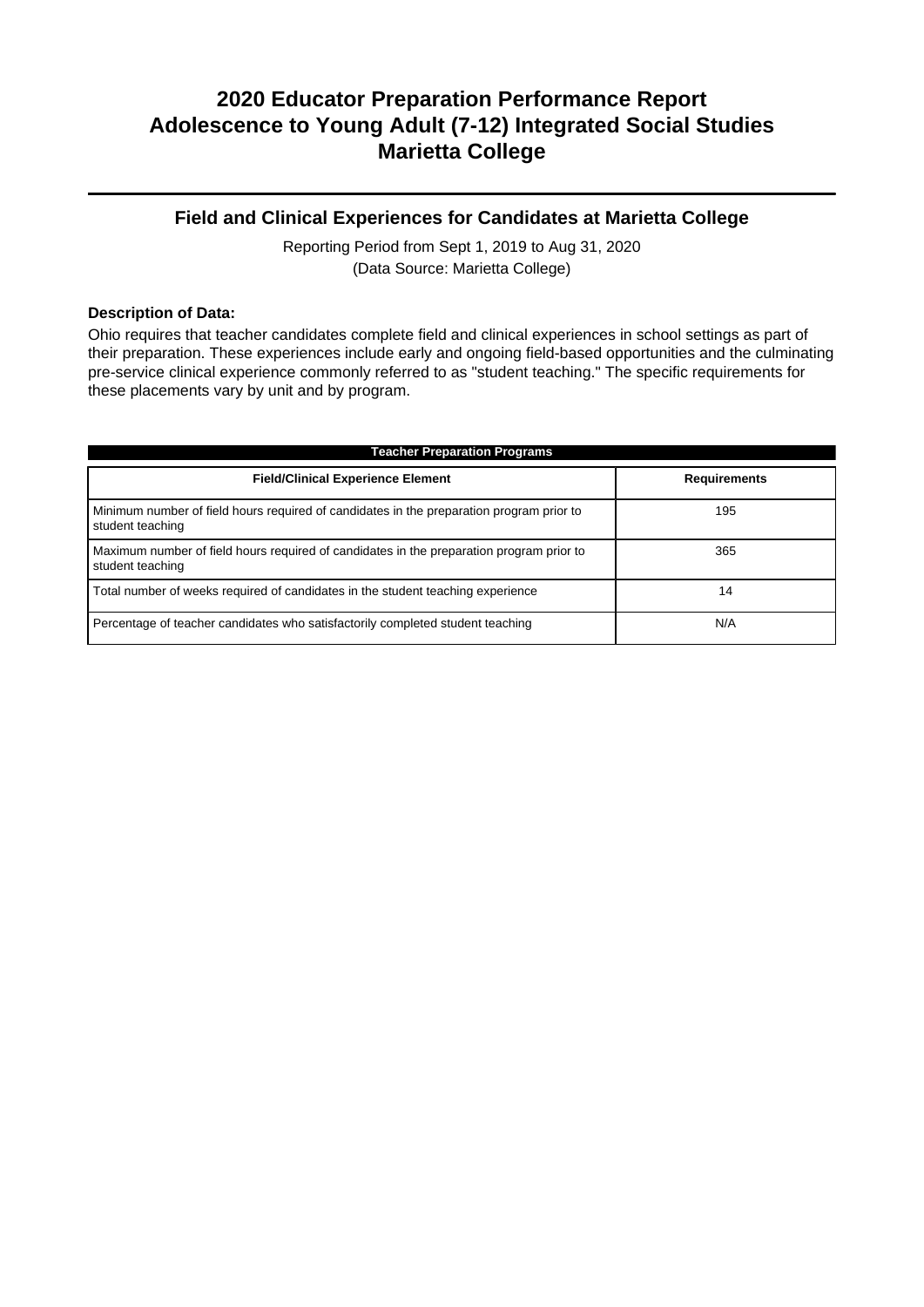### **Ohio Educator Licensure Examination Pass Rates at Marietta College**

Reporting Period from Sept 1, 2018 to Aug 31, 2019 (Data Source: USDOE Title II Report)

### **Description of Data:**

Ohio educator licensure requirements include passage of all requisite licensure examinations at the state determined cut score. The reported results reflect Title II data, and therefore represent pass rate data solely only initial licenses. Further, because the data are gathered from the Title II reports, there is a one-year lag in accessing the data. Teacher licensure pass rate data are the only reported metric for which the data do not reflect the reporting year 2019-2020.

As of 2013, the Ohio Assessments for Educators replaced the Praxis subject assessments for initial licensure. Some Praxis II assessments are still being reported because recent program completers took those tests in or before 2013.

| <b>Teacher Licensure Test Scores</b>            |                                   |                                 |                             |                                                     |                             |                      |                                      |                                                          |
|-------------------------------------------------|-----------------------------------|---------------------------------|-----------------------------|-----------------------------------------------------|-----------------------------|----------------------|--------------------------------------|----------------------------------------------------------|
| <b>Licensure Test</b>                           | <b>Test Range</b><br><b>Score</b> | <b>Test Cut</b><br><b>Score</b> | <b>Completers</b><br>Tested | Program<br>Average<br><b>Scaled</b><br><b>Score</b> | <b>Completers</b><br>Passed | Program<br>Pass Rate | <b>State</b><br>Average<br>Pass Rate | <b>State</b><br>Average<br><b>Scaled</b><br><b>Score</b> |
| 003 - APK: Adolescence to Young<br>Adult (7-12) | 100-300                           | 220                             | N <sub>10</sub>             | N/A                                                 | N <sub>10</sub>             | N/A                  | 99%                                  | 256                                                      |
| 025 - Integrated Social Studies                 | 100-300                           | 220                             | N <sub>10</sub>             | N/A                                                 | N <sub>10</sub>             | N/A                  | 93%                                  | 240                                                      |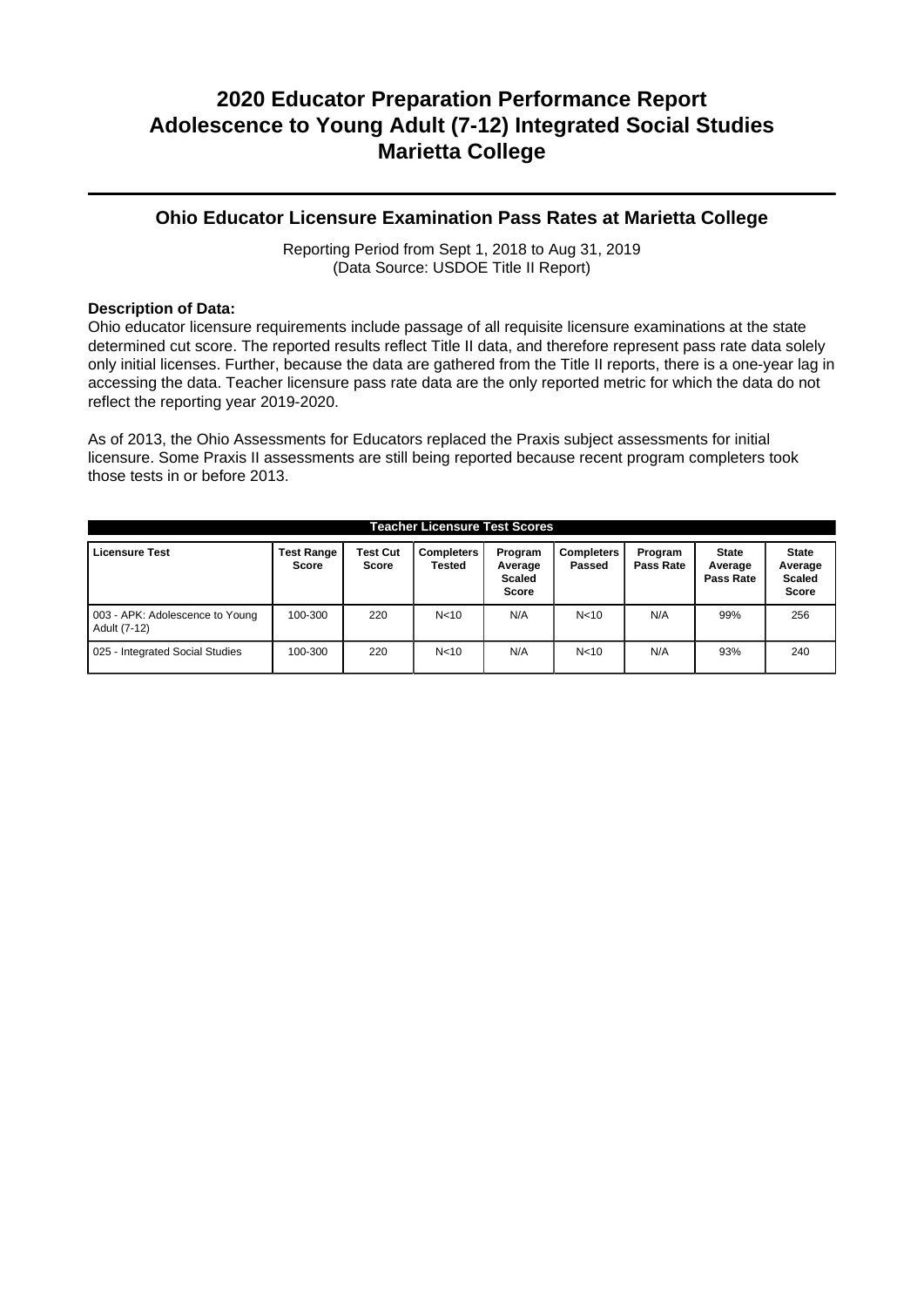### **Marietta College Candidate Academic Measures**

Reporting Period from Sept 1, 2019 to Aug 31, 2020 (Data Source:Marietta College)

### **Undergraduate Program Admission Requirements**

Candidates are admitted to the professional license program after completing 45 semester hours and completing initial 100/200 level EDUC courses and field experiences. Candidates must meet minimum requirements for overall GPA, education course GPA, academic skills test scores (ACT, SAT, or Praxis Core Assessments for Educators), have ratings of acceptable on the disposition checklist used in initial field experiences and grades of C or higher in writing and oral communication.

### **Description of Data:**

The data in this section are the average scores of candidates on academic measures reported by the provider. If a measure is not applicable to a level of delivery (undergraduate, post-baccalaureate, graduate) the table reflects "N/A." In the "Dispositional Assessments and Other Measures" portion, if the provider did not indicate using a measure, OR if the institution does not offer a program at the designated level of delivery, the table reflects "N."

Candidates Admitted is the number admitted (for fall or spring) during the academic year.

Candidates Enrolled is the total number of candidates admitted and enrolled (including program completers) during the academic year.

Candidates Completing is the number meeting all the requirements of a state-approved teacher preparation program during the academic year.

|                            |                          | <b>Candidates Admitted</b>       |                         | <b>Candidates Enrolled</b>       |                         | <b>Candidates Completing</b> |                         |  |
|----------------------------|--------------------------|----------------------------------|-------------------------|----------------------------------|-------------------------|------------------------------|-------------------------|--|
| Academic<br><b>Measure</b> | Required<br><b>Score</b> | <b>Number</b><br><b>Admitted</b> | Average<br><b>Score</b> | <b>Number</b><br><b>Enrolled</b> | Average<br><b>Score</b> | <b>Number</b><br>Completed   | Average<br><b>Score</b> |  |
| <b>ACT Composite</b>       | $U=N/A$                  | $U=N/A$                          | $U=N/A$                 | $U=N/A$                          | $U=N/A$                 | $U=N/A$                      | $U=N/A$                 |  |
| <b>Score</b>               | $P=N/A$                  | $P=N/A$                          | $P=N/A$                 | $P=N/A$                          | $P=N/A$                 | $P=N/A$                      | $P=N/A$                 |  |
|                            | $G=N/A$                  | $G=N/A$                          | $G=N/A$                 | $G=N/A$                          | $G=N/A$                 | $G=N/A$                      | $G=N/A$                 |  |
| <b>ACT English</b>         | $U=21$                   | $U=N<10$                         | $U=N<10$                | $U=N<10$                         | $U=N<10$                | $U=N<10$                     | $U=N<10$                |  |
| <b>Subscore</b>            | $P=N/A$                  | $P=N/A$                          | $P=N/A$                 | $P=N/A$                          | $P=N/A$                 | $P=N/A$                      | $P=N/A$                 |  |
|                            | $G=N/A$                  | $G=N/A$                          | $G=N/A$                 | $G=N/A$                          | $G=N/A$                 | $G=N/A$                      | $G=N/A$                 |  |
| <b>ACT Essay</b>           | $U=N/A$                  | $U=N/A$                          | $U=N/A$                 | $U=N/A$                          | $U=N/A$                 | $U=N/A$                      | $U=N/A$                 |  |
| (Optional)                 | $P=N/A$                  | $P=N/A$                          | $P=N/A$                 | $P=N/A$                          | $P=N/A$                 | $P=N/A$                      | $P=N/A$                 |  |
|                            | $G=N/A$                  | $G=N/A$                          | $G=N/A$                 | $G=N/A$                          | $G=N/A$                 | $G=N/A$                      | $G=N/A$                 |  |
| <b>ACT Math</b>            | $U=21$                   | $U=N<10$                         | $U=N<10$                | $U=N<10$                         | $U=N<10$                | $U=N<10$                     | $U=N<10$                |  |
| <b>Subscore</b>            | $P=N/A$                  | $P=N/A$                          | $P=N/A$                 | $P=N/A$                          | $P=N/A$                 | $P=N/A$                      | $P=N/A$                 |  |
|                            | $G=N/A$                  | $G=N/A$                          | $G=N/A$                 | $G=N/A$                          | $G=N/A$                 | $G=N/A$                      | $G=N/A$                 |  |
| <b>ACT Reading</b>         | $U=21$                   | $U=N<10$                         | $U=N<10$                | $U=N<10$                         | $U=N<10$                | $U=N<10$                     | $U=N<10$                |  |
| <b>Subscore</b>            | $P=N/A$                  | $P=N/A$                          | $P=N/A$                 | $P=N/A$                          | $P=N/A$                 | $P=N/A$                      | $P=N/A$                 |  |
|                            | $G=N/A$                  | $G=N/A$                          | $G=N/A$                 | $G=N/A$                          | $G=N/A$                 | $G=N/A$                      | $G=N/A$                 |  |
| <b>ACT Science</b>         | $U=N/A$                  | $U=N/A$                          | $U=N/A$                 | $U=N/A$                          | $U=N/A$                 | $U=N/A$                      | $U=N/A$                 |  |
| <b>Subscore</b>            | $P=N/A$                  | $P=N/A$                          | $P=N/A$                 | $P=N/A$                          | $P=N/A$                 | $P=N/A$                      | $P=N/A$                 |  |
|                            | $G=N/A$                  | $G=N/A$                          | $G=N/A$                 | $G=N/A$                          | $G=N/A$                 | $G=N/A$                      | $G=N/A$                 |  |
| <b>GPA - Graduate</b>      | $U=N/A$                  | $U=N/A$                          | $U=N/A$                 | $U=N/A$                          | $U=N/A$                 | $U=N/A$                      | $U=N/A$                 |  |
|                            | $P=N/A$                  | $P=N/A$                          | $P=N/A$                 | $P=N/A$                          | $P=N/A$                 | $P=N/A$                      | $P=N/A$                 |  |
|                            | $G=N/A$                  | $G=N/A$                          | $G=N/A$                 | $G=N/A$                          | $G=N/A$                 | $G=N/A$                      | $G=N/A$                 |  |
| <b>GPA - High School</b>   | $U=N/A$                  | $U=N/A$                          | $U=N/A$                 | $U=N/A$                          | $U=N/A$                 | $U=N/A$                      | $U=N/A$                 |  |
|                            | $P=N/A$                  | $P=N/A$                          | $P=N/A$                 | $P=N/A$                          | $P=N/A$                 | $P=N/A$                      | $P=N/A$                 |  |
|                            | $G=N/A$                  | $G=N/A$                          | $G=N/A$                 | $G=N/A$                          | $G=N/A$                 | $G=N/A$                      | $G=N/A$                 |  |

## **Teacher Preparation Programs U=Undergraduate P=Post-Baccalaureate G=Graduate**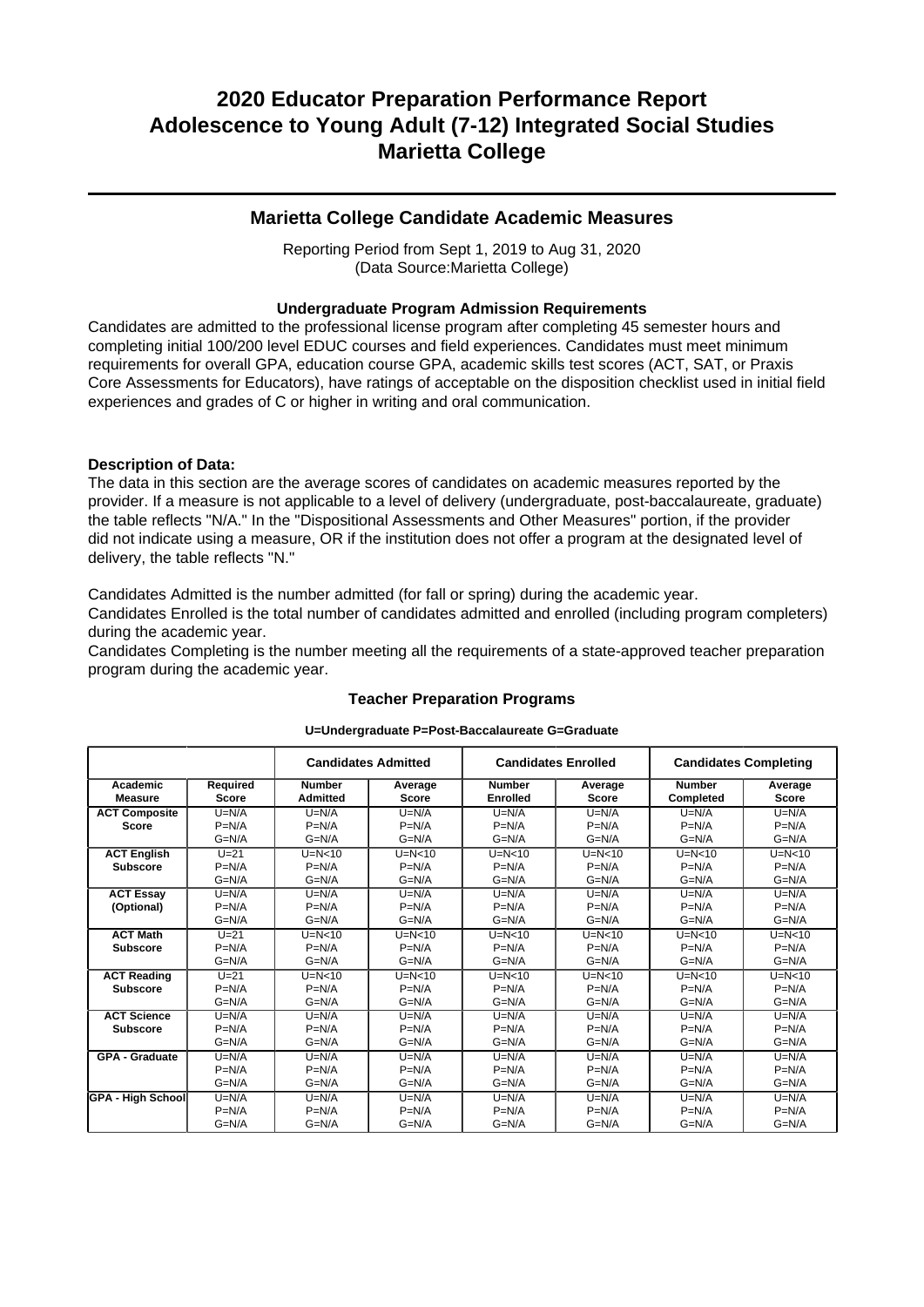|                                      |                                 |                                  | <b>Candidates Admitted</b> | <b>Candidates Enrolled</b>       |                         | <b>Candidates Completing</b> |                     |  |
|--------------------------------------|---------------------------------|----------------------------------|----------------------------|----------------------------------|-------------------------|------------------------------|---------------------|--|
| Academic<br><b>Measure</b>           | <b>Required</b><br><b>Score</b> | <b>Number</b><br><b>Admitted</b> | Average<br>Score           | <b>Number</b><br><b>Enrolled</b> | Average<br><b>Score</b> | <b>Number</b><br>Completed   | Average<br>Score    |  |
| <b>GPA - Transfer</b>                | $U=N/A$                         | $U=N/A$                          | $U=N/A$                    | $U=N/A$                          | $U=N/A$                 | $U=N/A$                      | $U=N/A$             |  |
|                                      | $P=N/A$                         | $P=N/A$                          | $P=N/A$                    | $P=N/A$                          | $P=N/A$                 | $P=N/A$                      | $P=N/A$             |  |
| $GPA -$                              | $G=N/A$<br>$U = 3.00$           | $G=N/A$<br>$U=N<10$              | $G=N/A$<br>$U=N<10$        | $G=N/A$<br>$U=N<10$              | $G=N/A$<br>$U=N<10$     | $G=N/A$<br>$U=N<10$          | $G=N/A$<br>$U=N<10$ |  |
| Undergraduate                        | $P=N/A$                         | $P=N/A$                          | $P=N/A$                    | $P=N/A$                          | $P=N/A$                 | $P=N/A$                      | $P=N/A$             |  |
|                                      | $G=N/A$                         | G=N/A                            | $G=N/A$                    | $G=N/A$                          | $G=N/A$                 | $G=N/A$                      | $G=N/A$             |  |
| <b>GRE Composite</b>                 | $U=N/A$                         | $U=N/A$                          | $U=N/A$                    | $U=N/A$                          | $U=N/A$                 | $U=N/A$                      | $U=N/A$             |  |
| Score                                | $P=N/A$                         | $P=N/A$                          | $P=N/A$                    | $P=N/A$                          | $P=N/A$                 | $P=N/A$                      | $P=N/A$             |  |
|                                      | $G=N/A$                         | $G=N/A$                          | $G=N/A$                    | $G=N/A$                          | $G=N/A$                 | $G=N/A$                      | $G=N/A$             |  |
| <b>GRE Quantitative</b>              | $U=N/A$                         | $U=N/A$                          | $U=N/A$                    | $U=N/A$                          | $U=N/A$                 | $U=N/A$                      | $U=N/A$             |  |
| <b>Subscore</b>                      | $P=N/A$                         | $P=N/A$                          | $P=N/A$                    | $P=N/A$                          | $P=N/A$                 | $P=N/A$                      | $P=N/A$             |  |
|                                      | $G=N/A$                         | $G=N/A$                          | $G=N/A$                    | $G=N/A$                          | $G=N/A$                 | $G=N/A$                      | $G=N/A$             |  |
| <b>GRE Verbal</b><br><b>Subscore</b> | $U=N/A$<br>$P=N/A$              | $U=N/A$<br>$P=N/A$               | $U=N/A$<br>$P=N/A$         | $U=N/A$<br>$P=N/A$               | $U=N/A$<br>$P=N/A$      | $U=N/A$<br>$P=N/A$           | $U=N/A$<br>$P=N/A$  |  |
|                                      | $G=N/A$                         | $G=N/A$                          | $G=N/A$                    | $G=N/A$                          | $G=N/A$                 | $G=N/A$                      | $G=N/A$             |  |
| <b>GRE Writing</b>                   | $U=N/A$                         | $U=N/A$                          | $U=N/A$                    | $U=N/A$                          | $U=N/A$                 | $U=N/A$                      | $U=N/A$             |  |
| <b>Subscore</b>                      | $P=N/A$                         | $P=N/A$                          | $P=N/A$                    | $P=N/A$                          | $P=N/A$                 | $P=N/A$                      | $P=N/A$             |  |
|                                      | $G=N/A$                         | $G=N/A$                          | $G=N/A$                    | $G=N/A$                          | $G=N/A$                 | $G=N/A$                      | $G=N/A$             |  |
| <b>MAT</b>                           | $U=N/A$                         | $U=N/A$                          | $U=N/A$                    | $U=N/A$                          | $U=N/A$                 | $U=N/A$                      | $U=N/A$             |  |
|                                      | $P=N/A$                         | $P=N/A$                          | $P=N/A$                    | $P=N/A$                          | $P=N/A$                 | $P=N/A$                      | $P=N/A$             |  |
|                                      | $G=N/A$                         | $G=N/A$                          | $G=N/A$                    | $G=N/A$                          | $G=N/A$                 | $G=N/A$                      | $G=N/A$             |  |
| <b>Praxis CORE Math</b>              | $U = 150$                       | $U=N<10$                         | $U=N<10$                   | $U=N<10$                         | $U=N<10$                | $U=N<10$                     | $U=N<10$            |  |
|                                      | $P=N/A$<br>$G=N/A$              | $P=N/A$<br>$G=N/A$               | $P=N/A$<br>$G=N/A$         | $P=N/A$<br>$G=N/A$               | $P=N/A$<br>$G=N/A$      | $P=N/A$<br>$G=N/A$           | $P=N/A$<br>$G=N/A$  |  |
| <b>Praxis CORE</b>                   | $U = 156$                       | $U=N<10$                         | $U=N<10$                   | $U=N<10$                         | $U=N<10$                | $U=N<10$                     | $U=N<10$            |  |
| Reading                              | $P=N/A$                         | $P=N/A$                          | $P=N/A$                    | $P=N/A$                          | $P=N/A$                 | $P=N/A$                      | $P=N/A$             |  |
|                                      | $G=N/A$                         | G=N/A                            | $G=N/A$                    | $G=N/A$                          | $G=N/A$                 | $G=N/A$                      | $G=N/A$             |  |
| <b>Praxis CORE</b>                   | $U=162$                         | $U=N<10$                         | $U=N0$                     | $U=N<10$                         | $U=N<10$                | $U=N<10$                     | $U=N<10$            |  |
| Writing                              | $P=N/A$                         | $P=N/A$                          | $P=N/A$                    | $P=N/A$                          | $P=N/A$                 | $P=N/A$                      | $P=N/A$             |  |
|                                      | $G=N/A$                         | G=N/A                            | $G=N/A$                    | $G=N/A$                          | $G=N/A$                 | $G=N/A$                      | $G=N/A$             |  |
| <b>Praxis I Math</b>                 | $U=N/A$                         | $U=N/A$                          | $U=N/A$                    | $U=N/A$                          | $U=N/A$                 | $U=N/A$                      | $U=N/A$             |  |
|                                      | $P=N/A$<br>$G=N/A$              | $P=N/A$<br>$G=N/A$               | $P=N/A$<br>$G=N/A$         | $P=N/A$<br>$G=N/A$               | $P=N/A$<br>$G=N/A$      | $P=N/A$<br>$G=N/A$           | $P=N/A$<br>$G=N/A$  |  |
| <b>Praxis I Reading</b>              | $U=N/A$                         | $U=N/A$                          | $U=N/A$                    | $U=N/A$                          | $U=N/A$                 | $U=N/A$                      | $U=N/A$             |  |
|                                      | $P=N/A$                         | $P=N/A$                          | $P=N/A$                    | $P=N/A$                          | $P=N/A$                 | $P=N/A$                      | $P=N/A$             |  |
|                                      | $G=N/A$                         | $G=N/A$                          | $G=N/A$                    | $G=N/A$                          | $G=N/A$                 | $G=N/A$                      | $G=N/A$             |  |
| <b>Praxis I Writing</b>              | $U=N/A$                         | $U=N/A$                          | $U=N/A$                    | $U=N/A$                          | $U=N/A$                 | $U=N/A$                      | $U=N/A$             |  |
|                                      | $P=N/A$                         | $P=N/A$                          | $P=N/A$                    | $P=N/A$                          | $P=N/A$                 | $P=N/A$                      | $P=N/A$             |  |
|                                      | $G=N/A$                         | G=N/A                            | $G=N/A$                    | $G=N/A$                          | $G=N/A$                 | $G=N/A$                      | $G=N/A$             |  |
| Praxis II                            | $U=N/A$                         | $U=N/A$                          | $U=N/A$                    | $U=N/A$                          | $U=N/A$                 | $U=N/A$                      | $U=N/A$             |  |
|                                      | $P=N/A$                         | $P=N/A$<br>$G=N/A$               | $P=N/A$                    | $P=N/A$                          | $P=N/A$                 | $P=N/A$                      | $P=N/A$<br>$G=N/A$  |  |
|                                      | $G=N/A$<br>$U=N/A$              | $U=N/A$                          | $G=N/A$<br>$U=N/A$         | $G=N/A$<br>$U=N/A$               | $G=N/A$<br>$U=N/A$      | $G=N/A$<br>$U=N/A$           | $U=N/A$             |  |
| <b>SAT Composite</b><br><b>Score</b> | $P=N/A$                         | $P=N/A$                          | $P=N/A$                    | $P=N/A$                          | $P=N/A$                 | $P=N/A$                      | $P=N/A$             |  |
|                                      | $G=N/A$                         | $G=N/A$                          | $G=N/A$                    | $G=N/A$                          | $G=N/A$                 | $G=N/A$                      | $G=N/A$             |  |
| <b>SAT Essay</b>                     | $U=N/A$                         | $U=N/A$                          | $U=N/A$                    | $U=N/A$                          | $U=N/A$                 | $U=N/A$                      | $U=N/A$             |  |
| (Optional)                           | $P=N/A$                         | $P=N/A$                          | $P=N/A$                    | P=N/A                            | $P=N/A$                 | $P=N/A$                      | $P=N/A$             |  |
|                                      | G=N/A                           | G=N/A                            | $G=N/A$                    | $G=N/A$                          | G=N/A                   | $G=N/A$                      | $G=N/A$             |  |
| <b>SAT Math</b>                      | $U = 520$                       | $U=N<10$                         | U=N<10                     | $U=N<10$                         | $U=N<10$                | $U=N<10$                     | $U=N<10$            |  |
| <b>Subscore</b>                      | $P=N/A$<br>G=N/A                | $P=N/A$<br>G=N/A                 | $P=N/A$<br>$G=N/A$         | $P=N/A$<br>$G=N/A$               | $P=N/A$<br>$G=N/A$      | $P=N/A$<br>$G=N/A$           | $P=N/A$<br>$G=N/A$  |  |
| <b>SAT Reading/</b>                  | $U = 520$                       | $U=N<10$                         | $U=N<10$                   | $U=N<10$                         | $U=N<10$                | $U=N<10$                     | $U=N<10$            |  |
| <b>Writing Subscore</b>              | $P=N/A$                         | $P=N/A$                          | $P=N/A$                    | $P=N/A$                          | $P=N/A$                 | $P=N/A$                      | $P=N/A$             |  |
|                                      | $G=N/A$                         | G=N/A                            | $G=N/A$                    | $G=N/A$                          | $G=N/A$                 | $G=N/A$                      | $G=N/A$             |  |
| <b>Other Criteria</b>                |                                 |                                  | Undergraduate              | Post-Baccalaureate               |                         | Graduate                     |                     |  |
|                                      | <b>Dispositional Assessment</b> |                                  | Υ                          | N                                |                         | Ν                            |                     |  |
|                                      | <b>EMPATHY/Omaha Interview</b>  |                                  | N                          |                                  | Ν                       | N                            |                     |  |
|                                      | Essay                           |                                  | N                          |                                  | N                       | N                            |                     |  |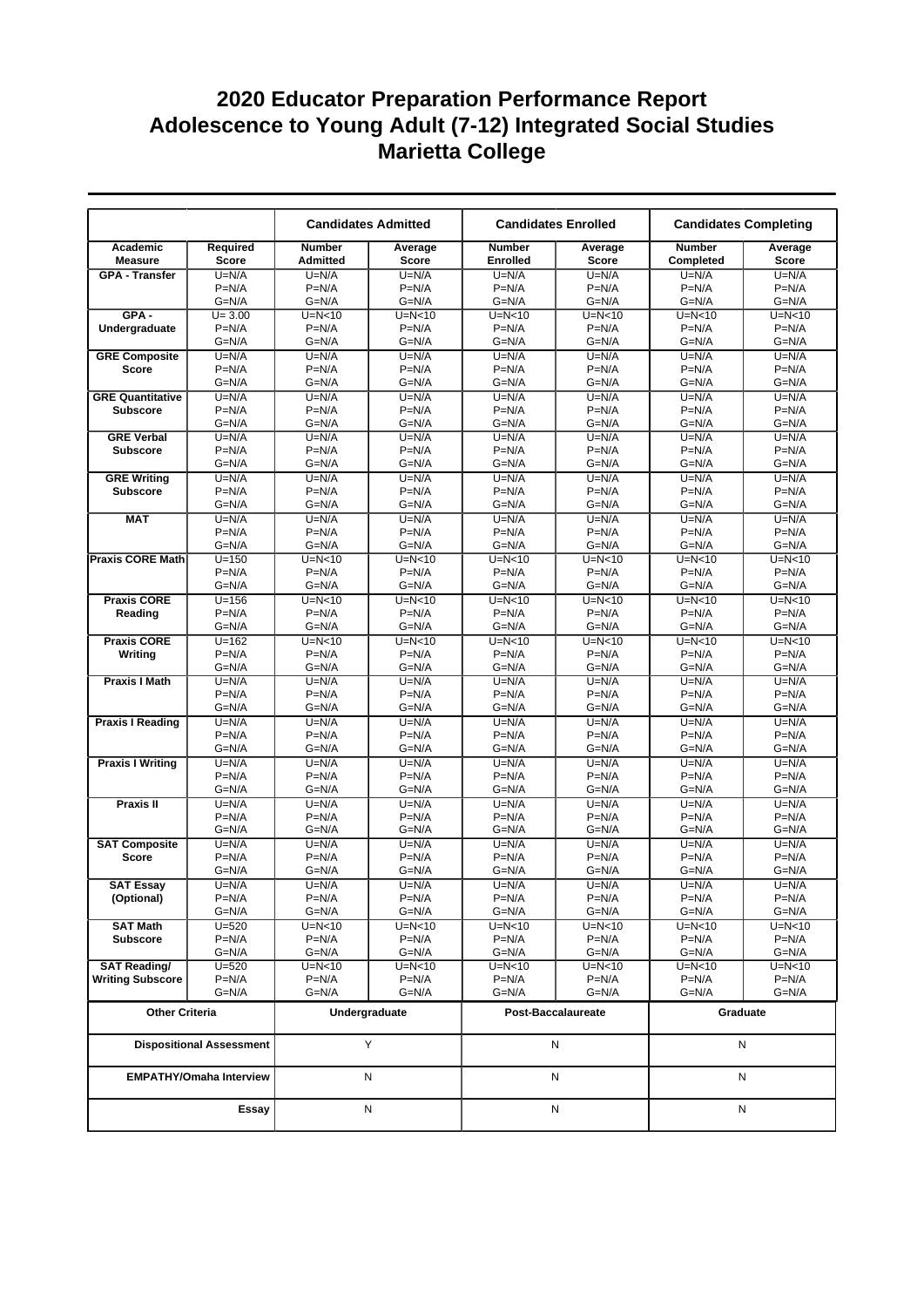| <b>Other Criteria</b>                      | Undergraduate | <b>Post-Baccalaureate</b> | Graduate  |
|--------------------------------------------|---------------|---------------------------|-----------|
|                                            |               |                           |           |
| High School Class Rank                     | N/A           | N/A                       | N/A       |
| Interview                                  | N             | N                         | N         |
| Letter of Commitment                       | N             | N                         | N         |
| Letter of Recommendation                   | N             | N                         | N         |
| Myers-Briggs Type Indicator                | N/A           | N                         | N         |
| <b>OAE Content Assessment</b>              | N/A           | N/A                       | ${\sf N}$ |
| Portfolio                                  | N             | N                         | N         |
| <b>Prerequisite Courses</b>                | Y             | N                         | N         |
| <b>SRI Teacher Perceiver</b>               | N/A           | N/A                       | N         |
| Superintendent Statement of<br>Sponsorship | N/A           | N/A                       | ${\sf N}$ |
| <b>Teacher Insight</b>                     | N             | N                         | N         |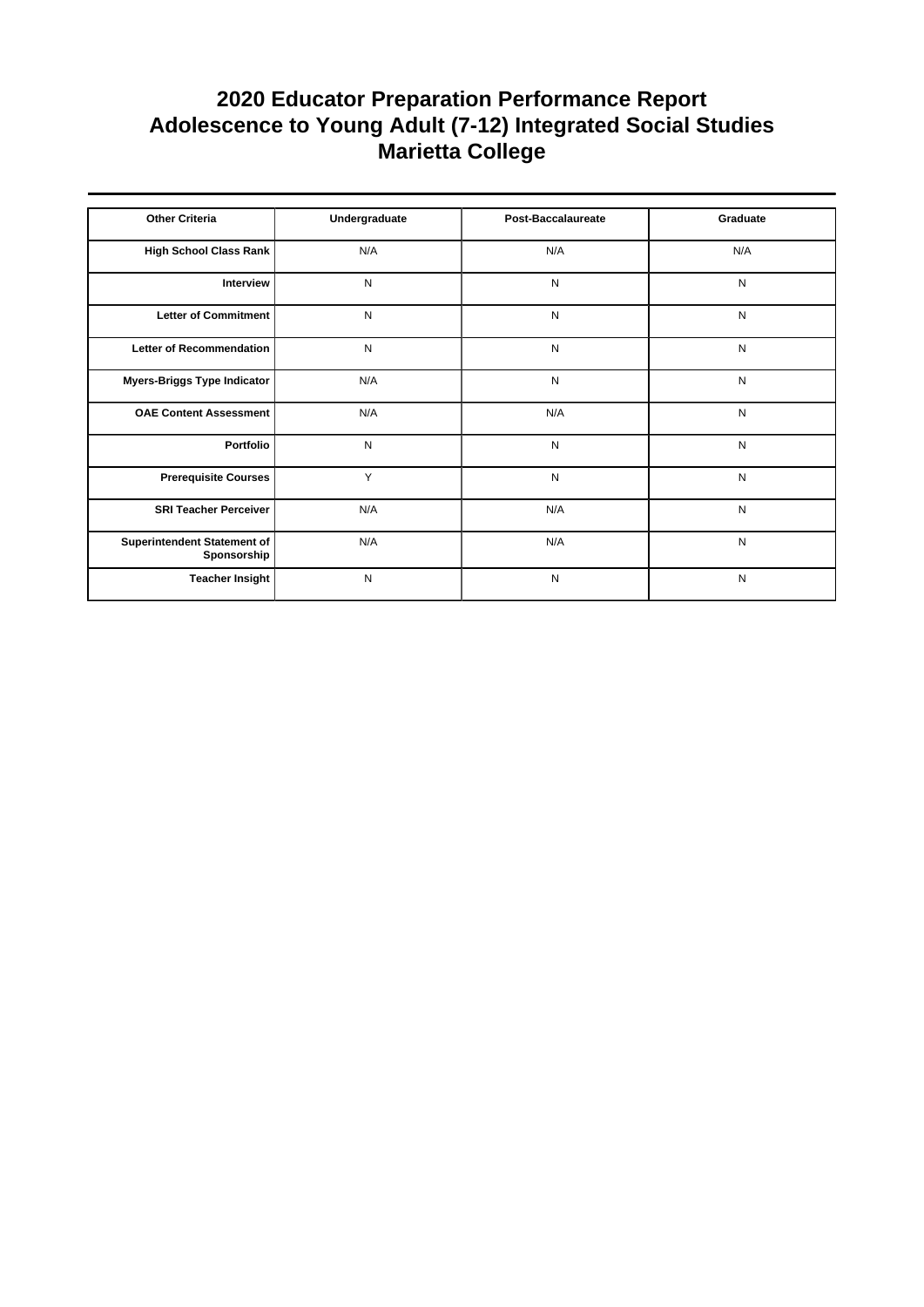### **Pre-Service Teacher Survey Results**

Reporting Period from Sept 1, 2019 to Aug 31, 2020

### **Description of Data:**

Due to the COVID-19 pandemic-related issues, including school closures and staff transitions in Ohio during the 2019-2020 school year, the distributions of some surveys were delayed, contributing to lower response rates.

To gather information on student satisfaction with the quality of preparation provided by their educator preparation programs, the Ohio Department of Higher Education administers a survey aligned with the Ohio Standards for the Teaching Profession (OSTP), Ohio licensure requirements, and elements of national accreditation. All Ohio candidates receive an invitation to complete the survey during their professional internship (student teaching). The results of this survey are reflected here.

| No.            | Question                                                                                                                                                                                                               | <b>Institution</b><br>Program<br>Average | <b>Statewide</b><br>Program<br>Average |
|----------------|------------------------------------------------------------------------------------------------------------------------------------------------------------------------------------------------------------------------|------------------------------------------|----------------------------------------|
| $\mathbf{1}$   | My teacher licensure program prepared me with knowledge of research on how students<br>learn.                                                                                                                          | N/A                                      | 3.51                                   |
| $\overline{2}$ | My teacher licensure program prepared me to recognize characteristics of gifted students,<br>students with disabilities, and at-risk students in order to plan and deliver appropriate<br>instruction.                 | N/A                                      | 3.32                                   |
| 3              | My teacher licensure program prepared me with high levels of knowledge and the academic<br>content I plan to teach.                                                                                                    | N/A                                      | 3.34                                   |
| 4              | My teacher licensure program prepared me to identify instructional strategies appropriate to<br>my content area.                                                                                                       | N/A                                      | 3.43                                   |
| 5              | My teacher licensure program prepared me to understand the importance of linking<br>interdisciplinary experiences.                                                                                                     | N/A                                      | 3.38                                   |
| 6              | My teacher licensure program prepared me to align instructional goals and activities with<br>Ohio's academic content standards, including Ohio's Learning Standards.                                                   | N/A                                      | 3.65                                   |
| $\overline{7}$ | My teacher licensure program prepared me to use assessment data to inform instruction.                                                                                                                                 | N/A                                      | 3.37                                   |
| 8              | My teacher licensure program prepared me to clearly communicate learning goals to students.                                                                                                                            | N/A                                      | 3.51                                   |
| 9              | My teacher licensure program prepared me to apply knowledge of how students learn, to<br>inform instruction.                                                                                                           | N/A                                      | 3.54                                   |
| 10             | My teacher licensure program prepared me to differentiate instruction to support the learning<br>needs of all students, including students identified as gifted, students with disabilities, and at-<br>risk students. | N/A                                      | 3.42                                   |
| 11             | My teacher licensure program prepared me to identify strategies to increase student<br>motivation and interest in topics of study.                                                                                     | N/A                                      | 3.44                                   |
| 12             | My teacher licensure program prepared me to create learning situations in which students<br>work independently, collaboratively, and/or a whole class.                                                                 | N/A                                      | 3.60                                   |
| 13             | My teacher licensure program prepared me to use strategies for effective classroom<br>management.                                                                                                                      | N/A                                      | 3.23                                   |
| 14             | My teacher licensure program prepared me to communicate clearly and effectively.                                                                                                                                       | N/A                                      | 3.55                                   |

#### **1=Strongly Disagree 2=Disagree 3=Agree 4=Strongly Agree**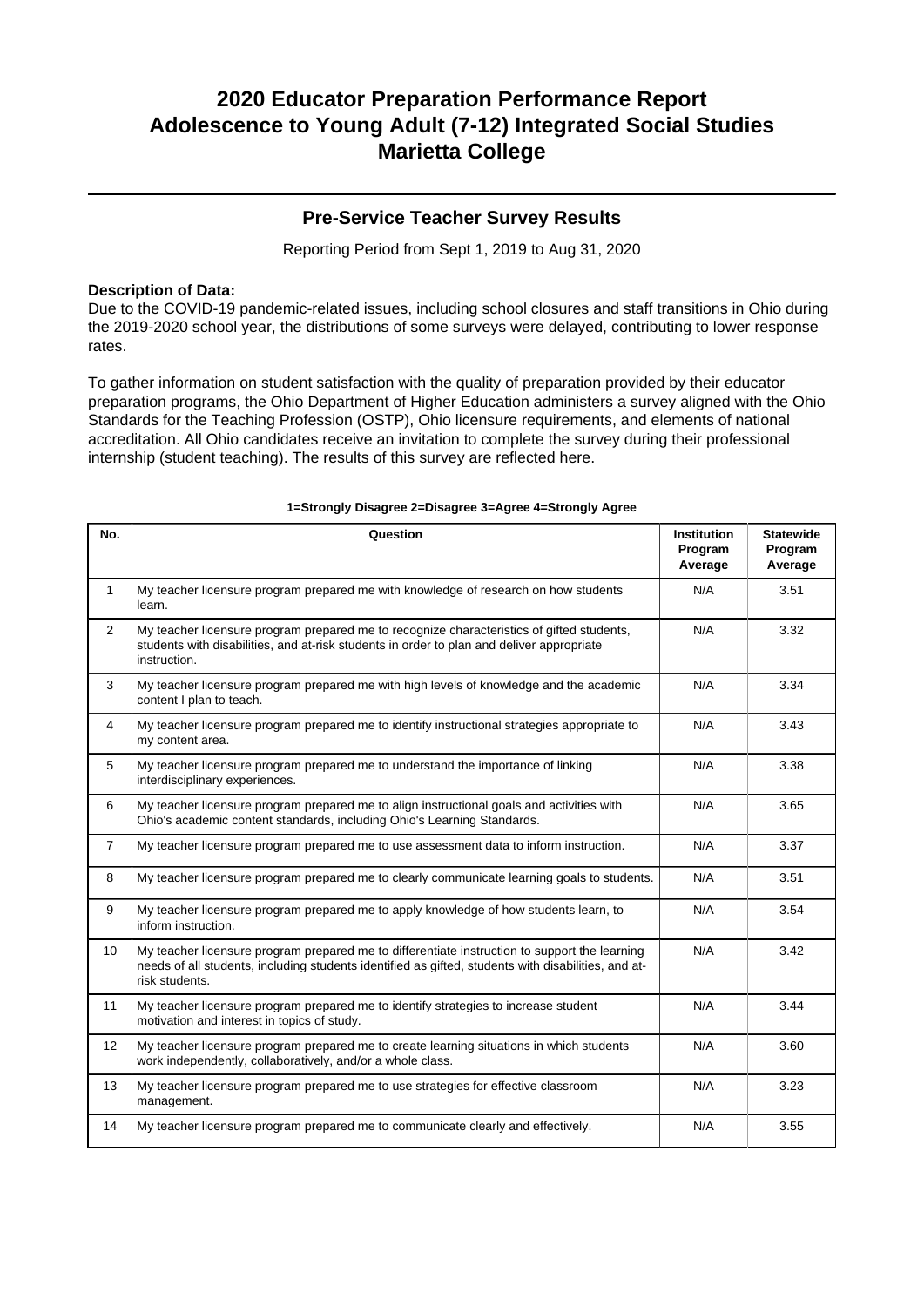| No. | Question                                                                                                                                                                  | Institution<br>Program<br>Average | <b>Statewide</b><br>Program<br>Average |
|-----|---------------------------------------------------------------------------------------------------------------------------------------------------------------------------|-----------------------------------|----------------------------------------|
| 15  | My teacher licensure program prepared me to understand the importance of communication<br>with families and caregivers.                                                   | N/A                               | 3.46                                   |
| 16  | My teacher licensure program prepared me to understand, uphold, and follow professional<br>ethics, policies, and legal codes of professional conduct.                     | N/A                               | 3.72                                   |
| 17  | My teacher licensure program prepared me to use a variety of diagnostic, formative, and<br>summative assessments.                                                         | N/A                               | 3.57                                   |
| 18  | My teacher licensure program prepared me to communicate high expectations for all students.                                                                               | N/A                               | 3.58                                   |
| 19  | My teacher licensure program prepared me to understand students' diverse cultures,<br>language skills, and experiences.                                                   | N/A                               | 3.55                                   |
| 20  | My teacher licensure program prepared me to treat all students fairly and establish an<br>environment that is respectful, supportive, and caring.                         | N/A                               | 3.70                                   |
| 21  | My teacher licensure program prepared me to use technology to enhance teaching and<br>student learning.                                                                   | N/A                               | 3.45                                   |
| 22  | My teacher licensure program prepared me to collaborate with colleagues and members of<br>the community when and where appropriate.                                       | N/A                               | 3.44                                   |
| 23  | My teacher licensure program collected evidence of my performance on multiple measures to<br>monitor my progress.                                                         | N/A                               | 3.56                                   |
| 24  | My teacher licensure program provided me with knowledge of the Ohio Licensure Program<br>standards for my discipline (e.g. NAEYC, CEC, NCTM).                             | N/A                               | 3.13                                   |
| 25  | My teacher licensure program provided me with knowledge of the operation of Ohio schools<br>as delineated in the Ohio Department of Education School Operating Standards. | N/A                               | 3.15                                   |
| 26  | My teacher licensure program provided me with knowledge of the requirements for the<br>Resident Educator License.                                                         | N/A                               | 3.07                                   |
| 27  | My teacher licensure program provided me with knowledge of the Ohio Standards for the<br>Teaching Profession.                                                             | N/A                               | 3.41                                   |
| 28  | My teacher licensure program provided me with knowledge of the Ohio Standards for<br>Professional Development.                                                            | N/A                               | 3.29                                   |
| 29  | My teacher licensure program provided me with knowledge of the Ohio Academic Content<br>Standards, including Ohio's Learning Standards.                                   | N/A                               | 3.68                                   |
| 30  | My teacher licensure program provided me with knowledge of the Value-added Growth<br>Measure as defined by the Ohio State Board of Education.                             | N/A                               | 3.01                                   |
| 31  | My teacher licensure program provided field experiences that supported my development as<br>an effective educator focused on student learning.                            | N/A                               | 3.72                                   |
| 32  | My teacher licensure program provided field experiences in a variety of settings (urban,<br>suburban, and rural).                                                         | N/A                               | 3.39                                   |
| 33  | My teacher licensure program provided student teaching experience(s) that supported my<br>development as an effective educator focused on student learning.               | N/A                               | 3.72                                   |
| 34  | My teacher licensure program provided cooperating teachers who supported me through<br>observation and conferences (face-to-face or via electronic media).                | N/A                               | 3.73                                   |
| 35  | My teacher licensure program provided university supervisors who supported me through<br>observation and conferences (face-to-face or via electronic media).              | N/A                               | 3.66                                   |
| 36  | My teacher licensure program provided opportunities to work with diverse students (including<br>gifted students, students with disabilities, and at-risk students).       | N/A                               | 3.55                                   |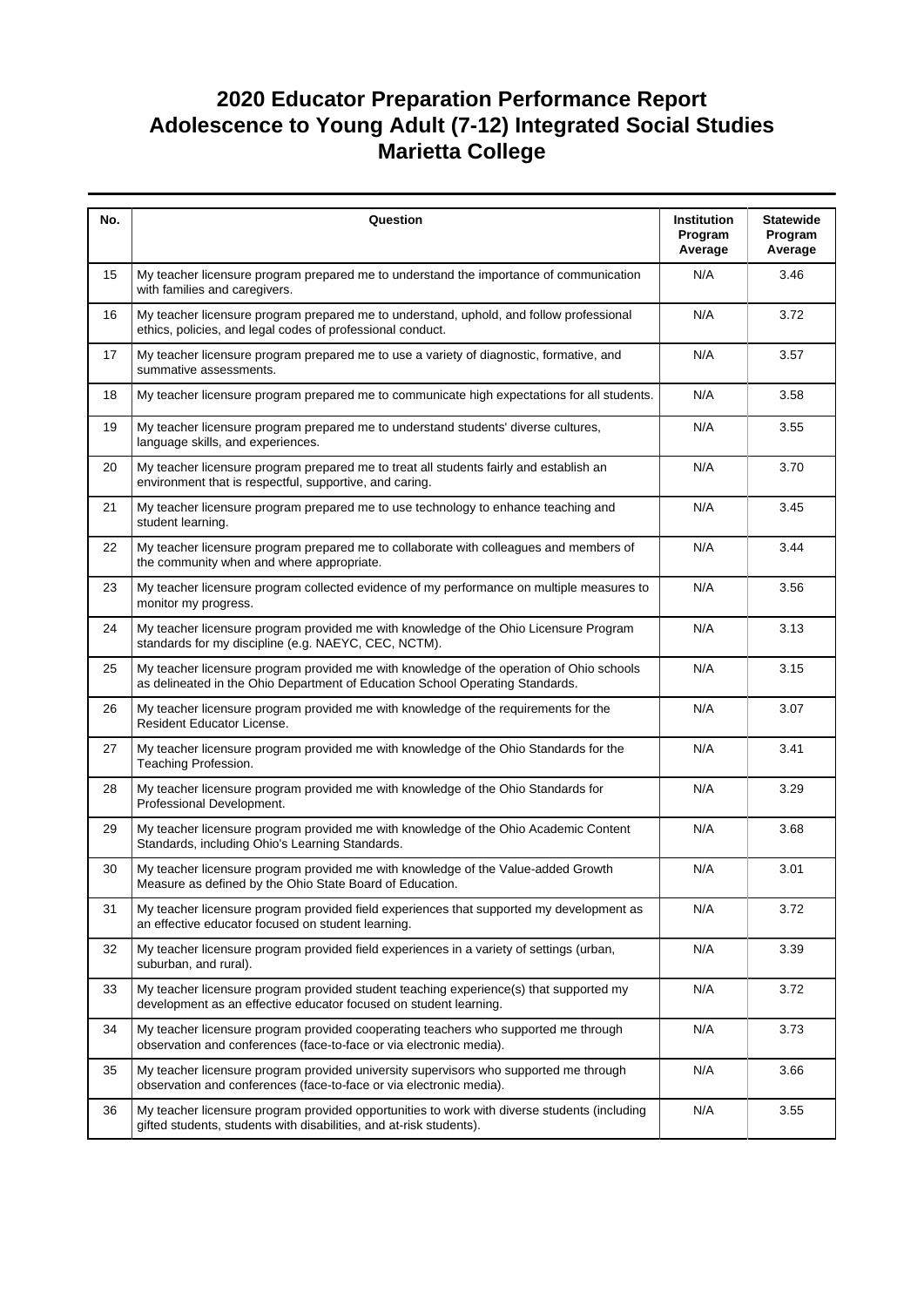| No. | Question                                                                                                                         | <b>Institution</b><br>Program<br>Average | <b>Statewide</b><br>Program<br>Average |
|-----|----------------------------------------------------------------------------------------------------------------------------------|------------------------------------------|----------------------------------------|
| 37  | My teacher licensure program provided opportunities to understand students' diverse cultures,<br>languages, and experiences.     | N/A                                      | 3.51                                   |
| 38  | My teacher licensure program provided opportunities to work with diverse teachers.                                               | N/A                                      | 3.30                                   |
| 39  | My teacher licensure program provided opportunities to interact with diverse faculty.                                            | N/A                                      | 3.32                                   |
| 40  | My teacher licensure program provided opportunities to work and study with diverse peers.                                        | N/A                                      | 3.37                                   |
| 41  | Overall, the faculty in my teacher licensure program demonstrated in-depth knowledge of their<br>field.                          | N/A                                      | 3.66                                   |
| 42  | Overall, the faculty in my teacher licensure program used effective teaching methods that<br>helped promote learning.            | N/A                                      | 3.56                                   |
| 43  | Overall, the faculty in my teacher licensure program modeled respect for diverse populations.                                    | N/A                                      | 3.69                                   |
| 44  | Overall, the faculty in my teacher licensure program integrated diversity-related subject matter<br>within coursework.           | N/A                                      | 3.59                                   |
| 45  | Overall, the faculty in my teacher licensure program used technology to facilitate teaching and<br>learning.                     | N/A                                      | 3.52                                   |
| 46  | Overall, the faculty in my teacher licensure program conducted themselves in a professional<br>manner.                           | N/A                                      | 3.69                                   |
| 47  | My teacher licensure program provided clearly articulated policies published to facilitate<br>progression to program completion. | N/A                                      | 3.46                                   |
| 48  | My teacher licensure program provided opportunities to voice concerns about the program.                                         | N/A                                      | 3.26                                   |
| 49  | My teacher licensure program provided advising to facilitate progression to program<br>completion.                               | N/A                                      | 3.46                                   |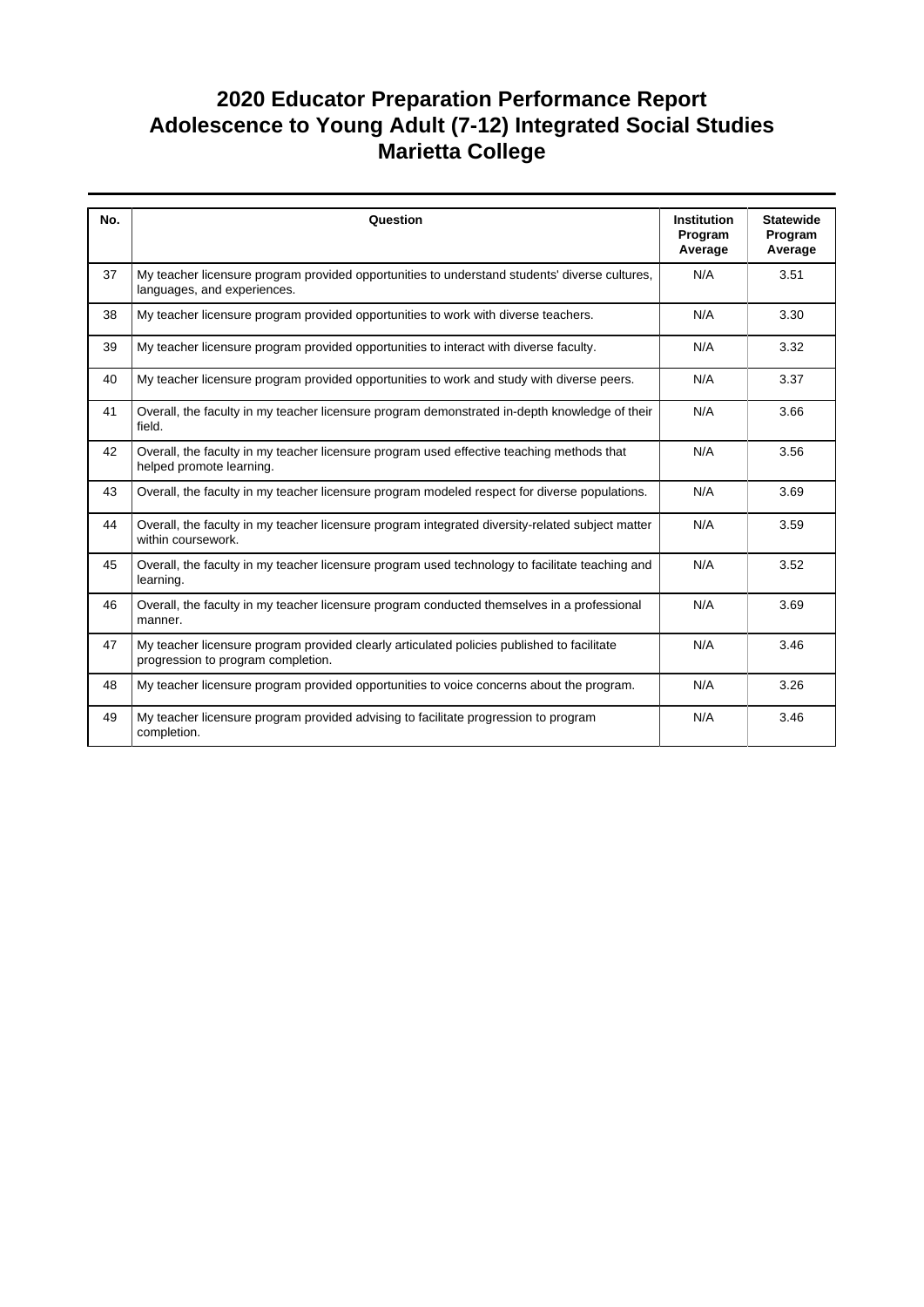## **Statewide Survey of Ohio Resident Educators' Reflections on their Educator Preparation Program**

Reporting Period from Sept 1, 2019 to Aug 31, 2020

### **Description of Data:**

Due to the COVID-19 pandemic-related issues, including school closures and staff transitions in Ohio during the 2019-2020 school year, the distributions of some surveys were delayed, contributing to lower response rates.

To gather information on alumni satisfaction with the quality of preparation provided by their educator preparation programs, the Ohio Department of Higher Education administers a survey aligned with the Ohio Standards for the Teaching Profession (OSTP), Ohio licensure requirements, and elements of national accreditation. All Ohio Resident Educators who completed their preparation in Ohio receive an invitation to complete the survey in the fall semester as they enter Year 2 of the Resident Educator program. The results of the survey are reflected here.

| No.            | Question                                                                                                                                                                                                               | <b>Institution</b><br>Program<br>Average | <b>Statewide</b><br>Program<br>Average |
|----------------|------------------------------------------------------------------------------------------------------------------------------------------------------------------------------------------------------------------------|------------------------------------------|----------------------------------------|
| 1              | My teacher licensure program prepared me with knowledge of research on how students<br>learn.                                                                                                                          | N/A                                      | 3.30                                   |
| 2              | My teacher licensure program prepared me to recognize characteristics of gifted students,<br>students with disabilities, and at-risk students in order to plan and deliver appropriate<br>instruction.                 | N/A                                      | 3.22                                   |
| 3              | My teacher licensure program prepared me with high levels of knowledge and the academic<br>content I plan to teach.                                                                                                    | N/A                                      | 3.22                                   |
| $\overline{4}$ | My teacher licensure program prepared me to identify instructional strategies appropriate to<br>my content area.                                                                                                       | N/A                                      | 3.30                                   |
| 5              | My teacher licensure program prepared me to understand the importance of linking<br>interdisciplinary experiences.                                                                                                     | N/A                                      | 3.04                                   |
| 6              | My teacher licensure program prepared me to align instructional goals and activities with<br>Ohio's academic content standards, including Ohio's Learning Standards.                                                   | N/A                                      | 3.61                                   |
| $\overline{7}$ | My teacher licensure program prepared me to use assessment data to inform instruction.                                                                                                                                 | N/A                                      | 3.26                                   |
| 8              | My teacher licensure program prepared me to clearly communicate learning goals to students.                                                                                                                            | N/A                                      | 3.35                                   |
| 9              | My teacher licensure program prepared me to apply knowledge of how students learn, to<br>inform instruction.                                                                                                           | N/A                                      | 3.30                                   |
| 10             | My teacher licensure program prepared me to differentiate instruction to support the learning<br>needs of all students, including students identified as gifted, students with disabilities, and at-<br>risk students. | N/A                                      | 3.17                                   |
| 11             | My teacher licensure program prepared me to identify strategies to increase student<br>motivation and interest in topics of study.                                                                                     | N/A                                      | 3.13                                   |
| 12             | My teacher licensure program prepared me to create learning situations in which students<br>work independently, collaboratively, and/or a whole class.                                                                 | N/A                                      | 3.22                                   |

#### **1=Strongly Disagree 2=Disagree 3=Agree 4=Strongly Agree**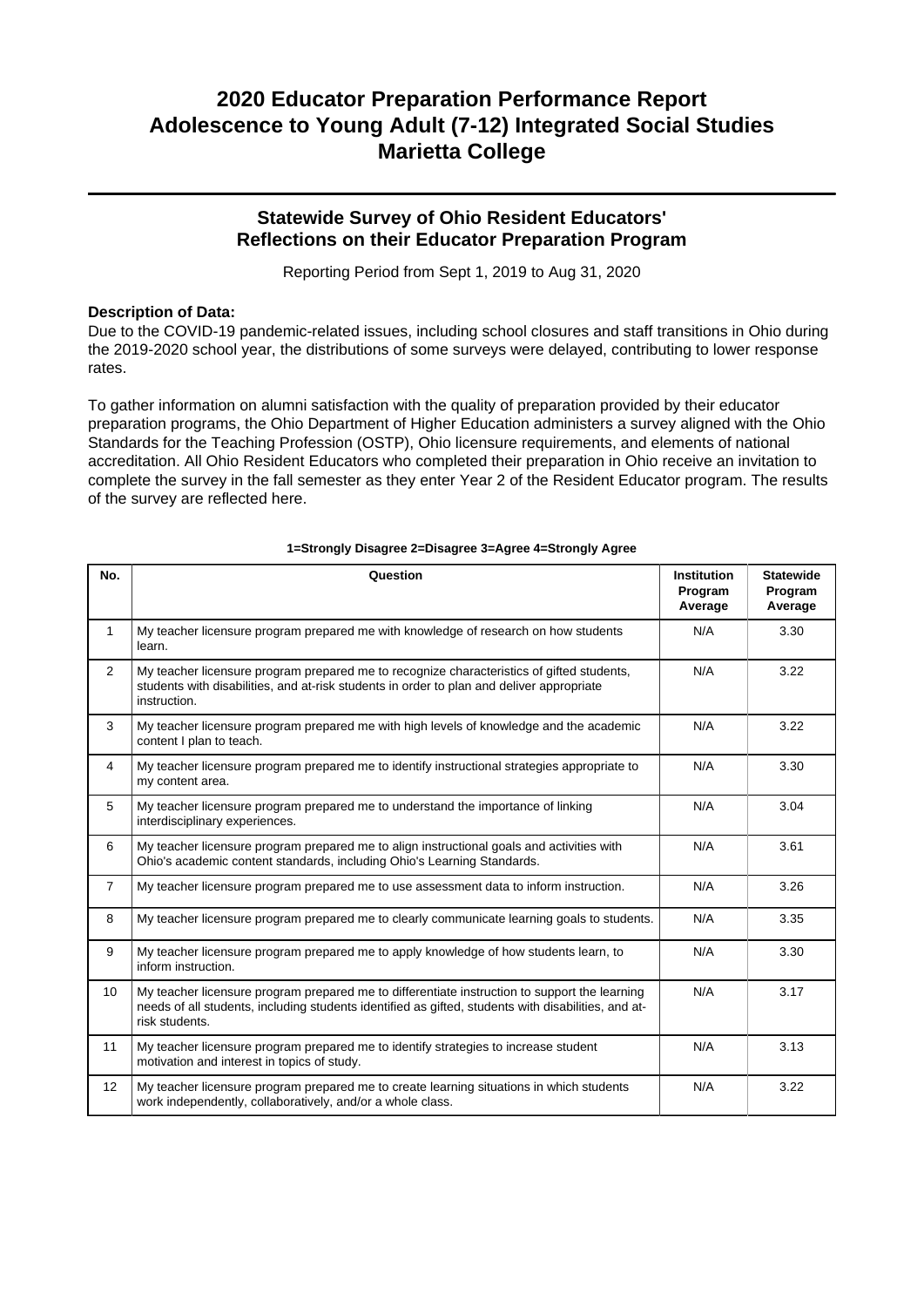| No. | Question                                                                                                                                                                  | <b>Institution</b><br>Program<br>Average | <b>Statewide</b><br>Program<br>Average |
|-----|---------------------------------------------------------------------------------------------------------------------------------------------------------------------------|------------------------------------------|----------------------------------------|
| 13  | My teacher licensure program prepared me to use strategies for effective classroom<br>management.                                                                         | N/A                                      | 3.04                                   |
| 14  | My teacher licensure program prepared me to communicate clearly and effectively.                                                                                          | N/A                                      | 3.48                                   |
| 15  | My teacher licensure program prepared me to understand the importance of communication<br>with families and caregivers.                                                   | N/A                                      | 3.30                                   |
| 16  | My teacher licensure program prepared me to understand, uphold, and follow professional<br>ethics, policies, and legal codes of professional conduct.                     | N/A                                      | 3.61                                   |
| 17  | My teacher licensure program prepared me to use a variety of diagnostic, formative, and<br>summative assessments.                                                         | N/A                                      | 3.43                                   |
| 18  | My teacher licensure program prepared me to understand students' diverse cultures,<br>language skills, and experiences.                                                   | N/A                                      | 3.43                                   |
| 19  | My teacher licensure program prepared me to treat all students fairly and establish an<br>environment that is respectful, supportive, and caring.                         | N/A                                      | 3.61                                   |
| 20  | My teacher licensure program prepared me to use technology to enhance teaching and<br>student learning.                                                                   | N/A                                      | 3.43                                   |
| 21  | My teacher licensure program prepared me to collaborate with colleagues and members of<br>the community when and where appropriate.                                       | N/A                                      | 3.52                                   |
| 22  | My teacher licensure program collected evidence of my performance on multiple measures to<br>monitor my progress.                                                         | N/A                                      | 3.26                                   |
| 23  | My teacher licensure program provided me with knowledge of the Ohio Licensure Program<br>standards for my discipline (e.g. NAEYC, CEC, NCTM).                             | N/A                                      | 3.26                                   |
| 24  | My teacher licensure program provided me with knowledge of the operation of Ohio schools<br>as delineated in the Ohio Department of Education School Operating Standards. | N/A                                      | 3.04                                   |
| 25  | My teacher licensure program provided me with knowledge of the requirements for the<br>Resident Educator License.                                                         | N/A                                      | 3.04                                   |
| 26  | My teacher licensure program provided me with knowledge of the Ohio Standards for the<br>Teaching Profession.                                                             | N/A                                      | 3.43                                   |
| 27  | My teacher licensure program provided me with knowledge of the Ohio Standards for<br>Professional Development.                                                            | N/A                                      | 3.17                                   |
| 28  | My teacher licensure program provided me with knowledge of the Ohio Academic Content<br>Standards, including Ohio's Learning Standards.                                   | N/A                                      | 3.61                                   |
| 29  | My teacher licensure program provided me with knowledge of the Value-added Growth<br>Measure as defined by the Ohio State Board of Education.                             | N/A                                      | 2.83                                   |
| 30  | My teacher licensure program provided field experiences that supported my development as<br>an effective educator focused on student learning.                            | N/A                                      | 3.61                                   |
| 31  | My teacher licensure program provided field experiences in a variety of settings (urban,<br>suburban, and rural).                                                         | N/A                                      | 3.39                                   |
| 32  | My teacher licensure program provided student teaching experience(s) that supported my<br>development as an effective educator focused on student learning.               | N/A                                      | 3.52                                   |
| 33  | My teacher licensure program provided cooperating teachers who supported me through<br>observation and conferences (face-to-face or via electronic media).                | N/A                                      | 3.70                                   |
| 34  | My teacher licensure program provided university supervisors who supported me through<br>observation and conferences (face-to-face or via electronic media).              | N/A                                      | 3.26                                   |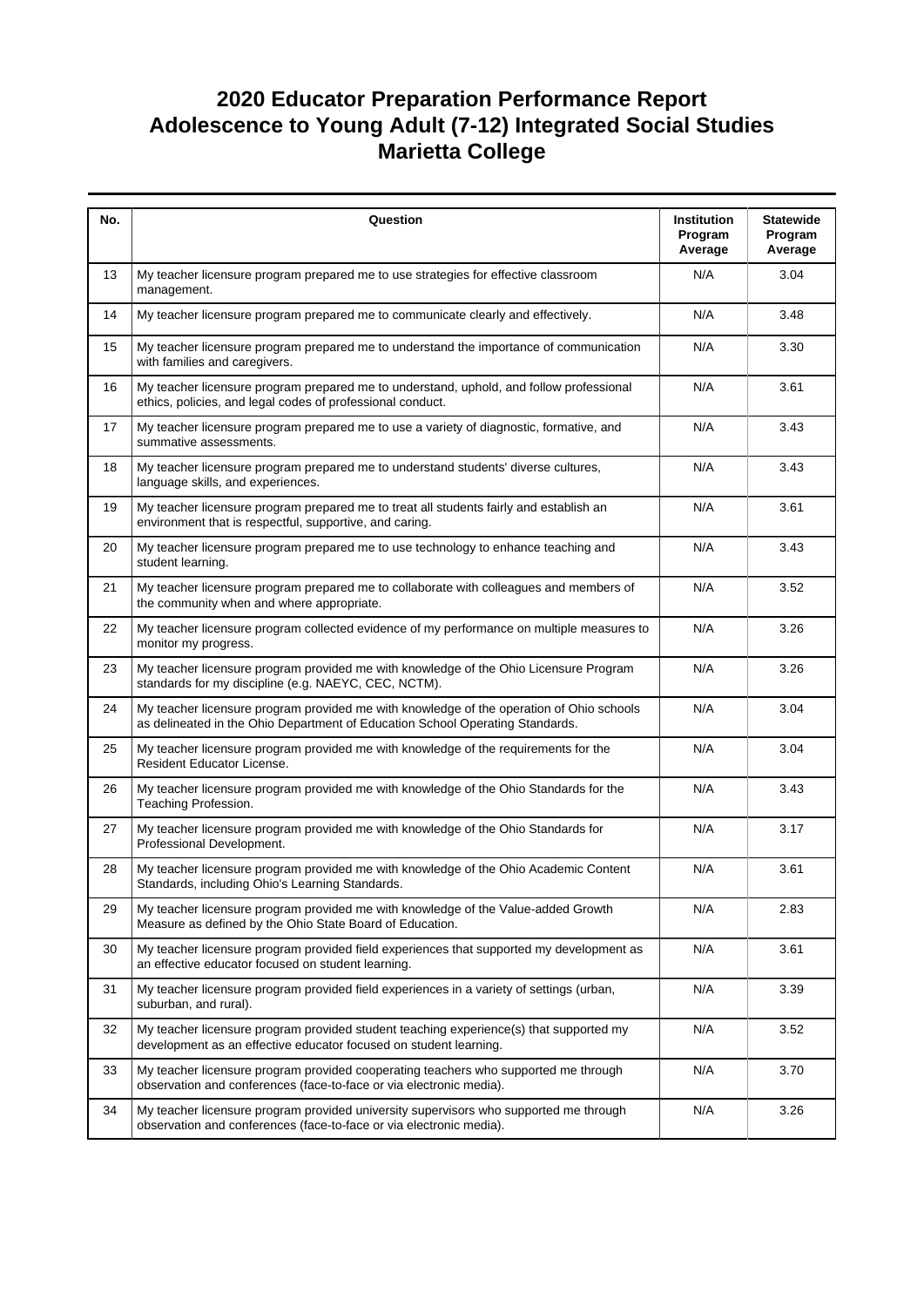| No. | Question                                                                                                                                                            | Institution<br>Program<br>Average | <b>Statewide</b><br>Program<br>Average |
|-----|---------------------------------------------------------------------------------------------------------------------------------------------------------------------|-----------------------------------|----------------------------------------|
| 35  | My teacher licensure program provided opportunities to work with diverse students (including<br>gifted students, students with disabilities, and at-risk students). | N/A                               | 3.35                                   |
| 36  | My teacher licensure program provided opportunities to understand students' diverse cultures,<br>languages, and experiences.                                        | N/A                               | 3.57                                   |
| 37  | My teacher licensure program provided opportunities to work with diverse teachers.                                                                                  | N/A                               | 3.13                                   |
| 38  | My teacher licensure program provided opportunities to interact with diverse faculty.                                                                               | N/A                               | 3.17                                   |
| 39  | My teacher licensure program provided opportunities to work and study with diverse peers.                                                                           | N/A                               | 3.09                                   |
| 40  | Overall, the faculty in my teacher licensure program demonstrated in-depth knowledge of their<br>field.                                                             | N/A                               | 3.52                                   |
| 41  | Overall, the faculty in my teacher licensure program used effective teaching methods that<br>helped promote learning.                                               | N/A                               | 3.35                                   |
| 42  | Overall, the faculty in my teacher licensure program modeled respect for diverse populations.                                                                       | N/A                               | 3.48                                   |
| 43  | Overall, the faculty in my teacher licensure program integrated diversity-related subject matter<br>within coursework.                                              | N/A                               | 3.43                                   |
| 44  | Overall, the faculty in my teacher licensure program used technology to facilitate teaching and<br>learning.                                                        | N/A                               | 3.30                                   |
| 45  | Overall, the faculty in my teacher licensure program conducted themselves in a professional<br>manner.                                                              | N/A                               | 3.52                                   |
| 46  | My teacher licensure program provided clearly articulated policies published to facilitate<br>progression to program completion.                                    | N/A                               | 3.48                                   |
| 47  | My teacher licensure program provided opportunities to voice concerns about the program.                                                                            | N/A                               | 3.00                                   |
| 48  | My teacher licensure program provided advising to facilitate progression to program<br>completion.                                                                  | N/A                               | 3.30                                   |
| 49  | My teacher licensure program prepared me with the knowledge and skills necessary to enter<br>the classroom as a Resident Educator.                                  | N/A                               | 3.17                                   |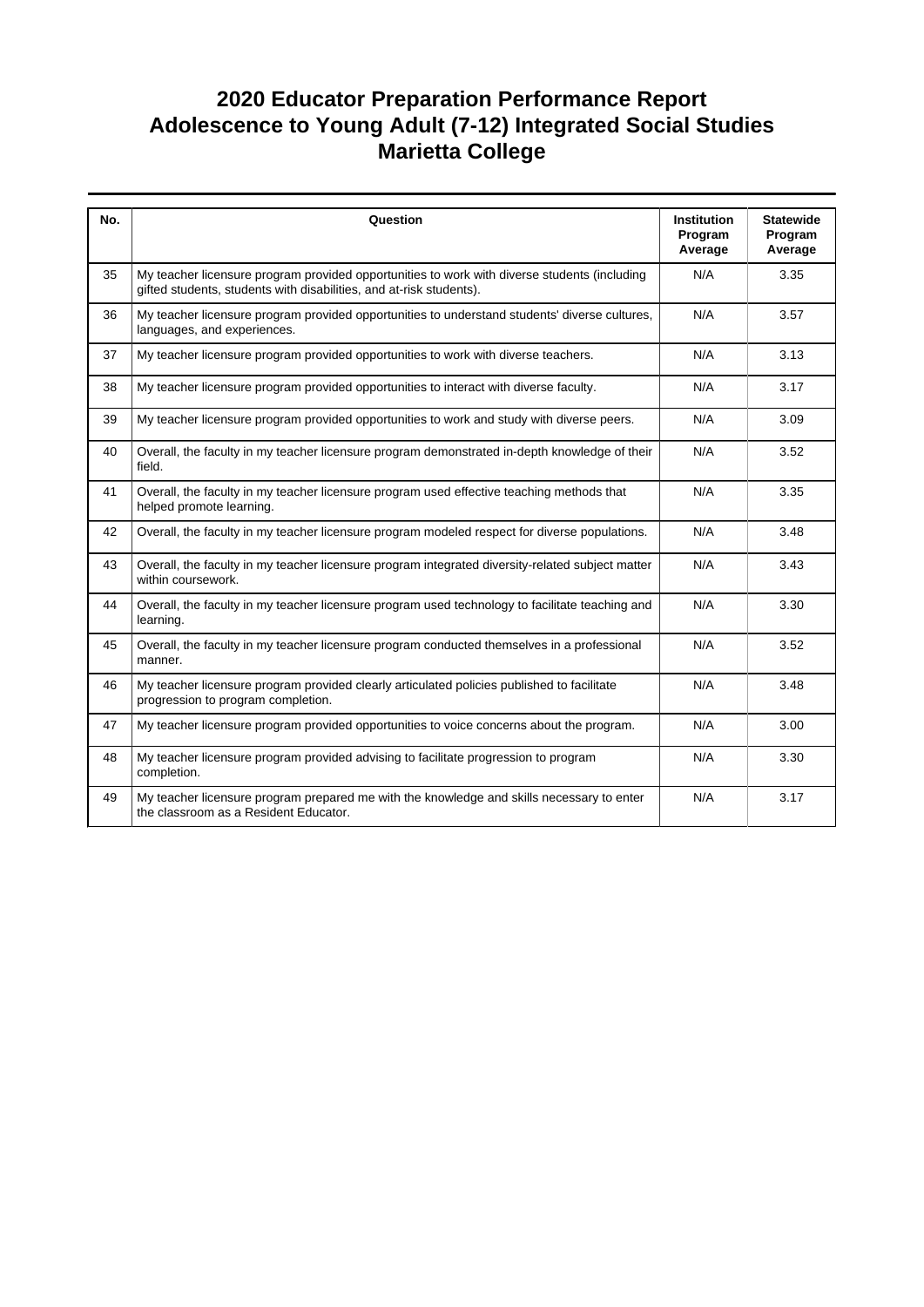## **2020 Educator Preparation Performance Report Multi Age (P-12) Music Marietta College**

## **Field and Clinical Experiences for Candidates at Marietta College**

Reporting Period from Sept 1, 2019 to Aug 31, 2020 (Data Source: Marietta College)

### **Description of Data:**

Ohio requires that teacher candidates complete field and clinical experiences in school settings as part of their preparation. These experiences include early and ongoing field-based opportunities and the culminating pre-service clinical experience commonly referred to as "student teaching." The specific requirements for these placements vary by unit and by program.

| <b>Teacher Preparation Programs</b>                                                                          |                     |  |  |  |  |  |
|--------------------------------------------------------------------------------------------------------------|---------------------|--|--|--|--|--|
| <b>Field/Clinical Experience Element</b>                                                                     | <b>Requirements</b> |  |  |  |  |  |
| Minimum number of field hours required of candidates in the preparation program prior to<br>student teaching | 170                 |  |  |  |  |  |
| Maximum number of field hours required of candidates in the preparation program prior to<br>student teaching | 200                 |  |  |  |  |  |
| Total number of weeks required of candidates in the student teaching experience                              | 14                  |  |  |  |  |  |
| Percentage of teacher candidates who satisfactorily completed student teaching                               | N/A                 |  |  |  |  |  |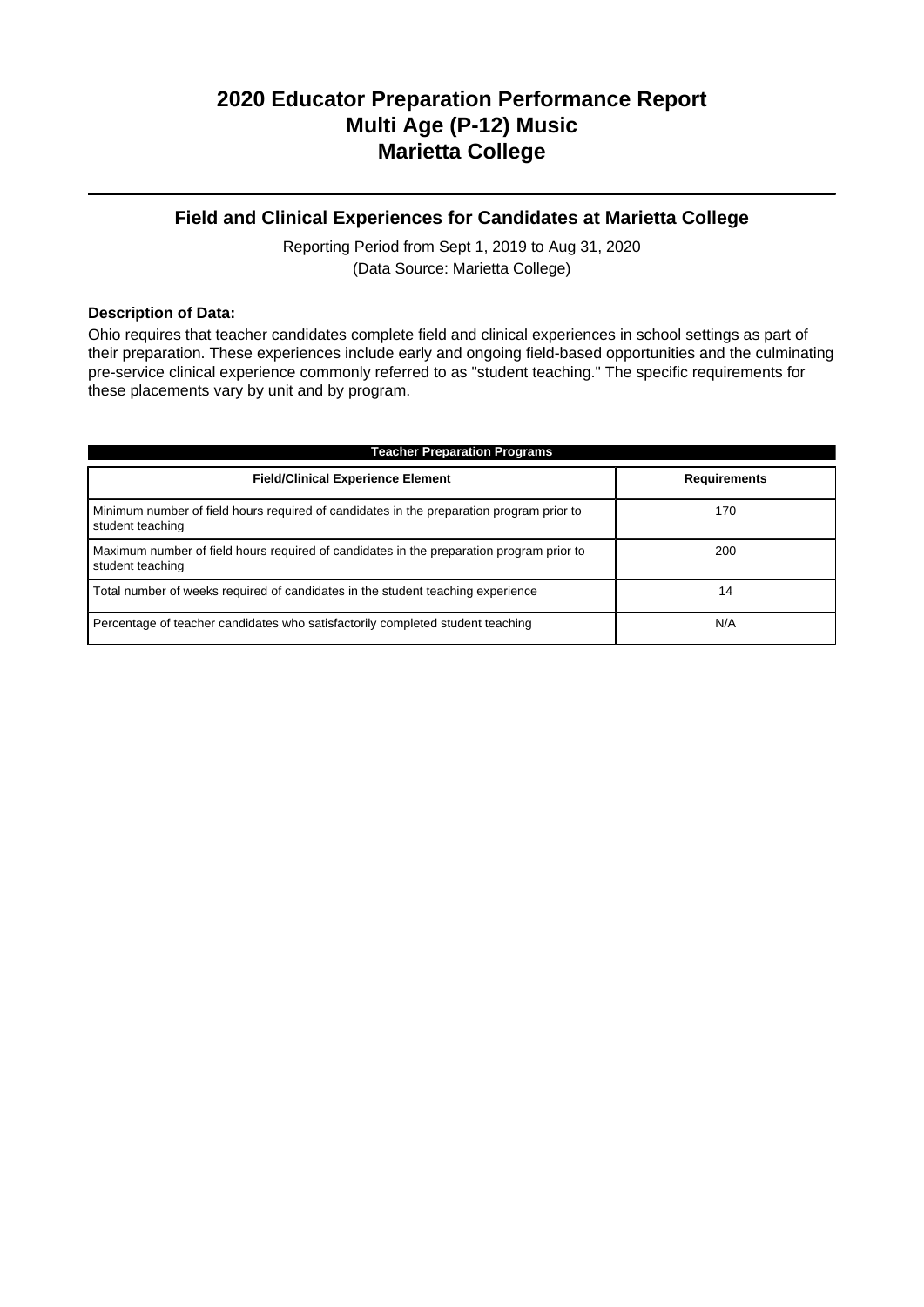## **2020 Educator Preparation Performance Report Multi Age (P-12) Music Marietta College**

### **Ohio Educator Licensure Examination Pass Rates at Marietta College**

Reporting Period from Sept 1, 2018 to Aug 31, 2019 (Data Source: USDOE Title II Report)

### **Description of Data:**

Ohio educator licensure requirements include passage of all requisite licensure examinations at the state determined cut score. The reported results reflect Title II data, and therefore represent pass rate data solely only initial licenses. Further, because the data are gathered from the Title II reports, there is a one-year lag in accessing the data. Teacher licensure pass rate data are the only reported metric for which the data do not reflect the reporting year 2019-2020.

As of 2013, the Ohio Assessments for Educators replaced the Praxis subject assessments for initial licensure. Some Praxis II assessments are still being reported because recent program completers took those tests in or before 2013.

| <b>Teacher Licensure Test Scores</b> |                            |                                 |                             |                                              |                             |                      |                                      |                                                   |
|--------------------------------------|----------------------------|---------------------------------|-----------------------------|----------------------------------------------|-----------------------------|----------------------|--------------------------------------|---------------------------------------------------|
| <b>Licensure Test</b>                | <b>Test Range</b><br>Score | <b>Test Cut</b><br><b>Score</b> | <b>Completers</b><br>Tested | Program<br>Average<br><b>Scaled</b><br>Score | <b>Completers</b><br>Passed | Program<br>Pass Rate | <b>State</b><br>Average<br>Pass Rate | <b>State</b><br>Average<br><b>Scaled</b><br>Score |
| 004 - APK: Multi-Age (PK-12)         | 100-300                    | 220                             | N <sub>10</sub>             | N/A                                          | N <sub>10</sub>             | N/A                  | 98%                                  | 251                                               |
| 032 - Music                          | 100-300                    | 220                             | N <sub>10</sub>             | N/A                                          | N <sub>10</sub>             | N/A                  | 97%                                  | 250                                               |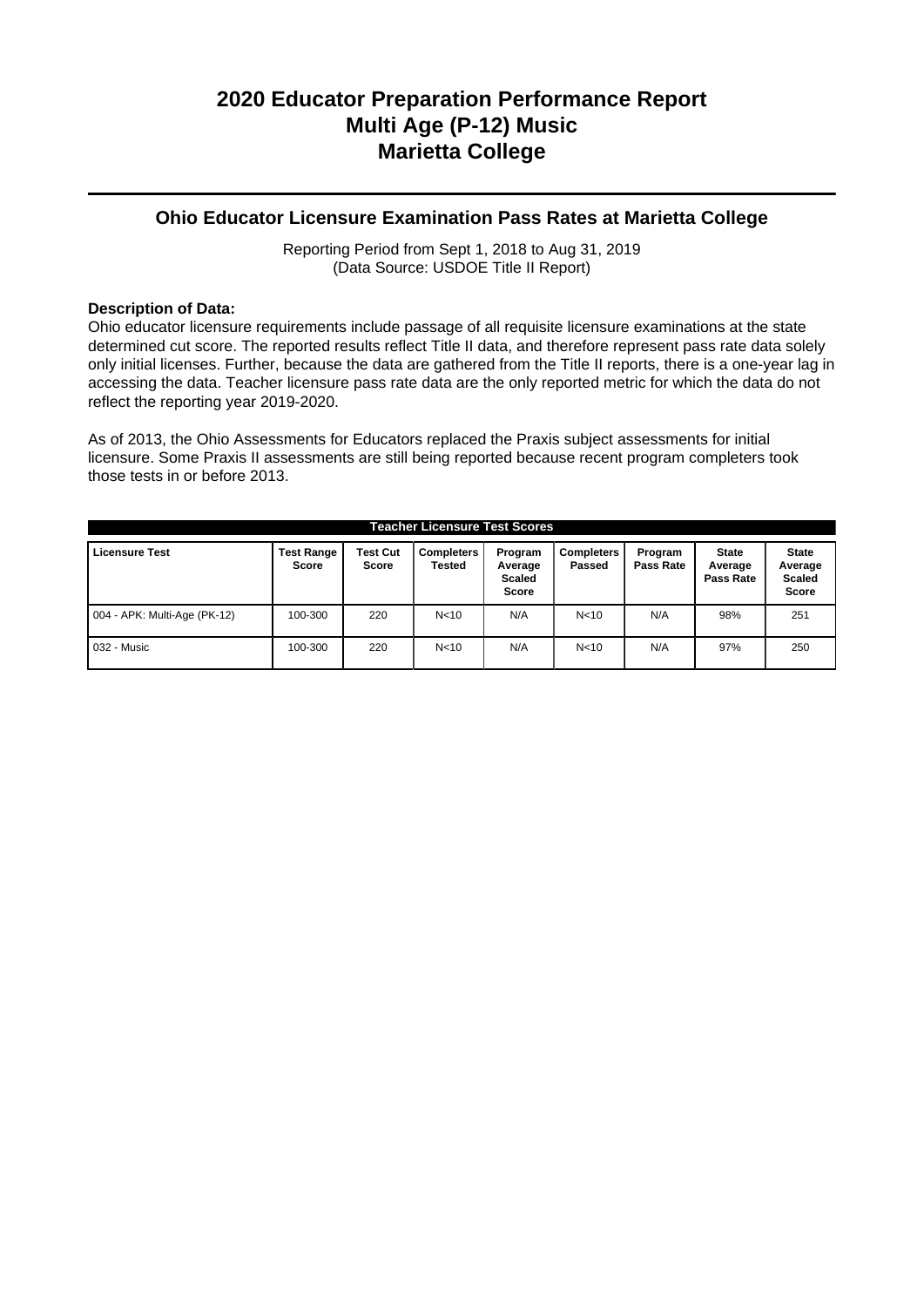## **2020 Educator Preparation Performance Report Multi Age (P-12) Music Marietta College**

### **Marietta College Candidate Academic Measures**

Reporting Period from Sept 1, 2019 to Aug 31, 2020 (Data Source:Marietta College)

### **Undergraduate Program Admission Requirements**

Candidates are admitted to the professional license program after completing 45 semester hours and completing initial 100/200 level EDUC courses and field experiences. Candidates must meet minimum requirements for overall GPA, education course GPA, academic skills test scores (ACT, SAT, or Praxis Core Assessments for Educators), have ratings of acceptable on the disposition checklist used in initial field experiences and grades of C or higher in writing and oral communication.

### **Description of Data:**

The data in this section are the average scores of candidates on academic measures reported by the provider. If a measure is not applicable to a level of delivery (undergraduate, post-baccalaureate, graduate) the table reflects "N/A." In the "Dispositional Assessments and Other Measures" portion, if the provider did not indicate using a measure, OR if the institution does not offer a program at the designated level of delivery, the table reflects "N."

Candidates Admitted is the number admitted (for fall or spring) during the academic year.

Candidates Enrolled is the total number of candidates admitted and enrolled (including program completers) during the academic year.

Candidates Completing is the number meeting all the requirements of a state-approved teacher preparation program during the academic year.

|                            |                          | <b>Candidates Admitted</b>       |                         | <b>Candidates Enrolled</b>       | <b>Candidates Completing</b> |                            |                         |
|----------------------------|--------------------------|----------------------------------|-------------------------|----------------------------------|------------------------------|----------------------------|-------------------------|
| Academic<br><b>Measure</b> | Required<br><b>Score</b> | <b>Number</b><br><b>Admitted</b> | Average<br><b>Score</b> | <b>Number</b><br><b>Enrolled</b> | Average<br><b>Score</b>      | <b>Number</b><br>Completed | Average<br><b>Score</b> |
| <b>ACT Composite</b>       | $U=N/A$                  | $U=N/A$                          | $U=N/A$                 | $U=N/A$                          | $U=N/A$                      | $U=N/A$                    | $U=N/A$                 |
| <b>Score</b>               | $P=N/A$                  | $P=N/A$                          | $P=N/A$                 | $P=N/A$                          | $P=N/A$                      | $P=N/A$                    | $P=N/A$                 |
|                            | $G=N/A$                  | $G=N/A$                          | $G=N/A$                 | $G=N/A$                          | $G=N/A$                      | $G=N/A$                    | $G=N/A$                 |
| <b>ACT English</b>         | $U=21$                   | $U=N<10$                         | $U=N<10$                | $U=N<10$                         | $U=N<10$                     | $U=N<10$                   | $U=N<10$                |
| <b>Subscore</b>            | $P=N/A$                  | $P=N/A$                          | $P=N/A$                 | $P=N/A$                          | $P=N/A$                      | $P=N/A$                    | $P=N/A$                 |
|                            | $G=N/A$                  | $G=N/A$                          | $G=N/A$                 | $G=N/A$                          | $G=N/A$                      | $G=N/A$                    | $G=N/A$                 |
| <b>ACT Essay</b>           | $U=7$                    | $U=N<10$                         | $U=N<10$                | $U=N<10$                         | $U=N<10$                     | $U=N<10$                   | $U=N<10$                |
| (Optional)                 | $P=N/A$                  | $P=N/A$                          | $P=N/A$                 | $P=N/A$                          | $P=N/A$                      | $P=N/A$                    | $P=N/A$                 |
|                            | $G=N/A$                  | $G=N/A$                          | $G=N/A$                 | $G=N/A$                          | $G=N/A$                      | $G=N/A$                    | $G=N/A$                 |
| <b>ACT Math</b>            | $U=21$                   | $U=N<10$                         | $U=N<10$                | $U=N<10$                         | $U=N<10$                     | $U=N<10$                   | $U=N<10$                |
| <b>Subscore</b>            | $P=N/A$                  | $P=N/A$                          | $P=N/A$                 | $P=N/A$                          | $P=N/A$                      | $P=N/A$                    | $P=N/A$                 |
|                            | $G=N/A$                  | $G=N/A$                          | $G=N/A$                 | $G=N/A$                          | $G=N/A$                      | $G=N/A$                    | $G=N/A$                 |
| <b>ACT Reading</b>         | $U=21$                   | $U=N<10$                         | $U=N<10$                | $U=N<10$                         | $U=N<10$                     | $U=N<10$                   | $U=N<10$                |
| <b>Subscore</b>            | $P=N/A$                  | $P=N/A$                          | $P=N/A$                 | $P=N/A$                          | $P=N/A$                      | $P=N/A$                    | $P=N/A$                 |
|                            | $G=N/A$                  | $G=N/A$                          | $G=N/A$                 | $G=N/A$                          | $G=N/A$                      | $G=N/A$                    | $G=N/A$                 |
| <b>ACT Science</b>         | $U=N/A$                  | $U=N/A$                          | $U=N/A$                 | $U=N/A$                          | $U=N/A$                      | $U=N/A$                    | $U=N/A$                 |
| <b>Subscore</b>            | $P=N/A$                  | $P=N/A$                          | $P=N/A$                 | $P=N/A$                          | $P=N/A$                      | $P=N/A$                    | $P=N/A$                 |
|                            | $G=N/A$                  | $G=N/A$                          | $G=N/A$                 | $G=N/A$                          | $G=N/A$                      | $G=N/A$                    | $G=N/A$                 |
| <b>GPA - Graduate</b>      | $U=N/A$                  | $U=N/A$                          | $U=N/A$                 | $U=N/A$                          | $U=N/A$                      | $U=N/A$                    | $U=N/A$                 |
|                            | $P=N/A$                  | $P=N/A$                          | $P=N/A$                 | $P=N/A$                          | $P=N/A$                      | $P=N/A$                    | $P=N/A$                 |
|                            | $G=N/A$                  | $G=N/A$                          | $G=N/A$                 | $G=N/A$                          | $G=N/A$                      | $G=N/A$                    | $G=N/A$                 |
| <b>GPA - High School</b>   | $U=N/A$                  | $U=N/A$                          | $U=N/A$                 | $U=N/A$                          | $U=N/A$                      | $U=N/A$                    | $U=N/A$                 |
|                            | $P=N/A$                  | $P=N/A$                          | $P=N/A$                 | $P=N/A$                          | $P=N/A$                      | $P=N/A$                    | $P=N/A$                 |
|                            | $G=N/A$                  | $G=N/A$                          | $G=N/A$                 | $G=N/A$                          | $G=N/A$                      | $G=N/A$                    | $G=N/A$                 |

## **Teacher Preparation Programs U=Undergraduate P=Post-Baccalaureate G=Graduate**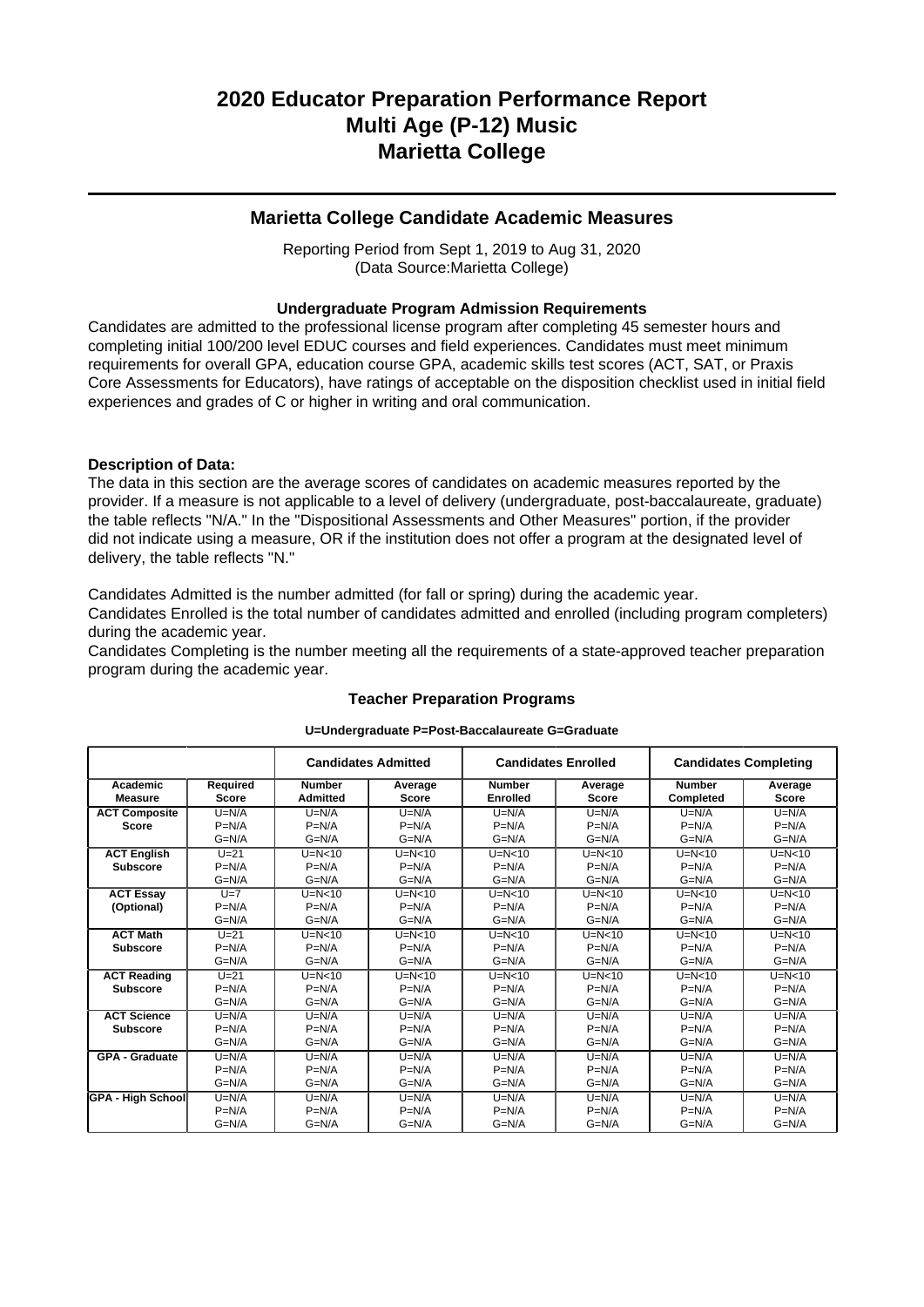|                                |                                 |                                  | <b>Candidates Admitted</b> | <b>Candidates Enrolled</b> |                         | <b>Candidates Completing</b> |                    |  |
|--------------------------------|---------------------------------|----------------------------------|----------------------------|----------------------------|-------------------------|------------------------------|--------------------|--|
| Academic<br><b>Measure</b>     | Required<br><b>Score</b>        | <b>Number</b><br><b>Admitted</b> | Average<br><b>Score</b>    | <b>Number</b><br>Enrolled  | Average<br><b>Score</b> | <b>Number</b><br>Completed   | Average<br>Score   |  |
| <b>GPA - Transfer</b>          | $U=N/A$                         | $U=N/A$                          | $U=N/A$                    | $U=N/A$                    | $U=N/A$                 | $U=N/A$                      | $U=N/A$            |  |
|                                | $P=N/A$                         | $P=N/A$                          | $P=N/A$                    | $P=N/A$                    | $P=N/A$                 | $P=N/A$                      | $P=N/A$            |  |
|                                | $G=N/A$                         | $G=N/A$                          | $G=N/A$                    | $G=N/A$                    | $G=N/A$                 | $G=N/A$                      | $G=N/A$            |  |
| $GPA -$                        | $U = 3.00$                      | $U=N<10$                         | $U=N<10$                   | $U=N<10$                   | $U=N<10$                | $U=N<10$                     | $U=N<10$           |  |
| Undergraduate                  | $P=N/A$<br>$G=N/A$              | $P=N/A$<br>$G=N/A$               | $P=N/A$<br>$G=N/A$         | $P=N/A$<br>$G=N/A$         | $P=N/A$<br>$G=N/A$      | $P=N/A$<br>$G=N/A$           | $P=N/A$<br>$G=N/A$ |  |
| <b>GRE Composite</b>           | $U=N/A$                         | $U=N/A$                          | $U=N/A$                    | $U=N/A$                    | $U=N/A$                 | $U=N/A$                      | $U=N/A$            |  |
| <b>Score</b>                   | $P=N/A$                         | $P=N/A$                          | $P=N/A$                    | $P=N/A$                    | $P=N/A$                 | $P=N/A$                      | $P=N/A$            |  |
|                                | $G=N/A$                         | $G=N/A$                          | $G=N/A$                    | $G=N/A$                    | $G=N/A$                 | $G=N/A$                      | $G=N/A$            |  |
| <b>GRE Quantitative</b>        | $U=N/A$                         | $U=N/A$                          | $U=N/A$                    | $U=N/A$                    | $U=N/A$                 | $U=N/A$                      | $U=N/A$            |  |
| <b>Subscore</b>                | $P=N/A$                         | $P=N/A$                          | $P=N/A$                    | $P=N/A$                    | $P=N/A$                 | $P=N/A$                      | $P=N/A$            |  |
|                                | $G=N/A$                         | G=N/A                            | $G=N/A$                    | $G=N/A$                    | G=N/A                   | $G=N/A$                      | $G=N/A$            |  |
| <b>GRE Verbal</b>              | $U=N/A$                         | $U=N/A$                          | $U=N/A$                    | $U=N/A$                    | $U=N/A$                 | $U=N/A$                      | $U=N/A$            |  |
| <b>Subscore</b>                | $P=N/A$                         | $P=N/A$                          | $P=N/A$                    | $P=N/A$                    | $P=N/A$                 | $P=N/A$                      | $P=N/A$            |  |
|                                | $G=N/A$                         | $G=N/A$                          | $G=N/A$                    | $G=N/A$                    | $G=N/A$                 | $G=N/A$                      | $G=N/A$            |  |
| <b>GRE Writing</b>             | $U=N/A$                         | $U=N/A$                          | $U=N/A$                    | $U=N/A$                    | $U=N/A$                 | $U=N/A$                      | $U=N/A$            |  |
| <b>Subscore</b>                | $P=N/A$                         | $P=N/A$                          | $P=N/A$                    | $P=N/A$                    | $P=N/A$                 | $P=N/A$                      | $P=N/A$            |  |
|                                | $G=N/A$                         | $G=N/A$                          | $G=N/A$                    | $G=N/A$                    | $G=N/A$                 | $G=N/A$                      | $G=N/A$            |  |
| <b>MAT</b>                     | $U=N/A$<br>$P=N/A$              | $U=N/A$<br>$P=N/A$               | $U=N/A$<br>$P=N/A$         | $U=N/A$<br>$P=N/A$         | $U=N/A$<br>$P=N/A$      | $U=N/A$<br>$P=N/A$           | $U=N/A$<br>$P=N/A$ |  |
|                                | $G=N/A$                         | $G=N/A$                          | $G=N/A$                    | $G=N/A$                    | $G=N/A$                 | $G=N/A$                      | $G=N/A$            |  |
| <b>Praxis CORE Math</b>        | $U = 150$                       | $U=N<10$                         | $U=N<10$                   | $U=N<10$                   | $U=N<10$                | $U=N<10$                     | $U=N<10$           |  |
|                                | $P=N/A$                         | $P=N/A$                          | $P=N/A$                    | $P=N/A$                    | $P=N/A$                 | $P=N/A$                      | $P=N/A$            |  |
|                                | $G=N/A$                         | $G=N/A$                          | $G=N/A$                    | $G=N/A$                    | $G=N/A$                 | $G=N/A$                      | $G=N/A$            |  |
| <b>Praxis CORE</b>             | $U = 156$                       | $U=N<10$                         | $U=N<10$                   | $U=N<10$                   | $U=N<10$                | $U=N<10$                     | $U=N<10$           |  |
| Reading                        | $P=N/A$                         | $P=N/A$                          | $P=N/A$                    | $P=N/A$                    | $P=N/A$                 | $P=N/A$                      | $P=N/A$            |  |
|                                | $G=N/A$                         | $G=N/A$                          | $G=N/A$                    | $G=N/A$                    | $G=N/A$                 | $G=N/A$                      | $G=N/A$            |  |
| <b>Praxis CORE</b>             | $U = 162$                       | $U=N<10$                         | $U=N<10$                   | $U=N<10$                   | $U=N<10$                | $U=N<10$                     | $U=N<10$           |  |
| Writing                        | $P=N/A$                         | $P=N/A$                          | $P=N/A$                    | $P=N/A$                    | $P=N/A$                 | $P=N/A$                      | $P=N/A$            |  |
|                                | $G=N/A$                         | $G=N/A$                          | $G=N/A$                    | $G=N/A$                    | $G=N/A$                 | $G=N/A$                      | $G=N/A$            |  |
| <b>Praxis I Math</b>           | $U=N/A$                         | $U=N/A$                          | $U=N/A$                    | $U=N/A$                    | $U=N/A$                 | $U=N/A$                      | $U=N/A$            |  |
|                                | $P=N/A$<br>$G=N/A$              | $P=N/A$<br>$G=N/A$               | $P=N/A$<br>$G=N/A$         | $P=N/A$<br>$G=N/A$         | $P=N/A$<br>$G=N/A$      | $P=N/A$<br>$G=N/A$           | $P=N/A$<br>$G=N/A$ |  |
| <b>Praxis I Reading</b>        | $U=N/A$                         | $U=N/A$                          | $U=N/A$                    | $U=N/A$                    | $U=N/A$                 | $U=N/A$                      | $U=N/A$            |  |
|                                | $P=N/A$                         | $P=N/A$                          | $P=N/A$                    | $P=N/A$                    | $P=N/A$                 | $P=N/A$                      | $P=N/A$            |  |
|                                | $G=N/A$                         | $G=N/A$                          | $G=N/A$                    | $G=N/A$                    | $G=N/A$                 | $G=N/A$                      | $G=N/A$            |  |
| <b>Praxis I Writing</b>        | $U=N/A$                         | $U=N/A$                          | $U=N/A$                    | $U=N/A$                    | $U=N/A$                 | $U=N/A$                      | $U=N/A$            |  |
|                                | $P=N/A$                         | $P=N/A$                          | $P=N/A$                    | $P=N/A$                    | $P=N/A$                 | $P=N/A$                      | $P=N/A$            |  |
|                                | $G=N/A$                         | $G=N/A$                          | $G=N/A$                    | $G=N/A$                    | $G=N/A$                 | $G=N/A$                      | $G=N/A$            |  |
| Praxis II                      | $U=N/A$                         | $U=N/A$                          | $U=N/A$                    | $U=N/A$                    | $U=N/A$                 | $U=N/A$                      | $U=N/A$            |  |
|                                | $P=N/A$                         | $P=N/A$                          | $P=N/A$                    | $P=N/A$                    | $P=N/A$                 | $P=N/A$                      | $P=N/A$            |  |
|                                | $G=N/A$                         | $G=N/A$                          | $G=N/A$                    | $G=N/A$                    | $G=N/A$                 | $G=N/A$                      | $G=N/A$            |  |
| <b>SAT Composite</b>           | $U=N/A$                         | $U=N/A$                          | $U=N/A$                    | $U=N/A$                    | $U=N/A$                 | $U=N/A$                      | $U=N/A$            |  |
| <b>Score</b>                   | $P=N/A$                         | $P=N/A$                          | $P=N/A$                    | $P=N/A$                    | $P=N/A$                 | $P=N/A$                      | $P=N/A$            |  |
|                                | $G=N/A$                         | G=N/A                            | $G=N/A$                    | $G=N/A$                    | G=N/A                   | $G=N/A$                      | $G=N/A$            |  |
| <b>SAT Essay</b><br>(Optional) | $U=N/A$<br>$P=N/A$              | $U=N/A$<br>$P=N/A$               | $U=N/A$<br>$P=N/A$         | $U=N/A$<br>$P=N/A$         | $U=N/A$<br>$P=N/A$      | $U=N/A$<br>$P=N/A$           | $U=N/A$<br>$P=N/A$ |  |
|                                | G=N/A                           | $G=N/A$                          | $G=N/A$                    | $G=N/A$                    | $G=N/A$                 | $G=N/A$                      | $G=N/A$            |  |
| <b>SAT Math</b>                | $U = 520$                       | $U=N<10$                         | U=N<10                     | $U=N<10$                   | $U=N<10$                | $U=N<10$                     | $U=N<10$           |  |
| <b>Subscore</b>                | $P=N/A$                         | $P=N/A$                          | $P=N/A$                    | $P=N/A$                    | $P=N/A$                 | $P=N/A$                      | $P=N/A$            |  |
|                                | G=N/A                           | $G=N/A$                          | $G=N/A$                    | $G=N/A$                    | $G=N/A$                 | $G=N/A$                      | $G=N/A$            |  |
| <b>SAT Reading/</b>            | $U = 520$                       | $U=N<10$                         | U=N<10                     | $U=N<10$                   | $U=N<10$                | $U=N<10$                     | $U=N<10$           |  |
| <b>Writing Subscore</b>        | $P=N/A$                         | $P=N/A$                          | $P=N/A$                    | $P=N/A$                    | $P=N/A$                 | $P=N/A$                      | $P=N/A$            |  |
|                                | $G=N/A$                         | G=N/A                            | $G=N/A$                    | $G=N/A$                    | G=N/A                   | $G=N/A$                      | $G=N/A$            |  |
| <b>Other Criteria</b>          |                                 |                                  | Undergraduate              | Post-Baccalaureate         |                         | Graduate                     |                    |  |
|                                | <b>Dispositional Assessment</b> |                                  | Y                          |                            | N                       |                              | N                  |  |
|                                | <b>EMPATHY/Omaha Interview</b>  |                                  | N                          |                            | N                       | Ν                            |                    |  |
|                                | Essay                           |                                  | N                          |                            | N                       |                              | N                  |  |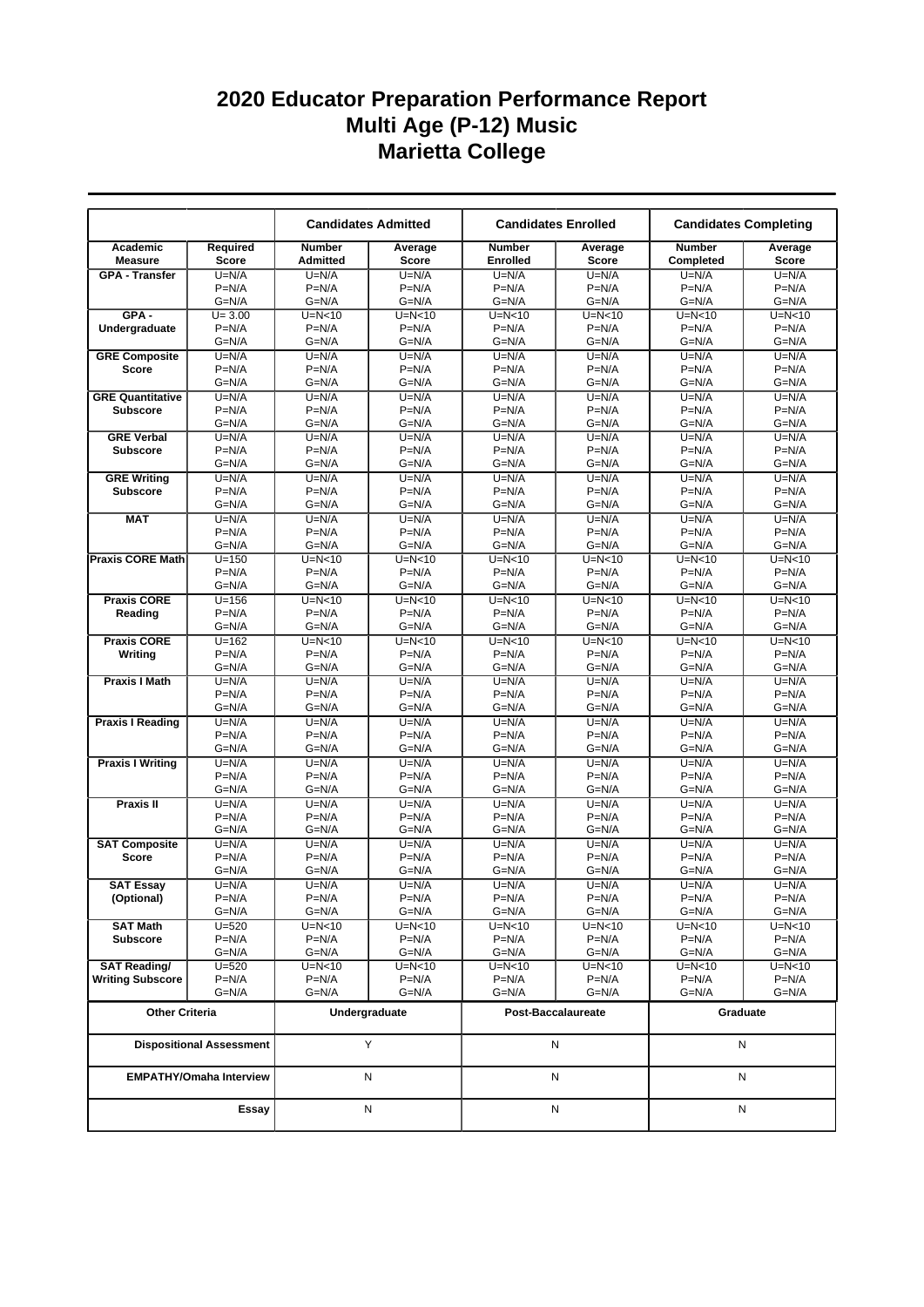| <b>Other Criteria</b>                      | Undergraduate | <b>Post-Baccalaureate</b> | Graduate  |
|--------------------------------------------|---------------|---------------------------|-----------|
| High School Class Rank                     | N/A           | N/A                       | N/A       |
| Interview                                  | N             | N                         | N         |
| Letter of Commitment                       | N             | N                         | N         |
| Letter of Recommendation                   | N             | N                         | N         |
| Myers-Briggs Type Indicator                | N/A           | N                         | N         |
| <b>OAE Content Assessment</b>              | N/A           | N/A                       | N         |
| Portfolio                                  | N             | N                         | N         |
| <b>Prerequisite Courses</b>                | Y             | N                         | N         |
| <b>SRI Teacher Perceiver</b>               | N/A           | N/A                       | N         |
| Superintendent Statement of<br>Sponsorship | N/A           | N/A                       | ${\sf N}$ |
| <b>Teacher Insight</b>                     | N             | N                         | N         |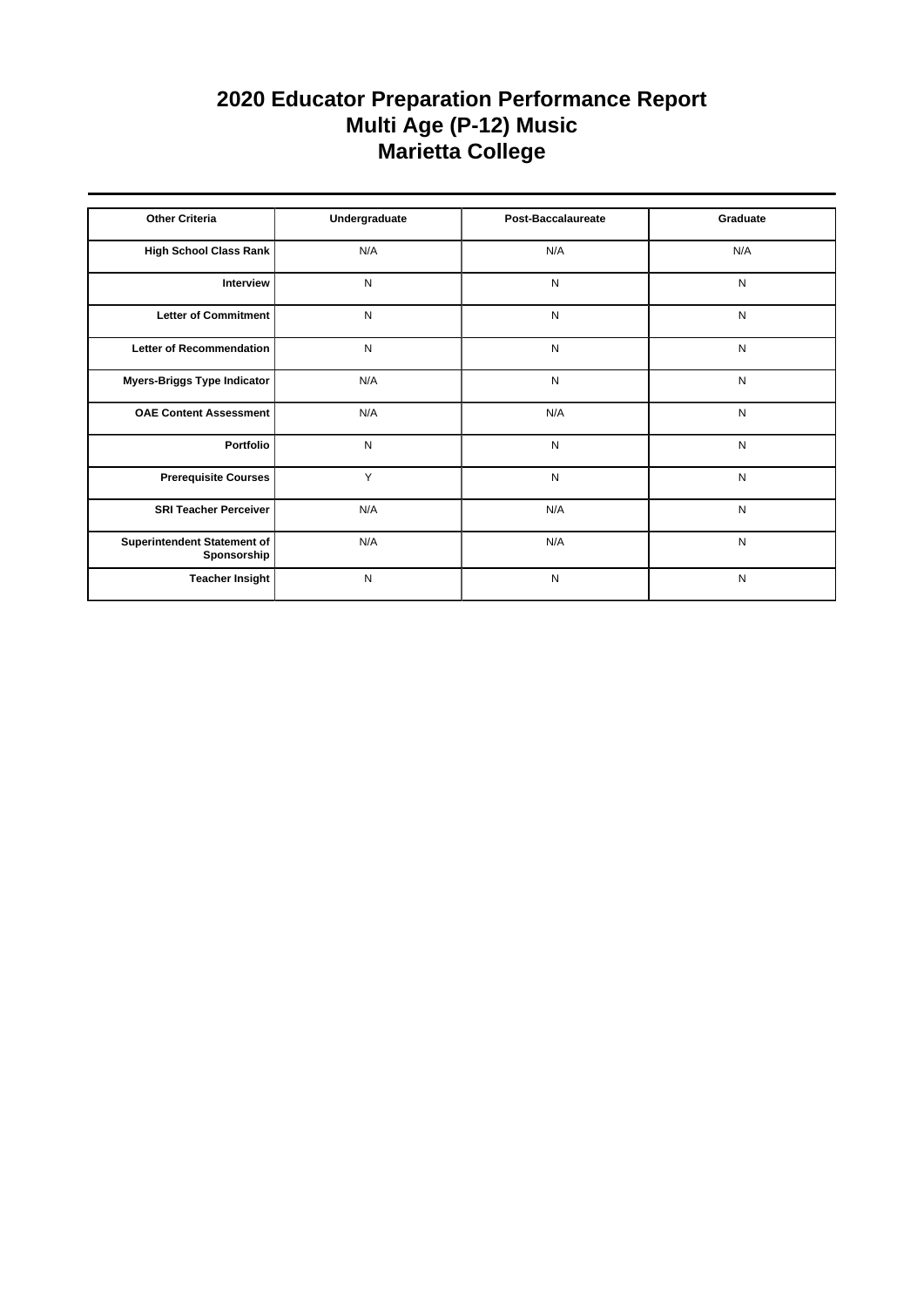### **Pre-Service Teacher Survey Results**

Reporting Period from Sept 1, 2019 to Aug 31, 2020

### **Description of Data:**

Due to the COVID-19 pandemic-related issues, including school closures and staff transitions in Ohio during the 2019-2020 school year, the distributions of some surveys were delayed, contributing to lower response rates.

To gather information on student satisfaction with the quality of preparation provided by their educator preparation programs, the Ohio Department of Higher Education administers a survey aligned with the Ohio Standards for the Teaching Profession (OSTP), Ohio licensure requirements, and elements of national accreditation. All Ohio candidates receive an invitation to complete the survey during their professional internship (student teaching). The results of this survey are reflected here.

| No.            | Question                                                                                                                                                                                                               | <b>Institution</b><br>Program<br>Average | <b>Statewide</b><br>Program<br>Average |
|----------------|------------------------------------------------------------------------------------------------------------------------------------------------------------------------------------------------------------------------|------------------------------------------|----------------------------------------|
| $\mathbf{1}$   | My teacher licensure program prepared me with knowledge of research on how students<br>learn.                                                                                                                          | N/A                                      | 3.46                                   |
| $\overline{2}$ | My teacher licensure program prepared me to recognize characteristics of gifted students,<br>students with disabilities, and at-risk students in order to plan and deliver appropriate<br>instruction.                 | N/A                                      | 3.11                                   |
| 3              | My teacher licensure program prepared me with high levels of knowledge and the academic<br>content I plan to teach.                                                                                                    | N/A                                      | 3.60                                   |
| 4              | My teacher licensure program prepared me to identify instructional strategies appropriate to<br>my content area.                                                                                                       | N/A                                      | 3.58                                   |
| 5              | My teacher licensure program prepared me to understand the importance of linking<br>interdisciplinary experiences.                                                                                                     | N/A                                      | 3.33                                   |
| 6              | My teacher licensure program prepared me to align instructional goals and activities with<br>Ohio's academic content standards, including Ohio's Learning Standards.                                                   | N/A                                      | 3.60                                   |
| $\overline{7}$ | My teacher licensure program prepared me to use assessment data to inform instruction.                                                                                                                                 | N/A                                      | 3.40                                   |
| 8              | My teacher licensure program prepared me to clearly communicate learning goals to students.                                                                                                                            | N/A                                      | 3.58                                   |
| 9              | My teacher licensure program prepared me to apply knowledge of how students learn, to<br>inform instruction.                                                                                                           | N/A                                      | 3.47                                   |
| 10             | My teacher licensure program prepared me to differentiate instruction to support the learning<br>needs of all students, including students identified as gifted, students with disabilities, and at-<br>risk students. | N/A                                      | 3.36                                   |
| 11             | My teacher licensure program prepared me to identify strategies to increase student<br>motivation and interest in topics of study.                                                                                     | N/A                                      | 3.28                                   |
| 12             | My teacher licensure program prepared me to create learning situations in which students<br>work independently, collaboratively, and/or a whole class.                                                                 | N/A                                      | 3.58                                   |
| 13             | My teacher licensure program prepared me to use strategies for effective classroom<br>management.                                                                                                                      | N/A                                      | 3.38                                   |
| 14             | My teacher licensure program prepared me to communicate clearly and effectively.                                                                                                                                       | N/A                                      | 3.61                                   |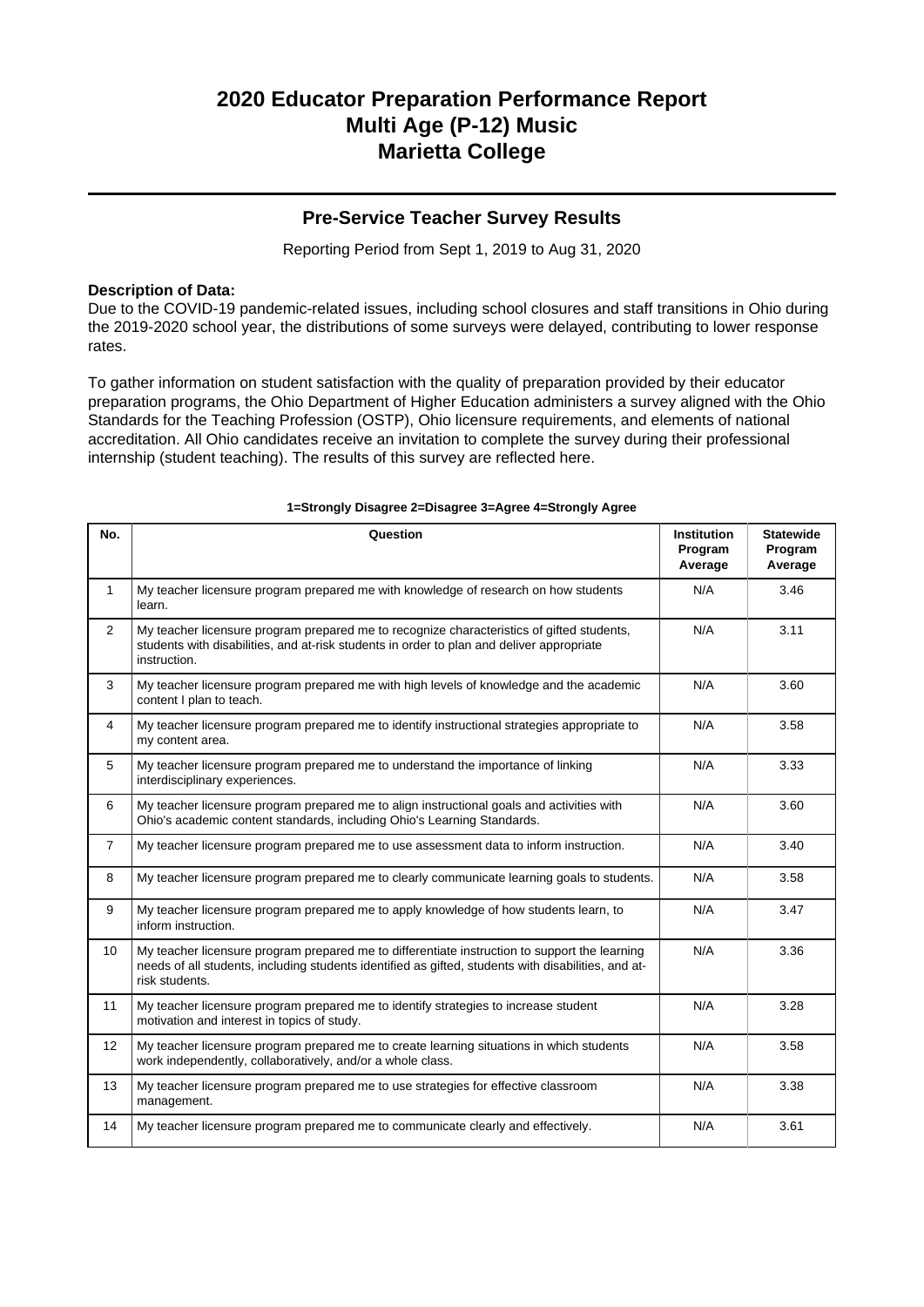| No. | Question                                                                                                                                                                  | Institution<br>Program<br>Average | <b>Statewide</b><br>Program<br>Average |
|-----|---------------------------------------------------------------------------------------------------------------------------------------------------------------------------|-----------------------------------|----------------------------------------|
| 15  | My teacher licensure program prepared me to understand the importance of communication<br>with families and caregivers.                                                   | N/A                               | 3.41                                   |
| 16  | My teacher licensure program prepared me to understand, uphold, and follow professional<br>ethics, policies, and legal codes of professional conduct.                     | N/A                               | 3.81                                   |
| 17  | My teacher licensure program prepared me to use a variety of diagnostic, formative, and<br>summative assessments.                                                         | N/A                               | 3.51                                   |
| 18  | My teacher licensure program prepared me to communicate high expectations for all students.                                                                               | N/A                               | 3.70                                   |
| 19  | My teacher licensure program prepared me to understand students' diverse cultures,<br>language skills, and experiences.                                                   | N/A                               | 3.32                                   |
| 20  | My teacher licensure program prepared me to treat all students fairly and establish an<br>environment that is respectful, supportive, and caring.                         | N/A                               | 3.79                                   |
| 21  | My teacher licensure program prepared me to use technology to enhance teaching and<br>student learning.                                                                   | N/A                               | 3.21                                   |
| 22  | My teacher licensure program prepared me to collaborate with colleagues and members of<br>the community when and where appropriate.                                       | N/A                               | 3.53                                   |
| 23  | My teacher licensure program collected evidence of my performance on multiple measures to<br>monitor my progress.                                                         | N/A                               | 3.65                                   |
| 24  | My teacher licensure program provided me with knowledge of the Ohio Licensure Program<br>standards for my discipline (e.g. NAEYC, CEC, NCTM).                             | N/A                               | 3.13                                   |
| 25  | My teacher licensure program provided me with knowledge of the operation of Ohio schools<br>as delineated in the Ohio Department of Education School Operating Standards. | N/A                               | 2.89                                   |
| 26  | My teacher licensure program provided me with knowledge of the requirements for the<br>Resident Educator License.                                                         | N/A                               | 2.83                                   |
| 27  | My teacher licensure program provided me with knowledge of the Ohio Standards for the<br>Teaching Profession.                                                             | N/A                               | 3.30                                   |
| 28  | My teacher licensure program provided me with knowledge of the Ohio Standards for<br>Professional Development.                                                            | N/A                               | 3.15                                   |
| 29  | My teacher licensure program provided me with knowledge of the Ohio Academic Content<br>Standards, including Ohio's Learning Standards.                                   | N/A                               | 3.61                                   |
| 30  | My teacher licensure program provided me with knowledge of the Value-added Growth<br>Measure as defined by the Ohio State Board of Education.                             | N/A                               | 2.72                                   |
| 31  | My teacher licensure program provided field experiences that supported my development as<br>an effective educator focused on student learning.                            | N/A                               | 3.72                                   |
| 32  | My teacher licensure program provided field experiences in a variety of settings (urban,<br>suburban, and rural).                                                         | N/A                               | 3.33                                   |
| 33  | My teacher licensure program provided student teaching experience(s) that supported my<br>development as an effective educator focused on student learning.               | N/A                               | 3.75                                   |
| 34  | My teacher licensure program provided cooperating teachers who supported me through<br>observation and conferences (face-to-face or via electronic media).                | N/A                               | 3.77                                   |
| 35  | My teacher licensure program provided university supervisors who supported me through<br>observation and conferences (face-to-face or via electronic media).              | N/A                               | 3.72                                   |
| 36  | My teacher licensure program provided opportunities to work with diverse students (including<br>gifted students, students with disabilities, and at-risk students).       | N/A                               | 3.40                                   |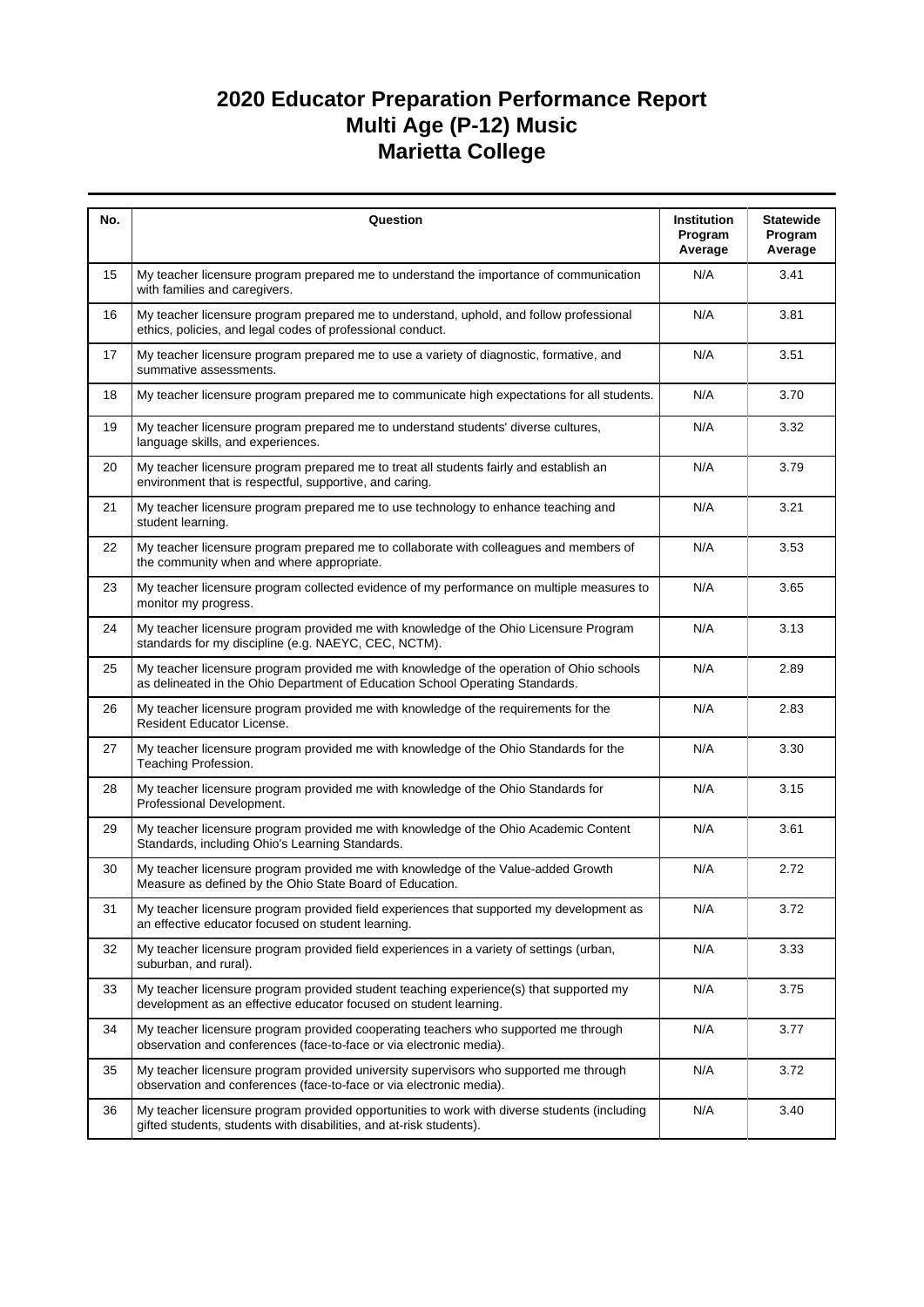| No. | Question                                                                                                                         | <b>Institution</b><br>Program<br>Average | <b>Statewide</b><br>Program<br>Average |
|-----|----------------------------------------------------------------------------------------------------------------------------------|------------------------------------------|----------------------------------------|
| 37  | My teacher licensure program provided opportunities to understand students' diverse cultures,<br>languages, and experiences.     | N/A                                      | 3.39                                   |
| 38  | My teacher licensure program provided opportunities to work with diverse teachers.                                               | N/A                                      | 3.15                                   |
| 39  | My teacher licensure program provided opportunities to interact with diverse faculty.                                            | N/A                                      | 3.25                                   |
| 40  | My teacher licensure program provided opportunities to work and study with diverse peers.                                        | N/A                                      | 3.31                                   |
| 41  | Overall, the faculty in my teacher licensure program demonstrated in-depth knowledge of their<br>field.                          | N/A                                      | 3.76                                   |
| 42  | Overall, the faculty in my teacher licensure program used effective teaching methods that<br>helped promote learning.            | N/A                                      | 3.58                                   |
| 43  | Overall, the faculty in my teacher licensure program modeled respect for diverse populations.                                    | N/A                                      | 3.70                                   |
| 44  | Overall, the faculty in my teacher licensure program integrated diversity-related subject matter<br>within coursework.           | N/A                                      | 3.49                                   |
| 45  | Overall, the faculty in my teacher licensure program used technology to facilitate teaching and<br>learning.                     | N/A                                      | 3.40                                   |
| 46  | Overall, the faculty in my teacher licensure program conducted themselves in a professional<br>manner.                           | N/A                                      | 3.69                                   |
| 47  | My teacher licensure program provided clearly articulated policies published to facilitate<br>progression to program completion. | N/A                                      | 3.52                                   |
| 48  | My teacher licensure program provided opportunities to voice concerns about the program.                                         | N/A                                      | 3.23                                   |
| 49  | My teacher licensure program provided advising to facilitate progression to program<br>completion.                               | N/A                                      | 3.61                                   |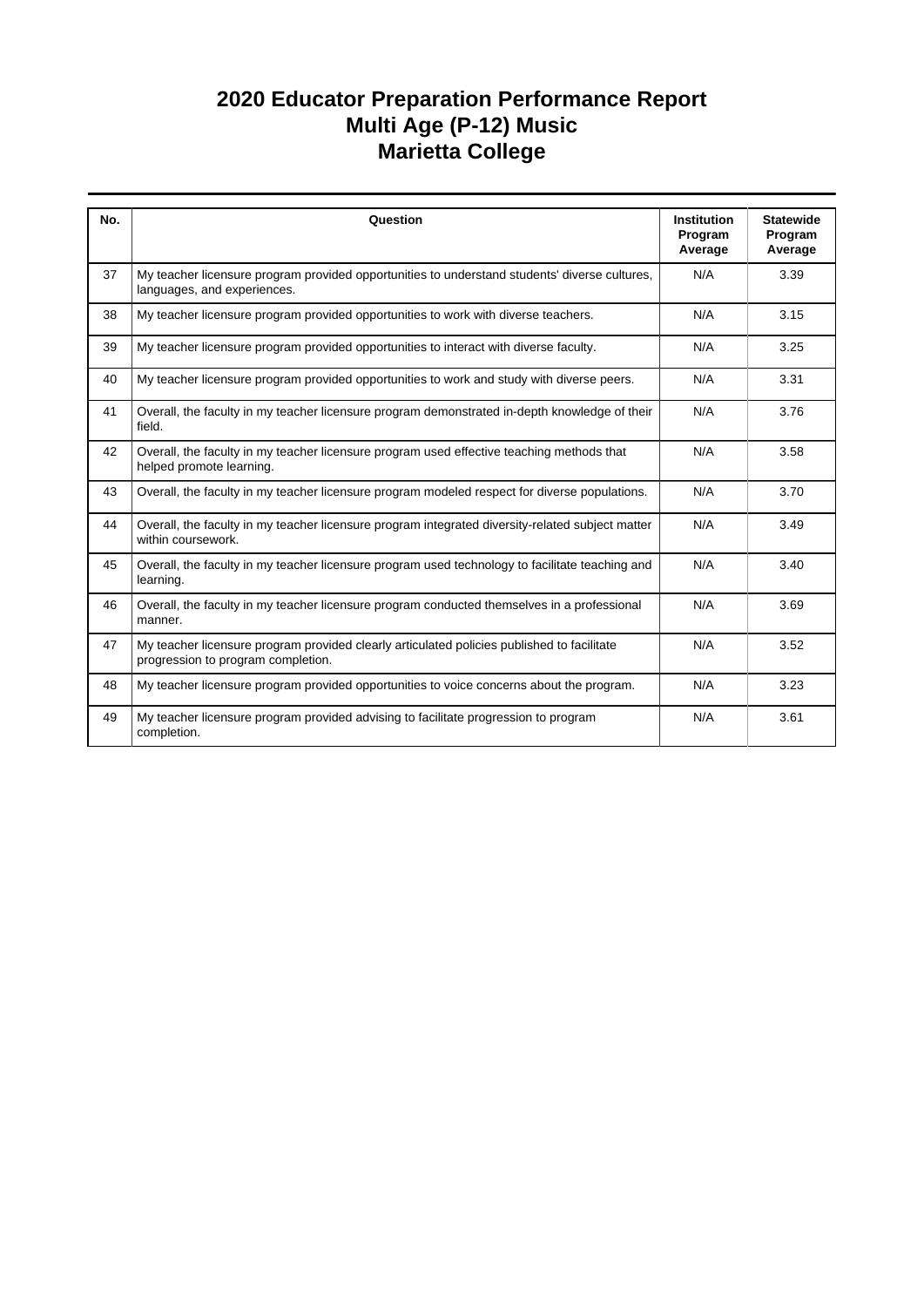### **Statewide Survey of Ohio Resident Educators' Reflections on their Educator Preparation Program**

Reporting Period from Sept 1, 2019 to Aug 31, 2020

#### **Description of Data:**

Due to the COVID-19 pandemic-related issues, including school closures and staff transitions in Ohio during the 2019-2020 school year, the distributions of some surveys were delayed, contributing to lower response rates.

To gather information on alumni satisfaction with the quality of preparation provided by their educator preparation programs, the Ohio Department of Higher Education administers a survey aligned with the Ohio Standards for the Teaching Profession (OSTP), Ohio licensure requirements, and elements of national accreditation. All Ohio Resident Educators who completed their preparation in Ohio receive an invitation to complete the survey in the fall semester as they enter Year 2 of the Resident Educator program. The results of the survey are reflected here.

| No.              | Question                                                                                                                                                                                                               | <b>Institution</b><br>Program<br>Average | <b>Statewide</b><br>Program<br>Average |
|------------------|------------------------------------------------------------------------------------------------------------------------------------------------------------------------------------------------------------------------|------------------------------------------|----------------------------------------|
| 1                | My teacher licensure program prepared me with knowledge of research on how students<br>learn.                                                                                                                          | N/A                                      | 3.50                                   |
| 2                | My teacher licensure program prepared me to recognize characteristics of gifted students,<br>students with disabilities, and at-risk students in order to plan and deliver appropriate<br>instruction.                 | N/A                                      | 3.00                                   |
| 3                | My teacher licensure program prepared me with high levels of knowledge and the academic<br>content I plan to teach.                                                                                                    | N/A                                      | 3.56                                   |
| $\overline{4}$   | My teacher licensure program prepared me to identify instructional strategies appropriate to<br>my content area.                                                                                                       | N/A                                      | 3.39                                   |
| 5                | My teacher licensure program prepared me to understand the importance of linking<br>interdisciplinary experiences.                                                                                                     | N/A                                      | 3.17                                   |
| 6                | My teacher licensure program prepared me to align instructional goals and activities with<br>Ohio's academic content standards, including Ohio's Learning Standards.                                                   | N/A                                      | 3.50                                   |
| $\overline{7}$   | My teacher licensure program prepared me to use assessment data to inform instruction.                                                                                                                                 | N/A                                      | 3.17                                   |
| 8                | My teacher licensure program prepared me to clearly communicate learning goals to students.                                                                                                                            | N/A                                      | 3.22                                   |
| 9                | My teacher licensure program prepared me to apply knowledge of how students learn, to<br>inform instruction.                                                                                                           | N/A                                      | 3.39                                   |
| 10 <sup>10</sup> | My teacher licensure program prepared me to differentiate instruction to support the learning<br>needs of all students, including students identified as gifted, students with disabilities, and at-<br>risk students. | N/A                                      | 3.06                                   |
| 11               | My teacher licensure program prepared me to identify strategies to increase student<br>motivation and interest in topics of study.                                                                                     | N/A                                      | 3.28                                   |
| 12               | My teacher licensure program prepared me to create learning situations in which students<br>work independently, collaboratively, and/or a whole class.                                                                 | N/A                                      | 3.28                                   |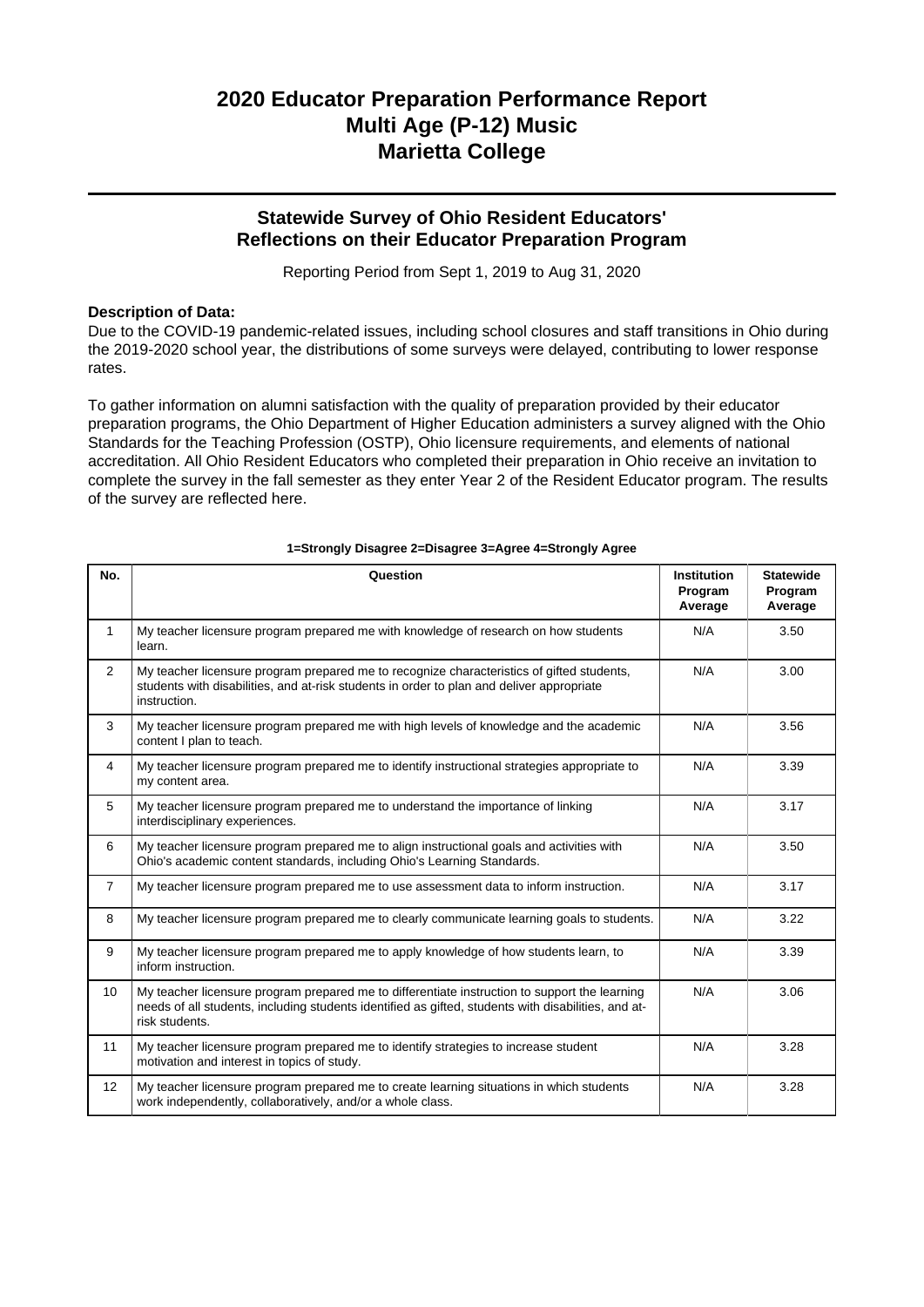| No. | Question                                                                                                                                                                  | Institution<br>Program<br>Average | <b>Statewide</b><br>Program<br>Average |
|-----|---------------------------------------------------------------------------------------------------------------------------------------------------------------------------|-----------------------------------|----------------------------------------|
| 13  | My teacher licensure program prepared me to use strategies for effective classroom<br>management.                                                                         | N/A                               | 3.11                                   |
| 14  | My teacher licensure program prepared me to communicate clearly and effectively.                                                                                          | N/A                               | 3.28                                   |
| 15  | My teacher licensure program prepared me to understand the importance of communication<br>with families and caregivers.                                                   | N/A                               | 3.28                                   |
| 16  | My teacher licensure program prepared me to understand, uphold, and follow professional<br>ethics, policies, and legal codes of professional conduct.                     | N/A                               | 3.67                                   |
| 17  | My teacher licensure program prepared me to use a variety of diagnostic, formative, and<br>summative assessments.                                                         | N/A                               | 3.28                                   |
| 18  | My teacher licensure program prepared me to understand students' diverse cultures,<br>language skills, and experiences.                                                   | N/A                               | 3.17                                   |
| 19  | My teacher licensure program prepared me to treat all students fairly and establish an<br>environment that is respectful, supportive, and caring.                         | N/A                               | 3.50                                   |
| 20  | My teacher licensure program prepared me to use technology to enhance teaching and<br>student learning.                                                                   | N/A                               | 3.00                                   |
| 21  | My teacher licensure program prepared me to collaborate with colleagues and members of<br>the community when and where appropriate.                                       | N/A                               | 3.28                                   |
| 22  | My teacher licensure program collected evidence of my performance on multiple measures to<br>monitor my progress.                                                         | N/A                               | 3.22                                   |
| 23  | My teacher licensure program provided me with knowledge of the Ohio Licensure Program<br>standards for my discipline (e.g. NAEYC, CEC, NCTM).                             | N/A                               | 2.89                                   |
| 24  | My teacher licensure program provided me with knowledge of the operation of Ohio schools<br>as delineated in the Ohio Department of Education School Operating Standards. | N/A                               | 3.11                                   |
| 25  | My teacher licensure program provided me with knowledge of the requirements for the<br>Resident Educator License.                                                         | N/A                               | 3.11                                   |
| 26  | My teacher licensure program provided me with knowledge of the Ohio Standards for the<br>Teaching Profession.                                                             | N/A                               | 3.39                                   |
| 27  | My teacher licensure program provided me with knowledge of the Ohio Standards for<br>Professional Development.                                                            | N/A                               | 3.06                                   |
| 28  | My teacher licensure program provided me with knowledge of the Ohio Academic Content<br>Standards, including Ohio's Learning Standards.                                   | N/A                               | 3.33                                   |
| 29  | My teacher licensure program provided me with knowledge of the Value-added Growth<br>Measure as defined by the Ohio State Board of Education.                             | N/A                               | 2.44                                   |
| 30  | My teacher licensure program provided field experiences that supported my development as<br>an effective educator focused on student learning.                            | N/A                               | 3.61                                   |
| 31  | My teacher licensure program provided field experiences in a variety of settings (urban,<br>suburban, and rural).                                                         | N/A                               | 3.39                                   |
| 32  | My teacher licensure program provided student teaching experience(s) that supported my<br>development as an effective educator focused on student learning.               | N/A                               | 3.72                                   |
| 33  | My teacher licensure program provided cooperating teachers who supported me through<br>observation and conferences (face-to-face or via electronic media).                | N/A                               | 3.50                                   |
| 34  | My teacher licensure program provided university supervisors who supported me through<br>observation and conferences (face-to-face or via electronic media).              | N/A                               | 3.28                                   |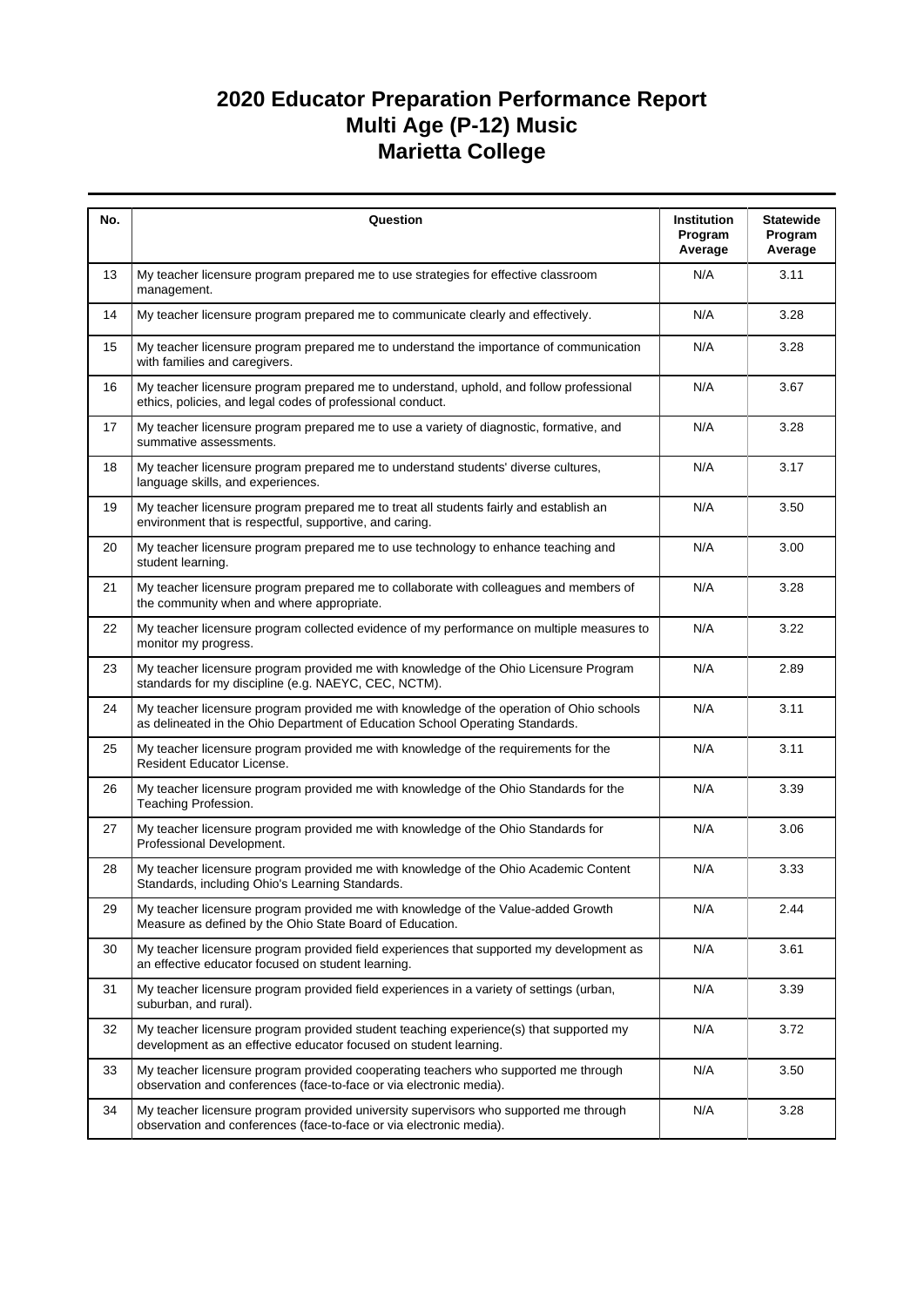| No. | Question                                                                                                                                                            | <b>Institution</b><br>Program | <b>Statewide</b><br>Program |
|-----|---------------------------------------------------------------------------------------------------------------------------------------------------------------------|-------------------------------|-----------------------------|
|     |                                                                                                                                                                     | Average                       | Average                     |
| 35  | My teacher licensure program provided opportunities to work with diverse students (including<br>gifted students, students with disabilities, and at-risk students). | N/A                           | 3.22                        |
| 36  | My teacher licensure program provided opportunities to understand students' diverse cultures,<br>languages, and experiences.                                        | N/A                           | 3.28                        |
| 37  | My teacher licensure program provided opportunities to work with diverse teachers.                                                                                  | N/A                           | 3.00                        |
| 38  | My teacher licensure program provided opportunities to interact with diverse faculty.                                                                               | N/A                           | 3.06                        |
| 39  | My teacher licensure program provided opportunities to work and study with diverse peers.                                                                           | N/A                           | 3.06                        |
| 40  | Overall, the faculty in my teacher licensure program demonstrated in-depth knowledge of their<br>field.                                                             | N/A                           | 3.61                        |
| 41  | Overall, the faculty in my teacher licensure program used effective teaching methods that<br>helped promote learning.                                               | N/A                           | 3.61                        |
| 42  | Overall, the faculty in my teacher licensure program modeled respect for diverse populations.                                                                       | N/A                           | 3.56                        |
| 43  | Overall, the faculty in my teacher licensure program integrated diversity-related subject matter<br>within coursework.                                              | N/A                           | 3.33                        |
| 44  | Overall, the faculty in my teacher licensure program used technology to facilitate teaching and<br>learning.                                                        | N/A                           | 3.00                        |
| 45  | Overall, the faculty in my teacher licensure program conducted themselves in a professional<br>manner.                                                              | N/A                           | 3.61                        |
| 46  | My teacher licensure program provided clearly articulated policies published to facilitate<br>progression to program completion.                                    | N/A                           | 3.28                        |
| 47  | My teacher licensure program provided opportunities to voice concerns about the program.                                                                            | N/A                           | 3.06                        |
| 48  | My teacher licensure program provided advising to facilitate progression to program<br>completion.                                                                  | N/A                           | 3.44                        |
| 49  | My teacher licensure program prepared me with the knowledge and skills necessary to enter<br>the classroom as a Resident Educator.                                  | N/A                           | 3.39                        |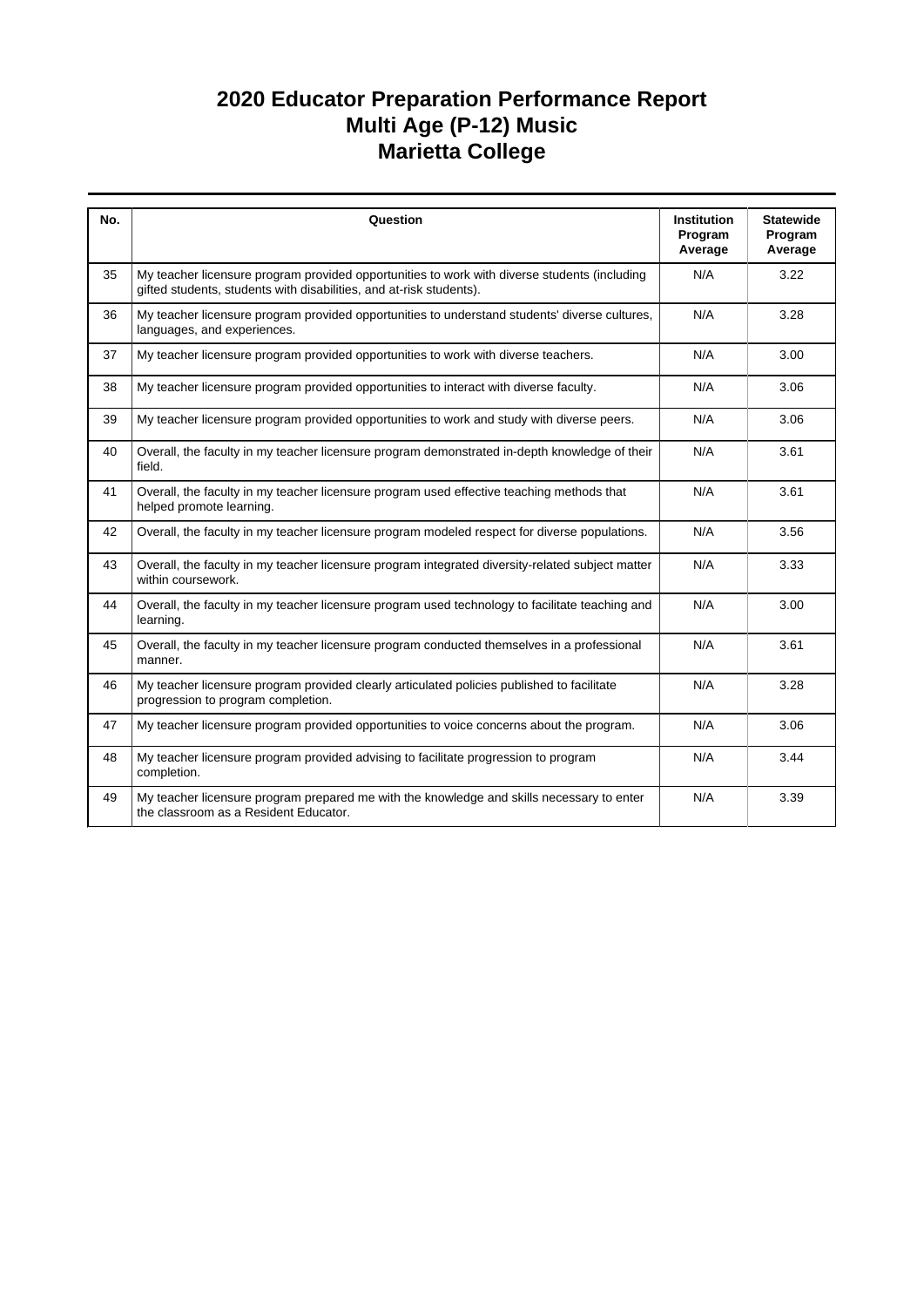### **Field and Clinical Experiences for Candidates at Marietta College**

Reporting Period from Sept 1, 2019 to Aug 31, 2020 (Data Source: Marietta College)

### **Description of Data:**

Ohio requires that teacher candidates complete field and clinical experiences in school settings as part of their preparation. These experiences include early and ongoing field-based opportunities and the culminating pre-service clinical experience commonly referred to as "student teaching." The specific requirements for these placements vary by unit and by program.

| <b>Teacher Preparation Programs</b>                                                                          |                     |  |  |  |  |  |
|--------------------------------------------------------------------------------------------------------------|---------------------|--|--|--|--|--|
| <b>Field/Clinical Experience Element</b>                                                                     | <b>Requirements</b> |  |  |  |  |  |
| Minimum number of field hours required of candidates in the preparation program prior to<br>student teaching | 195                 |  |  |  |  |  |
| Maximum number of field hours required of candidates in the preparation program prior to<br>student teaching | 365                 |  |  |  |  |  |
| Total number of weeks required of candidates in the student teaching experience                              | 14                  |  |  |  |  |  |
| Percentage of teacher candidates who satisfactorily completed student teaching                               | N/A                 |  |  |  |  |  |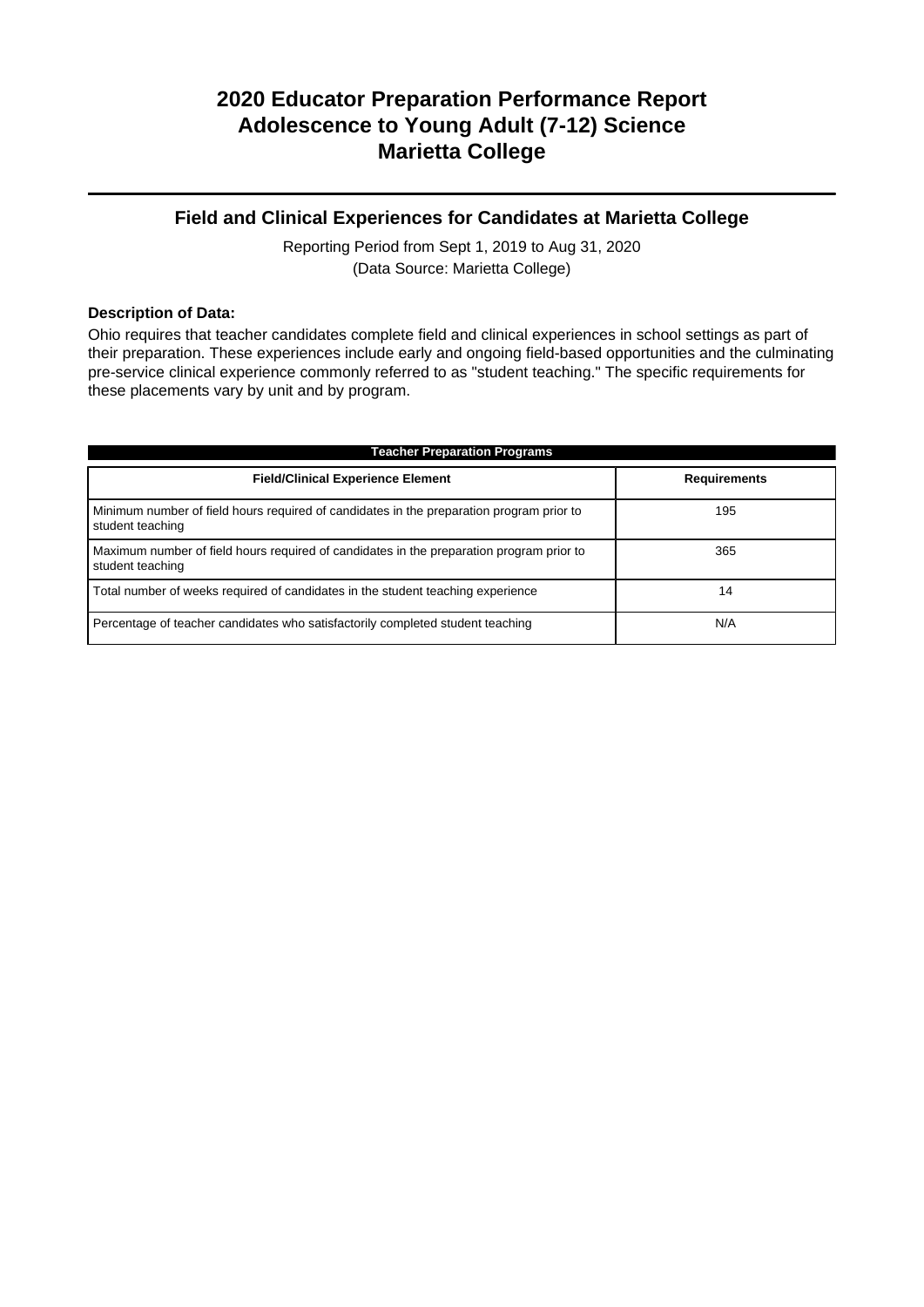### **Ohio Educator Licensure Examination Pass Rates at Marietta College**

Reporting Period from Sept 1, 2018 to Aug 31, 2019 (Data Source: USDOE Title II Report)

### **Description of Data:**

Ohio educator licensure requirements include passage of all requisite licensure examinations at the state determined cut score. The reported results reflect Title II data, and therefore represent pass rate data solely only initial licenses. Further, because the data are gathered from the Title II reports, there is a one-year lag in accessing the data. Teacher licensure pass rate data are the only reported metric for which the data do not reflect the reporting year 2019-2020.

As of 2013, the Ohio Assessments for Educators replaced the Praxis subject assessments for initial licensure. Some Praxis II assessments are still being reported because recent program completers took those tests in or before 2013.

| <b>Teacher Licensure Test Scores</b>            |                            |                                 |                             |                                                     |                             |                      |                                      |                                                          |
|-------------------------------------------------|----------------------------|---------------------------------|-----------------------------|-----------------------------------------------------|-----------------------------|----------------------|--------------------------------------|----------------------------------------------------------|
| <b>Licensure Test</b>                           | <b>Test Range</b><br>Score | <b>Test Cut</b><br><b>Score</b> | <b>Completers</b><br>Tested | Program<br>Average<br><b>Scaled</b><br><b>Score</b> | <b>Completers</b><br>Passed | Program<br>Pass Rate | <b>State</b><br>Average<br>Pass Rate | <b>State</b><br>Average<br><b>Scaled</b><br><b>Score</b> |
| 003 - APK: Adolescence to Young<br>Adult (7-12) | 100-300                    | 220                             | N <sub>10</sub>             | N/A                                                 | N <sub>10</sub>             | N/A                  | 99%                                  | 256                                                      |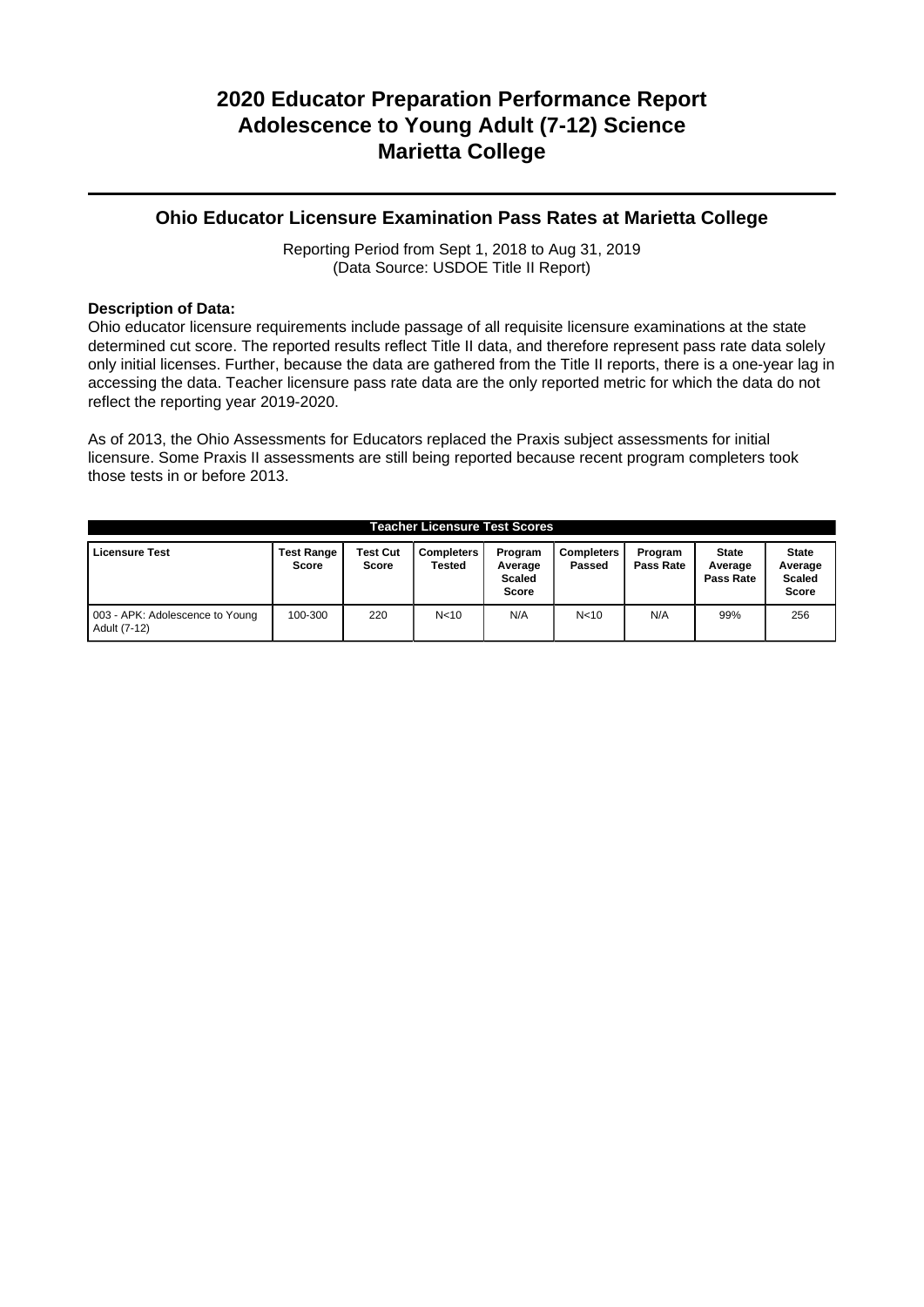### **Marietta College Candidate Academic Measures**

Reporting Period from Sept 1, 2019 to Aug 31, 2020 (Data Source:Marietta College)

### **Undergraduate Program Admission Requirements**

Candidates are admitted to the professional license program after completing 45 semester hours and completing initial 100/200 level EDUC courses and field experiences. Candidates must meet minimum requirements for overall GPA, education course GPA, academic skills test scores (ACT, SAT, or Praxis Core Assessments for Educators), have ratings of acceptable on the disposition checklist used in initial field experiences and grades of C or higher in writing and oral communication.

#### **Description of Data:**

The data in this section are the average scores of candidates on academic measures reported by the provider. If a measure is not applicable to a level of delivery (undergraduate, post-baccalaureate, graduate) the table reflects "N/A." In the "Dispositional Assessments and Other Measures" portion, if the provider did not indicate using a measure, OR if the institution does not offer a program at the designated level of delivery, the table reflects "N."

Candidates Admitted is the number admitted (for fall or spring) during the academic year.

Candidates Enrolled is the total number of candidates admitted and enrolled (including program completers) during the academic year.

Candidates Completing is the number meeting all the requirements of a state-approved teacher preparation program during the academic year.

|                          |              | <b>Candidates Admitted</b> |              | <b>Candidates Enrolled</b> |              | <b>Candidates Completing</b> |              |  |
|--------------------------|--------------|----------------------------|--------------|----------------------------|--------------|------------------------------|--------------|--|
| Academic                 | Required     | <b>Number</b>              | Average      | <b>Number</b>              | Average      | <b>Number</b>                | Average      |  |
| <b>Measure</b>           | <b>Score</b> | <b>Admitted</b>            | <b>Score</b> | <b>Enrolled</b>            | <b>Score</b> | Completed                    | <b>Score</b> |  |
| <b>ACT Composite</b>     | $U=N/A$      | $U=N/A$                    | $U=N/A$      | $U=N/A$                    | $U=N/A$      | $U=N/A$                      | $U=N/A$      |  |
| Score                    | $P=N/A$      | $P=N/A$                    | $P=N/A$      | $P=N/A$                    | $P=N/A$      | $P=N/A$                      | $P=N/A$      |  |
|                          | $G=N/A$      | $G=N/A$                    | $G=N/A$      | $G=N/A$                    | $G=N/A$      | $G=N/A$                      | $G=N/A$      |  |
| <b>ACT English</b>       | $U=21$       | $U=N<10$                   | $U=N<10$     | $U=N<10$                   | $U=N<10$     | $U=N<10$                     | $U=N<10$     |  |
| <b>Subscore</b>          | $P=N/A$      | $P=N/A$                    | $P=N/A$      | $P=N/A$                    | $P=N/A$      | $P=N/A$                      | $P=N/A$      |  |
|                          | $G=N/A$      | $G=N/A$                    | $G=N/A$      | $G=N/A$                    | $G=N/A$      | $G=N/A$                      | $G=N/A$      |  |
| <b>ACT Essay</b>         | $U=N/A$      | $U=N/A$                    | $U=N/A$      | $U=N/A$                    | $U=N/A$      | $U=N/A$                      | $U=N/A$      |  |
| (Optional)               | $P=N/A$      | $P=N/A$                    | $P=N/A$      | $P=N/A$                    | $P=N/A$      | $P=N/A$                      | $P=N/A$      |  |
|                          | $G=N/A$      | $G=N/A$                    | $G=N/A$      | $G=N/A$                    | $G=N/A$      | $G=N/A$                      | $G=N/A$      |  |
| <b>ACT Math</b>          | $U=21$       | $U=N<10$                   | $U=N<10$     | $U=N<10$                   | $U=N<10$     | $U=N<10$                     | $U=N<10$     |  |
| <b>Subscore</b>          | $P=N/A$      | $P=N/A$                    | $P=N/A$      | $P=N/A$                    | $P=N/A$      | $P=N/A$                      | $P=N/A$      |  |
|                          | $G=N/A$      | $G=N/A$                    | $G=N/A$      | $G=N/A$                    | $G=N/A$      | $G=N/A$                      | $G=N/A$      |  |
| <b>ACT Reading</b>       | $U=21$       | $U=N<10$                   | $U=N<10$     | $U=N<10$                   | $U=N<10$     | $U=N<10$                     | $U=N<10$     |  |
| <b>Subscore</b>          | $P=N/A$      | $P=N/A$                    | $P=N/A$      | $P=N/A$                    | $P=N/A$      | $P=N/A$                      | $P=N/A$      |  |
|                          | $G=N/A$      | $G=N/A$                    | $G=N/A$      | $G=N/A$                    | $G=N/A$      | $G=N/A$                      | $G=N/A$      |  |
| <b>ACT Science</b>       | $U=N/A$      | $U=N/A$                    | $U=N/A$      | $U=N/A$                    | $U=N/A$      | $U=N/A$                      | $U=N/A$      |  |
| <b>Subscore</b>          | $P=N/A$      | $P=N/A$                    | $P=N/A$      | $P=N/A$                    | $P=N/A$      | $P=N/A$                      | $P=N/A$      |  |
|                          | $G=N/A$      | $G=N/A$                    | $G=N/A$      | $G=N/A$                    | $G=N/A$      | $G=N/A$                      | $G=N/A$      |  |
| <b>GPA - Graduate</b>    | $U=N/A$      | $U=N/A$                    | $U=N/A$      | $U=N/A$                    | $U=N/A$      | $U=N/A$                      | $U=N/A$      |  |
|                          | $P=N/A$      | $P=N/A$                    | $P=N/A$      | $P=N/A$                    | $P=N/A$      | $P=N/A$                      | $P=N/A$      |  |
|                          | $G=N/A$      | $G=N/A$                    | $G=N/A$      | $G=N/A$                    | $G=N/A$      | $G=N/A$                      | $G=N/A$      |  |
| <b>GPA - High School</b> | $U=N/A$      | $U=N/A$                    | $U=N/A$      | $U=N/A$                    | $U=N/A$      | $U=N/A$                      | $U=N/A$      |  |
|                          | $P=N/A$      | $P=N/A$                    | $P=N/A$      | $P=N/A$                    | $P=N/A$      | $P=N/A$                      | $P=N/A$      |  |
|                          | $G=N/A$      | $G=N/A$                    | $G=N/A$      | $G=N/A$                    | $G=N/A$      | $G=N/A$                      | $G=N/A$      |  |

### **Teacher Preparation Programs U=Undergraduate P=Post-Baccalaureate G=Graduate**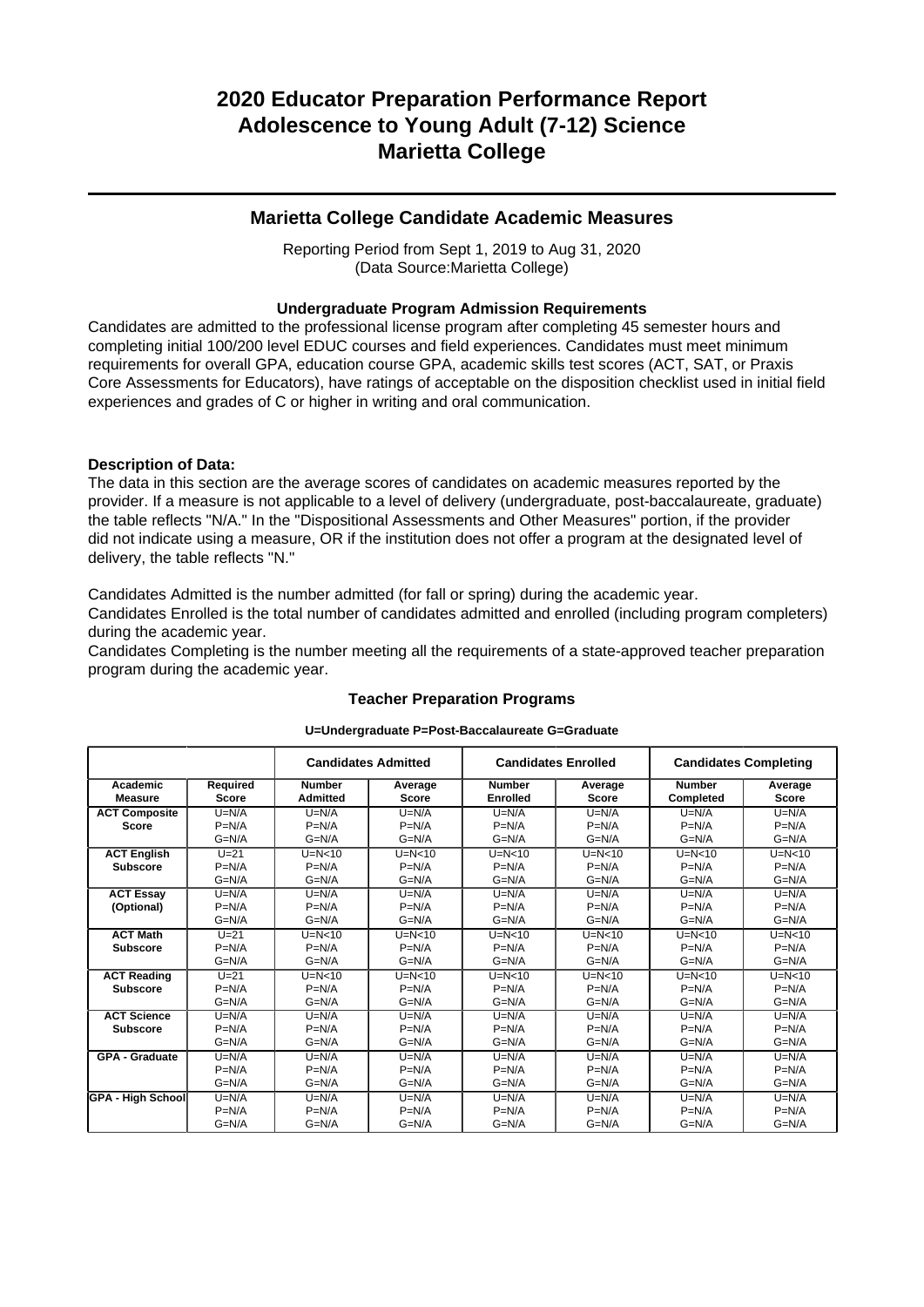|                                      |                                 |                                  | <b>Candidates Admitted</b> | <b>Candidates Enrolled</b>       |                         |                            | <b>Candidates Completing</b> |  |  |
|--------------------------------------|---------------------------------|----------------------------------|----------------------------|----------------------------------|-------------------------|----------------------------|------------------------------|--|--|
| Academic<br><b>Measure</b>           | Required<br><b>Score</b>        | <b>Number</b><br><b>Admitted</b> | Average<br><b>Score</b>    | <b>Number</b><br><b>Enrolled</b> | Average<br><b>Score</b> | <b>Number</b><br>Completed | Average<br>Score             |  |  |
| <b>GPA - Transfer</b>                | $U=N/A$                         | $U=N/A$                          | $U=N/A$                    | $U=N/A$                          | $U=N/A$                 | $U=N/A$                    | $U=N/A$                      |  |  |
|                                      | $P=N/A$                         | $P=N/A$                          | $P=N/A$                    | $P=N/A$                          | $P=N/A$                 | $P=N/A$                    | $P=N/A$                      |  |  |
|                                      | $G=N/A$                         | $G=N/A$                          | $G=N/A$                    | $G=N/A$                          | G=N/A                   | $G=N/A$                    | $G=N/A$                      |  |  |
| $GPA -$                              | $U = 3.00$                      | $U=N<10$                         | $U=N<10$                   | $U=N<10$                         | $U=N<10$                | $U=N<10$                   | $U=N<10$                     |  |  |
| Undergraduate                        | $P=N/A$                         | $P=N/A$                          | $P=N/A$                    | $P=N/A$                          | $P=N/A$                 | $P=N/A$                    | $P=N/A$                      |  |  |
|                                      | $G=N/A$                         | $G=N/A$                          | $G=N/A$                    | $G=N/A$                          | G=N/A                   | $G=N/A$                    | $G=N/A$                      |  |  |
| <b>GRE Composite</b>                 | $U=N/A$                         | $U=N/A$                          | $U=N/A$<br>$P=N/A$         | $U=N/A$                          | $U=N/A$                 | $U=N/A$                    | $U=N/A$                      |  |  |
| <b>Score</b>                         | $P=N/A$<br>$G=N/A$              | $P=N/A$<br>$G=N/A$               | $G=N/A$                    | $P=N/A$<br>$G=N/A$               | $P=N/A$<br>$G=N/A$      | $P=N/A$<br>$G=N/A$         | $P=N/A$<br>$G=N/A$           |  |  |
| <b>GRE Quantitative</b>              | $U=N/A$                         | $U=N/A$                          | $U=N/A$                    | $U=N/A$                          | $U=N/A$                 | $U=N/A$                    | $U=N/A$                      |  |  |
| <b>Subscore</b>                      | $P=N/A$                         | $P=N/A$                          | $P=N/A$                    | $P=N/A$                          | $P=N/A$                 | $P=N/A$                    | $P=N/A$                      |  |  |
|                                      | $G=N/A$                         | $G=N/A$                          | $G=N/A$                    | $G=N/A$                          | G=N/A                   | $G=N/A$                    | $G=N/A$                      |  |  |
| <b>GRE Verbal</b>                    | $U=N/A$                         | $U=N/A$                          | $U=N/A$                    | $U=N/A$                          | $U=N/A$                 | $U=N/A$                    | $U=N/A$                      |  |  |
| <b>Subscore</b>                      | $P=N/A$                         | $P=N/A$                          | $P=N/A$                    | $P=N/A$                          | $P=N/A$                 | $P=N/A$                    | $P=N/A$                      |  |  |
|                                      | $G=N/A$                         | $G=N/A$                          | $G=N/A$                    | $G=N/A$                          | $G=N/A$                 | $G=N/A$                    | $G=N/A$                      |  |  |
| <b>GRE Writing</b>                   | $U=N/A$                         | $U=N/A$                          | $U=N/A$                    | $U=N/A$                          | $U=N/A$                 | $U=N/A$                    | $U=N/A$                      |  |  |
| <b>Subscore</b>                      | $P=N/A$                         | $P=N/A$                          | $P=N/A$                    | $P=N/A$                          | $P=N/A$                 | $P=N/A$                    | $P=N/A$                      |  |  |
|                                      | $G=N/A$                         | $G=N/A$                          | $G=N/A$                    | $G=N/A$                          | $G=N/A$                 | $G=N/A$                    | $G=N/A$                      |  |  |
| <b>MAT</b>                           | $U=N/A$                         | $U=N/A$                          | $U=N/A$                    | $U=N/A$                          | $U=N/A$                 | $U=N/A$                    | $U=N/A$                      |  |  |
|                                      | $P=N/A$                         | $P=N/A$                          | $P=N/A$                    | $P=N/A$                          | $P=N/A$                 | $P=N/A$                    | $P=N/A$                      |  |  |
|                                      | $G=N/A$                         | $G=N/A$                          | $G=N/A$                    | $G=N/A$                          | $G=N/A$                 | $G=N/A$                    | $G=N/A$                      |  |  |
| <b>Praxis CORE Math</b>              | $U = 150$                       | $U=N<10$                         | $U=N<10$                   | $U=N<10$                         | $U=N<10$                | $U=N<10$                   | $U=N<10$                     |  |  |
|                                      | $P=N/A$                         | $P=N/A$                          | $P=N/A$                    | $P=N/A$                          | $P=N/A$                 | $P=N/A$                    | $P=N/A$                      |  |  |
|                                      | $G=N/A$                         | $G=N/A$                          | $G=N/A$                    | $G=N/A$                          | $G=N/A$                 | $G=N/A$                    | $G=N/A$                      |  |  |
| <b>Praxis CORE</b>                   | $U = 156$                       | $U=N<10$                         | $U=N<10$                   | $U=N<10$                         | $U=N<10$                | $U=N<10$                   | $U=N<10$                     |  |  |
| Reading                              | $P=N/A$<br>$G=N/A$              | $P=N/A$<br>$G=N/A$               | $P=N/A$<br>$G=N/A$         | $P=N/A$<br>$G=N/A$               | $P=N/A$<br>G=N/A        | $P=N/A$<br>$G=N/A$         | $P=N/A$<br>$G=N/A$           |  |  |
| <b>Praxis CORE</b>                   | $U=162$                         | $U=N<10$                         | $U=N<10$                   | $U=N<10$                         | $U=N<10$                | $U=N<10$                   | $U=N<10$                     |  |  |
| Writing                              | $P=N/A$                         | $P=N/A$                          | $P=N/A$                    | $P=N/A$                          | $P=N/A$                 | $P=N/A$                    | $P=N/A$                      |  |  |
|                                      | $G=N/A$                         | $G=N/A$                          | $G=N/A$                    | $G=N/A$                          | G=N/A                   | $G=N/A$                    | $G=N/A$                      |  |  |
| <b>Praxis I Math</b>                 | $U=N/A$                         | $U=N/A$                          | $U=N/A$                    | $U=N/A$                          | $U=N/A$                 | $U=N/A$                    | $U=N/A$                      |  |  |
|                                      | $P=N/A$                         | $P=N/A$                          | $P=N/A$                    | $P=N/A$                          | $P=N/A$                 | $P=N/A$                    | $P=N/A$                      |  |  |
|                                      | $G=N/A$                         | $G=N/A$                          | $G=N/A$                    | $G=N/A$                          | $G=N/A$                 | $G=N/A$                    | $G=N/A$                      |  |  |
| <b>Praxis I Reading</b>              | $U=N/A$                         | $U=N/A$                          | $U=N/A$                    | $U=N/A$                          | $U=N/A$                 | $U=N/A$                    | $U=N/A$                      |  |  |
|                                      | $P=N/A$                         | $P=N/A$                          | $P=N/A$                    | $P=N/A$                          | $P=N/A$                 | $P=N/A$                    | $P=N/A$                      |  |  |
|                                      | $G=N/A$                         | $G=N/A$                          | $G=N/A$                    | $G=N/A$                          | G=N/A                   | $G=N/A$                    | $G=N/A$                      |  |  |
| <b>Praxis I Writing</b>              | $U=N/A$                         | $U=N/A$                          | $U=N/A$                    | $U=N/A$                          | $U=N/A$                 | $U=N/A$                    | $U=N/A$                      |  |  |
|                                      | $P=N/A$                         | $P=N/A$                          | $P=N/A$                    | $P=N/A$                          | $P=N/A$                 | $P=N/A$                    | $P=N/A$                      |  |  |
|                                      | $G=N/A$                         | $G=N/A$                          | $G=N/A$                    | $G=N/A$                          | $G=N/A$                 | $G=N/A$                    | $G=N/A$                      |  |  |
| <b>Praxis II</b>                     | $U=N/A$                         | $U=N/A$                          | $U=N/A$                    | $U=N/A$                          | $U=N/A$                 | $U=N/A$                    | $U=N/A$                      |  |  |
|                                      | $P=N/A$<br>$G=N/A$              | $P=N/A$                          | $P=N/A$                    | $P=N/A$                          | $P=N/A$                 | $P=N/A$                    | $P=N/A$                      |  |  |
|                                      | $U=N/A$                         | $G=N/A$<br>$U=N/A$               | $G=N/A$<br>$U=N/A$         | $G=N/A$<br>$U=N/A$               | $G=N/A$<br>$U=N/A$      | $G=N/A$<br>$U=N/A$         | $G=N/A$<br>$U=N/A$           |  |  |
| <b>SAT Composite</b><br><b>Score</b> | $P=N/A$                         | $P=N/A$                          | $P=N/A$                    | $P=N/A$                          | $P=N/A$                 | $P=N/A$                    | $P=N/A$                      |  |  |
|                                      | $G=N/A$                         | $G=N/A$                          | $G=N/A$                    | $G=N/A$                          | $G=N/A$                 | $G=N/A$                    | $G=N/A$                      |  |  |
| <b>SAT Essay</b>                     | $U=N/A$                         | $U=N/A$                          | $U=N/A$                    | $U=N/A$                          | $U=N/A$                 | $U=N/A$                    | $U=N/A$                      |  |  |
| (Optional)                           | $P=N/A$                         | $P=N/A$                          | $P=N/A$                    | $P=N/A$                          | $P=N/A$                 | $P=N/A$                    | $P=N/A$                      |  |  |
|                                      | $G=N/A$                         | $G=N/A$                          | $G=N/A$                    | $G=N/A$                          | $G=N/A$                 | $G=N/A$                    | $G=N/A$                      |  |  |
| <b>SAT Math</b>                      | $U = 520$                       | $U=N<10$                         | $U=N<10$                   | $U=N<10$                         | $U=N<10$                | $U=N<10$                   | $U=N<10$                     |  |  |
| <b>Subscore</b>                      | $P=N/A$                         | $P=N/A$                          | $P=N/A$                    | $P=N/A$                          | $P=N/A$                 | $P=N/A$                    | $P=N/A$                      |  |  |
|                                      | $G=N/A$                         | $G=N/A$                          | $G=N/A$                    | $G=N/A$                          | $G=N/A$                 | $G=N/A$                    | $G=N/A$                      |  |  |
| <b>SAT Reading/</b>                  | $U = 520$                       | $U=N<10$                         | $U=N<10$                   | $U=N<10$                         | $U=N<10$                | $U=N<10$                   | $U=N<10$                     |  |  |
| <b>Writing Subscore</b>              | $P=N/A$                         | $P=N/A$                          | $P=N/A$                    | $P=N/A$                          | $P=N/A$                 | $P=N/A$                    | $P=N/A$                      |  |  |
|                                      | G=N/A                           | $G=N/A$                          | $G=N/A$                    | $G=N/A$                          | G=N/A                   | $G=N/A$                    | $G=N/A$                      |  |  |
| <b>Other Criteria</b>                |                                 |                                  | Undergraduate              |                                  | Post-Baccalaureate      | Graduate                   |                              |  |  |
|                                      | <b>Dispositional Assessment</b> |                                  | Y                          |                                  | N                       | N                          |                              |  |  |
|                                      | <b>EMPATHY/Omaha Interview</b>  |                                  | Ν                          |                                  | N                       | N                          |                              |  |  |
|                                      | Essay                           |                                  | N                          |                                  | N                       |                            | N                            |  |  |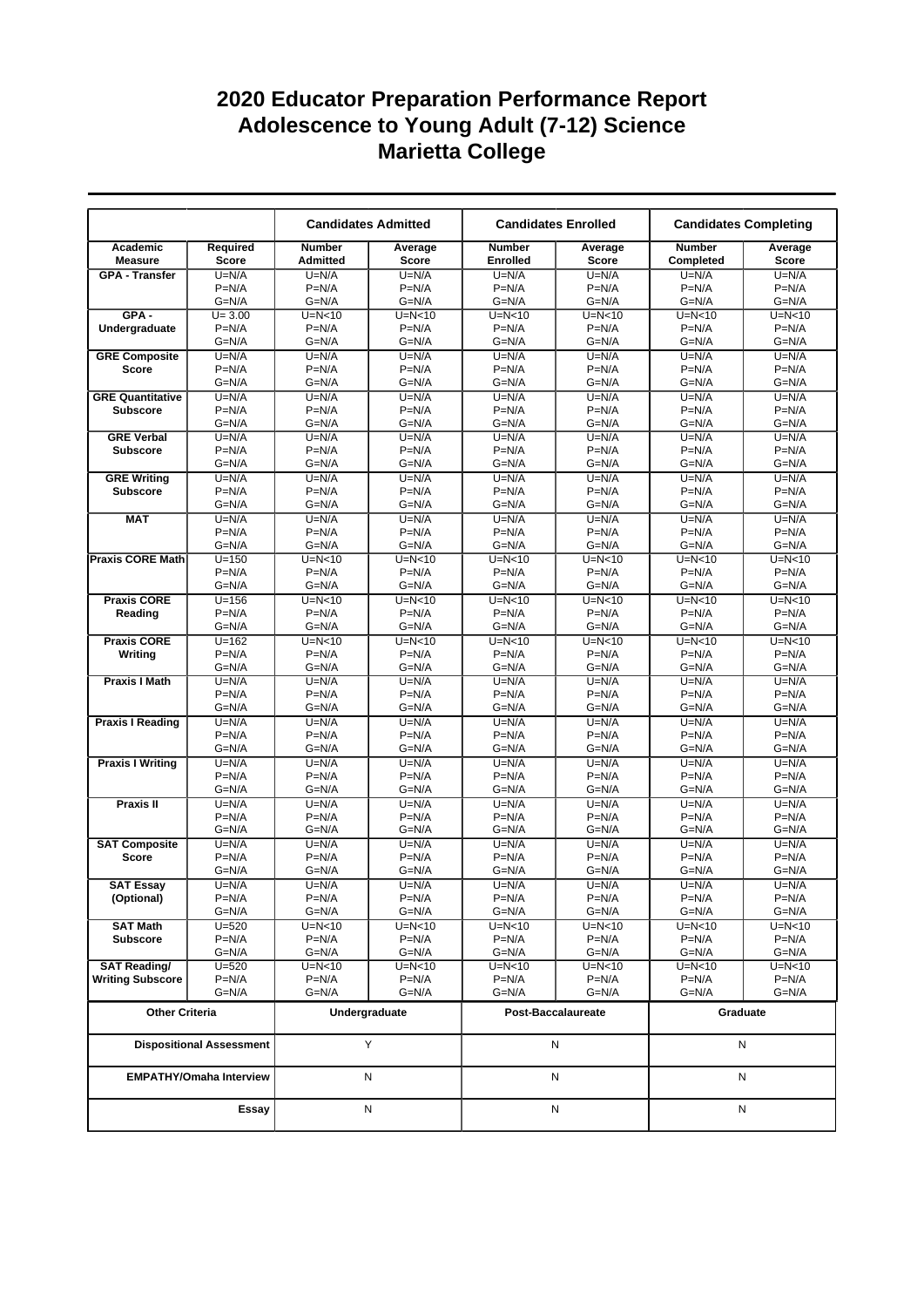| <b>Other Criteria</b>                      | Undergraduate | Post-Baccalaureate | Graduate  |
|--------------------------------------------|---------------|--------------------|-----------|
| High School Class Rank                     | N/A           | N/A                | N/A       |
| Interview                                  | N             | N                  | N         |
| Letter of Commitment                       | N             | N                  | N         |
| Letter of Recommendation                   | N             | N                  | N         |
| Myers-Briggs Type Indicator                | N/A           | N                  | N         |
| <b>OAE Content Assessment</b>              | N/A           | N/A                | N         |
| Portfolio                                  | N             | N                  | N         |
| <b>Prerequisite Courses</b>                | Y             | N                  | ${\sf N}$ |
| <b>SRI Teacher Perceiver</b>               | N/A           | N/A                | N         |
| Superintendent Statement of<br>Sponsorship | N/A           | N/A                | N         |
| <b>Teacher Insight</b>                     | N             | N                  | N         |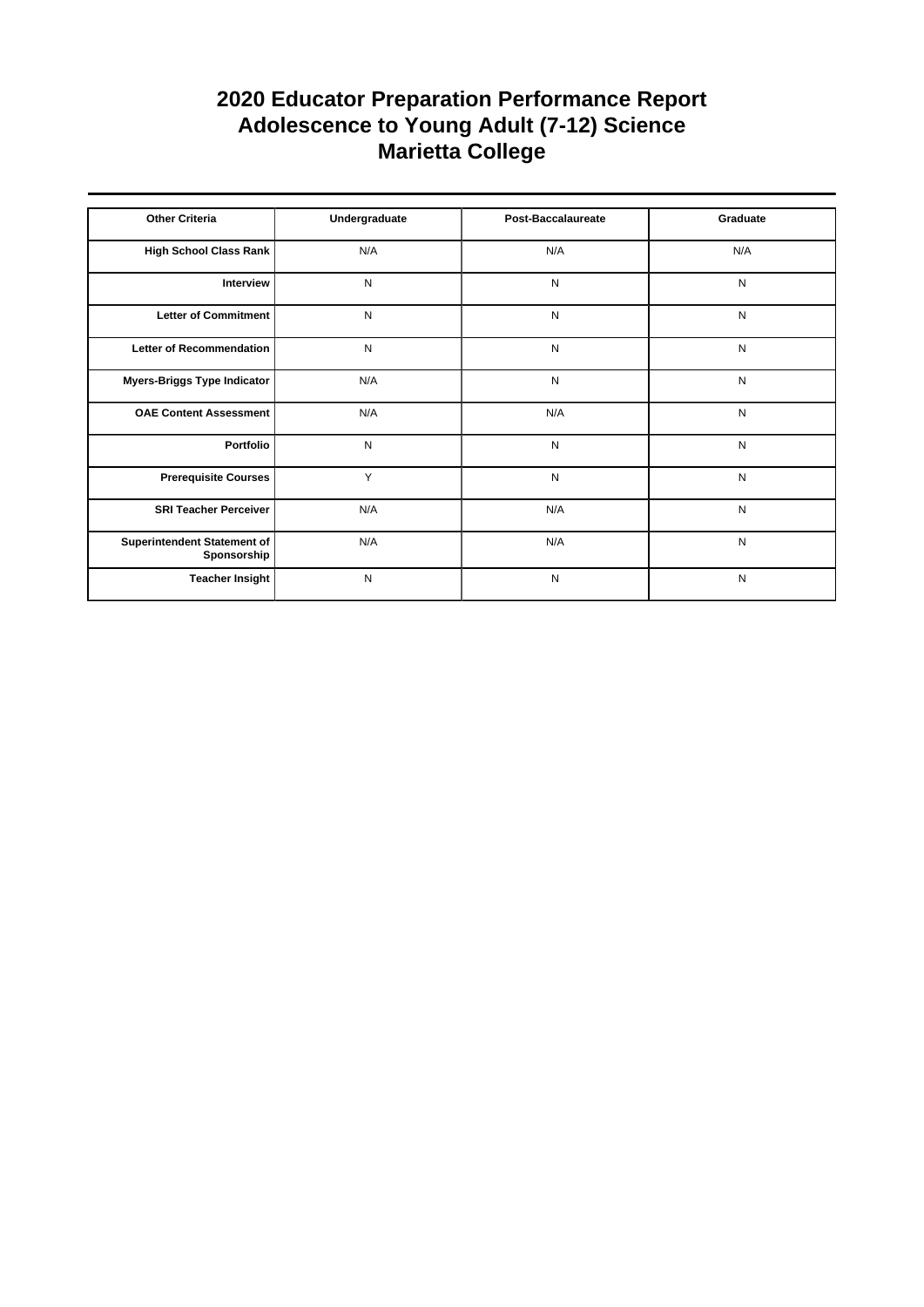### **Pre-Service Teacher Survey Results**

Reporting Period from Sept 1, 2019 to Aug 31, 2020

### **Description of Data:**

Due to the COVID-19 pandemic-related issues, including school closures and staff transitions in Ohio during the 2019-2020 school year, the distributions of some surveys were delayed, contributing to lower response rates.

To gather information on student satisfaction with the quality of preparation provided by their educator preparation programs, the Ohio Department of Higher Education administers a survey aligned with the Ohio Standards for the Teaching Profession (OSTP), Ohio licensure requirements, and elements of national accreditation. All Ohio candidates receive an invitation to complete the survey during their professional internship (student teaching). The results of this survey are reflected here.

| No.            | Question                                                                                                                                                                                                               | <b>Institution</b><br>Program<br>Average | <b>Statewide</b><br>Program<br>Average |
|----------------|------------------------------------------------------------------------------------------------------------------------------------------------------------------------------------------------------------------------|------------------------------------------|----------------------------------------|
| $\mathbf{1}$   | My teacher licensure program prepared me with knowledge of research on how students<br>learn.                                                                                                                          | N/A                                      | 3.48                                   |
| $\overline{2}$ | My teacher licensure program prepared me to recognize characteristics of gifted students,<br>students with disabilities, and at-risk students in order to plan and deliver appropriate<br>instruction.                 | N/A                                      | 3.30                                   |
| 3              | My teacher licensure program prepared me with high levels of knowledge and the academic<br>content I plan to teach.                                                                                                    | N/A                                      | 3.41                                   |
| 4              | My teacher licensure program prepared me to identify instructional strategies appropriate to<br>my content area.                                                                                                       | N/A                                      | 3.43                                   |
| 5              | My teacher licensure program prepared me to understand the importance of linking<br>interdisciplinary experiences.                                                                                                     | N/A                                      | 3.24                                   |
| 6              | My teacher licensure program prepared me to align instructional goals and activities with<br>Ohio's academic content standards, including Ohio's Learning Standards.                                                   | N/A                                      | 3.52                                   |
| $\overline{7}$ | My teacher licensure program prepared me to use assessment data to inform instruction.                                                                                                                                 | N/A                                      | 3.56                                   |
| 8              | My teacher licensure program prepared me to clearly communicate learning goals to students.                                                                                                                            | N/A                                      | 3.51                                   |
| 9              | My teacher licensure program prepared me to apply knowledge of how students learn, to<br>inform instruction.                                                                                                           | N/A                                      | 3.51                                   |
| 10             | My teacher licensure program prepared me to differentiate instruction to support the learning<br>needs of all students, including students identified as gifted, students with disabilities, and at-<br>risk students. | N/A                                      | 3.31                                   |
| 11             | My teacher licensure program prepared me to identify strategies to increase student<br>motivation and interest in topics of study.                                                                                     | N/A                                      | 3.28                                   |
| 12             | My teacher licensure program prepared me to create learning situations in which students<br>work independently, collaboratively, and/or a whole class.                                                                 | N/A                                      | 3.60                                   |
| 13             | My teacher licensure program prepared me to use strategies for effective classroom<br>management.                                                                                                                      | N/A                                      | 3.19                                   |
| 14             | My teacher licensure program prepared me to communicate clearly and effectively.                                                                                                                                       | N/A                                      | 3.53                                   |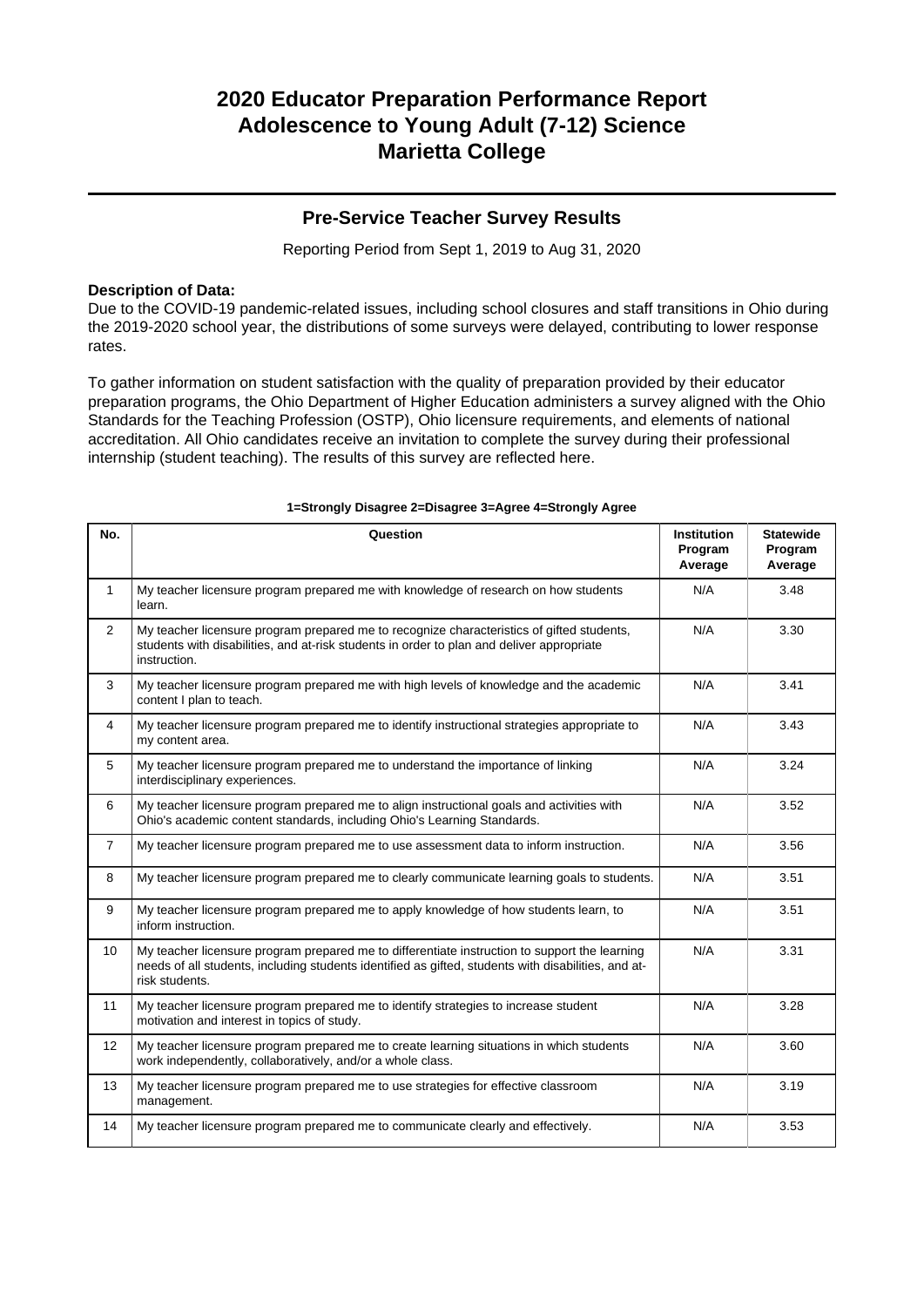| No. | Question                                                                                                                                                                  | Institution<br>Program<br>Average | <b>Statewide</b><br>Program<br>Average |
|-----|---------------------------------------------------------------------------------------------------------------------------------------------------------------------------|-----------------------------------|----------------------------------------|
| 15  | My teacher licensure program prepared me to understand the importance of communication<br>with families and caregivers.                                                   | N/A                               | 3.39                                   |
| 16  | My teacher licensure program prepared me to understand, uphold, and follow professional<br>ethics, policies, and legal codes of professional conduct.                     | N/A                               | 3.70                                   |
| 17  | My teacher licensure program prepared me to use a variety of diagnostic, formative, and<br>summative assessments.                                                         | N/A                               | 3.69                                   |
| 18  | My teacher licensure program prepared me to communicate high expectations for all students.                                                                               | N/A                               | 3.60                                   |
| 19  | My teacher licensure program prepared me to understand students' diverse cultures,<br>language skills, and experiences.                                                   | N/A                               | 3.51                                   |
| 20  | My teacher licensure program prepared me to treat all students fairly and establish an<br>environment that is respectful, supportive, and caring.                         | N/A                               | 3.67                                   |
| 21  | My teacher licensure program prepared me to use technology to enhance teaching and<br>student learning.                                                                   | N/A                               | 3.39                                   |
| 22  | My teacher licensure program prepared me to collaborate with colleagues and members of<br>the community when and where appropriate.                                       | N/A                               | 3.43                                   |
| 23  | My teacher licensure program collected evidence of my performance on multiple measures to<br>monitor my progress.                                                         | N/A                               | 3.63                                   |
| 24  | My teacher licensure program provided me with knowledge of the Ohio Licensure Program<br>standards for my discipline (e.g. NAEYC, CEC, NCTM).                             | N/A                               | 3.16                                   |
| 25  | My teacher licensure program provided me with knowledge of the operation of Ohio schools<br>as delineated in the Ohio Department of Education School Operating Standards. | N/A                               | 2.98                                   |
| 26  | My teacher licensure program provided me with knowledge of the requirements for the<br>Resident Educator License.                                                         | N/A                               | 3.17                                   |
| 27  | My teacher licensure program provided me with knowledge of the Ohio Standards for the<br>Teaching Profession.                                                             | N/A                               | 3.38                                   |
| 28  | My teacher licensure program provided me with knowledge of the Ohio Standards for<br>Professional Development.                                                            | N/A                               | 3.19                                   |
| 29  | My teacher licensure program provided me with knowledge of the Ohio Academic Content<br>Standards, including Ohio's Learning Standards.                                   | N/A                               | 3.61                                   |
| 30  | My teacher licensure program provided me with knowledge of the Value-added Growth<br>Measure as defined by the Ohio State Board of Education.                             | N/A                               | 2.88                                   |
| 31  | My teacher licensure program provided field experiences that supported my development as<br>an effective educator focused on student learning.                            | N/A                               | 3.76                                   |
| 32  | My teacher licensure program provided field experiences in a variety of settings (urban,<br>suburban, and rural).                                                         | N/A                               | 3.39                                   |
| 33  | My teacher licensure program provided student teaching experience(s) that supported my<br>development as an effective educator focused on student learning.               | N/A                               | 3.72                                   |
| 34  | My teacher licensure program provided cooperating teachers who supported me through<br>observation and conferences (face-to-face or via electronic media).                | N/A                               | 3.68                                   |
| 35  | My teacher licensure program provided university supervisors who supported me through<br>observation and conferences (face-to-face or via electronic media).              | N/A                               | 3.64                                   |
| 36  | My teacher licensure program provided opportunities to work with diverse students (including<br>gifted students, students with disabilities, and at-risk students).       | N/A                               | 3.50                                   |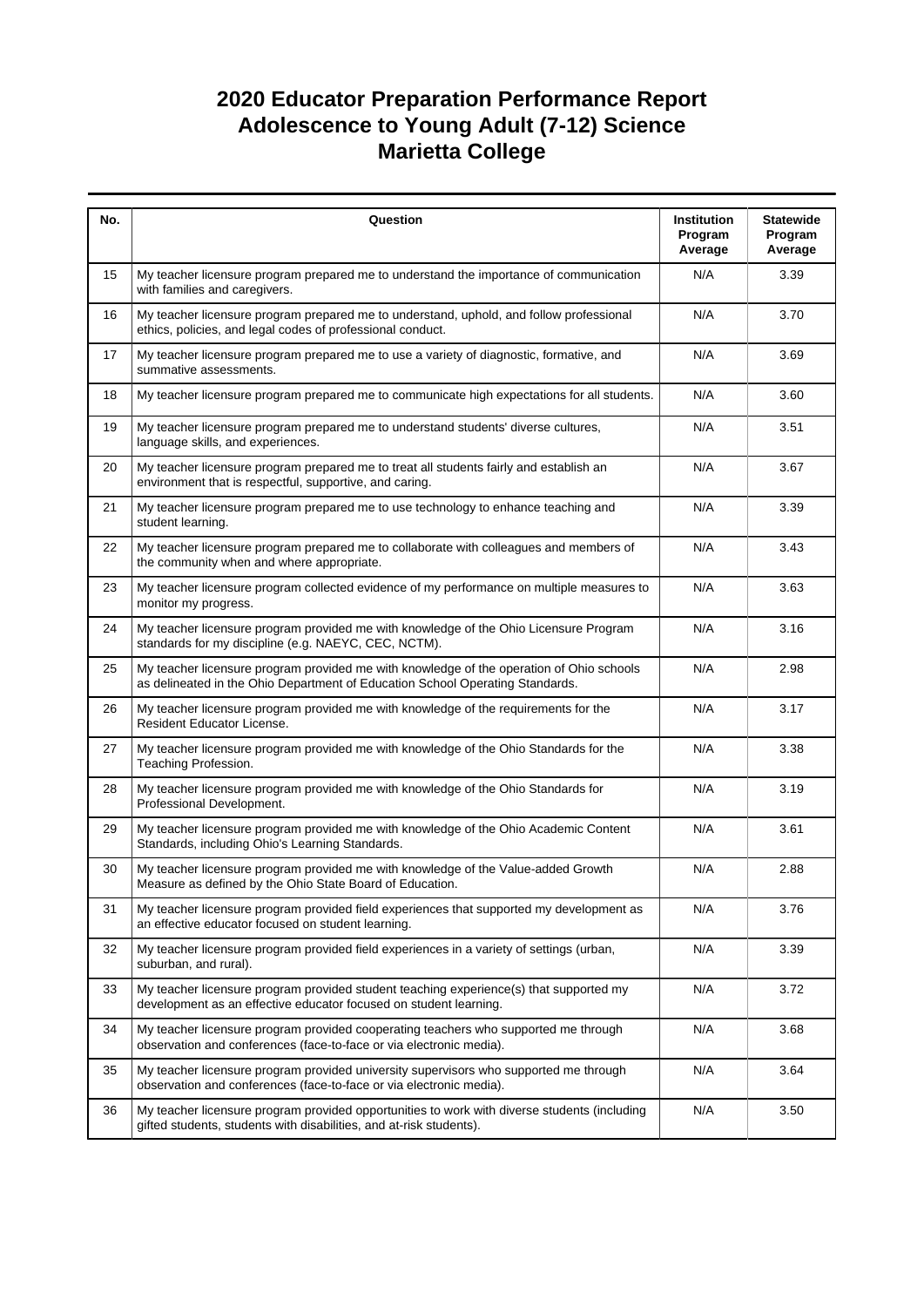| No. | Question                                                                                                                         | <b>Institution</b><br>Program | <b>Statewide</b><br>Program |
|-----|----------------------------------------------------------------------------------------------------------------------------------|-------------------------------|-----------------------------|
|     |                                                                                                                                  | Average                       | Average                     |
| 37  | My teacher licensure program provided opportunities to understand students' diverse cultures,<br>languages, and experiences.     | N/A                           | 3.41                        |
| 38  | My teacher licensure program provided opportunities to work with diverse teachers.                                               | N/A                           | 3.20                        |
| 39  | My teacher licensure program provided opportunities to interact with diverse faculty.                                            | N/A                           | 3.22                        |
| 40  | My teacher licensure program provided opportunities to work and study with diverse peers.                                        | N/A                           | 3.23                        |
| 41  | Overall, the faculty in my teacher licensure program demonstrated in-depth knowledge of their<br>field.                          | N/A                           | 3.72                        |
| 42  | Overall, the faculty in my teacher licensure program used effective teaching methods that<br>helped promote learning.            | N/A                           | 3.55                        |
| 43  | Overall, the faculty in my teacher licensure program modeled respect for diverse populations.                                    | N/A                           | 3.65                        |
| 44  | Overall, the faculty in my teacher licensure program integrated diversity-related subject matter<br>within coursework.           | N/A                           | 3.61                        |
| 45  | Overall, the faculty in my teacher licensure program used technology to facilitate teaching and<br>learning.                     | N/A                           | 3.59                        |
| 46  | Overall, the faculty in my teacher licensure program conducted themselves in a professional<br>manner.                           | N/A                           | 3.74                        |
| 47  | My teacher licensure program provided clearly articulated policies published to facilitate<br>progression to program completion. | N/A                           | 3.53                        |
| 48  | My teacher licensure program provided opportunities to voice concerns about the program.                                         | N/A                           | 3.28                        |
| 49  | My teacher licensure program provided advising to facilitate progression to program<br>completion.                               | N/A                           | 3.51                        |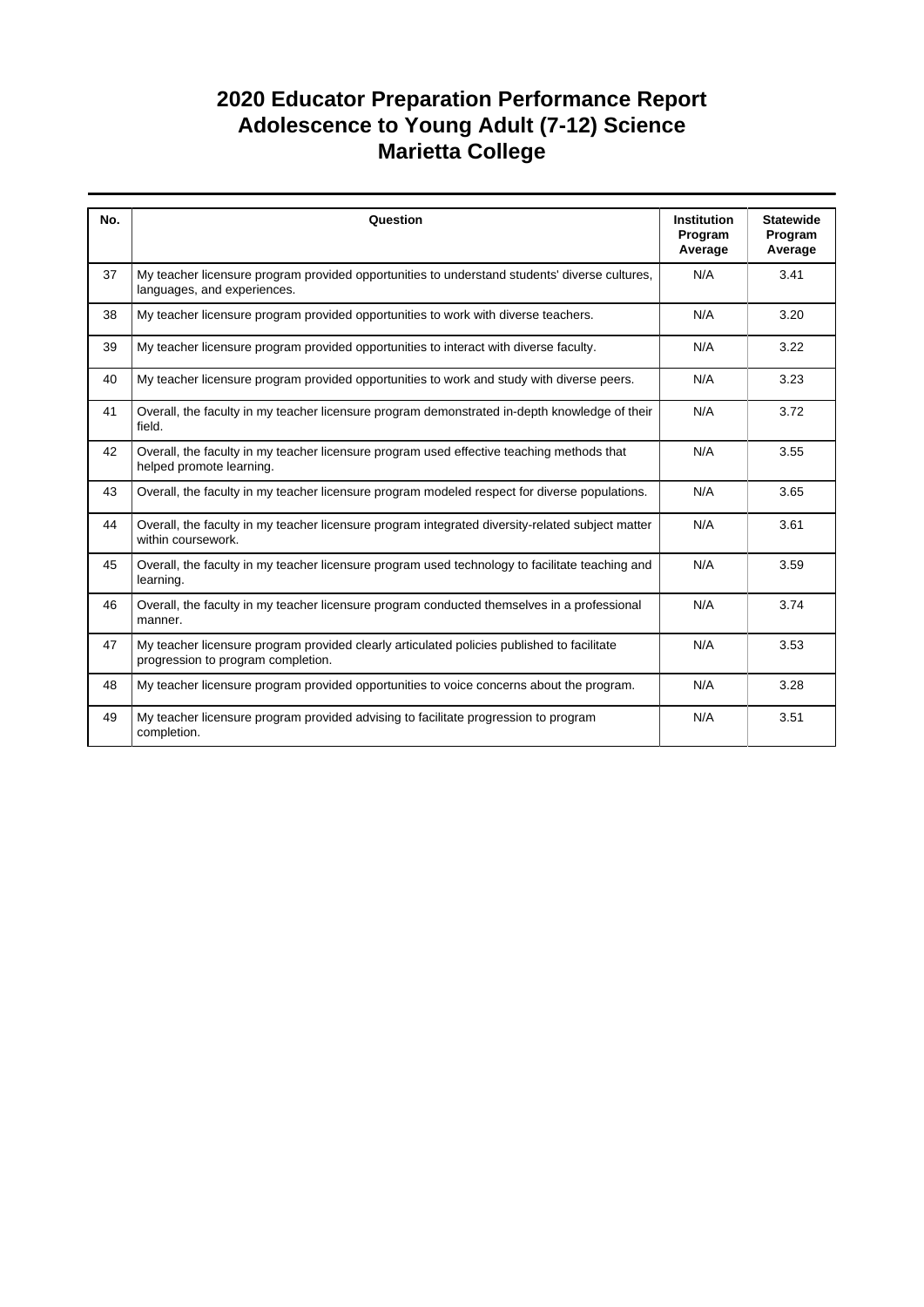### **Statewide Survey of Ohio Resident Educators' Reflections on their Educator Preparation Program**

Reporting Period from Sept 1, 2019 to Aug 31, 2020

### **Description of Data:**

Due to the COVID-19 pandemic-related issues, including school closures and staff transitions in Ohio during the 2019-2020 school year, the distributions of some surveys were delayed, contributing to lower response rates.

To gather information on alumni satisfaction with the quality of preparation provided by their educator preparation programs, the Ohio Department of Higher Education administers a survey aligned with the Ohio Standards for the Teaching Profession (OSTP), Ohio licensure requirements, and elements of national accreditation. All Ohio Resident Educators who completed their preparation in Ohio receive an invitation to complete the survey in the fall semester as they enter Year 2 of the Resident Educator program. The results of the survey are reflected here.

| No.            | Question                                                                                                                                                                                                               | <b>Institution</b><br>Program<br>Average | <b>Statewide</b><br>Program<br>Average |
|----------------|------------------------------------------------------------------------------------------------------------------------------------------------------------------------------------------------------------------------|------------------------------------------|----------------------------------------|
| 1              | My teacher licensure program prepared me with knowledge of research on how students<br>learn.                                                                                                                          | N/A                                      | 3.13                                   |
| 2              | My teacher licensure program prepared me to recognize characteristics of gifted students,<br>students with disabilities, and at-risk students in order to plan and deliver appropriate<br>instruction.                 | N/A                                      | 2.87                                   |
| 3              | My teacher licensure program prepared me with high levels of knowledge and the academic<br>content I plan to teach.                                                                                                    | N/A                                      | 2.93                                   |
| $\overline{4}$ | My teacher licensure program prepared me to identify instructional strategies appropriate to<br>my content area.                                                                                                       | N/A                                      | 3.13                                   |
| 5              | My teacher licensure program prepared me to understand the importance of linking<br>interdisciplinary experiences.                                                                                                     | N/A                                      | 2.87                                   |
| 6              | My teacher licensure program prepared me to align instructional goals and activities with<br>Ohio's academic content standards, including Ohio's Learning Standards.                                                   | N/A                                      | 3.40                                   |
| $\overline{7}$ | My teacher licensure program prepared me to use assessment data to inform instruction.                                                                                                                                 | N/A                                      | 3.07                                   |
| 8              | My teacher licensure program prepared me to clearly communicate learning goals to students.                                                                                                                            | N/A                                      | 3.27                                   |
| 9              | My teacher licensure program prepared me to apply knowledge of how students learn, to<br>inform instruction.                                                                                                           | N/A                                      | 3.00                                   |
| 10             | My teacher licensure program prepared me to differentiate instruction to support the learning<br>needs of all students, including students identified as gifted, students with disabilities, and at-<br>risk students. | N/A                                      | 2.80                                   |
| 11             | My teacher licensure program prepared me to identify strategies to increase student<br>motivation and interest in topics of study.                                                                                     | N/A                                      | 2.73                                   |
| 12             | My teacher licensure program prepared me to create learning situations in which students<br>work independently, collaboratively, and/or a whole class.                                                                 | N/A                                      | 3.13                                   |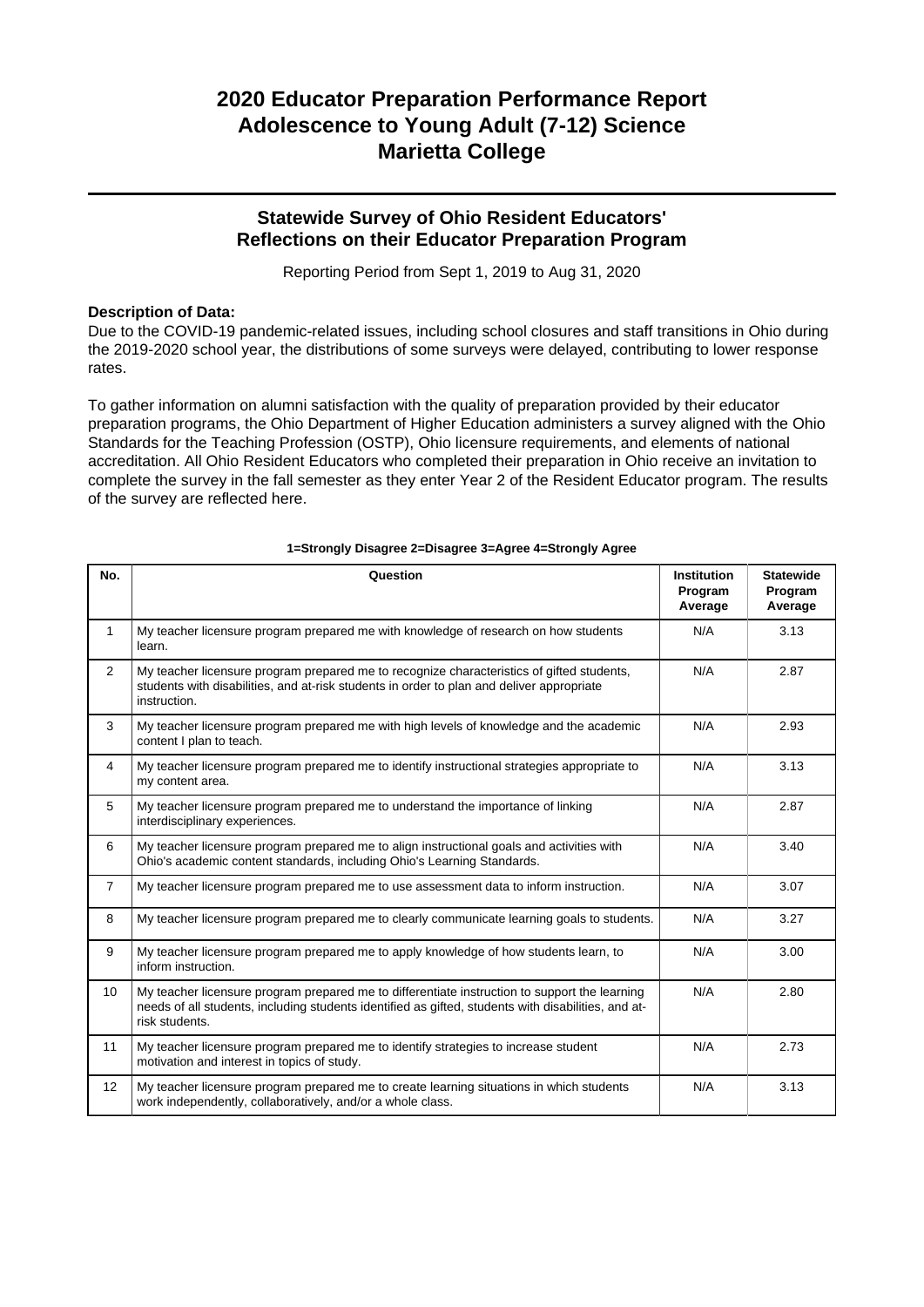| No. | Question                                                                                                                                                                  | Institution<br>Program<br>Average | <b>Statewide</b><br>Program<br>Average |
|-----|---------------------------------------------------------------------------------------------------------------------------------------------------------------------------|-----------------------------------|----------------------------------------|
| 13  | My teacher licensure program prepared me to use strategies for effective classroom<br>management.                                                                         | N/A                               | 2.60                                   |
| 14  | My teacher licensure program prepared me to communicate clearly and effectively.                                                                                          | N/A                               | 3.07                                   |
| 15  | My teacher licensure program prepared me to understand the importance of communication<br>with families and caregivers.                                                   | N/A                               | 2.93                                   |
| 16  | My teacher licensure program prepared me to understand, uphold, and follow professional<br>ethics, policies, and legal codes of professional conduct.                     | N/A                               | 3.33                                   |
| 17  | My teacher licensure program prepared me to use a variety of diagnostic, formative, and<br>summative assessments.                                                         | N/A                               | 3.07                                   |
| 18  | My teacher licensure program prepared me to understand students' diverse cultures,<br>language skills, and experiences.                                                   | N/A                               | 3.07                                   |
| 19  | My teacher licensure program prepared me to treat all students fairly and establish an<br>environment that is respectful, supportive, and caring.                         | N/A                               | 3.53                                   |
| 20  | My teacher licensure program prepared me to use technology to enhance teaching and<br>student learning.                                                                   | N/A                               | 2.80                                   |
| 21  | My teacher licensure program prepared me to collaborate with colleagues and members of<br>the community when and where appropriate.                                       | N/A                               | 3.07                                   |
| 22  | My teacher licensure program collected evidence of my performance on multiple measures to<br>monitor my progress.                                                         | N/A                               | 3.00                                   |
| 23  | My teacher licensure program provided me with knowledge of the Ohio Licensure Program<br>standards for my discipline (e.g. NAEYC, CEC, NCTM).                             | N/A                               | 2.53                                   |
| 24  | My teacher licensure program provided me with knowledge of the operation of Ohio schools<br>as delineated in the Ohio Department of Education School Operating Standards. | N/A                               | 2.73                                   |
| 25  | My teacher licensure program provided me with knowledge of the requirements for the<br>Resident Educator License.                                                         | N/A                               | 2.73                                   |
| 26  | My teacher licensure program provided me with knowledge of the Ohio Standards for the<br>Teaching Profession.                                                             | N/A                               | 2.87                                   |
| 27  | My teacher licensure program provided me with knowledge of the Ohio Standards for<br>Professional Development.                                                            | N/A                               | 2.60                                   |
| 28  | My teacher licensure program provided me with knowledge of the Ohio Academic Content<br>Standards, including Ohio's Learning Standards.                                   | N/A                               | 3.40                                   |
| 29  | My teacher licensure program provided me with knowledge of the Value-added Growth<br>Measure as defined by the Ohio State Board of Education.                             | N/A                               | 2.47                                   |
| 30  | My teacher licensure program provided field experiences that supported my development as<br>an effective educator focused on student learning.                            | N/A                               | 3.60                                   |
| 31  | My teacher licensure program provided field experiences in a variety of settings (urban,<br>suburban, and rural).                                                         | N/A                               | 3.53                                   |
| 32  | My teacher licensure program provided student teaching experience(s) that supported my<br>development as an effective educator focused on student learning.               | N/A                               | 3.60                                   |
| 33  | My teacher licensure program provided cooperating teachers who supported me through<br>observation and conferences (face-to-face or via electronic media).                | N/A                               | 3.53                                   |
| 34  | My teacher licensure program provided university supervisors who supported me through<br>observation and conferences (face-to-face or via electronic media).              | N/A                               | 3.47                                   |